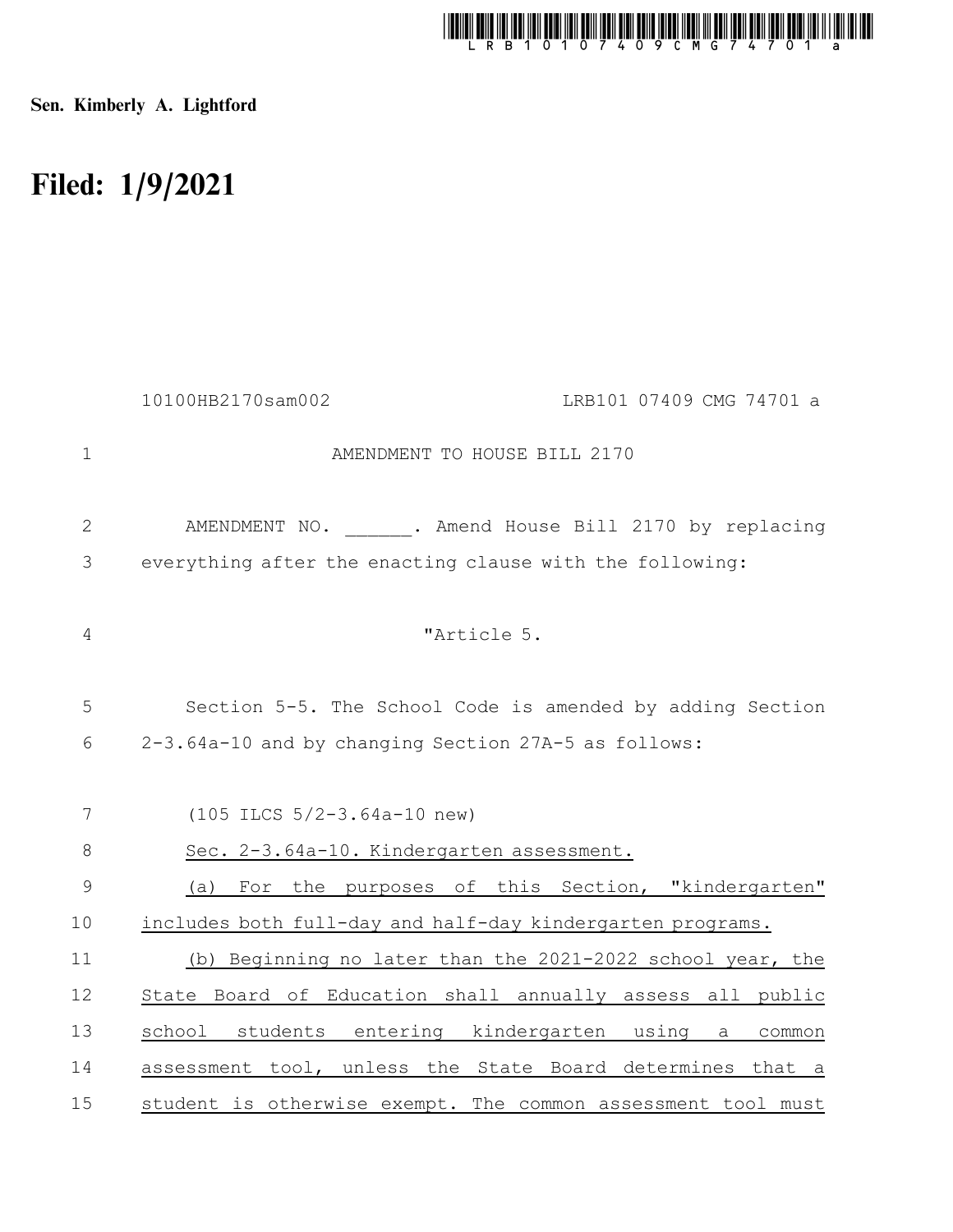10100HB2170sam002 -2- LRB101 07409 CMG 74701 a

assess multiple developmental domains, including literacy, language, mathematics, and social and emotional development. The assessment must be valid, reliable, and developmentally appropriate to formatively assess a child's development and readiness for kindergarten. 1 2 3 4 5

(c) Results from the assessment may be used by the school to understand the child's development and readiness for kindergarten, to tailor instruction, and to measure the child's progress over time. Assessment results may also be used to identify a need for the professional development of teachers and early childhood educators and to inform State-level and district-level policies and resource allocation. 6 7 8 9 10 11 12

The school shall make the assessment results available to the child's parent or guardian. 13 14

The assessment results may not be used (i) to prevent a child from enrolling in kindergarten or (ii) as the sole measure used in determining the grade promotion or retention of a student. 15 16 17 18

(d) On an annual basis, the State Board shall report publicly, at a minimum, data from the assessment for the State overall and for each school district. The State Board's report must disaggregate data by race and ethnicity, household income, students who are English learners, and students who have an individualized education program. 19 20 21 22 23 24

(e) The State Superintendent of Education shall appoint a committee of no more than 21 members, consisting of parents, 25 26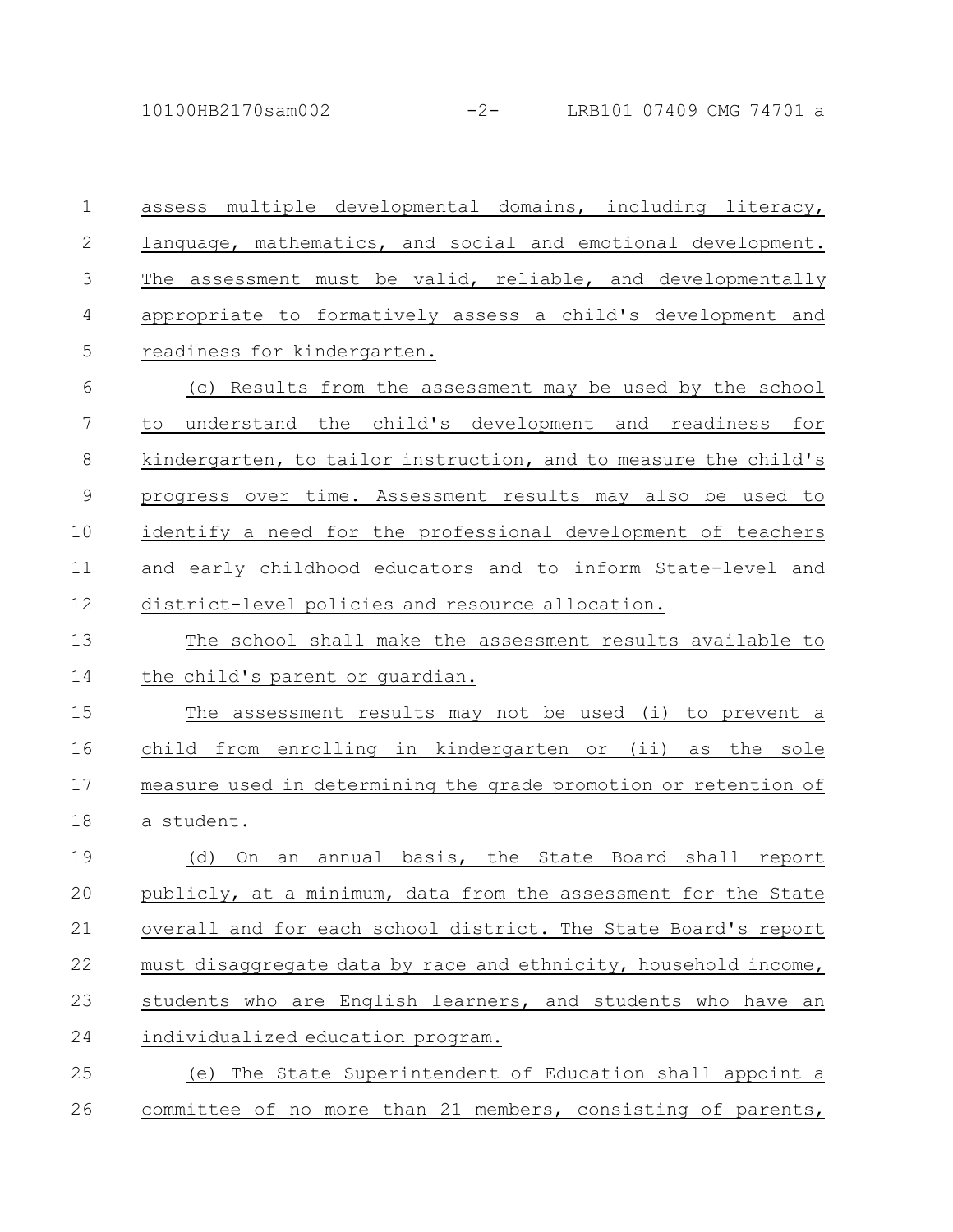10100HB2170sam002 -3- LRB101 07409 CMG 74701 a

| $\overline{1}$ | teachers, school administrators, assessment experts, regional |
|----------------|---------------------------------------------------------------|
| $\mathcal{L}$  | superintendents of schools, and citizens, to review, on an    |
| 3              | ongoing basis, the content and design of the assessment, the  |
| 4              | collective results of the assessment as measured against      |
| 5              | kindergarten-readiness standards, and other issues involving  |
| 6              | the assessment as identified by the committee.                |
|                | The committee shall make periodic recommendations to the      |
| 8              | State Superintendent of Education and the General Assembly    |

concerning the assessments. 9

(f) The State Board may adopt rules to implement and administer this Section. 10 11

(105 ILCS 5/27A-5) 12

Sec. 27A-5. Charter school; legal entity; requirements. 13

(a) A charter school shall be a public, nonsectarian, nonreligious, non-home based, and non-profit school. A charter school shall be organized and operated as a nonprofit corporation or other discrete, legal, nonprofit entity authorized under the laws of the State of Illinois. 14 15 16 17 18

(b) A charter school may be established under this Article by creating a new school or by converting an existing public school or attendance center to charter school status. Beginning on April 16, 2003 (the effective date of Public Act 93-3), in all new applications to establish a charter school in a city having a population exceeding 500,000, operation of the charter school shall be limited to one campus. The changes made to this 19 20 21 22 23 24 25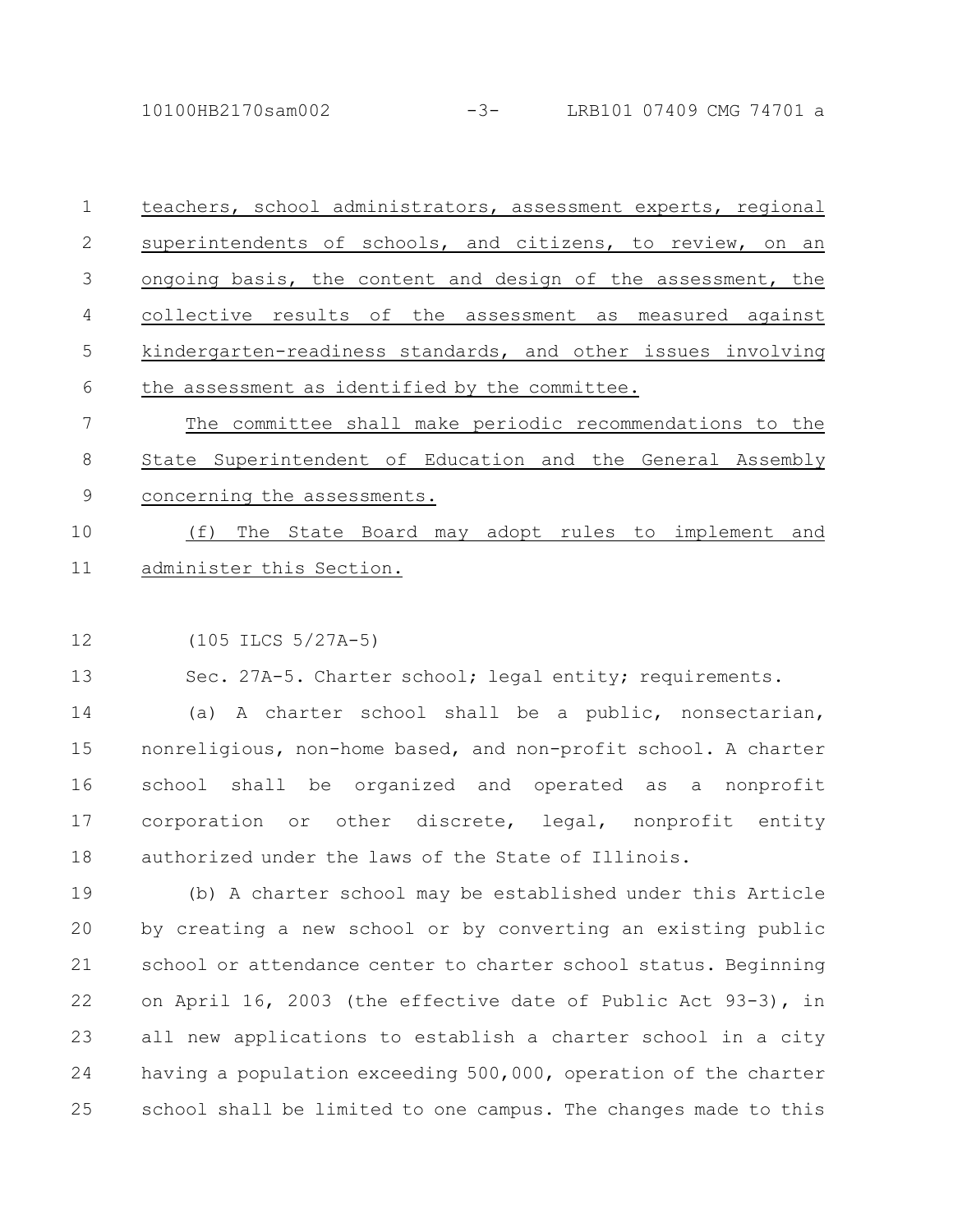Section by Public Act 93-3 do not apply to charter schools existing or approved on or before April 16, 2003 (the effective date of Public Act 93-3). 1 2 3

(b-5) In this subsection (b-5), "virtual-schooling" means a cyber school where students engage in online curriculum and instruction via the Internet and electronic communication with their teachers at remote locations and with students participating at different times. 4 5 6 7 8

From April 1, 2013 through December 31, 2016, there is a moratorium on the establishment of charter schools with virtual-schooling components in school districts other than a school district organized under Article 34 of this Code. This moratorium does not apply to a charter school with virtual-schooling components existing or approved prior to April 1, 2013 or to the renewal of the charter of a charter school with virtual-schooling components already approved prior to April 1, 2013. 9 10 11 12 13 14 15 16 17

(c) A charter school shall be administered and governed by its board of directors or other governing body in the manner provided in its charter. The governing body of a charter school shall be subject to the Freedom of Information Act and the Open Meetings Act. No later than January 1, 2021 (one year after the effective date of Public Act 101-291) this amendatory Act of the 101st General Assembly, a charter school's board of directors or other governing body must include at least one parent or guardian of a pupil currently enrolled in the charter 18 19 20 21 22 23 24 25 26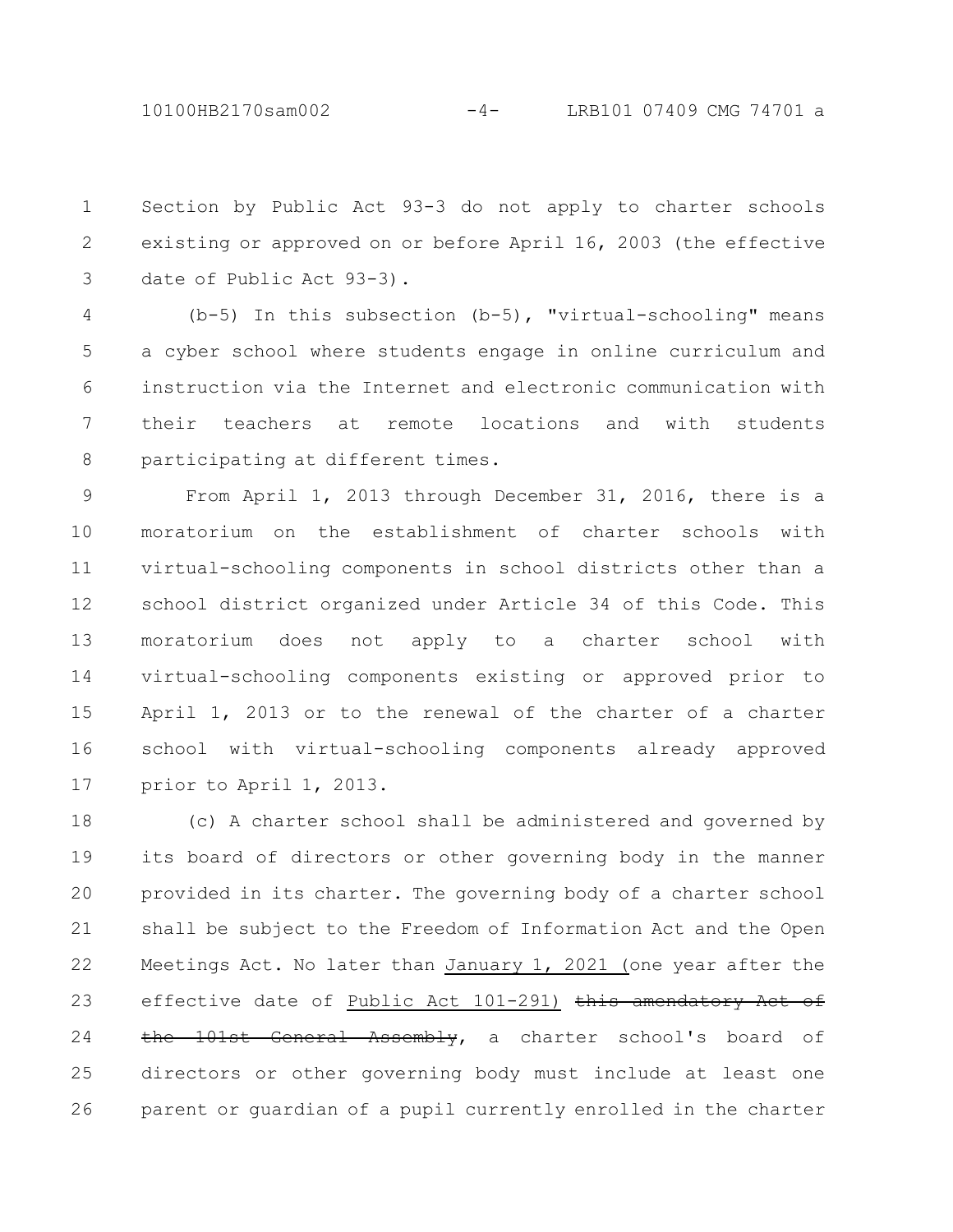school who may be selected through the charter school or a charter network election, appointment by the charter school's board of directors or other governing body, or by the charter school's Parent Teacher Organization or its equivalent. 1 2 3 4

(c-5) No later than January 1, 2021 (one year after the effective date of Public Act 101-291) this amendatory Act of the 101st General Assembly or within the first year of his or her first term, every voting member of a charter school's board of directors or other governing body shall complete a minimum of 4 hours of professional development leadership training to ensure that each member has sufficient familiarity with the board's or governing body's role and responsibilities, including financial oversight and accountability of the school, evaluating the principal's and school's performance, adherence to the Freedom of Information Act and the Open Meetings Act Acts, and compliance with education and labor law. In each subsequent year of his or her term, a voting member of a charter school's board of directors or other governing body shall complete a minimum of 2 hours of professional development training in these same areas. The training under this subsection may be provided or certified by a statewide charter school membership association or may be provided or certified by other qualified providers approved by the State Board of Education. 5 6 7 8 9 10 11 12 13 14 15 16 17 18 19 20 21 22 23 24

(d) For purposes of this subsection (d), "non-curricular health and safety requirement" means any health and safety 25 26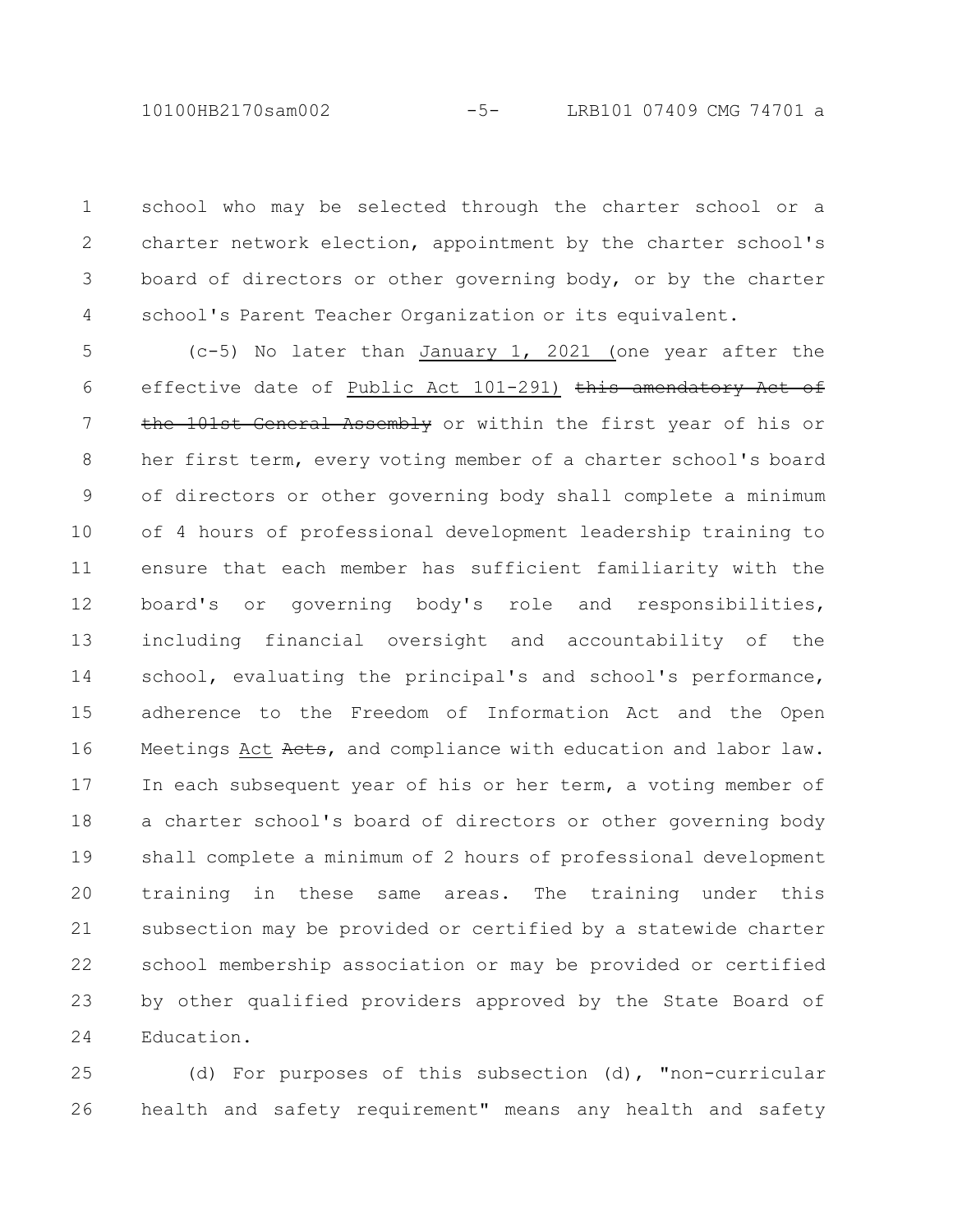10100HB2170sam002 -6- LRB101 07409 CMG 74701 a

requirement created by statute or rule to provide, maintain, preserve, or safeguard safe or healthful conditions for students and school personnel or to eliminate, reduce, or prevent threats to the health and safety of students and school personnel. "Non-curricular health and safety requirement" does not include any course of study or specialized instructional requirement for which the State Board has established goals and learning standards or which is designed primarily to impart knowledge and skills for students to master and apply as an outcome of their education. 1 2 3 4 5 6 7 8 9 10

A charter school shall comply with all non-curricular health and safety requirements applicable to public schools under the laws of the State of Illinois. On or before September 1, 2015, the State Board shall promulgate and post on its Internet website a list of non-curricular health and safety requirements that a charter school must meet. The list shall be updated annually no later than September 1. Any charter contract between a charter school and its authorizer must contain a provision that requires the charter school to follow the list of all non-curricular health and safety requirements promulgated by the State Board and any non-curricular health and safety requirements added by the State Board to such list during the term of the charter. Nothing in this subsection (d) precludes an authorizer from including non-curricular health and safety requirements in a charter school contract that are not contained in the list promulgated by the State Board, 11 12 13 14 15 16 17 18 19 20 21 22 23 24 25 26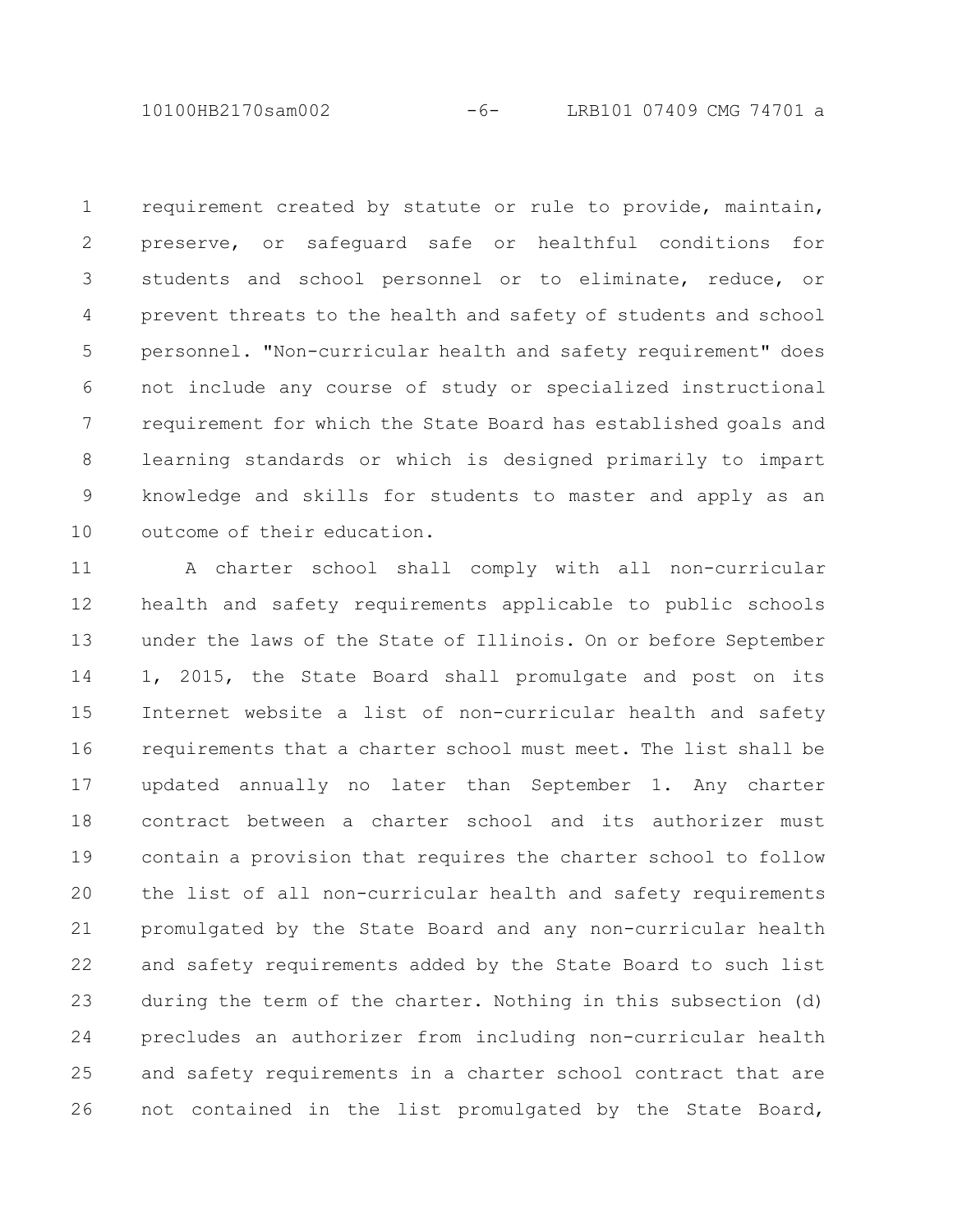including non-curricular health and safety requirements of the authorizing local school board. 1 2

(e) Except as otherwise provided in the School Code, a charter school shall not charge tuition; provided that a charter school may charge reasonable fees for textbooks, instructional materials, and student activities. 3 4 5 6

(f) A charter school shall be responsible for the management and operation of its fiscal affairs including, but not limited to, the preparation of its budget. An audit of each charter school's finances shall be conducted annually by an outside, independent contractor retained by the charter school. To ensure financial accountability for the use of public funds, on or before December 1 of every year of operation, each charter school shall submit to its authorizer and the State Board a copy of its audit and a copy of the Form 990 the charter school filed that year with the federal Internal Revenue Service. In addition, if deemed necessary for proper financial oversight of the charter school, an authorizer may require quarterly financial statements from each charter school. 7 8 9 10 11 12 13 14 15 16 17 18 19 20

(g) A charter school shall comply with all provisions of this Article, the Illinois Educational Labor Relations Act, all federal and State laws and rules applicable to public schools that pertain to special education and the instruction of English learners, and its charter. A charter school is exempt from all other State laws and regulations in this Code 21 22 23 24 25 26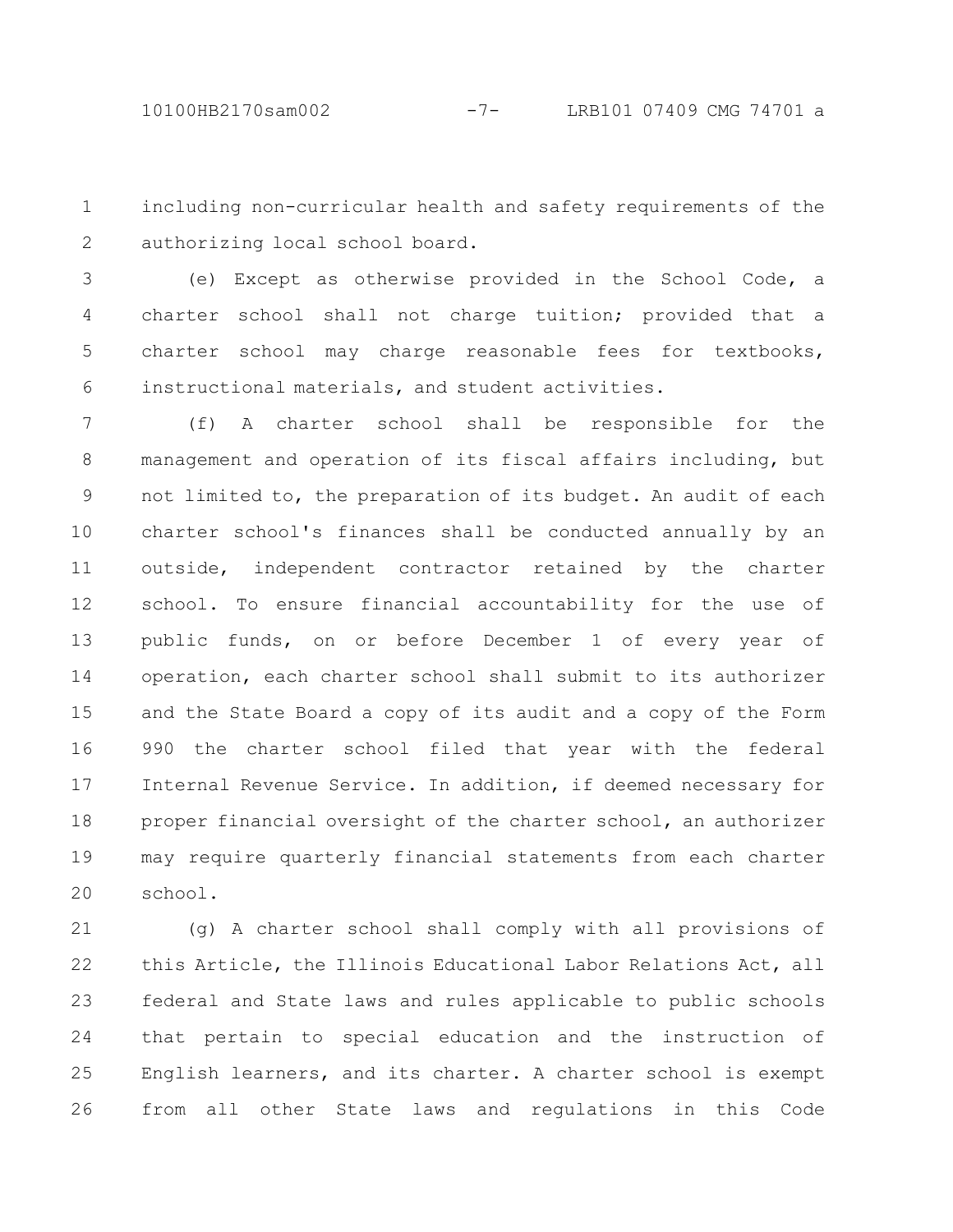10100HB2170sam002 -8- LRB101 07409 CMG 74701 a

governing public schools and local school board policies; however, a charter school is not exempt from the following: (1) Sections 10-21.9 and 34-18.5 of this Code regarding criminal history records checks and checks of the Statewide Sex Offender Database and Statewide Murderer and Violent Offender Against Youth Database of applicants for employment; (2) Sections 10-20.14, 10-22.6, 24-24, 34-19, and 34-84a of this Code regarding discipline of students; (3) the Local Governmental and Governmental Employees Tort Immunity Act; (4) Section 108.75 of the General Not For Profit Corporation Act of 1986 regarding indemnification of officers, directors, employees, and agents; (5) the Abused and Neglected Child Reporting Act; (5.5) subsection (b) of Section 10-23.12 and subsection (b) of Section 34-18.6 of this Code; (6) the Illinois School Student Records Act; (7) Section 10-17a of this Code regarding school report cards; (8) the P-20 Longitudinal Education Data System Act; (9) Section 27-23.7 of this Code regarding bullying prevention; (10) Section 2-3.162 of this Code regarding student discipline reporting; (11) Sections 22-80 and 27-8.1 of this Code; 1 2 3 4 5 6 7 8 9 10 11 12 13 14 15 16 17 18 19 20 21 22 23 24 25 26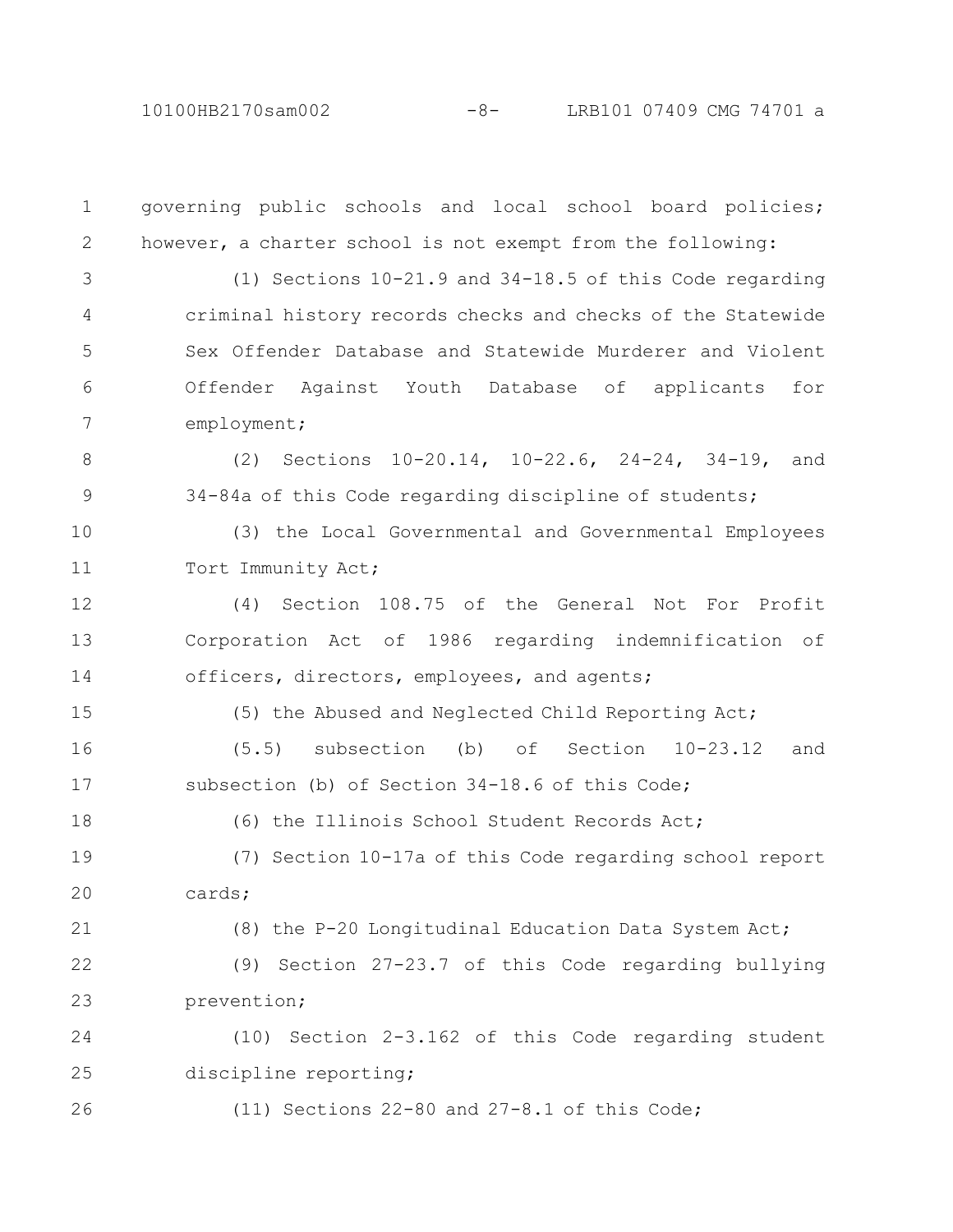(12) Sections 10-20.60 and 34-18.53 of this Code; (13) Sections 10-20.63 and 34-18.56 of this Code; (14) Section 26-18 of this Code; (15) Section 22-30 of this Code; and (16) Sections 24-12 and 34-85 of this Code; $\div$ (17) the  $(16)$  The Seizure Smart School Act; and. (18) Section 2-3.64a-10 of this Code. The change made by Public Act  $96-104$  to this subsection (q) 1 2 3 4 5 6 7 8

is declaratory of existing law. 9

(h) A charter school may negotiate and contract with a school district, the governing body of a State college or university or public community college, or any other public or for-profit or nonprofit private entity for: (i) the use of a school building and grounds or any other real property or facilities that the charter school desires to use or convert for use as a charter school site, (ii) the operation and maintenance thereof, and (iii) the provision of any service, activity, or undertaking that the charter school is required to perform in order to carry out the terms of its charter. However, a charter school that is established on or after April 16, 2003 (the effective date of Public Act 93-3) and that operates in a city having a population exceeding 500,000 may not contract with a for-profit entity to manage or operate the school during the period that commences on April 16, 2003 (the effective date of Public Act 93-3) and concludes at the end of the 2004-2005 school year. Except as provided in subsection (i) 10 11 12 13 14 15 16 17 18 19 20 21 22 23 24 25 26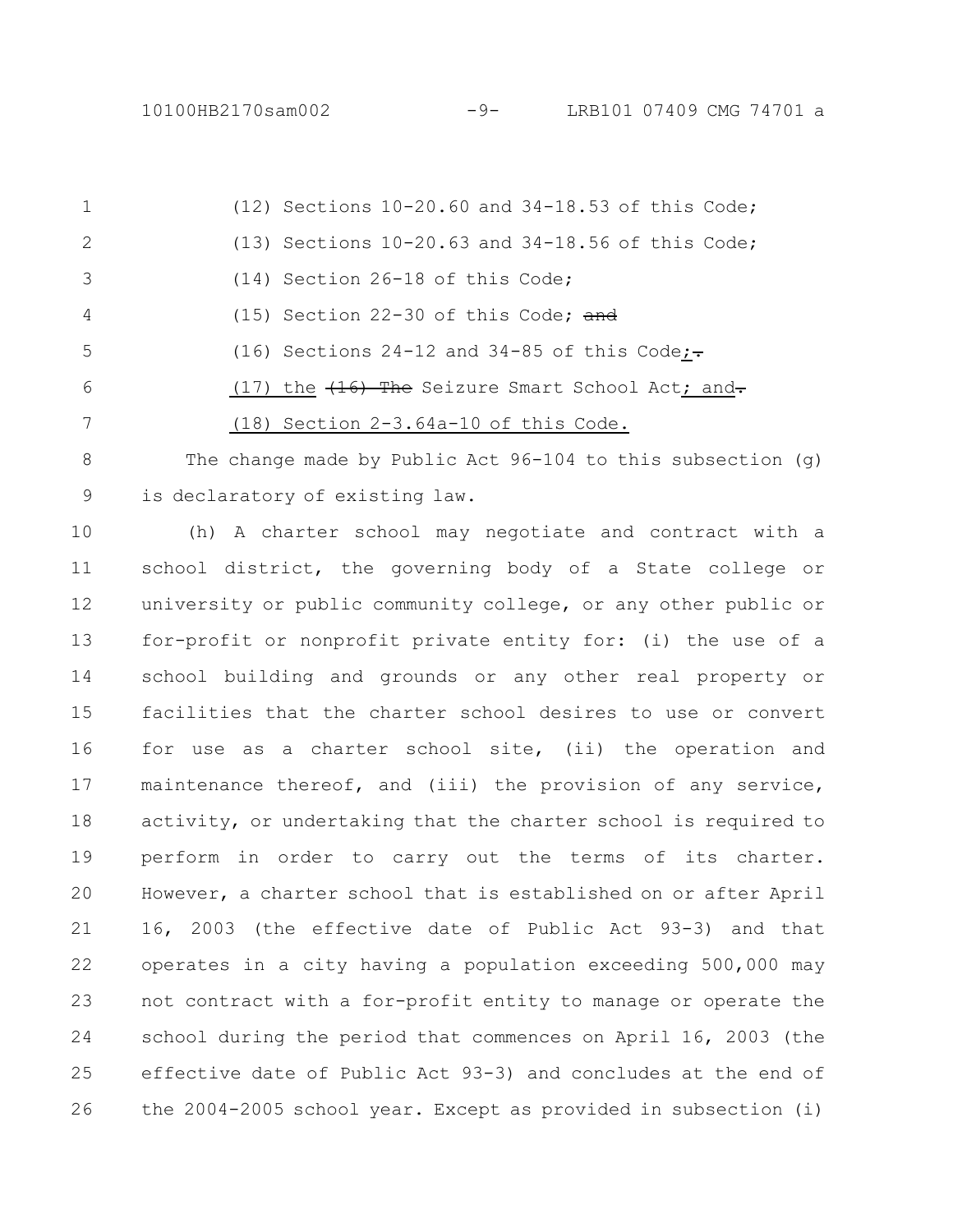10100HB2170sam002 -10- LRB101 07409 CMG 74701 a

of this Section, a school district may charge a charter school reasonable rent for the use of the district's buildings, grounds, and facilities. Any services for which a charter school contracts with a school district shall be provided by the district at cost. Any services for which a charter school contracts with a local school board or with the governing body of a State college or university or public community college shall be provided by the public entity at cost. 1 2 3 4 5 6 7 8

(i) In no event shall a charter school that is established by converting an existing school or attendance center to charter school status be required to pay rent for space that is deemed available, as negotiated and provided in the charter agreement, in school district facilities. However, all other costs for the operation and maintenance of school district facilities that are used by the charter school shall be subject to negotiation between the charter school and the local school board and shall be set forth in the charter. 9 10 11 12 13 14 15 16 17

(j) A charter school may limit student enrollment by age or grade level. 18 19

(k) If the charter school is approved by the State Board or Commission, then the charter school is its own local education agency. 20 21 22

(Source: P.A. 100-29, eff. 1-1-18; 100-156, eff. 1-1-18; 100-163, eff. 1-1-18; 100-413, eff. 1-1-18; 100-468, eff. 6-1-18; 100-726, eff. 1-1-19; 100-863, eff. 8-14-18; 101-50, eff. 7-1-20; 101-81, eff. 7-12-19; 101-291, eff. 1-1-20; 23 24 25 26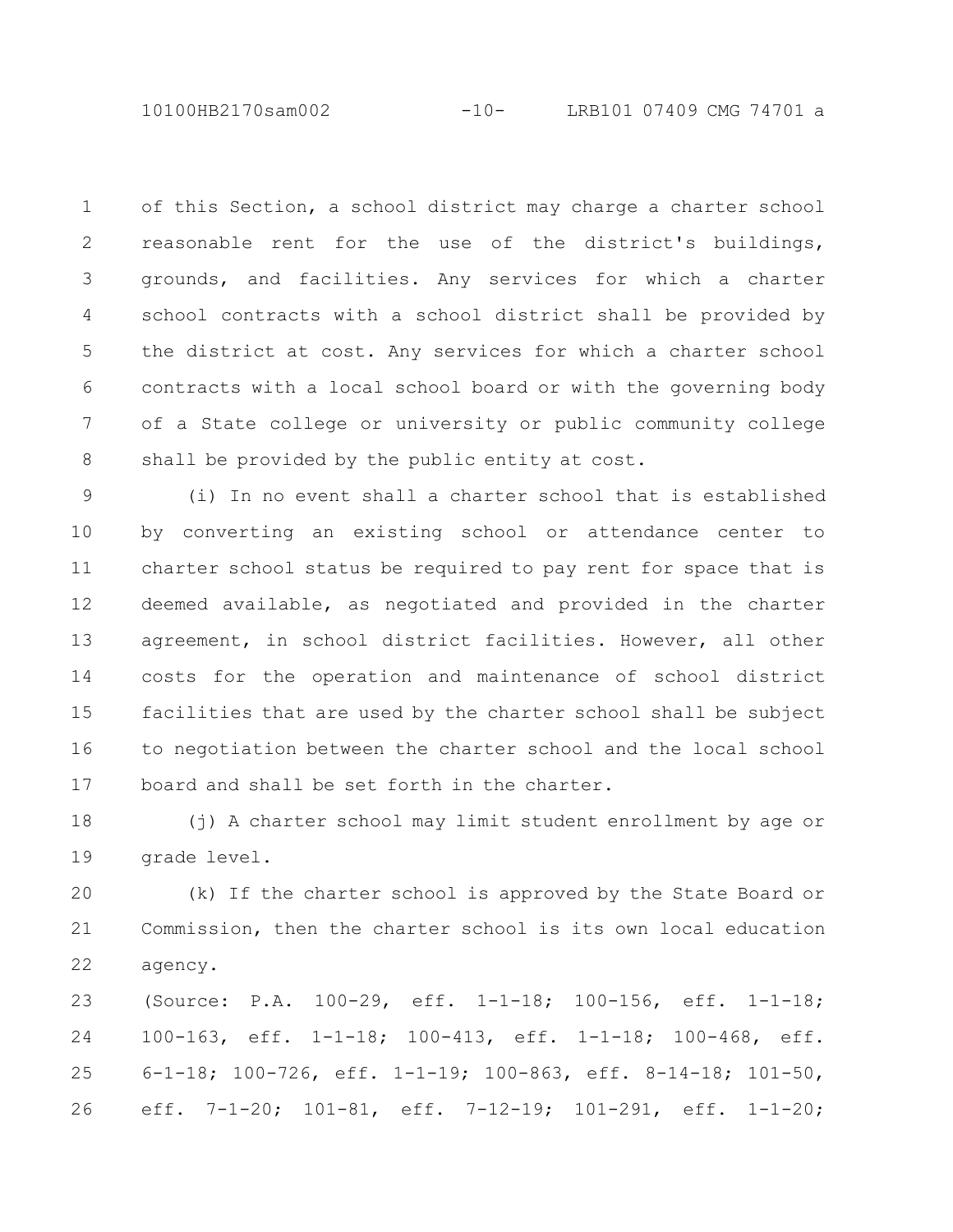101-531, eff. 8-23-19; 101-543, eff. 8-23-19; revised 8-4-20.) Article 10. Section 10-5. The Early Intervention Services System Act is amended by changing Section 11 as follows: (325 ILCS 20/11) (from Ch. 23, par. 4161) Sec. 11. Individualized Family Service Plans. (a) Each eligible infant or toddler and that infant's or toddler's family shall receive: (1) timely, comprehensive, multidisciplinary assessment of the unique strengths and needs of each eligible infant and toddler, and assessment of the concerns and priorities of the families to appropriately assist them in meeting their needs and identify supports and services to meet those needs; and (2) a written Individualized Family Service Plan developed by a multidisciplinary team which includes the parent or guardian. The individualized family service plan shall be based on the multidisciplinary team's assessment of the resources, priorities, and concerns of the family and its identification of the supports and services necessary to enhance the family's capacity to meet the developmental needs of the infant or toddler, and shall include the identification of services appropriate to meet 1 2 3 4 5 6 7 8 9 10 11 12 13 14 15 16 17 18 19 20 21 22 23 10100HB2170sam002 -11- LRB101 07409 CMG 74701 a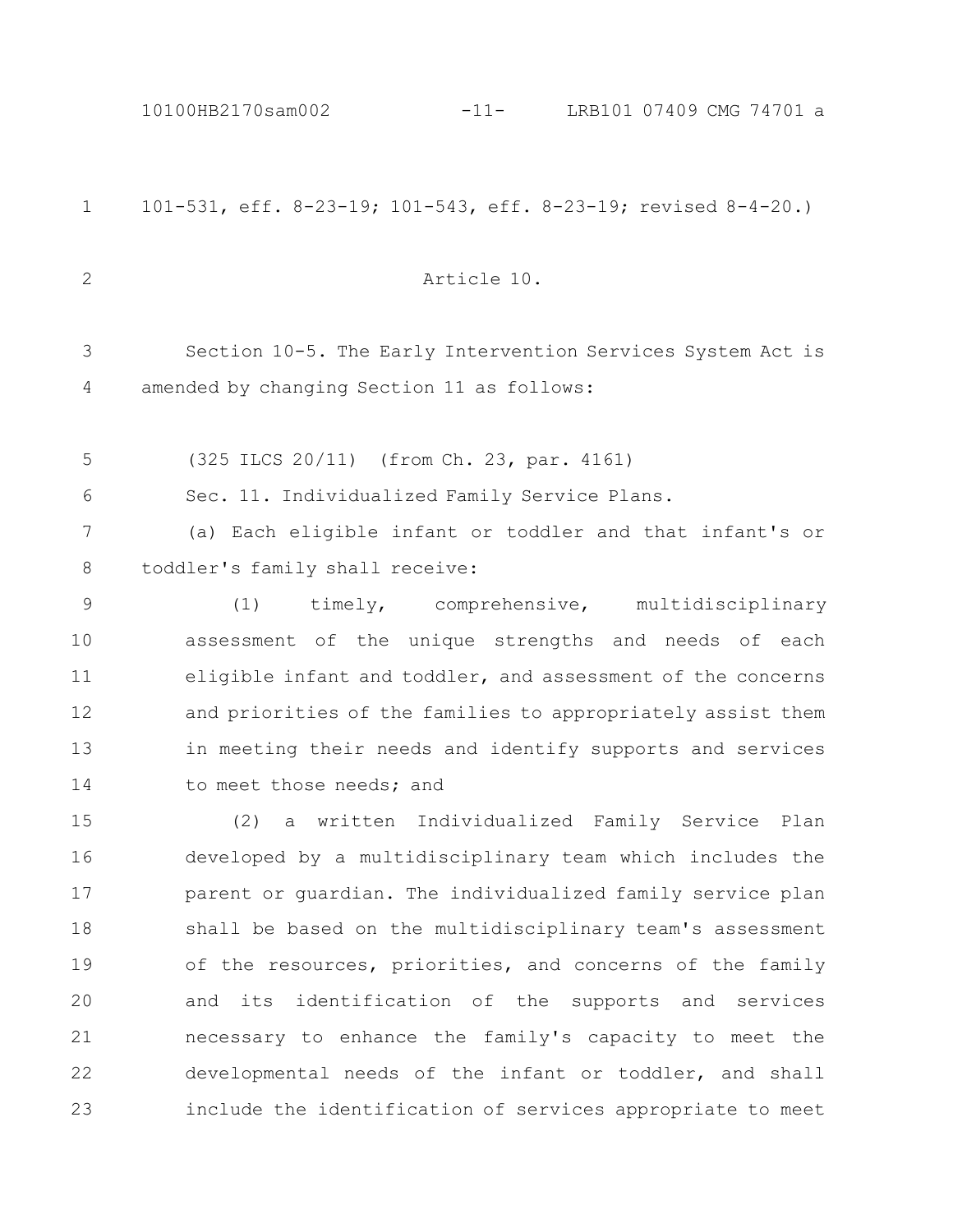10100HB2170sam002 -12- LRB101 07409 CMG 74701 a

those needs, including the frequency, intensity, and method of delivering services. During and as part of the initial development of the individualized family services plan, and any periodic reviews of the plan, the multidisciplinary team may seek consultation from the lead agency's designated experts, if any, to help determine appropriate services and the frequency and intensity of those services. All services in the individualized family services plan must be justified by the multidisciplinary assessment of the unique strengths and needs of the infant or toddler and must be appropriate to meet those needs. At the periodic reviews, the team shall determine whether modification or revision of the outcomes or services is necessary. 1 2 3 4 5 6 7 8 9 10 11 12 13 14

(b) The Individualized Family Service Plan shall be evaluated once a year and the family shall be provided a review of the Plan at 6 month intervals or more often where appropriate based on infant or toddler and family needs. The lead agency shall create a quality review process regarding Individualized Family Service Plan development and changes thereto, to monitor and help assure that resources are being used to provide appropriate early intervention services. 15 16 17 18 19 20 21 22

(c) The initial evaluation and initial assessment and initial Plan meeting must be held within 45 days after the initial contact with the early intervention services system. The 45-day timeline does not apply for any period when the 23 24 25 26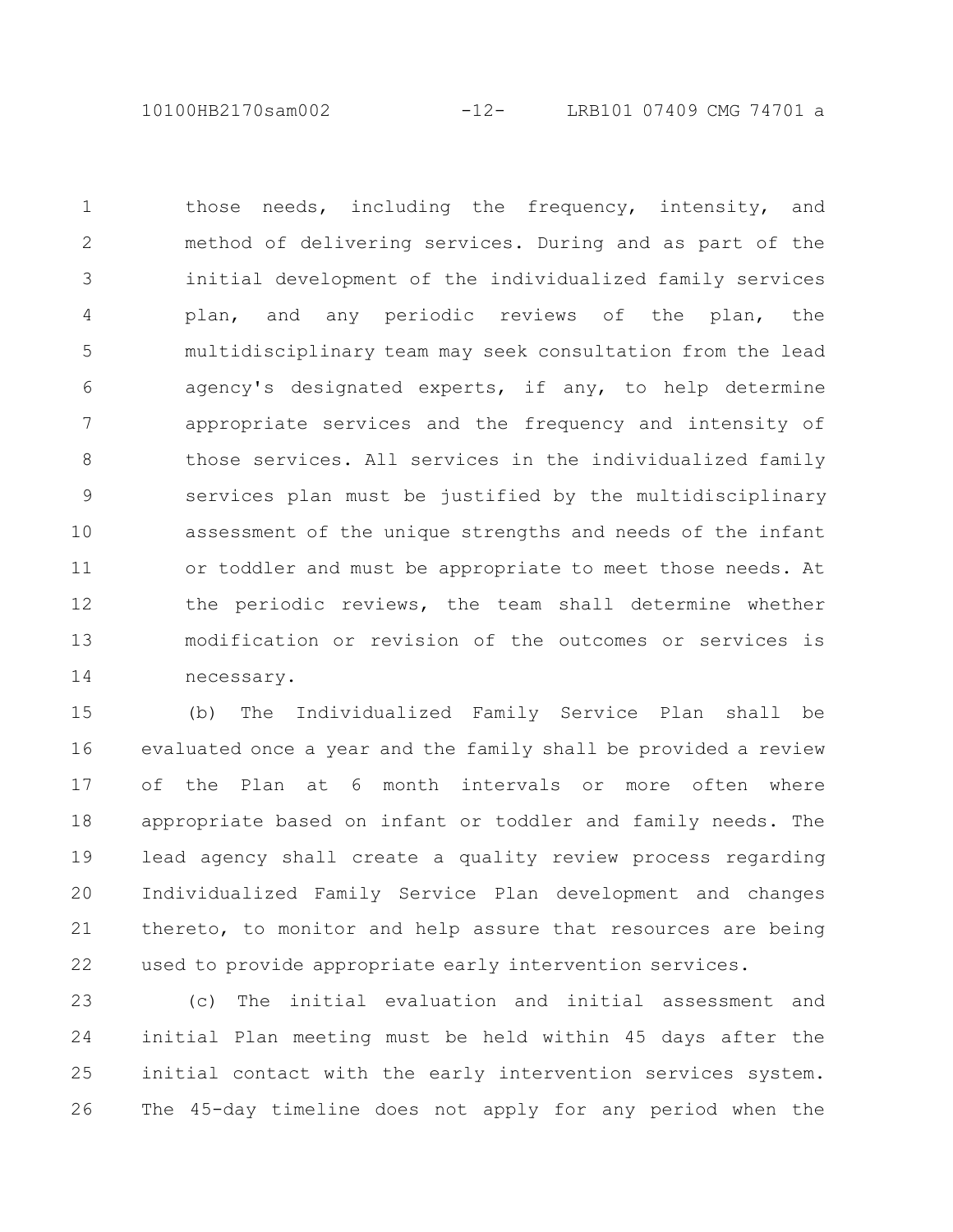10100HB2170sam002 -13- LRB101 07409 CMG 74701 a

child or parent is unavailable to complete the initial evaluation, the initial assessments of the child and family, or the initial Plan meeting, due to exceptional family circumstances that are documented in the child's early intervention records, or when the parent has not provided consent for the initial evaluation or the initial assessment of the child despite documented, repeated attempts to obtain parental consent. As soon as exceptional family circumstances no longer exist or parental consent has been obtained, the initial evaluation, the initial assessment, and the initial Plan meeting must be completed as soon as possible. With parental consent, early intervention services may commence before the completion of the comprehensive assessment and development of the Plan. 1 2 3 4 5 6 7 8 9 10 11 12 13 14

(d) Parents must be informed that early intervention services shall be provided to each eligible infant and toddler, to the maximum extent appropriate, in the natural environment, which may include the home or other community settings. Parents shall make the final decision to accept or decline early intervention services. A decision to decline such services shall not be a basis for administrative determination of parental fitness, or other findings or sanctions against the parents. Parameters of the Plan shall be set forth in rules. 15 16 17 18 19 20 21 22 23

(e) The regional intake offices shall explain to each family, orally and in writing, all of the following: 24 25

26

(1) That the early intervention program will pay for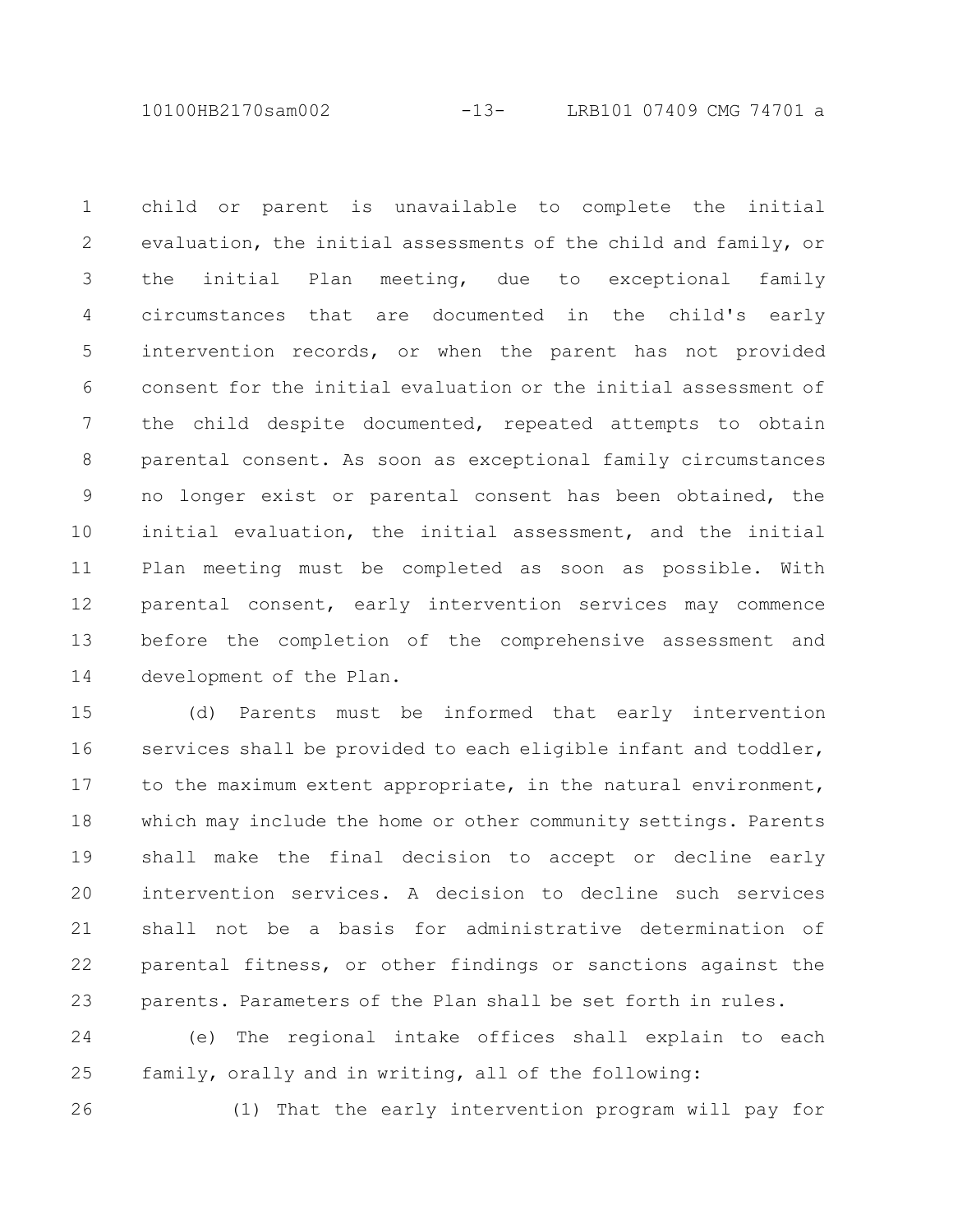10100HB2170sam002 -14- LRB101 07409 CMG 74701 a

all early intervention services set forth in the individualized family service plan that are not covered or paid under the family's public or private insurance plan or policy and not eligible for payment through any other third party payor. 1 2 3 4 5

(2) That services will not be delayed due to any rules or restrictions under the family's insurance plan or policy. 6 7 8

(3) That the family may request, with appropriate documentation supporting the request, a determination of an exemption from private insurance use under Section 13.25. 9 10 11 12

(4) That responsibility for co-payments or co-insurance under a family's private insurance plan or policy will be transferred to the lead agency's central billing office. 13 14 15 16

(5) That families will be responsible for payments of family fees, which will be based on a sliding scale according to the State's definition of ability to pay which is comparing household size and income to the sliding scale and considering out-of-pocket medical or disaster expenses, and that these fees are payable to the central billing office. Families who fail to provide income information shall be charged the maximum amount on the sliding scale. 17 18 19 20 21 22 23 24 25

(f) The individualized family service plan must state 26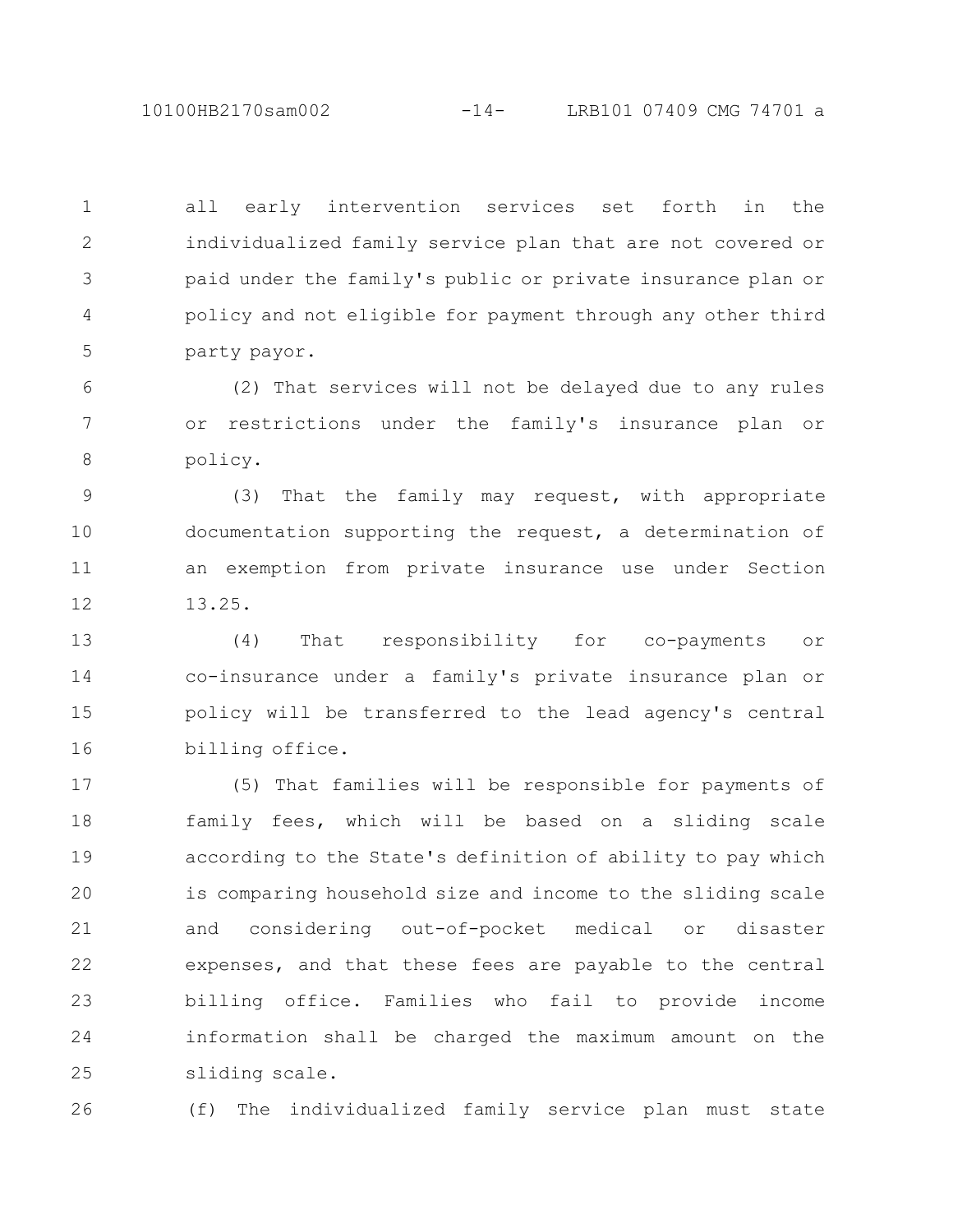10100HB2170sam002 -15- LRB101 07409 CMG 74701 a

whether the family has private insurance coverage and, if the family has such coverage, must have attached to it a copy of the family's insurance identification card or otherwise include all of the following information: (1) The name, address, and telephone number of the insurance carrier. (2) The contract number and policy number of the insurance plan. (3) The name, address, and social security number of the primary insured. (4) The beginning date of the insurance benefit year. (g) A copy of the individualized family service plan must be provided to each enrolled provider who is providing early intervention services to the child who is the subject of that plan. (h) Children receiving services under this Act shall receive a smooth and effective transition by their third birthday consistent with federal regulations adopted pursuant to Sections 1431 through 1444 of Title 20 of the United States Code. Beginning July 1, 2022, children who receive early intervention services prior to their third birthday and are found eligible for an individualized education program under the Individuals with Disabilities Education Act, 20 U.S.C. 1414(d)(1)(A), and under Section 14-8.02 of the School Code and whose birthday falls between May 1 and August 31 may continue to receive early intervention services until the beginning of 1 2 3 4 5 6 7 8 9 10 11 12 13 14 15 16 17 18 19 20 21 22 23 24 25 26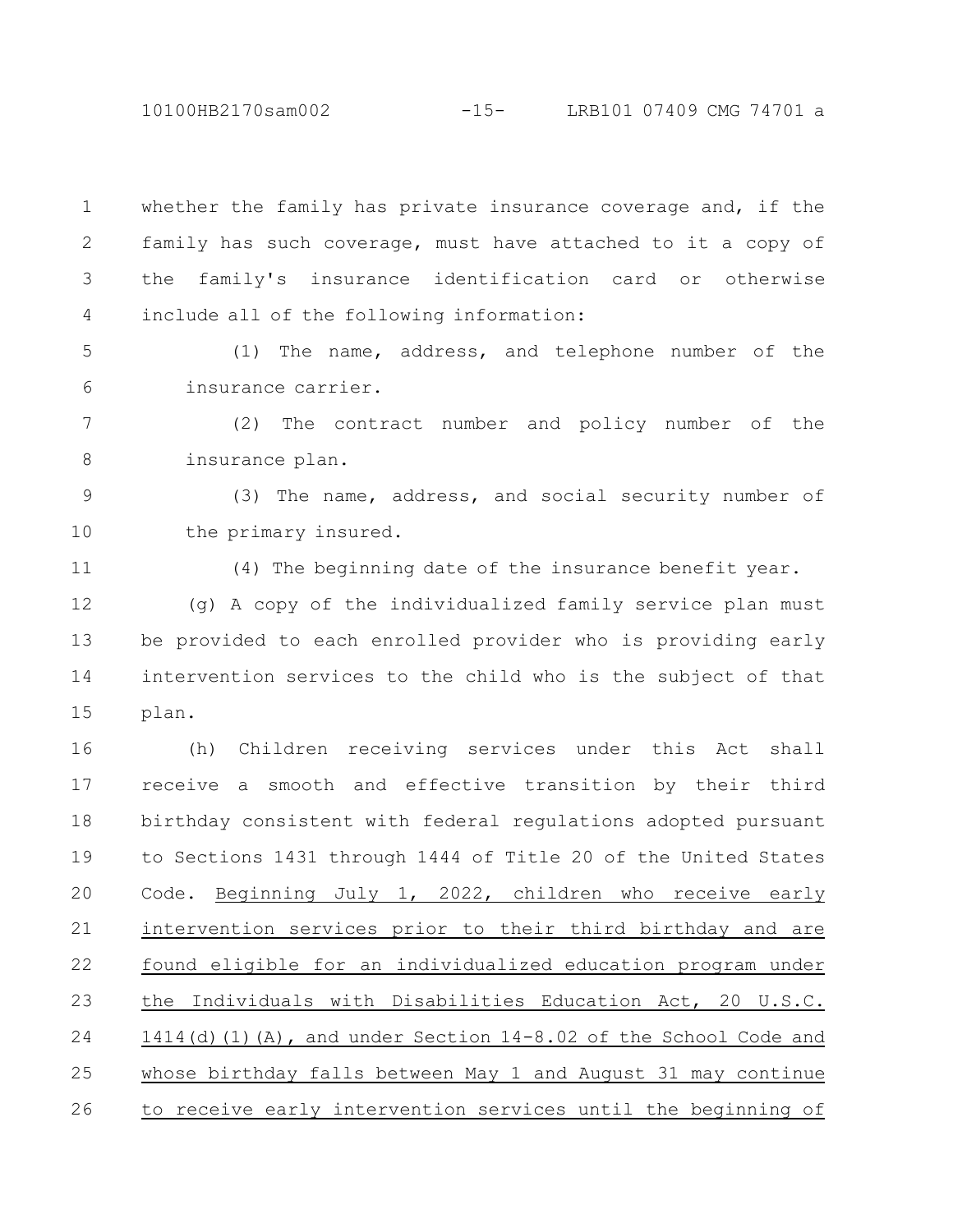10100HB2170sam002 -16- LRB101 07409 CMG 74701 a

| $\mathbf 1$ | the school year following their third birthday in order to      |
|-------------|-----------------------------------------------------------------|
| 2           | minimize gaps in services, ensure better continuity of care,    |
| 3           | and align practices for the enrollment of preschool children    |
| 4           | with special needs to the enrollment practices of typically     |
| 5           | developing preschool children.                                  |
| 6           | (Source: P.A. 97-902, eff. 8-6-12; 98-41, eff. 6-28-13.)        |
|             |                                                                 |
| 7           | Article 15.                                                     |
|             |                                                                 |
| 8           | Section 15-1. Short title. This Article may be cited as the     |
| 9           | Equitable Early Childhood Education and Care Act. References in |
| 10          | this Article to "this Act" mean this Article.                   |
|             |                                                                 |
| 11          | Section 15-5. Findings; policies.                               |
| 12          | (a) The General Assembly finds the following:                   |
| 13          | Long-standing research shows that high-quality<br>(1)           |
| 14          | early childhood experiences have an impact on children's        |
| 15          | short-term and long-term outcomes, such as educational          |
| 16          | attainment, health, and lifetime income, particularly for       |
| 17          | children from low-income families.                              |
| 18          | (2)<br>Early childhood education and care programs              |
| 19          | provide child care so parents can maintain stable               |
| 20          | employment, provide for themselves and their families, and      |
| 21          | advance their career or educational goals.                      |
| 22          | (3) Illinois has a vigorous early childhood education           |
| 23          | and care industry composed of programs that serve children      |
|             |                                                                 |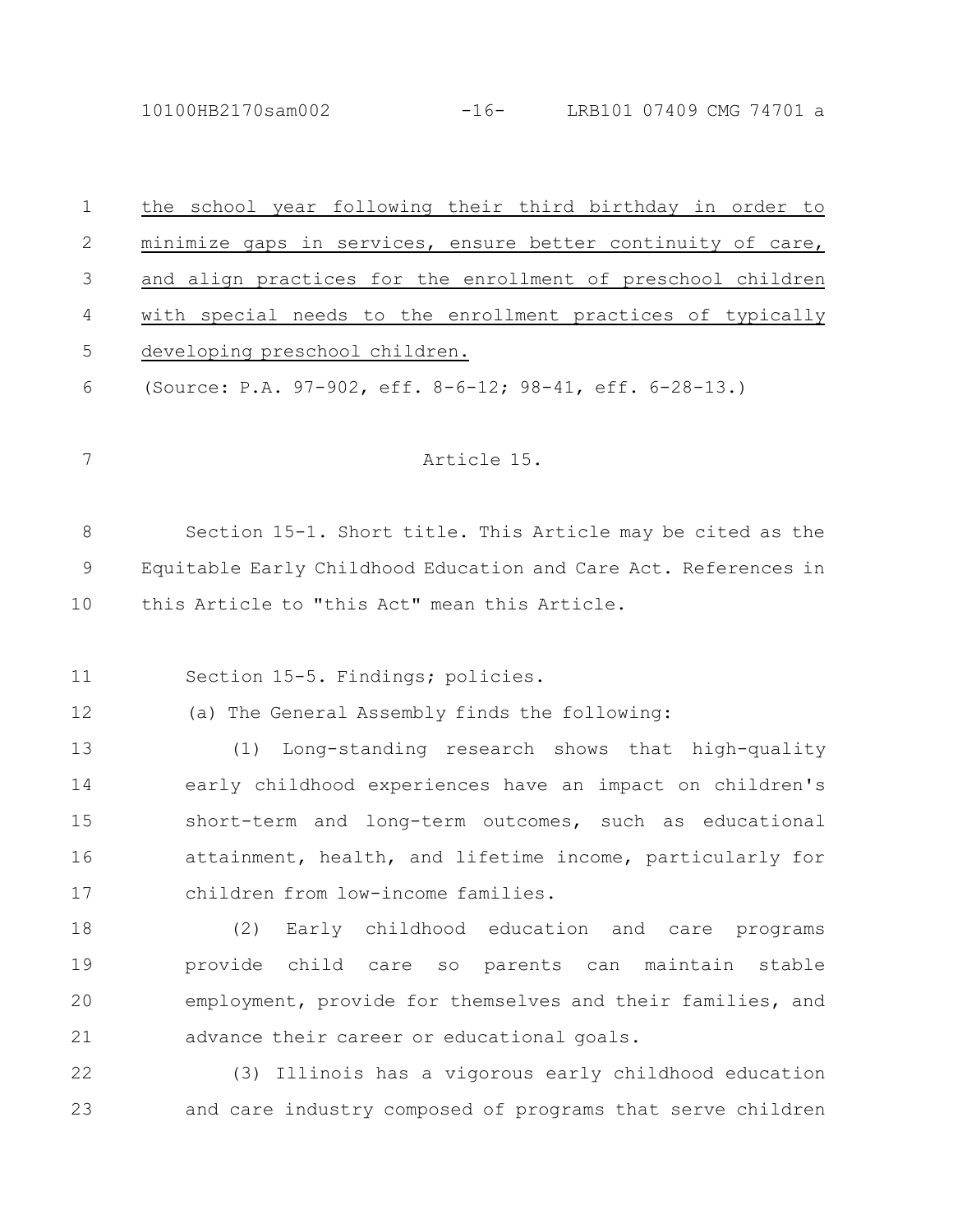under the age of 6, including preschool and child care in schools, centers, and homes; these programs also include home visiting and services for young children with special needs. 1 2 3 4

(4) A significant portion of the early childhood workforce and of family child care providers are Black and Latinx women. 5 6 7

(5) Illinois was among the first states in the nation to enact the Pre-K At-Risk program and services for infants and toddlers in the 1980s and reaffirmed this commitment to early childhood education in 2006 by creating Preschool for All to offer State-funded, high-quality preschool to 3-year-olds and 4-year-olds. 8 9 10 11 12 13

(6) Illinois was one of the first states in the nation to commit education funding to very young children and to have a statutory commitment to grow funding for infant-toddler services as it grows preschool services, including prenatal supports like home visitors and doulas. 14 15 16 17 18

(7) Countless children and families have benefitted from these services over these decades and have had the opportunity to enter school ready to learn and succeed. 19 20 21

(8) Despite progress made by the State, too few children, particularly those from Black, Latinx, and low-income households and child care deserts, have access to high-quality early childhood education and care services, due to both the availability and affordability of 22 23 24 25 26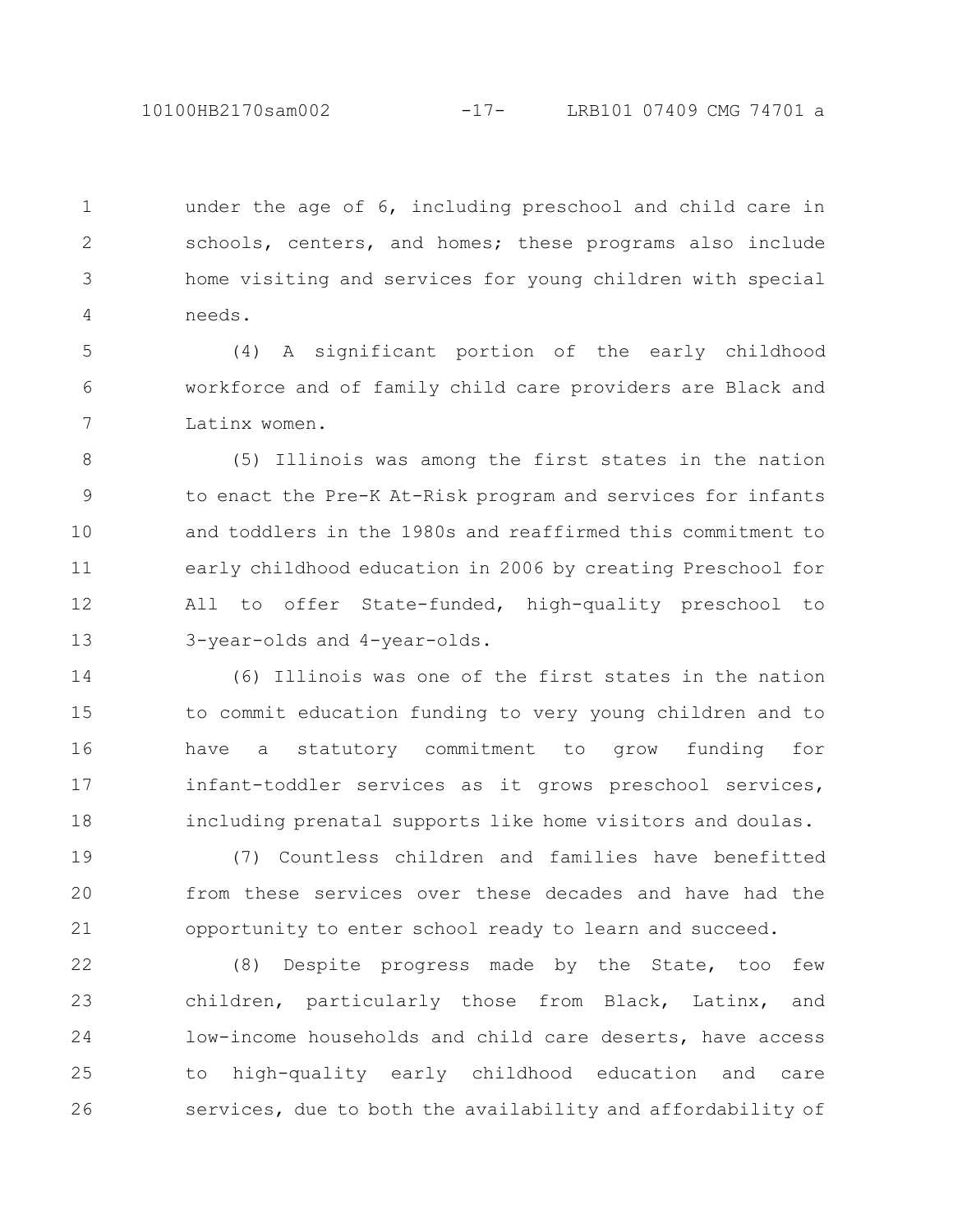quality services. 1

(9) In 2019, only 29% of all children in Illinois entered kindergarten "ready"; only 21% of Black children, 17% of Latinx children, 14% of English Learners, 14% of children with IEPs, and 20% of children on free and reduced lunch demonstrated readiness, highlighting the critical work Illinois must do to close gaps in opportunity and outcomes. 2 3 4 5 6 7 8

(10) The State's early childhood education and care programs are maintained across 3 state agencies, which leads to inefficiencies, lack of alignment, challenges to collecting comprehensive data around services and needs of children and families, and obstacles for both children and families and the early childhood education and care providers to navigate the fragmented system and ensure children receive high-quality services that meet their needs. 9 10 11 12 13 14 15 16 17

(11) The State's current mechanisms for payment to early childhood education and care providers may not incentivize quality services and can lead to payment delays, lack of stability of providers, and the inability of providers to provide appropriate compensation to the workforce and support quality programming. 18 19 20 21 22 23

(12) Illinois must advance a just system for early childhood education and care that ensures racially and economically equitable opportunities and outcomes for all 24 25 26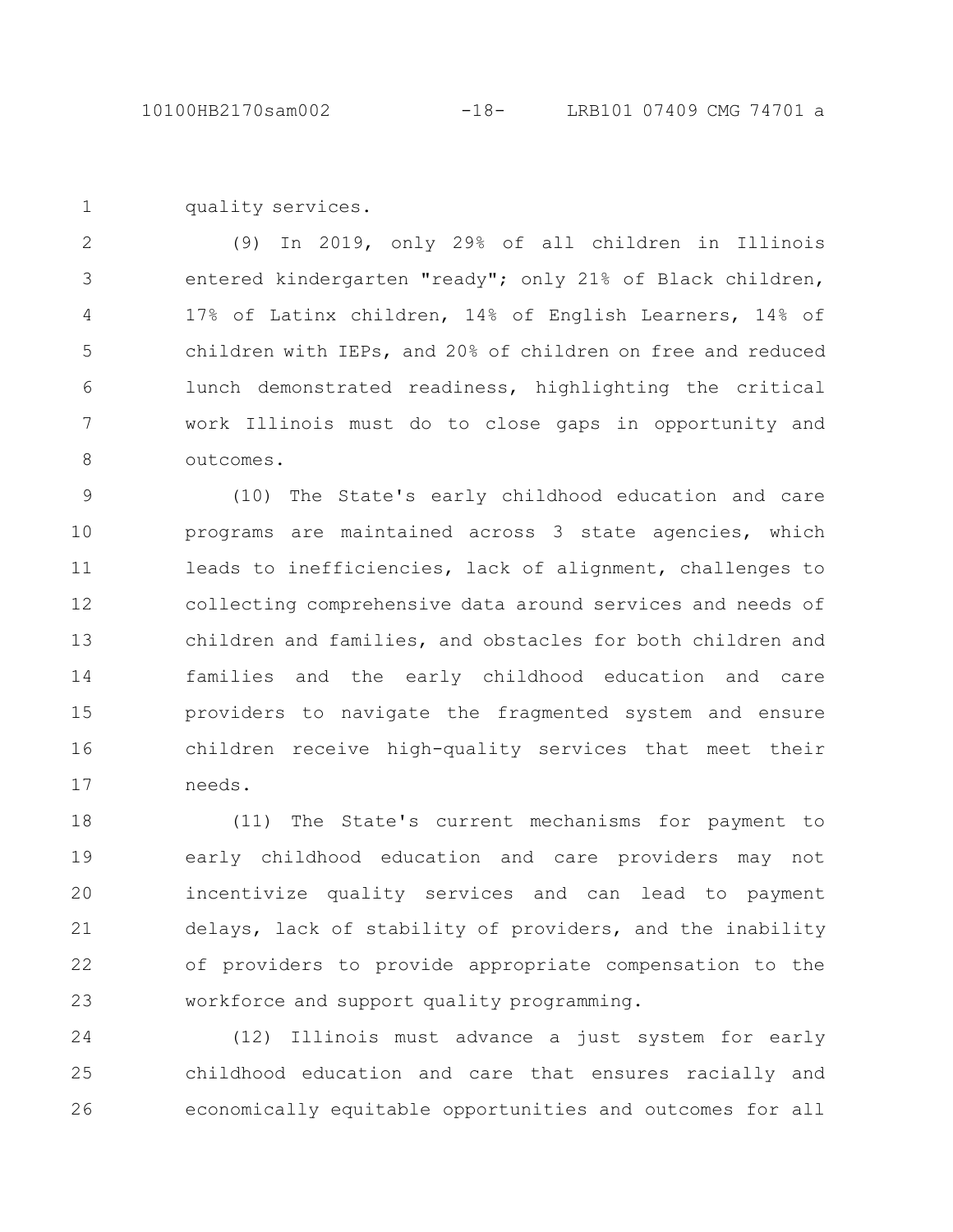children.

1

(13) In 2017, Illinois became a national leader in passing the K-12 Evidence-Based Funding formula for public schools, creating a mechanism to adequately fund and equitably disburse resources throughout the State and prioritize funding for school districts that need it most. 2 3 4 5 6

(b) The General Assembly supports the following goals of the Illinois Commission on Equitable Early Childhood Education and Care Funding: 7 8 9

(1) To create a more equitable, efficient, and effective system and thereby increase access to high-quality services, particularly to serve more Black and Latinx children and populations of children where children of color may be disproportionately represented, such as children from low-income households, with disabilities, experiencing homelessness, and participating in the child welfare system. 10 11 12 13 14 15 16 17

(2) To ensure a more equitable system, we support the Commission's goal of consolidating programs and services into a single, adequately staffed State agency to align and coordinate services, to decrease barriers to access for families and make it easier for them to navigate the system, and to better collect, use, and report comprehensive data to ensure disparities in services are addressed. 18 19 20 21 22 23 24 25

26

(3) To ensure equitable and adequate funding to expand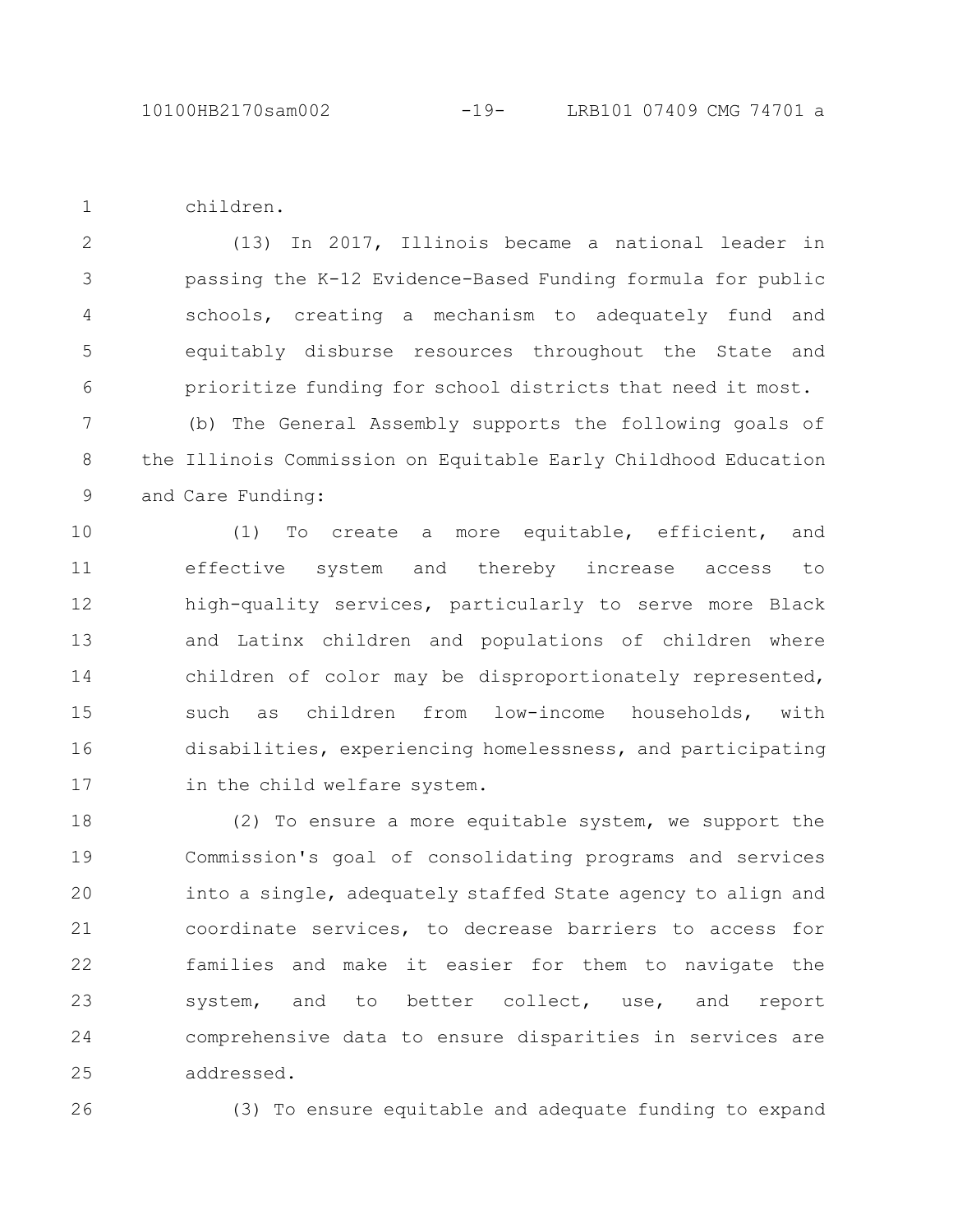10100HB2170sam002 -20- LRB101 07409 CMG 74701 a

access to high-quality services and increase compensation of this vital workforce, a significant proportion of which are Black and Latinx women. The General Assembly encourages the State to commit to a multi-year plan designed to move the State toward adequate funding over time. 1 2 3 4 5

(4) To redesign the mechanisms by which the State pays providers of early childhood education and care services to ensure provider stability, capacity, and quality and to make sure providers and services are available to families throughout the State, including in areas of child care deserts and concentrated poverty. 6 7 8 9 10 11

(5) To ensure comprehensive data on children and families' access to and participation in programs and resulting outcomes, including, but not limited to, kindergarten readiness, to understand and address the degree to which the State is reaching children and families and ensuring equitable opportunity and outcomes. 12 13 14 15 16 17

(c) The General Assembly encourages the State to create a planning process and timeline, with a designated body accountable for implementing the Commission's recommendations, that includes engagement of parents, providers, communities, experts, and other stakeholders and to regularly evaluate the impact of the implementation of the Commission's recommendations to ensure they impact children, families, and communities as intended and lead to a more equitable early childhood education and care system for Illinois. 18 19 20 21 22 23 24 25 26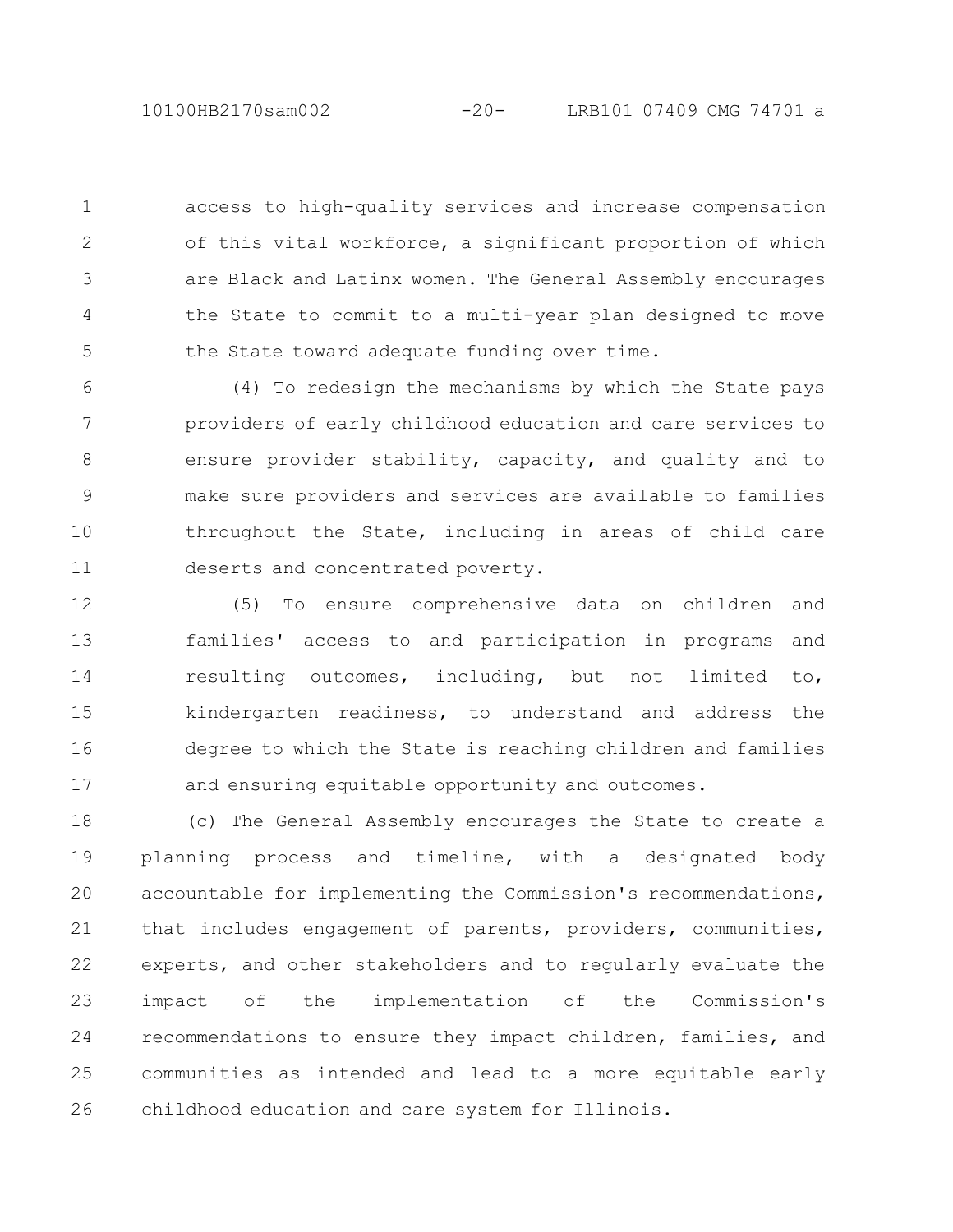## Article 20.

Section 20-1. Short title. This Article may be cited as the Data Governance and Organization to Support Equity and Racial Justice Act. References in this Article to "this Act" mean this Article. 2 3 4 5

Section 20-5. Findings. The General Assembly finds the following: 6 7

(1) The State of Illinois spends billions of dollars annually on grants and programs to ensure that all Illinoisans have the economic, health and safety, educational, and other opportunities to be successful, but it is still insufficient to serve all the needs of all Illinoisans. 8 9 10 11 12

(2) To be good fiscal stewards of State funds, it is necessary to ensure that the limited State funding is spent on the right services, at the right time, in the right dosages, to the right individuals, and in the most equitable manner. 13 14 15 16

(3) Historical equity gaps exist in the administration of programs across the State and understanding where these exist is necessary for adjusting program scopes and ensuring that gaps can be found and rectified quickly. 17 18 19 20

(4) Different subpopulations of individuals may have different needs and may experience different outcomes from similar programs. 21 22 23

1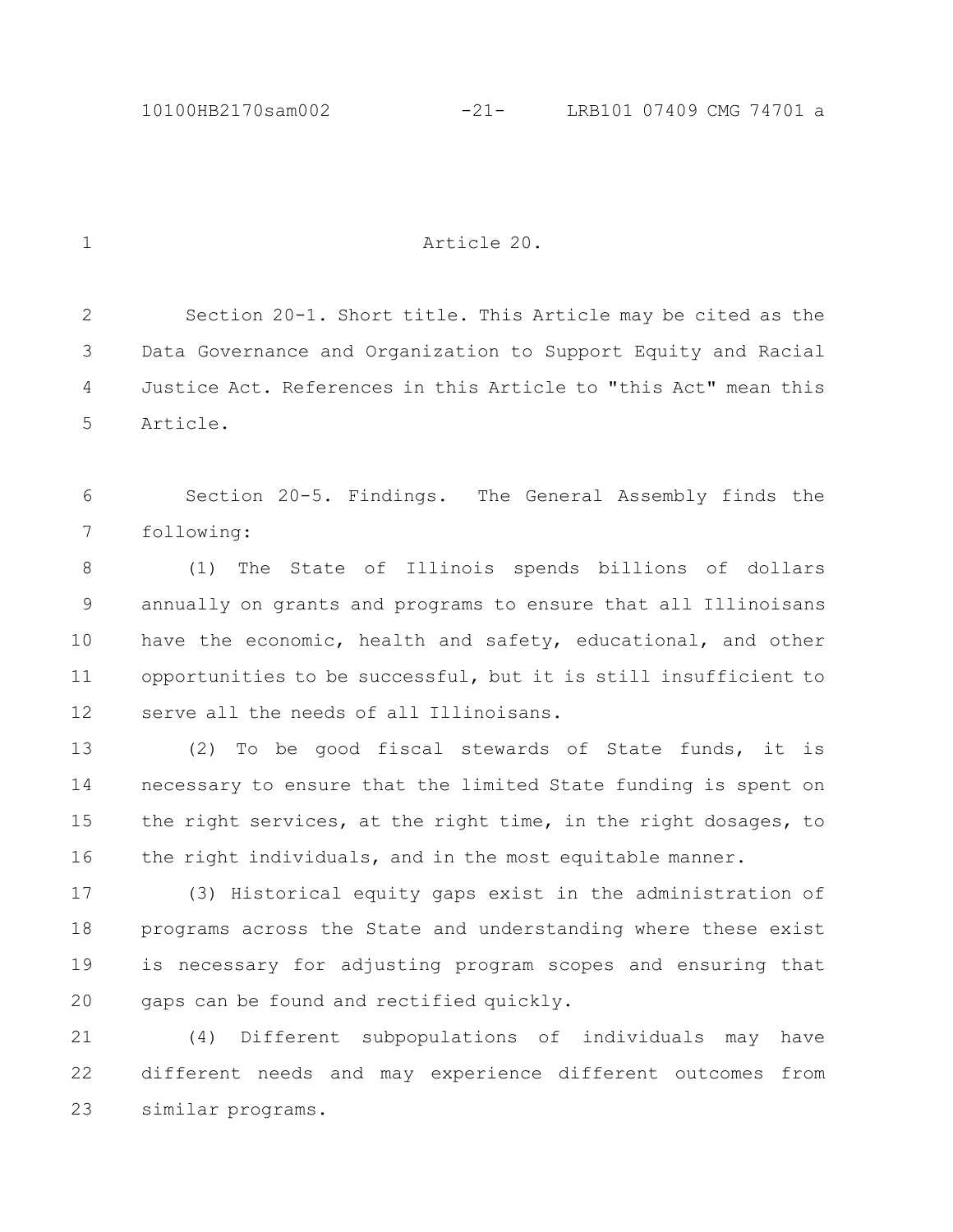(5) Measuring average outcomes across an entire population is insufficient to understand the equity impacts of a program on specific subpopulations. 1 2 3

(6) Silos in information sharing exist across agencies and that measuring the outcomes and impacts of programs requires multiple agencies to share data. 4 5 6

(7) There is no existing mechanism for agencies to ensure they are collecting information on programs that can be easily matched to other agencies to understand program effectiveness, as well as equity and access gaps that may exist. 7 8 9 10

(8) The establishment of a system of data governance and improved analytic capability is critical to support equitable provision of services and the evaluation of equitable outcomes for the citizens of Illinois. 11 12 13 14

(9) Sound data collection, reporting, and analysis is necessary to ensure that practice and policy decisions and outcomes are driven by a culture of data use and actionable information that supports equity and engages stakeholders. 15 16 17 18

(10) Data governance and the classification of data is a critical component of improving the security and privacy of data. 19 20 21

(11) The P-20 Longitudinal Education Data System Act, enacted by Public Act 96-107, was created in 2009 to develop the capacity to match data across agencies and provide for improved data analytics across education agencies. 22 23 24 25

(12) The P-20 Longitudinal Education Data System has 26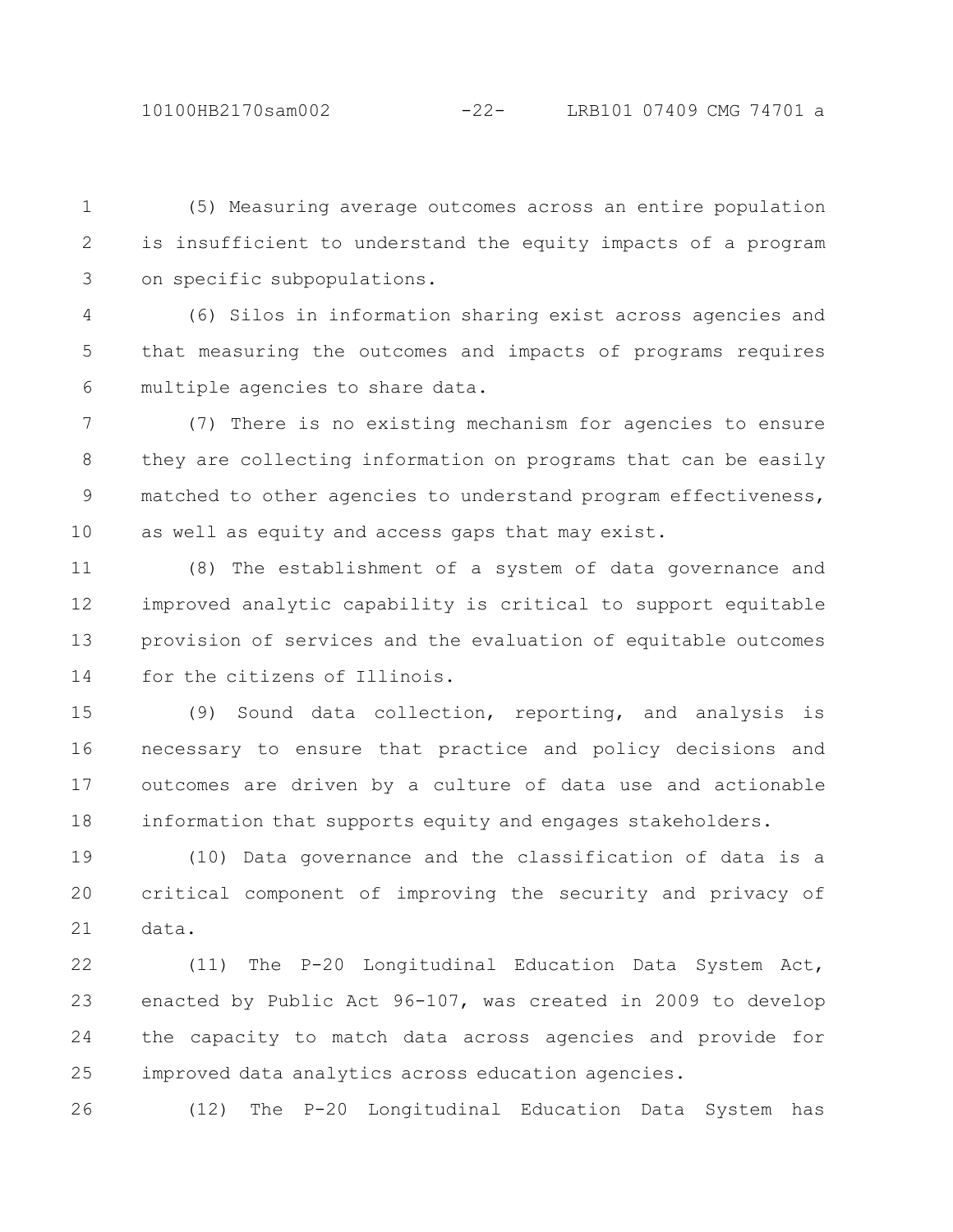10100HB2170sam002 -23- LRB101 07409 CMG 74701 a

expanded to include the incorporation of human services, workforce, and education agencies. 1 2

(13) The implementation of the P-20 Longitudinal Education Data System has allowed the State to improve its ability to manage and to bring together data across agencies. 3 4 5

(14) Merging data across agencies has highlighted the degree to which there are different approaches to capturing similar data across agencies, including how race and ethnicity data are captured. 6 7 8 9

(15) The State of Illinois needs to establish common processes and procedures for all of the following: 10 11

(A) Cataloging data. 12

(B) Managing data requests. 13

- (C) Sharing data. 14
- (D) Collecting data. 15
- (E) Matching data across agencies. 16
- (F) Developing research and analytic agendas. 17

(G) Reporting on program participation disaggregated by race and ethnicity. 18 19

(H) Evaluating equitable outcomes for underserved populations in Illinois. 20 21

(I) Defining common roles for data management across agencies. 22 23

Section 20-10. Data Governance and Organization to Support Equity and Racial Justice. 24 25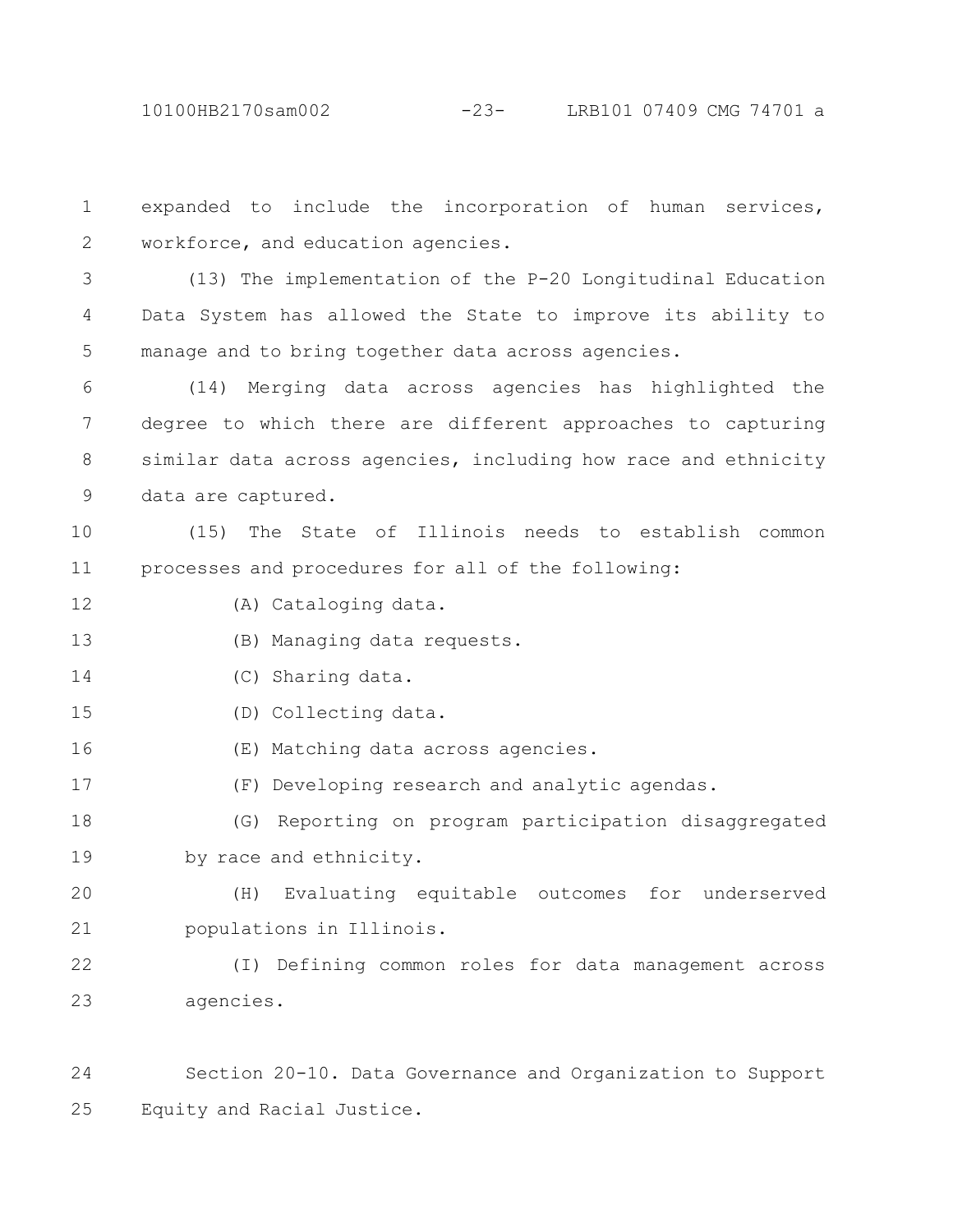10100HB2170sam002 -24- LRB101 07409 CMG 74701 a

(a) Subject to appropriation, by no later than October 31, 2021, the Office of the Governor and the Department of Innovation and Technology shall jointly establish an organization and governance that is responsible for all of the following: (1) Cataloging data supporting major programs across all agencies. (2) Working with agencies to identify similar fields in each dataset. (3) Improving data quality. (4) Collecting race and ethnicity data. (5) Developing common processes and legal approaches for data sharing. (6) Establishing common codes across datasets, in particular for race and ethnicity. (7) Supporting data requests across agencies. (8) Defining common data roles across agencies. (9) Supporting the development of reporting and analytics that provide information on race and ethnicity and inequities in State service provision with common codes. (10) Ensuring that all major programs, as defined by rule, are able to report disaggregated data by race and ethnicity. (b) In order to develop a common research agenda across 1 2 3 4 5 6 7 8 9 10 11 12 13 14 15 16 17 18 19 20 21 22 23 24 25

agencies that evaluates and analyzes the capacity of the State

26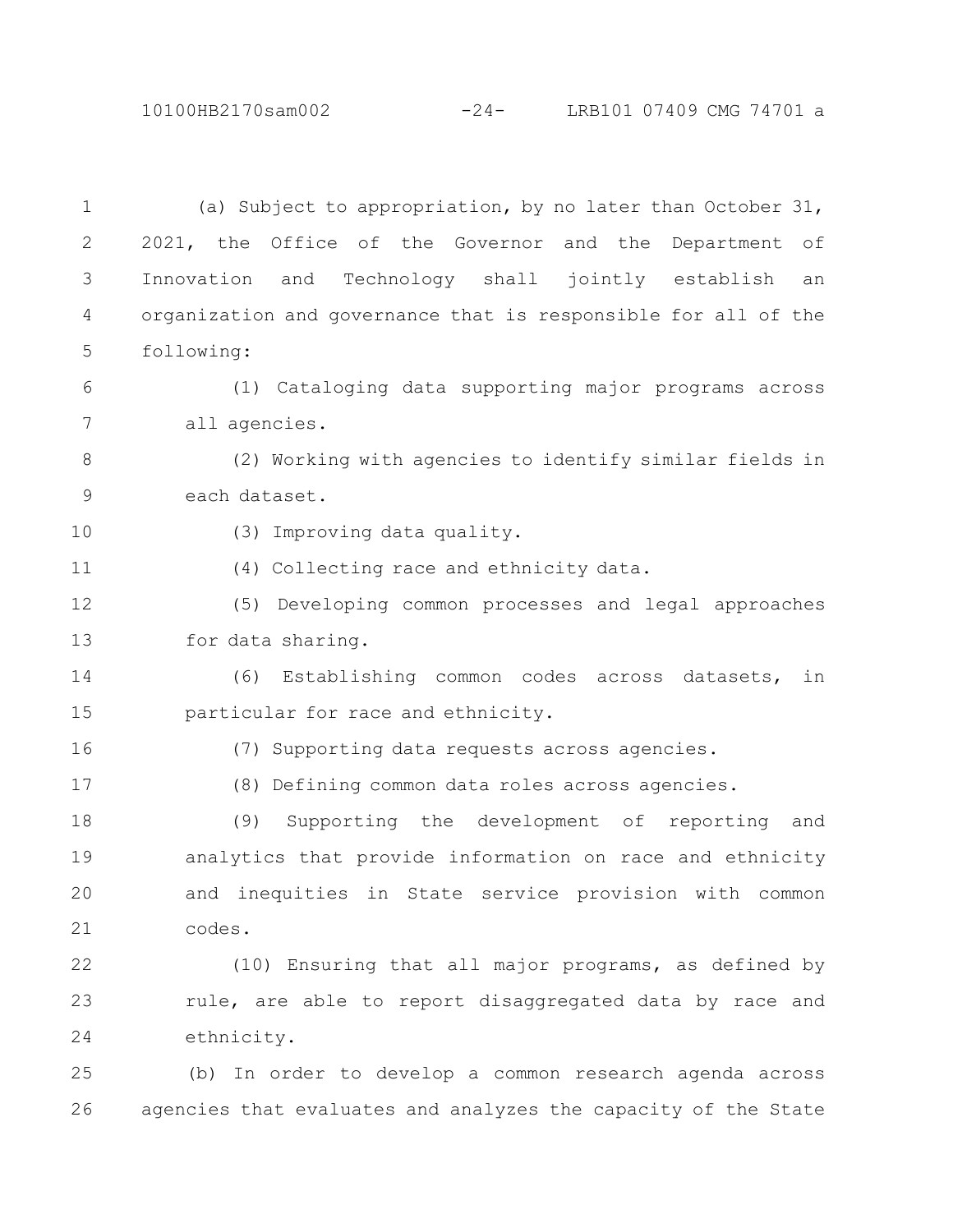10100HB2170sam002 -25- LRB101 07409 CMG 74701 a

to provide equitable services and promote equitable outcomes, by no later than December 31, 2021, the governance shall develop a plan for enrolled agencies for the implementation of the categories described under subsection (a). The governance shall define how the use of data will be used to improve service provision to improve equitable outcomes for the citizens of Illinois. The Department of Innovation and Technology shall outline how these efforts will support and align with the security and privacy of data for the State of Illinois. The implementation plan shall include a timeline for the inclusion of all agencies in data governance by no later than October 31, 2024. 1 2 3 4 5 6 7 8 9 10 11 12

(c) By no later than March 31, 2022, the Office of the Governor and the Department of Innovation and Technology shall provide a progress report to the General Assembly to disclose (i) which agencies in the State have enrolled, (ii) the programs and datasets that have been cataloged for which race and ethnicity has been standardized, and (iii) to the extent possible, the datasets and programs that are outstanding for each agency and the datasets that are planned for the upcoming year. On or before March 31, 2023, and each year thereafter, the Office of the Governor and the Department of Innovation and Technology shall provide an updated report to the General Assembly. 13 14 15 16 17 18 19 20 21 22 23 24

(d) All Departments subject to governance shall use the same racial and ethnic classifications for each program, which 25 26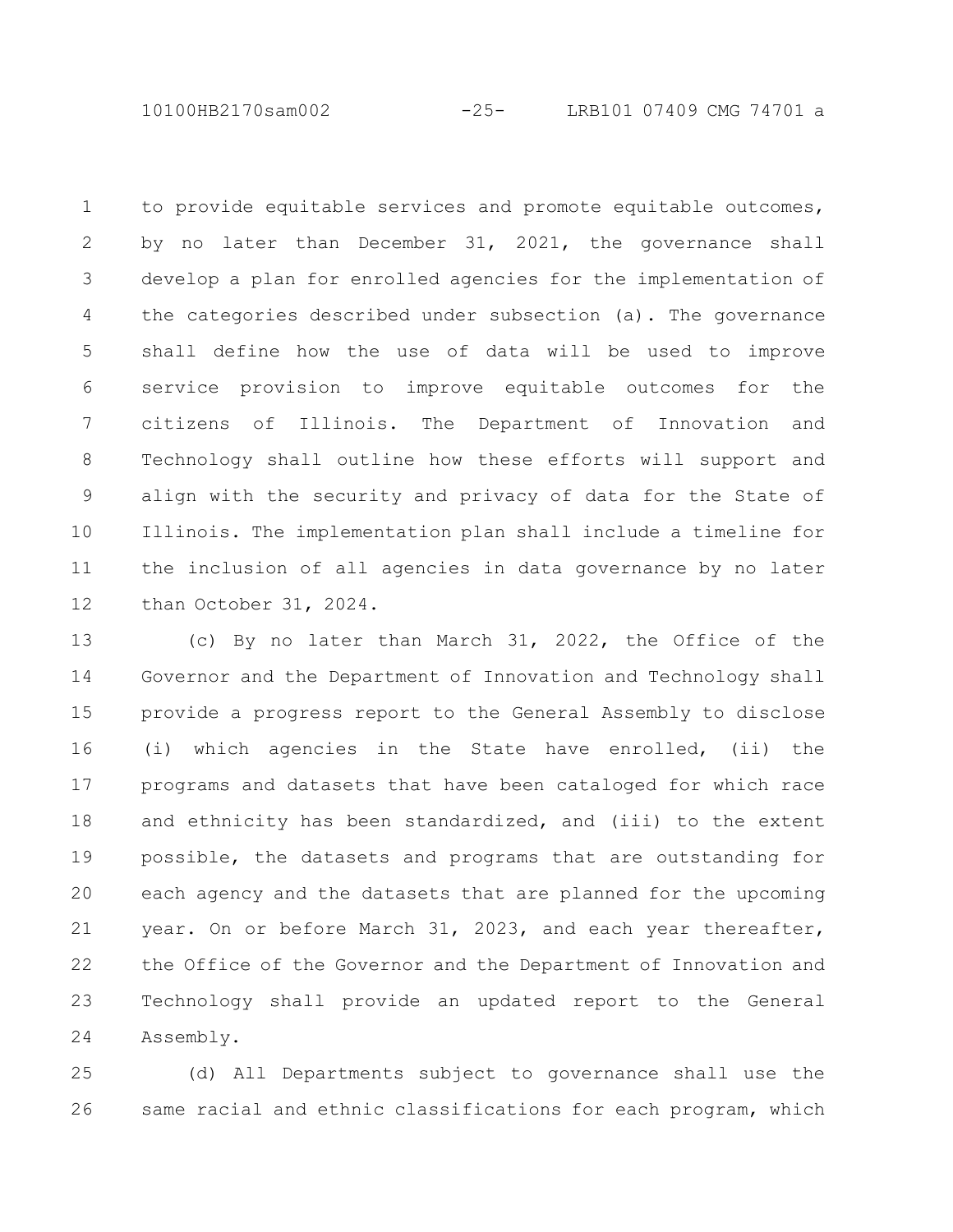shall include, but not be limited to, the following: (1) American Indian and Alaska Native alone. (2) Asian alone. (3) Black or African American alone. (4) Hispanic or Latino of any race. (5) Native Hawaiian and Other Pacific Islander alone. (6) White alone. (7) Some other race alone. (8) Two or more races. Each Department may further define, by rule, the racial and ethnic classifications, including if necessary, a classification of "No Race Specified". Section 20-15. Rules. The Department of Innovation and Technology may adopt any rules necessary to implement this Act. Article 25. Section 25-5. The School Code is amended by adding Section 22-90 as follows: (105 ILCS 5/22-90 new) Sec. 22-90. Whole Child Task Force. (a) The General Assembly makes all of the following findings: (1) The COVID-19 pandemic has exposed systemic 1 2 3 4 5 6 7 8 9 10 11 12 13 14 15 16 17 18 19 20 21 22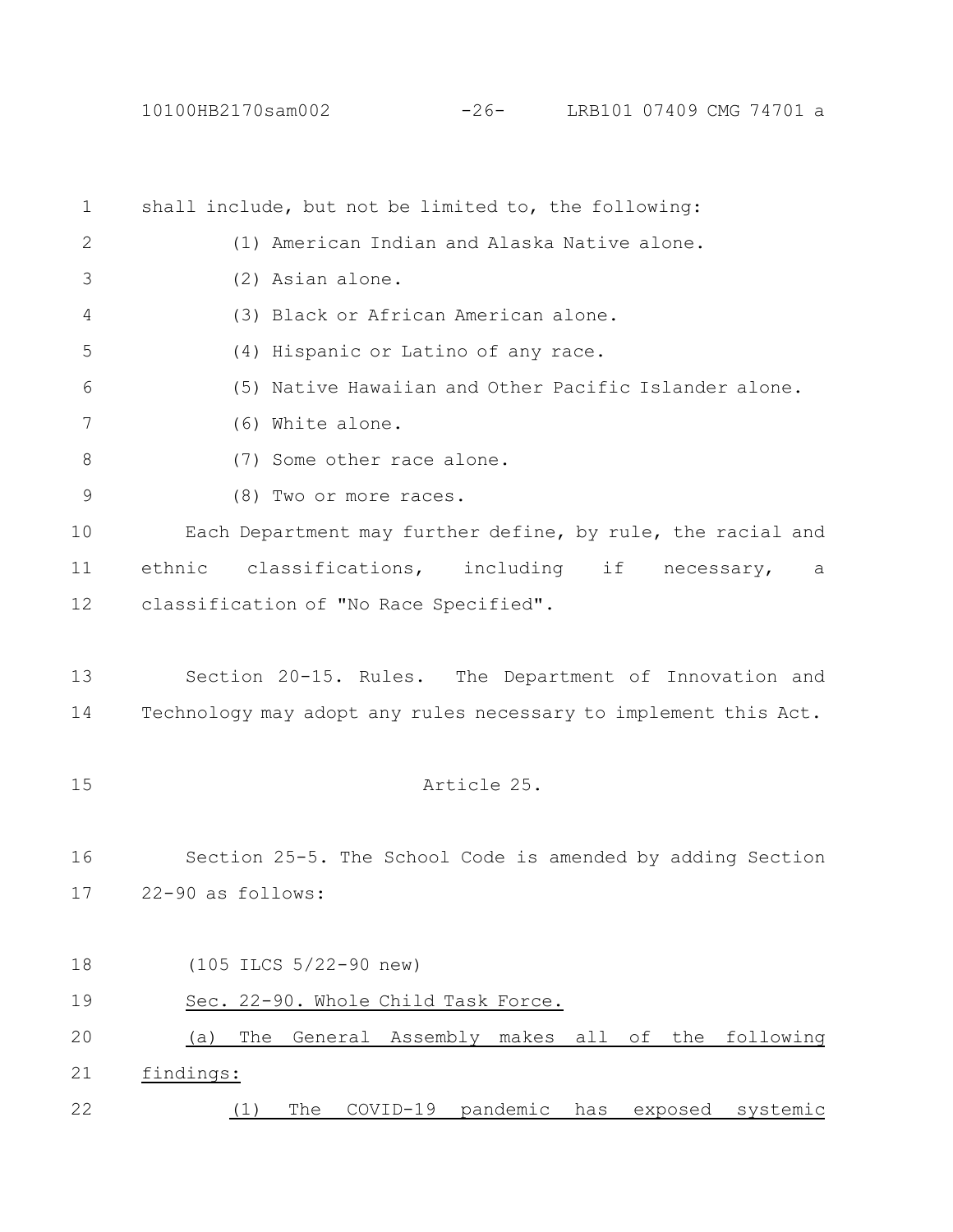| $\mathbf 1$  | inequities in American society. Students, educators, and    |
|--------------|-------------------------------------------------------------|
| $\mathbf{2}$ | families throughout this State have been deeply affected by |
| 3            | the pandemic, and the impact of the pandemic will be felt   |
| 4            | for years to come. The negative consequences of the         |
| 5            | pandemic have impacted students and communities             |
| 6            | differently along the lines of race, income, language, and  |
| 7            | special needs. However, students in this State faced        |
| $8\,$        | significant unmet physical health, mental health, and       |
| $\mathsf 9$  | social and emotional needs even prior to the pandemic.      |
| 10           | The path to recovery requires a commitment from<br>(2)      |
| 11           | adults in this State to address our students cultural,      |
| 12           | physical, emotional, and mental health needs and to provide |
| 13           | them with stronger and increased systemic support and       |
| 14           | intervention.                                               |
| 15           | (3) It is well documented that trauma and toxic stress      |
| 16           | diminish a child's ability to thrive. Forms of childhood    |
| 17           | trauma and toxic stress include adverse childhood           |
| 18           | experiences, systemic racism, poverty, food and housing     |
| 19           | insecurity, and gender-based violence. The COVID-19         |
| 20           | pandemic has exacerbated these issues and brought them into |
| 21           | focus.                                                      |
| 22           | (4) It is estimated that, overall, approximately 40% of     |
| 23           | in this State have experienced at least one<br>children     |
| 24           | adverse childhood experience and approximately 10% have     |
| 25           | experienced 3 or<br>more adverse childhood experiences.     |
| 26           | However, the number of adverse childhood experiences is     |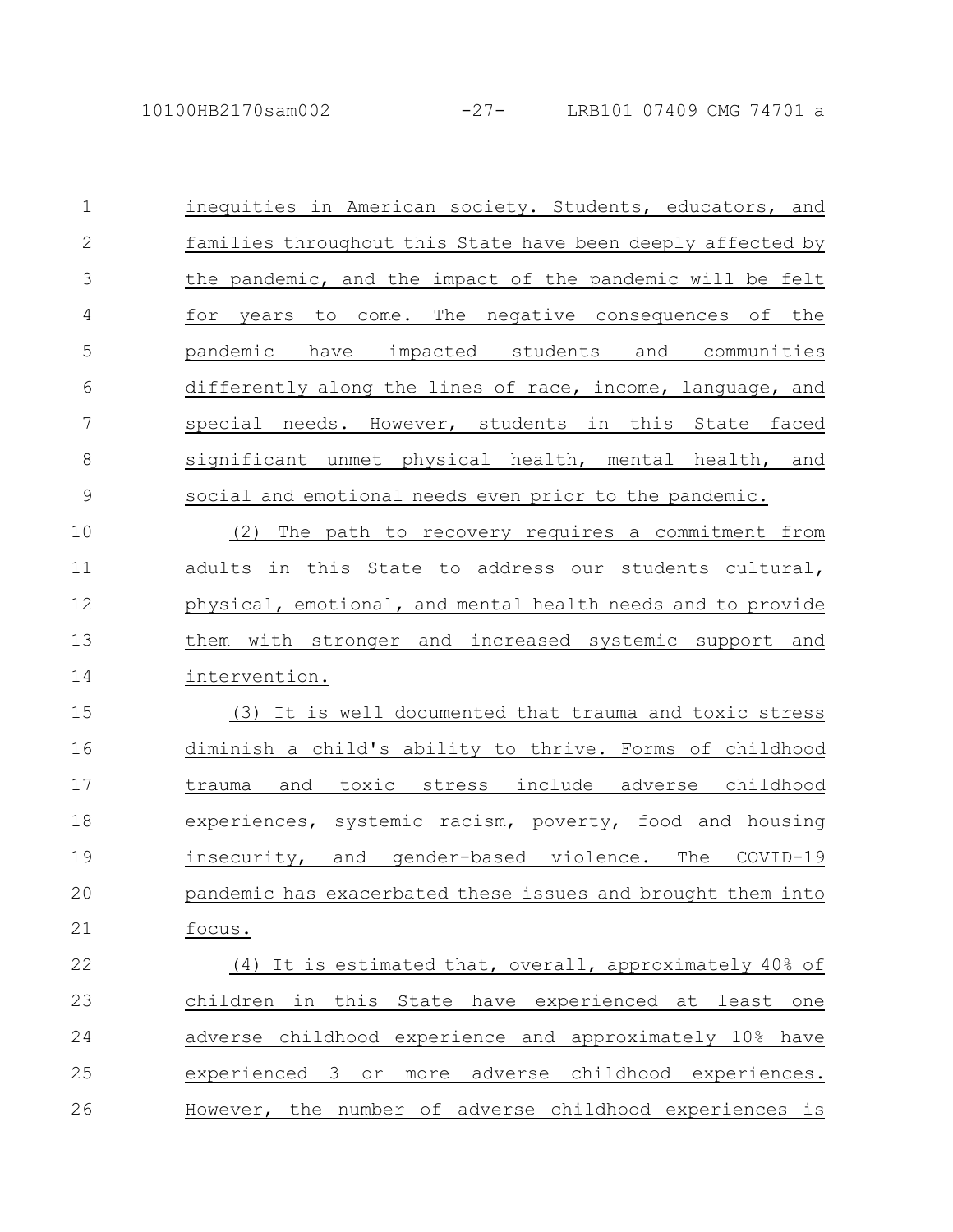| $\mathbf 1$  | higher for Black and Hispanic children who are growing up  |
|--------------|------------------------------------------------------------|
| $\mathbf{2}$ | in poverty. The COVID-19 pandemic has amplified the number |
| 3            | of students who have experienced childhood trauma. Also,   |
| 4            | the COVID-19 pandemic has highlighted preexisting          |
| 5            | inequities in school disciplinary practices that           |
| 6            | disproportionately impact Black and Brown students.        |
| 7            | Research shows, for example, that girls of color are       |
| $\,8\,$      | disproportionately impacted by trauma, adversity, and      |
| $\mathsf 9$  | abuse, and instead of receiving the<br>care and            |
| 10           | trauma-informed support they may need, many Black girls in |
| 11           | particular face disproportionately harsh disciplinary      |
| 12           | measures.                                                  |
| 13           | The cumulative effects of trauma and toxic stress<br>(5)   |
| 14           | adversely impact the physical health of students, as well  |
| 15           | their ability to learn, form relationships, and<br>as      |
| 16           | self-requlate. If left unaddressed, these effects increase |
| 17           | a student's risk for depression, alcoholism, anxiety,      |
| 18           | asthma, smoking, and suicide, all of which are risks that  |
| 19           | disproportionately affect Black youth and may lead to a    |
| 20           | host of medical diseases as an adult. Access to infant and |
| 21           | early childhood mental health services is critical to      |
| 22           | ensure the social and emotional well-being of this State's |
| 23           | youngest children, particularly those children who have    |
| 24           | experienced trauma.                                        |
| 25           | (6) Although this State enacted measures through           |
| 26           | Public Act 100-105 to address the high rate of early care  |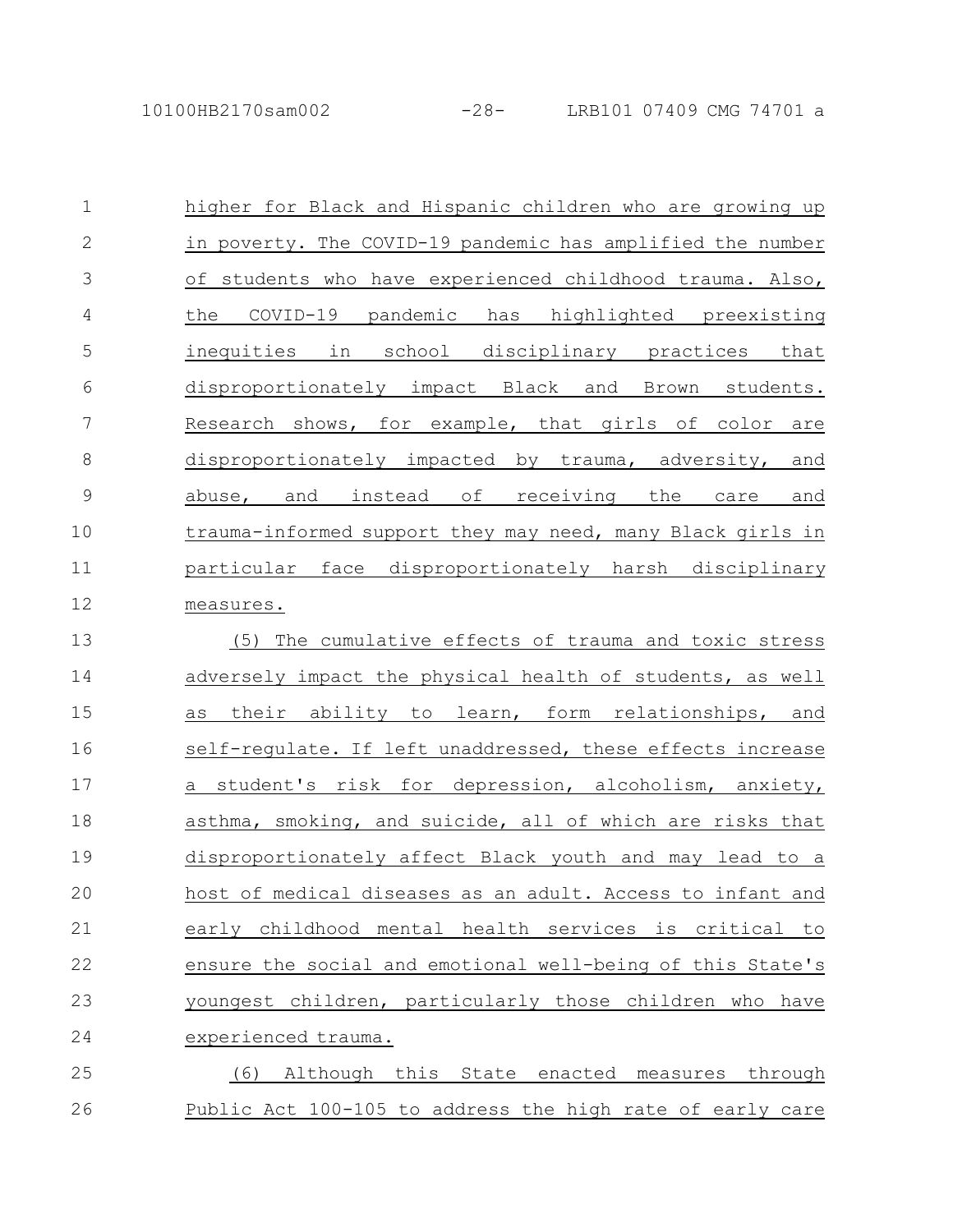| $\mathbf 1$   | preschool expulsions of infants, toddlers, and<br>and                |
|---------------|----------------------------------------------------------------------|
| $\mathbf{2}$  | preschoolers and the disproportionately higher rate of               |
| 3             | expulsion for Black and Hispanic children, a recent study            |
| 4             | found a wide variation in the awareness, understanding, and          |
| 5             | compliance with the law by providers of early childhood              |
| 6             | care. Further work is needed to implement the law, which             |
| 7             | includes providing training to early childhood care                  |
| $\,8\,$       | providers to increase their understanding of the law,                |
| $\mathcal{G}$ | increasing the availability and access to infant and early           |
| 10            | childhood mental health services, and building aligned               |
| 11            | data collection systems to better understand expulsion               |
| 12            | rates and to allow for accurate reporting as required by             |
| 13            | the law.                                                             |
| 14            | Many educators and schools in this State have<br>(7)                 |
| 15            | and implemented evidenced-based restorative<br>embraced              |
| 16            | trauma-responsive and culturally relevant<br>justice and             |
| 17            | practices and interventions. However, the use of these               |
| 18            | interventions<br>on students<br>is often isolated<br>is<br>$\circ$ r |
| 19            | implemented occasionally and only if the school has the              |
| 20            | appropriate leadership, resources, and partners available            |
| 21            | to engage seriously in this work. It would be malpractice            |
| 22            | deny our students access to<br>these practices and<br>to             |
| 23            | interventions, especially in<br>the<br>aftermath of<br>а             |
| 24            | once-in-a-century pandemic.                                          |
| 25            | (b) The Whole Child Task Force is created for the purpose            |
| 26            | of establishing an equitable, inclusive, safe, and supportive        |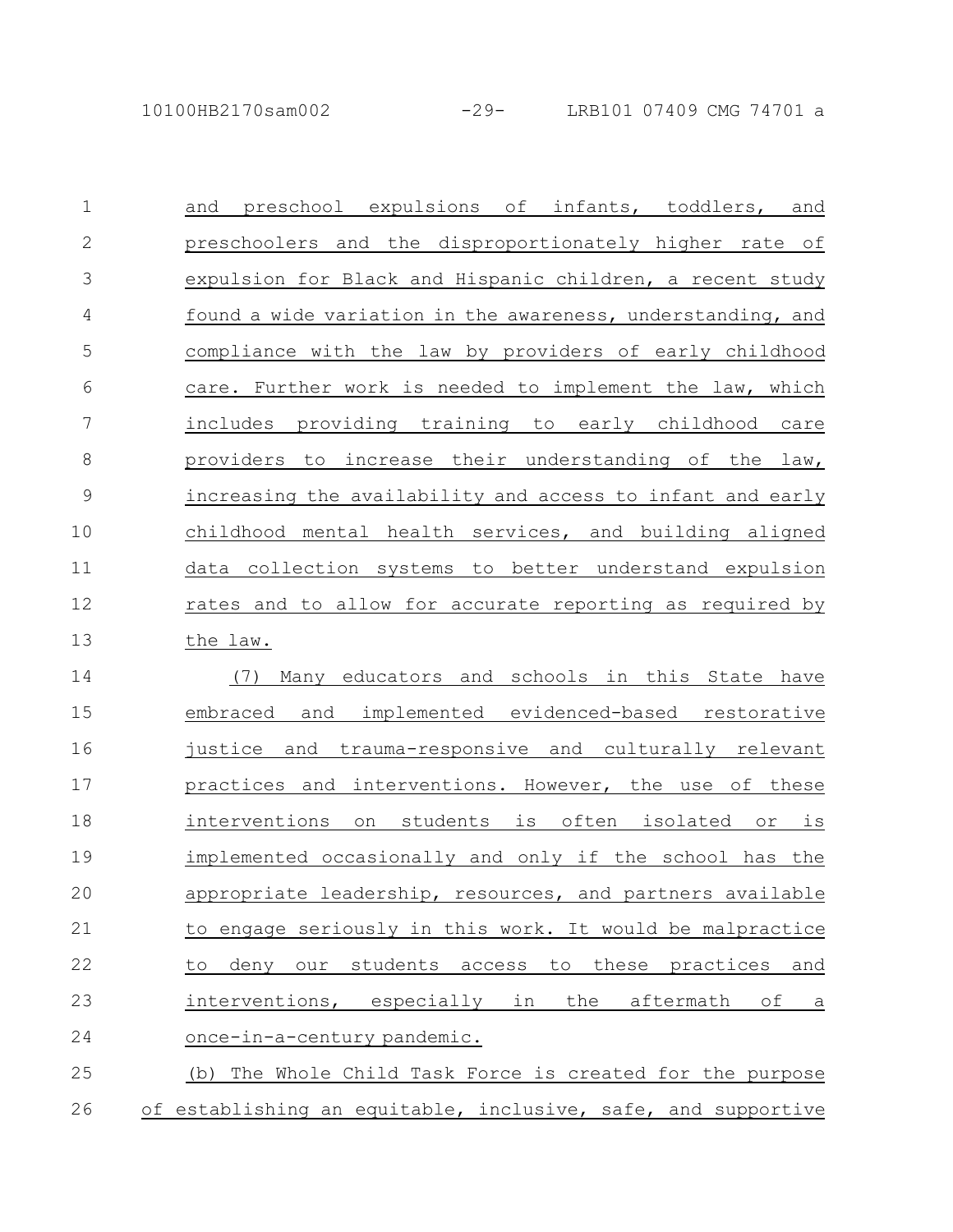10100HB2170sam002 -30- LRB101 07409 CMG 74701 a

| $\mathbf 1$  | environment in all schools for every student in this State. The |
|--------------|-----------------------------------------------------------------|
| $\mathbf{2}$ | task force shall have all of the following goals, which means   |
| 3            | key steps have to be taken to ensure that every child in every  |
| 4            | school in this State has access to teachers, social workers,    |
| 5            | school leaders, support personnel, and others who have been     |
| 6            | trained in evidenced-based interventions and restorative        |
| 7            | practices:                                                      |
| 8            | To<br>common definition<br>of a<br>(1)<br>create a              |
| 9            | trauma-responsive school, a trauma-responsive district,         |
| 10           | and a trauma-responsive community.                              |
| 11           | To outline the training and resources required to<br>(2)        |
| 12           | and sustain a system of support for<br>create                   |
| 13           | trauma-responsive schools, districts, and communities and       |
| 14           | to identify this State's role in that work, including           |
| 15           | recommendations concerning options<br>for redirecting           |
| 16           | resources from school resource officers to classroom-based      |
| 17           | support.                                                        |
| 18           | To identify or develop a process to conduct an<br>(3)           |
| 19           | analysis of the organizations that provide training<br>in       |
| 20           | restorative practices, implicit bias,<br>and                    |
| 21           | trauma-responsive systems, mental health services,<br>and       |
| 22           | social and emotional services to schools.                       |
| 23           | (4) To provide recommendations concerning the key data          |
| 24           | to be collected and reported to ensure that this State has      |
| 25           | a full and accurate understanding of the progress toward        |
| 26           | ensuring that all schools, including programs<br><u>and</u>     |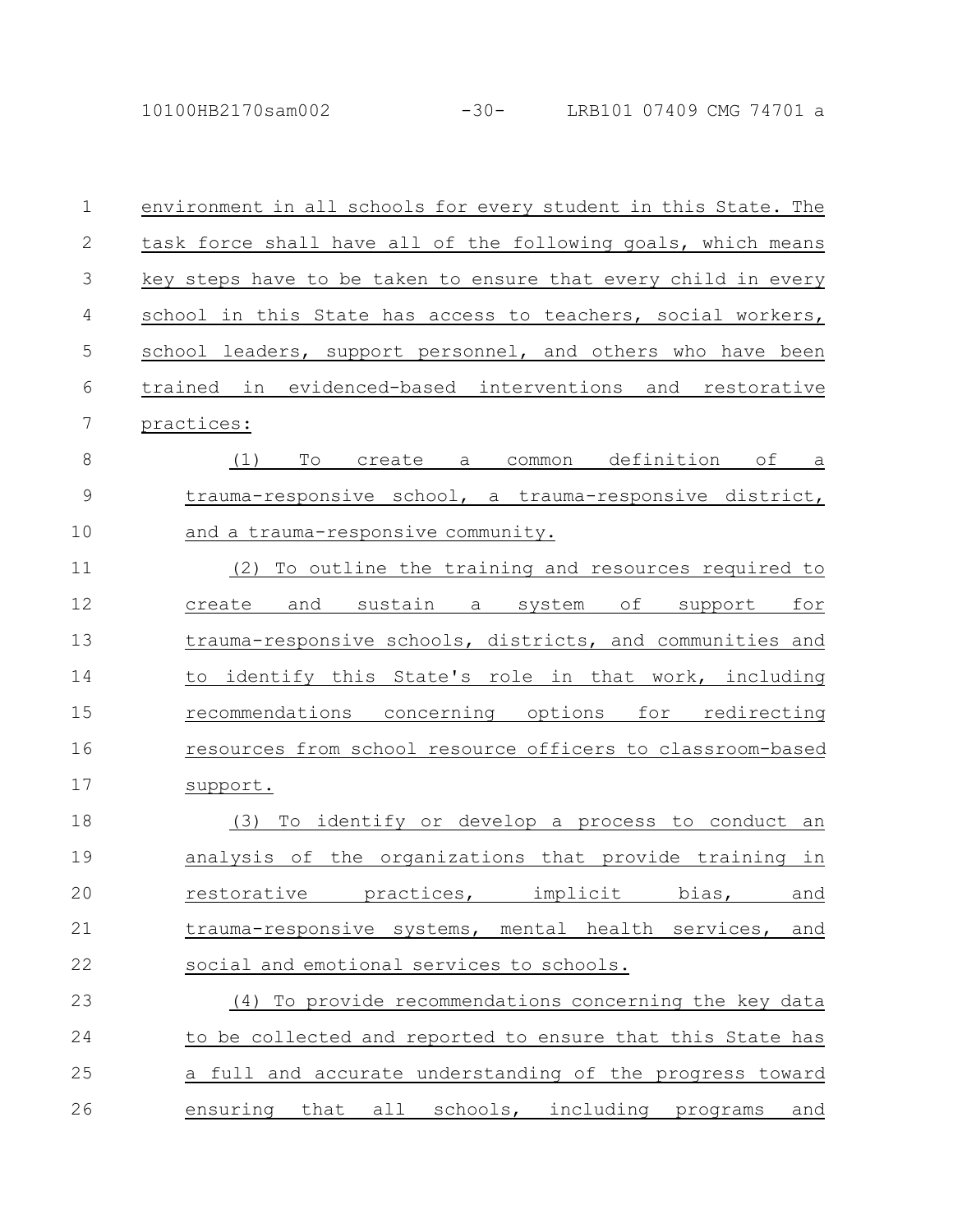providers of care to pre-kindergarten children, employ restorative, anti-racist, and trauma-responsive strategies and practices. The data collected must include information relating to the availability of trauma responsive support structures in schools as well as disciplinary practices employed on students in person or through other means, including during remote or blended learning. It should also include information on the use of, and funding for, school resource officers and other similar police personnel in school programs. (5) To recommend an implementation timeline, including the key roles, responsibilities, and resources to advance this State toward a system in which every school, district, and community is progressing toward becoming trauma-responsive. (6) To seek input and feedback from stakeholders, including parents, students, and educators, who reflect the diversity of this State. (c) Members of the Whole Child Task Force shall be appointed by the State Superintendent of Education. Members of this task force must represent the diversity of this State and possess the expertise needed to perform the work required to meet the goals of the task force set forth under subsection (a). Members of the task force shall include all of the following: (1) One member of a statewide professional teachers' 1 2 3 4 5 6 7 8 9 10 11 12 13 14 15 16 17 18 19 20 21 22 23 24 25 26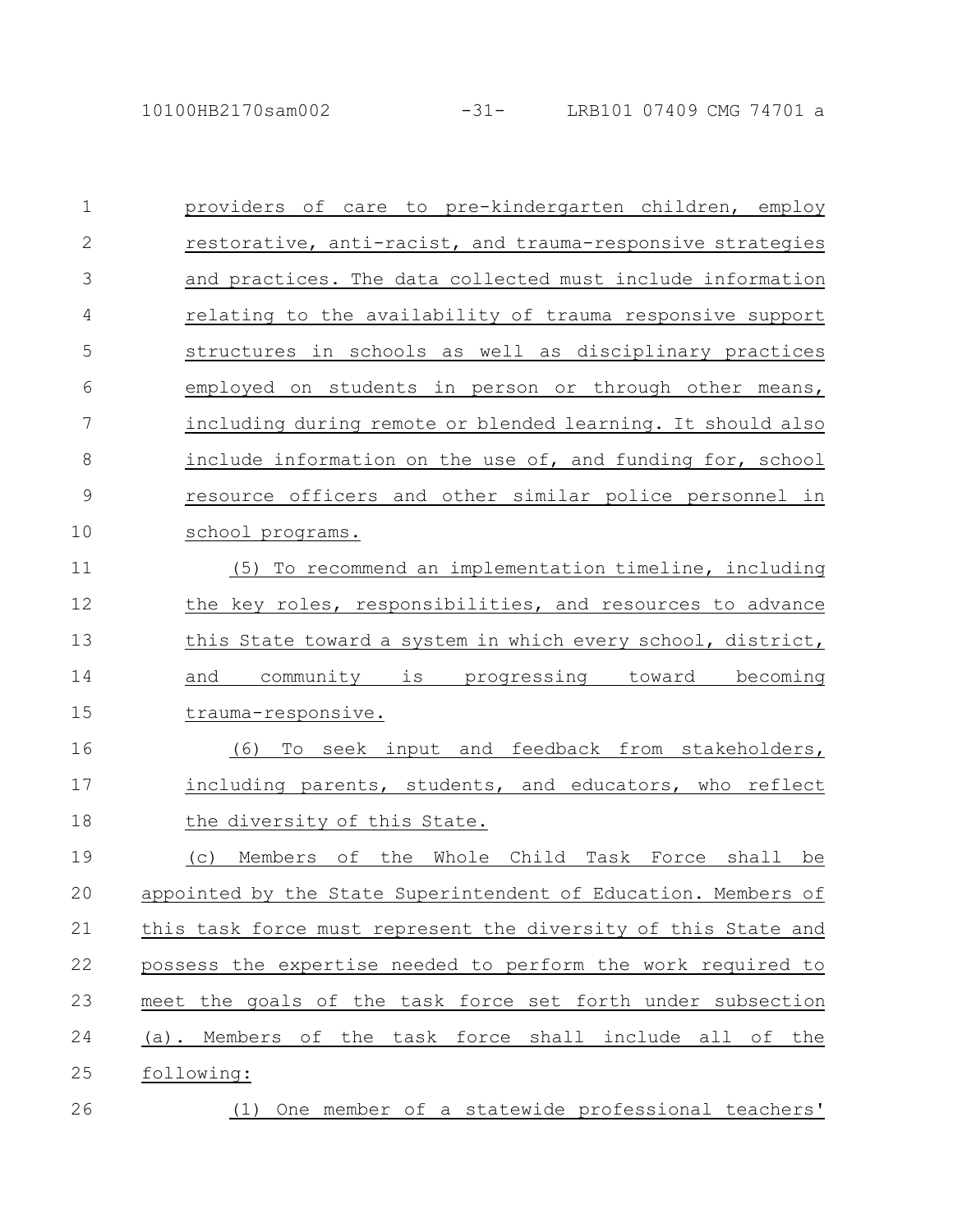| $\mathbf 1$  | organization.                                               |
|--------------|-------------------------------------------------------------|
| $\mathbf{2}$ | member of another statewide professional<br>(2)<br>One      |
| 3            | teachers' organization.                                     |
| 4            | (3) One member who represents a school district serving     |
| 5            | a community with a population of 500,000 or more.           |
| 6            | оf<br>(4)<br>member<br>statewide organization<br>One<br>a   |
| 7            | representing social workers.                                |
| 8            | One member of an organization that has specific<br>(5)      |
| 9            | expertise in trauma-responsive school practices<br>and      |
| 10           | in<br>supporting schools<br>experience<br>in<br>developing  |
| 11           | trauma-responsive and restorative practices.                |
| 12           | (6)<br>member<br>of another organization that<br>One<br>has |
| 13           | specific expertise in trauma-responsive school practices    |
| 14           | experience in supporting schools in<br>developing<br>and    |
| 15           | trauma-responsive and restorative practices.                |
| 16           | One member of a statewide organization that<br>(7)          |
| 17           | represents school administrators.                           |
| 18           | (8) One member of a statewide policy organization that      |
| 19           | works to build a healthy public education system that       |
| 20           | prepares all students for a successful college, career, and |
| 21           | civic life.                                                 |
| 22           | (9) One member of a statewide organization that brings      |
| 23           | teachers together to identify and address issues critical   |
| 24           | to student success.                                         |
| 25           | (10) One member of the General Assembly recommended by      |
| 26           | the President of the Senate.                                |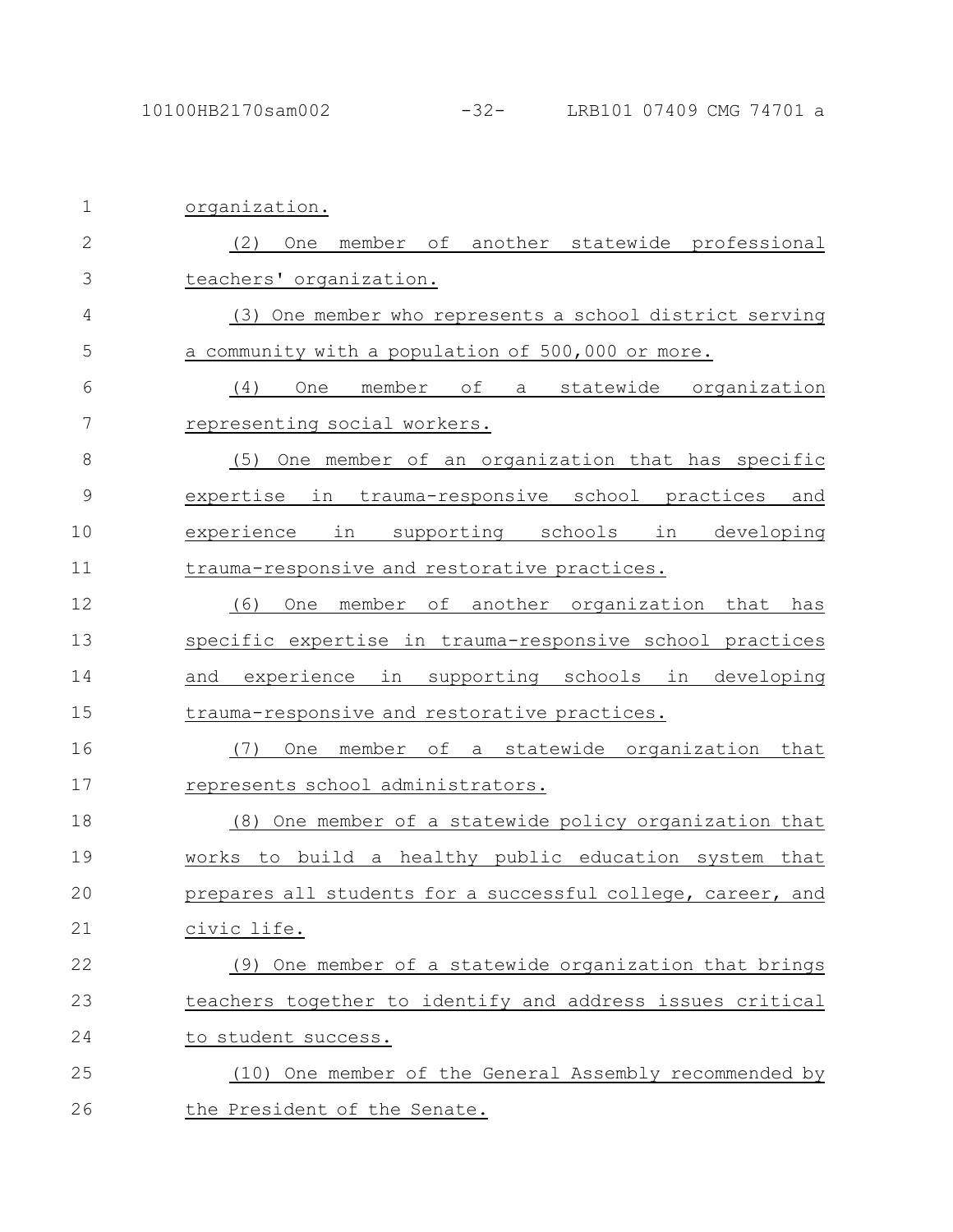| 1            | (11) One member of the General Assembly recommended by      |
|--------------|-------------------------------------------------------------|
| $\mathbf{2}$ | the Speaker of the House of Representatives.                |
| 3            | (12) One member of the General Assembly recommended by      |
| 4            | the Minority Leader of the Senate.                          |
| 5            | (13) One member of the General Assembly recommended by      |
| 6            | the Minority Leader of the House of Representatives.        |
| 7            | (14) One member of a civil rights organization that         |
| 8            | works actively on issues regarding student support.         |
| 9            | (15) One administrator from a school district that has      |
| 10           | actively worked to develop a system of student support that |
| 11           | uses a trauma-informed lens.                                |
| 12           | (16)<br>One educator from a school district that has        |
| 13           | actively worked to develop a system of student support that |
| 14           | uses a trauma-informed lens.                                |
| 15           | One member of a youth-led organization.<br>(17)             |
| 16           | (18)<br>member of<br>an organization that<br>One<br>has     |
| 17           | demonstrated expertise in restorative practices.            |
| 18           | One member of a coalition of mental health and<br>(19)      |
| 19           | school practitioners who assist schools in developing and   |
| 20           | implementing trauma-informed and restorative strategies     |
| 21           | and systems.                                                |
| 22           | One member of an organization whose mission is to<br>(20)   |
| 23           | promote the safety, health, and economic success<br>оf      |
| 24           | children, youth, and families in this State.                |
| 25           | One member who works or has<br>(21)<br>worked<br>$as_a$     |
| 26           | restorative justice coach or disciplinarian.                |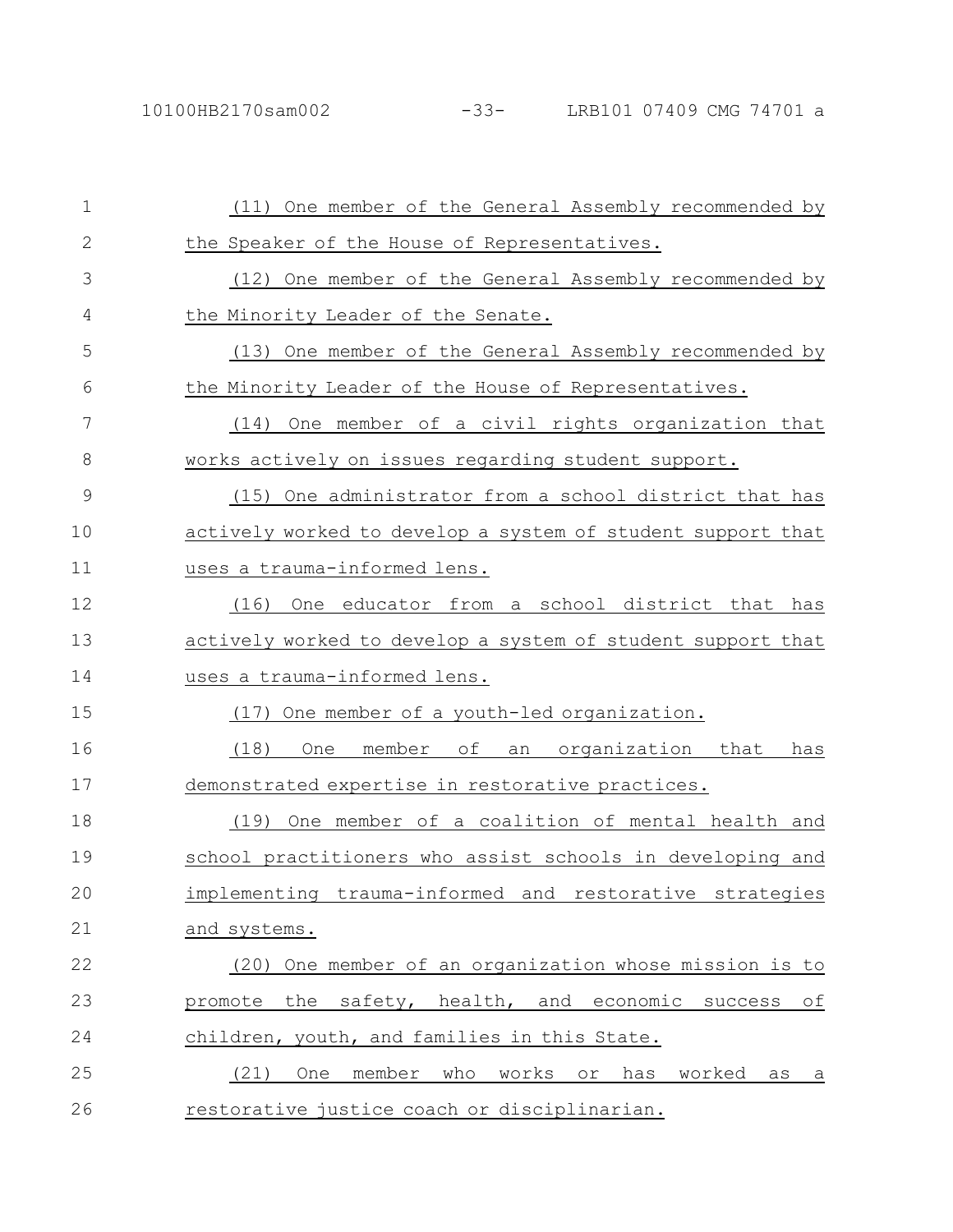| $\mathbf 1$   | One member who works or has worked as a social<br>(22)          |
|---------------|-----------------------------------------------------------------|
| 2             | worker.                                                         |
| 3             | One member of the State Board of Education.<br>(23)             |
| 4             | (24) One member who represents a statewide principals'          |
| 5             | organization.                                                   |
| 6             | (25)<br>member<br>who represents a statewide<br>One             |
| 7             | organization of school boards.                                  |
| 8             | (26) One member who has expertise in pre-kindergarten           |
| $\mathcal{G}$ | education.                                                      |
| 10            | (27) One member who represents a school social worker           |
| 11            | association.                                                    |
| 12            | (d) The Whole Child Task Force shall meet at the call of        |
| 13            | the State Superintendent of Education or his or her designee,   |
| 14            | who<br>shall serve as as the chairperson. The State Board of    |
| 15            | Education shall provide administrative and other support to the |
| 16            | task force. Members of the task force shall serve without       |
| 17            | compensation.                                                   |
| 18            | (e) The Whole Child Task Force shall submit a report of its     |
| 19            | findings and recommendations to the General Assembly, the       |
| 20            | Illinois Legislative Black Caucus, the State<br>Board<br>ОI     |
| 21            | Education, and the Governor on or before February 1, 2022. Upon |
| 22            | submitting its report, the task force is dissolved.             |
| 23            | This Section is repealed on February 1, 2023.<br>(f)            |

Article 35.

24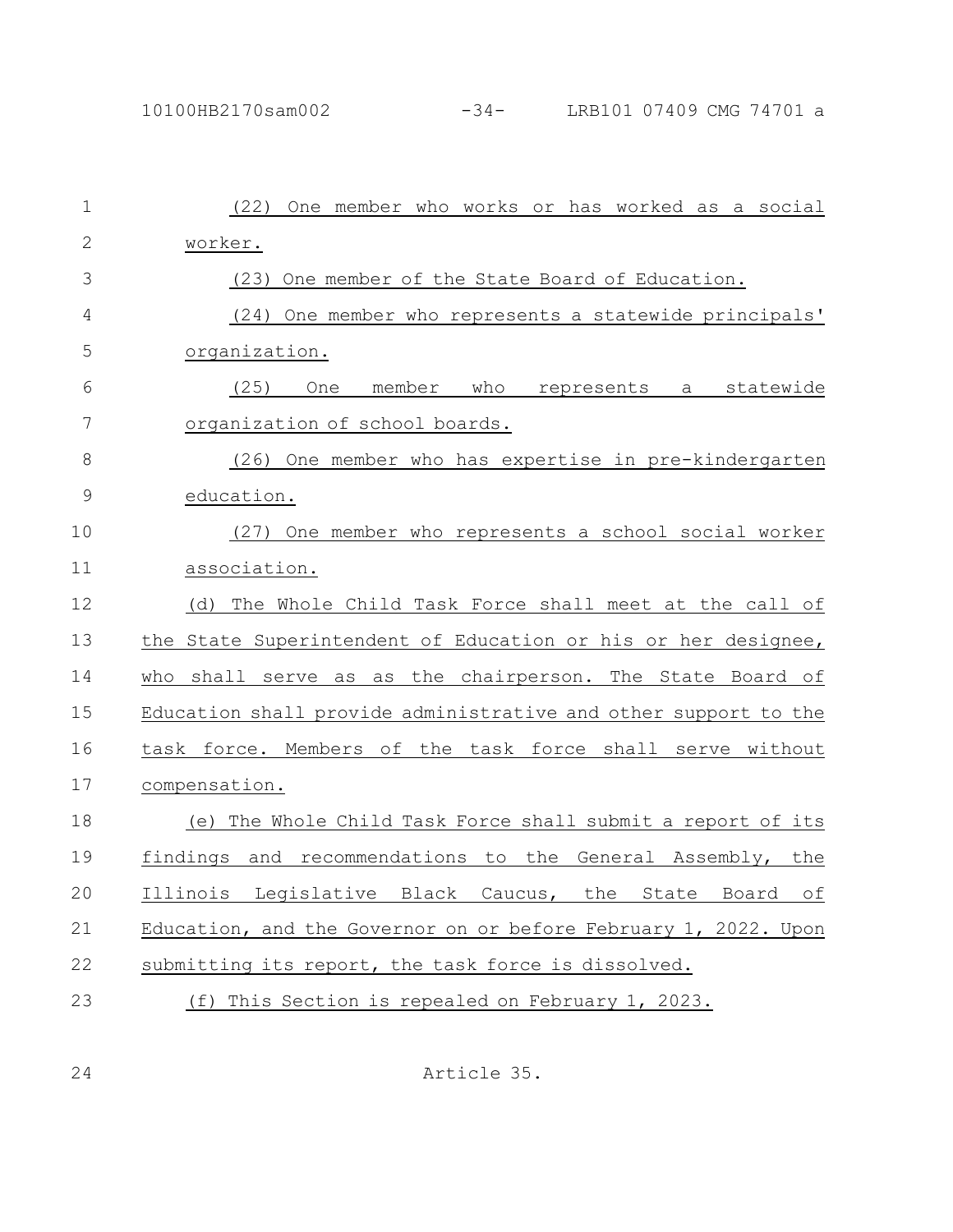10100HB2170sam002 -35- LRB101 07409 CMG 74701 a

Section 35-1. Short title. This Article may be cited as the Infant/Early Childhood Mental Health Consultations Act. References in this Article to "this Act" mean this Article. Section 35-5. Findings; policies. (a) The General Assembly finds the following: (1) Social and emotional development is a core developmental domain in young children and is codified in the Illinois Early Learning Standards. (2) Fostering social and emotional development in early childhood means both providing the supportive settings and interactions to maximize healthy social and emotional development for all children, as well as providing communities, programs, and providers with systems of tiered supports with training to respond to more significant social and emotional challenges or where experiences of trauma may be more prevalent. (3) Early care and education programs and providers, across a range of settings, have an important role to play in supporting young children and families, especially those who face greater challenges, such as trauma exposure, social isolation, pervasive poverty, and toxic stress; if programs, teaching staff, caregivers, and providers are not provided with the support, services, and training 1 2 3 4 5 6 7 8 9 10 11 12 13 14 15 16 17 18 19 20 21 22 23

needed to accomplish these goals, it can lead to children and families being asked to leave programs, particularly 24 25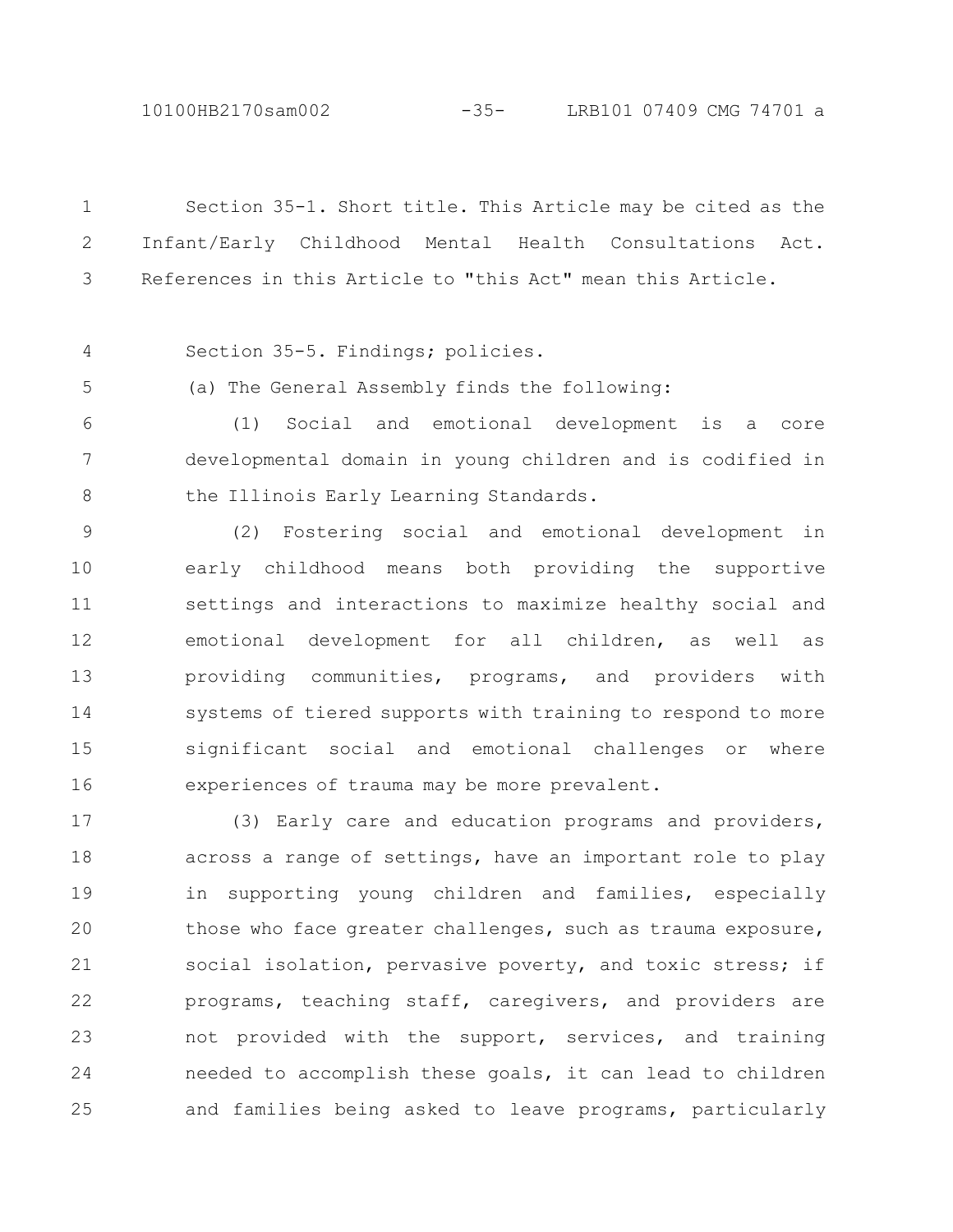without connection to more appropriate services, thereby creating a disruption in learning and social-emotional development; investments in reflective supervision, professional development specific to diversity, equity and inclusion practice, culturally responsive training, implicit bias training, and how trauma experienced during the early years can manifest in challenging behaviors will create systems for serving children that are informed in developmentally appropriate and responsive supports. 1 2 3 4 5 6 7 8 9

(4) Studies have shown that the expulsion of infants, toddlers, and young children in early care and education settings is occurring at alarmingly high rates, more than 3 times that of students in K-12; further, expulsion occurs more frequently for Black children and Latinx children and more frequently for boys than for girls, with Black boys being most frequently expelled; there is evidence to show that the expulsion of Black girls is occurring with increasing frequency. 10 11 12 13 14 15 16 17 18

(5) Illinois took its first steps toward addressing this disparity through Public Act 100-105 to prohibit expulsion due to child behavior in early care and education settings, but further work is needed to implement this law, including strengthening provider understanding of a successful transition and beginning to identify strategies to reduce "soft expulsions" and to ensure more young children and their teachers, providers, and caregivers, in 19 20 21 22 23 24 25 26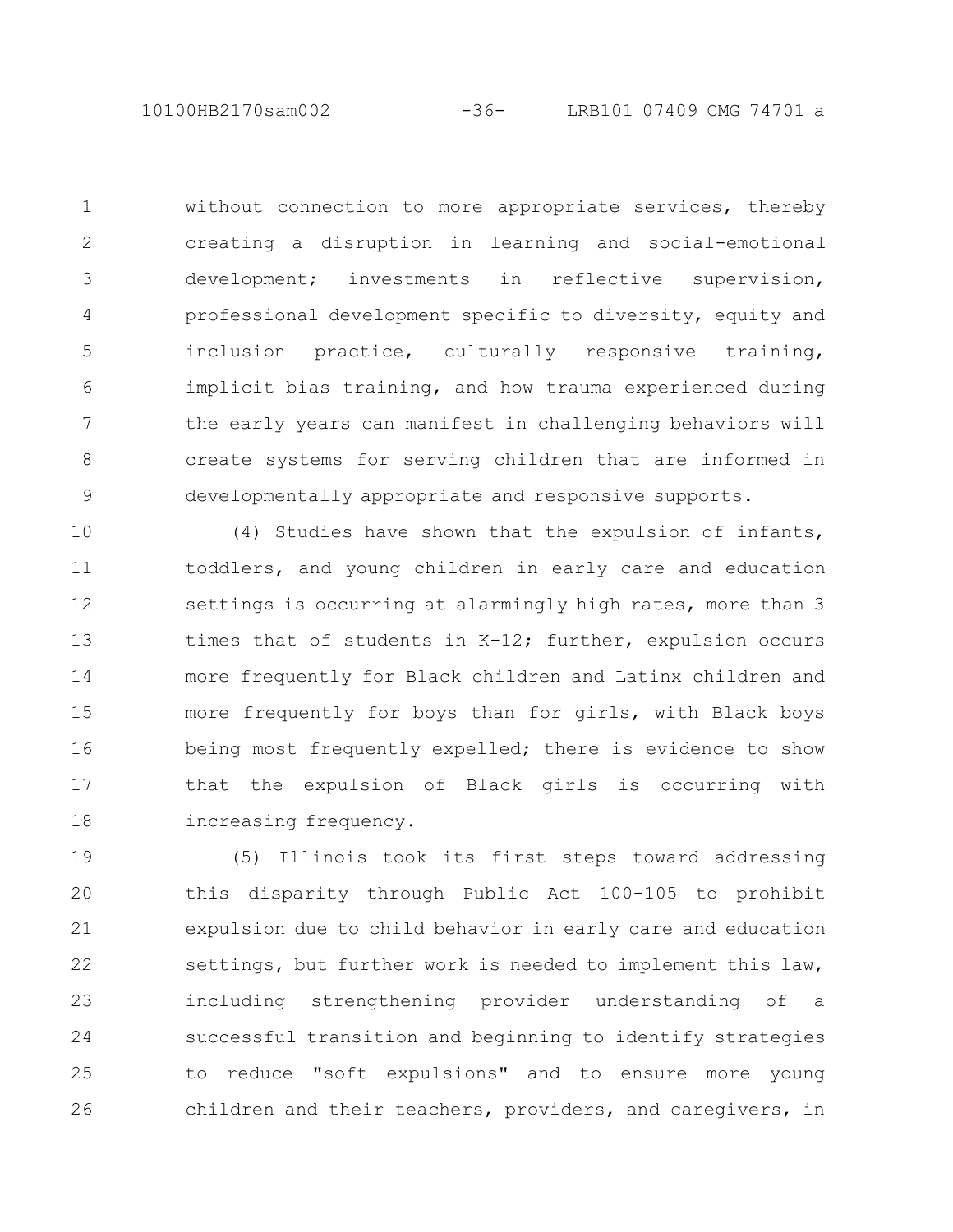10100HB2170sam002 -37- LRB101 07409 CMG 74701 a

a range of early care and education settings, can benefit from services, such as Infant/Early Childhood Mental Health Consultations (I/ECMHC) and positive behavior interventions and supports such as the Pyramid Model. 1 2 3 4

(6) I/ECMHC is a critical component needed to align social-emotional well-being with the public health model of promotion, prevention, and intervention across early care and education systems. 5 6 7 8

(b) The General Assembly encourages that all of the following actions be taken by: 9 10

(1) the State to increase the availability of Infant/Early Childhood Mental Health Consultations (I/ECMHC) through increased funding in early childhood programs and sustainable funding for coordination of I/ECMHC and other social and emotional support at the State level; 11 12 13 14 15 16

(2) the Department of Human Services (IDHS), the Illinois State Board of Education (ISBE), the Governor's Office of Early Childhood Development (GOECD), and other relevant agencies to develop and promote provider-accessible and parent-accessible materials on the role and value of I/ECMHC, including targeted promotion in underserved communities, and promote the use of existing I/ECMHCs, the I/ECMHC consultant database, or other existing services; 17 18 19 20 21 22 23 24 25

26

(3) the State to increase funding to promote and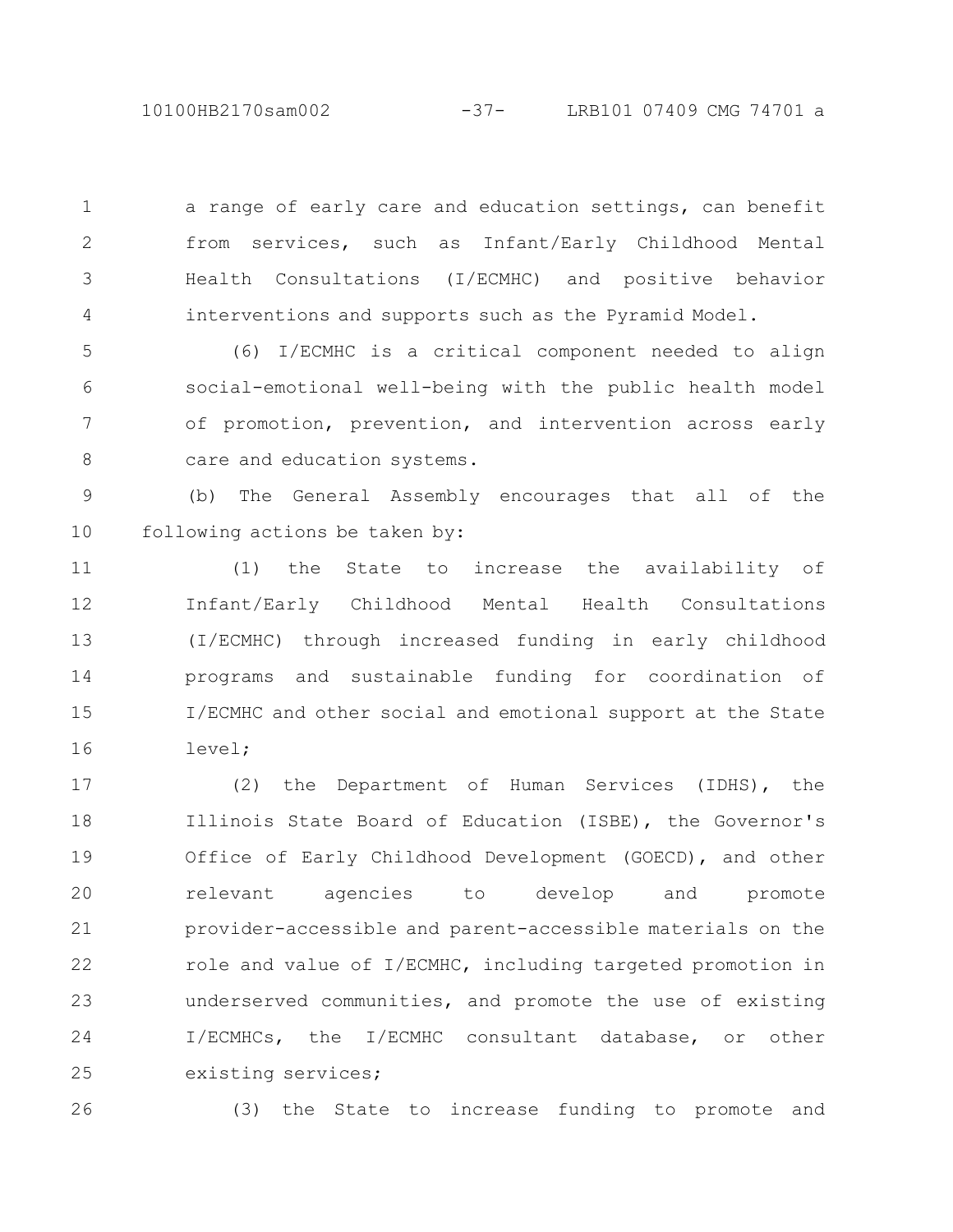10100HB2170sam002 -38- LRB101 07409 CMG 74701 a

provide training and implementation support for systems of tiered support, such as the Pyramid Model, across early childhood settings and urge DHS, ISBE, GOECD, and other relevant State agencies to coordinate efforts and develop strategies to provide outreach to and support providers in underserved communities and communities with fewer programmatic resources; and 1 2 3 4 5 6 7

(4) ISBE and DCFS to provide the data required by Public Act 100-105, even if the data is incomplete at the time due to data system challenges. 8 9 10

Article 40. 11

Section 40-5. The Illinois Public Aid Code is amended by adding Section 5-39 as follows: 12 13

(305 ILCS 5/5-39 new) Sec. 5-39. Behavioral health services for children; diagnostic assessment system. Beginning on July 1, 2022, if it is necessary to provide a diagnostic code for behavioral health services for children ages 5 and under, providers shall utilize a developmentally appropriate and age-appropriate diagnostic assessment system, such as the Diagnostic Classification of Mental Health and Developmental Disorders of Infancy and Early Childhood-Revised (DC:0-5), for diagnosis and treatment planning. If necessary for billing purposes, the provider, 14 15 16 17 18 19 20 21 22 23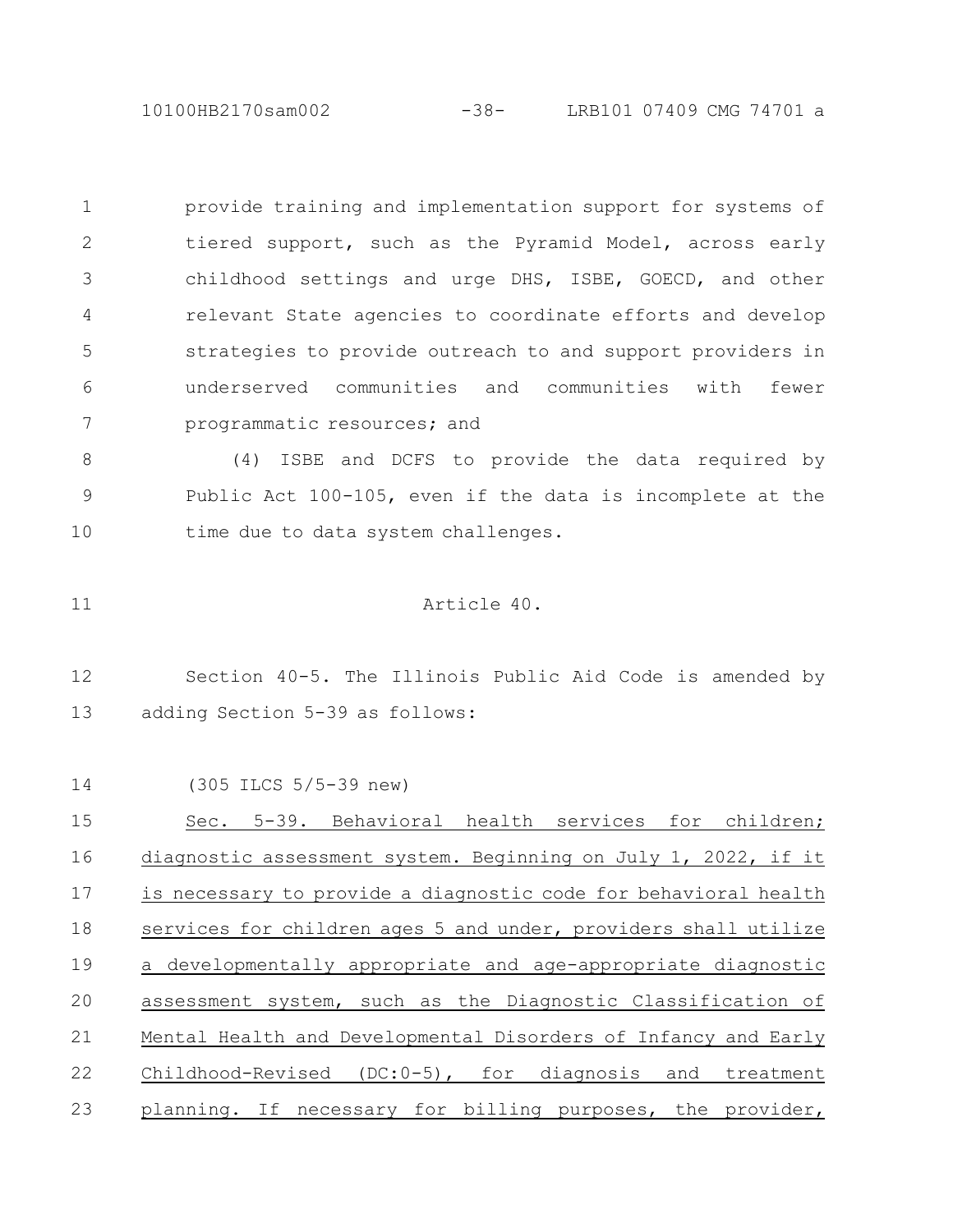10100HB2170sam002 -39- LRB101 07409 CMG 74701 a

managed care organization, or Department shall utilize the existing crosswalk tool to convert the developmentally appropriate and age-appropriate diagnosis code to the relevant code available in the State system. By no later than January 1, 2022, the Department shall make recommendations to the General Assembly on the resources needed to integrate developmentally appropriate and age-appropriate diagnostic codes into the State system. Article 45. 1 2 3 4 5 6 7 8 9

Section 45-1. Short title. This Article may be cited as the Early Childhood Workforce Act. References in this Article to "this Act" mean this Article. 10 11 12

Section 45-5. Findings; policies. 13

(a) The General Assembly finds the following: 14

(1) Research shows that early childhood teacher effectiveness is a predictor for positive developmental and academic outcomes for children. 15 16 17

(2) The work of early childhood educators is sophisticated and central to the healthy learning and development of young children and takes place in a range of settings, including schools, community-based centers, and homes. 18 19 20 21 22

23

(3) It is critically important for children's outcomes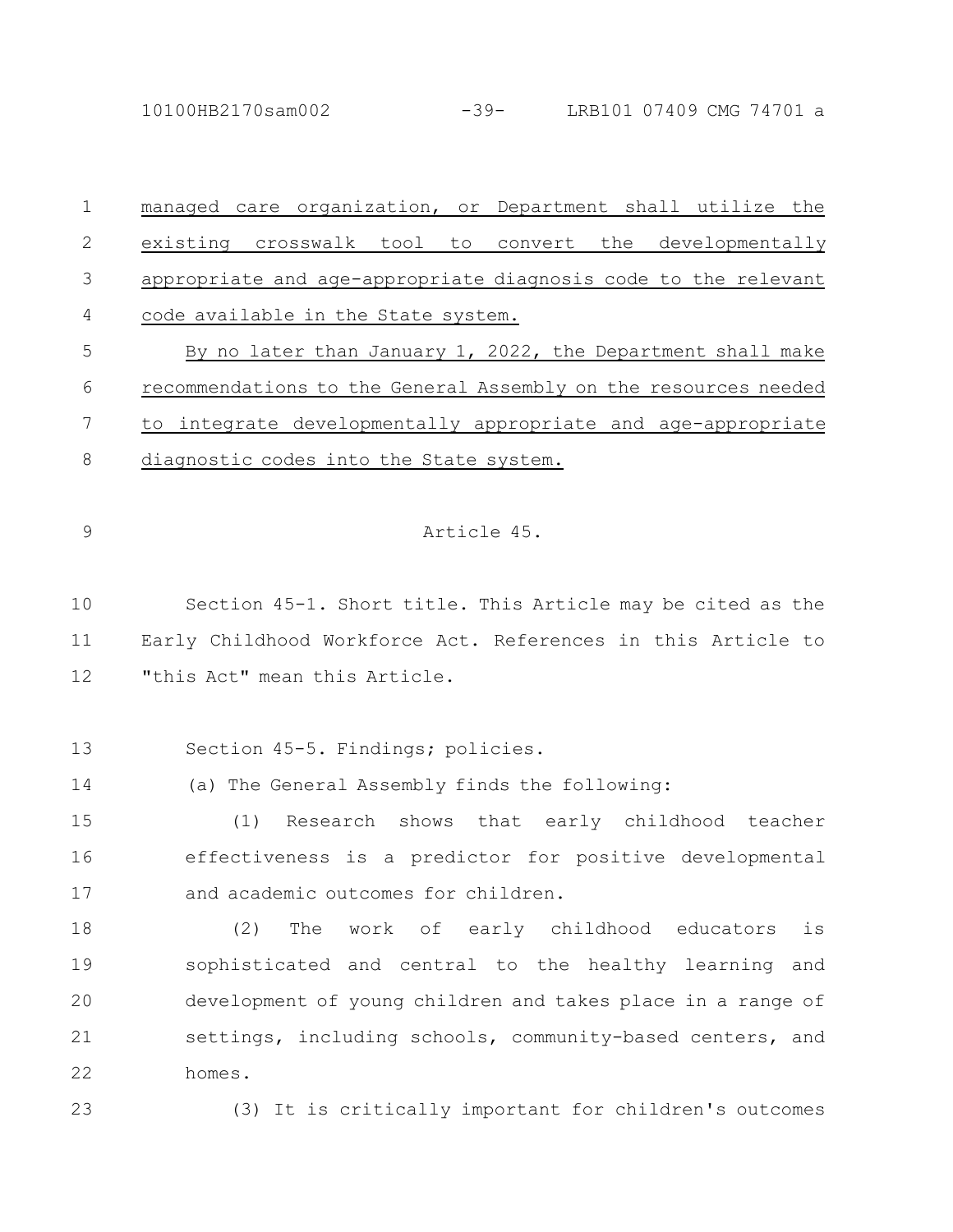to have educators that reflect the diversity of the families and communities they serve. 1 2

(4) The early childhood workforce is more racially diverse than the K-12 workforce, and its members hold degrees, have earned credentials, and have years of experience in the field. 3 4 5 6

(5) The early childhood workforce, particularly those working in community-based settings and those working with infants and toddlers, often are not paid wages aligned to the sophistication of their work and level of education. 7 8 9 10

(6) All regions and settings have difficulty finding qualified teachers. 11 12

(7) A disproportionate number of Black and Latinx women serve in essential, frontline positions but are underrepresented as lead teachers and in program leadership where credentials and degrees are required. 13 14 15 16

(8) The early childhood workforce faces multiple barriers to additional credential and degree attainment that lead to career advancement and higher levels of compensation. 17 18 19 20

21

(b) The General Assembly encourages all of the following:

(1) The Department of Human Services to undertake an analysis of teacher data in the Gateways Registry to determine those individuals who are close to their next credential or degree, including information where available in the Registry such as their geographic 22 23 24 25 26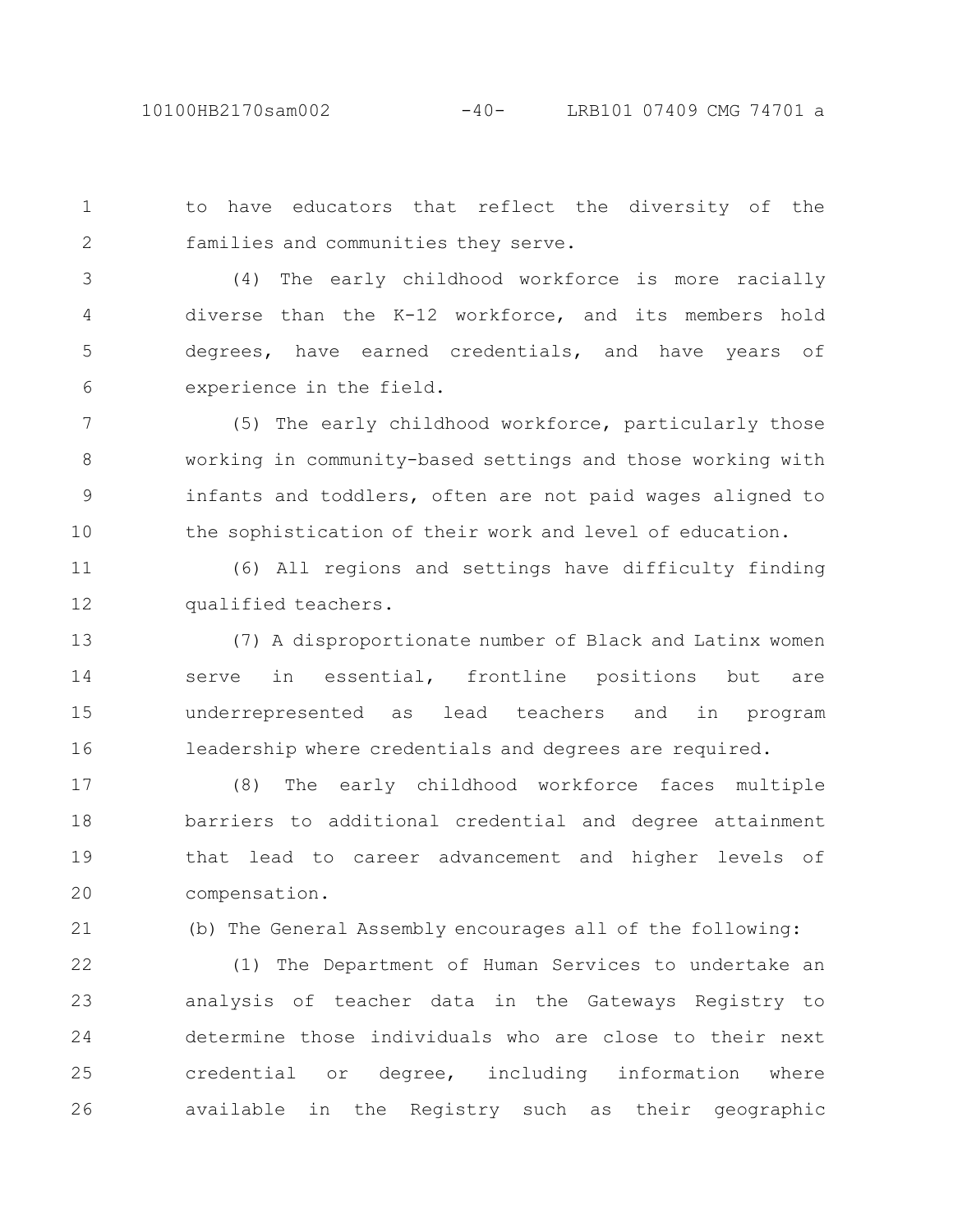location, demographics, work setting, and age groups of children for whom they are responsible. 1 2

(2) The Department of Human Services to conduct outreach and provide targeted coaching and access to financial supports, including, but not limited to, scholarships and debt relief, in a way that prioritizes increasing the diversity of the teacher pipeline, regions of the State with the highest need, and children in age groups with the greatest teacher shortages. 3 4 5 6 7 8 9

(3) The State Board of Education to provide additional financial support to candidates and provide this support to all candidates regardless of the setting in which they work and the credentials they are currently seeking, prioritizing those by greatest need in the early childhood field. 10 11 12 13 14 15

(4) The Department of Human Services to provide annual reports on who receives these and other scholarships or other financial support administered by the Department or the State Board of Education by geographic location, demographics, work setting, age groups of children served, and credential/degree attainment as available. 16 17 18 19 20 21

(5) The Board of Higher Education, in the course of their strategic planning process, to review the barriers experienced by the early childhood workforce and by teachers of color, in particular in accessing and completing the needed coursework to attain additional 22 23 24 25 26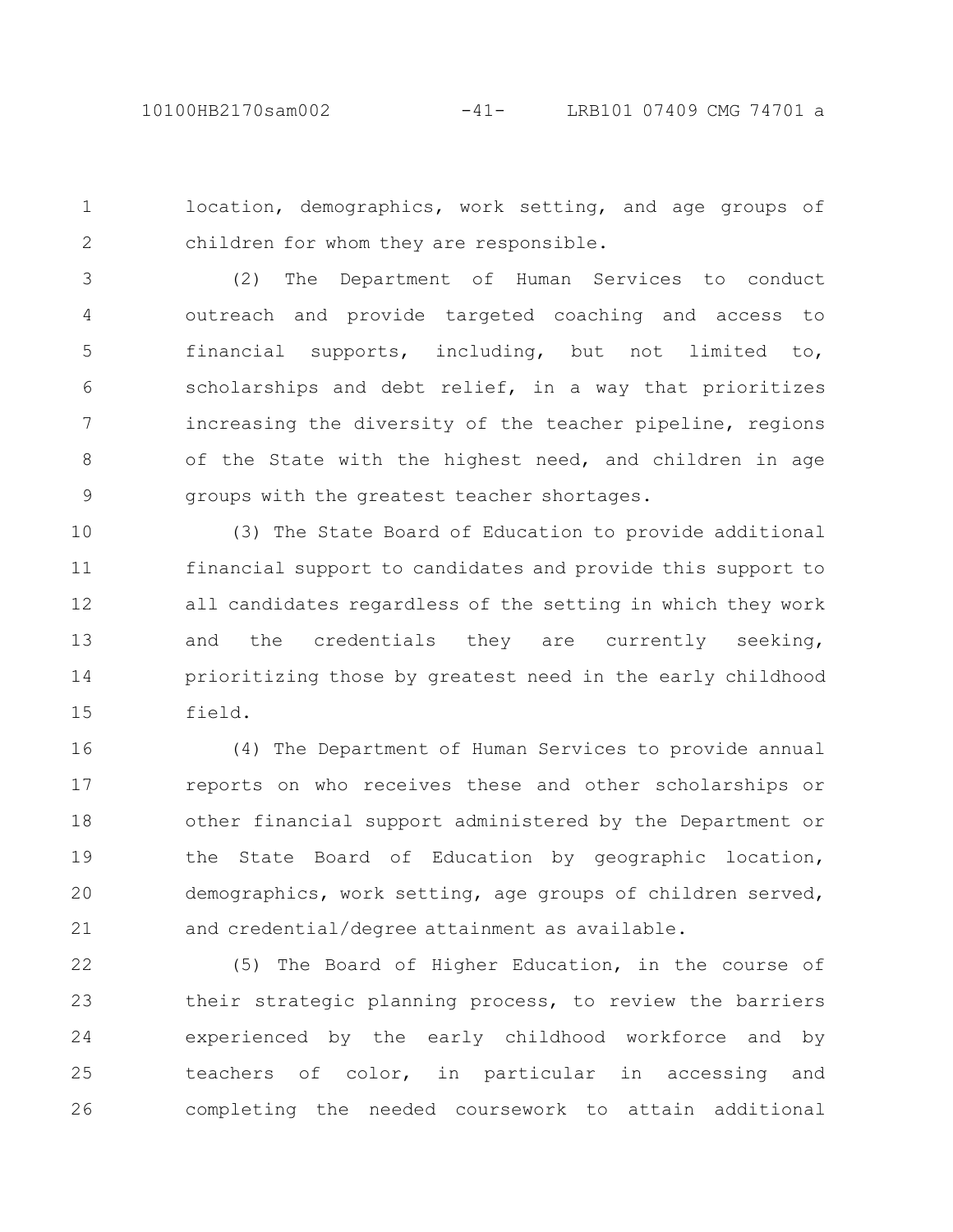10100HB2170sam002 -42- LRB101 07409 CMG 74701 a

credentials and degrees, and to recommend policy or practice changes to better meet the needs of this workforce, which is largely comprised of non-traditional students and women of color. 1 2 3 4

(6) The State Board of Education and the Department of Human Services to prioritize reducing compensation disparities between the early childhood workforce and their K-12 counterparts and disparities within the early childhood workforce between setting and age groups in which they work, as funding becomes available. 5 6 7 8 9 10

Article 50.

11

Section 50-5. The School Code is amended by adding Section 2-3.183 and by changing Section 27-22 as follows: 12 13

(105 ILCS 5/2-3.183 new) Sec. 2-3.183. Review of university admission coursework. (a) The State Board of Education shall make the review compiled under Section 9.40 of the Board of Higher Education Act available to the public on its Internet website. (b) To ensure that every public high school student understands the course expectations for admission into a public university in this State, a school district must make available to students in grades 8 through 12 and their parents or guardians the review compiled under Section 9.40 of the Board 14 15 16 17 18 19 20 21 22 23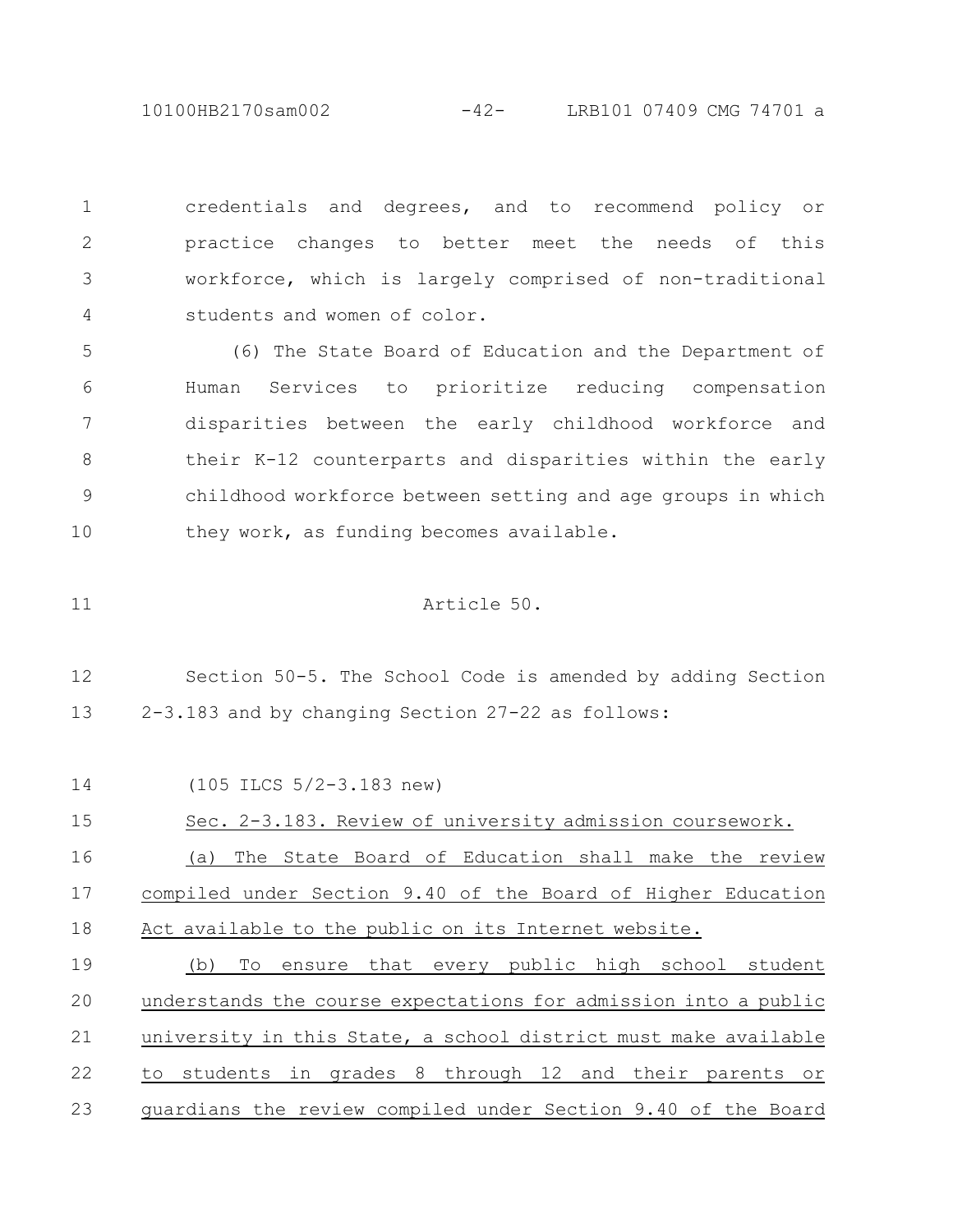## of Higher Education Act before the student's course schedule is finalized for the student's particular grade level. (c) To ensure that a public high school student is not excluded from enrolling in a public university in this State because of a lack of access to required or recommended coursework, beginning with the 2022-2023 school year and each school year thereafter, every public high school must provide access to each course identified in the review compiled under Section 9.40 of the Board of Higher Education Act to any of its students who request to enroll in the course. If the public high school is unable to offer the course through the school district, the public high school must find an alternative way to offer the course to the student, which may include partnering with another school district, a community college district, an institution of higher education, or some other course provider. No student shall be excluded from participation in a course identified in the review due to financial reasons. Any course offered pursuant to this Section as a dual credit course shall be developed and offered in accordance with the Dual Credit Quality Act. 1 2 3 4 5 6 7 8 9 10 11 12 13 14 15 16 17 18 19 20

- (105 ILCS 5/27-22) (from Ch. 122, par. 27-22) 21
- Sec. 27-22. Required high school courses. 22
- (a) (Blank). 23
- (b) (Blank). 24
- (c) (Blank). 25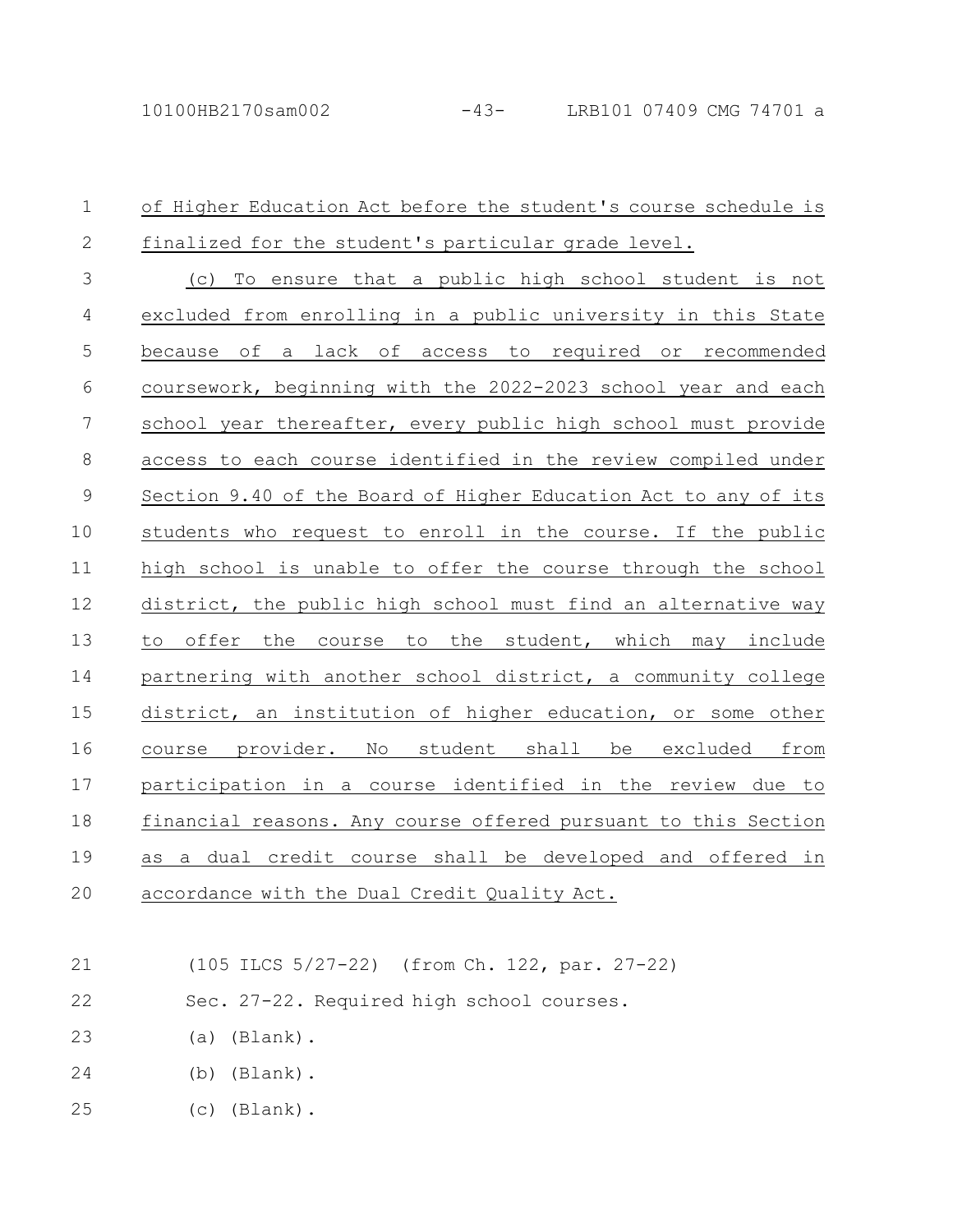1

(d) (Blank).

(e) Through the  $2023-2024$  school year, as As a prerequisite to receiving a high school diploma, each pupil entering the 9th grade must, in addition to other course requirements, successfully complete all of the following courses: 2 3 4 5

6

(1) Four years of language arts.

(2) Two years of writing intensive courses, one of which must be English and the other of which may be English or any other subject. When applicable, writing-intensive courses may be counted towards the fulfillment of other graduation requirements. 7 8 9 10 11

(3) Three years of mathematics, one of which must be Algebra I, one of which must include geometry content, and one of which may be an Advanced Placement computer science course. A mathematics course that includes geometry content may be offered as an integrated, applied, interdisciplinary, or career and technical education course that prepares a student for a career readiness path. 12 13 14 15 16 17 18

19

(4) Two years of science.

(5) Two years of social studies, of which at least one year must be history of the United States or a combination of history of the United States and American government and, beginning with pupils entering the 9th grade in the 2016-2017 school year and each school year thereafter, at least one semester must be civics, which shall help young people acquire and learn to use the skills, knowledge, and 20 21 22 23 24 25 26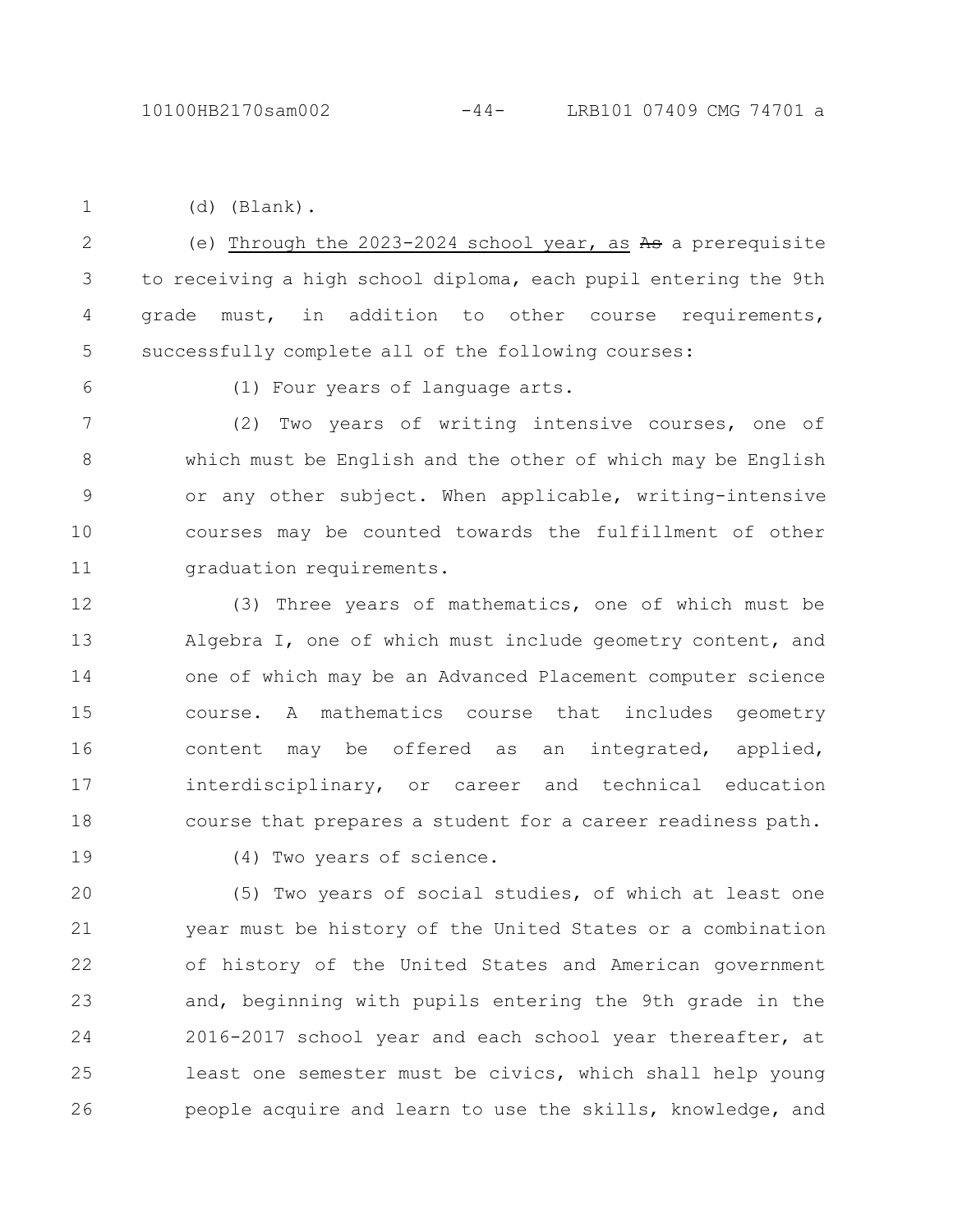10100HB2170sam002 -45- LRB101 07409 CMG 74701 a

attitudes that will prepare them to be competent and responsible citizens throughout their lives. Civics course content shall focus on government institutions, the discussion of current and controversial issues, service learning, and simulations of the democratic process. School districts may utilize private funding available for the purposes of offering civics education. 1 2 3 4 5 6 7

(6) One year chosen from (A) music, (B) art, (C) foreign language, which shall be deemed to include American Sign Language, or (D) vocational education. 8 9 10

(e-5) Beginning with the 2024-2025 school year, as a prerequisite to receiving a high school diploma, each pupil entering the 9th grade must, in addition to other course requirements, successfully complete all of the following courses: 11 12 13 14 15

16

## (1) Four years of language arts.

(2) Two years of writing intensive courses, one of which must be English and the other of which may be English or any other subject. If applicable, writing-intensive courses may be counted toward the fulfillment of other graduation requirements. 17 18 19 20 21

(3) Three years of mathematics, one of which must be Algebra I, one of which must include geometry content, and one of which may be an Advanced Placement computer science course. A mathematics course that includes geometry content may be offered as an integrated, applied, 22 23 24 25 26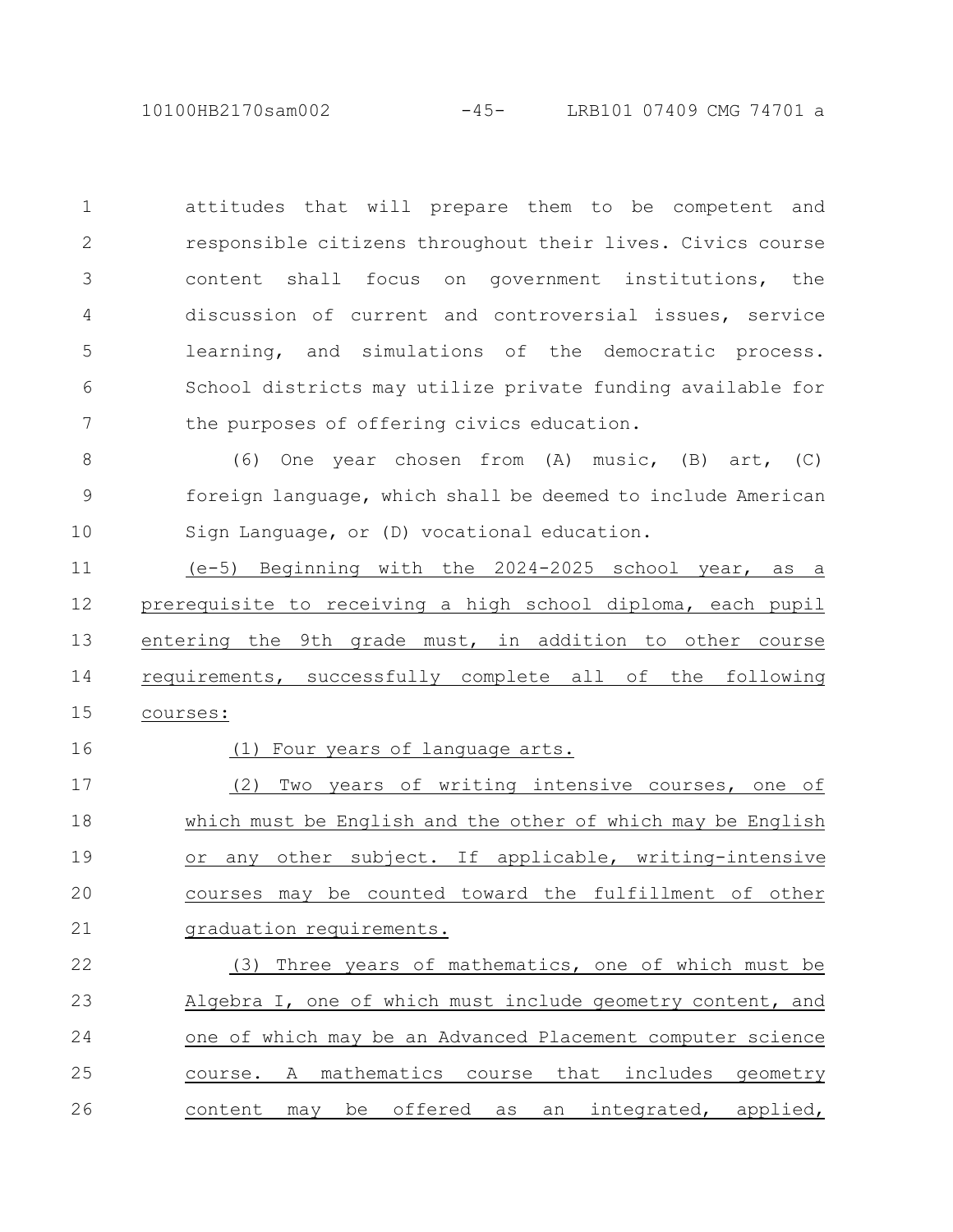interdisciplinary, or career and technical education course that prepares a student for a career readiness path. (4) Two years of laboratory science. (5) Two years of social studies, of which at least one year must be history of the United States or a combination of history of the United States and American government and at least one semester must be civics, which shall help young people acquire and learn to use the skills, knowledge, and attitudes that will prepare them to be competent and responsible citizens throughout their lives. Civics course content shall focus on government institutions, the discussion of current and controversial issues, service learning, and simulations of the democratic process. School districts may utilize private funding available for the purposes of offering civics education. (6) One year chosen from (A) music, (B) art, (C) foreign language, which shall be deemed to include American Sign Language, or (D) vocational education. (e-10) Beginning with the 2028-2029 school year, as a prerequisite to receiving a high school diploma, each pupil entering the 9th grade must, in addition to other course requirements, successfully complete 2 years of foreign language courses, which may include American Sign Language. A pupil may choose a third year of foreign language to satisfy the requirement under paragraph  $(6)$  of subsection  $(e-5)$ . 1 2 3 4 5 6 7 8 9 10 11 12 13 14 15 16 17 18 19 20 21 22 23 24 25 26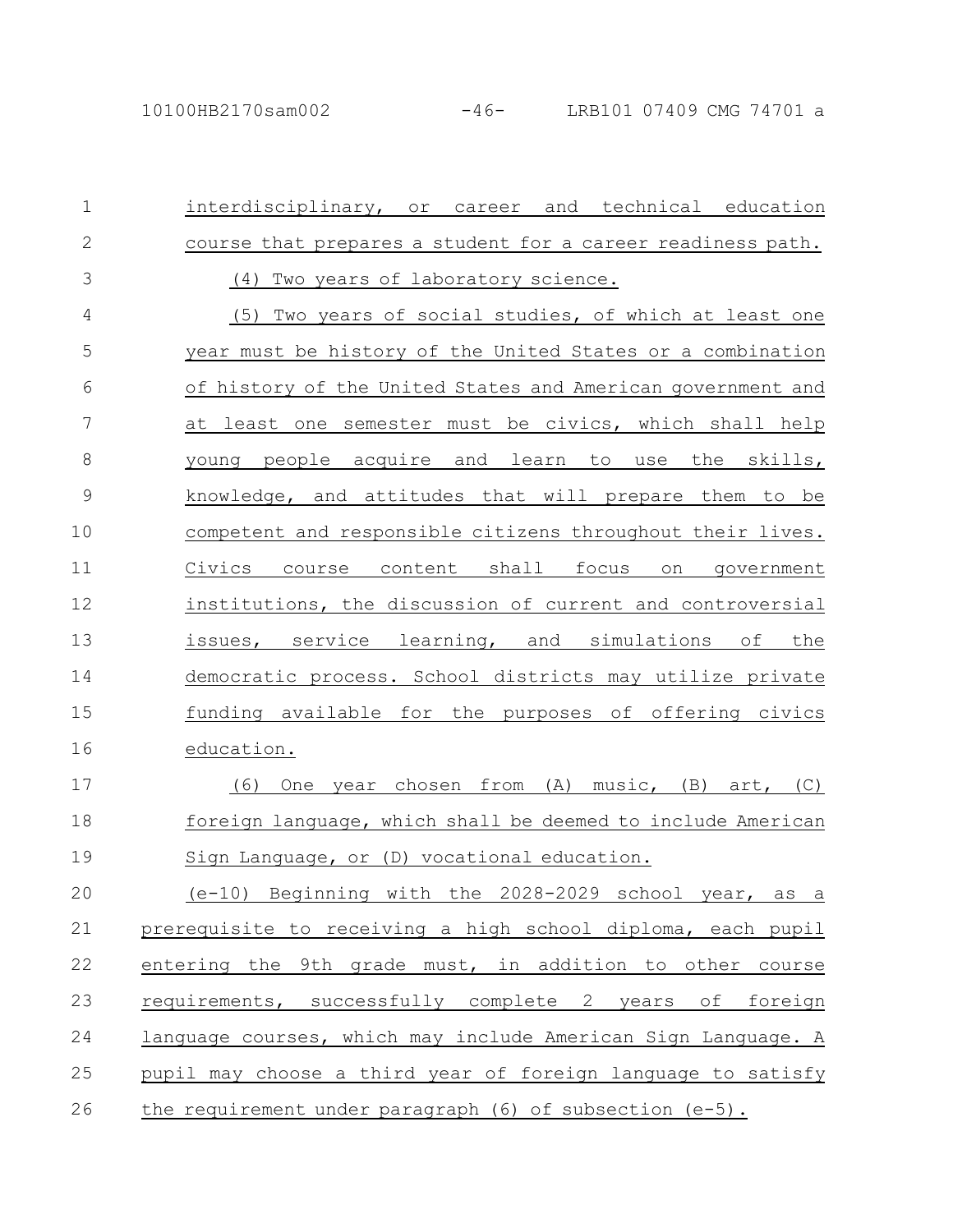10100HB2170sam002 -47- LRB101 07409 CMG 74701 a

(f) The State Board of Education shall develop and inform school districts of standards for writing-intensive coursework. 1 2 3

(f-5) If a school district offers an Advanced Placement computer science course to high school students, then the school board must designate that course as equivalent to a high school mathematics course and must denote on the student's transcript that the Advanced Placement computer science course qualifies as a mathematics-based, quantitative course for students in accordance with subdivision (3) of subsection (e) of this Section. 4 5 6 7 8 9 10 11

(g) This amendatory Act of 1983 does not apply to pupils entering the 9th grade in 1983-1984 school year and prior school years or to students with disabilities whose course of study is determined by an individualized education program. 12 13 14 15

This amendatory Act of the 94th General Assembly does not apply to pupils entering the 9th grade in the 2004-2005 school year or a prior school year or to students with disabilities whose course of study is determined by an individualized education program. 16 17 18 19 20

Subsection (e-5) does not apply to pupils entering the 9th grade in the 2023-2024 school year or a prior school year or to students with disabilities whose course of study is determined by an individualized education program. Subsection (e-10) does not apply to pupils entering the 9th grade in the 2027-2028 school year or a prior school year or to students with 21 22 23 24 25 26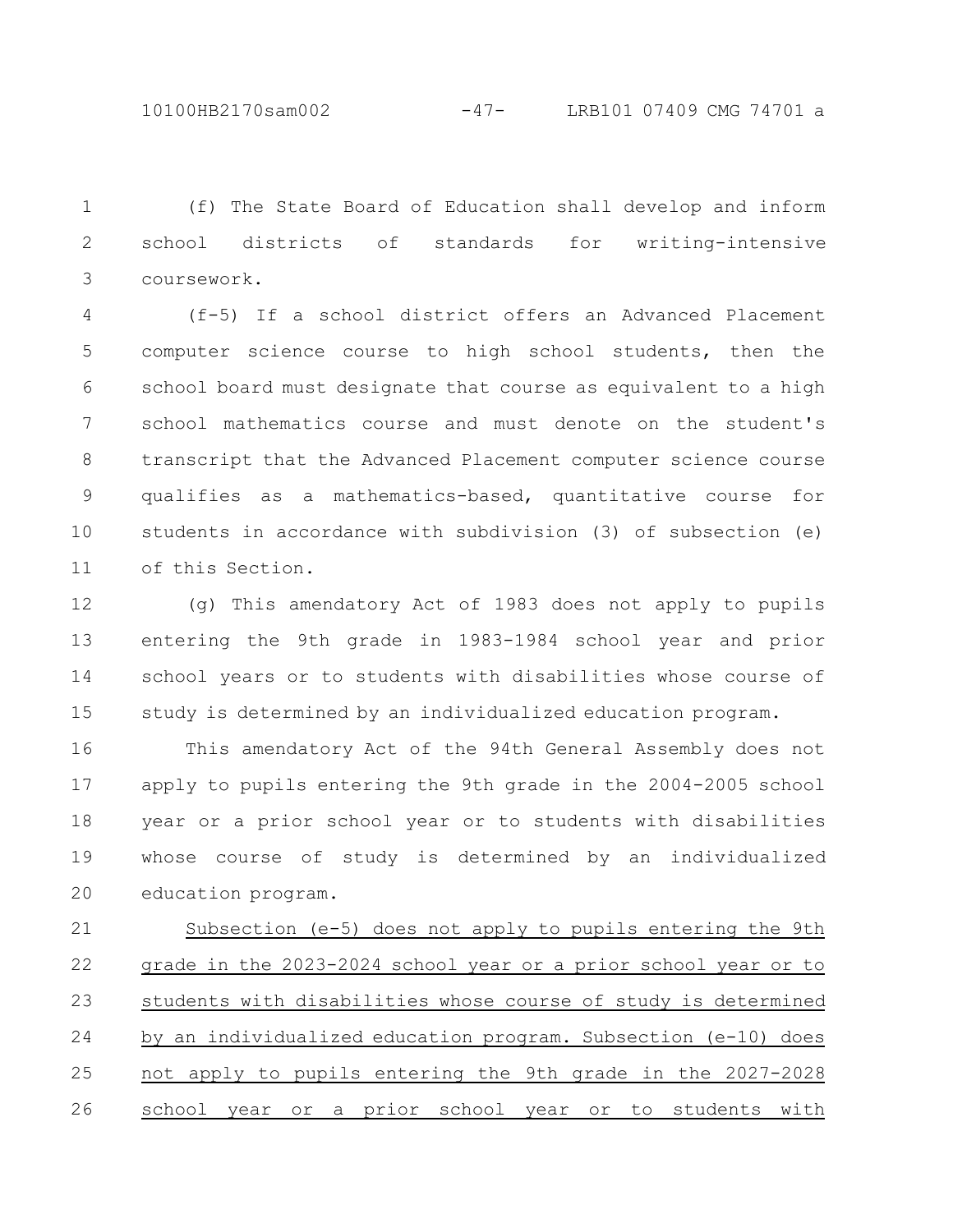10100HB2170sam002 -48- LRB101 07409 CMG 74701 a

disabilities whose course of study is determined by an individualized education program. 1 2

(h) The provisions of this Section are subject to the provisions of Section 27-22.05 of this Code and the Postsecondary and Workforce Readiness Act. 3 4 5

(i) The State Board of Education may adopt rules to modify the requirements of this Section for any students enrolled in grades 9 through 12 if the Governor has declared a disaster due to a public health emergency pursuant to Section 7 of the Illinois Emergency Management Agency Act. 6 7 8 9 10

(Source: P.A. 100-443, eff. 8-25-17; 101-464, eff. 1-1-20; 101-643, eff. 6-18-20.) 11 12

Section 50-10. The Board of Higher Education Act is amended by adding Section 9.40 as follows: 13 14

(110 ILCS 205/9.40 new) 15

Sec. 9.40. Review of university admission coursework. (a) On or before May 1, 2021 and as needed thereafter, the Board of Higher Education shall compile a review that identifies, for each public university in this State, all courses the university will require or recommend a high school student take to be admitted to the university as an undergraduate student for the following school year. The review shall also include any required coursework or recommended coursework for a undergraduate admission into a specific 16 17 18 19 20 21 22 23 24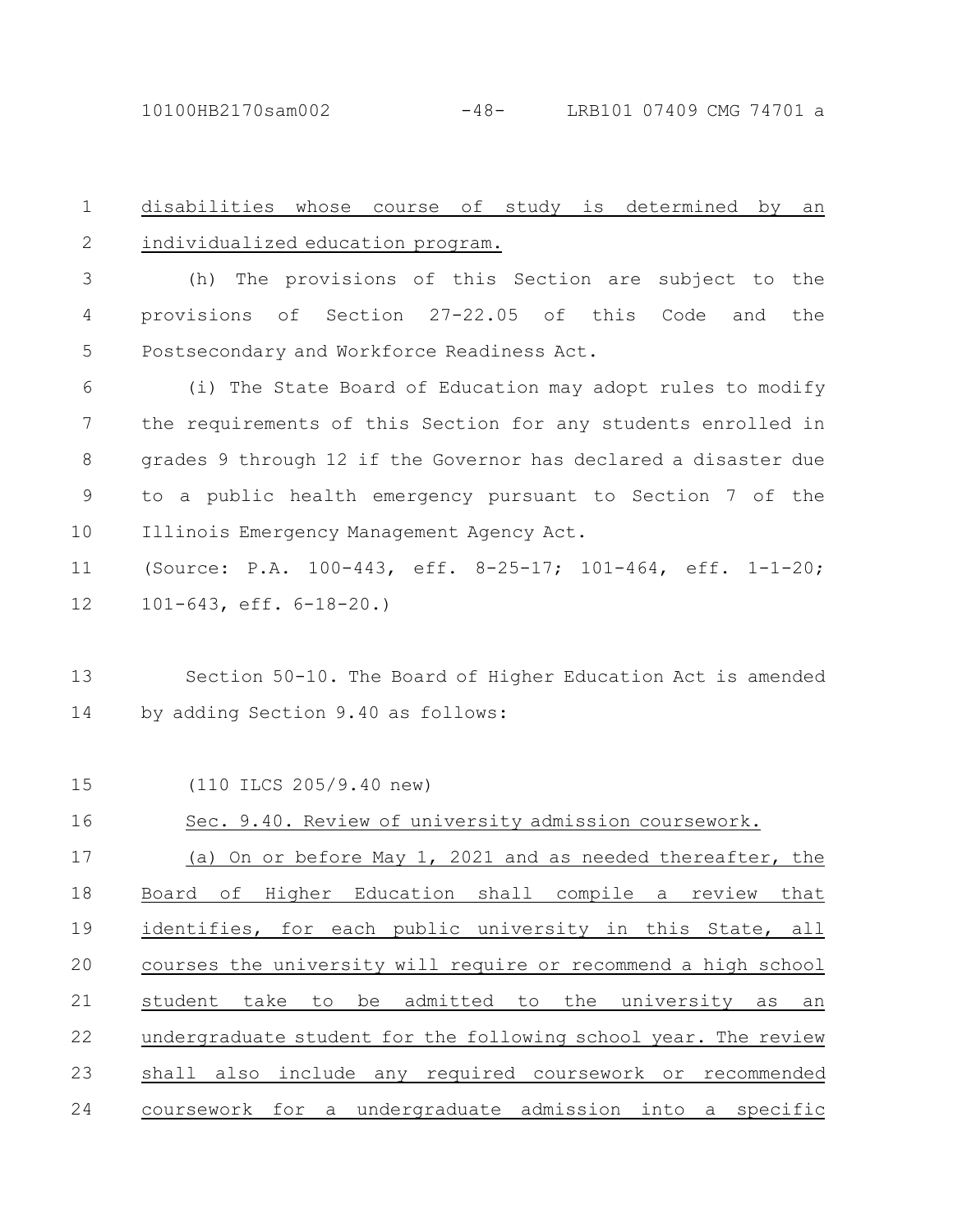10100HB2170sam002 -49- LRB101 07409 CMG 74701 a

| $\mathbf{1}$  | academic major, college, or department of the university for              |
|---------------|---------------------------------------------------------------------------|
| 2             | the following school year. In order to allow public school                |
| 3             | districts sufficient time to fulfill their obligations under              |
| 4             | subsection (c) of Section 2-3.183 of the School Code, the                 |
| 5             | review must also identify any new courses that each public                |
| 6             | university in this State will add to the review the following             |
| 7             | year. No new required or recommended coursework may be added to           |
| 8             | a review that has not been identified in the previous year's              |
| $\mathcal{G}$ | review.                                                                   |
| 10            | The Board of Higher Education shall make the review<br>(b)                |
| 11            | compiled under subsection (a) available to the public on its              |
| 12            | Internet website.                                                         |
| 13            | The Board of Higher Education may adopt any rules<br>(C)                  |
| 14            | necessary to implement this Section.                                      |
|               |                                                                           |
| 15            | Article 60.                                                               |
|               |                                                                           |
| 16            | Section 60-5. The School Code is amended by adding Sections               |
| 17            | $2-3.185$ , $10-20.73$ , and $27-23.15$ and by changing Sections $10-17a$ |
| 18            | and 27-22 as follows:                                                     |
|               |                                                                           |
| 19            | $(105$ ILCS $5/2-3.185$ new)                                              |
| 20            | Sec. 2-3.185. Computer science standards and courses. On or               |
| 21            | before December 1, 2021, the State Board of Education shall:              |
| 22            | develop or adopt rigorous learning standards in the<br>(1)                |
| 23            | area of computer science; and                                             |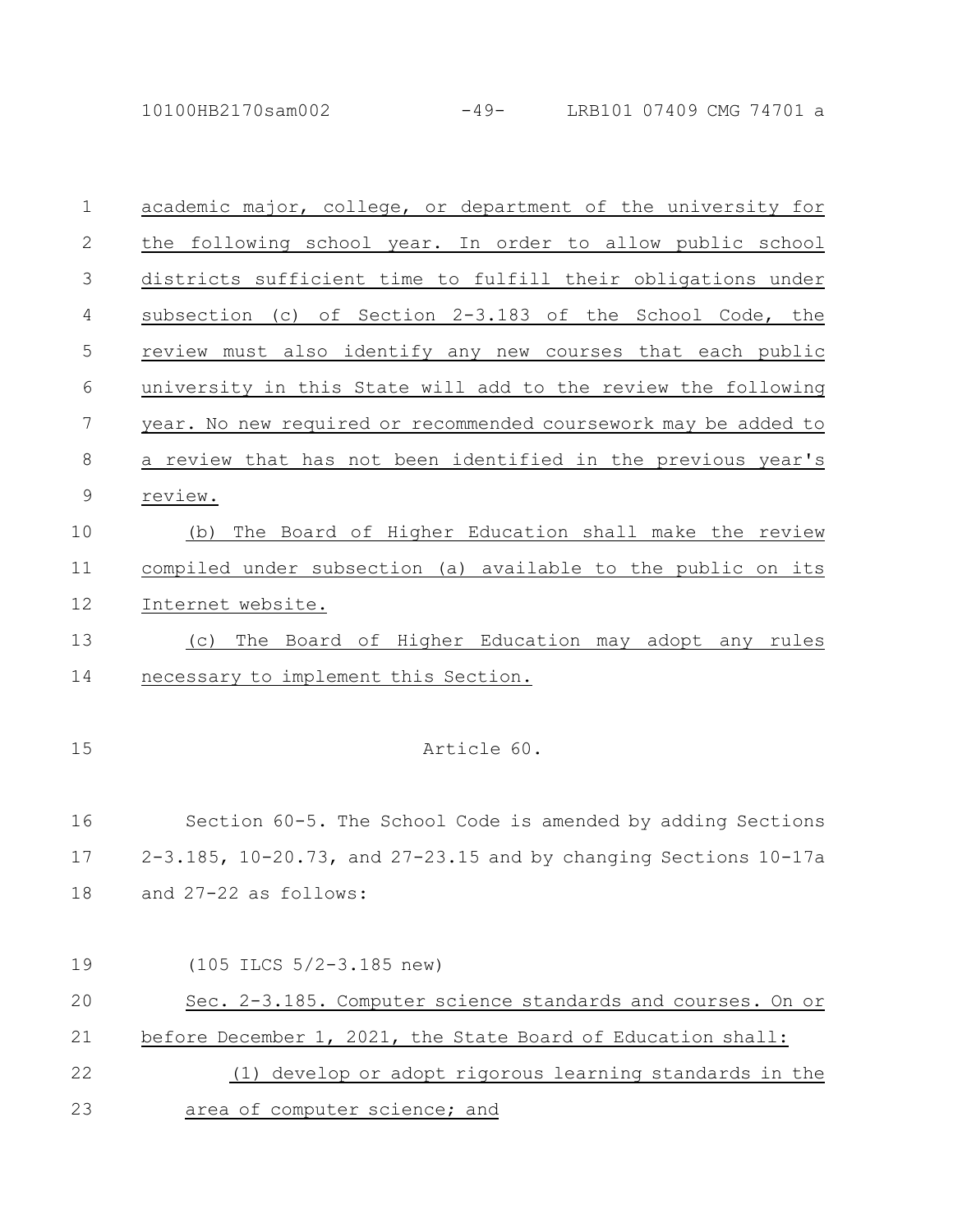(2) analyze and revise, if appropriate, existing course titles dedicated to computer science or develop a short list of existing course titles that are recommended for computer science courses. 1 2 3 4

(105 ILCS 5/10-17a) (from Ch. 122, par. 10-17a) 5

Sec. 10-17a. State, school district, and school report cards. 6 7

(1) By October 31, 2013 and October 31 of each subsequent school year, the State Board of Education, through the State Superintendent of Education, shall prepare a State report card, school district report cards, and school report cards, and shall by the most economic means provide to each school district in this State, including special charter districts and districts subject to the provisions of Article 34, the report cards for the school district and each of its schools. 8 9 10 11 12 13 14 15

(2) In addition to any information required by federal law, the State Superintendent shall determine the indicators and presentation of the school report card, which must include, at a minimum, the most current data collected and maintained by the State Board of Education related to the following: 16 17 18 19 20

(A) school characteristics and student demographics, including average class size, average teaching experience, student racial/ethnic breakdown, and the percentage of students classified as low-income; the percentage of students classified as English learners; the percentage of 21 22 23 24 25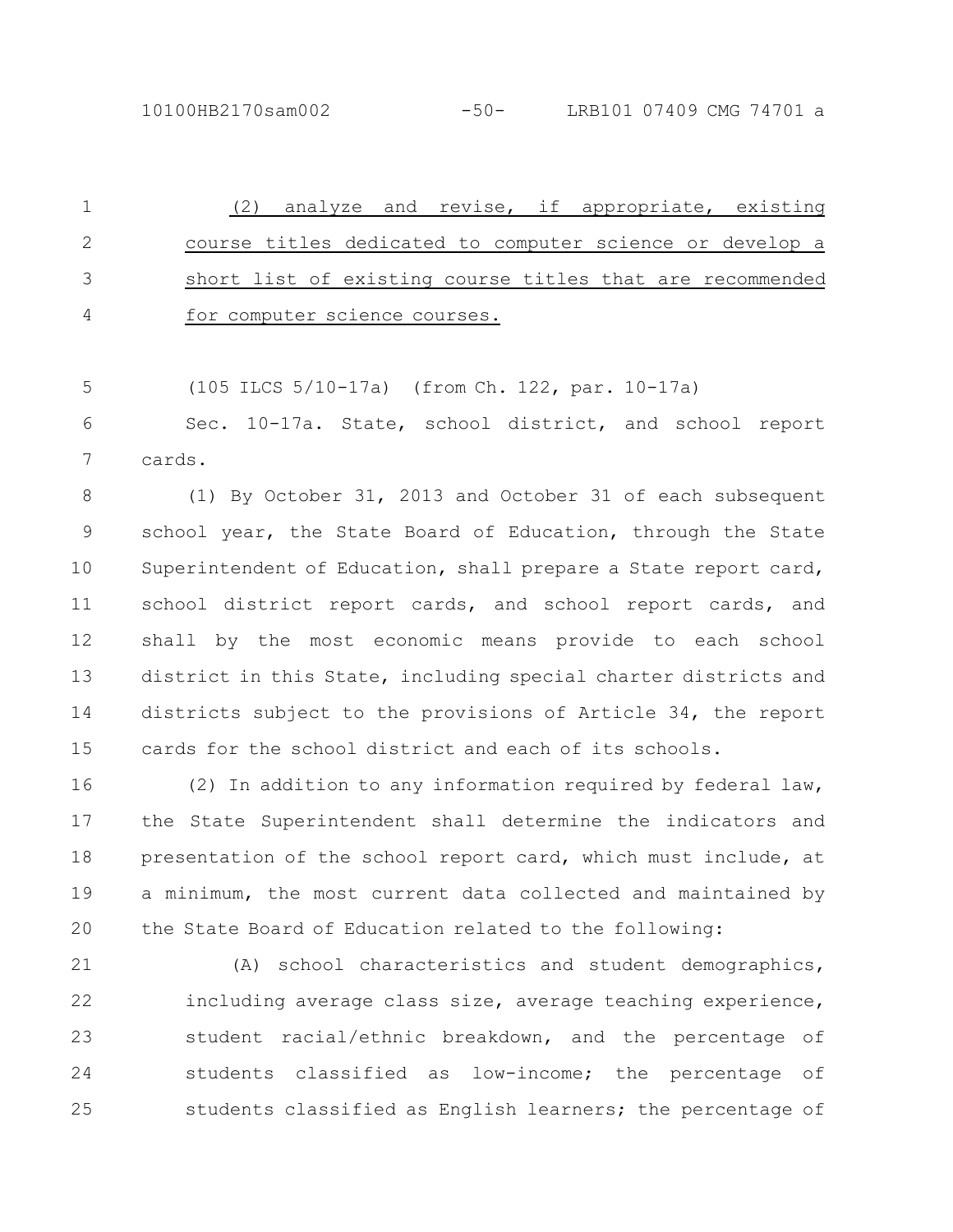10100HB2170sam002 -51- LRB101 07409 CMG 74701 a

students who have individualized education plans or 504 plans that provide for special education services; the number and percentage of all students who have been assessed for placement in a gifted education or advanced academic program and, of those students: (i) the racial and ethnic breakdown, (ii) the percentage who are classified as low-income, and (iii) the number and percentage of students who received direct instruction from a teacher who holds a gifted education endorsement and, of those students, the percentage who are classified as low-income; the percentage of students scoring at the "exceeds expectations" level on the assessments required under Section 2-3.64a-5 of this Code; the percentage of students who annually transferred in or out of the school district; average daily attendance; the per-pupil operating expenditure of the school district; and the per-pupil State average operating expenditure for the district type (elementary, high school, or unit); 1 2 3 4 5 6 7 8 9 10 11 12 13 14 15 16 17 18

(B) curriculum information, including, where applicable, Advanced Placement, International Baccalaureate or equivalent courses, dual enrollment courses, foreign language classes, computer science courses, school personnel resources (including Career Technical Education teachers), before and after school programs, extracurricular activities, subjects in which elective classes are offered, health and wellness 19 20 21 22 23 24 25 26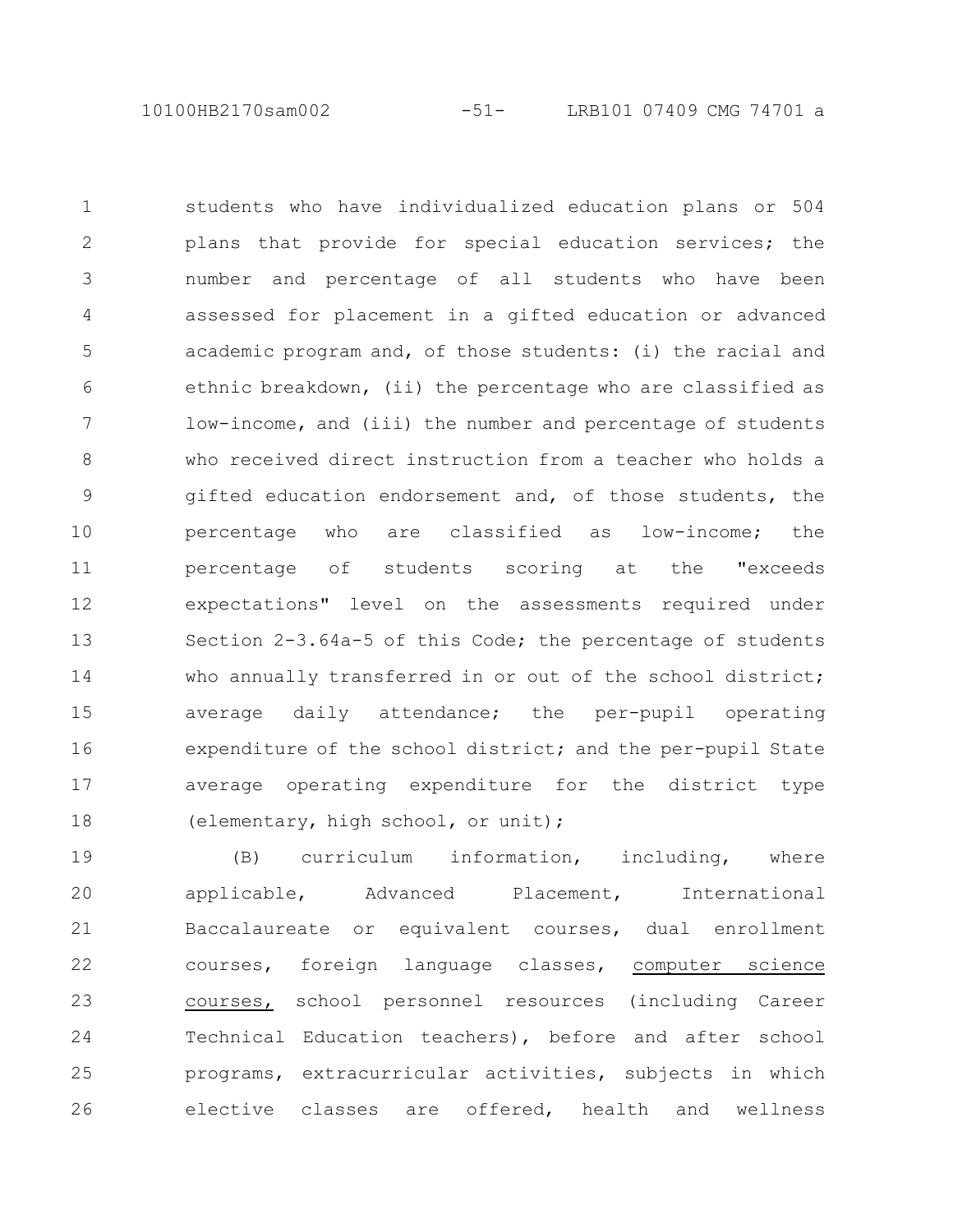10100HB2170sam002 -52- LRB101 07409 CMG 74701 a

initiatives (including the average number of days of Physical Education per week per student), approved programs of study, awards received, community partnerships, and special programs such as programming for the gifted and talented, students with disabilities, and work-study students; 1 2 3 4 5 6

(C) student outcomes, including, where applicable, the percentage of students deemed proficient on assessments of State standards, the percentage of students in the eighth grade who pass Algebra, the percentage of students who participated in workplace learning experiences, the percentage of students enrolled in post-secondary institutions (including colleges, universities, community colleges, trade/vocational schools, and training programs leading to career certification within 2 semesters of high school graduation), the percentage of students graduating from high school who are college and career ready, and the percentage of graduates enrolled in community colleges, colleges, and universities who are in one or more courses that the community college, college, or university identifies as a developmental course; 7 8 9 10 11 12 13 14 15 16 17 18 19 20 21

(D) student progress, including, where applicable, the percentage of students in the ninth grade who have earned 5 credits or more without failing more than one core class, a measure of students entering kindergarten ready to learn, a measure of growth, and the percentage of students who enter 22 23 24 25 26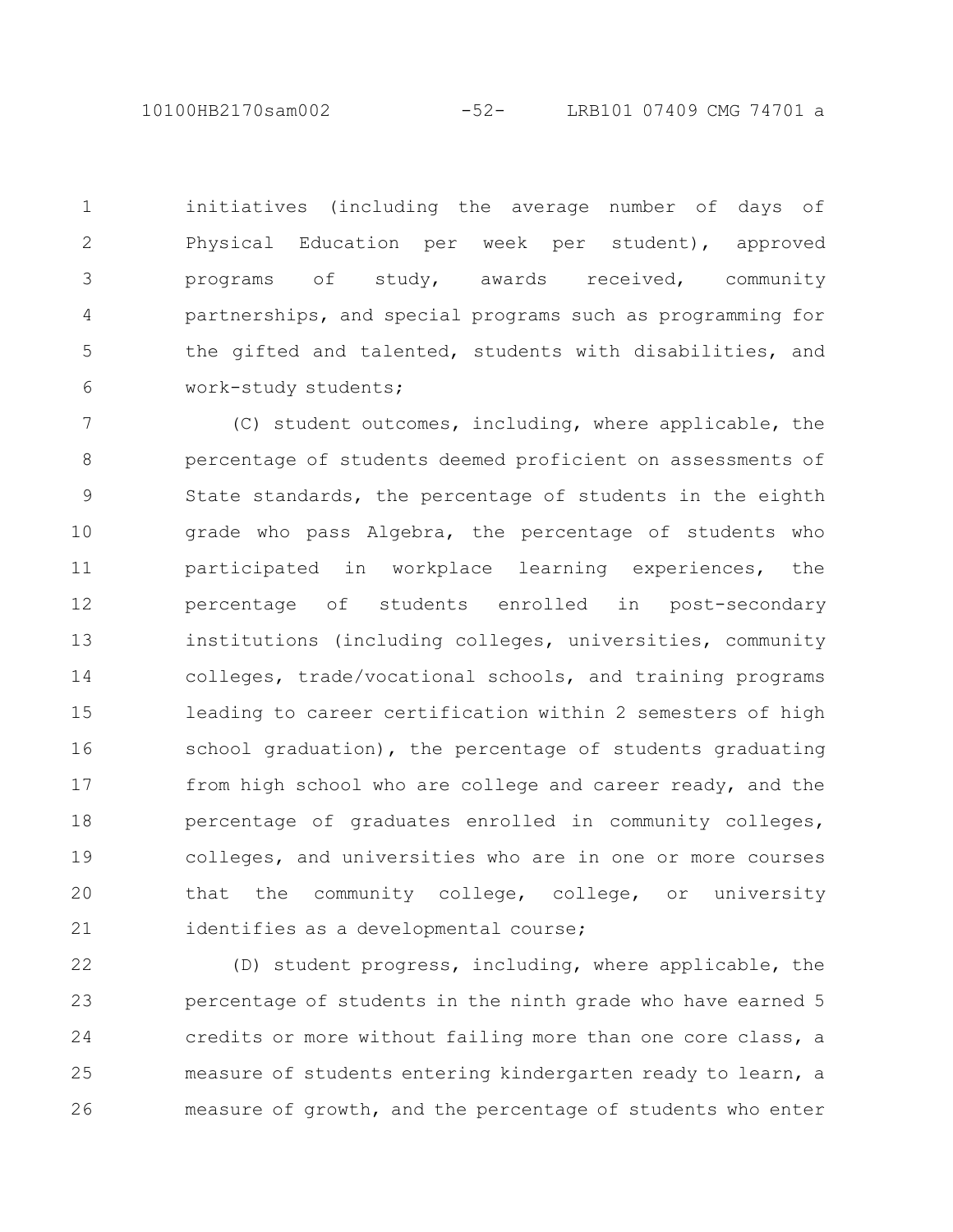1

high school on track for college and career readiness;

(E) the school environment, including, where applicable, the percentage of students with less than 10 absences in a school year, the percentage of teachers with less than 10 absences in a school year for reasons other than professional development, leaves taken pursuant to the federal Family Medical Leave Act of 1993, long-term disability, or parental leaves, the 3-year average of the percentage of teachers returning to the school from the previous year, the number of different principals at the school in the last 6 years, the number of teachers who hold a gifted education endorsement, the process and criteria used by the district to determine whether a student is eligible for participation in a gifted education program or advanced academic program and the manner in which parents and guardians are made aware of the process and criteria, 2 or more indicators from any school climate survey selected or approved by the State and administered pursuant to Section 2-3.153 of this Code, with the same or similar indicators included on school report cards for all surveys selected or approved by the State pursuant to Section 2-3.153 of this Code, and the combined percentage of teachers rated as proficient or excellent in their most recent evaluation; 2 3 4 5 6 7 8 9 10 11 12 13 14 15 16 17 18 19 20 21 22 23 24

(F) a school district's and its individual schools' balanced accountability measure, in accordance with 25 26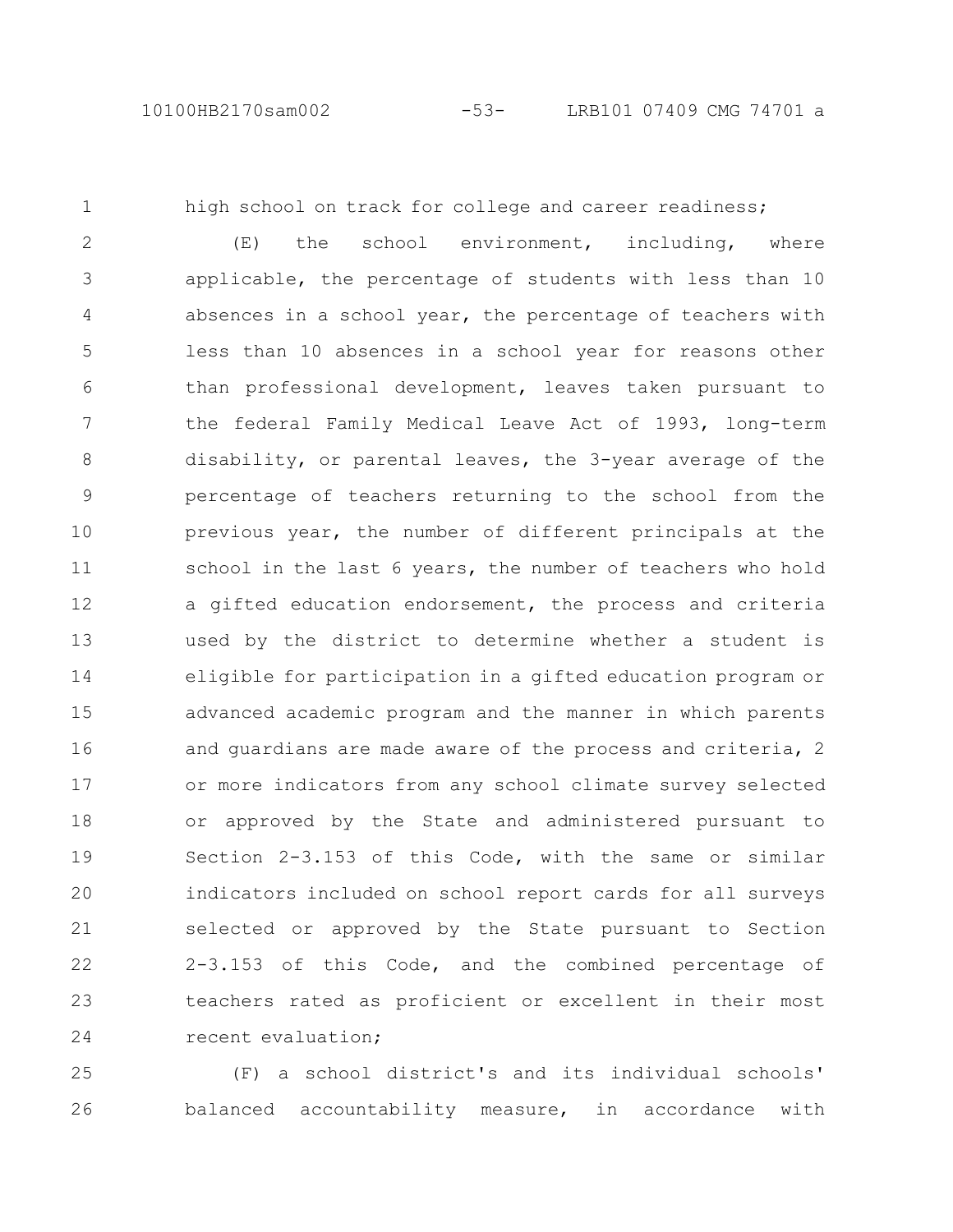1

Section 2-3.25a of this Code;

(G) the total and per pupil normal cost amount the State contributed to the Teachers' Retirement System of the State of Illinois in the prior fiscal year for the school's employees, which shall be reported to the State Board of Education by the Teachers' Retirement System of the State of Illinois; 2 3 4 5 6 7

(H) for a school district organized under Article 34 of this Code only, State contributions to the Public School Teachers' Pension and Retirement Fund of Chicago and State contributions for health care for employees of that school district; 8 9 10 11 12

(I) a school district's Final Percent of Adequacy, as defined in paragraph (4) of subsection (f) of Section 18-8.15 of this Code; 13 14 15

(J) a school district's Local Capacity Target, as defined in paragraph (2) of subsection (c) of Section 18-8.15 of this Code, displayed as a percentage amount; 16 17 18

(K) a school district's Real Receipts, as defined in paragraph (1) of subsection (d) of Section 18-8.15 of this Code, divided by a school district's Adequacy Target, as defined in paragraph (1) of subsection (b) of Section 18-8.15 of this Code, displayed as a percentage amount; 19 20 21 22 23

24

(L) a school district's administrative costs; and

(M) whether or not the school has participated in the Illinois Youth Survey. In this paragraph (M), "Illinois 25 26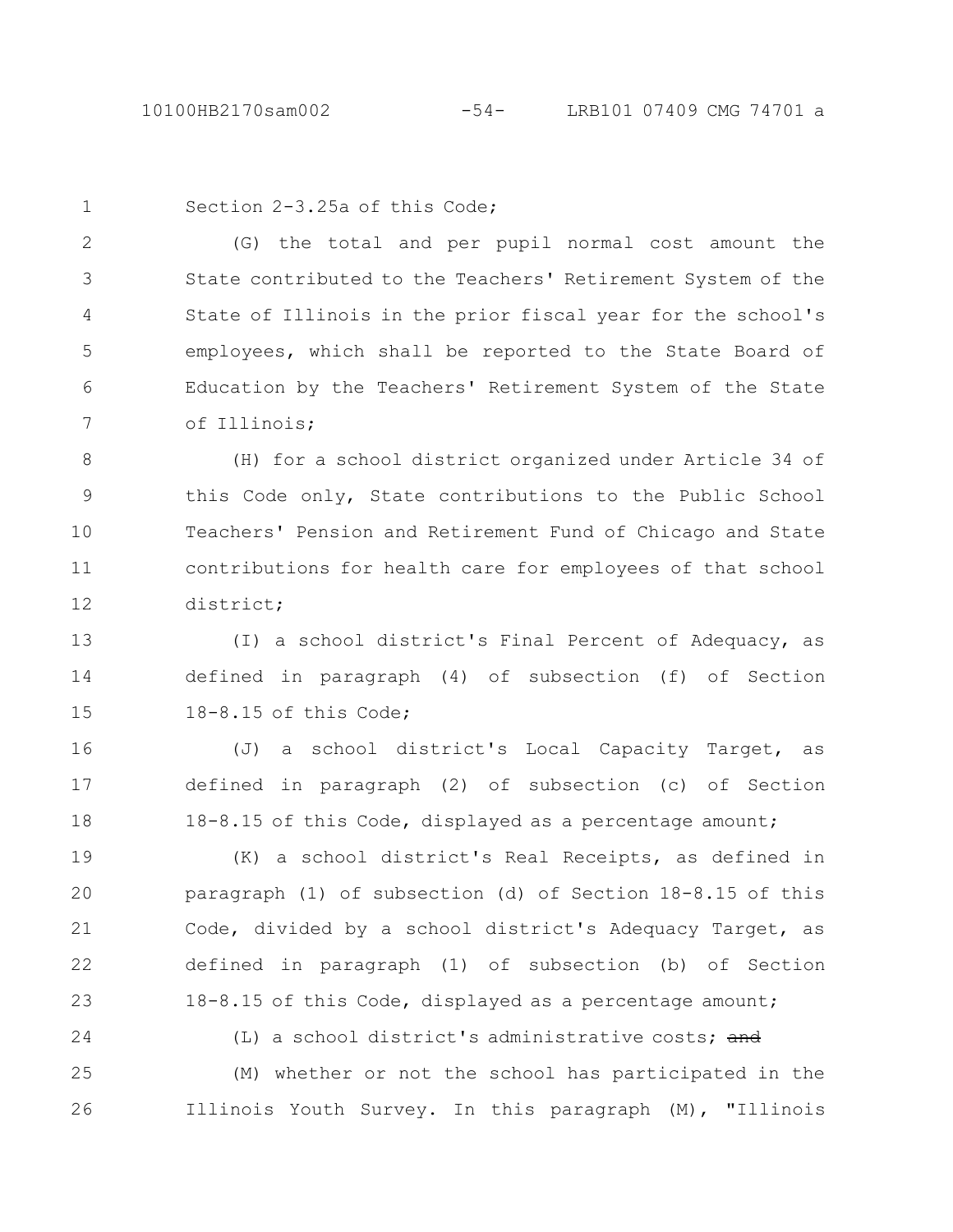10100HB2170sam002 -55- LRB101 07409 CMG 74701 a

Youth Survey" means a self-report survey, administered in school settings every 2 years, designed to gather information about health and social indicators, including substance abuse patterns and the attitudes of students in grades 8, 10, and 12; and 1 2 3 4 5

(N) whether the school offered its students career and technical education opportunities. 6 7

The school report card shall also provide information that allows for comparing the current outcome, progress, and environment data to the State average, to the school data from the past 5 years, and to the outcomes, progress, and environment of similar schools based on the type of school and enrollment of low-income students, special education students, and English learners. 8 9 10 11 12 13 14

15

As used in this subsection (2):

"Administrative costs" means costs associated with executive, administrative, or managerial functions within the school district that involve planning, organizing, managing, or directing the school district. 16 17 18 19

"Advanced academic program" means a course of study to which students are assigned based on advanced cognitive ability or advanced academic achievement compared to local age peers and in which the curriculum is substantially differentiated from the general curriculum to provide appropriate challenge and pace. 20 21 22 23 24 25

"Computer science" means the study of computers and 26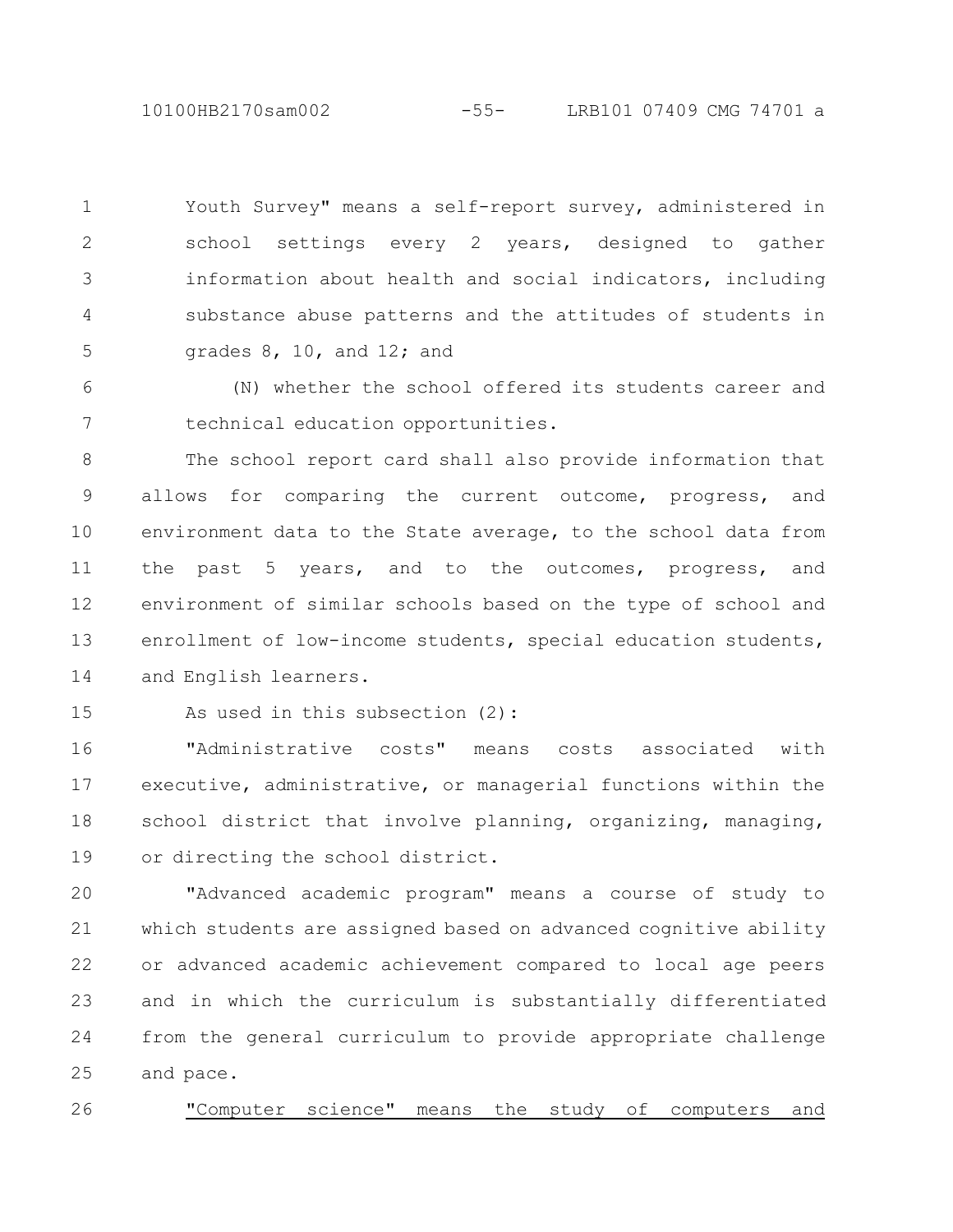10100HB2170sam002 -56- LRB101 07409 CMG 74701 a

algorithms, including their principles, their hardware and software designs, their implementation, and their impact on society. "Computer science" does not include the study of everyday uses of computers and computer applications, such as keyboarding or accessing the Internet. 1 2 3 4 5

"Gifted education" means educational services, including differentiated curricula and instructional methods, designed to meet the needs of gifted children as defined in Article 14A of this Code. 6 7 8 9

For the purposes of paragraph (A) of this subsection (2), "average daily attendance" means the average of the actual number of attendance days during the previous school year for any enrolled student who is subject to compulsory attendance by Section 26-1 of this Code at each school and charter school. 10 11 12 13 14

(3) At the discretion of the State Superintendent, the school district report card shall include a subset of the information identified in paragraphs (A) through (E) of subsection (2) of this Section, as well as information relating to the operating expense per pupil and other finances of the school district, and the State report card shall include a subset of the information identified in paragraphs (A) through (E) and paragraph (N) of subsection (2) of this Section. The school district report card shall include the average daily attendance, as that term is defined in subsection (2) of this Section, of students who have individualized education programs and students who have 504 plans that provide for 15 16 17 18 19 20 21 22 23 24 25 26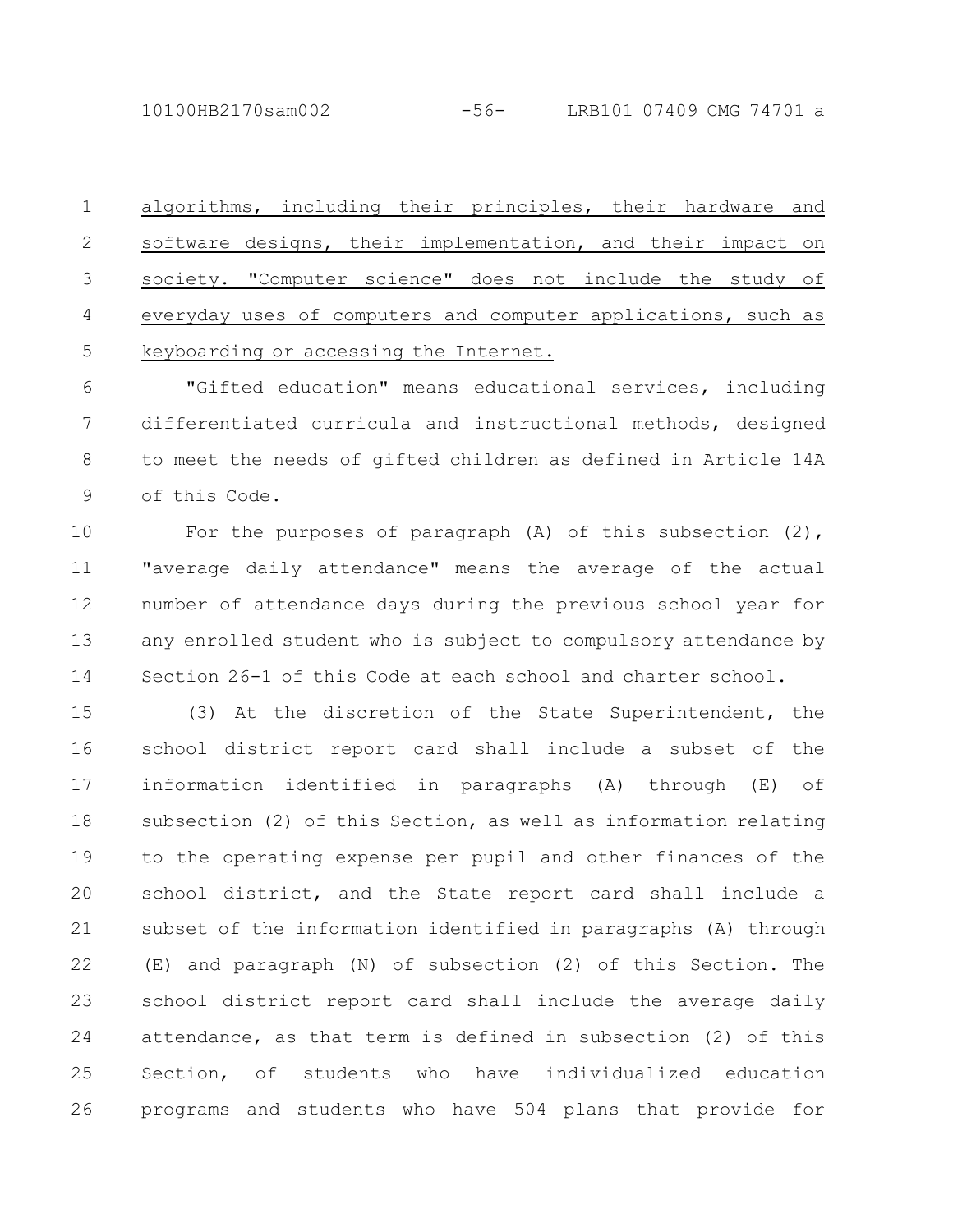1

special education services within the school district.

(4) Notwithstanding anything to the contrary in this Section, in consultation with key education stakeholders, the State Superintendent shall at any time have the discretion to amend or update any and all metrics on the school, district, or State report card. 2 3 4 5 6

(5) Annually, no more than 30 calendar days after receipt of the school district and school report cards from the State Superintendent of Education, each school district, including special charter districts and districts subject to the provisions of Article 34, shall present such report cards at a regular school board meeting subject to applicable notice requirements, post the report cards on the school district's Internet web site, if the district maintains an Internet web site, make the report cards available to a newspaper of general circulation serving the district, and, upon request, send the report cards home to a parent (unless the district does not maintain an Internet web site, in which case the report card shall be sent home to parents without request). If the district posts the report card on its Internet web site, the district shall send a written notice home to parents stating (i) that the report card is available on the web site, (ii) the address of the web site, (iii) that a printed copy of the report card will be sent to parents upon request, and (iv) the telephone number that parents may call to request a printed copy of the report card. 7 8 9 10 11 12 13 14 15 16 17 18 19 20 21 22 23 24 25 26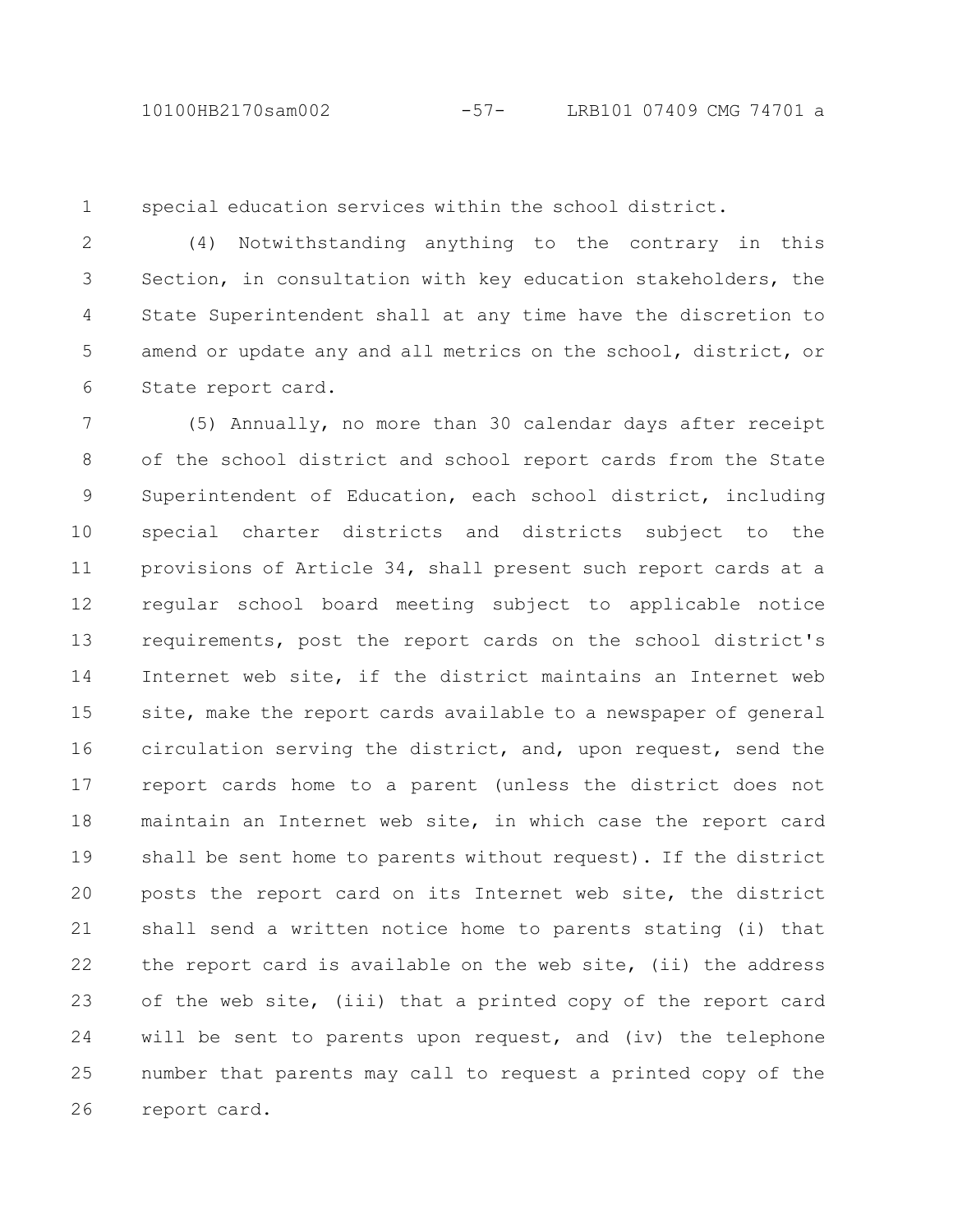10100HB2170sam002 -58- LRB101 07409 CMG 74701 a

(6) Nothing contained in Public Act 98-648 repeals, supersedes, invalidates, or nullifies final decisions in lawsuits pending on July 1, 2014 (the effective date of Public Act 98-648) in Illinois courts involving the interpretation of Public Act 97-8. (Source: P.A. 100-227, eff. 8-18-17; 100-364, eff. 1-1-18; 100-448, eff. 7-1-19; 100-465, eff. 8-31-17; 100-807, eff. 8-10-18; 100-863, eff. 8-14-18; 100-1121, eff. 1-1-19; 101-68, eff. 1-1-20; 101-81, eff. 7-12-19; revised 9-9-19.) (105 ILCS 5/10-20.73 new) Sec. 10-20.73. Computer literacy skills. All school districts shall ensure that students receive developmentally appropriate opportunities to gain computer literacy skills beginning in elementary school. (105 ILCS 5/27-22) (from Ch. 122, par. 27-22) Sec. 27-22. Required high school courses. (a) (Blank). (b) (Blank). (c) (Blank). (d) (Blank). (e) As a prerequisite to receiving a high school diploma, each pupil entering the 9th grade must, in addition to other course requirements, successfully complete all of the following courses: 1 2 3 4 5 6 7 8 9 10 11 12 13 14 15 16 18 19 21 22 23 24

20

- 
- 17
- 
- 
- 
- 
- 
- 
-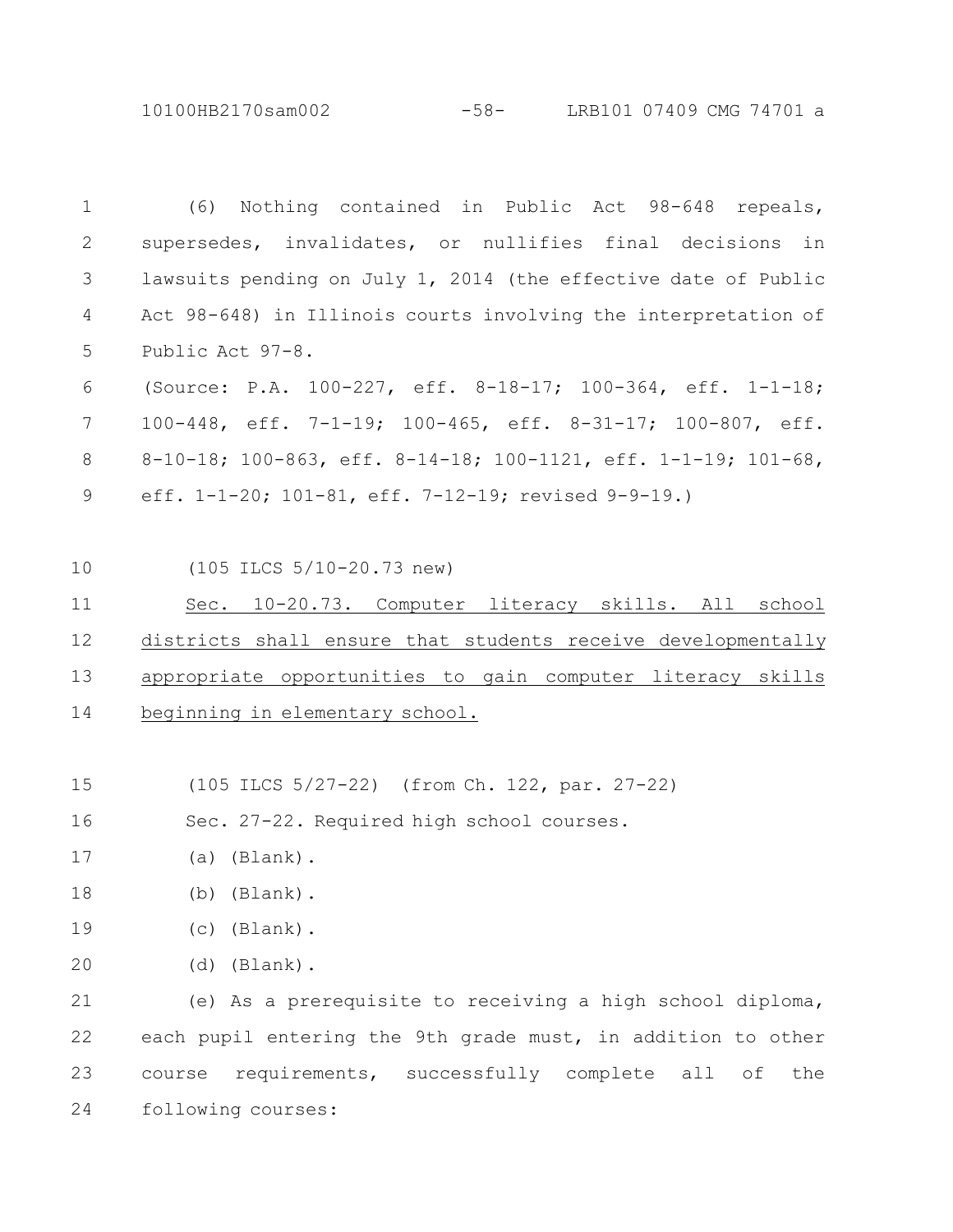1

(1) Four years of language arts.

(2) Two years of writing intensive courses, one of which must be English and the other of which may be English or any other subject. When applicable, writing-intensive courses may be counted towards the fulfillment of other graduation requirements. 2 3 4 5 6

(3) Three years of mathematics, one of which must be Algebra I, one of which must include geometry content, and one of which may be an Advanced Placement computer science course. A mathematics course that includes geometry content may be offered as an integrated, applied, interdisciplinary, or career and technical education course that prepares a student for a career readiness path. 7 8 9 10 11 12 13

(3.5) For pupils entering the 9th grade in the 2022-2023 school year and each school year thereafter, one year of a course that includes intensive instruction in computer literacy, which may be English, social studies, or any other subject and which may be counted toward the fulfillment of other graduation requirements. 14 15 16 17 18 19

20

(4) Two years of science.

(5) Two years of social studies, of which at least one year must be history of the United States or a combination of history of the United States and American government and, beginning with pupils entering the 9th grade in the 2016-2017 school year and each school year thereafter, at least one semester must be civics, which shall help young 21 22 23 24 25 26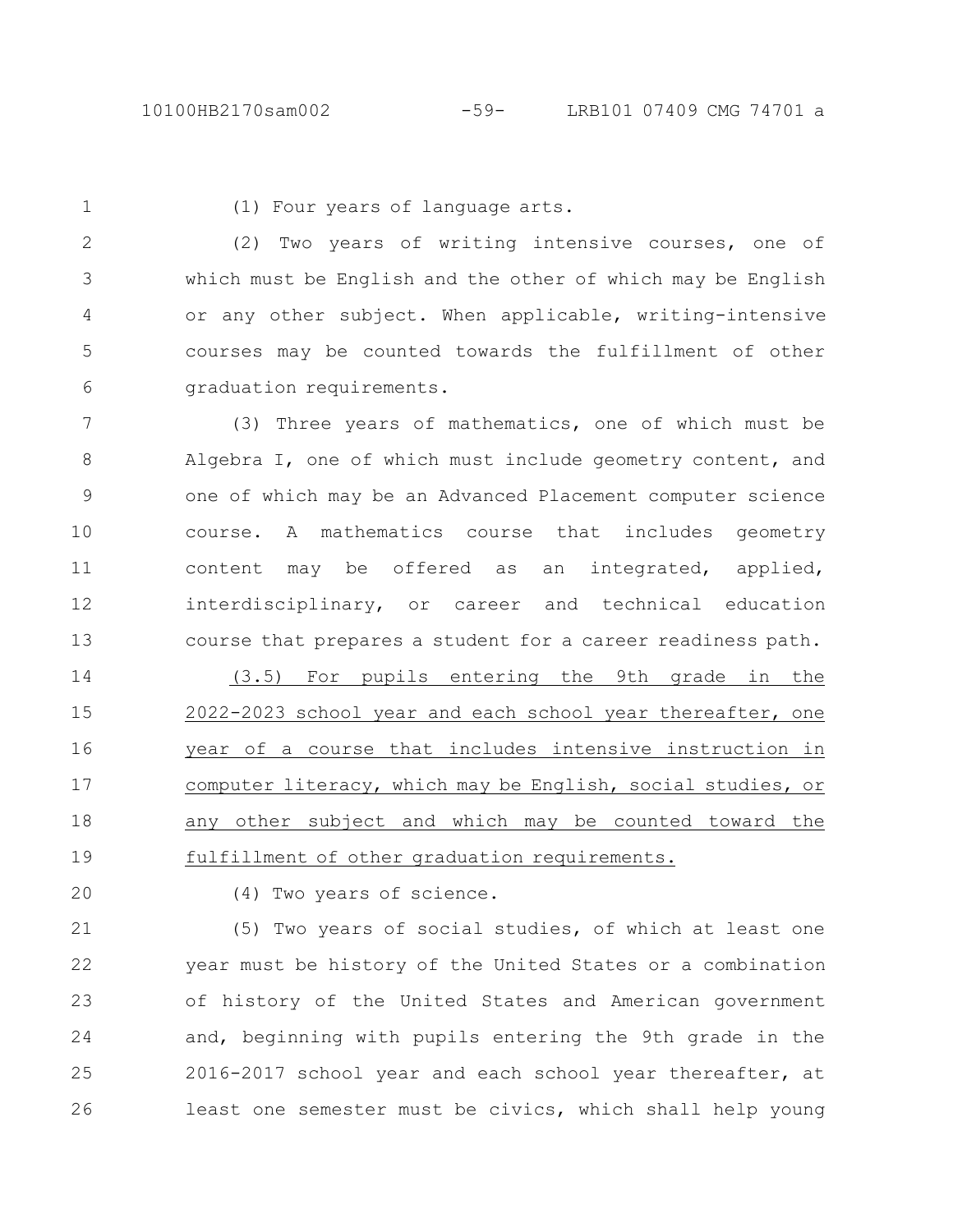10100HB2170sam002 -60- LRB101 07409 CMG 74701 a

people acquire and learn to use the skills, knowledge, and attitudes that will prepare them to be competent and responsible citizens throughout their lives. Civics course content shall focus on government institutions, the discussion of current and controversial issues, service learning, and simulations of the democratic process. School districts may utilize private funding available for the purposes of offering civics education. 1 2 3 4 5 6 7 8

(6) One year chosen from (A) music, (B) art, (C) foreign language, which shall be deemed to include American Sign Language, or (D) vocational education. 9 10 11

(f) The State Board of Education shall develop and inform school districts of standards for writing-intensive coursework. 12 13 14

(f-5) If a school district offers an Advanced Placement computer science course to high school students, then the school board must designate that course as equivalent to a high school mathematics course and must denote on the student's transcript that the Advanced Placement computer science course qualifies as a mathematics-based, quantitative course for students in accordance with subdivision (3) of subsection (e) of this Section. 15 16 17 18 19 20 21 22

(g) This amendatory Act of 1983 does not apply to pupils entering the 9th grade in 1983-1984 school year and prior school years or to students with disabilities whose course of study is determined by an individualized education program. 23 24 25 26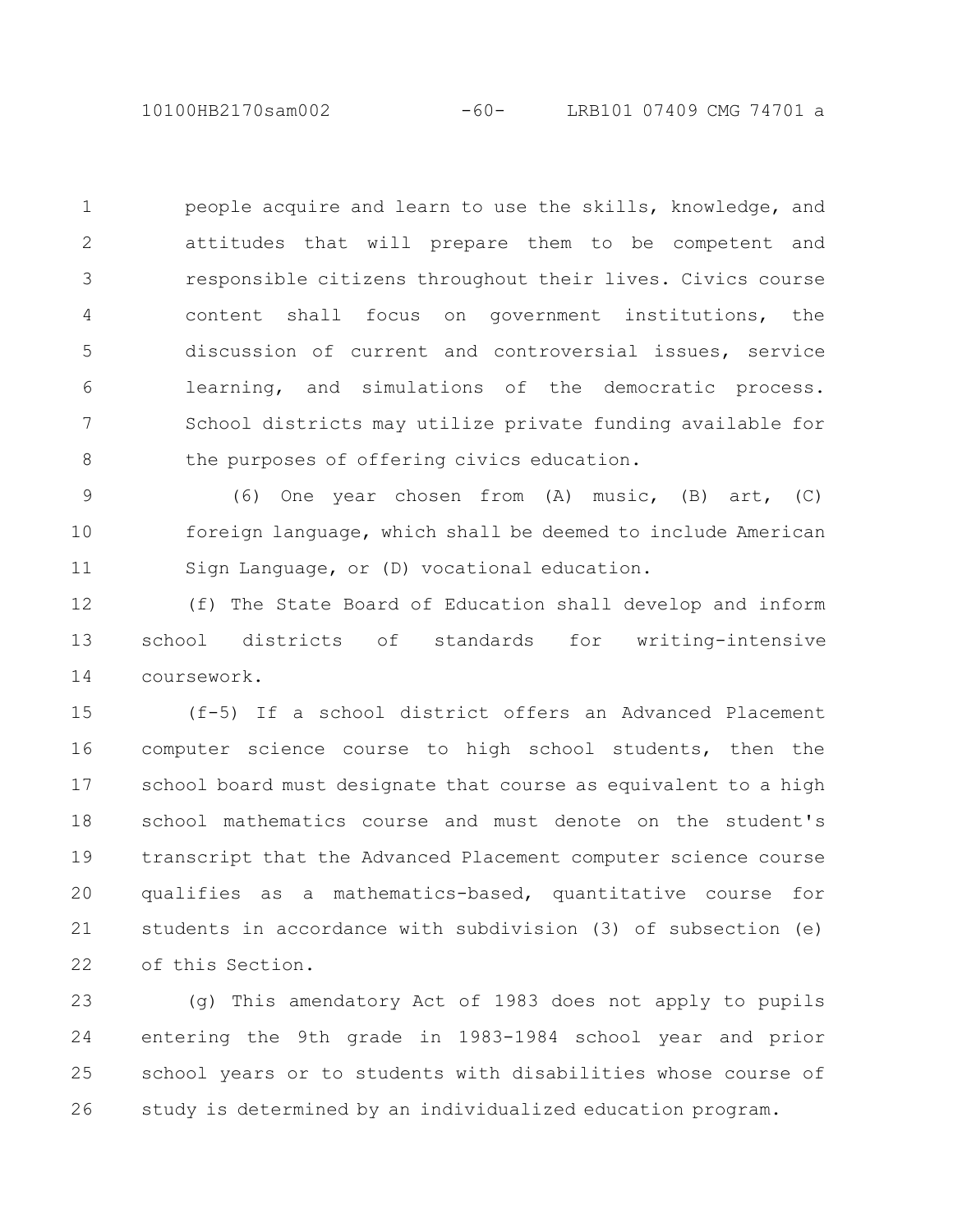10100HB2170sam002 -61- LRB101 07409 CMG 74701 a

This amendatory Act of the 94th General Assembly does not apply to pupils entering the 9th grade in the 2004-2005 school year or a prior school year or to students with disabilities whose course of study is determined by an individualized education program. 1 2 3 4 5

This amendatory Act of the 101st General Assembly does not apply to pupils entering the 9th grade in the 2021-2022 school year or a prior school year or to students with disabilities whose course of study is determined by an individualized education program. 6 7 8 9 10

(h) The provisions of this Section are subject to the provisions of Section 27-22.05 of this Code and the Postsecondary and Workforce Readiness Act. 11 12 13

(i) The State Board of Education may adopt rules to modify the requirements of this Section for any students enrolled in grades 9 through 12 if the Governor has declared a disaster due to a public health emergency pursuant to Section 7 of the Illinois Emergency Management Agency Act. 14 15 16 17 18

(Source: P.A. 100-443, eff. 8-25-17; 101-464, eff. 1-1-20; 101-643, eff. 6-18-20.) 19 20

(105 ILCS 5/27-23.15 new) 21

Sec. 27-23.15. Computer science. 22

(a) In this Section, "computer science" means the study of computers and algorithms, including their principles, their hardware and software designs, their implementation, and their 23 24 25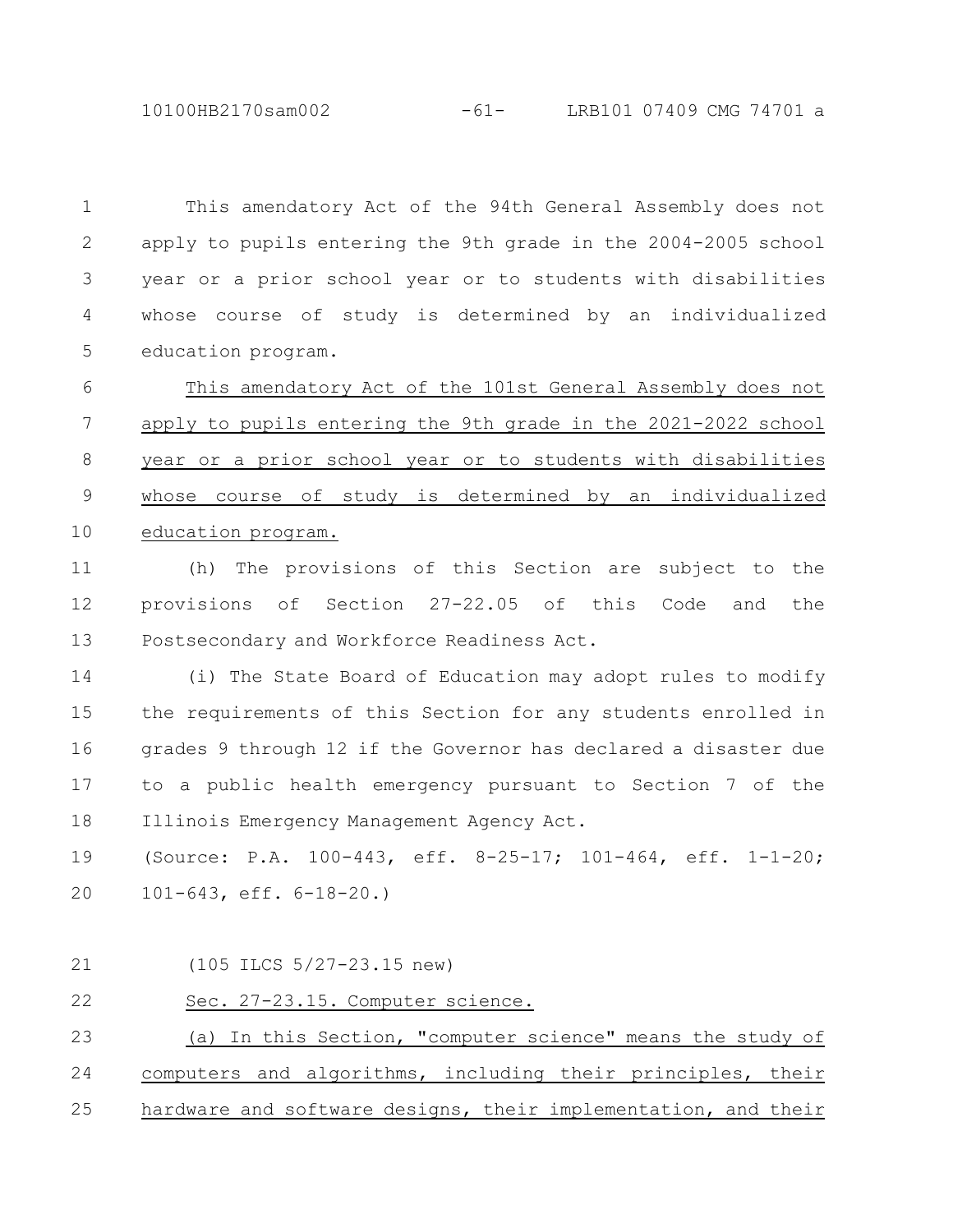10100HB2170sam002 -62- LRB101 07409 CMG 74701 a

| $\mathbf 1$   | impact on society. "Computer science" does not include the      |
|---------------|-----------------------------------------------------------------|
| $\mathbf{2}$  | study of everyday uses of computers and computer applications,  |
| 3             | such as keyboarding or accessing the Internet.                  |
| 4             | (b) Beginning with the 2023-2024 school year, the school        |
| 5             | board of a school district that maintains any of grades 9       |
| 6             | through 12 shall provide an opportunity for every high school   |
| 7             | student to take at least one computer science course aligned to |
| 8             | rigorous learning standards of the State Board of Education.    |
|               |                                                                 |
| $\mathcal{G}$ | Article 65.                                                     |
|               |                                                                 |
| 10            | Section 65-5. The School Code is amended by changing            |
| 11            | Sections 14A-10 and 14A-32 as follows:                          |
|               |                                                                 |
| 12            | $(105$ ILCS $5/14A-10)$                                         |
| 13            | Sec. 14A-10. Legislative findings. The General Assembly         |
| 14            | finds the following:                                            |
| 15            | (1) that gifted and talented children (i) exhibit high          |
| 16            | performance capabilities in intellectual, creative, and         |
| 17            | artistic areas, (ii) possess an exceptional leadership          |
| 18            | potential, (iii) excel in specific academic fields, and         |
| 19            | (iv) have the potential to be influential in business,          |
| 20            | government, health care, the arts, and other critical           |
| 21            | sectors of our economic and cultural environment;               |
| 22            | (2) that gifted and talented children require services          |
| 23            | and activities that are not ordinarily provided by schools;     |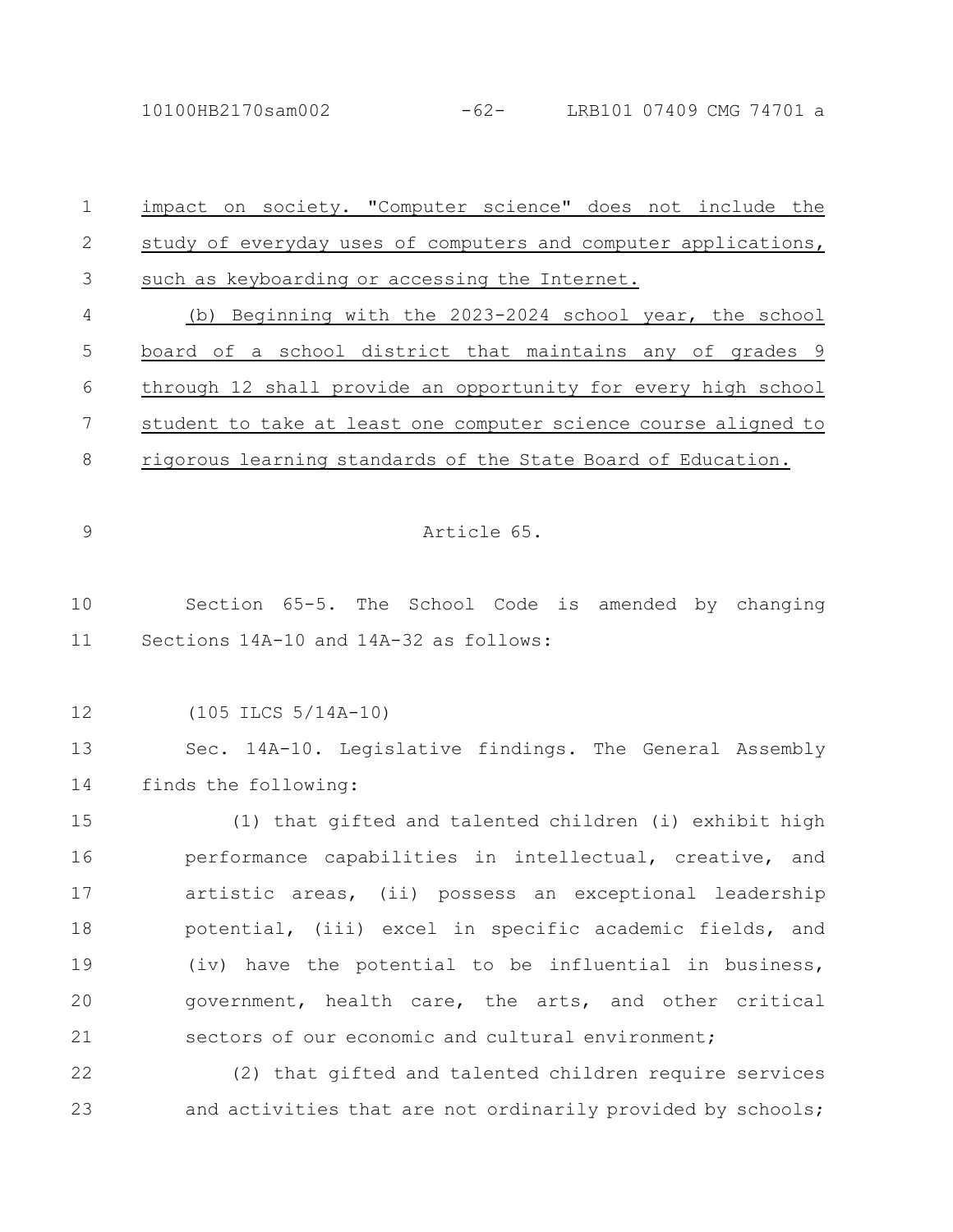| $\mathbf{1}$  | $\theta$                                                   |
|---------------|------------------------------------------------------------|
| $\mathbf{2}$  | (3) that outstanding talents are present in children       |
| 3             | and youth from all cultural groups, across all economic    |
| 4             | strata, and in all areas of human endeavor; and-           |
| 5             | (4) that inequitable access to advanced coursework and     |
| 6             | enrollment in accelerated placement programs exists        |
| 7             | between children enrolled in different school districts    |
| 8             | and even within the same school district and more must be  |
| $\mathcal{G}$ | done to eliminate the barriers to access to advanced       |
| 10            | coursework and enrollment in accelerated placement         |
| 11            | programs for all children.                                 |
| 12            | (Source: P.A. 94-151, eff. 7-8-05; 94-410, eff. 8-2-05.)   |
|               |                                                            |
| 13            | $(105$ ILCS $5/14A-32)$                                    |
| 14            | Sec. 14A-32. Accelerated placement; school district        |
| 15            | responsibilities.                                          |
| 16            | (a) Each school district shall have a policy that allows   |
| 17            | for accelerated placement that includes or incorporates by |
| 18            | reference the following components:                        |
| 19            | (1) a provision that provides that participation in        |
| 20            | accelerated placement is not limited to those children who |
| 21            | have been identified as gifted and talented, but rather is |
| 22            | open to all children who demonstrate high ability and who  |
| 23            | may benefit from accelerated placement;                    |
| 24            | (2) a fair and equitable decision-making process that      |
| 25            | involves multiple persons and includes a student's parents |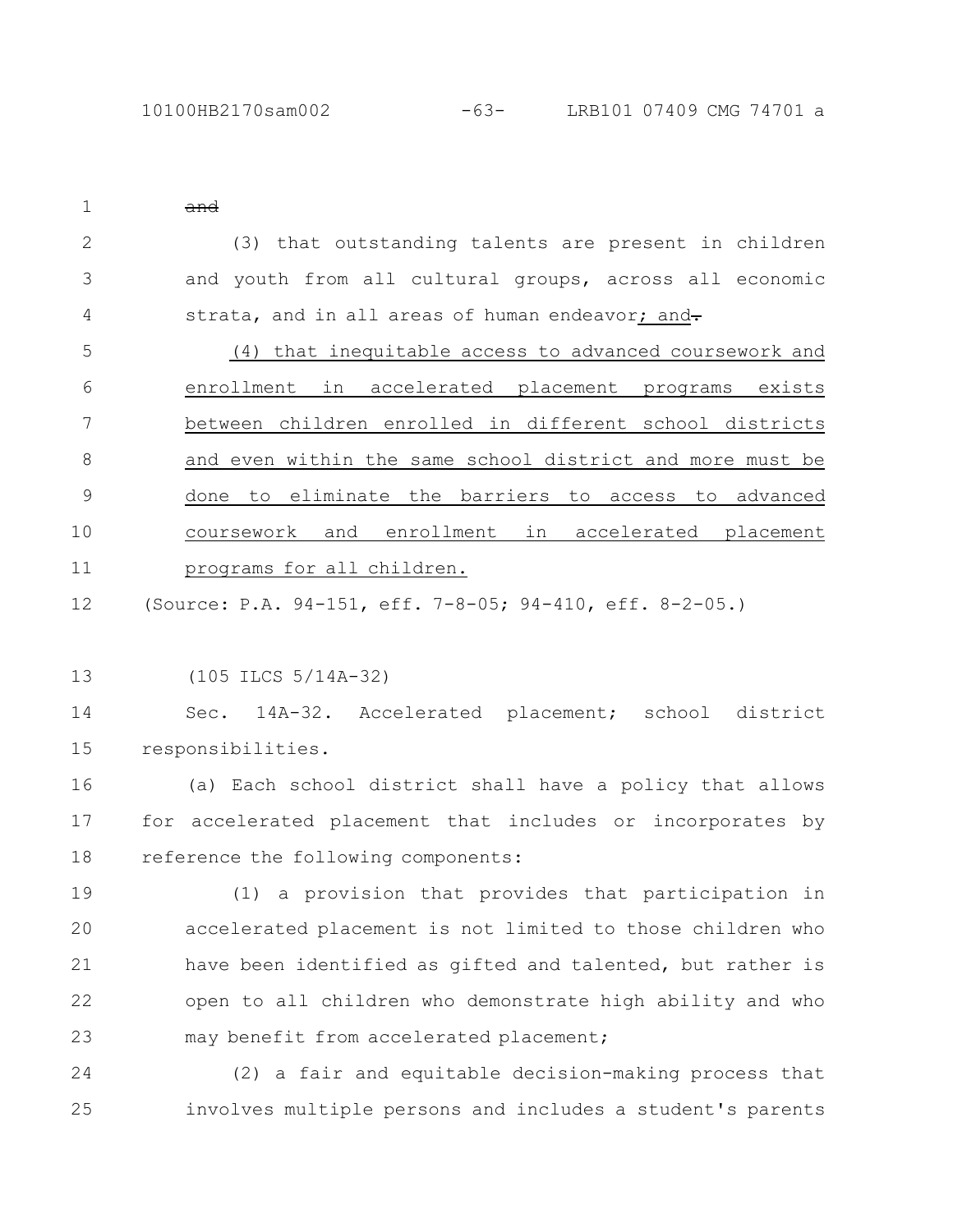| $\mathbf 1$   | or quardians;                                                  |
|---------------|----------------------------------------------------------------|
| $\mathbf{2}$  | (3) procedures for notifying parents or guardians of a         |
| 3             | child of a decision affecting that child's participation in    |
| 4             | an accelerated placement program; and                          |
| 5             | (4)<br>an assessment process that includes multiple            |
| 6             | valid, reliable indicators.                                    |
| 7             | (a-5) By no later than the beginning of the 2023-2024          |
| 8             | school year, a school district's accelerated placement policy  |
| $\mathcal{G}$ | shall allow for the automatic enrollment, in the following     |
| 10            | school term, of a student into the next most rigorous level of |
| 11            | advanced coursework offered by the high school if the student  |
| 12            | meets or exceeds State standards in English language arts,     |
| 13            | mathematics, or science on a State assessment administered     |
| 14            | under Section 2-3.64a-5 as follows:                            |
| 15            | (1) A student who meets or exceeds State standards in          |
| 16            | English language arts shall be automatically enrolled into     |
| 17            | the next most rigorous level of advanced coursework in         |
| 18            | English, social studies, humanities, or related subjects.      |
| 19            | (2) A student who meets or exceeds State standards in          |
| 20            | mathematics shall be automatically enrolled into the next      |
| 21            | most rigorous level of advanced coursework in mathematics.     |
| 22            | (3) A student who meets or exceeds State standards in          |
| 23            | science shall be automatically enrolled into the next most     |
| 24            | rigorous level of advanced coursework in science.              |
| 25            | For a student entering grade 12, the next most rigorous        |
|               |                                                                |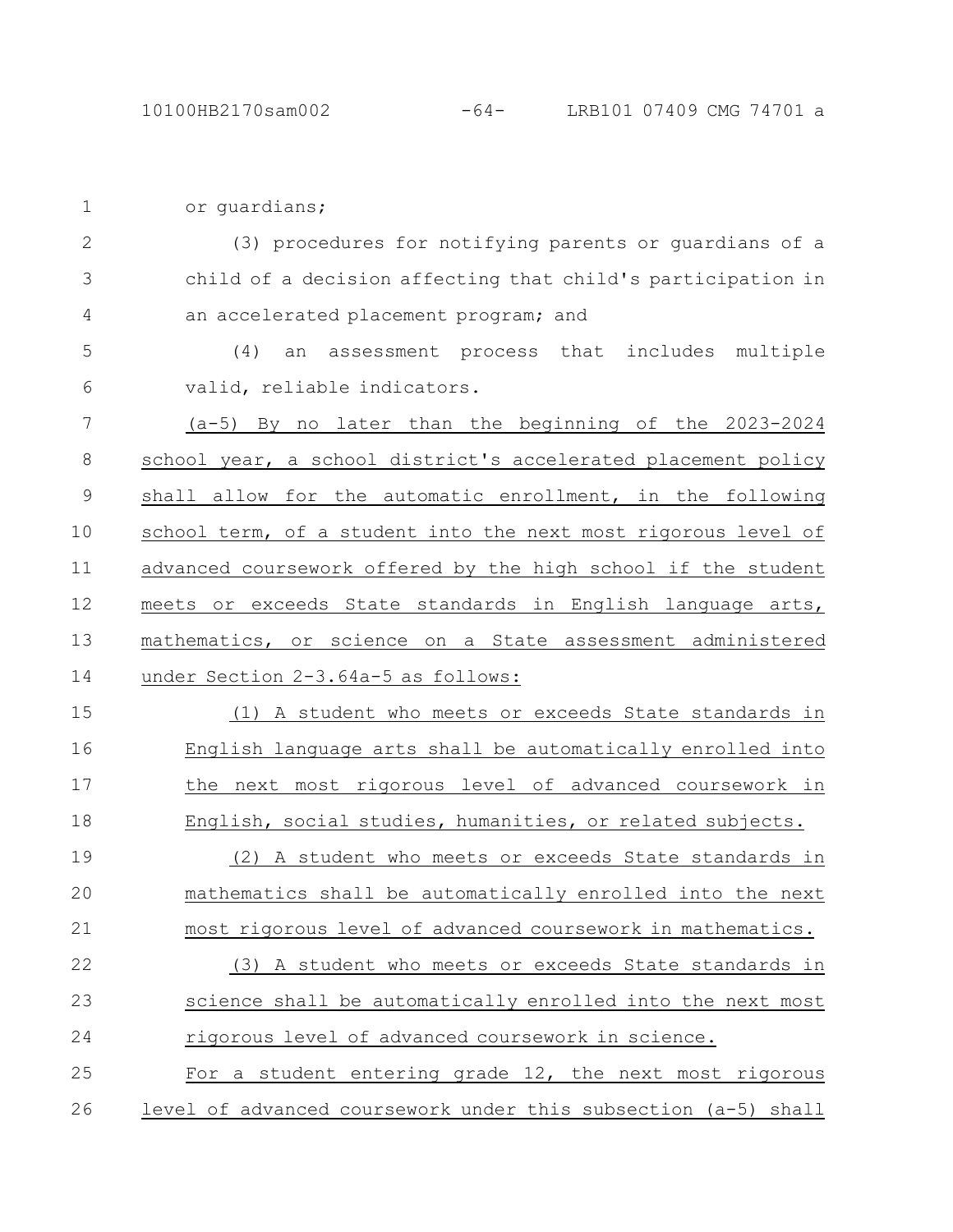10100HB2170sam002 -65- LRB101 07409 CMG 74701 a

| $\mathbf{1}$ | be a dual credit course, as defined in the Dual Credit Quality  |
|--------------|-----------------------------------------------------------------|
| 2            | Act. For other high school grades, the next most rigorous level |
| 3            | of advanced coursework may include a dual credit course. For    |
| 4            | elementary students, the next most rigorous level of advanced   |
| .5           | coursework may be an honors class, enrichment opportunity,      |
| 6            | gifted program, or another program offered by the district.     |

A school district may use the student's most recent State assessment results to determine whether a student meets or exceeds State standards. For a student entering grade 9, results from the State assessment taken in grades 6 through 8 may be used. For other high school grades, the results from a locally selected, nationally normed assessment may be used instead of the State assessment if those results are the most recent. 7 8 9 10 11 12 13 14

A school district must provide the parent or guardian of a student eligible for automatic enrollment under this subsection (a-5) with the option to instead have the student enroll in alternative coursework that better aligns with the student's postsecondary education or career goals. 15 16 17 18 19

Nothing in this subsection (a-5) may be interpreted to preclude other students from enrolling in advanced coursework per the policy of a school district. 20 21 22

(b) Further, a school district's accelerated placement policy may include or incorporate by reference, but need not be limited to, the following components: 23 24 25

26

(1) procedures for annually informing the community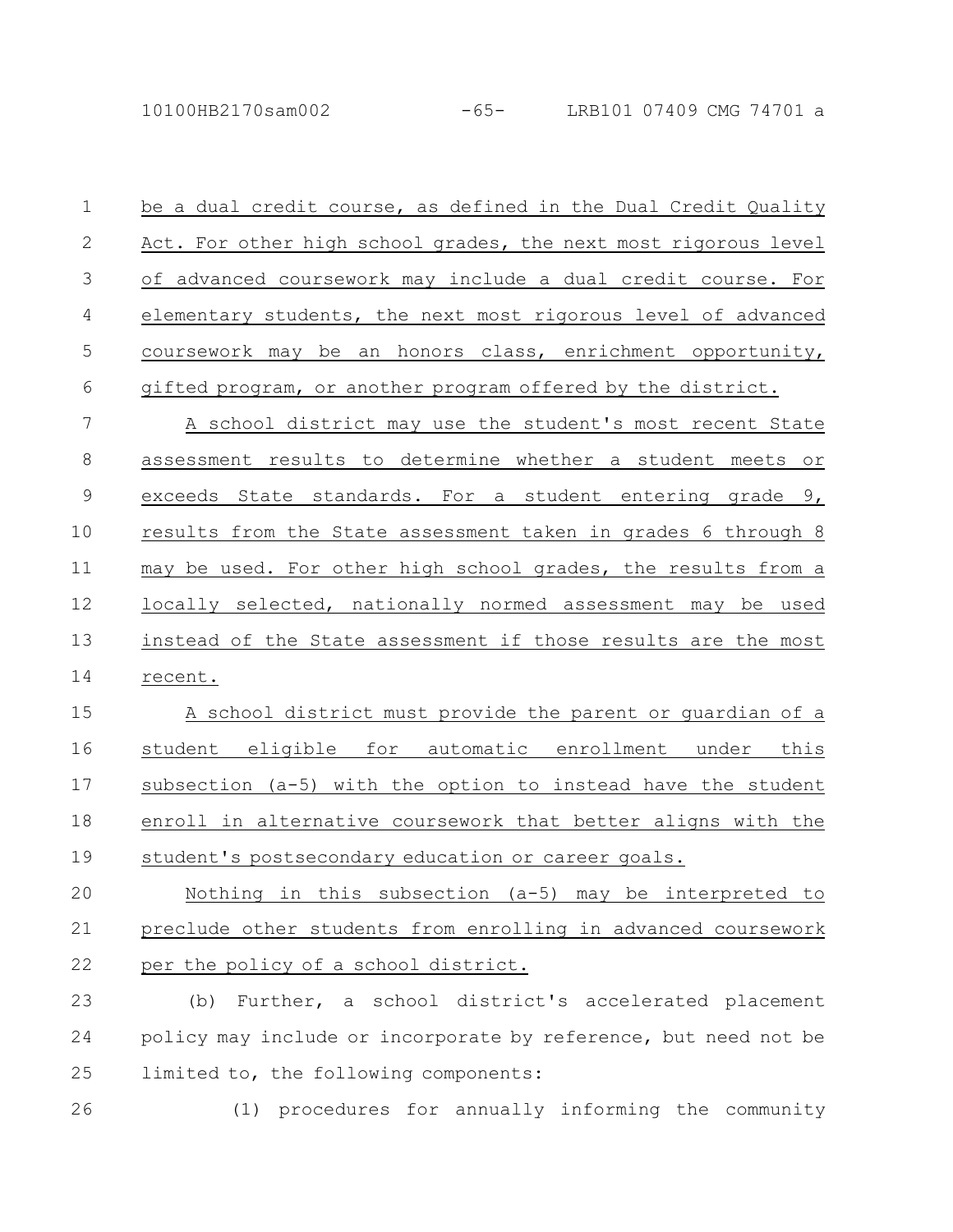10100HB2170sam002 -66- LRB101 07409 CMG 74701 a

at-large, including parents or guardians, community-based organizations, and providers of out-of-school programs, about the accelerated placement program and the methods used for the identification of children eligible for accelerated placement, including strategies to reach groups of students and families who have been historically underrepresented in accelerated placement programs and advanced coursework; 1 2 3 4 5 6 7 8

(2) a process for referral that allows for multiple referrers, including a child's parents or guardians; other referrers may include licensed education professionals, the child, with the written consent of a parent or guardian, a peer, through a licensed education professional who has knowledge of the referred child's abilities, or, in case of possible early entrance, a preschool educator, pediatrician, or psychologist who knows the child: and 9 10 11 12 13 14 15 16 17

(3) a provision that provides that children participating in an accelerated placement program and their parents or guardians will be provided a written plan detailing the type of acceleration the child will receive and strategies to support the child $:=$ 18 19 20 21 22

(4) procedures to provide support and promote success for students who are newly enrolled in an accelerated placement program; and 23 24 25

(5) a process for the school district to review and 26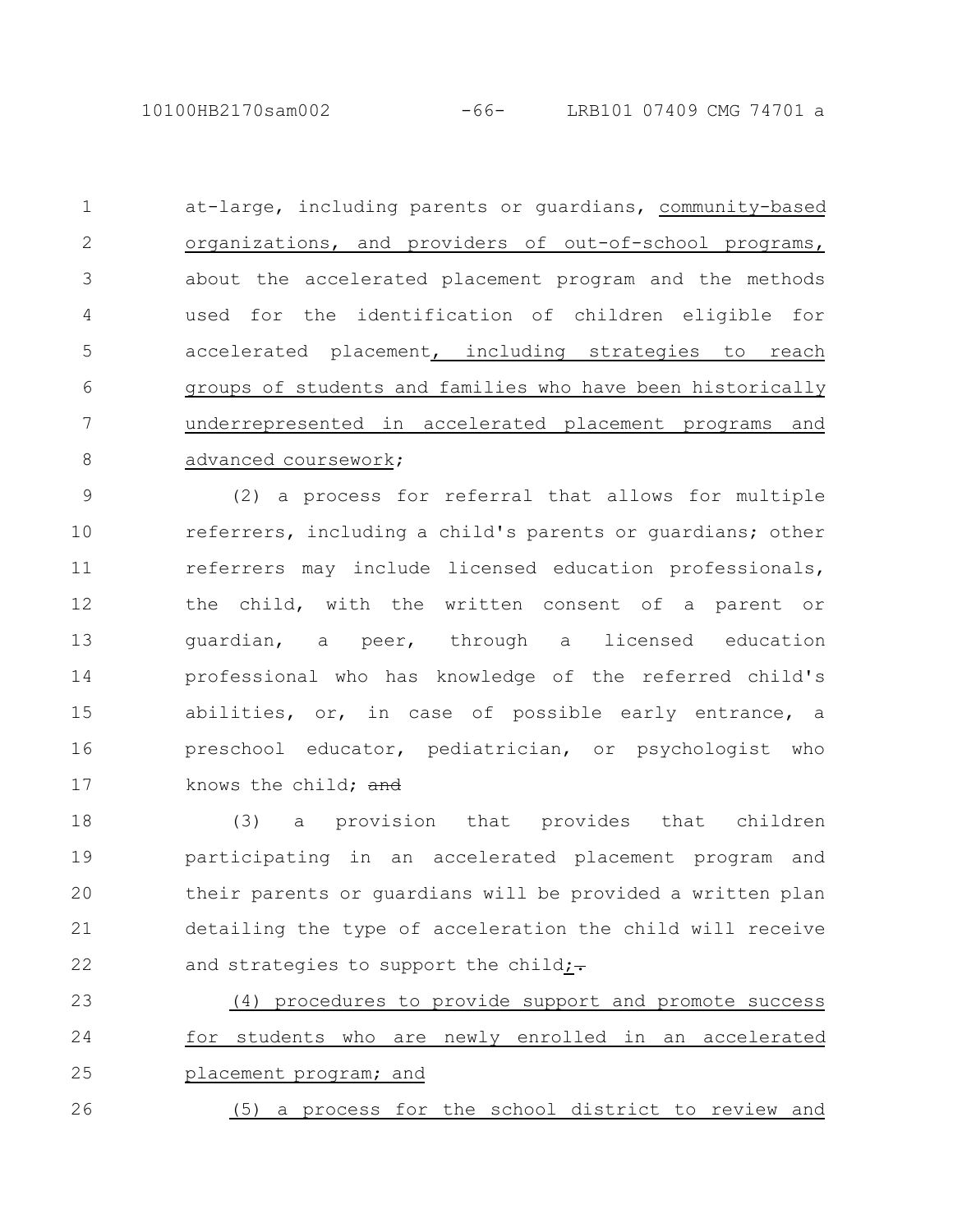10100HB2170sam002 -67- LRB101 07409 CMG 74701 a

utilize disaggregated data on participation in an accelerated placement program to address gaps among demographic groups in accelerated placement opportunities. (c) The State Board of Education shall adopt rules to determine data to be collected and disaggregated by demographic group regarding accelerated placement, including the rates of students who participate in and successfully complete advanced coursework, and a method of making the information available to the public. (d) On or before November 1, 2022, following a review of disaggregated data on the participation and successful completion rates of students enrolled in an accelerated placement program, each school district shall develop a plan to expand access to its accelerated placement program and to ensure the teaching capacity necessary to meet the increased demand. (Source: P.A. 100-421, eff. 7-1-18.) Article 70. Section 70-5. The School Code is amended by changing Section 22-45 as follows: (105 ILCS 5/22-45) Sec. 22-45. Illinois P-20 Council. 1 2 3 4 5 6 7 8 9 10 11 12 13 14 15 16 17 18 19 20 21 22

(a) The General Assembly finds that preparing Illinoisans 23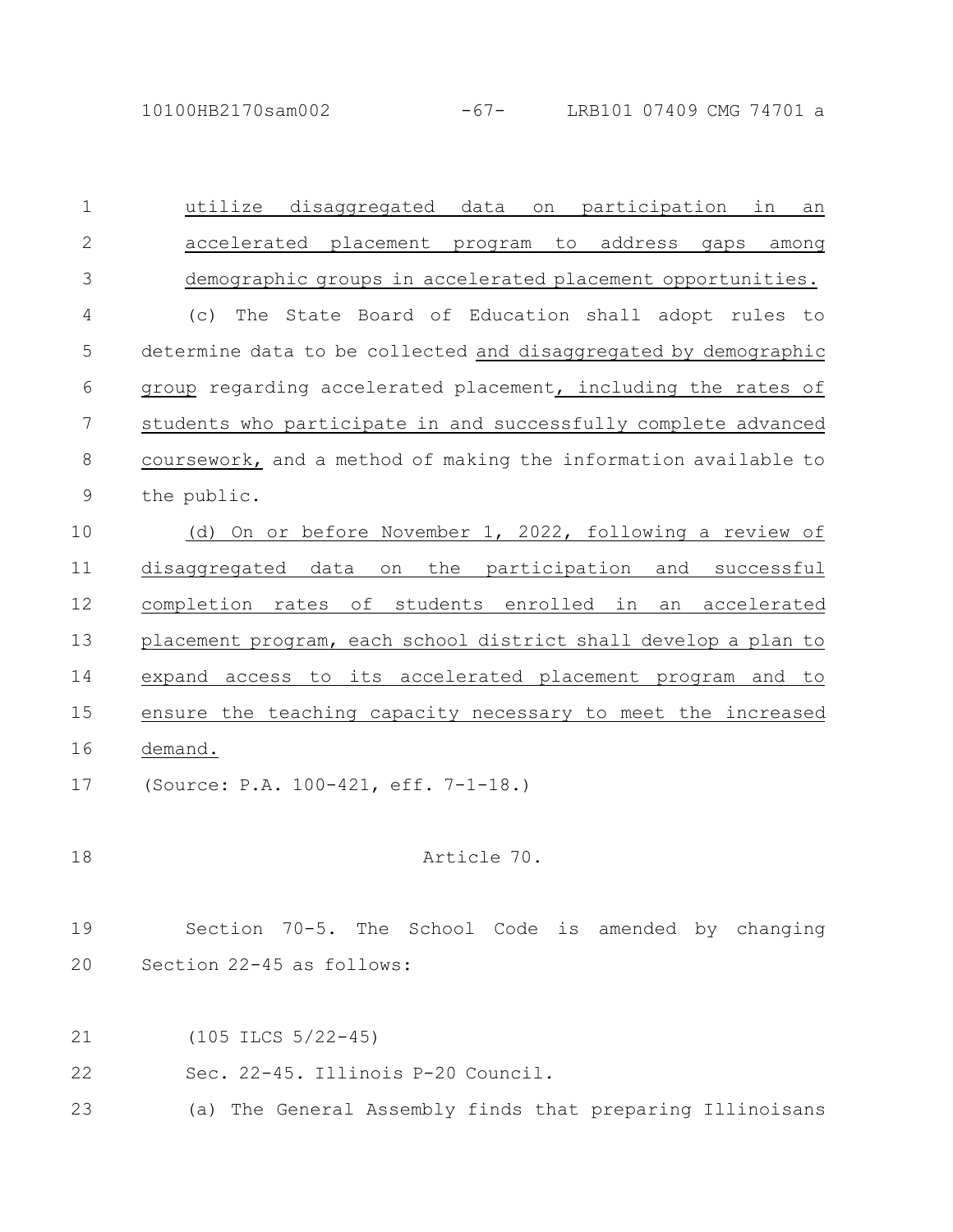10100HB2170sam002 -68- LRB101 07409 CMG 74701 a

for success in school and the workplace requires a continuum of quality education from preschool through graduate school. This State needs a framework to guide education policy and integrate education at every level. A statewide coordinating council to study and make recommendations concerning education at all levels can avoid fragmentation of policies, promote improved teaching and learning, and continue to cultivate and demonstrate strong accountability and efficiency. Establishing an Illinois P-20 Council will develop a statewide agenda that will move the State towards the common goals of improving academic achievement, increasing college access and success, improving use of existing data and measurements, developing improved accountability, fostering innovative approaches to education, promoting lifelong learning, easing the transition to college, and reducing remediation. A pre-kindergarten through grade 20 agenda will strengthen this State's economic competitiveness by producing a highly-skilled workforce. In addition, lifelong learning plans will enhance this State's ability to leverage funding. 1 2 3 4 5 6 7 8 9 10 11 12 13 14 15 16 17 18 19

(b) There is created the Illinois P-20 Council. The Illinois P-20 Council shall include all of the following members: 20 21 22

(1) The Governor or his or her designee, to serve as chairperson. 23 24

(2) Four members of the General Assembly, one appointed by the Speaker of the House of Representatives, one 25 26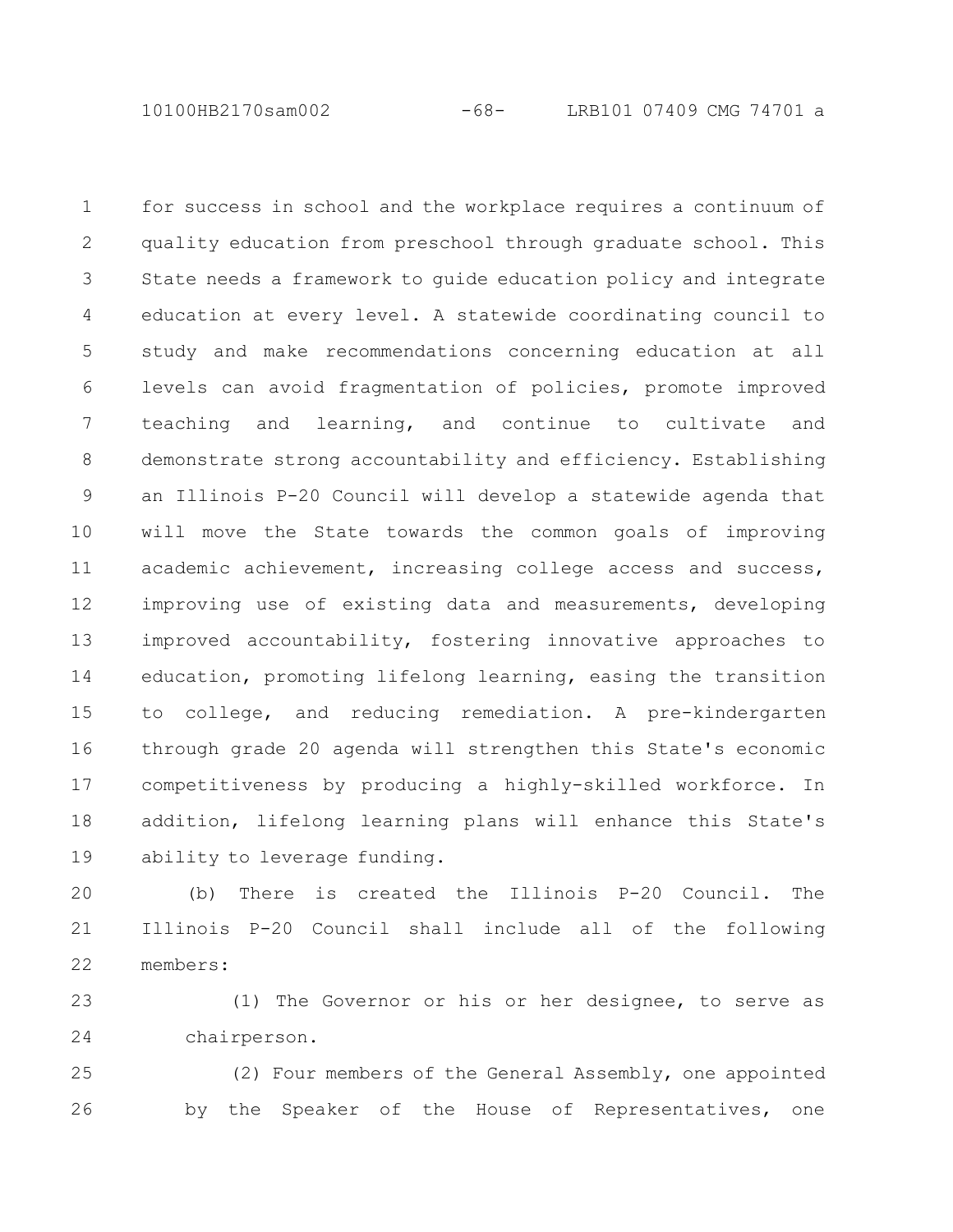10100HB2170sam002 -69- LRB101 07409 CMG 74701 a

appointed by the Minority Leader of the House of Representatives, one appointed by the President of the Senate, and one appointed by the Minority Leader of the Senate. 1 2 3 4

(3) Six at-large members appointed by the Governor as follows, with 2 members being from the City of Chicago, 2 members being from Lake County, McHenry County, Kane County, DuPage County, Will County, or that part of Cook County outside of the City of Chicago, and 2 members being from the remainder of the State: 5 6 7 8 9 10

(A) one representative of civic leaders;

(B) one representative of local government;

(C) one representative of trade unions;

(D) one representative of nonprofit organizations or foundations; 14 15

(E) one representative of parents' organizations; and 16 17

18

11

12

13

(F) one education research expert.

(4) Five members appointed by statewide business organizations and business trade associations. 19 20

(5) Six members appointed by statewide professional organizations and associations representing pre-kindergarten through grade 20 teachers, community college faculty, and public university faculty. 21 22 23 24

(6) Two members appointed by associations representing local school administrators and school board members. One 25 26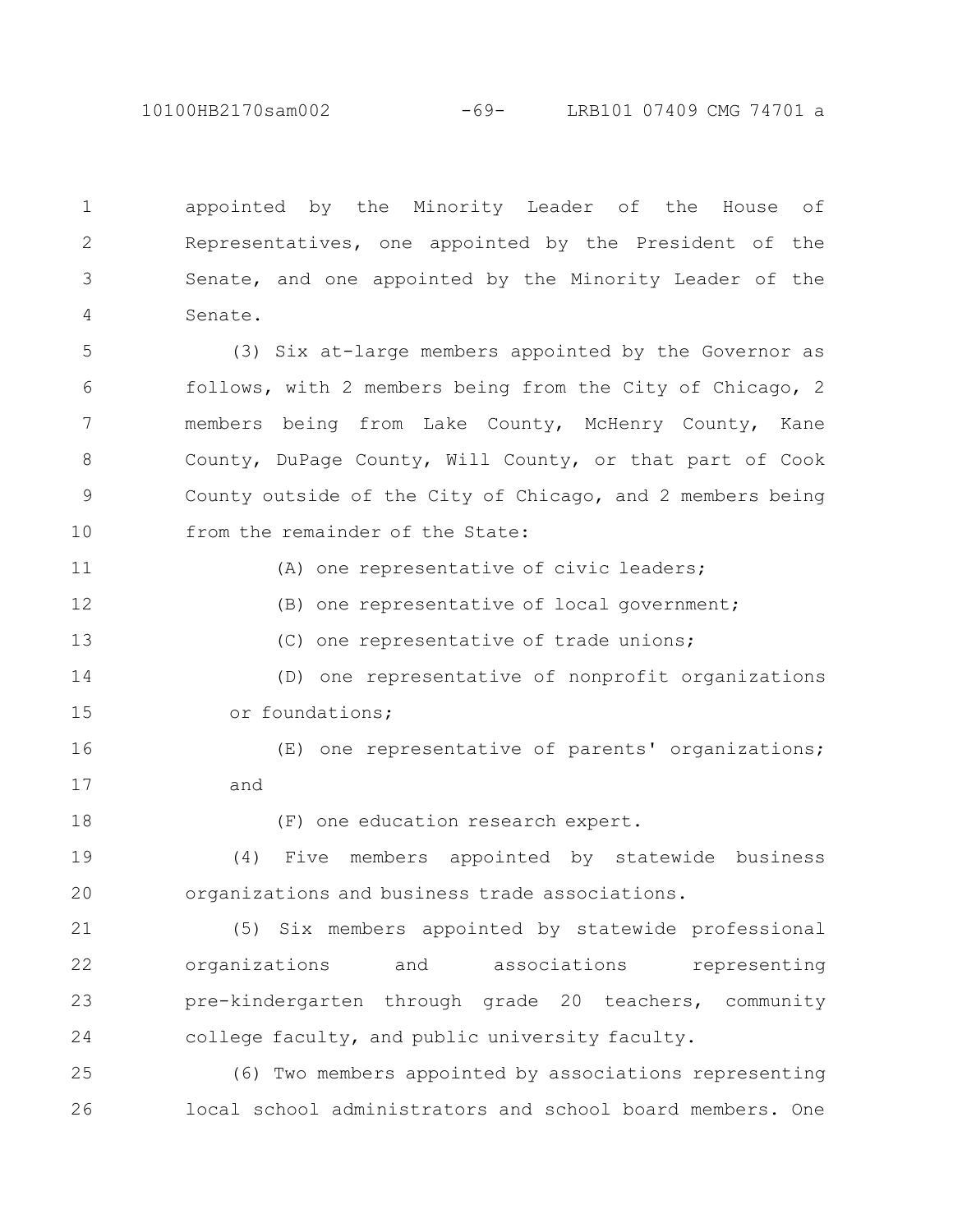10100HB2170sam002 -70- LRB101 07409 CMG 74701 a

of these members must be a special education administrator. (7) One member representing community colleges, appointed by the Illinois Council of Community College Presidents. (8) One member representing 4-year independent colleges and universities, appointed by a statewide organization representing private institutions of higher learning. (9) One member representing public 4-year universities, appointed jointly by the university presidents and chancellors. (10) Ex-officio members as follows: (A) The State Superintendent of Education or his or her designee. (B) The Executive Director of the Board of Higher Education or his or her designee. (C) The Executive Director of the Illinois Community College Board or his or her designee. (D) The Executive Director of the Illinois Student Assistance Commission or his or her designee. (E) The Co-chairpersons of the Illinois Workforce Investment Board or their designee. (F) The Director of Commerce and Economic Opportunity or his or her designee. (G) The Chairperson of the Illinois Early Learning Council or his or her designee. 1 2 3 4 5 6 7 8 9 10 11 12 13 14 15 16 17 18 19 20 21 22 23 24 25 26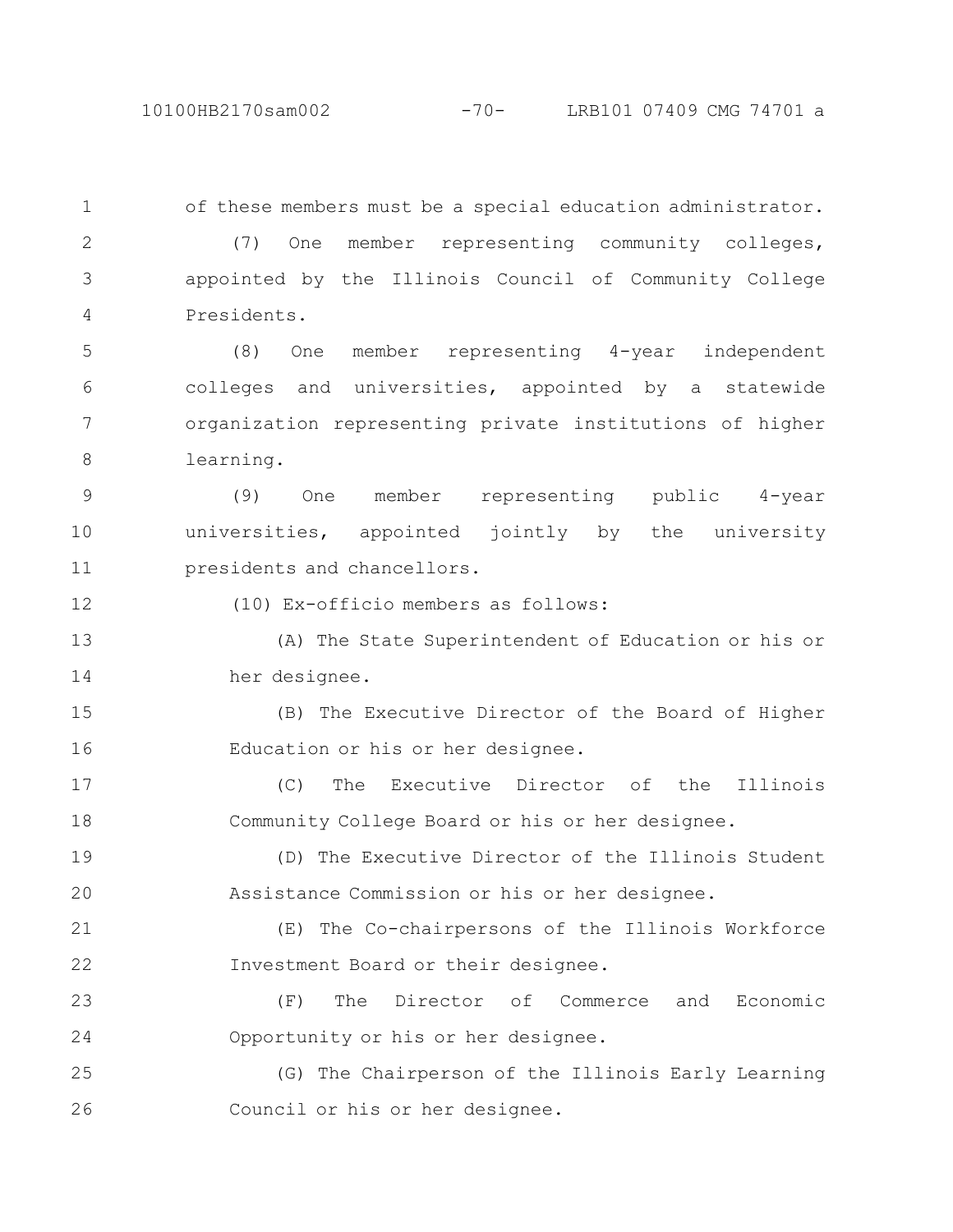(H) The President of the Illinois Mathematics and Science Academy or his or her designee. 1 2

(I) The president of an association representing educators of adult learners or his or her designee. Ex-officio members shall have no vote on the Illinois P-20 Council. 3 4 5 6

Appointed members shall serve for staggered terms expiring on July 1 of the first, second, or third calendar year following their appointments or until their successors are appointed and have qualified. Staggered terms shall be determined by lot at the organizing meeting of the Illinois P-20 Council. 7 8 9 10 11 12

Vacancies shall be filled in the same manner as original appointments, and any member so appointed shall serve during the remainder of the term for which the vacancy occurred. 13 14 15

(c) The Illinois P-20 Council shall be funded through State appropriations to support staff activities, research, data-collection, and dissemination. The Illinois P-20 Council shall be staffed by the Office of the Governor, in coordination with relevant State agencies, boards, and commissions. The Illinois Education Research Council shall provide research and coordinate research collection activities for the Illinois P-20 Council. 16 17 18 19 20 21 22 23

(d) The Illinois P-20 Council shall have all of the following duties: 24 25

26

(1) To make recommendations to do all of the following: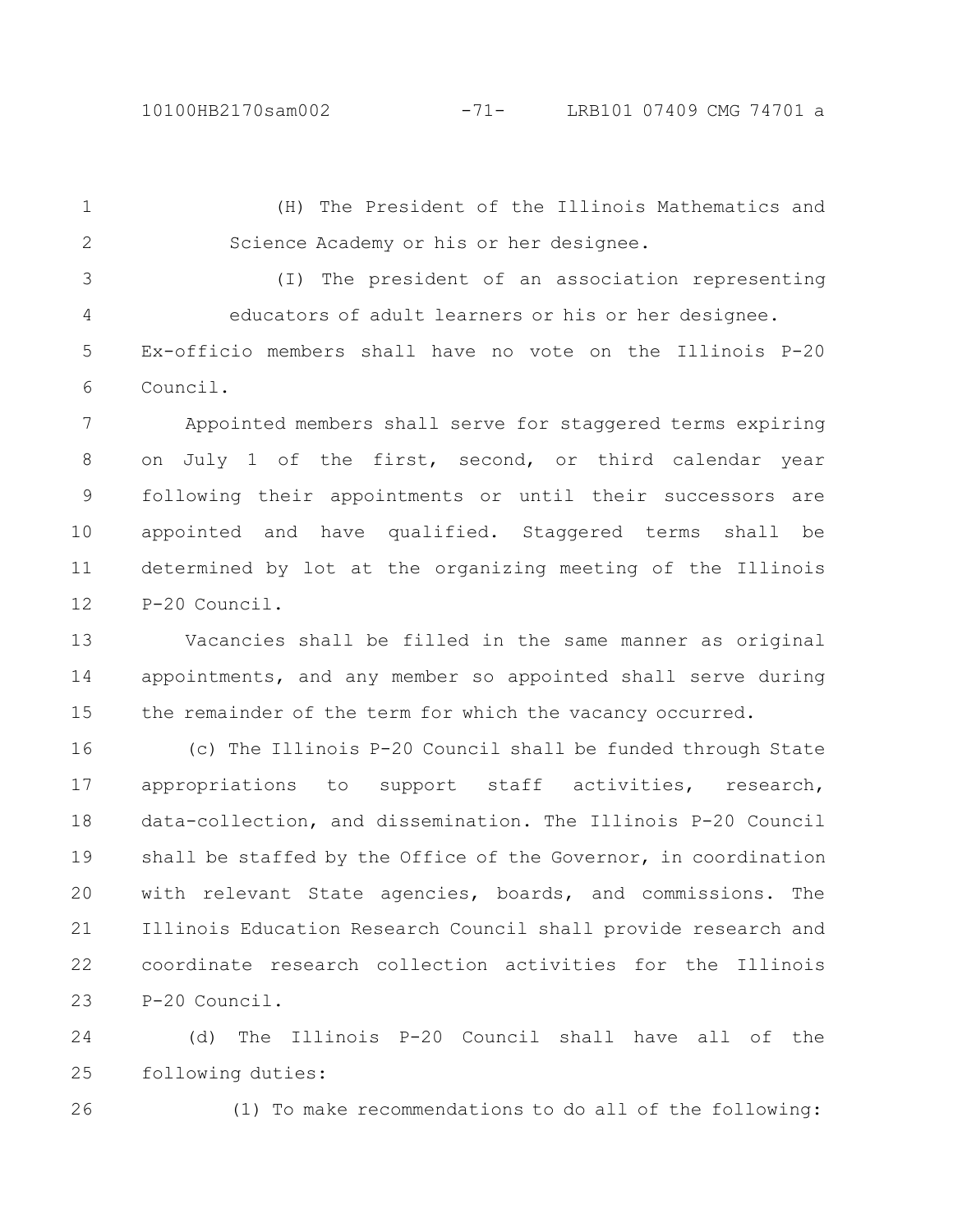(A) Coordinate pre-kindergarten through grade 20 (graduate school) education in this State through working at the intersections of educational systems to promote collaborative infrastructure. 1 2 3 4

(B) Coordinate and leverage strategies, actions, legislation, policies, and resources of all stakeholders to support fundamental and lasting improvement in this State's public schools, community colleges, and universities. 5 6 7 8 9

(C) Better align the high school curriculum with postsecondary expectations. 10 11

(D) Better align assessments across all levels of education. 12 13

(E) Reduce the need for students entering institutions of higher education to take remedial courses. 14 15 16

(F) Smooth the transition from high school to college. 17 18

(G) Improve high school and college graduation rates. 19 20

(H) Improve the rigor and relevance of academic standards for college and workforce readiness. 21 22

(I) Better align college and university teaching programs with the needs of Illinois schools. 23 24

(2) To advise the Governor, the General Assembly, the State's education and higher education agencies, and the 25 26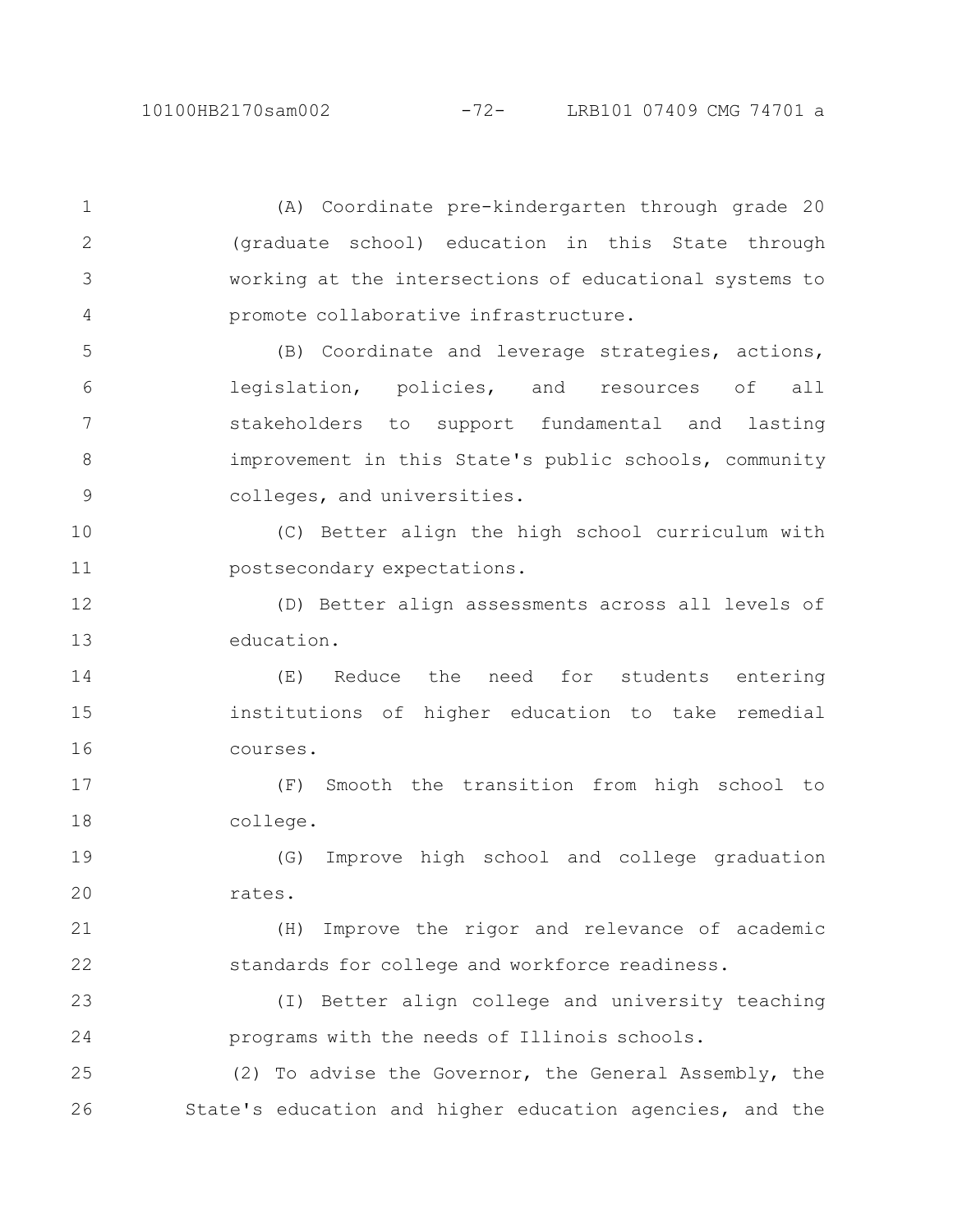9

State's workforce and economic development boards and agencies on policies related to lifelong learning for Illinois students and families. 1 2 3

(3) To articulate a framework for systemic educational improvement and innovation that will enable every student to meet or exceed Illinois learning standards and be well-prepared to succeed in the workforce and community. 4 5 6 7

(4) To provide an estimated fiscal impact for implementation of all Council recommendations.

(5) To make recommendations for short-term and long-term learning recovery actions for public school students in this State in the wake of the COVID-19 pandemic. The Illinois P-20 Council shall submit a report with its recommendations for a multi-year recovery plan by December 31, 2021 to the Governor, the State Board of Education, the Board of Higher Education, the Illinois Community College Board, and the General Assembly that addresses all of the following: 10 11 12 13 14 15 16 17 18

(A) Closing the digital divide for all students, including access to devices, Internet connectivity, and ensuring that educators have the necessary support and training to provide high quality remote and blended learning to students. 19 20 21 22 23

(B) Evaluating the academic growth and proficiency of students in order to understand the impact of school closures and remote and blended remote learning 24 25 26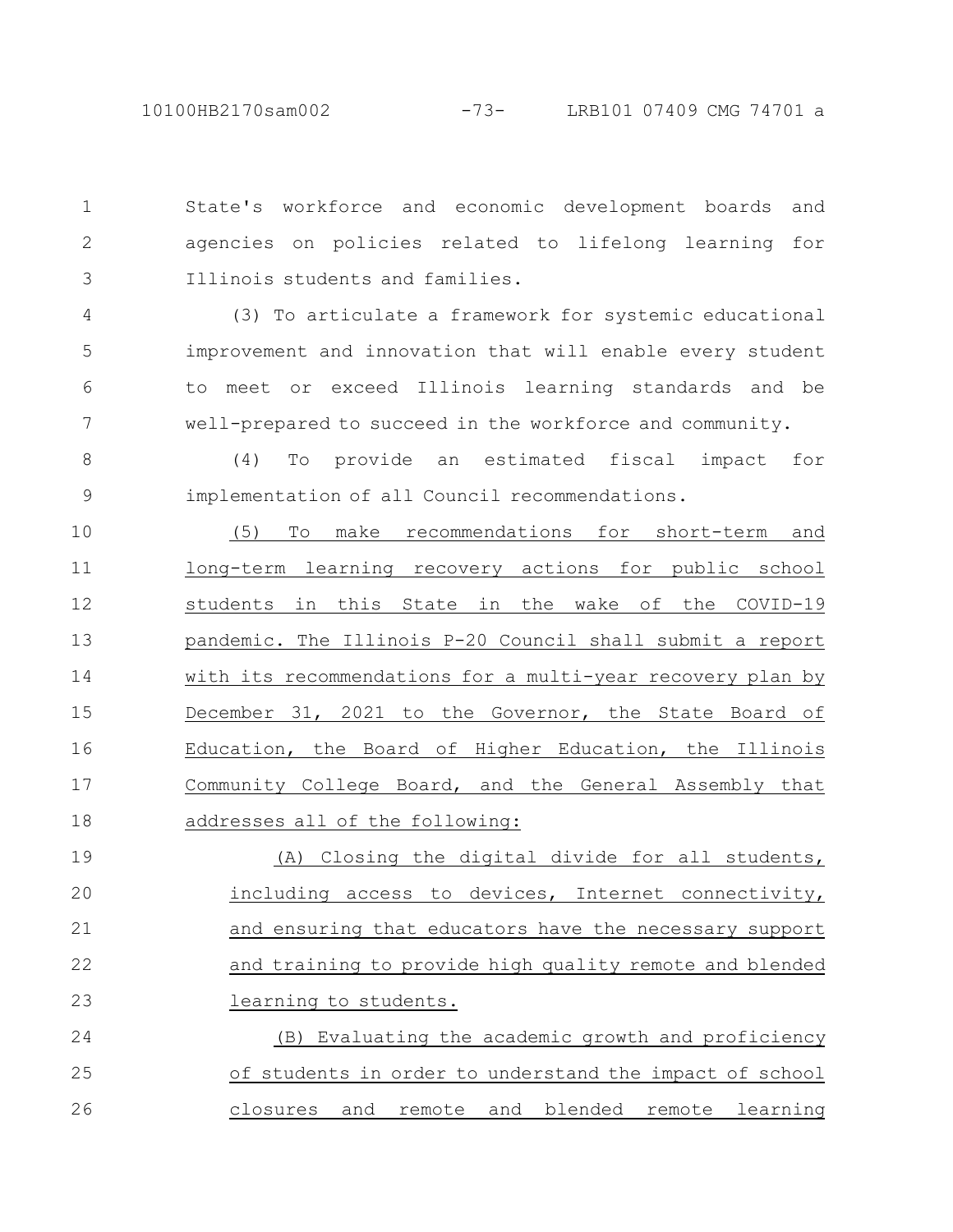| $\mathbf{1}$ | conditions on student academic outcomes, including      |
|--------------|---------------------------------------------------------|
| $\mathbf{2}$ | disaggregating data by race, income, diverse learners,  |
| 3            | and English learners, in ways that balance the need to  |
| 4            | understand that impact with the need to support student |
| 5            | well-being and also take into consideration the         |
| 6            | logistical constraints facing schools and districts.    |
| 7            | (C) Establishing a system for the collection and        |
| 8            | review of student data at the State level, including    |
| 9            | data about prekindergarten through higher education     |
| 10           | student attendance, engagement and participation,       |
| 11           | discipline, and social-emotional and mental health      |
| 12           | inputs and outcomes, in order to better understand the  |
| 13           | full impact of disrupted learning.                      |
| 14           | (D) Providing students with resources and programs      |
| 15           | academic support, such as enrichment<br>for             |
| 16           | opportunities, tutoring corps, summer bridge programs,  |
| 17           | youth leadership and development programs, youth and    |
| 18           | community-led restorative and transformative justice    |

programs. 20

19

(E) Providing students with resources and support to ensure access to social-emotional learning, mental health services, and trauma responsive, restorative justice and anti-racist practices in order to support the growth of the whole child, such as investing in community schools and providing comprehensive 21 22 23 24 25 26

programs, and youth internship and apprenticeship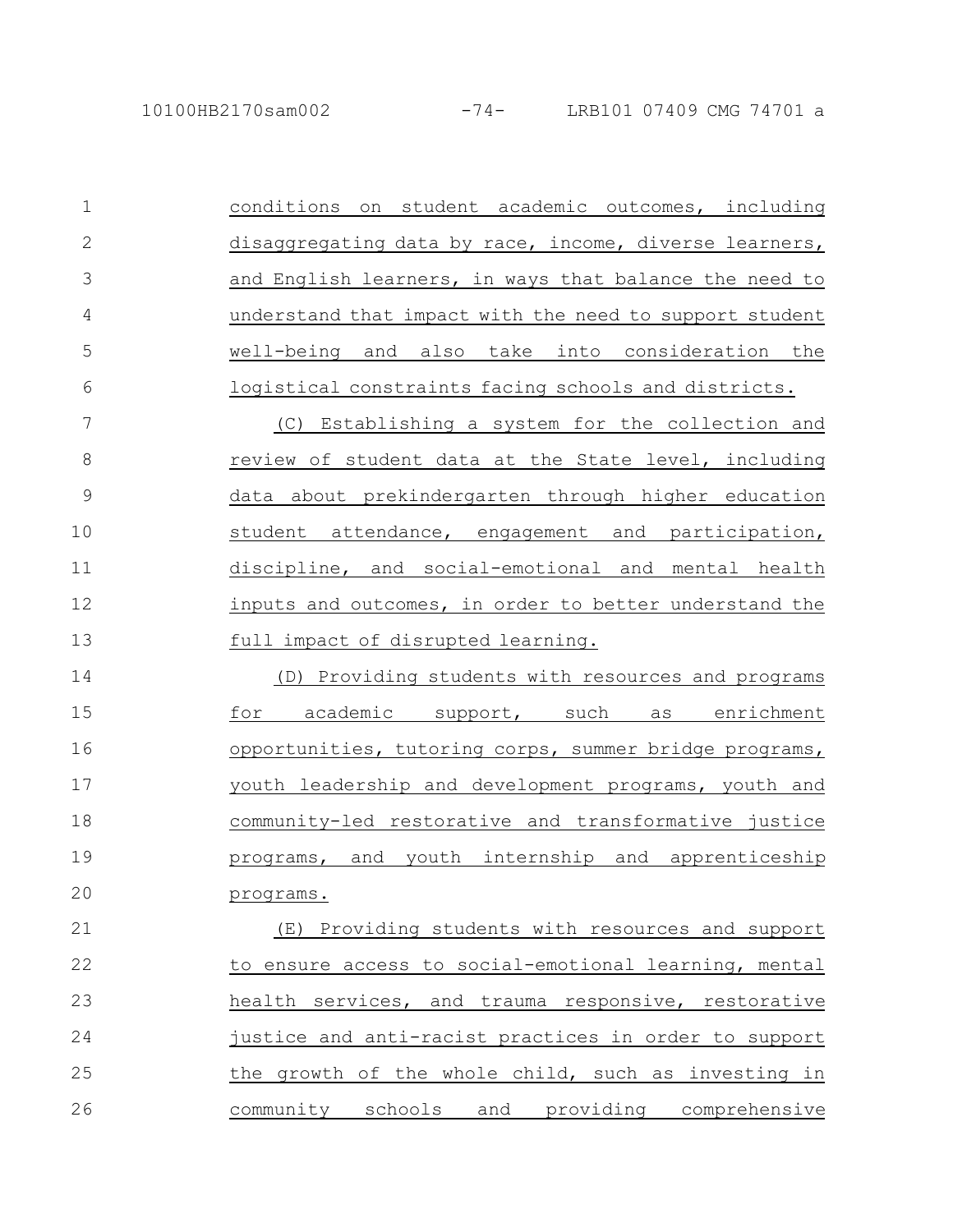| $\mathbf 1$   | year-round services and support for both students and         |
|---------------|---------------------------------------------------------------|
| $\mathbf{2}$  | their families.                                               |
| 3             | (F) Ensuring more time for students' academic,                |
| 4             | social-emotional, and mental health needs<br>by               |
| 5             | considering such strategies as: (i) extending planning        |
| 6             | time for teachers, (ii) extending the school day and          |
| 7             | school year, and (iii) transitioning to year-round            |
| 8             | schooling.                                                    |
| $\mathcal{G}$ | Strengthening the transition from secondary<br>(G)            |
| 10            | education to postsecondary education in the wake of           |
| 11            | threats to alignment and affordability created by the         |
| 12            | pandemic and related conditions.                              |
| 13            | The chairperson of the Illinois P-20 Council may<br>(e)       |
| 14            | authorize the creation of working groups focusing on areas of |
| 15            | interest to Illinois educational and workforce development,   |
| 16            | including without limitation the following areas:             |
| 17            | Preparation, recruitment, and certification of<br>(1)         |
| 18            | highly qualified teachers.                                    |
| 19            | Mentoring and induction of highly qualified<br>(2)            |
| 20            | teachers.                                                     |
| 21            | (3) The diversity of highly qualified teachers.               |
| 22            | (4) Funding for highly qualified teachers, including          |
| 23            | developing a strategic and collaborative plan to seek         |
| 24            | federal<br>and private<br>grants to support<br>initiatives    |
| 25            | targeting teacher preparation and its impact on student       |
| 26            | achievement.                                                  |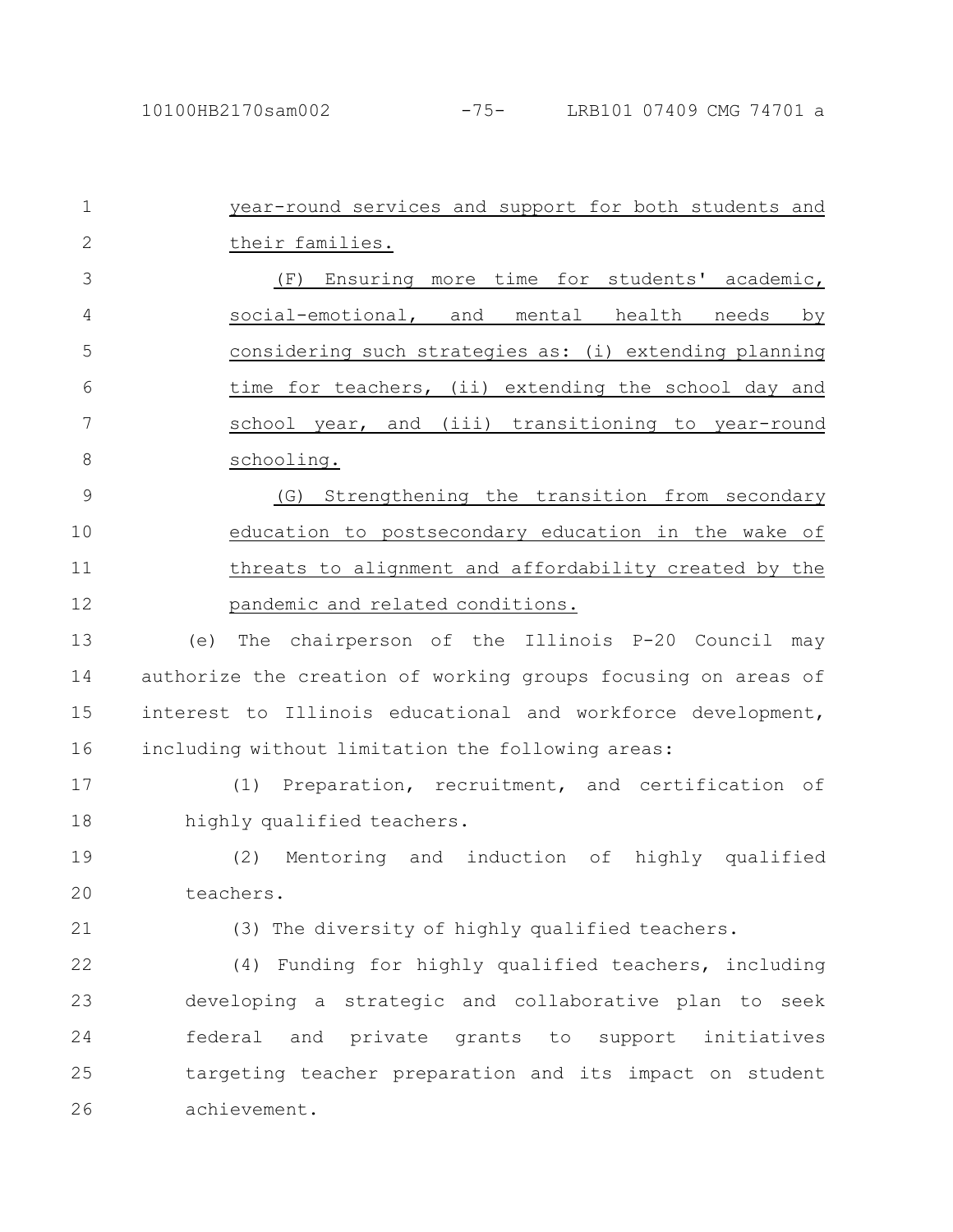## 10100HB2170sam002 -76- LRB101 07409 CMG 74701 a

| 1            | (5) Highly effective administrators.                            |
|--------------|-----------------------------------------------------------------|
| $\mathbf{2}$ | Illinois birth through age 3 education,<br>(6)                  |
| 3            | pre-kindergarten, and early childhood education.                |
| 4            | (7) The assessment, alignment, outreach, and network            |
| 5            | of college and workforce readiness efforts.                     |
| 6            | (8) Alternative routes to college access.                       |
| 7            | (9) Research data and accountability.                           |
| 8            | (10) Community schools, community participation, and            |
| $\mathsf 9$  | other innovative approaches to education that foster            |
| 10           | community partnerships.                                         |
| 11           | (11) Tuition, financial aid, and other issues related           |
| 12           | to keeping postsecondary education affordable for Illinois      |
| 13           | residents.                                                      |
| 14           | (12) Learning recovery in the wake of the COVID-19              |
| 15           | pandemic.                                                       |
| 16           | The chairperson of the Illinois P-20 Council may designate      |
| 17           | Council members to serve as working group chairpersons. Working |
| 18           | groups may invite organizations and individuals representing    |
| 19           | pre-kindergarten through grade 20 interests to participate in   |
| 20           | discussions, data collection, and dissemination.                |
| 21           | (Source: P.A. 98-463, eff. 8-16-13; 98-719, eff. 1-1-15;        |
| 22           | 99-643, $eff. 1-1-17.$                                          |
|              |                                                                 |

Article 75.

23

24 Section 75-5. The State Finance Act is amended by adding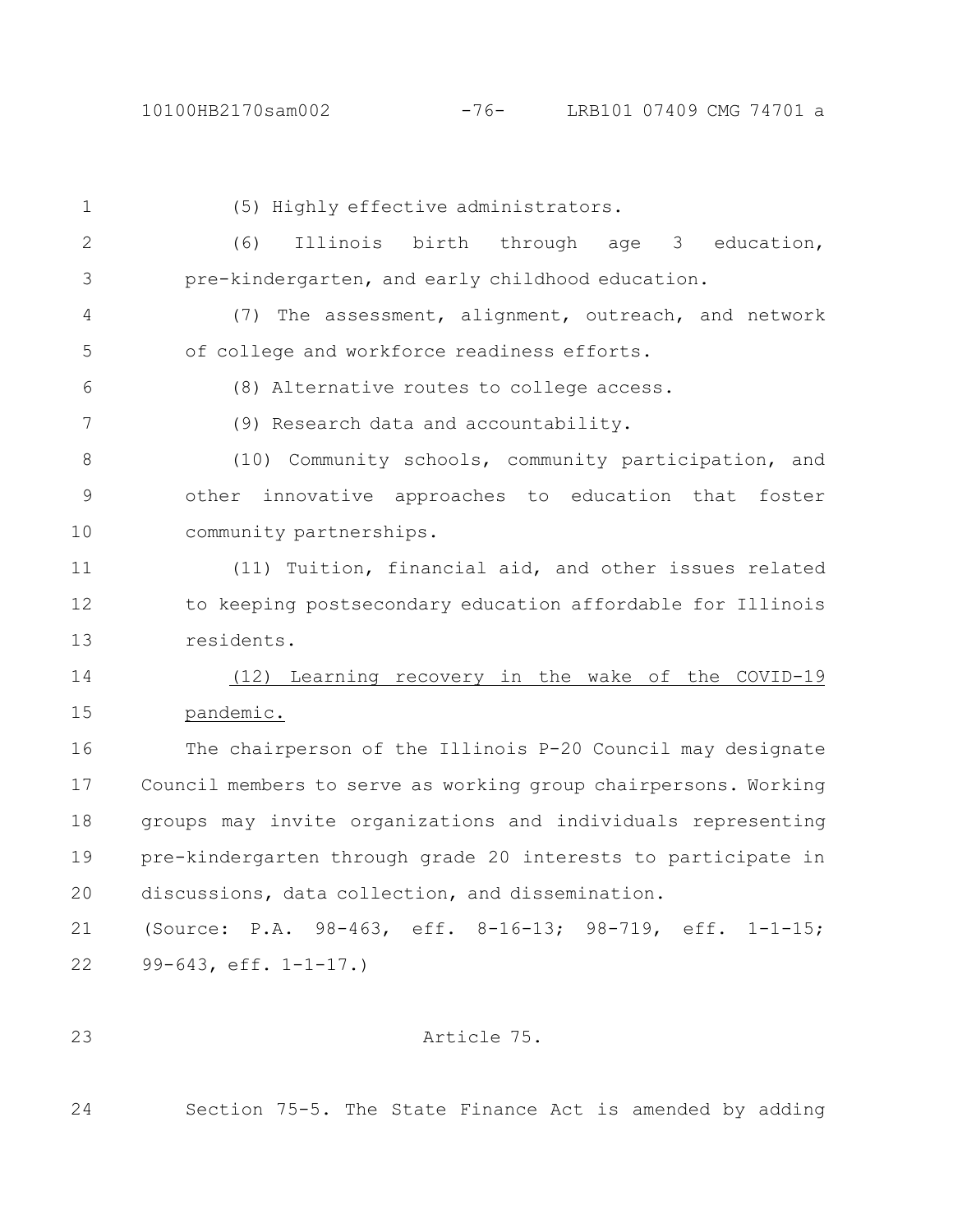|             | $-77-$<br>LRB101 07409 CMG 74701 a<br>10100HB2170sam002         |
|-------------|-----------------------------------------------------------------|
|             |                                                                 |
| 1           | Section 5.935 as follows:                                       |
|             |                                                                 |
| 2           | (30 ILCS 105/5.935 new)                                         |
| 3           | Sec. 5.935. The Freedom Schools Fund.                           |
|             |                                                                 |
| 4           | Section 75-10. The School Code is amended by adding Section     |
| 5           | $2-3.186$ as follows:                                           |
|             |                                                                 |
| 6           | $(105$ ILCS $5/2-3.186$ new)                                    |
| 7           | Sec. 2-3.186. Freedom Schools; grant program.                   |
| 8           | The<br>General Assembly recognizes<br>(a)<br>and values<br>the  |
| $\mathsf 9$ | contributions that Freedom Schools make to enhance the lives of |
| 10          | Black students. The General Assembly makes all of the following |
| 11          | findings:                                                       |
| 12          | The fundamental goal of the Freedom Schools of the<br>(1)       |
| 13          | 1960s was to create Black political power to defend the         |
| 14          | interests of the disempowered. The curriculum of Freedom        |
| 15          | Schools allowed students of all ages to experience a new        |
| 16          | and liberating form of education that directly related to       |
| 17          | the imperatives of their lives, their communities, and the      |
| 18          | Freedom Movement.                                               |
| 19          | (2) Freedom Schools continue to demonstrate the proven          |
| 20          | benefits of race modeling and intergenerational effects by      |
| 21          | providing Black students with quality instruction that          |
| 22          | fosters student confidence, resiliency, and social and          |
| 23          | emotional development.                                          |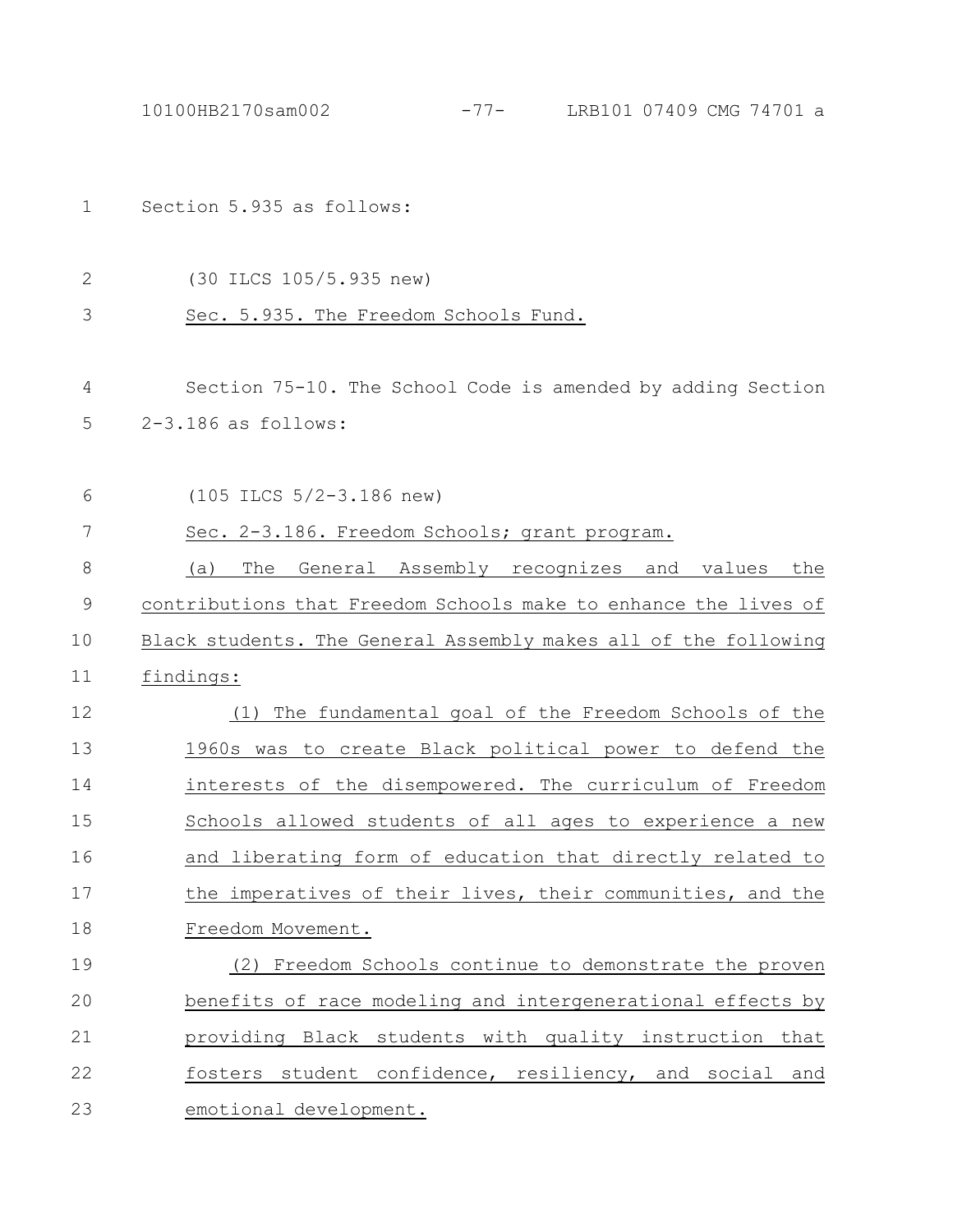| $\mathbf 1$   | Freedom Schools offer culturally relevant learning<br>(3)       |
|---------------|-----------------------------------------------------------------|
| $\mathbf{2}$  | opportunities with the academic and social supports that        |
| 3             | need by utilizing quality teaching,<br>Black children           |
| 4             | challenging and engaging curricula, wrap-around supports,       |
| 5             | a positive school climate, and strong ties to family and        |
| 6             | community. Freedom Schools have a clear focus on results.       |
| 7             | Public schools serve a foundational role in the<br>(4)          |
| 8             | education of over 2,000,000 students in this State.             |
| $\mathcal{G}$ | The State Board of Education shall establish Freedom<br>(b)     |
| 10            | Schools to supplement the learning taking place in public       |
| 11            | schools by expanding the teaching of Black history, developing  |
| 12            | leadership skills, and providing an understanding of the tenets |
| 13            | of the civil rights movement. The teachers in Freedom Schools   |
| 14            | must be college students or recent high school graduates from   |
| 15            | the local community, with an emphasis on Black youth, so that   |
| 16            | (i) these individuals have access to summer jobs and teaching   |
| 17            | experiences that serve as a long-term pipeline to educational   |
| 18            | careers and the hiring of Black educators in public schools,    |
| 19            | (ii) these individuals are elevated as content experts and      |
| 20            | community leaders, and (iii) Freedom School students have       |
| 21            | access to both role models and education.                       |
| 22            | (c) A Freedom School shall intentionally and imaginatively      |
| 23            | implement strategies that focus on all of the following:        |
| 24            | Racial justice and equity.                                      |
| 25            | Transparency and building trusting relationships.<br>(2)        |
| 26            | (3) Self-determination and governance.                          |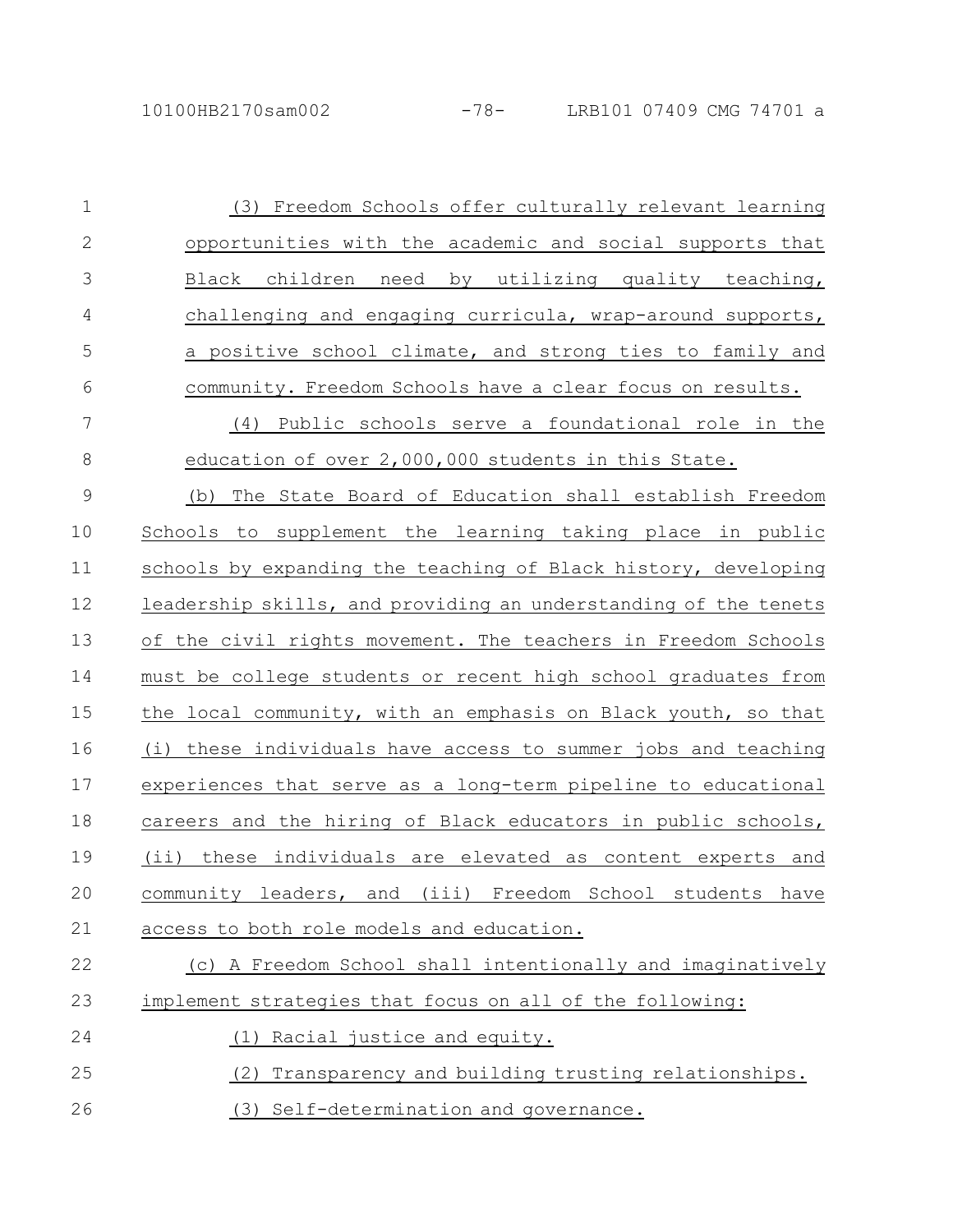| $\mathbf 1$   | Building on community strengths and community<br>(4)           |
|---------------|----------------------------------------------------------------|
| $\mathbf{2}$  | wisdom.                                                        |
| 3             | (5)<br>Utilizing current data, best practices, and             |
| 4             | evidence.                                                      |
| 5             | Shared leadership and collaboration.<br>(6)                    |
| 6             | (7)<br>A reflective learning culture.                          |
| 7             | (8)<br>A whole-child approach to education.                    |
| 8             | (9) Literacy.                                                  |
| $\mathcal{G}$ | The State Board of Education, in the establishment of<br>(d)   |
| 10            | Freedom Schools, shall strive for authentic parent and         |
| 11            | community engagement during the development of Freedom Schools |
| 12            | curriculum. Authentic parent and community<br>their<br>and     |
| 13            | engagement includes all of the following:                      |
| 14            | shared responsibility that values equal<br>(1)<br>A            |
| 15            | partnerships between families and professionals.               |
| 16            | (2)<br>Ensuring that students and families who<br>are          |
| 17            | directly impacted by Freedom School policies and practices     |
| 18            | decision-makers in<br>the<br>the creation, design,<br>are      |
| 19            | implementation, and assessment of<br>those policies<br>and     |
| 20            | practices.                                                     |
| 21            | (3) Genuine respect for the culture and diversity of           |
| 22            | families.                                                      |
| 23            | Relationships that center around the goal of<br>(4)            |
| 24            | supporting family well-being and children's development        |
| 25            | and learning.                                                  |
| 26            | (e) Subject to appropriation, the State Board of Education     |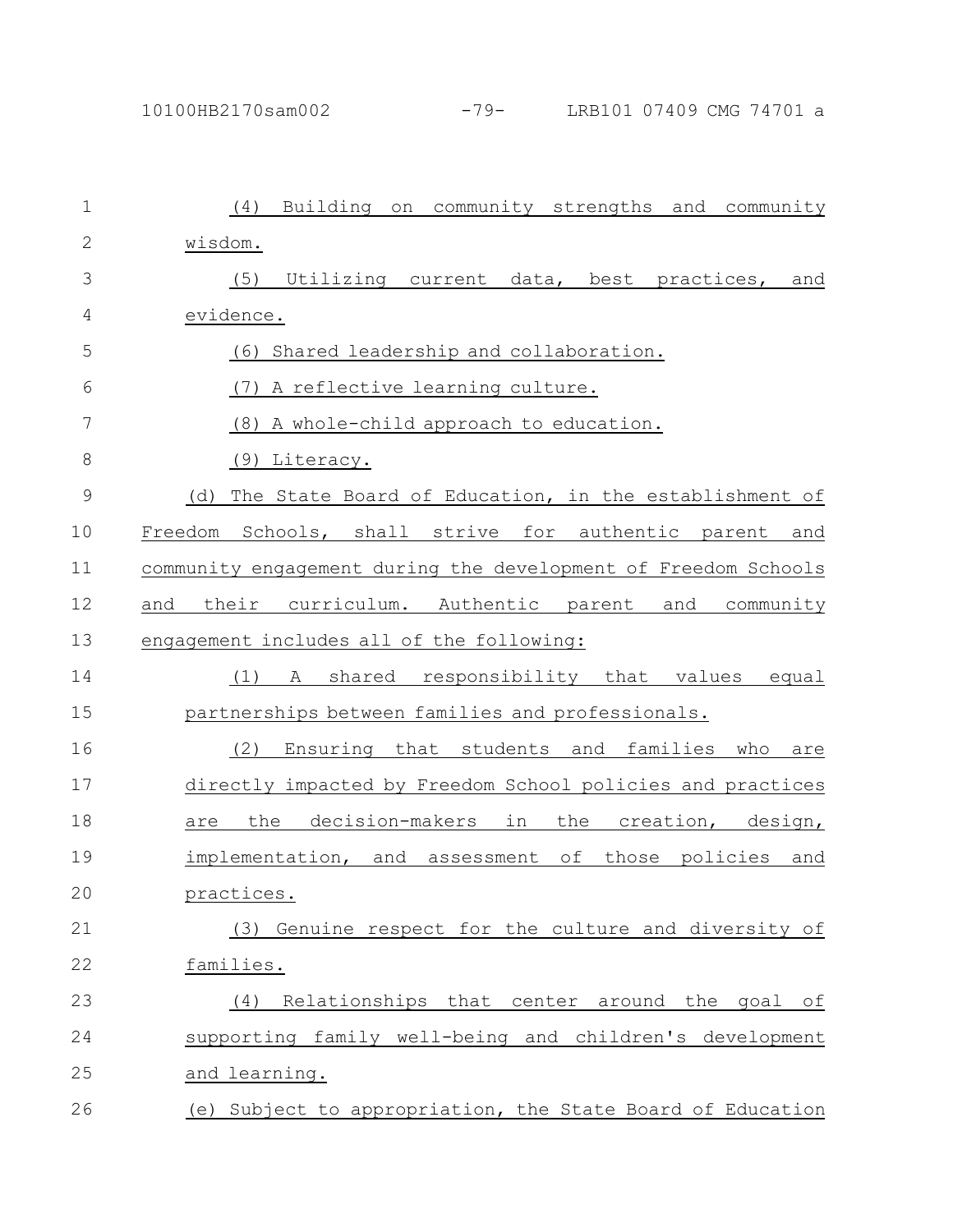10100HB2170sam002 -80- LRB101 07409 CMG 74701 a

| $\mathbf 1$    | shall establish and implement a grant program to provide grants |
|----------------|-----------------------------------------------------------------|
| $\mathbf{2}$   | to public schools, public community colleges, and               |
| 3              | not-for-profit, community-based organizations to facilitate     |
| 4              | improved educational outcomes for Black students in grades      |
| 5              | pre-kindergarten through 12. Grant recipients under the         |
| 6              | program may include, but are not limited to, entities that      |
| $\overline{7}$ | offer established programs with proven results and outcomes.    |
| 8              | The State Board of Education shall award grants to eligible     |
| $\mathsf 9$    | entities that demonstrate a likelihood of reasonable success in |
| 10             | achieving the goals identified in the grant application,        |
| 11             | including, but not limited to, all of the following:            |
| 12             | (1) Engaging, culturally relevant, and challenging              |
| 13             | curricula.                                                      |
| 14             | (2) High-quality teaching.                                      |
| 15             | (3) Wrap-around supports and opportunities.                     |
| 16             | (4) Positive discipline practices, such as restorative          |
| 17             | justice.                                                        |
| 18             | (5) Inclusive leadership.                                       |
| 19             | The Freedom Schools Fund is created as a special fund<br>(f)    |
| 20             | in the State treasury. The Fund shall consist of appropriations |
| 21             | from the General Revenue Fund, grant funds from the federal     |
| 22             | government, and donations from educational and private          |
| 23             | foundations. All money in the Fund shall be used, subject to    |
| 24             | appropriation, by the State Board of Education for the purposes |
| 25             | of this Section and to support related activities.              |
| 26             | The State Board of Education may adopt any rules<br>(q)         |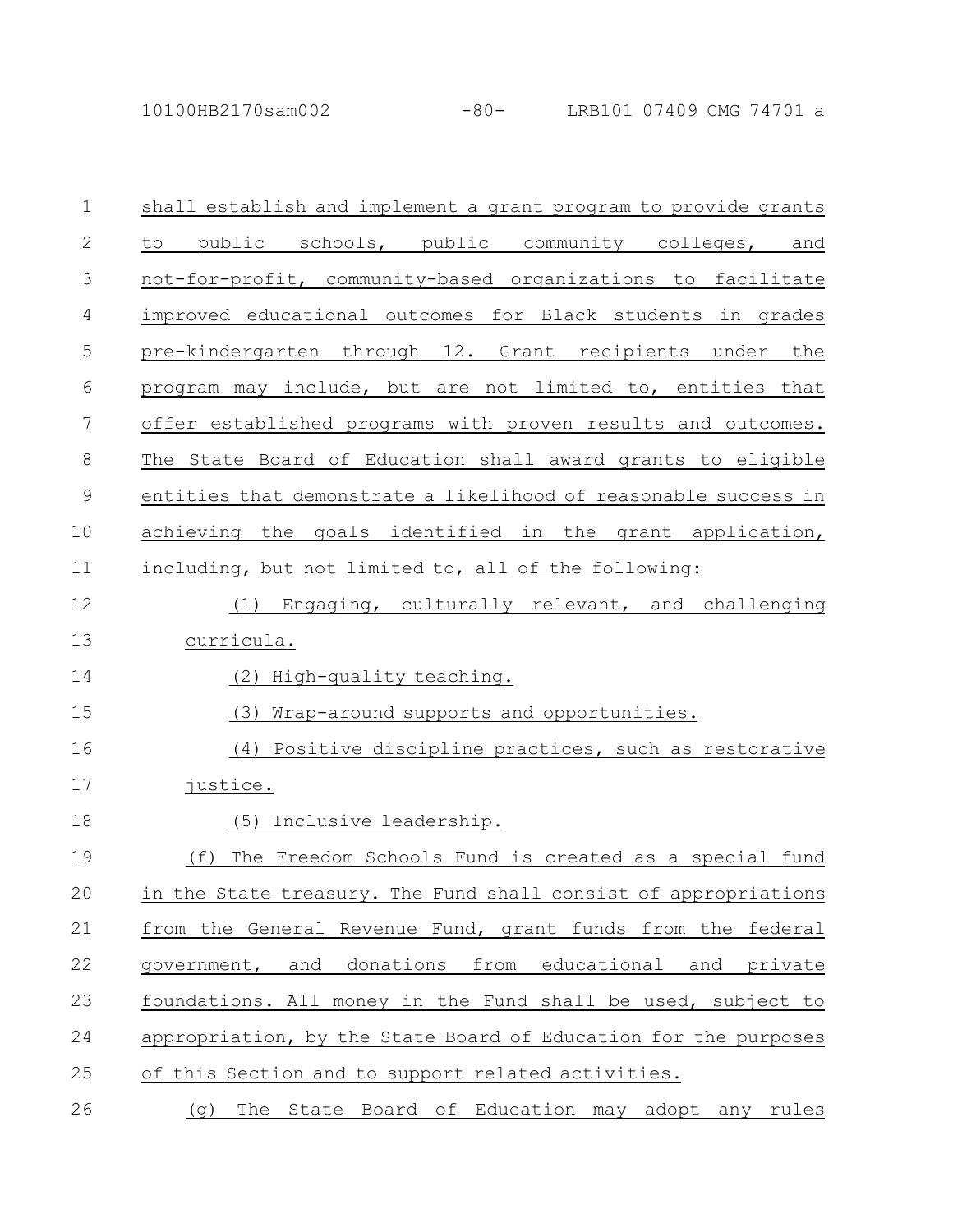necessary to implement this Section. Article 85. Section 85-5. The School Code is amended by changing Section 18-8.15 as follows: (105 ILCS 5/18-8.15) Sec. 18-8.15. Evidence-Based Funding for student success for the 2017-2018 and subsequent school years. (a) General provisions. (1) The purpose of this Section is to ensure that, by June 30, 2027 and beyond, this State has a kindergarten through grade 12 public education system with the capacity to ensure the educational development of all persons to the limits of their capacities in accordance with Section 1 of Article X of the Constitution of the State of Illinois. To accomplish that objective, this Section creates a method of funding public education that is evidence-based; is sufficient to ensure every student receives a meaningful opportunity to learn irrespective of race, ethnicity, sexual orientation, gender, or community-income level; and is sustainable and predictable. When fully funded under this Section, every school shall have the resources, based on what the evidence indicates is needed, to: 1 2 3 4 5 6 7 8 9 10 11 12 13 14 15 16 17 18 19 20 21 22

(A) provide all students with a high quality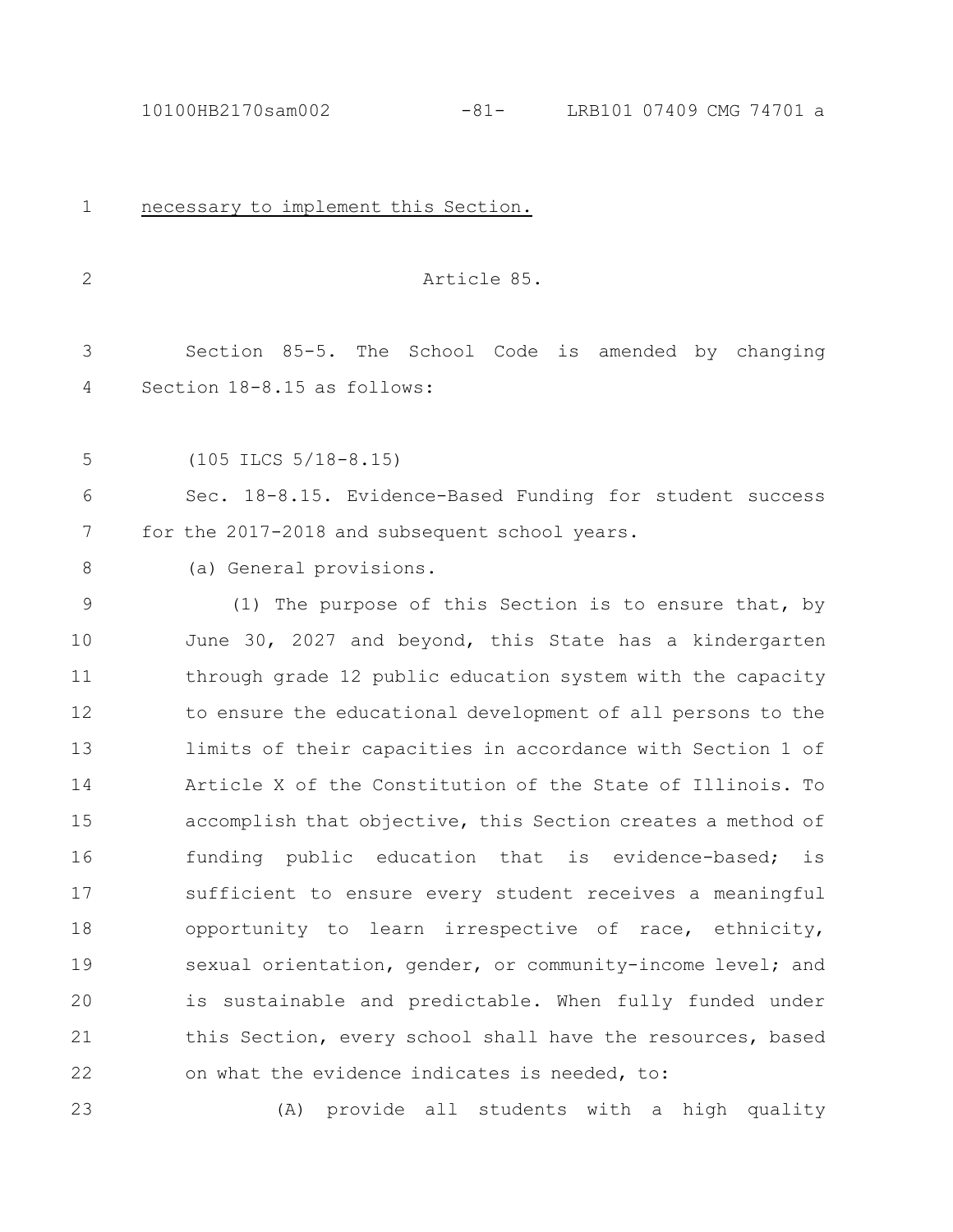10100HB2170sam002 -82- LRB101 07409 CMG 74701 a

education that offers the academic, enrichment, social and emotional support, technical, and career-focused programs that will allow them to become competitive workers, responsible parents, productive citizens of this State, and active members of our national democracy; 1 2 3 4 5 6

(B) ensure all students receive the education they need to graduate from high school with the skills required to pursue post-secondary education and training for a rewarding career; 7 8 9 10

(C) reduce, with a goal of eliminating, the achievement gap between at-risk and non-at-risk students by raising the performance of at-risk students and not by reducing standards; and 11 12 13 14

(D) ensure this State satisfies its obligation to assume the primary responsibility to fund public education and simultaneously relieve the disproportionate burden placed on local property taxes to fund schools. 15 16 17 18 19

(2) The Evidence-Based Funding formula under this Section shall be applied to all Organizational Units in this State. The Evidence-Based Funding formula outlined in this Act is based on the formula outlined in Senate Bill 1 of the 100th General Assembly, as passed by both legislative chambers. As further defined and described in this Section, there are 4 major components of the 20 21 22 23 24 25 26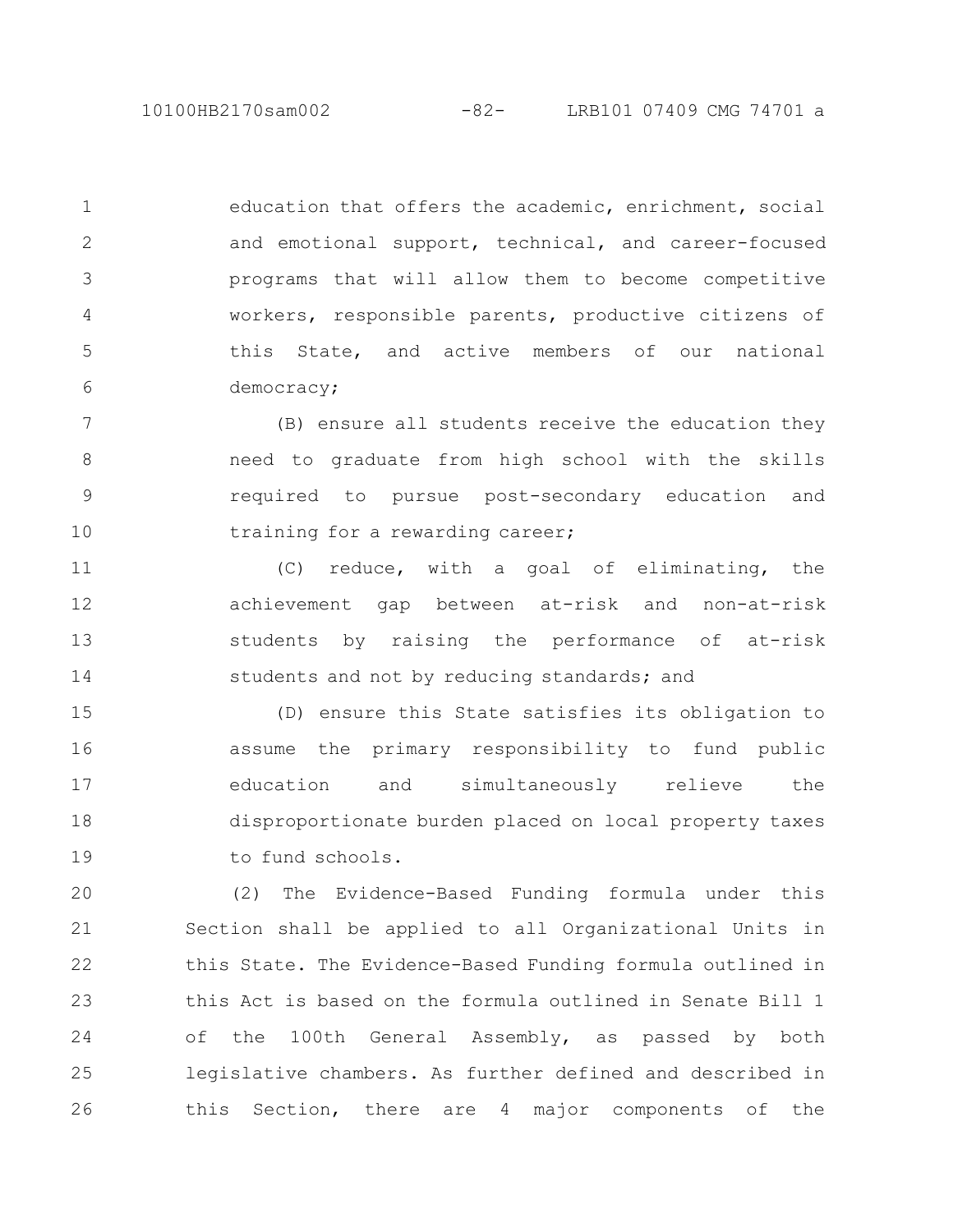Evidence-Based Funding model:

(A) First, the model calculates a unique Adequacy Target for each Organizational Unit in this State that considers the costs to implement research-based activities, the unit's student demographics, and regional wage differences. 2 3 4 5 6

(B) Second, the model calculates each Organizational Unit's Local Capacity, or the amount each Organizational Unit is assumed to contribute toward its Adequacy Target from local resources. 7 8 9 10

(C) Third, the model calculates how much funding the State currently contributes to the Organizational Unit and adds that to the unit's Local Capacity to determine the unit's overall current adequacy of funding. 11 12 13 14 15

(D) Finally, the model's distribution method allocates new State funding to those Organizational Units that are least well-funded, considering both Local Capacity and State funding, in relation to their Adequacy Target. 16 17 18 19 20

(3) An Organizational Unit receiving any funding under this Section may apply those funds to any fund so received for which that Organizational Unit is authorized to make expenditures by law. 21 22 23 24

(4) As used in this Section, the following terms shall have the meanings ascribed in this paragraph (4): 25 26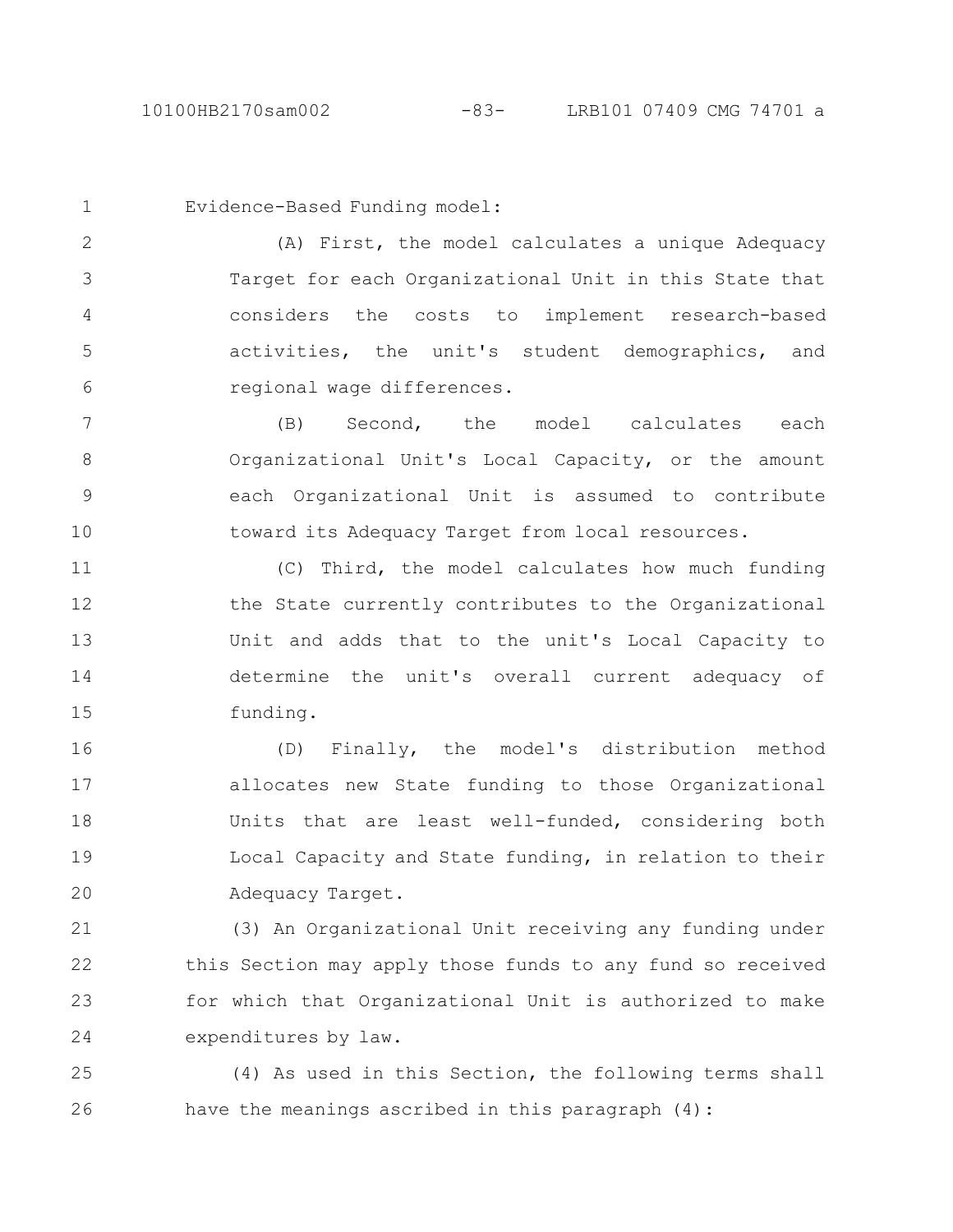"Adequacy Target" is defined in paragraph (1) of subsection (b) of this Section. 1 2

"Adjusted EAV" is defined in paragraph (4) of subsection (d) of this Section. 3 4

"Adjusted Local Capacity Target" is defined in paragraph (3) of subsection (c) of this Section. 5 6

"Adjusted Operating Tax Rate" means a tax rate for all Organizational Units, for which the State Superintendent shall calculate and subtract for the Operating Tax Rate a transportation rate based on total expenses for transportation services under this Code, as reported on the most recent Annual Financial Report in Pupil Transportation Services, function 2550 in both the Education and Transportation funds and functions 4110 and 4120 in the Transportation fund, less any corresponding fiscal year State of Illinois scheduled payments excluding net adjustments for prior years for regular, vocational, or special education transportation reimbursement pursuant to Section 29-5 or subsection (b) of Section 14-13.01 of this Code divided by the Adjusted EAV. If an Organizational Unit's corresponding fiscal year State of Illinois scheduled payments excluding net adjustments for prior years for regular, vocational, or special education transportation reimbursement pursuant to Section 29-5 or subsection (b) of Section 14-13.01 of this Code exceed the total transportation expenses, as defined in this 7 8 9 10 11 12 13 14 15 16 17 18 19 20 21 22 23 24 25 26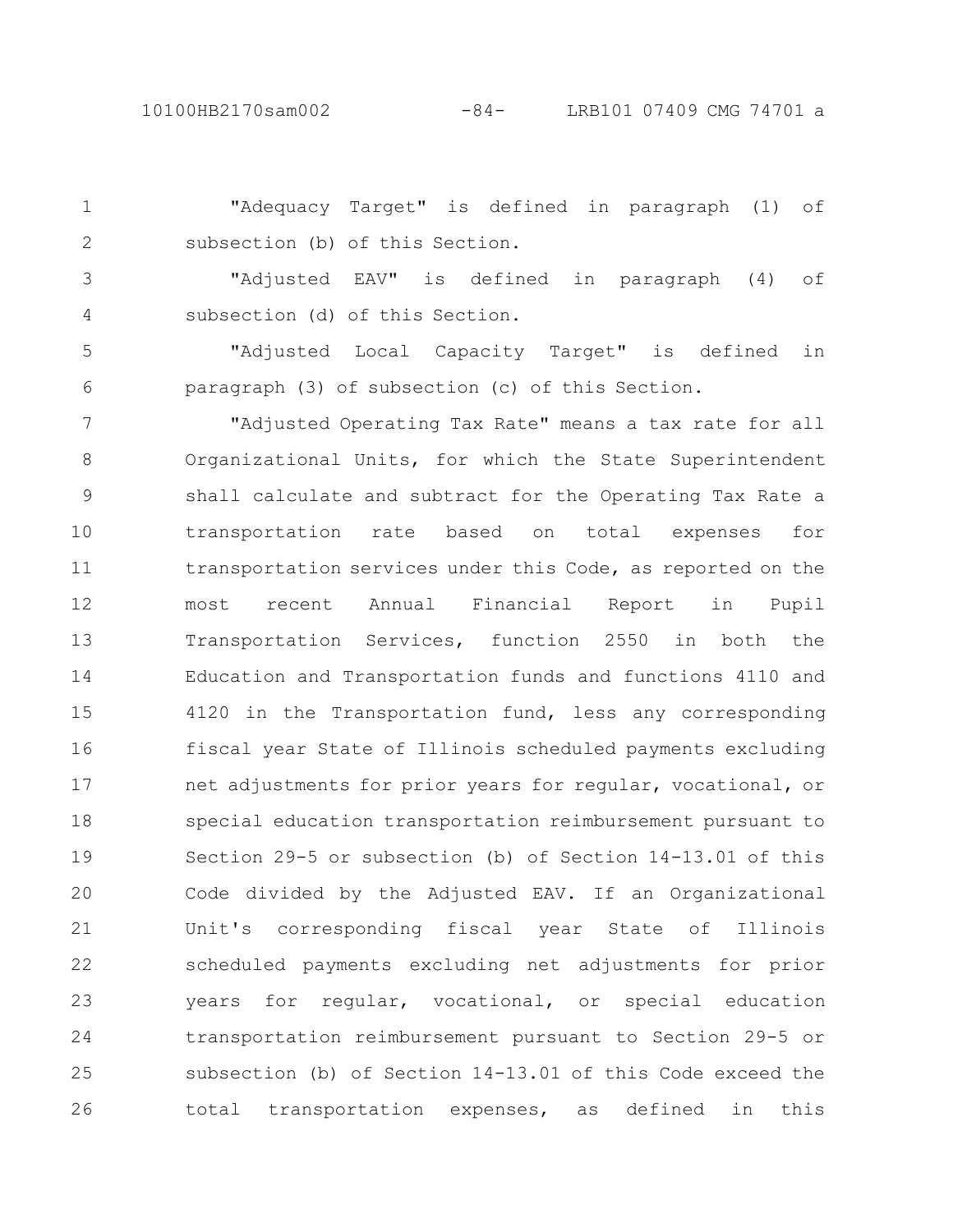paragraph, no transportation rate shall be subtracted from the Operating Tax Rate. 1 2

"Allocation Rate" is defined in paragraph (3) of subsection (g) of this Section. 3 4

"Alternative School" means a public school that is created and operated by a regional superintendent of schools and approved by the State Board. 5 6 7

"Applicable Tax Rate" is defined in paragraph (1) of subsection (d) of this Section. 8 9

"Assessment" means any of those benchmark, progress monitoring, formative, diagnostic, and other assessments, in addition to the State accountability assessment, that assist teachers' needs in understanding the skills and meeting the needs of the students they serve. 10 11 12 13 14

"Assistant principal" means a school administrator duly endorsed to be employed as an assistant principal in this State. 15 16 17

"At-risk student" means a student who is at risk of not meeting the Illinois Learning Standards or not graduating from elementary or high school and who demonstrates a need for vocational support or social services beyond that provided by the regular school program. All students included in an Organizational Unit's Low-Income Count, as well as all English learner and disabled students attending the Organizational Unit, shall be considered at-risk students under this Section. 18 19 20 21 22 23 24 25 26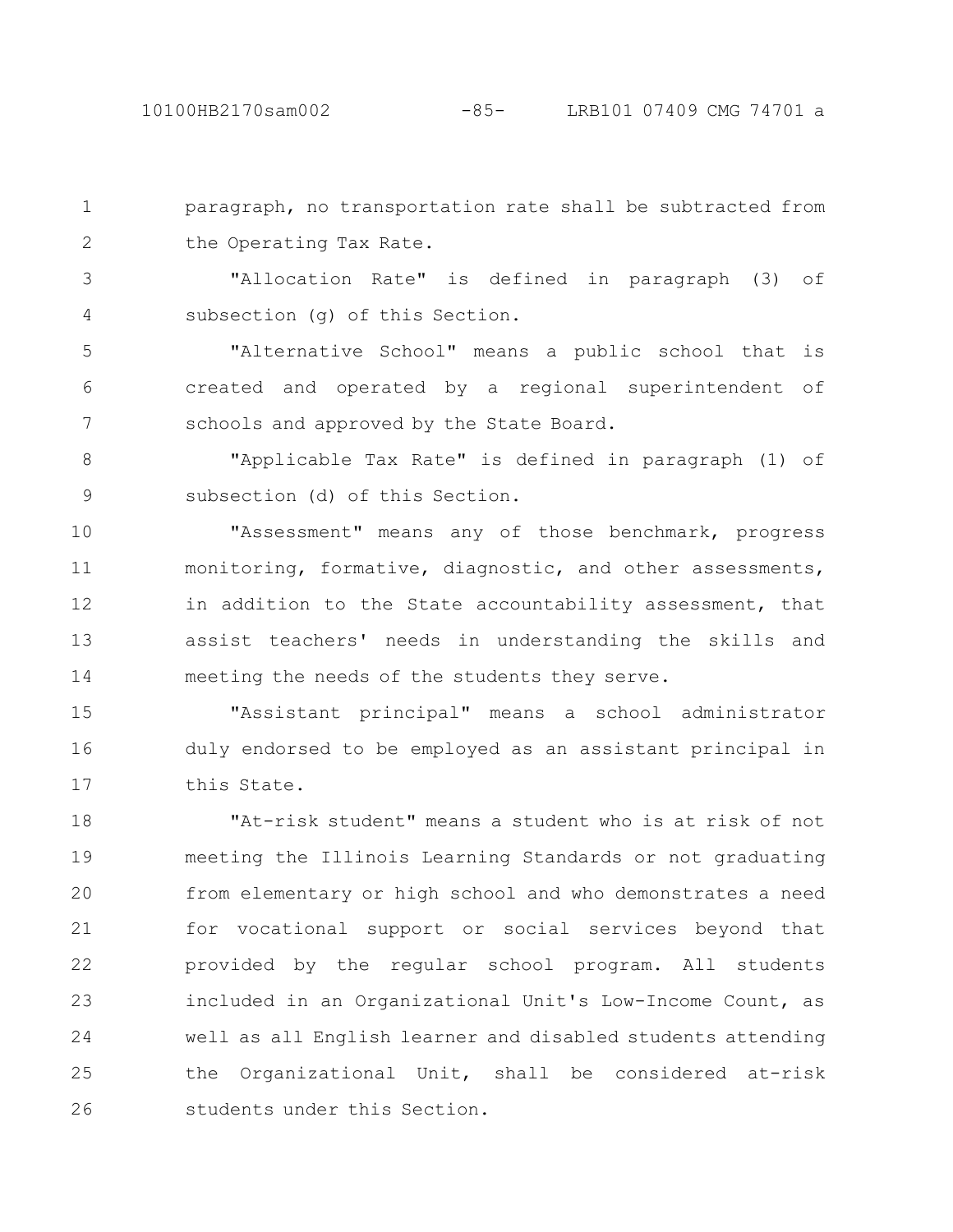"Average Student Enrollment" or "ASE" for fiscal year 2018 means, for an Organizational Unit, the greater of the average number of students (grades K through 12) reported to the State Board as enrolled in the Organizational Unit on October 1 in the immediately preceding school year, plus the pre-kindergarten students who receive special education services of 2 or more hours a day as reported to the State Board on December 1 in the immediately preceding school year, or the average number of students (grades K through 12) reported to the State Board as enrolled in the Organizational Unit on October 1, plus the pre-kindergarten students who receive special education services of 2 or more hours a day as reported to the State Board on December 1, for each of the immediately preceding 3 school years. For fiscal year 2019 and each subsequent fiscal year, "Average Student Enrollment" or "ASE" means, for an Organizational Unit, the greater of the average number of students (grades K through 12) reported to the State Board as enrolled in the Organizational Unit on October 1 and March 1 in the immediately preceding school year, plus the pre-kindergarten students who receive special education services as reported to the State Board on October 1 and March 1 in the immediately preceding school year, or the average number of students (grades K through 12) reported to the State Board as enrolled in the Organizational Unit on October 1 and March 1, plus the 1 2 3 4 5 6 7 8 9 10 11 12 13 14 15 16 17 18 19 20 21 22 23 24 25 26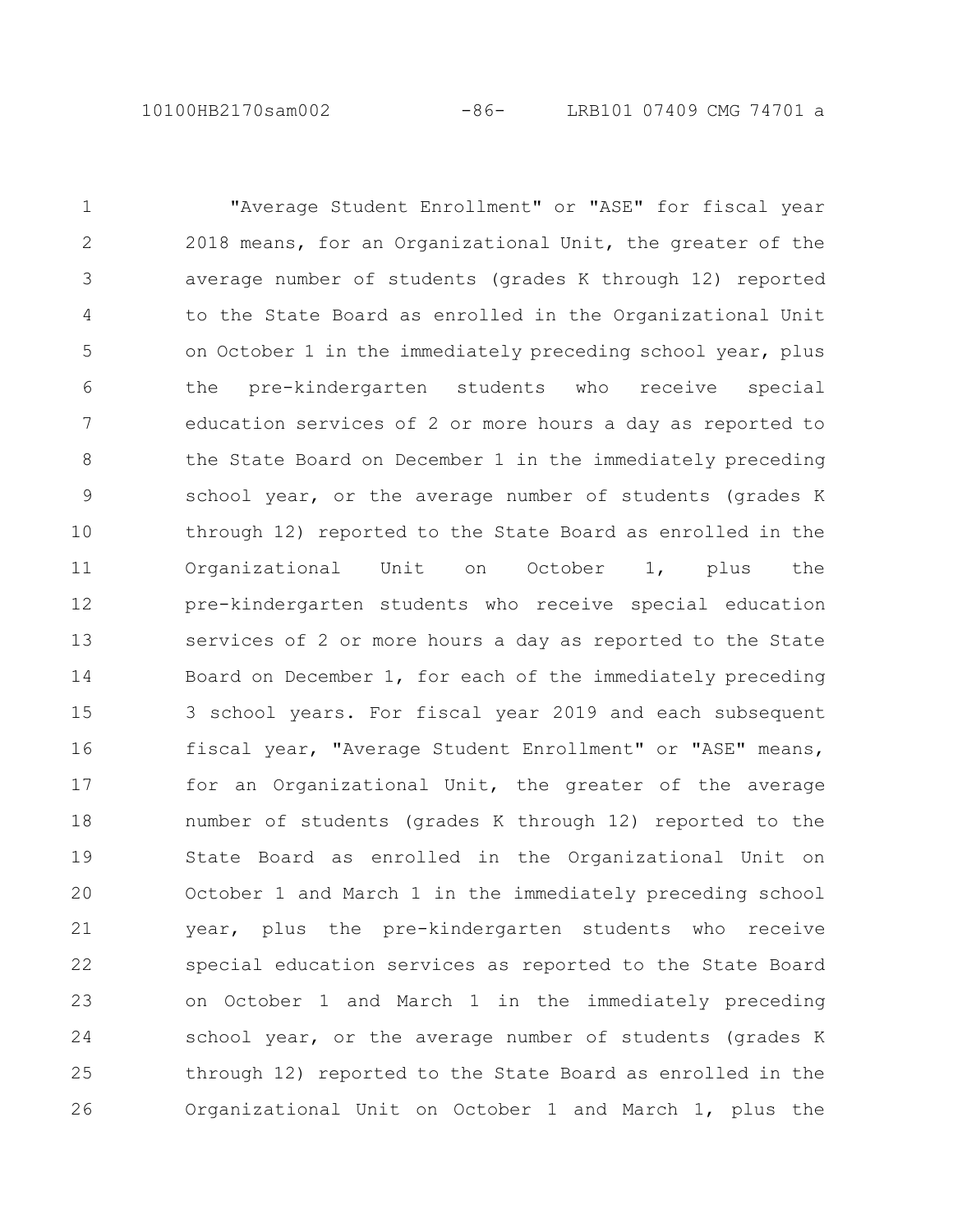10100HB2170sam002 -87- LRB101 07409 CMG 74701 a

pre-kindergarten students who receive special education services as reported to the State Board on October 1 and March 1, for each of the immediately preceding 3 school years. For the purposes of this definition, "enrolled in the Organizational Unit" means the number of students reported to the State Board who are enrolled in schools within the Organizational Unit that the student attends or would attend if not placed or transferred to another school or program to receive needed services. For the purposes of calculating "ASE", all students, grades K through 12, excluding those attending kindergarten for a half day and students attending an alternative education program operated by a regional office of education or intermediate service center, shall be counted as 1.0. All students attending kindergarten for a half day shall be counted as 0.5, unless in 2017 by June 15 or by March 1 in subsequent years, the school district reports to the State Board of Education the intent to implement full-day kindergarten district-wide for all students, then all students attending kindergarten shall be counted as 1.0. Special education pre-kindergarten students shall be counted as 0.5 each. If the State Board does not collect or has not collected both an October 1 and March 1 enrollment count by grade or a December 1 collection of special education pre-kindergarten students as of August 31, 2017 (the effective date of Public Act 100-465), it shall establish 1 2 3 4 5 6 7 8 9 10 11 12 13 14 15 16 17 18 19 20 21 22 23 24 25 26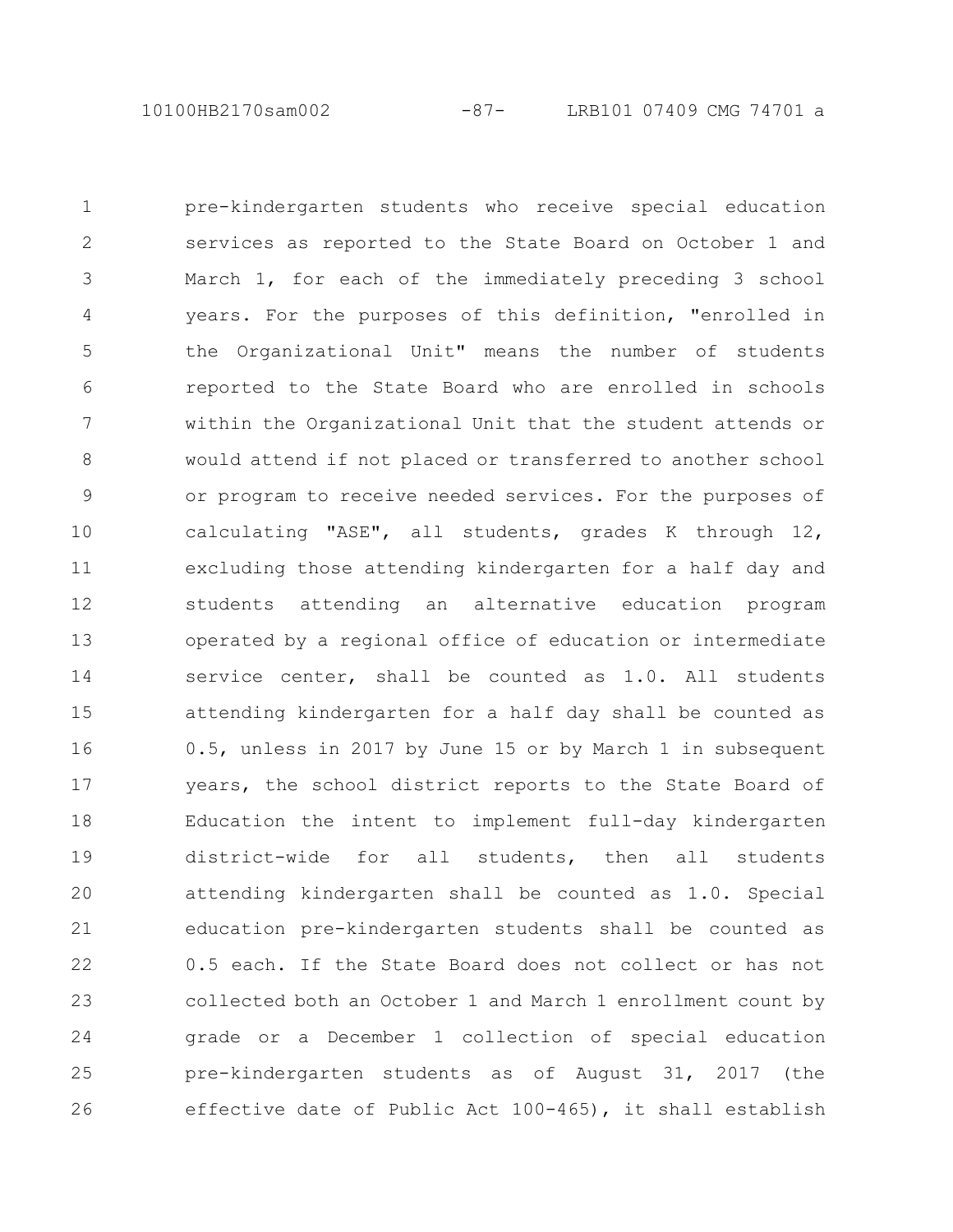10100HB2170sam002 -88- LRB101 07409 CMG 74701 a

such collection for all future years. For any year in which a count by grade level was collected only once, that count shall be used as the single count available for computing a 3-year average ASE. Funding for programs operated by a regional office of education or an intermediate service center must be calculated using the Evidence-Based Funding formula under this Section for the 2019-2020 school year and each subsequent school year until separate adequacy formulas are developed and adopted for each type of program. ASE for a program operated by a regional office of education or an intermediate service center must be determined by the March 1 enrollment for the program. For the 2019-2020 school year, the ASE used in the calculation must be the first-year ASE and, in that year only, the assignment of students served by a regional office of education or intermediate service center shall not result in a reduction of the March enrollment for any school district. For the 2020-2021 school year, the ASE must be the greater of the current-year ASE or the 2-year average ASE. Beginning with the 2021-2022 school year, the ASE must be the greater of the current-year ASE or the 3-year average ASE. School districts shall submit the data for the ASE calculation to the State Board within 45 days of the dates required in this Section for submission of enrollment data in order for it to be included in the ASE calculation. For fiscal year 2018 only, the ASE calculation shall 1  $\mathcal{L}$ 3 4 5 6 7 8 9 10 11 12 13 14 15 16 17 18 19 20 21 22 23 24 25 26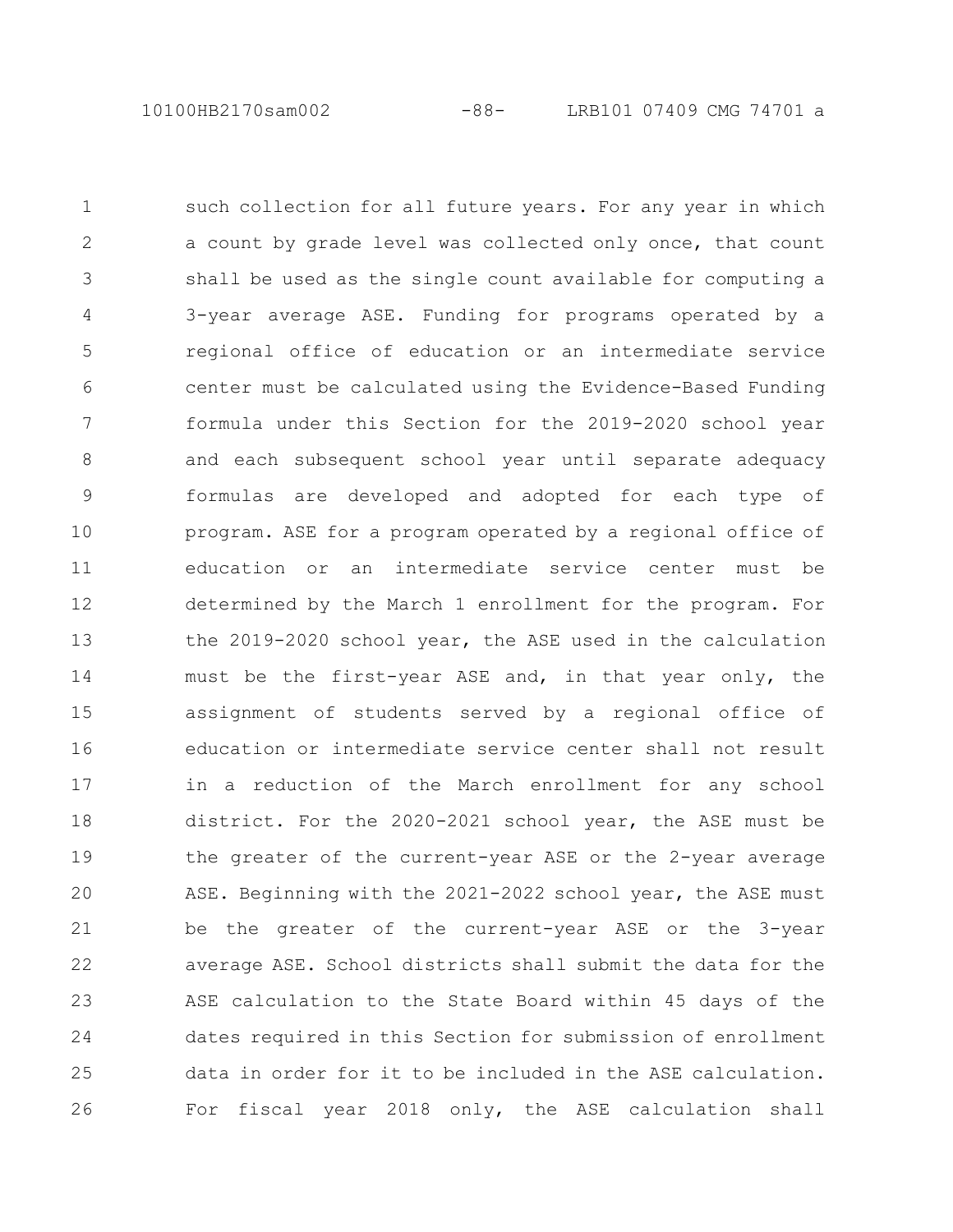2

3

include only enrollment taken on October 1.

"Base Funding Guarantee" is defined in paragraph (10) of subsection (g) of this Section.

"Base Funding Minimum" is defined in subsection (e) of this Section. 4 5

"Base Tax Year" means the property tax levy year used to calculate the Budget Year allocation of primary State aid. 6 7 8

"Base Tax Year's Extension" means the product of the equalized assessed valuation utilized by the county clerk in the Base Tax Year multiplied by the limiting rate as calculated by the county clerk and defined in PTELL. 9 10 11 12

"Bilingual Education Allocation" means the amount of an Organizational Unit's final Adequacy Target attributable to bilingual education divided by the Organizational Unit's final Adequacy Target, the product of which shall be multiplied by the amount of new funding received pursuant to this Section. An Organizational Unit's final Adequacy Target attributable to bilingual education shall include all additional investments in English learner students' adequacy elements. 13 14 15 16 17 18 19 20 21

"Budget Year" means the school year for which primary State aid is calculated and awarded under this Section. 22 23

"Central office" means individual administrators and support service personnel charged with managing the instructional programs, business and operations, and 24 25 26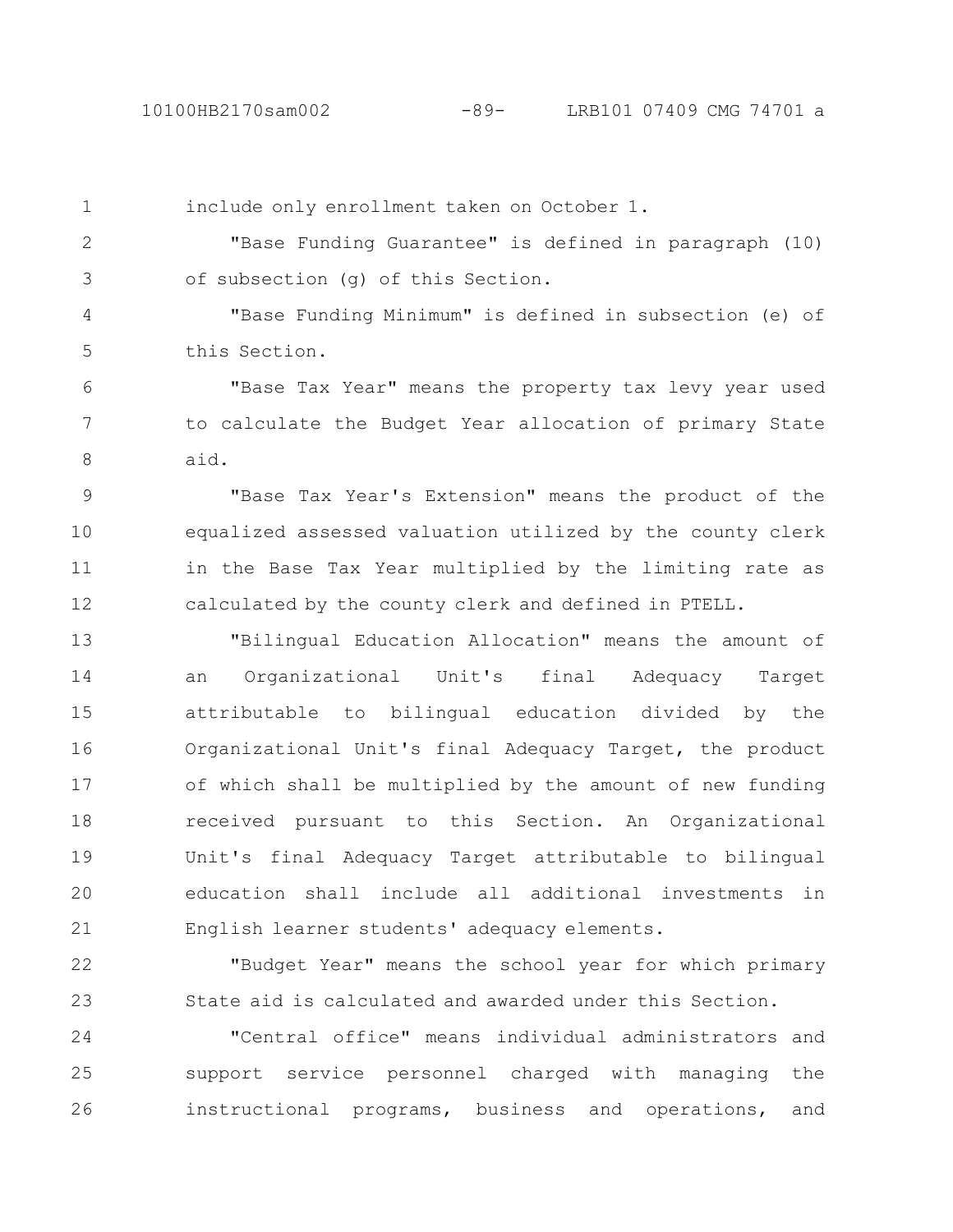security of the Organizational Unit.

"Comparable Wage Index" or "CWI" means a regional cost differentiation metric that measures systemic, regional variations in the salaries of college graduates who are not educators. The CWI utilized for this Section shall, for the first 3 years of Evidence-Based Funding implementation, be the CWI initially developed by the National Center for Education Statistics, as most recently updated by Texas A & M University. In the fourth and subsequent years of Evidence-Based Funding implementation, the State Superintendent shall re-determine the CWI using a similar methodology to that identified in the Texas A & M University study, with adjustments made no less frequently than once every 5 years. 2 3 4 5 6 7 8 9 10 11 12 13 14

"Computer technology and equipment" means computers servers, notebooks, network equipment, copiers, printers, instructional software, security software, curriculum management courseware, and other similar materials and equipment. 15 16 17 18 19

"Computer technology and equipment investment allocation" means the final Adequacy Target amount of an Organizational Unit assigned to Tier 1 or Tier 2 in the prior school year attributable to the additional \$285.50 per student computer technology and equipment investment grant divided by the Organizational Unit's final Adequacy Target, the result of which shall be multiplied by the 20 21 22 23 24 25 26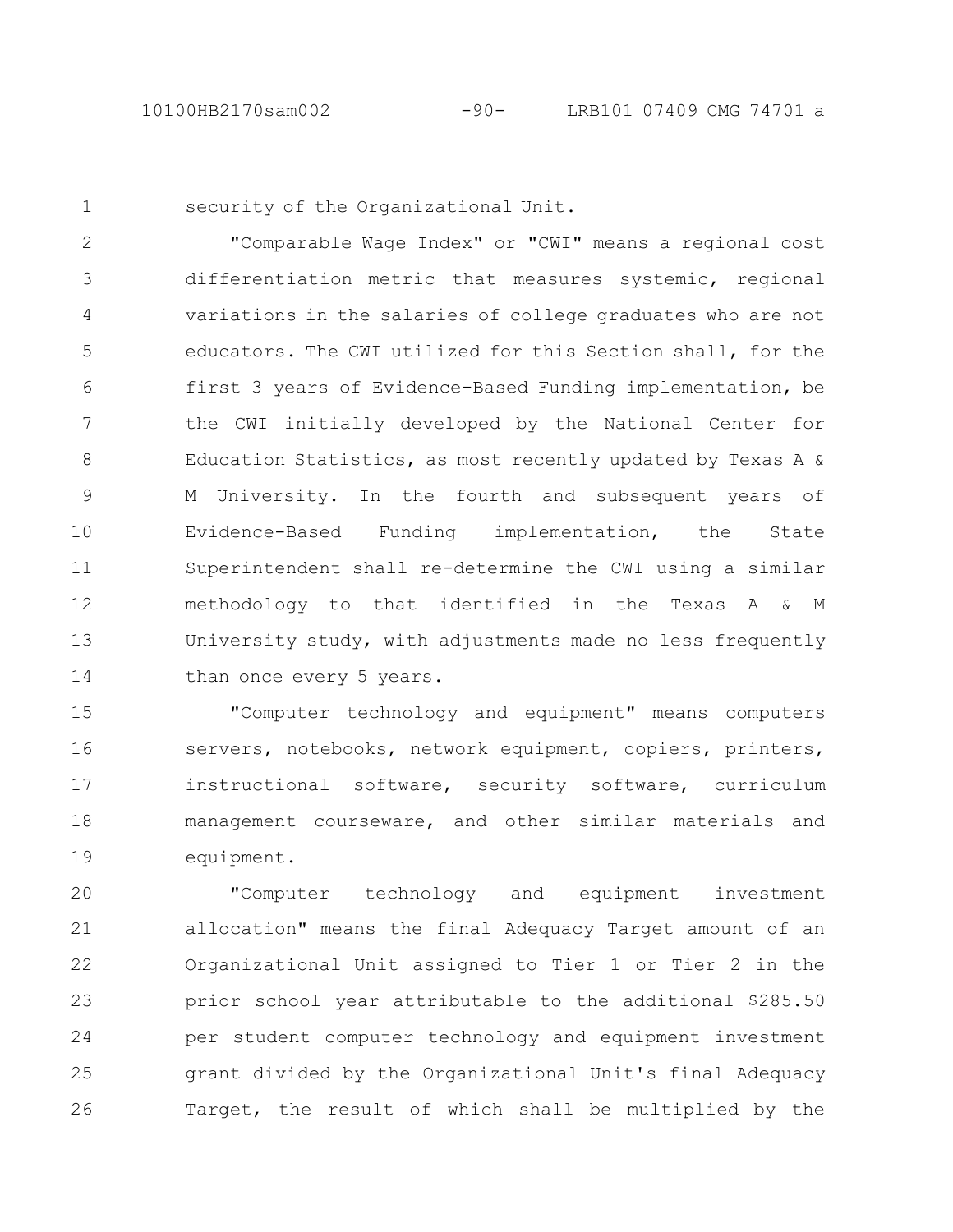10100HB2170sam002 -91- LRB101 07409 CMG 74701 a

amount of new funding received pursuant to this Section. An Organizational Unit assigned to a Tier 1 or Tier 2 final Adequacy Target attributable to the received computer technology and equipment investment grant shall include all additional investments in computer technology and equipment adequacy elements. 1 2 3 4 5 6

"Core subject" means mathematics; science; reading, English, writing, and language arts; history and social studies; world languages; and subjects taught as Advanced Placement in high schools. 7 8 9 10

"Core teacher" means a regular classroom teacher in elementary schools and teachers of a core subject in middle and high schools. 11 12 13

"Core Intervention teacher (tutor)" means a licensed teacher providing one-on-one or small group tutoring to students struggling to meet proficiency in core subjects. 14 15 16

"CPPRT" means corporate personal property replacement tax funds paid to an Organizational Unit during the calendar year one year before the calendar year in which a school year begins, pursuant to "An Act in relation to the abolition of ad valorem personal property tax and the replacement of revenues lost thereby, and amending and repealing certain Acts and parts of Acts in connection therewith", certified August 14, 1979, as amended (Public Act 81-1st S.S.-1). 17 18 19 20 21 22 23 24 25

26

"EAV" means equalized assessed valuation as defined in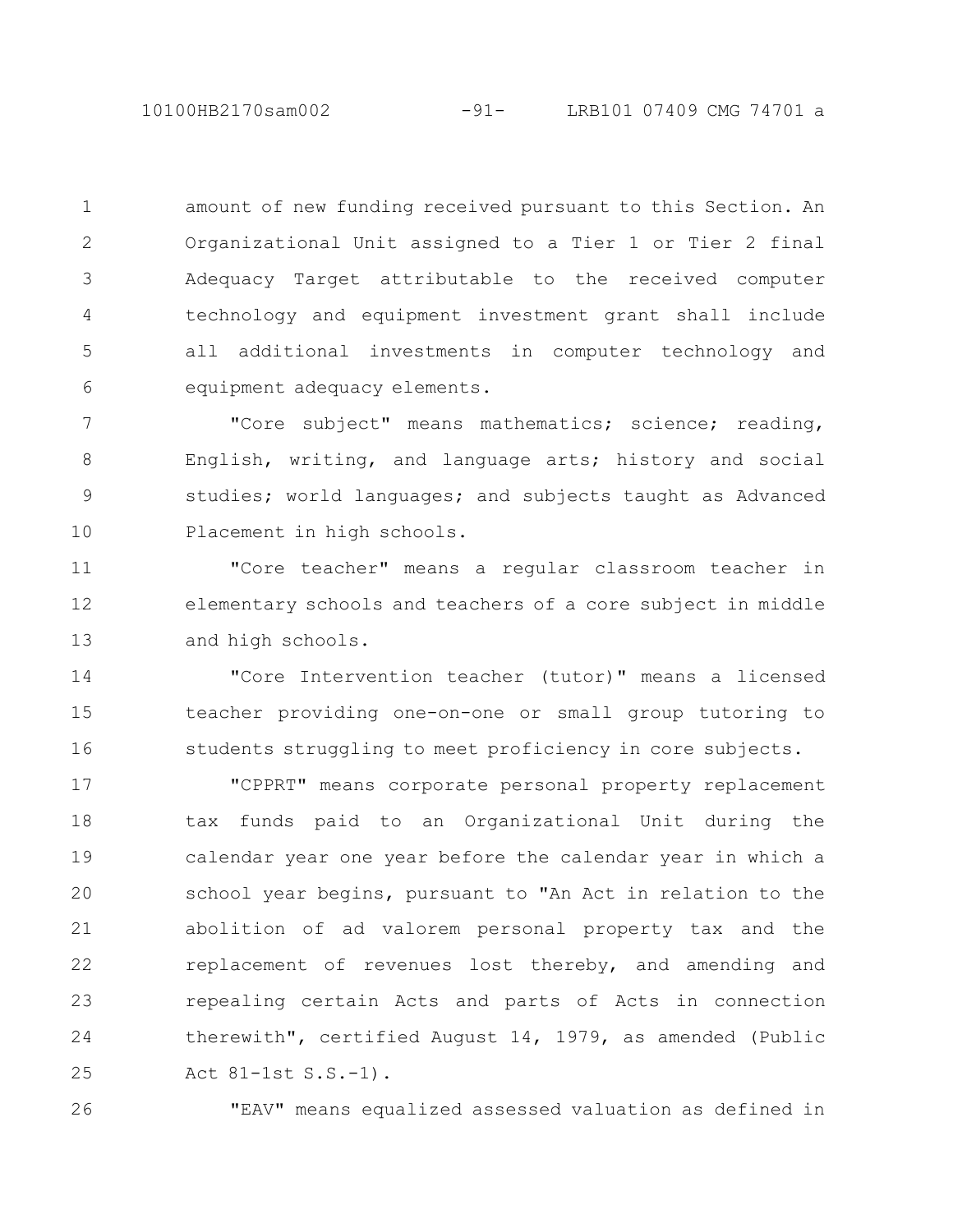paragraph (2) of subsection (d) of this Section and calculated in accordance with paragraph (3) of subsection (d) of this Section. 1 2 3

"ECI" means the Bureau of Labor Statistics' national employment cost index for civilian workers in educational services in elementary and secondary schools on a cumulative basis for the 12-month calendar year preceding the fiscal year of the Evidence-Based Funding calculation. 4 5 6 7 8

"EIS Data" means the employment information system data maintained by the State Board on educators within Organizational Units. 9 10 11

"Employee benefits" means health, dental, and vision insurance offered to employees of an Organizational Unit, the costs associated with the statutorily required payment of the normal cost of the Organizational Unit's teacher pensions, Social Security employer contributions, and Illinois Municipal Retirement Fund employer contributions. 12 13 14 15 16 17

"English learner" or "EL" means a child included in the definition of "English learners" under Section 14C-2 of this Code participating in a program of transitional bilingual education or a transitional program of instruction meeting the requirements and program application procedures of Article 14C of this Code. For the purposes of collecting the number of EL students enrolled, the same collection and calculation methodology as defined above for "ASE" shall apply to English learners, with the 18 19 20 21 22 23 24 25 26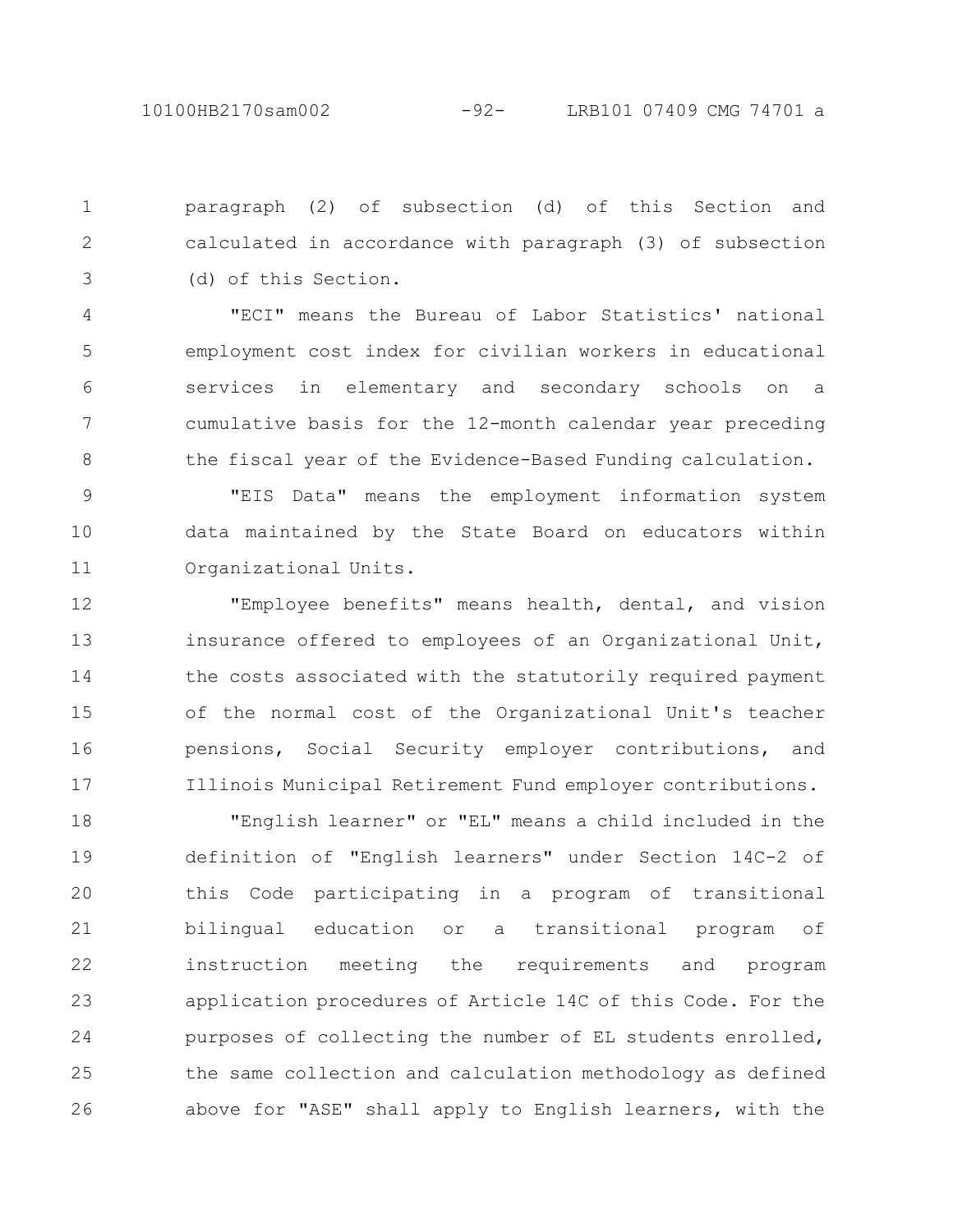exception that EL student enrollment shall include students in grades pre-kindergarten through 12. 1 2

"Essential Elements" means those elements, resources, and educational programs that have been identified through academic research as necessary to improve student success, improve academic performance, close achievement gaps, and provide for other per student costs related to the delivery and leadership of the Organizational Unit, as well as the maintenance and operations of the unit, and which are specified in paragraph (2) of subsection (b) of this Section. 3 4 5 6 7 8 9 10 11

"Evidence-Based Funding" means State funding provided to an Organizational Unit pursuant to this Section. 12 13

"Extended day" means academic and enrichment programs provided to students outside the regular school day before and after school or during non-instructional times during the school day. 14 15 16 17

"Extension Limitation Ratio" means a numerical ratio in which the numerator is the Base Tax Year's Extension and the denominator is the Preceding Tax Year's Extension. 18 19 20

"Final Percent of Adequacy" is defined in paragraph (4) of subsection (f) of this Section. 21 22

"Final Resources" is defined in paragraph (3) of subsection (f) of this Section. 23 24

"Full-time equivalent" or "FTE" means the full-time equivalency compensation for staffing the relevant 25 26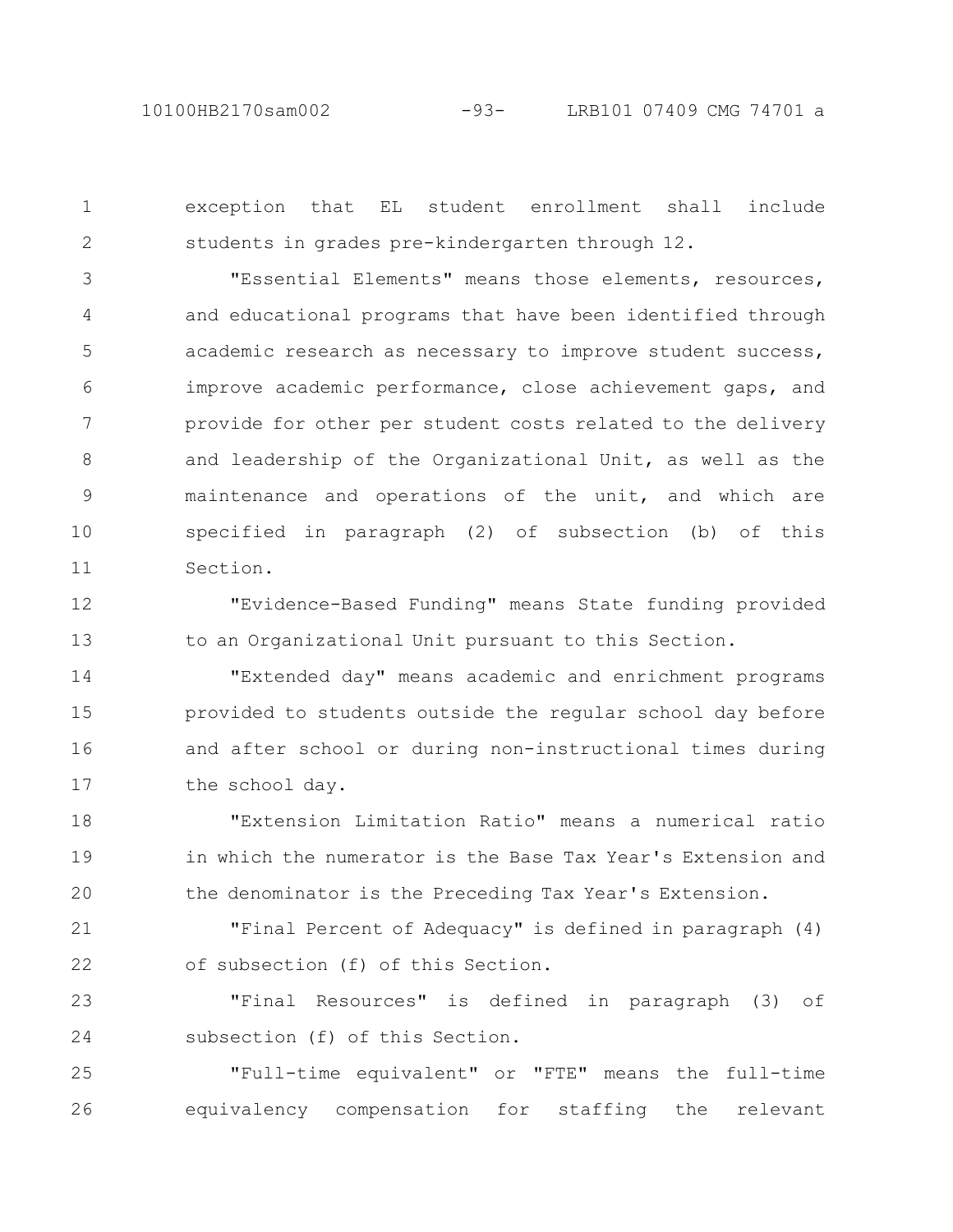position at an Organizational Unit.

"Funding Gap" is defined in paragraph (1) of subsection  $(q)$ . 2 3

"Guidance counselor" means a licensed guidance counselor who provides guidance and counseling support for students within an Organizational Unit. 4 5 6

"Hybrid District" means a partial elementary unit district created pursuant to Article 11E of this Code. 7 8

"Instructional assistant" means a core or special education, non-licensed employee who assists a teacher in the classroom and provides academic support to students. 9 10 11

"Instructional facilitator" means a qualified teacher or licensed teacher leader who facilitates and coaches continuous improvement in classroom instruction; provides instructional support to teachers in the elements of research-based instruction or demonstrates the alignment of instruction with curriculum standards and assessment tools; develops or coordinates instructional programs or strategies; develops and implements training; chooses standards-based instructional materials; provides teachers with an understanding of current research; serves as a mentor, site coach, curriculum specialist, or lead teacher; or otherwise works with fellow teachers, in collaboration, to use data to improve instructional practice or develop model lessons. 12 13 14 15 16 17 18 19 20 21 22 23 24 25

"Instructional materials" means relevant instructional 26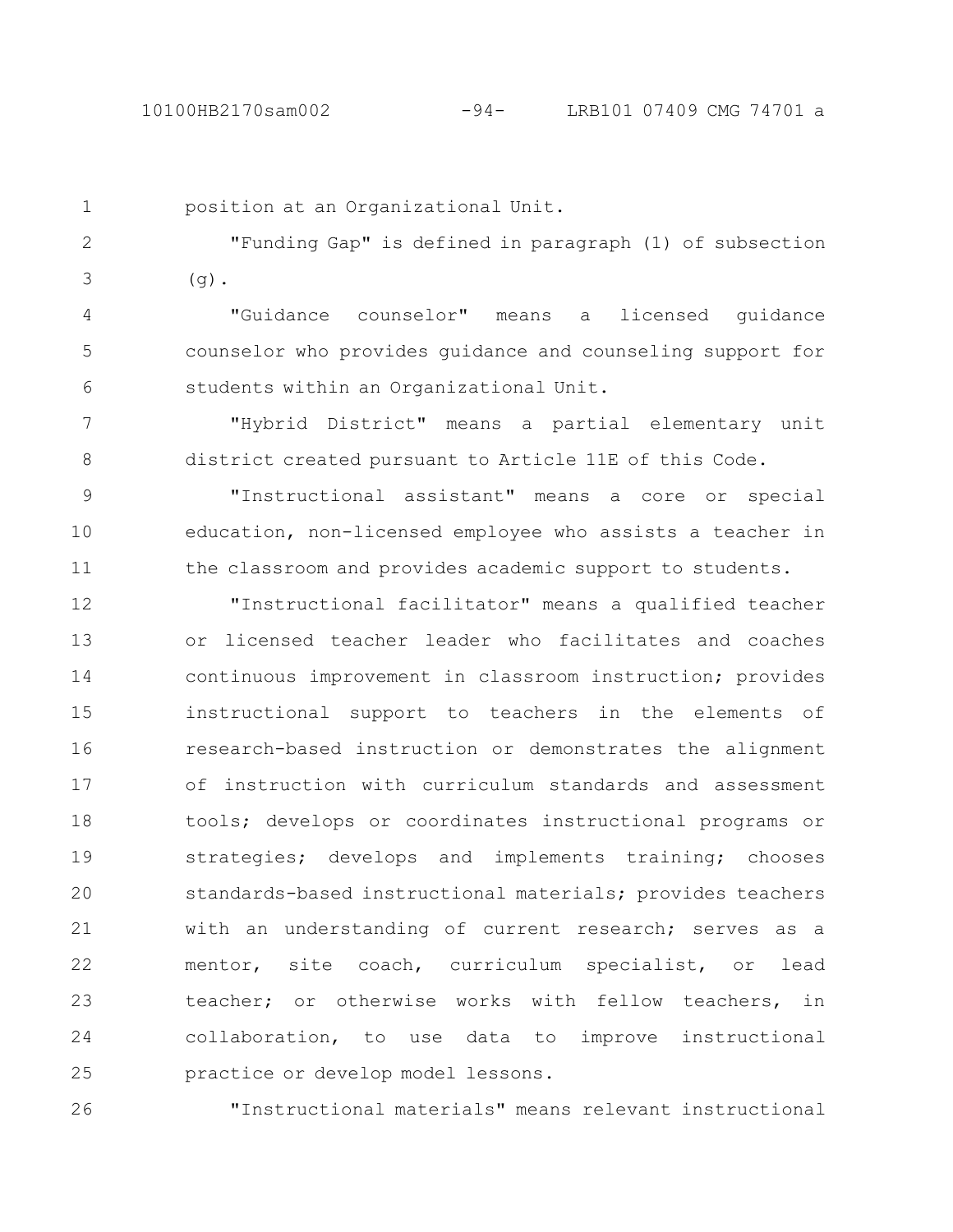10100HB2170sam002 -95- LRB101 07409 CMG 74701 a

materials for student instruction, including, but not limited to, textbooks, consumable workbooks, laboratory equipment, library books, and other similar materials. 1 2 3

"Laboratory School" means a public school that is created and operated by a public university and approved by the State Board. 4 5 6

"Librarian" means a teacher with an endorsement as a library information specialist or another individual whose primary responsibility is overseeing library resources within an Organizational Unit. 7 8 9 10

"Limiting rate for Hybrid Districts" means the combined elementary school and high school limiting rates. 11 12

"Local Capacity" is defined in paragraph (1) of subsection (c) of this Section. 13 14

"Local Capacity Percentage" is defined in subparagraph (A) of paragraph (2) of subsection (c) of this Section. 15 16

"Local Capacity Ratio" is defined in subparagraph (B) of paragraph (2) of subsection (c) of this Section. 17 18

"Local Capacity Target" is defined in paragraph (2) of subsection (c) of this Section. 19 20

"Low-Income Count" means, for an Organizational Unit in a fiscal year, the higher of the average number of students for the prior school year or the immediately preceding 3 school years who, as of July 1 of the immediately preceding fiscal year (as determined by the Department of Human Services), are eligible for at least 21 22 23 24 25 26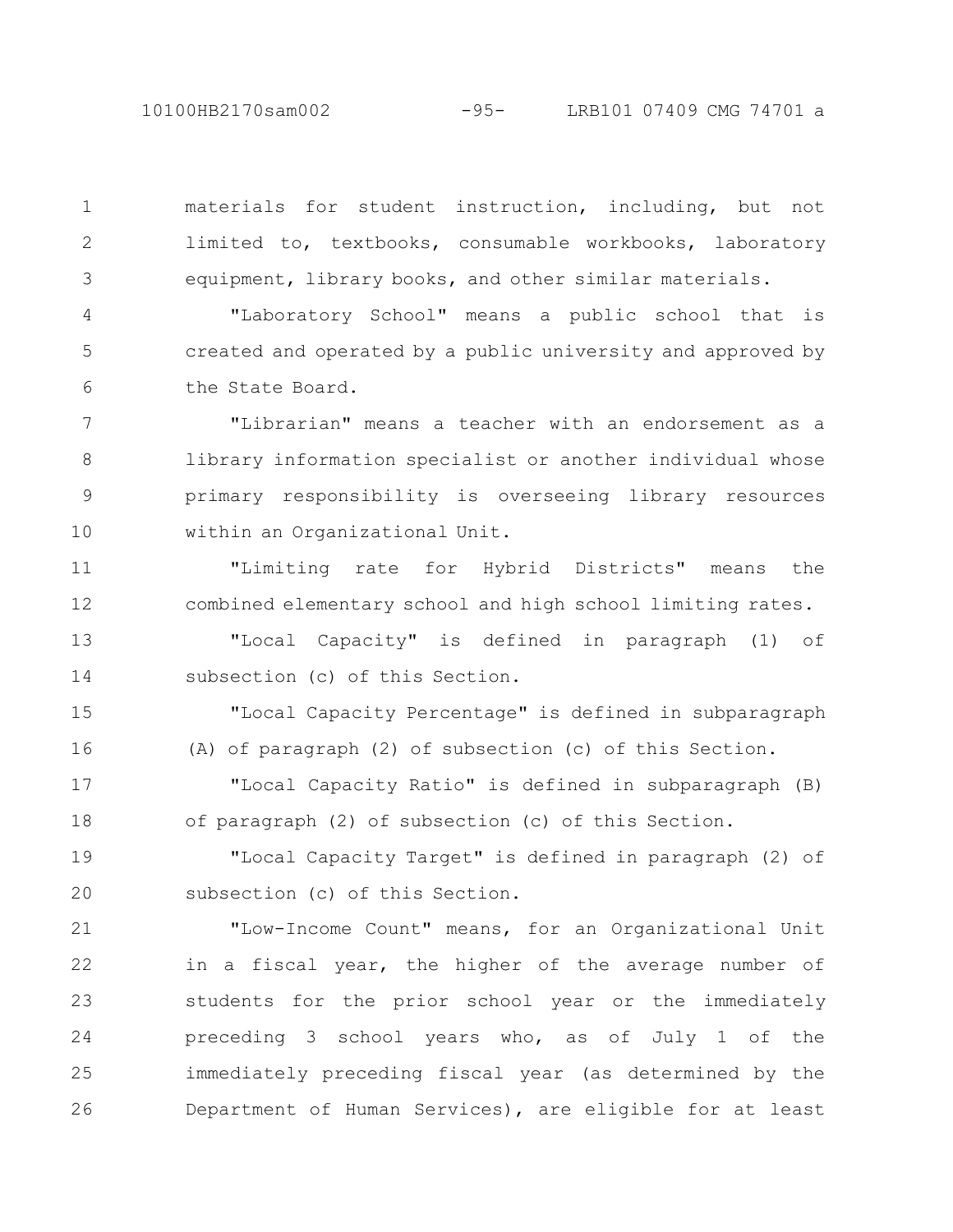10100HB2170sam002 -96- LRB101 07409 CMG 74701 a

one of the following low-income programs: Medicaid, the Children's Health Insurance Program, Temporary Assistance for Needy Families (TANF), or the Supplemental Nutrition Assistance Program, excluding pupils who are eligible for services provided by the Department of Children and Family Services. Until such time that grade level low-income populations become available, grade level low-income populations shall be determined by applying the low-income percentage to total student enrollments by grade level. The low-income percentage is determined by dividing the Low-Income Count by the Average Student Enrollment. The low-income percentage for programs operated by a regional office of education or an intermediate service center must be set to the weighted average of the low-income percentages of all of the school districts in the service region. The weighted low-income percentage is the result of multiplying the low-income percentage of each school district served by the regional office of education or intermediate service center by each school district's Average Student Enrollment, summarizing those products and dividing the total by the total Average Student Enrollment for the service region. 1 2 3 4 5 6 7 8 9 10 11 12 13 14 15 16 17 18 19 20 21 22

"Maintenance and operations" means custodial services, facility and ground maintenance, facility operations, facility security, routine facility repairs, and other similar services and functions. 23 24 25 26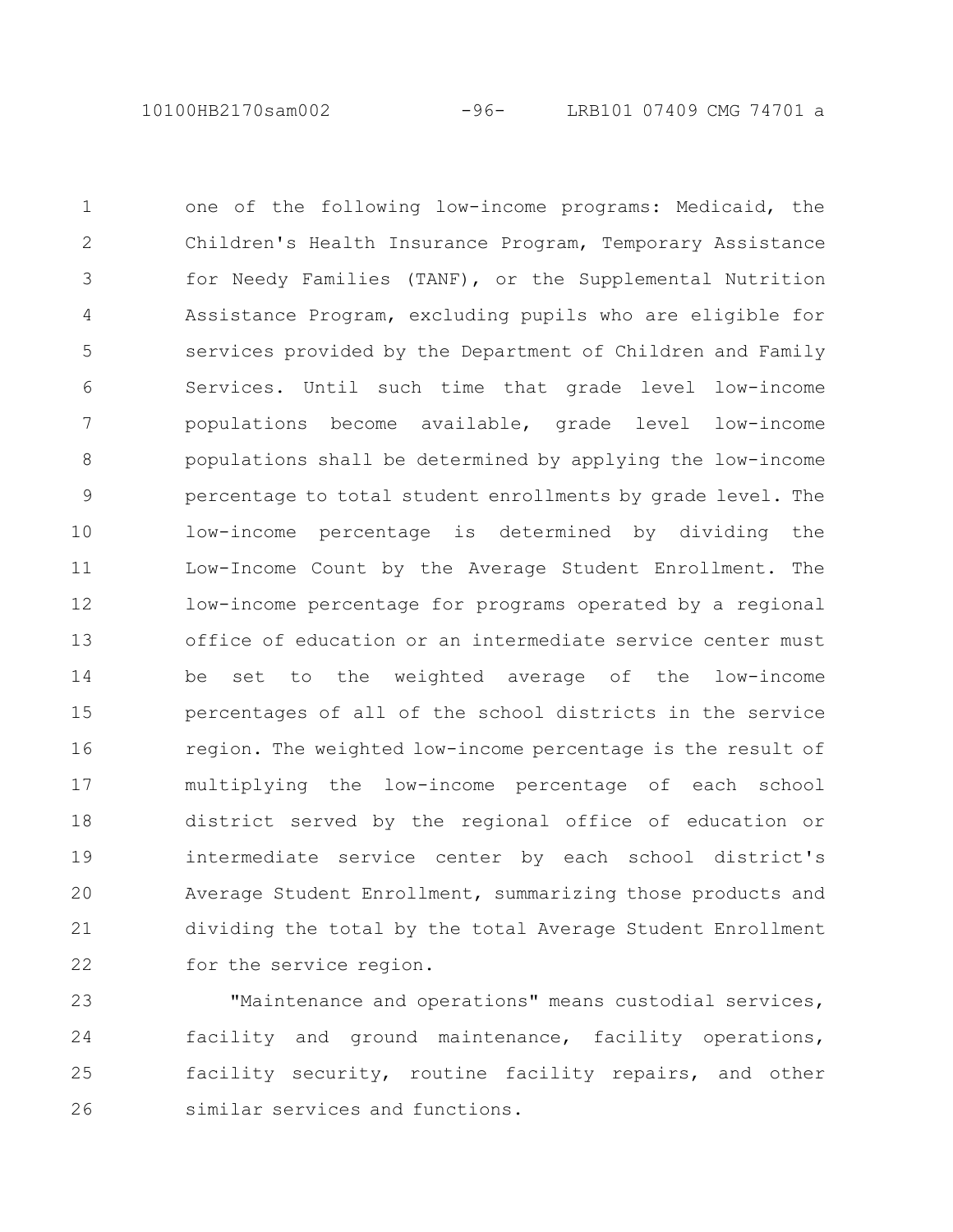"Minimum Funding Level" is defined in paragraph (9) of subsection (g) of this Section. 1 2

"New Property Tax Relief Pool Funds" means, for any given fiscal year, all State funds appropriated under Section 2-3.170 of this the School Code. 3 4 5

"New State Funds" means, for a given school year, all State funds appropriated for Evidence-Based Funding in excess of the amount needed to fund the Base Funding Minimum for all Organizational Units in that school year. 6 7 8 9

"Net State Contribution Target" means, for a given school year, the amount of State funds that would be necessary to fully meet the Adequacy Target of an Operational Unit minus the Preliminary Resources available to each unit. 10 11 12 13 14

"Nurse" means an individual licensed as a certified school nurse, in accordance with the rules established for nursing services by the State Board, who is an employee of and is available to provide health care-related services for students of an Organizational Unit. 15 16 17 18 19

"Operating Tax Rate" means the rate utilized in the previous year to extend property taxes for all purposes, except Bond and Interest, Summer School, Rent, Capital Improvement, and Vocational Education Building purposes. For Hybrid Districts, the Operating Tax Rate shall be the combined elementary and high school rates utilized in the previous year to extend property taxes for all purposes, 20 21 22 23 24 25 26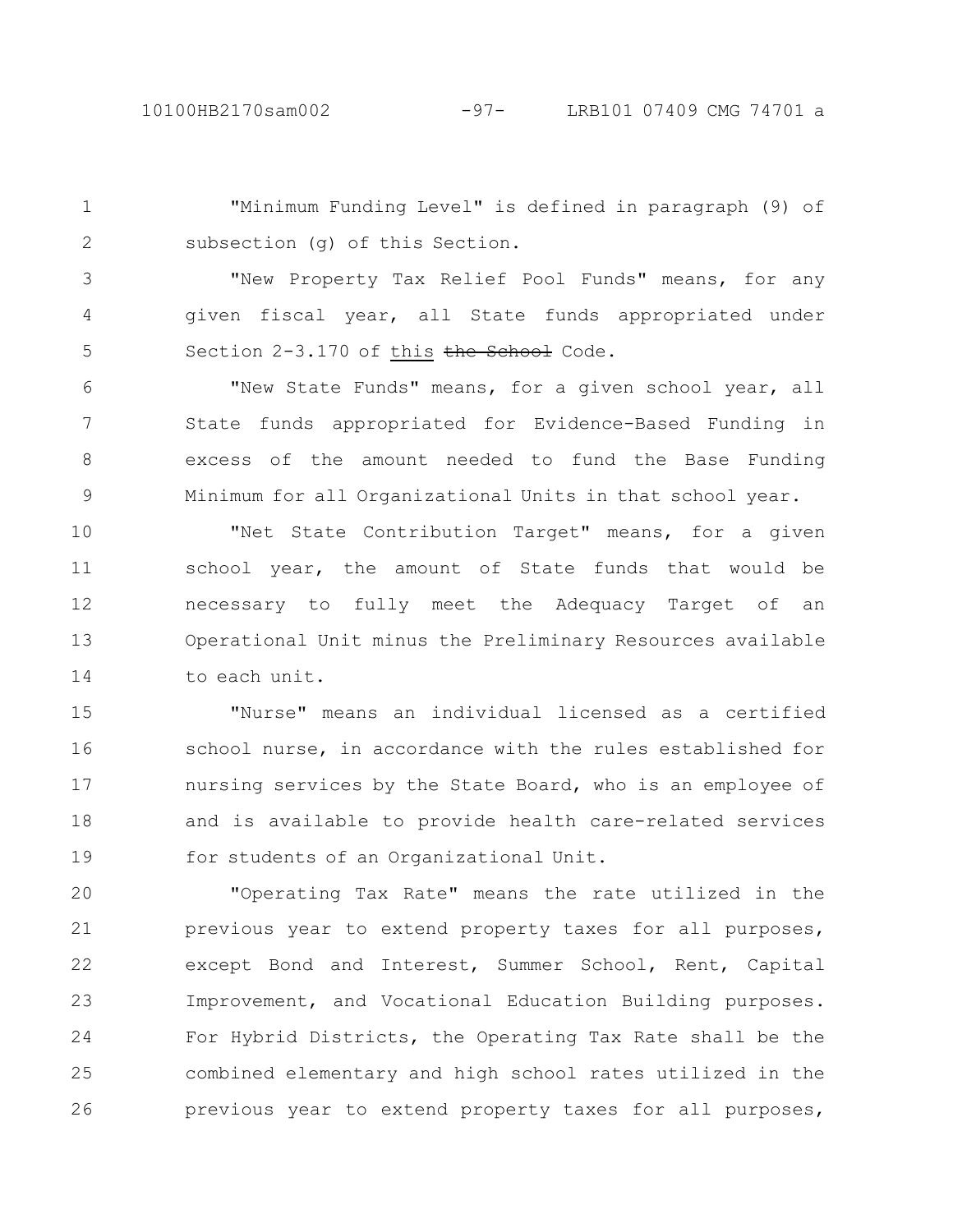2

except Bond and Interest, Summer School, Rent, Capital Improvement, and Vocational Education Building purposes.

"Organizational Unit" means a Laboratory School or any public school district that is recognized as such by the State Board and that contains elementary schools typically serving kindergarten through 5th grades, middle schools typically serving 6th through 8th grades, high schools typically serving 9th through 12th grades, a program established under Section 2-3.66 or 2-3.41, or a program operated by a regional office of education or an intermediate service center under Article 13A or 13B. The General Assembly acknowledges that the actual grade levels served by a particular Organizational Unit may vary slightly from what is typical. 3 4 5 6 7 8 9 10 11 12 13 14

"Organizational Unit CWI" is determined by calculating the CWI in the region and original county in which an Organizational Unit's primary administrative office is located as set forth in this paragraph, provided that if the Organizational Unit CWI as calculated in accordance with this paragraph is less than 0.9, the Organizational Unit CWI shall be increased to 0.9. Each county's current CWI value shall be adjusted based on the CWI value of that county's neighboring Illinois counties, to create a "weighted adjusted index value". This shall be calculated by summing the CWI values of all of a county's adjacent Illinois counties and dividing by the number of adjacent 15 16 17 18 19 20 21 22 23 24 25 26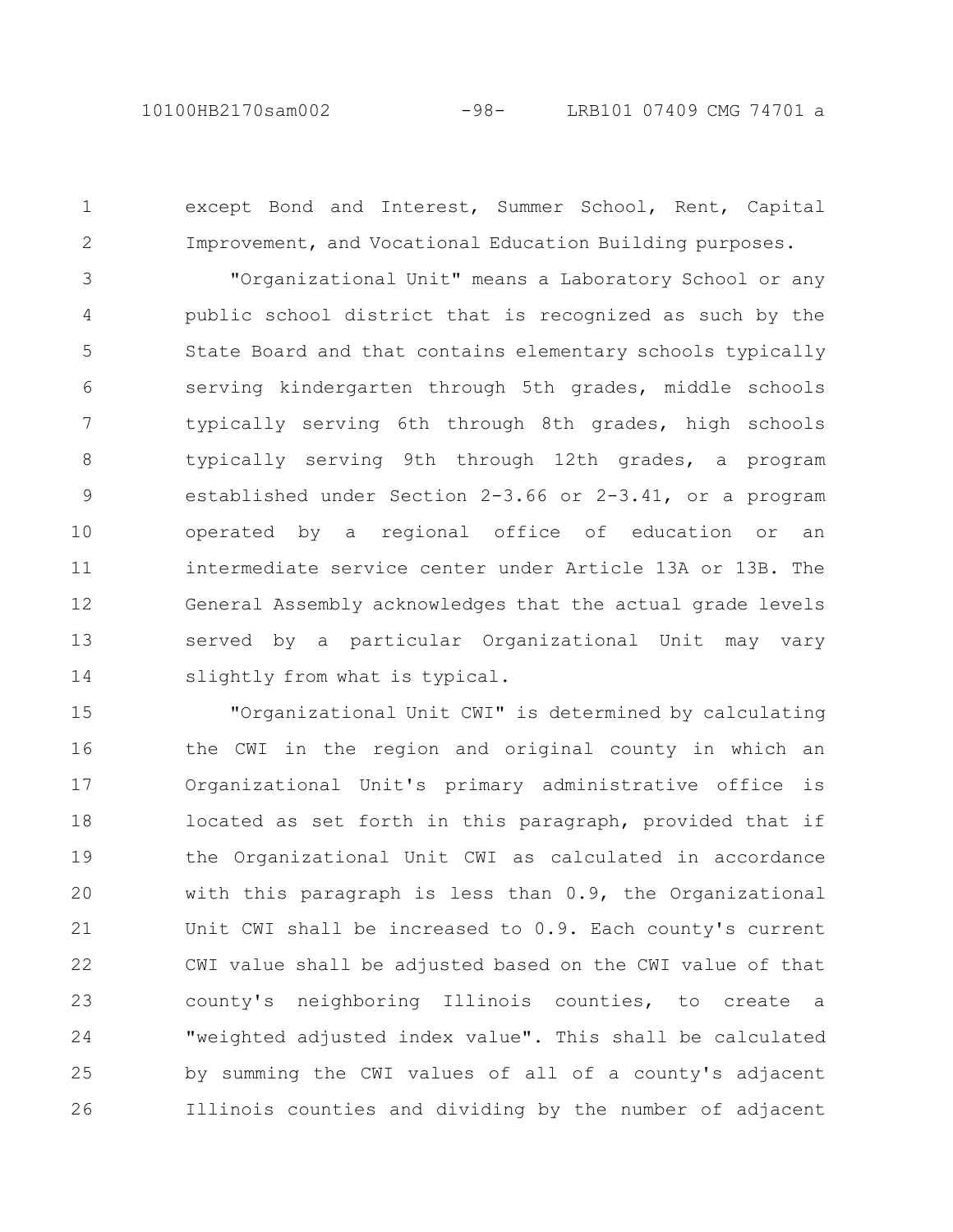10100HB2170sam002 -99- LRB101 07409 CMG 74701 a

Illinois counties, then taking the weighted value of the original county's CWI value and the adjacent Illinois county average. To calculate this weighted value, if the number of adjacent Illinois counties is greater than 2, the original county's CWI value will be weighted at 0.25 and the adjacent Illinois county average will be weighted at 0.75. If the number of adjacent Illinois counties is 2, the original county's CWI value will be weighted at 0.33 and the adjacent Illinois county average will be weighted at 0.66. The greater of the county's current CWI value and its weighted adjusted index value shall be used as the Organizational Unit CWI. 1 2 3 4 5 6 7 8 9 10 11 12

"Preceding Tax Year" means the property tax levy year immediately preceding the Base Tax Year. 13 14

"Preceding Tax Year's Extension" means the product of the equalized assessed valuation utilized by the county clerk in the Preceding Tax Year multiplied by the Operating Tax Rate. 15 16 17 18

"Preliminary Percent of Adequacy" is defined in paragraph (2) of subsection (f) of this Section. 19 20

"Preliminary Resources" is defined in paragraph (2) of subsection (f) of this Section. 21 22

"Principal" means a school administrator duly endorsed to be employed as a principal in this State. 23 24

"Professional development" means training programs for licensed staff in schools, including, but not limited to, 25 26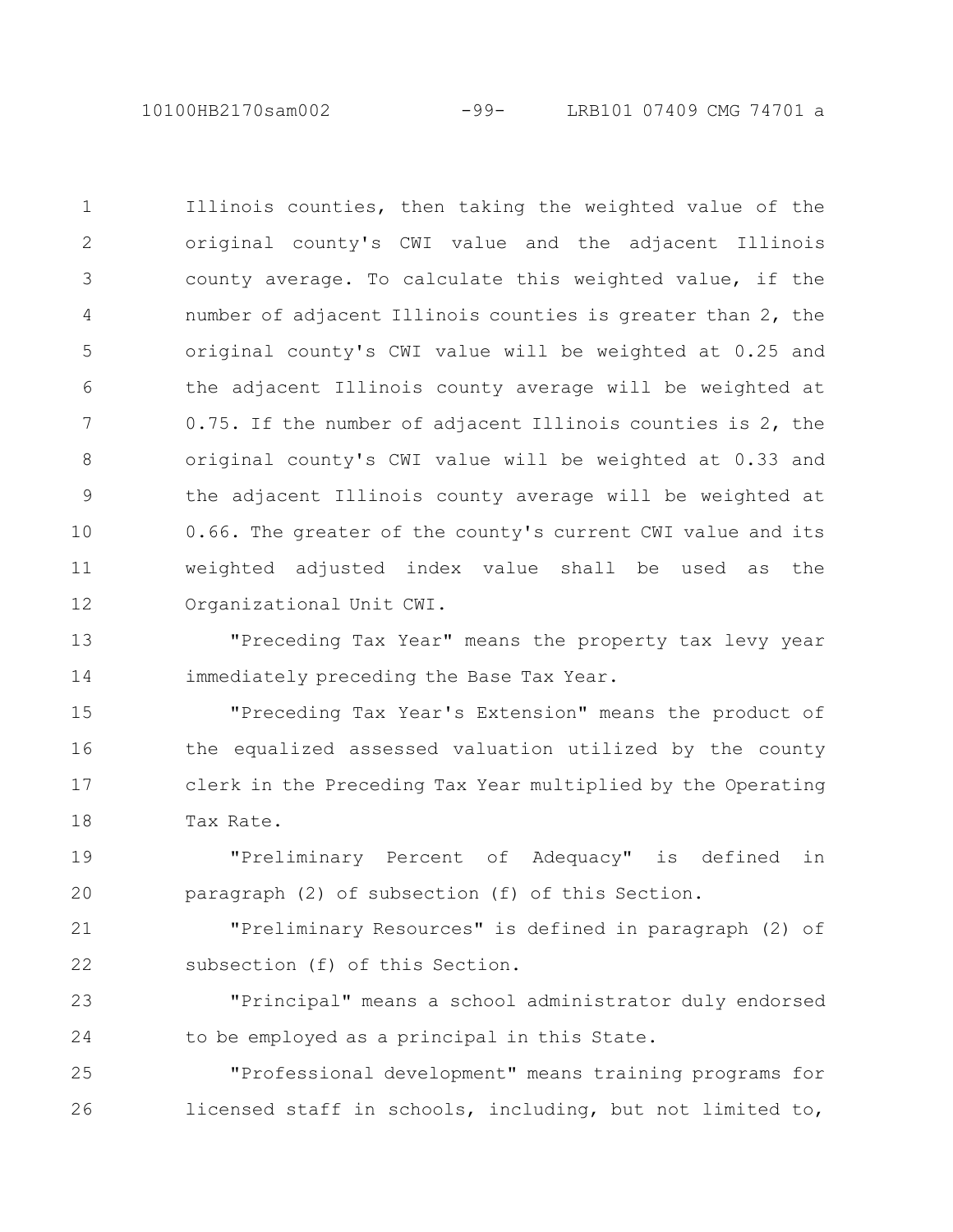10100HB2170sam002 -100- LRB101 07409 CMG 74701 a

programs that assist in implementing new curriculum programs, provide data focused or academic assessment data training to help staff identify a student's weaknesses and strengths, target interventions, improve instruction, encompass instructional strategies for English learner, gifted, or at-risk students, address inclusivity, cultural sensitivity, or implicit bias, or otherwise provide professional support for licensed staff. 1 2 3 4 5 6 7 8

"Prototypical" means 450 special education pre-kindergarten and kindergarten through grade 5 students for an elementary school, 450 grade 6 through 8 students for a middle school, and 600 grade 9 through 12 students for a high school. 9 10 11 12 13

"PTELL" means the Property Tax Extension Limitation Law. 14 15

"PTELL EAV" is defined in paragraph (4) of subsection (d) of this Section. 16 17

"Pupil support staff" means a nurse, psychologist, social worker, family liaison personnel, or other staff member who provides support to at-risk or struggling students. 18 19 20 21

"Real Receipts" is defined in paragraph (1) of subsection (d) of this Section. 22 23

"Regionalization Factor" means, for a particular Organizational Unit, the figure derived by dividing the Organizational Unit CWI by the Statewide Weighted CWI. 24 25 26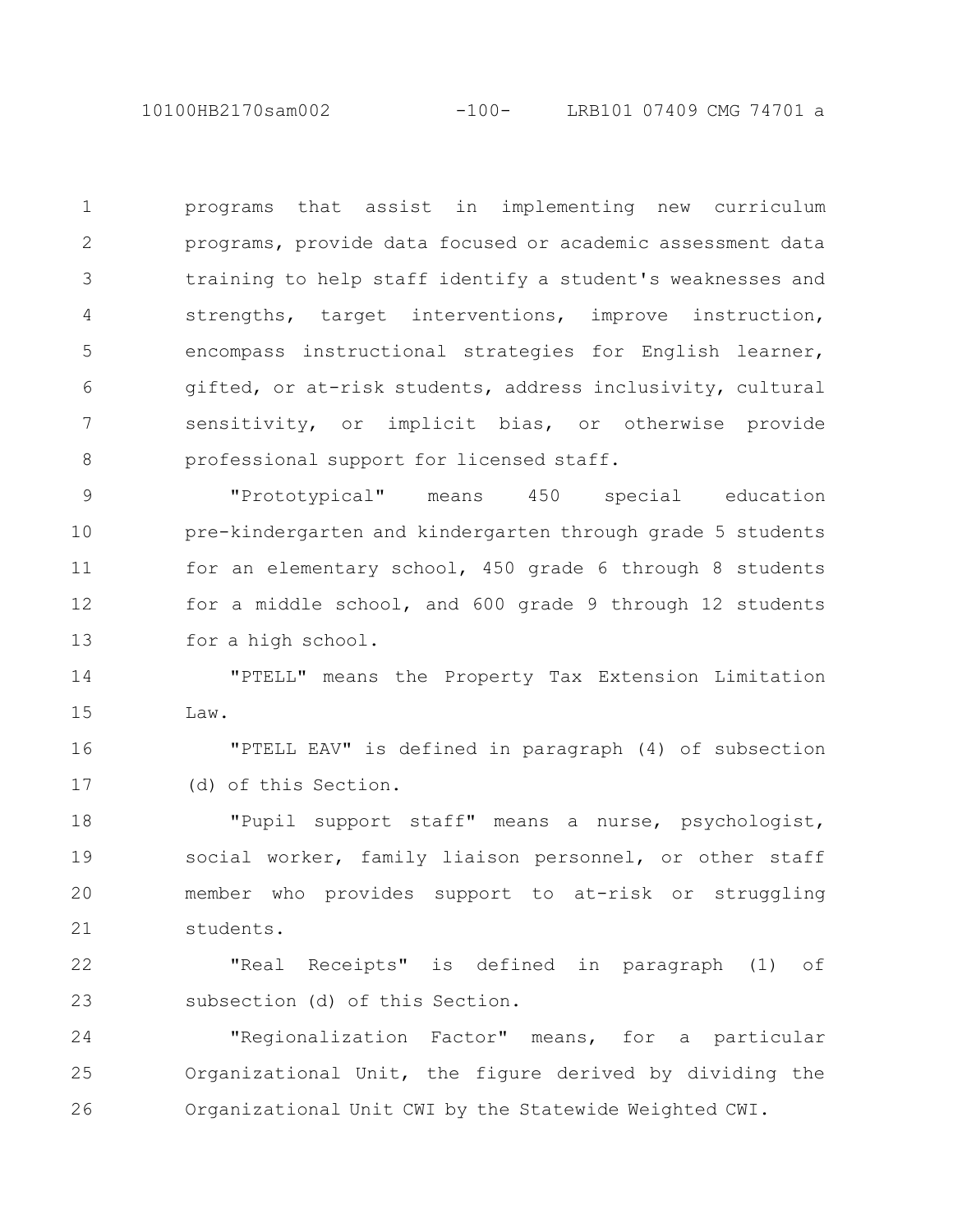"School site staff" means the primary school secretary and any additional clerical personnel assigned to a school. "Special education" means special educational facilities and services, as defined in Section 14-1.08 of this Code. 1 2 3 4 5

"Special Education Allocation" means the amount of an Organizational Unit's final Adequacy Target attributable to special education divided by the Organizational Unit's final Adequacy Target, the product of which shall be multiplied by the amount of new funding received pursuant to this Section. An Organizational Unit's final Adequacy Target attributable to special education shall include all special education investment adequacy elements. 6 7 8 9 10 11 12 13

"Specialist teacher" means a teacher who provides instruction in subject areas not included in core subjects, including, but not limited to, art, music, physical education, health, driver education, career-technical education, and such other subject areas as may be mandated by State law or provided by an Organizational Unit. 14 15 16 17 18 19

"Specially Funded Unit" means an Alternative School, safe school, Department of Juvenile Justice school, special education cooperative or entity recognized by the State Board as a special education cooperative, State-approved charter school, or alternative learning opportunities program that received direct funding from the State Board during the 2016-2017 school year through 20 21 22 23 24 25 26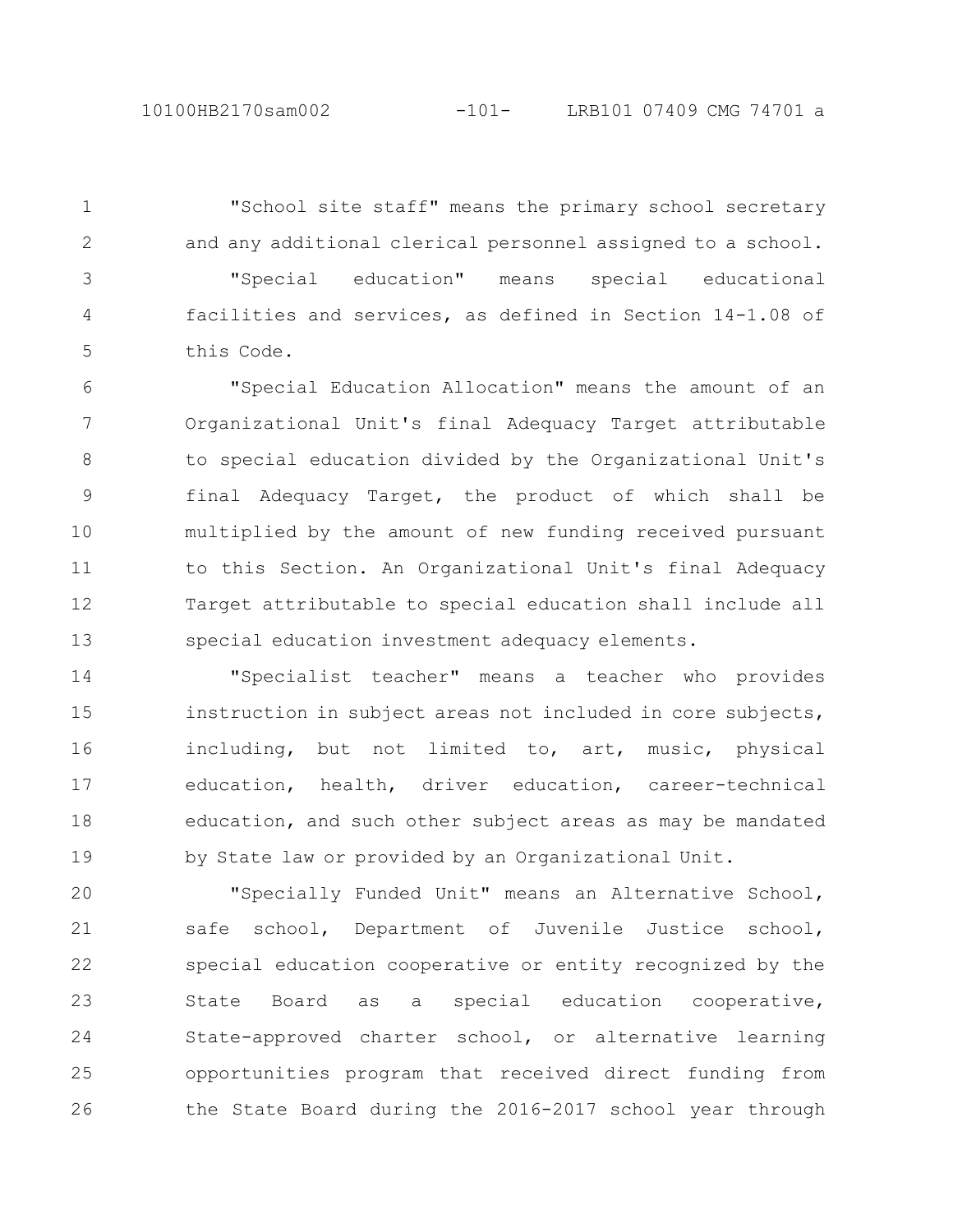any of the funding sources included within the calculation of the Base Funding Minimum or Glenwood Academy. 1 2

"Supplemental Grant Funding" means supplemental general State aid funding received by an Organizational Unit during the 2016-2017 school year pursuant to subsection (H) of Section 18-8.05 of this Code (now repealed). 3 4 5 6 7

"State Adequacy Level" is the sum of the Adequacy Targets of all Organizational Units. 8 9

"State Board" means the State Board of Education.

"State Superintendent" means the State Superintendent of Education. 11 12

"Statewide Weighted CWI" means a figure determined by multiplying each Organizational Unit CWI times the ASE for that Organizational Unit creating a weighted value, summing all Organizational Units' weighted values, and dividing by the total ASE of all Organizational Units, thereby creating an average weighted index. 13 14 15 16 17 18

"Student activities" means non-credit producing after-school programs, including, but not limited to, clubs, bands, sports, and other activities authorized by the school board of the Organizational Unit. 19 20 21 22

"Substitute teacher" means an individual teacher or teaching assistant who is employed by an Organizational Unit and is temporarily serving the Organizational Unit on a per diem or per period-assignment basis to replace 23 24 25 26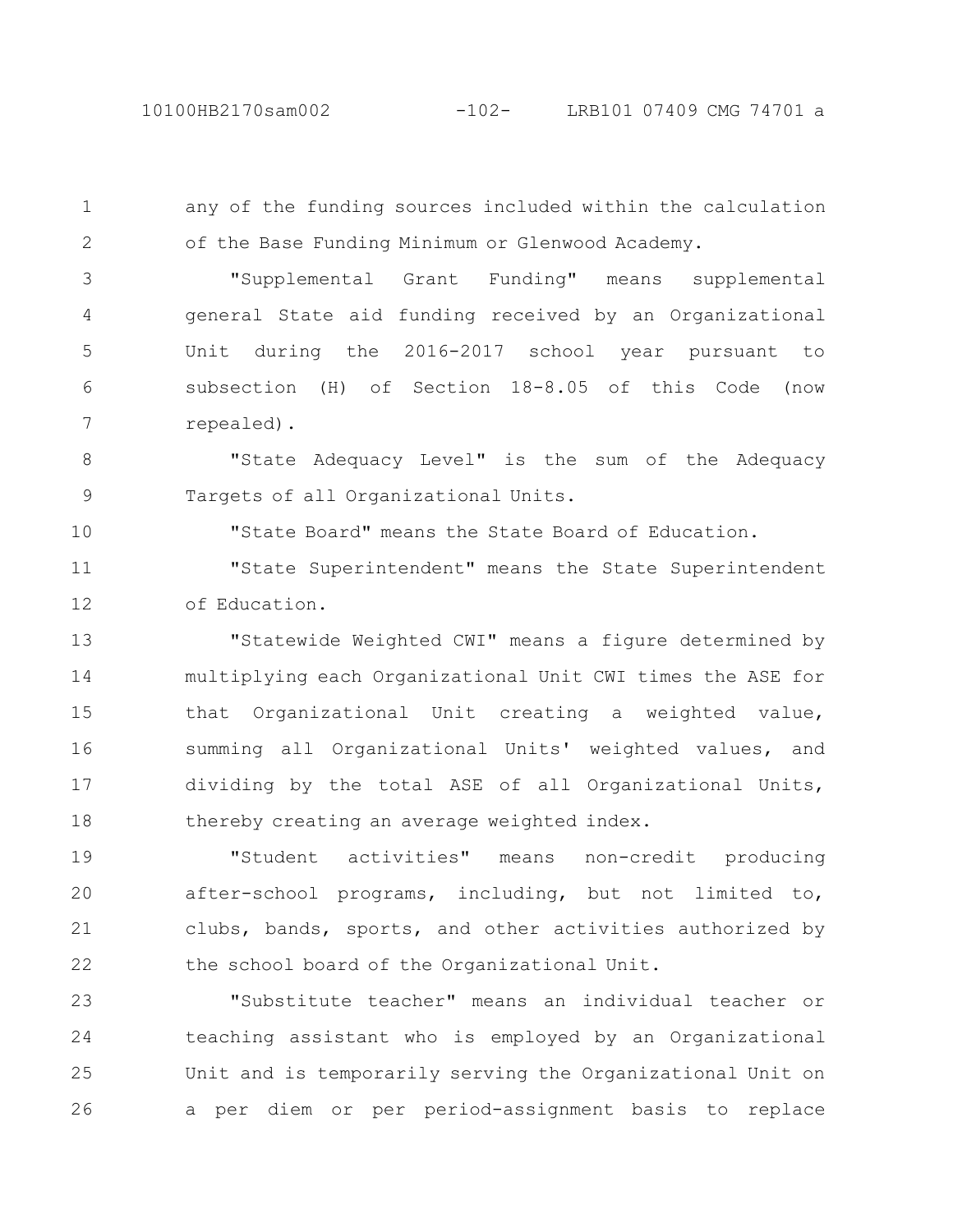another staff member. 1

"Summer school" means academic and enrichment programs provided to students during the summer months outside of the regular school year. 2 3 4

"Supervisory aide" means a non-licensed staff member who helps in supervising students of an Organizational Unit, but does so outside of the classroom, in situations such as, but not limited to, monitoring hallways and playgrounds, supervising lunchrooms, or supervising students when being transported in buses serving the Organizational Unit. 5 6 7 8 9 10 11

"Target Ratio" is defined in paragraph (4) of subsection (g). 12 13

"Tier 1", "Tier 2", "Tier 3", and "Tier 4" are defined in paragraph (3) of subsection (g). 14 15

"Tier 1 Aggregate Funding", "Tier 2 Aggregate Funding", "Tier 3 Aggregate Funding", and "Tier 4 Aggregate Funding" are defined in paragraph (1) of subsection (g). 16 17 18

(b) Adequacy Target calculation.

(1) Each Organizational Unit's Adequacy Target is the sum of the Organizational Unit's cost of providing Essential Elements, as calculated in accordance with this subsection (b), with the salary amounts in the Essential Elements multiplied by a Regionalization Factor calculated pursuant to paragraph (3) of this subsection (b). 20 21 22 23 24 25

26

19

(2) The Essential Elements are attributable on a pro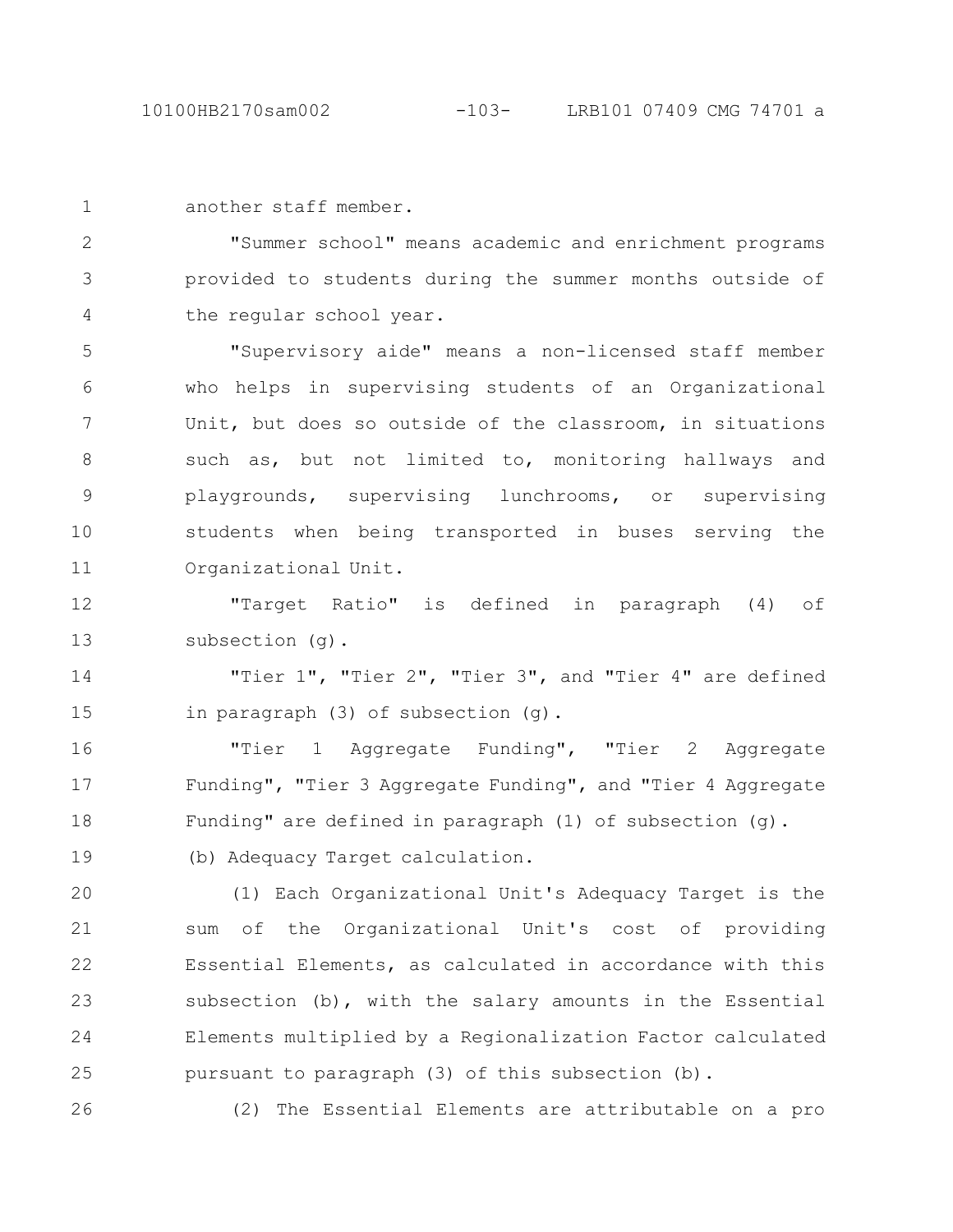10100HB2170sam002 -104- LRB101 07409 CMG 74701 a

rata basis related to defined subgroups of the ASE of each Organizational Unit as specified in this paragraph (2), with investments and FTE positions pro rata funded based on ASE counts in excess of or less than the thresholds set forth in this paragraph (2). The method for calculating attributable pro rata costs and the defined subgroups thereto are as follows: 1 2 3 4 5 6 7

(A) Core class size investments. Each Organizational Unit shall receive the funding required to support that number of FTE core teacher positions as is needed to keep the respective class sizes of the Organizational Unit to the following maximum numbers: 8 9 10 11 12

(i) For grades kindergarten through 3, the Organizational Unit shall receive funding required to support one FTE core teacher position for every 15 Low-Income Count students in those grades and one FTE core teacher position for every 20 non-Low-Income Count students in those grades. 13 14 15 16 17 18

(ii) For grades 4 through 12, the Organizational Unit shall receive funding required to support one FTE core teacher position for every 20 Low-Income Count students in those grades and one FTE core teacher position for every 25 non-Low-Income Count students in those grades. The number of non-Low-Income Count students in a grade shall be determined by subtracting the 19 20 21 22 23 24 25 26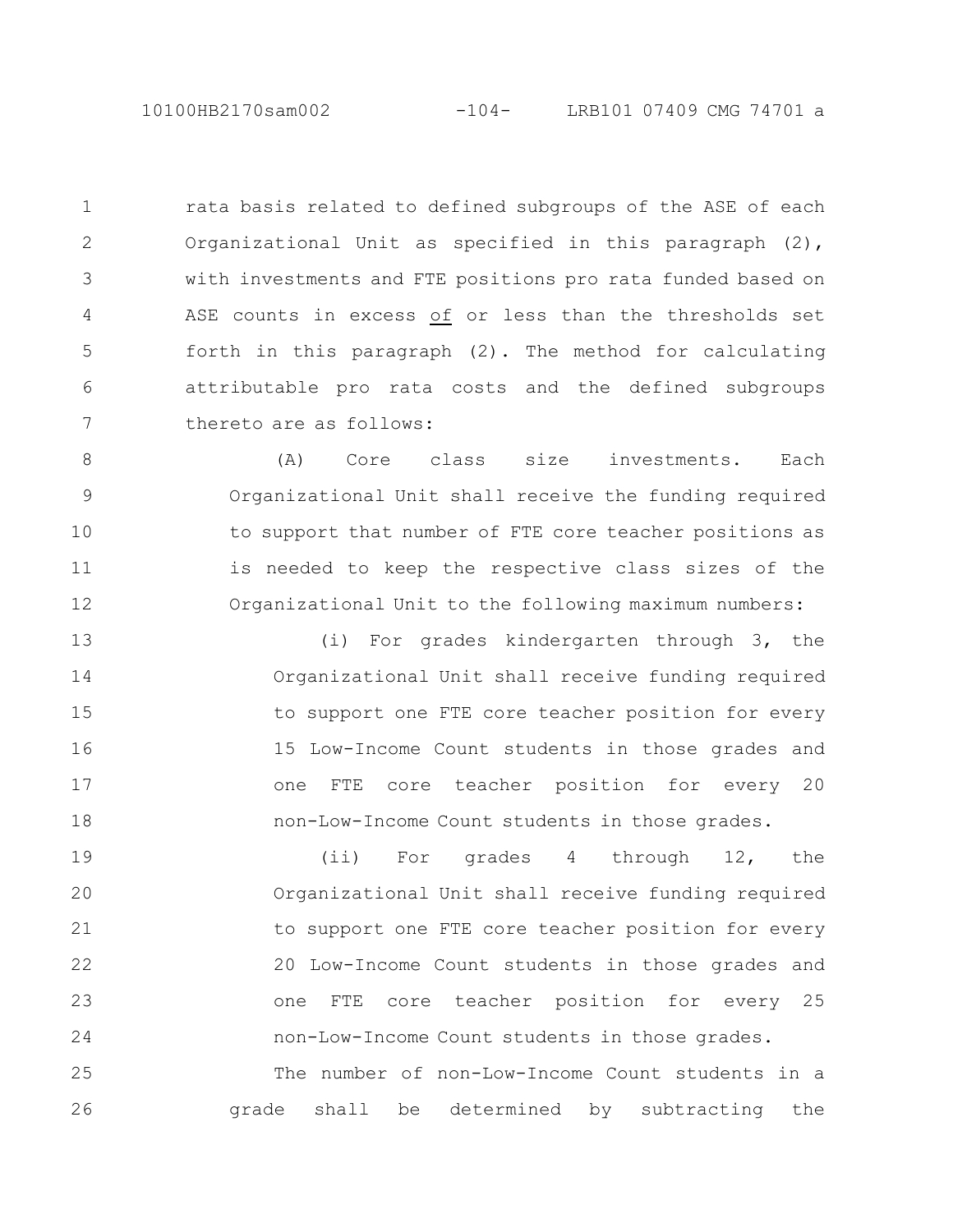Low-Income students in that grade from the ASE of the Organizational Unit for that grade. 1 2

(B) Specialist teacher investments. Each Organizational Unit shall receive the funding needed to cover that number of FTE specialist teacher positions that correspond to the following percentages: 3 4 5 6 7

(i) if the Organizational Unit operates an elementary or middle school, then 20.00% of the number of the Organizational Unit's core teachers, as determined under subparagraph (A) of this paragraph (2); and 8 9 10 11 12

(ii) if such Organizational Unit operates a high school, then 33.33% of the number of the Organizational Unit's core teachers. 13 14 15

(C) Instructional facilitator investments. Each Organizational Unit shall receive the funding needed to cover one FTE instructional facilitator position for every 200 combined ASE of pre-kindergarten children with disabilities and all kindergarten through grade 12 students of the Organizational Unit. 16 17 18 19 20 21

(D) Core intervention teacher (tutor) investments. Each Organizational Unit shall receive the funding needed to cover one FTE teacher position for each prototypical elementary, middle, and high school. 22 23 24 25

(E) Substitute teacher investments. Each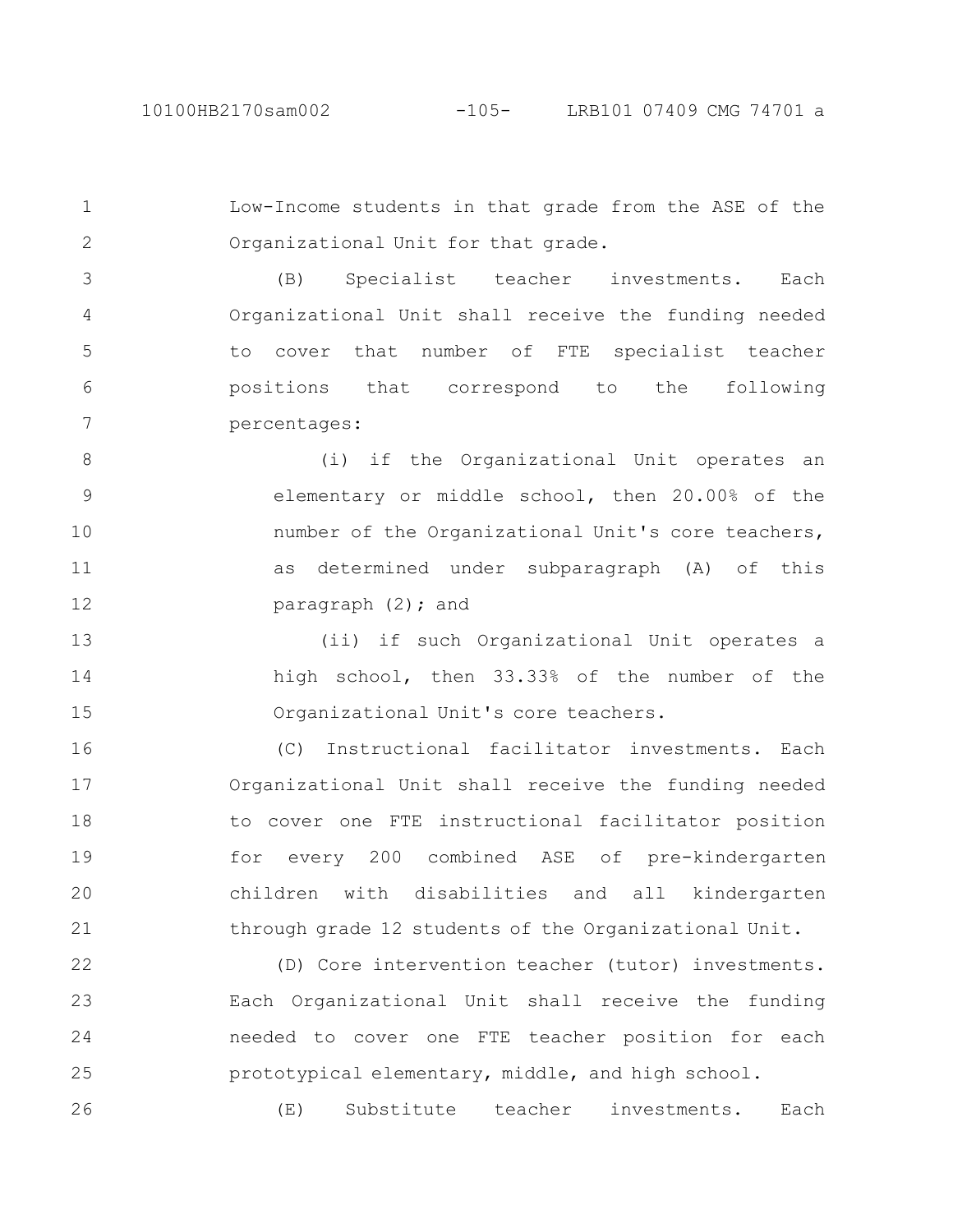Organizational Unit shall receive the funding needed to cover substitute teacher costs that is equal to 5.70% of the minimum pupil attendance days required under Section 10-19 of this Code for all full-time equivalent core, specialist, and intervention teachers, school nurses, special education teachers and instructional assistants, instructional facilitators, and summer school and extended day teacher positions, as determined under this paragraph (2), at a salary rate of 33.33% of the average salary for grade K through 12 teachers and 33.33% of the average salary of each instructional assistant position. 1 2 3 4 5 6 7 8 9 10 11 12 13

(F) Core guidance counselor investments. Each Organizational Unit shall receive the funding needed to cover one FTE guidance counselor for each 450 combined ASE of pre-kindergarten children with disabilities and all kindergarten through grade 5 students, plus one FTE guidance counselor for each 250 grades 6 through 8 ASE middle school students, plus one FTE guidance counselor for each 250 grades 9 through 12 ASE high school students. 14 15 16 17 18 19 20 21 22

(G) Nurse investments. Each Organizational Unit shall receive the funding needed to cover one FTE nurse for each 750 combined ASE of pre-kindergarten children with disabilities and all kindergarten through grade 23 24 25 26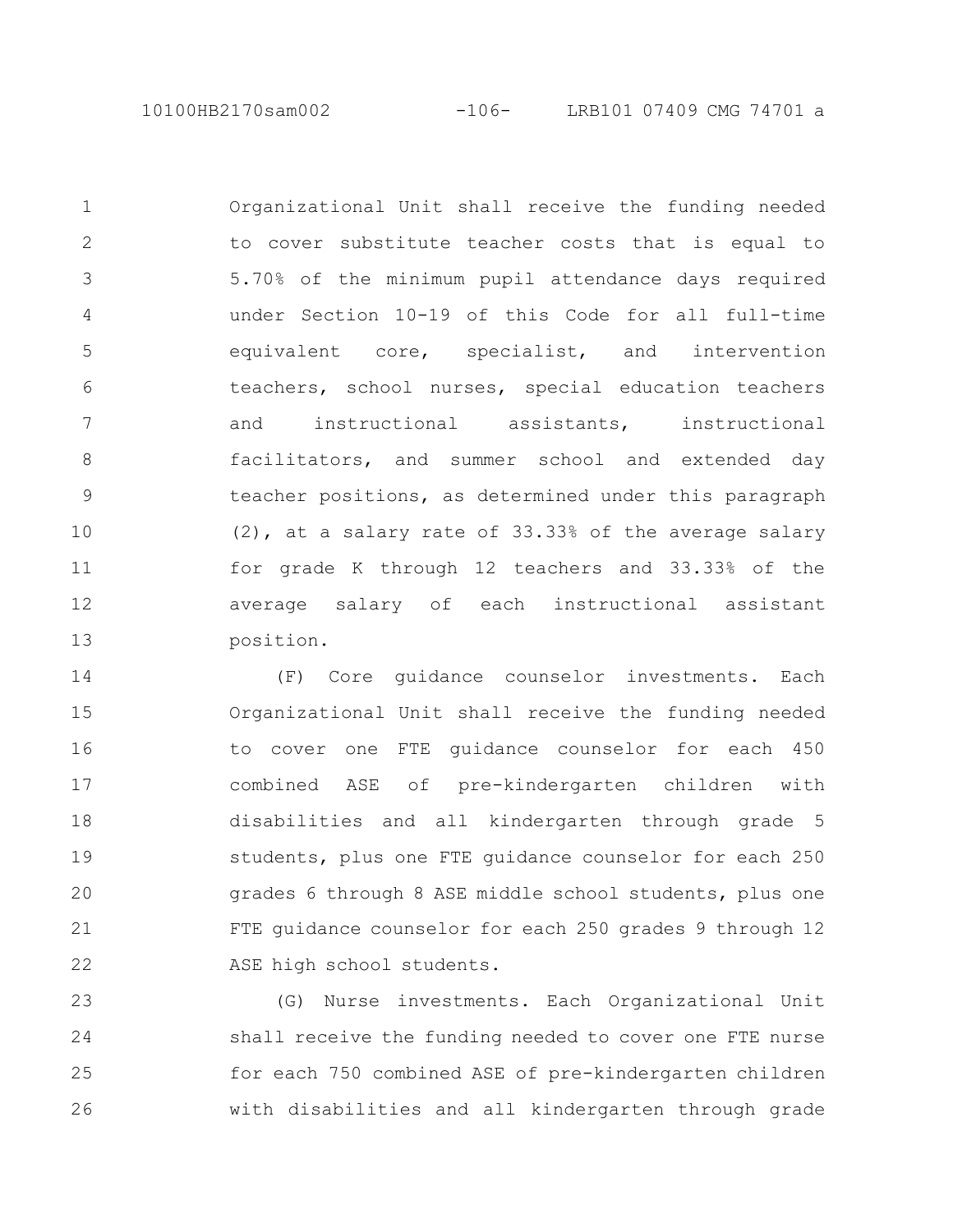12 students across all grade levels it serves.

(H) Supervisory aide investments. Each Organizational Unit shall receive the funding needed to cover one FTE for each 225 combined ASE of pre-kindergarten children with disabilities and all kindergarten through grade 5 students, plus one FTE for each 225 ASE middle school students, plus one FTE for each 200 ASE high school students. 2 3 4 5 6 7 8

(I) Librarian investments. Each Organizational Unit shall receive the funding needed to cover one FTE librarian for each prototypical elementary school, middle school, and high school and one FTE aide or media technician for every 300 combined ASE of pre-kindergarten children with disabilities and all kindergarten through grade 12 students. 9 10 11 12 13 14 15

(J) Principal investments. Each Organizational Unit shall receive the funding needed to cover one FTE principal position for each prototypical elementary school, plus one FTE principal position for each prototypical middle school, plus one FTE principal position for each prototypical high school. 16 17 18 19 20 21

(K) Assistant principal investments. Each Organizational Unit shall receive the funding needed to cover one FTE assistant principal position for each prototypical elementary school, plus one FTE assistant principal position for each prototypical middle 22 23 24 25 26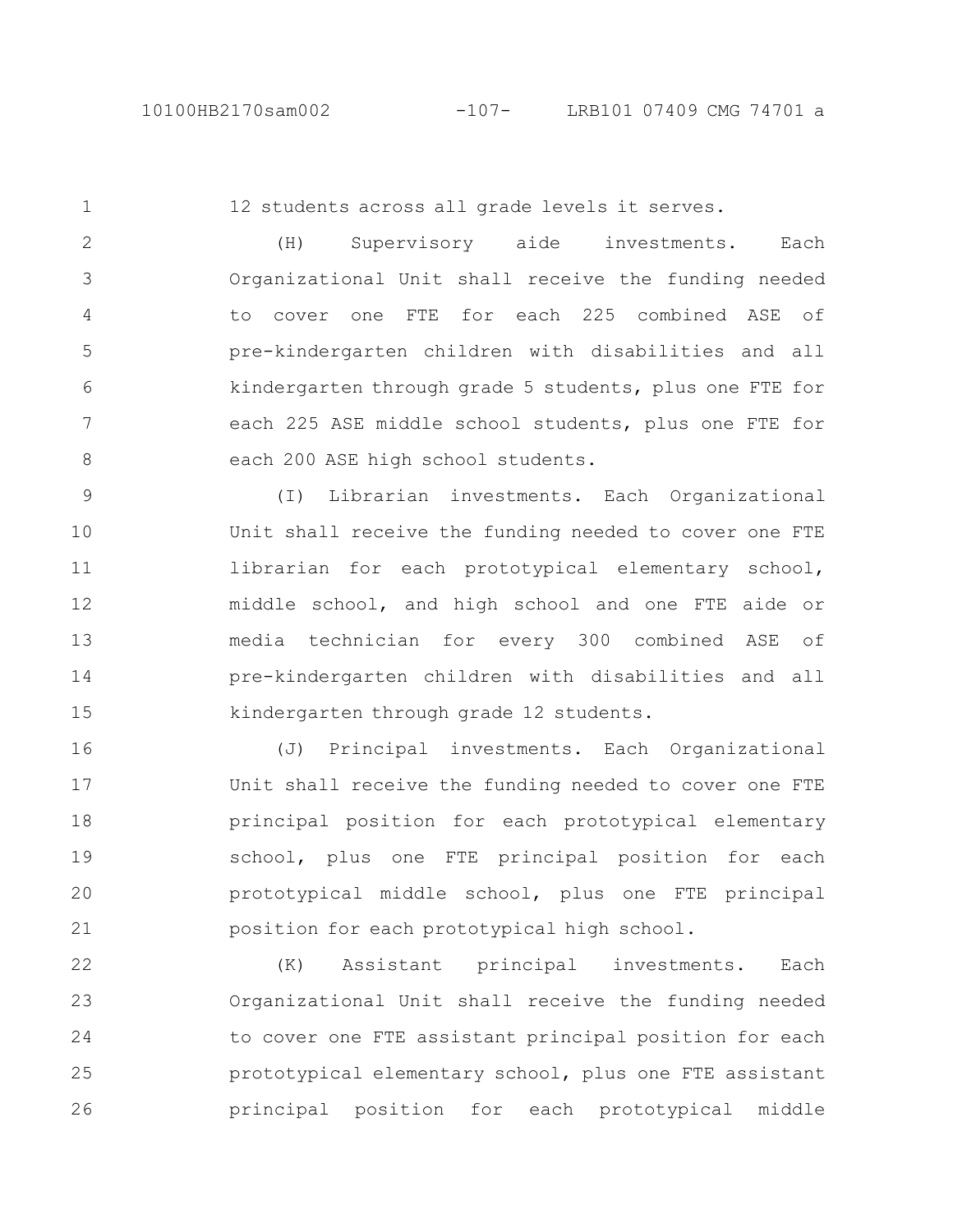school, plus one FTE assistant principal position for each prototypical high school. 1 2

(L) School site staff investments. Each Organizational Unit shall receive the funding needed for one FTE position for each 225 ASE of pre-kindergarten children with disabilities and all kindergarten through grade 5 students, plus one FTE position for each 225 ASE middle school students, plus one FTE position for each 200 ASE high school students. 3 4 5 6 7 8 9

(M) Gifted investments. Each Organizational Unit shall receive \$40 per kindergarten through grade 12 ASE. 10 11 12

(N) Professional development investments. Each Organizational Unit shall receive \$125 per student of the combined ASE of pre-kindergarten children with disabilities and all kindergarten through grade 12 students for trainers and other professional development-related expenses for supplies and materials. 13 14 15 16 17 18 19

(O) Instructional material investments. Each Organizational Unit shall receive \$190 per student of the combined ASE of pre-kindergarten children with disabilities and all kindergarten through grade 12 students to cover instructional material costs. 20 21 22 23 24

(P) Assessment investments. Each Organizational Unit shall receive \$25 per student of the combined ASE 25 26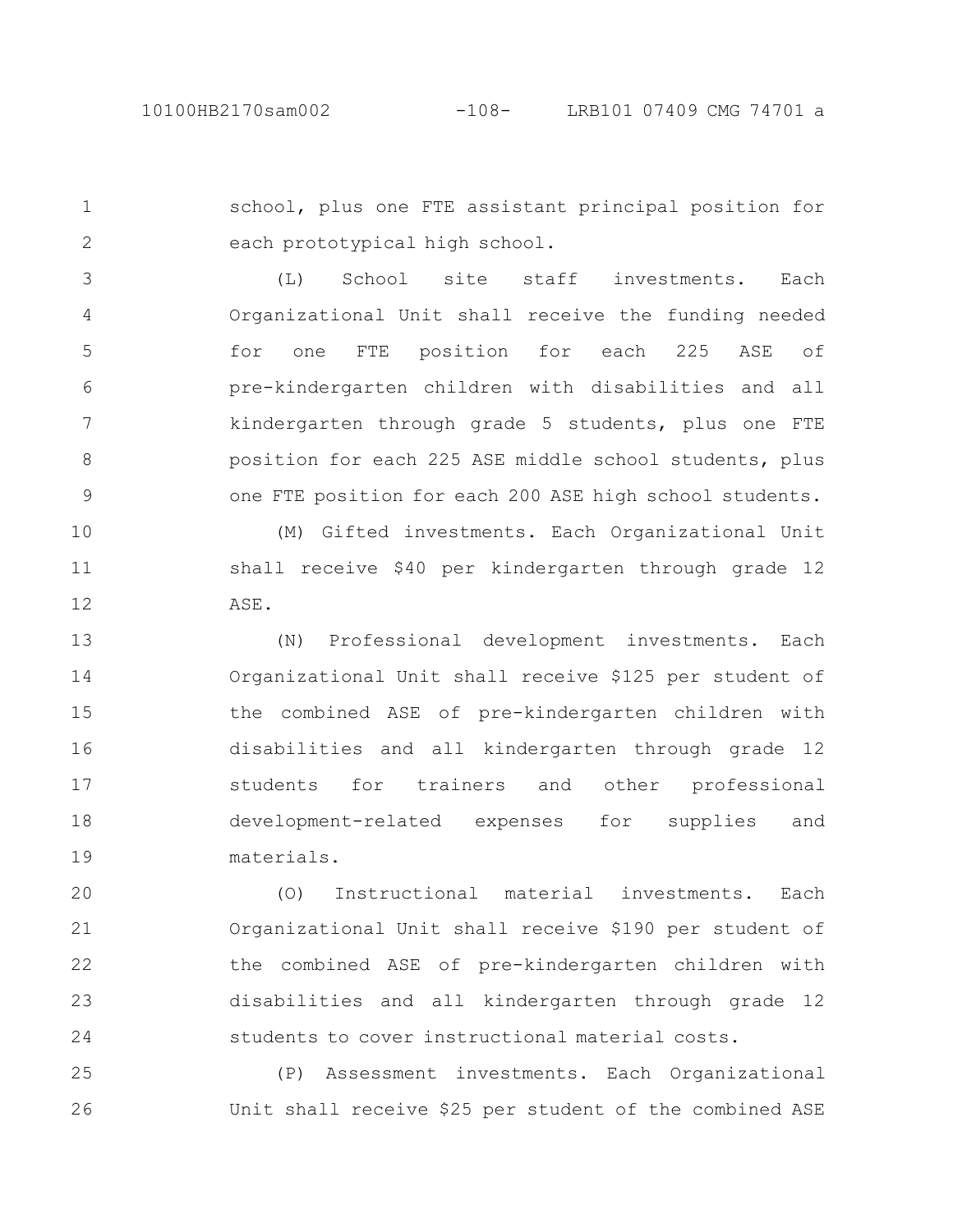of pre-kindergarten children with disabilities and all kindergarten through grade 12 students to cover assessment costs. 1 2

(Q) Computer technology and equipment investments. Each Organizational Unit shall receive \$285.50 per student of the combined ASE of pre-kindergarten children with disabilities and all kindergarten through grade 12 students to cover computer technology and equipment costs. For the 2018-2019 school year and subsequent school years, Organizational Units assigned to Tier 1 and Tier 2 in the prior school year shall receive an additional \$285.50 per student of the combined ASE of pre-kindergarten children with disabilities and all kindergarten through grade 12 students to cover computer technology and equipment costs in the Organizational Unit's Adequacy Target. The State Board may establish additional requirements for Organizational Unit expenditures of funds received pursuant to this subparagraph (Q), including a requirement that funds received pursuant to this subparagraph (Q) may be used only for serving the technology needs of the district. It is the intent of Public Act 100-465 that all Tier 1 and Tier 2 districts receive the addition to their Adequacy Target in the following year, subject to compliance with the requirements of the State Board. 4 5 6 7 8 9 10 11 12 13 14 15 16 17 18 19 20 21 22 23 24 25 26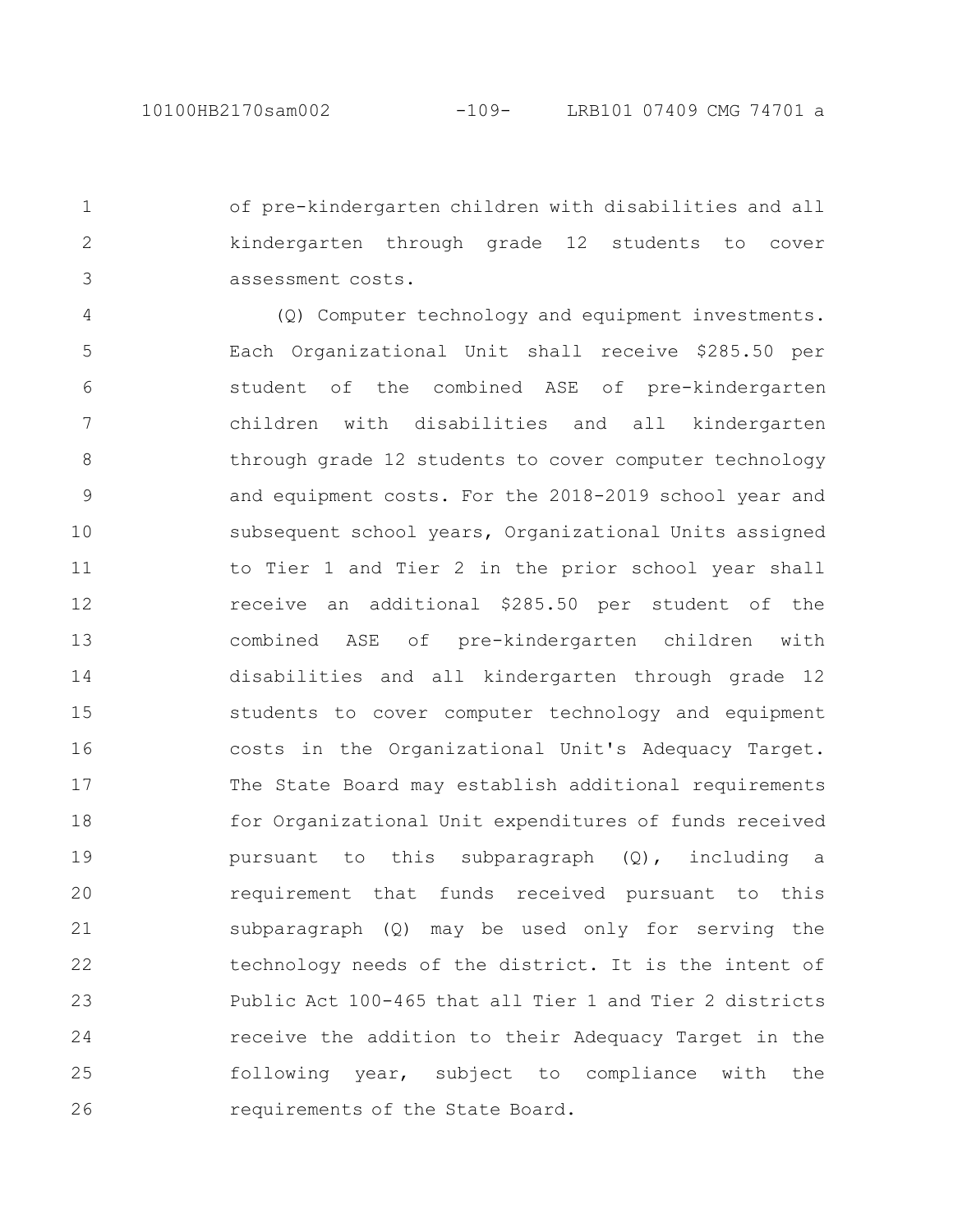2

3

4

5

6

(R) Student activities investments. Each Organizational Unit shall receive the following funding amounts to cover student activities: \$100 per kindergarten through grade 5 ASE student in elementary school, plus \$200 per ASE student in middle school, plus \$675 per ASE student in high school.

(S) Maintenance and operations investments. Each Organizational Unit shall receive \$1,038 per student of the combined ASE of pre-kindergarten children with disabilities and all kindergarten through grade 12 students for day-to-day maintenance and operations expenditures, including salary, supplies, and materials, as well as purchased services, but excluding employee benefits. The proportion of salary for the application of a Regionalization Factor and the calculation of benefits is equal to \$352.92. 7 8 9 10 11 12 13 14 15 16

(T) Central office investments. Each Organizational Unit shall receive \$742 per student of the combined ASE of pre-kindergarten children with disabilities and all kindergarten through grade 12 students to cover central office operations, including administrators and classified personnel charged with managing the instructional programs, business and operations of the school district, and security personnel. The proportion of salary for the application of a Regionalization Factor and the 17 18 19 20 21 22 23 24 25 26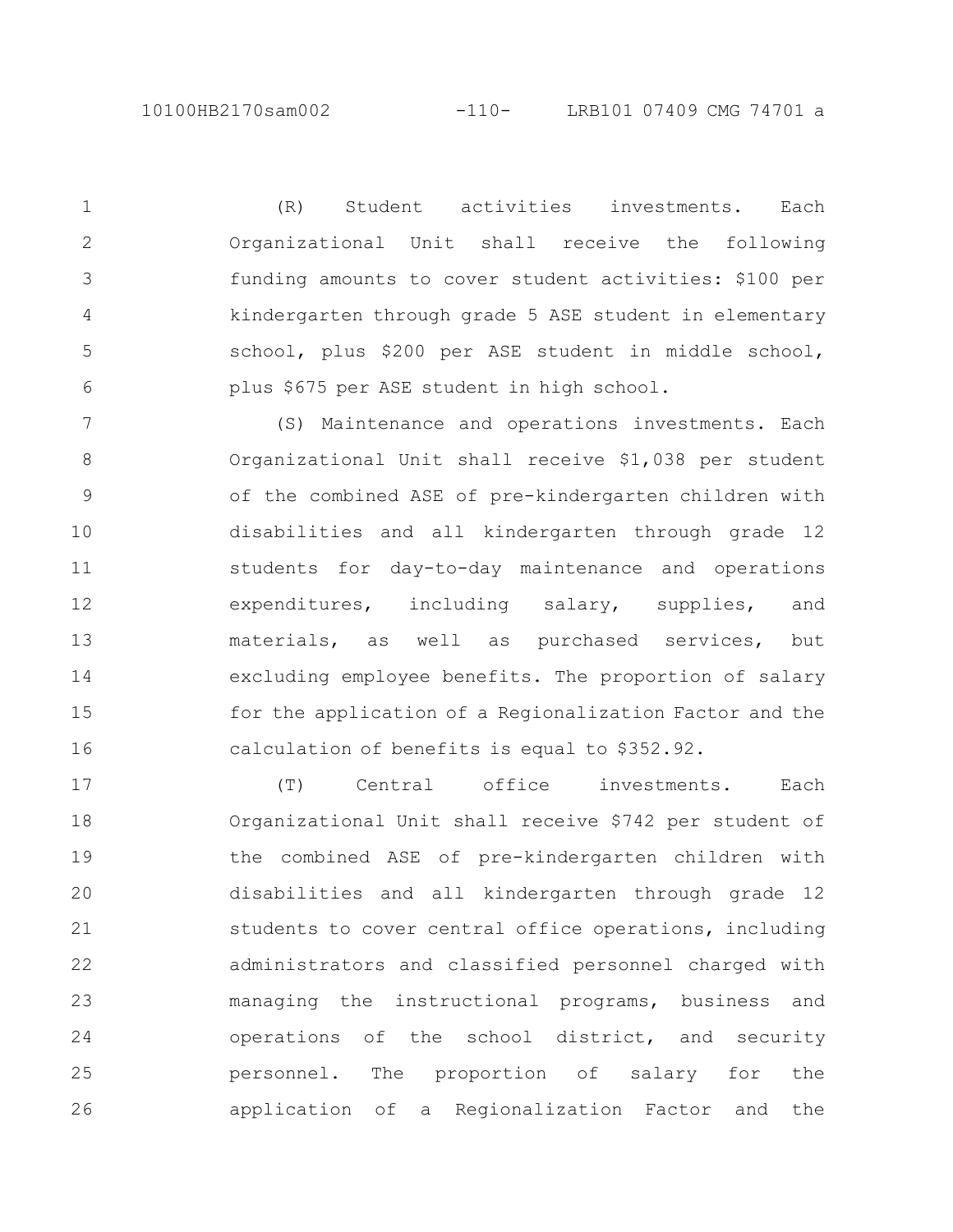calculation of benefits is equal to \$368.48.

(U) Employee benefit investments. Each Organizational Unit shall receive 30% of the total of all salary-calculated elements of the Adequacy Target, excluding substitute teachers and student activities investments, to cover benefit costs. For central office and maintenance and operations investments, the benefit calculation shall be based upon the salary proportion of each investment. If at any time the responsibility for funding the employer normal cost of teacher pensions is assigned to school districts, then that amount certified by the Teachers' Retirement System of the State of Illinois to be paid by the Organizational Unit for the preceding school year shall be added to the benefit investment. For any fiscal year in which a school district organized under Article 34 of this Code is responsible for paying the employer normal cost of teacher pensions, then that amount of its employer normal cost plus the amount for retiree health insurance as certified by the Public School Teachers' Pension and Retirement Fund of Chicago to be paid by the school district for the preceding school year that is statutorily required to cover employer normal costs and the amount for retiree health insurance shall be added to the 30% specified in this subparagraph (U). The Teachers' Retirement System 2 3 4 5 6 7 8 9 10 11 12 13 14 15 16 17 18 19 20 21 22 23 24 25 26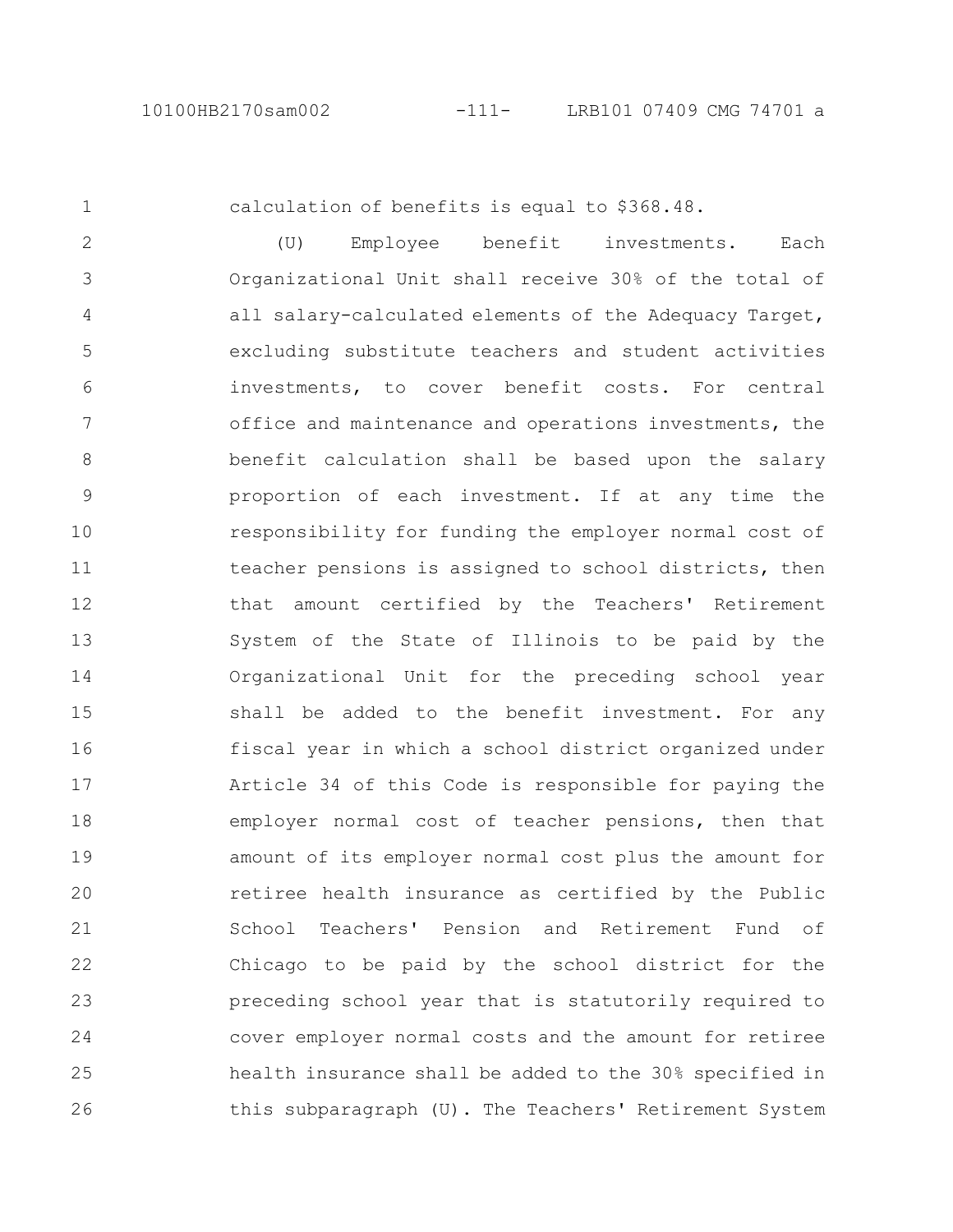of the State of Illinois and the Public School Teachers' Pension and Retirement Fund of Chicago shall submit such information as the State Superintendent may require for the calculations set forth in this subparagraph (U). (V) Additional investments in low-income students. In addition to and not in lieu of all other funding under this paragraph (2), each Organizational Unit shall receive funding based on the average teacher salary for grades K through 12 to cover the costs of: (i) one FTE intervention teacher (tutor) position for every 125 Low-Income Count students; (ii) one FTE pupil support staff position for every 125 Low-Income Count students; (iii) one FTE extended day teacher position for every 120 Low-Income Count students; and (iv) one FTE summer school teacher position for every 120 Low-Income Count students. (W) Additional investments in English learner students. In addition to and not in lieu of all other funding under this paragraph (2), each Organizational Unit shall receive funding based on the average teacher salary for grades K through 12 to cover the costs of: (i) one FTE intervention teacher (tutor) position for every 125 English learner students; (ii) one FTE pupil support staff position for 1 2 3 4 5 6 7 8 9 10 11 12 13 14 15 16 17 18 19 20 21 22 23 24 25 26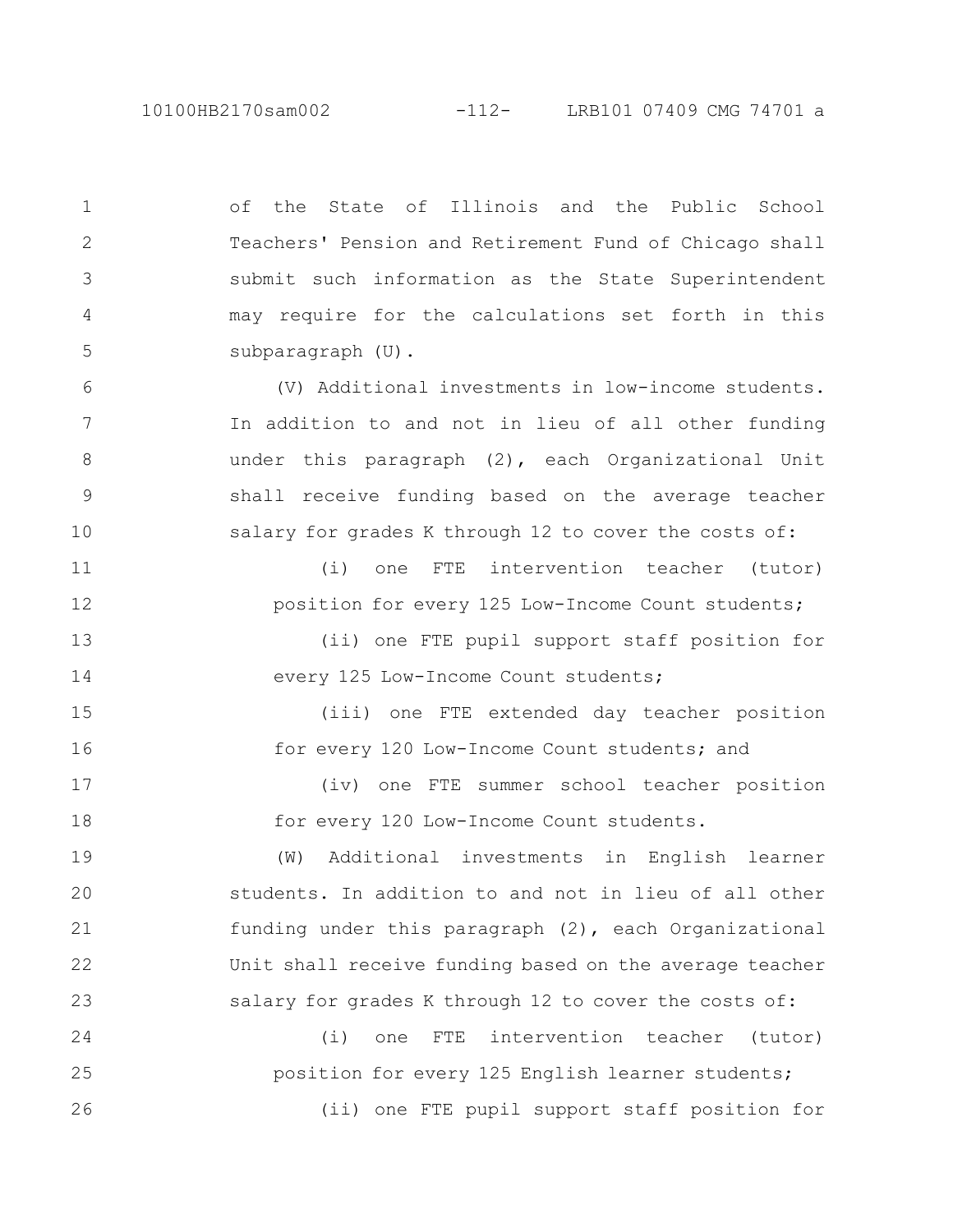every 125 English learner students; (iii) one FTE extended day teacher position for every 120 English learner students; (iv) one FTE summer school teacher position for every 120 English learner students; and (v) one FTE core teacher position for every 100 English learner students. (X) Special education investments. Each Organizational Unit shall receive funding based on the average teacher salary for grades K through 12 to cover special education as follows: (i) one FTE teacher position for every 141 combined ASE of pre-kindergarten children with disabilities and all kindergarten through grade 12 students; (ii) one FTE instructional assistant for every 141 combined ASE of pre-kindergarten children with disabilities and all kindergarten through grade 12 students; and (iii) one FTE psychologist position for every 1,000 combined ASE of pre-kindergarten children with disabilities and all kindergarten through grade 12 students. (3) For calculating the salaries included within the Essential Elements, the State Superintendent shall annually calculate average salaries to the nearest dollar 1 2 3 4 5 6 7 8 9 10 11 12 13 14 15 16 17 18 19 20 21 22 23 24 25 26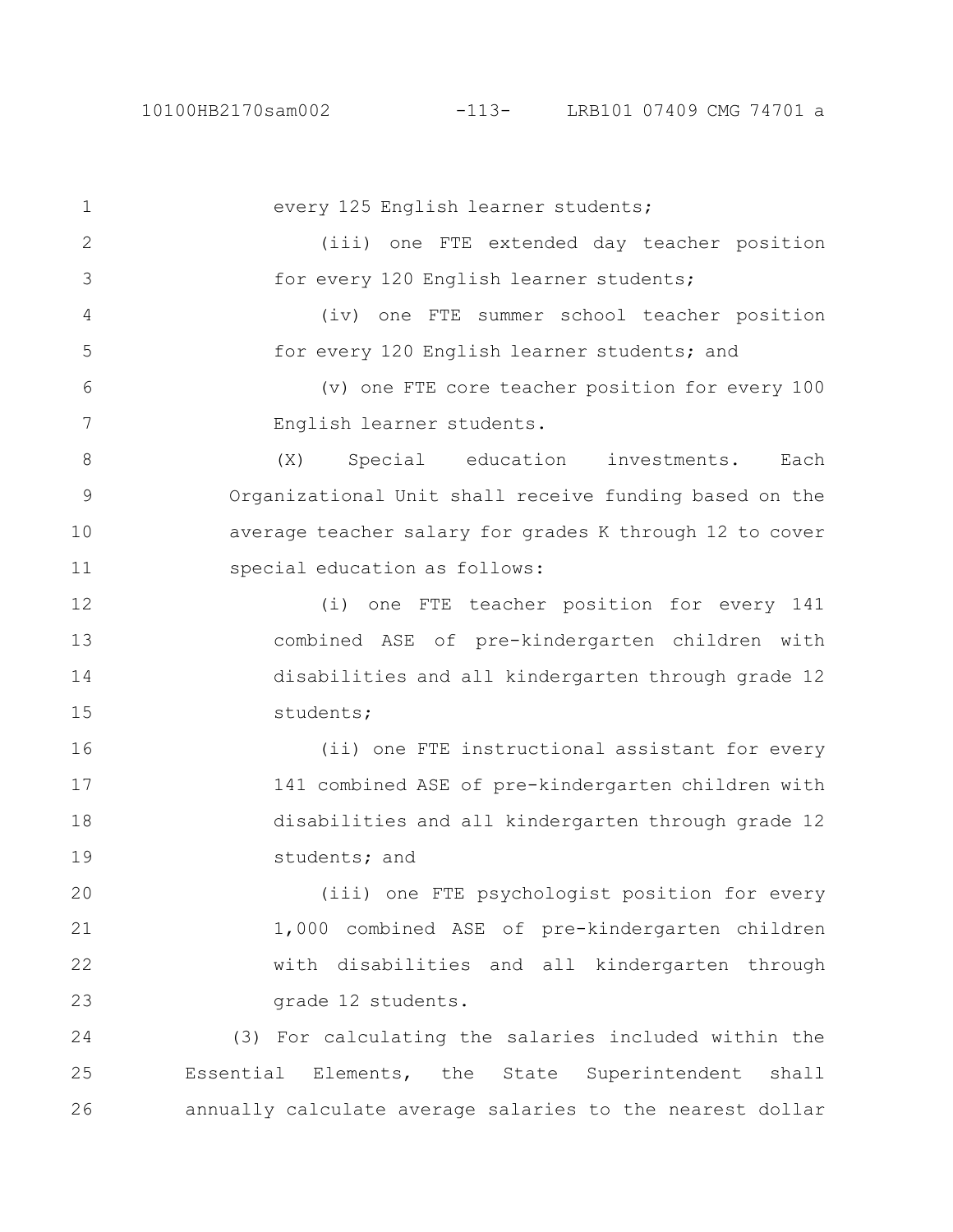10100HB2170sam002 -114- LRB101 07409 CMG 74701 a

using the employment information system data maintained by the State Board, limited to public schools only and excluding special education and vocational cooperatives, schools operated by the Department of Juvenile Justice, and charter schools, for the following positions: (A) Teacher for grades K through 8. (B) Teacher for grades 9 through 12. (C) Teacher for grades K through 12. (D) Guidance counselor for grades K through 8. (E) Guidance counselor for grades 9 through 12. (F) Guidance counselor for grades K through 12. (G) Social worker. (H) Psychologist. (I) Librarian. (J) Nurse. (K) Principal. (L) Assistant principal. For the purposes of this paragraph (3), "teacher" includes core teachers, specialist and elective teachers, instructional facilitators, tutors, special education teachers, pupil support staff teachers, English learner teachers, extended day teachers, and summer school teachers. Where specific grade data is not required for the Essential Elements, the average salary for corresponding positions shall apply. For substitute teachers, the average teacher salary for grades K through 12 shall apply. 1 2 3 4 5 6 7 8 9 10 11 12 13 14 15 16 17 18 19 20 21 22 23 24 25 26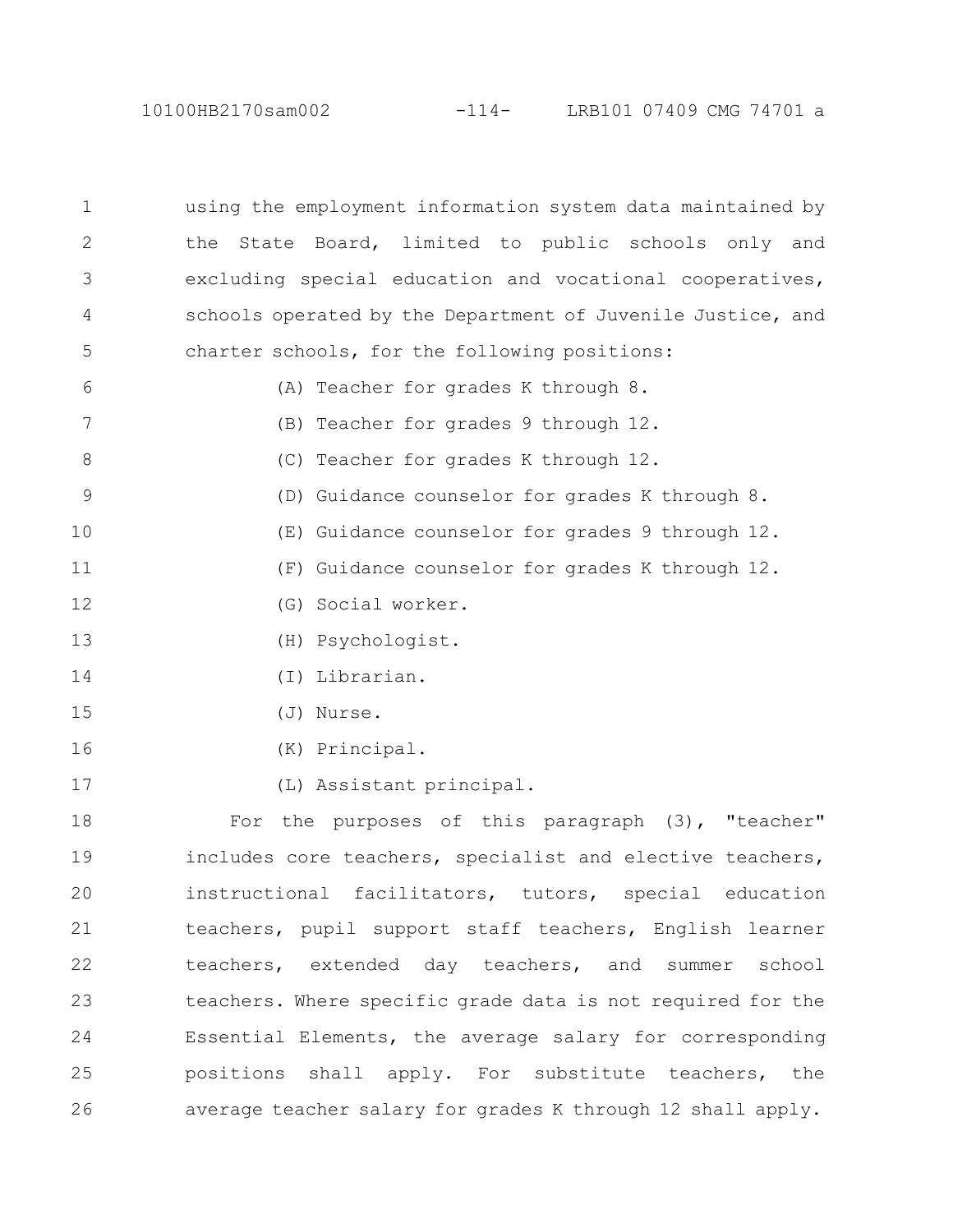10100HB2170sam002 -115- LRB101 07409 CMG 74701 a

For calculating the salaries included within the Essential Elements for positions not included within EIS Data, the following salaries shall be used in the first year of implementation of Evidence-Based Funding: (i) school site staff, \$30,000; and (ii) non-instructional assistant, instructional assistant, library aide, library media tech, or supervisory aide: \$25,000. In the second and subsequent years of implementation of Evidence-Based Funding, the amounts in items (i) and (ii) of this paragraph (3) shall annually increase by the ECI. The salary amounts for the Essential Elements determined pursuant to subparagraphs (A) through (L), (S) and  $(T)$ , and  $(V)$  through  $(X)$  of paragraph  $(2)$  of subsection (b) of this Section shall be multiplied by a Regionalization Factor. (c) Local Capacity calculation. (1) Each Organizational Unit's Local Capacity represents an amount of funding it is assumed to contribute toward its Adequacy Target for purposes of the Evidence-Based Funding formula calculation. "Local Capacity" means either (i) the Organizational Unit's Local Capacity Target as calculated in accordance with paragraph (2) of this subsection (c) if its Real Receipts are equal to or less than its Local Capacity Target or (ii) the Organizational Unit's Adjusted Local Capacity, as 1 2 3 4 5 6 7 8 9 10 11 12 13 14 15 16 17 18 19 20 21 22 23 24 25 26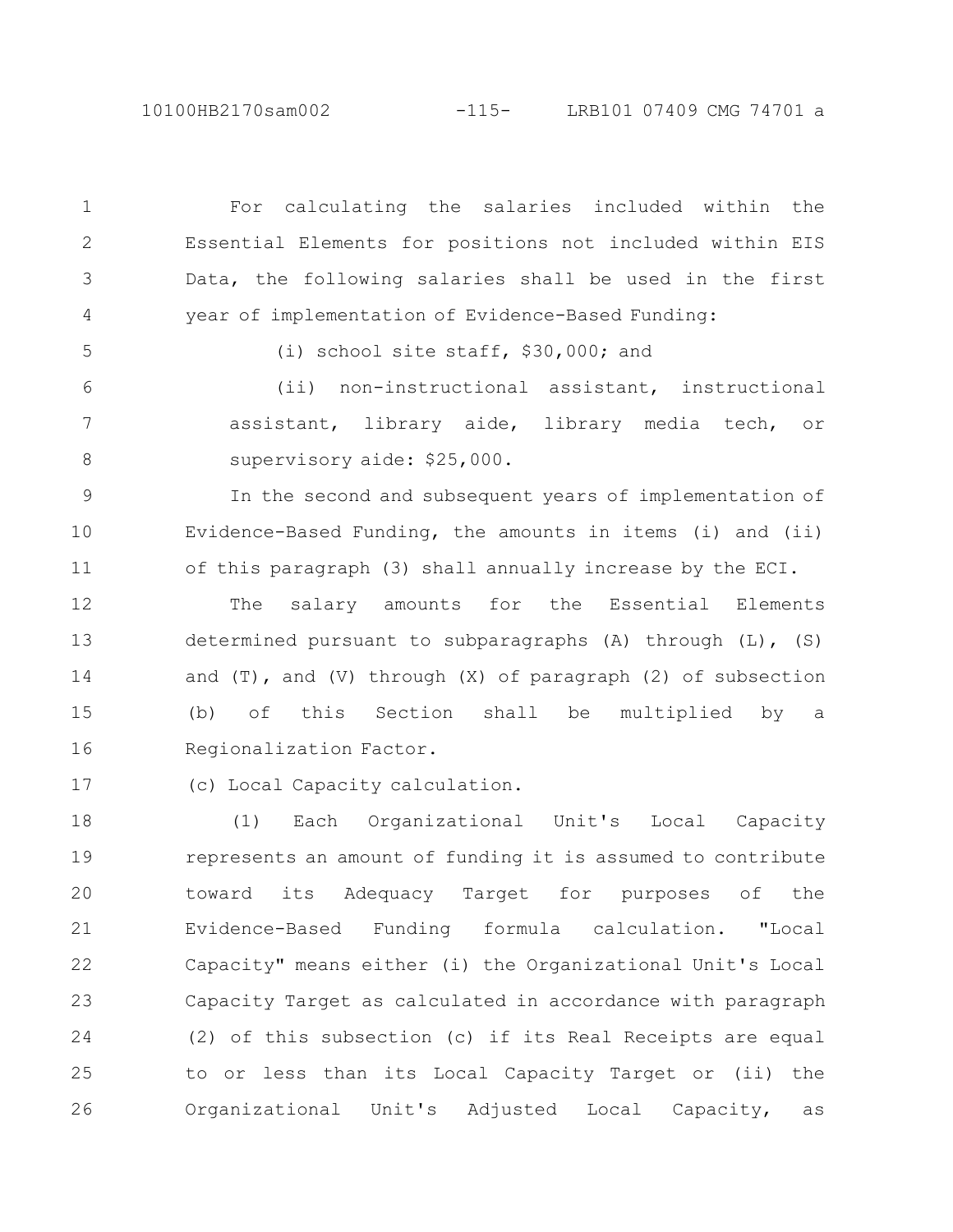calculated in accordance with paragraph (3) of this subsection (c) if Real Receipts are more than its Local Capacity Target. 1 2 3

(2) "Local Capacity Target" means, for an Organizational Unit, that dollar amount that is obtained by multiplying its Adequacy Target by its Local Capacity Ratio. 4 5 6 7

(A) An Organizational Unit's Local Capacity Percentage is the conversion of the Organizational Unit's Local Capacity Ratio, as such ratio is determined in accordance with subparagraph (B) of this paragraph (2), into a cumulative distribution resulting in a percentile ranking to determine each Organizational Unit's relative position to all other Organizational Units in this State. The calculation of Local Capacity Percentage is described in subparagraph (C) of this paragraph (2). 8 9 10 11 12 13 14 15 16 17

(B) An Organizational Unit's Local Capacity Ratio in a given year is the percentage obtained by dividing its Adjusted EAV or PTELL EAV, whichever is less, by its Adequacy Target, with the resulting ratio further adjusted as follows: 18 19 20 21 22

(i) for Organizational Units serving grades kindergarten through 12 and Hybrid Districts, no further adjustments shall be made; 23 24 25

(ii) for Organizational Units serving grades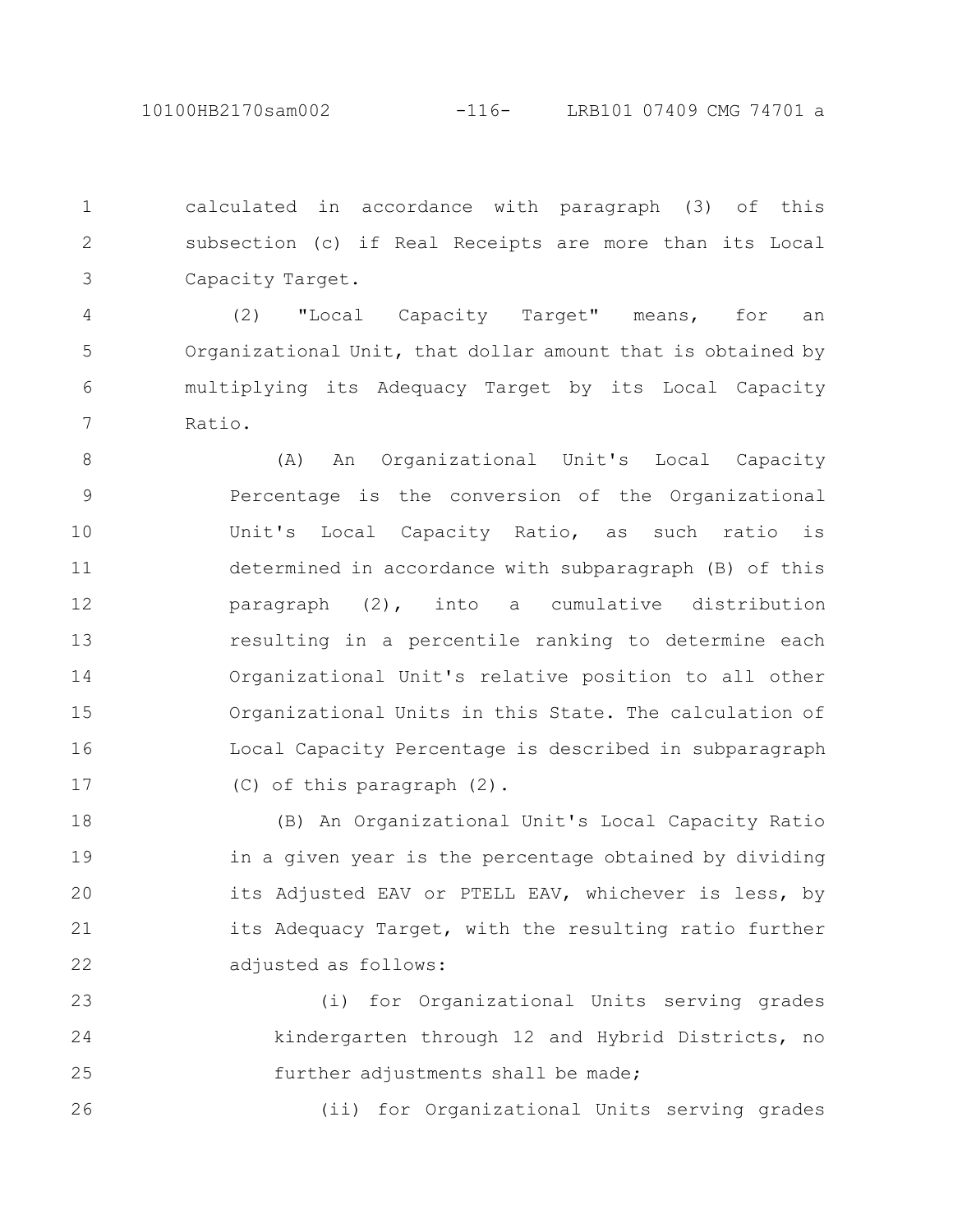kindergarten through 8, the ratio shall be multiplied by 9/13; (iii) for Organizational Units serving grades 9 through 12, the Local Capacity Ratio shall be multiplied by 4/13; and (iv) for an Organizational Unit with a different grade configuration than those specified in items (i) through (iii) of this subparagraph (B), the State Superintendent shall determine a comparable adjustment based on the grades served. (C) The Local Capacity Percentage is equal to the percentile ranking of the district. Local Capacity Percentage converts each Organizational Unit's Local Capacity Ratio to a cumulative distribution resulting in a percentile ranking to determine each Organizational Unit's relative position to all other Organizational Units in this State. The Local Capacity Percentage cumulative distribution resulting in a percentile ranking for each Organizational Unit shall be calculated using the standard normal distribution of the score in relation to the weighted mean and weighted standard deviation and Local Capacity Ratios of all Organizational Units. If the value assigned to any Organizational Unit is in excess of 90%, the value shall be adjusted to 90%. For Laboratory Schools, the Local Capacity Percentage shall be set at 10% in 1 2 3 4 5 6 7 8 9 10 11 12 13 14 15 16 17 18 19 20 21 22 23 24 25 26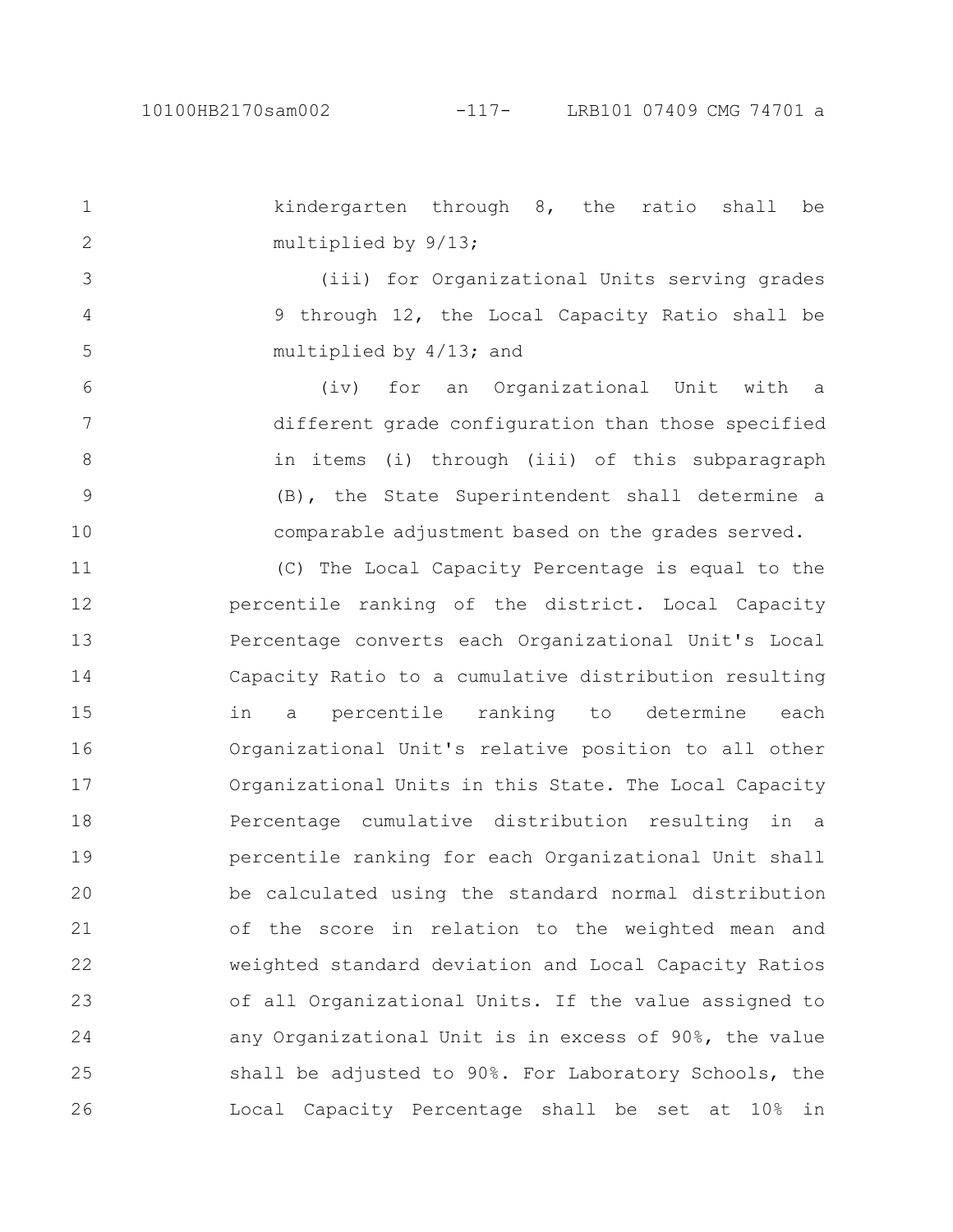recognition of the absence of EAV and resources from the public university that are allocated to the Laboratory School. For programs operated by a regional office of education or an intermediate service center, the Local Capacity Percentage must be set at 10% in recognition of the absence of EAV and resources from school districts that are allocated to the regional office of education or intermediate service center. The weighted mean for the Local Capacity Percentage shall be determined by multiplying each Organizational Unit's Local Capacity Ratio times the ASE for the unit creating a weighted value, summing the weighted values of all Organizational Units, and dividing by the total ASE of all Organizational Units. The weighted standard deviation shall be determined by taking the square root of the weighted variance of all Organizational Units' Local Capacity Ratio, where the variance is calculated by squaring the difference between each unit's Local Capacity Ratio and the weighted mean, then multiplying the variance for each unit times the ASE for the unit to create a weighted variance for each unit, then summing all units' weighted variance and dividing by the total ASE of all units. 1 2 3 4 5 6 7 8 9 10 11 12 13 14 15 16 17 18 19 20 21 22 23

(D) For any Organizational Unit, the Organizational Unit's Adjusted Local Capacity Target shall be reduced by either (i) the school board's 24 25 26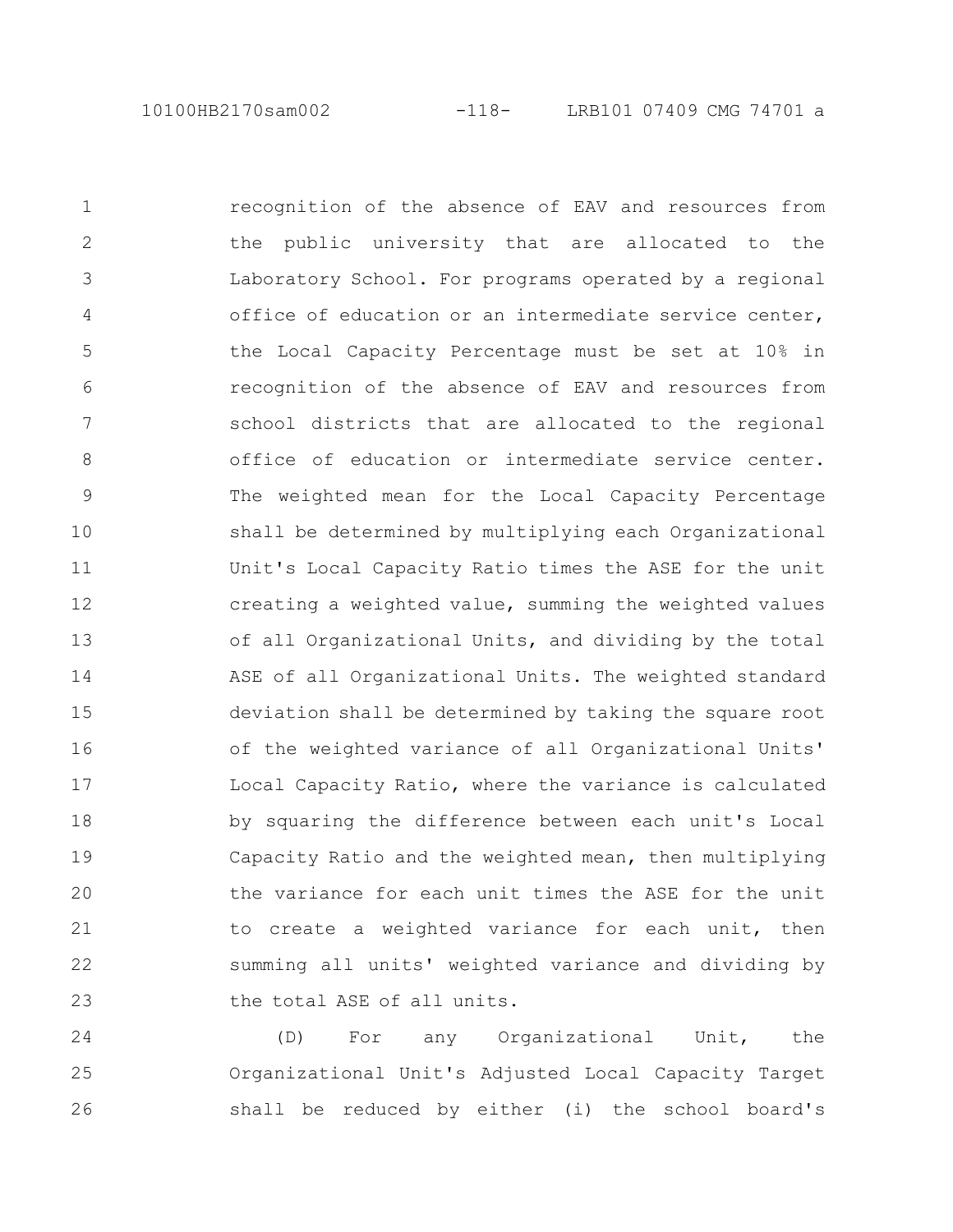remaining contribution pursuant to paragraph (ii) of subsection (b-4) of Section 16-158 of the Illinois Pension Code in a given year or (ii) the board of education's remaining contribution pursuant to paragraph (iv) of subsection (b) of Section 17-129 of the Illinois Pension Code absent the employer normal cost portion of the required contribution and amount allowed pursuant to subdivision (3) of Section 17-142.1 of the Illinois Pension Code in a given year. In the preceding sentence, item (i) shall be certified to the State Board of Education by the Teachers' Retirement System of the State of Illinois and item (ii) shall be certified to the State Board of Education by the Public School Teachers' Pension and Retirement Fund of the City of Chicago. 1 2 3 4 5 6 7 8 9 10 11 12 13 14 15

(3) If an Organizational Unit's Real Receipts are more than its Local Capacity Target, then its Local Capacity shall equal an Adjusted Local Capacity Target as calculated in accordance with this paragraph (3). The Adjusted Local Capacity Target is calculated as the sum of the Organizational Unit's Local Capacity Target and its Real Receipts Adjustment. The Real Receipts Adjustment equals the Organizational Unit's Real Receipts less its Local Capacity Target, with the resulting figure multiplied by the Local Capacity Percentage. 16 17 18 19 20 21 22 23 24 25

26

As used in this paragraph (3), "Real Percent of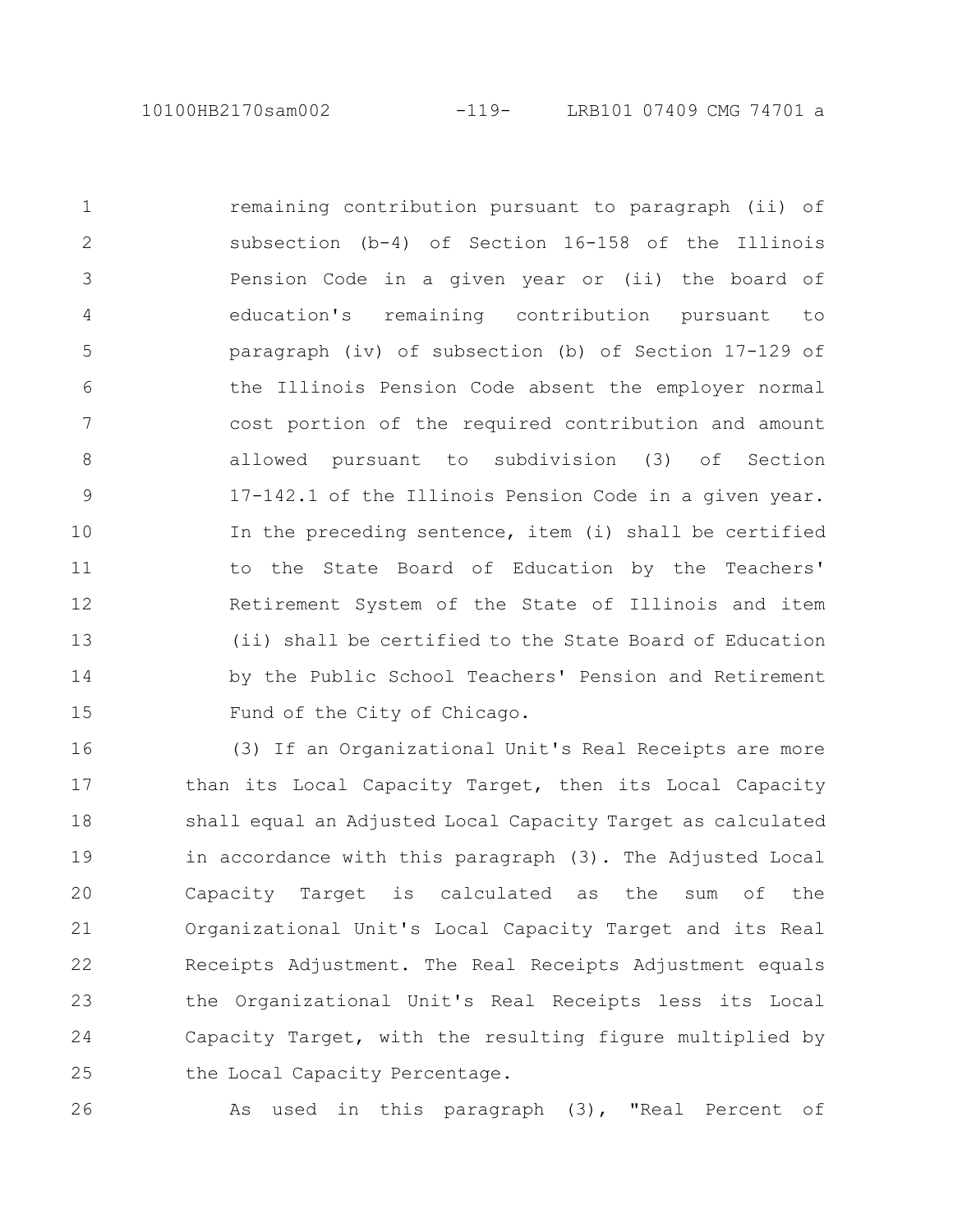10100HB2170sam002 -120- LRB101 07409 CMG 74701 a

Adequacy" means the sum of an Organizational Unit's Real Receipts, CPPRT, and Base Funding Minimum, with the resulting figure divided by the Organizational Unit's Adequacy Target. 1 2 3 4

(d) Calculation of Real Receipts, EAV, and Adjusted EAV for purposes of the Local Capacity calculation. 5 6

(1) An Organizational Unit's Real Receipts are the product of its Applicable Tax Rate and its Adjusted EAV. An Organizational Unit's Applicable Tax Rate is its Adjusted Operating Tax Rate for property within the Organizational Unit. 7 8 9 10 11

(2) The State Superintendent shall calculate the equalized assessed valuation, or EAV, of all taxable property of each Organizational Unit as of September 30 of the previous year in accordance with paragraph (3) of this subsection (d). The State Superintendent shall then determine the Adjusted EAV of each Organizational Unit in accordance with paragraph (4) of this subsection (d), which Adjusted EAV figure shall be used for the purposes of calculating Local Capacity. 12 13 14 15 16 17 18 19 20

(3) To calculate Real Receipts and EAV, the Department of Revenue shall supply to the State Superintendent the value as equalized or assessed by the Department of Revenue of all taxable property of every Organizational Unit, together with (i) the applicable tax rate used in extending taxes for the funds of the Organizational Unit as of 21 22 23 24 25 26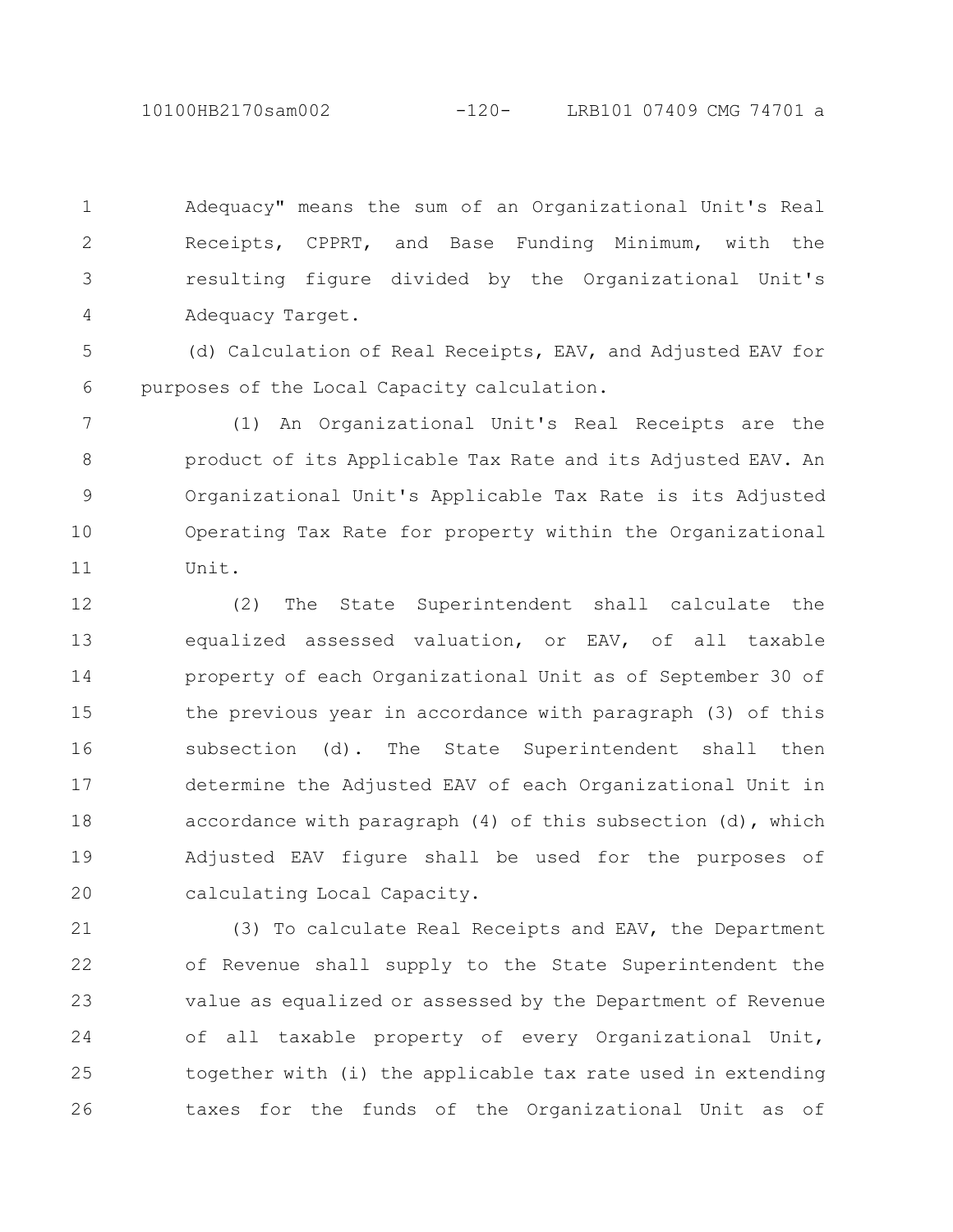2

3

September 30 of the previous year and (ii) the limiting rate for all Organizational Units subject to property tax extension limitations as imposed under PTELL.

(A) The Department of Revenue shall add to the equalized assessed value of all taxable property of each Organizational Unit situated entirely or partially within a county that is or was subject to the provisions of Section 15-176 or 15-177 of the Property Tax Code (i) an amount equal to the total amount by which the homestead exemption allowed under Section 15-176 or 15-177 of the Property Tax Code for real property situated in that Organizational Unit exceeds the total amount that would have been allowed in that Organizational Unit if the maximum reduction under Section 15-176 was (I) \$4,500 in Cook County or \$3,500 in all other counties in tax year 2003 or (II) \$5,000 in all counties in tax year 2004 and thereafter and (ii) an amount equal to the aggregate amount for the taxable year of all additional exemptions under Section 15-175 of the Property Tax Code for owners with a household income of \$30,000 or less. The county clerk of any county that is or was subject to the provisions of Section 15-176 or 15-177 of the Property Tax Code shall annually calculate and certify to the Department of Revenue for each Organizational Unit all homestead exemption amounts under Section 15-176 or 15-177 of the 4 5 6 7 8 9 10 11 12 13 14 15 16 17 18 19 20 21 22 23 24 25 26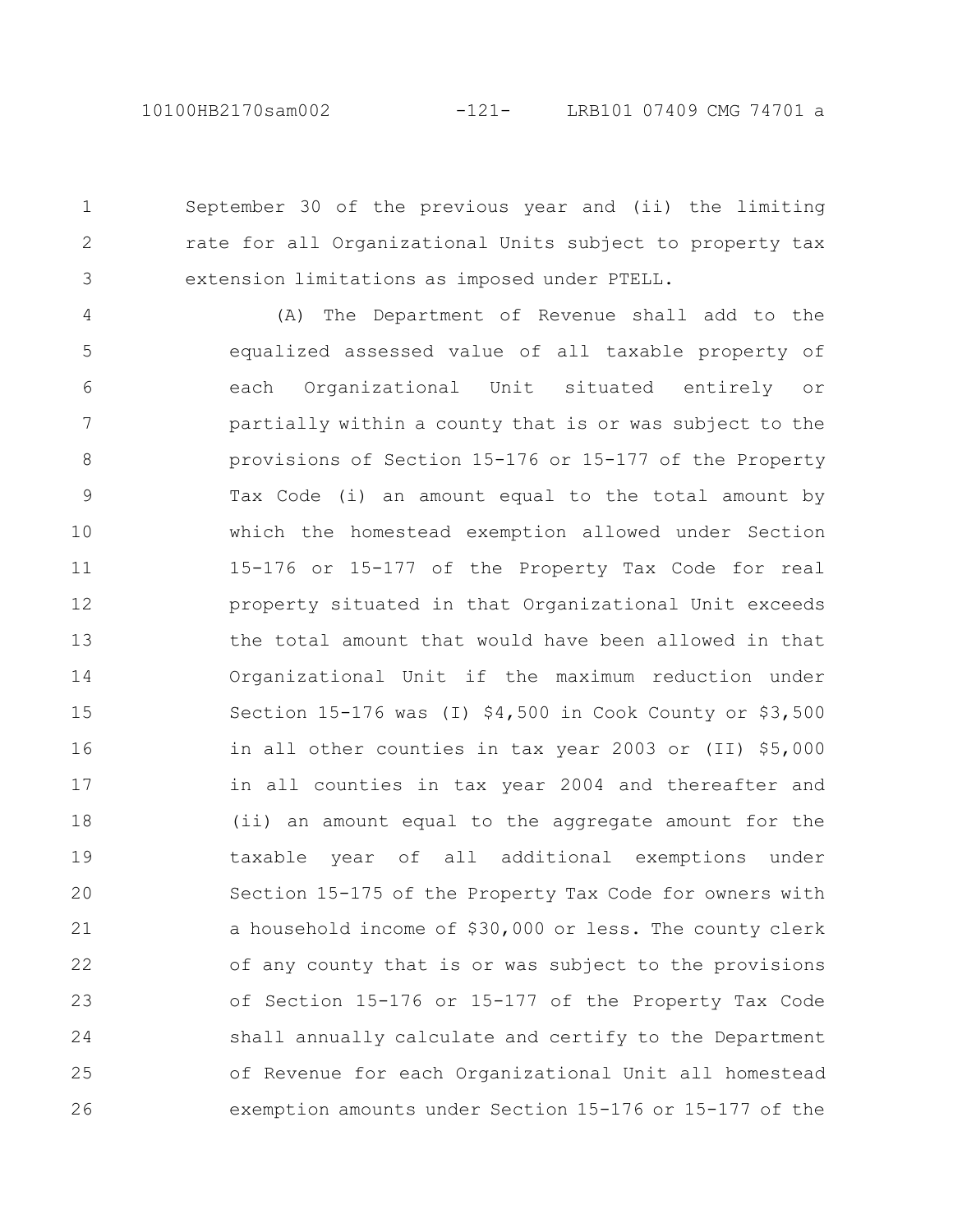10100HB2170sam002 -122- LRB101 07409 CMG 74701 a

Property Tax Code and all amounts of additional exemptions under Section 15-175 of the Property Tax Code for owners with a household income of \$30,000 or less. It is the intent of this subparagraph (A) that if the general homestead exemption for a parcel of property is determined under Section 15-176 or 15-177 of the Property Tax Code rather than Section 15-175, then the calculation of EAV shall not be affected by the difference, if any, between the amount of the general homestead exemption allowed for that parcel of property under Section 15-176 or 15-177 of the Property Tax Code and the amount that would have been allowed had the general homestead exemption for that parcel of property been determined under Section 15-175 of the Property Tax Code. It is further the intent of this subparagraph (A) that if additional exemptions are allowed under Section 15-175 of the Property Tax Code for owners with a household income of less than \$30,000, then the calculation of EAV shall not be affected by the difference, if any, because of those additional exemptions. 1 2 3 4 5 6 7 8 9 10 11 12 13 14 15 16 17 18 19 20 21

(B) With respect to any part of an Organizational Unit within a redevelopment project area in respect to which a municipality has adopted tax increment allocation financing pursuant to the Tax Increment Allocation Redevelopment Act, Division 74.4 of Article 22 23 24 25 26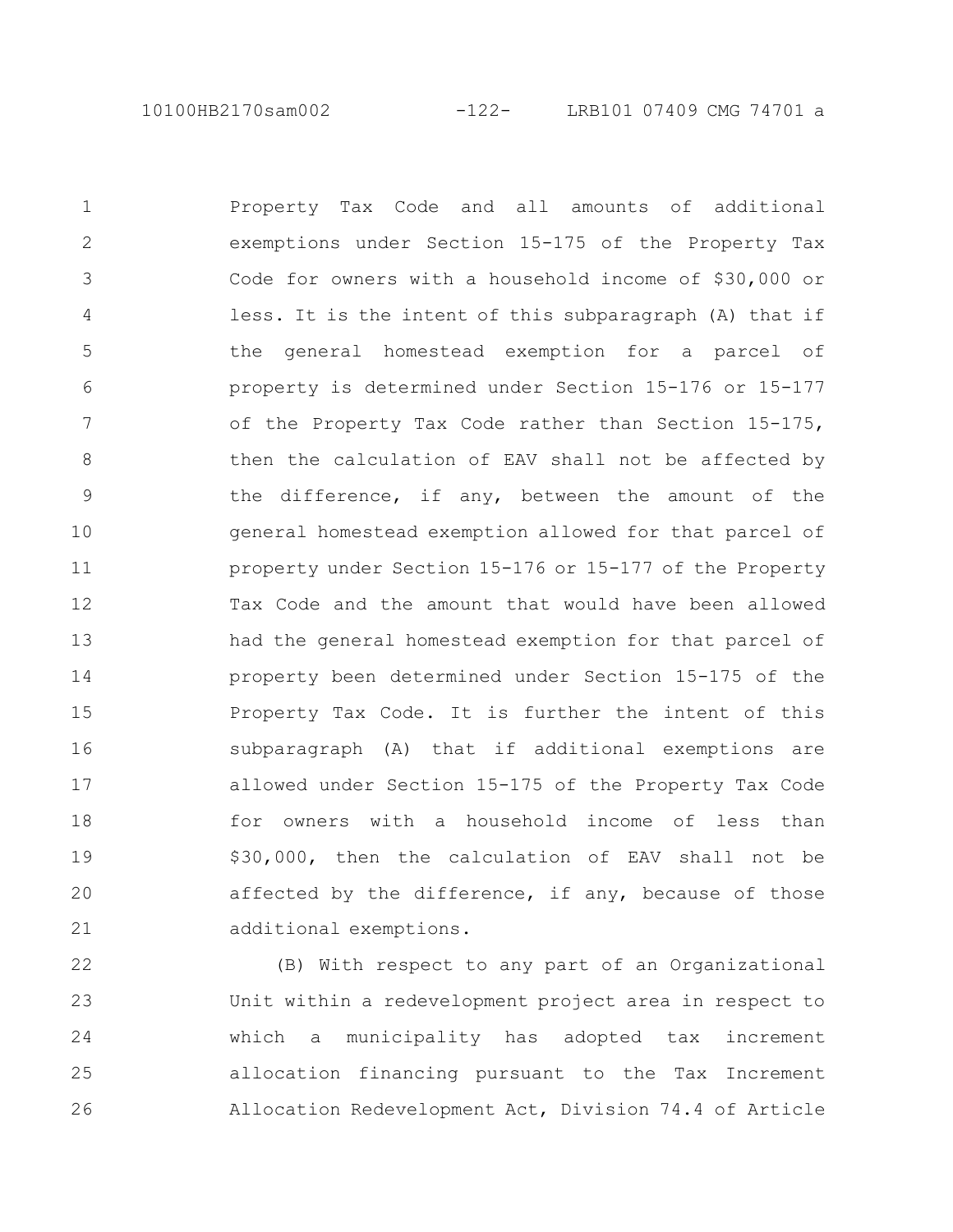11 of the Illinois Municipal Code, or the Industrial Jobs Recovery Law, Division 74.6 of Article 11 of the Illinois Municipal Code, no part of the current EAV of real property located in any such project area that is attributable to an increase above the total initial EAV of such property shall be used as part of the EAV of the Organizational Unit, until such time as all redevelopment project costs have been paid, as provided in Section 11-74.4-8 of the Tax Increment Allocation Redevelopment Act or in Section 11-74.6-35 of the Industrial Jobs Recovery Law. For the purpose of the EAV of the Organizational Unit, the total initial EAV or the current EAV, whichever is lower, shall be used until such time as all redevelopment project costs have been paid. 1 2 3 4 5 6 7 8 9 10 11 12 13 14 15

(B-5) The real property equalized assessed valuation for a school district shall be adjusted by subtracting from the real property value, as equalized or assessed by the Department of Revenue, for the district an amount computed by dividing the amount of any abatement of taxes under Section 18-170 of the Property Tax Code by 3.00% for a district maintaining grades kindergarten through 12, by 2.30% for a district maintaining grades kindergarten through 8, or by 1.05% for a district maintaining grades 9 through 12 and adjusted by an amount computed by dividing the amount 16 17 18 19 20 21 22 23 24 25 26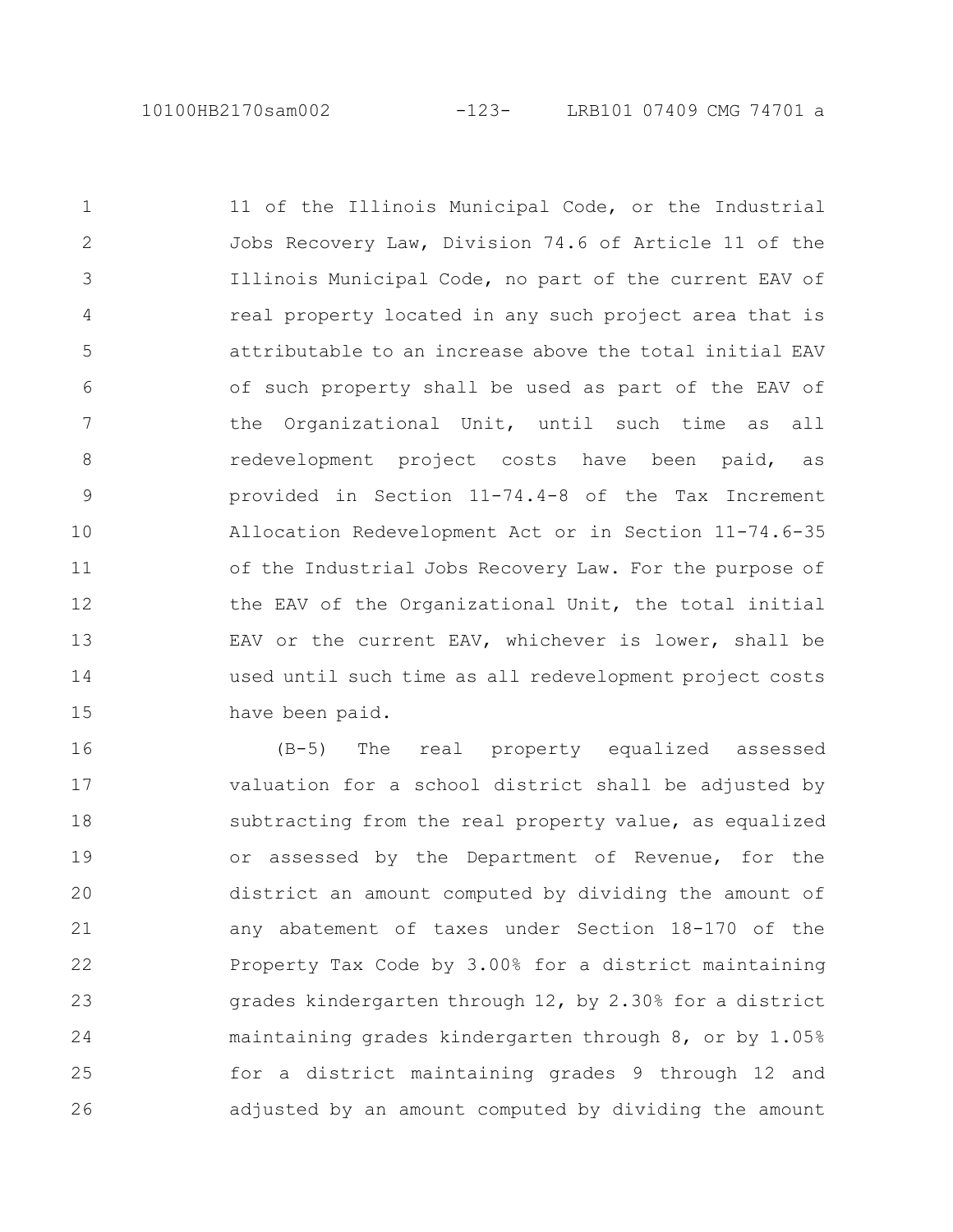of any abatement of taxes under subsection (a) of Section 18-165 of the Property Tax Code by the same percentage rates for district type as specified in this subparagraph (B-5). 1 2 3 4

(C) For Organizational Units that are Hybrid Districts, the State Superintendent shall use the lesser of the adjusted equalized assessed valuation for property within the partial elementary unit district for elementary purposes, as defined in Article 11E of this Code, or the adjusted equalized assessed valuation for property within the partial elementary unit district for high school purposes, as defined in Article 11E of this Code. 5 6 7 8 9 10 11 12 13

(4) An Organizational Unit's Adjusted EAV shall be the average of its EAV over the immediately preceding 3 years or its EAV in the immediately preceding year if the EAV in the immediately preceding year has declined by 10% or more compared to the 3-year average. In the event of Organizational Unit reorganization, consolidation, or annexation, the Organizational Unit's Adjusted EAV for the first 3 years after such change shall be as follows: the most current EAV shall be used in the first year, the average of a 2-year EAV or its EAV in the immediately preceding year if the EAV declines by 10% or more compared to the 2-year average for the second year, and a 3-year average EAV or its EAV in the immediately preceding year if 14 15 16 17 18 19 20 21 22 23 24 25 26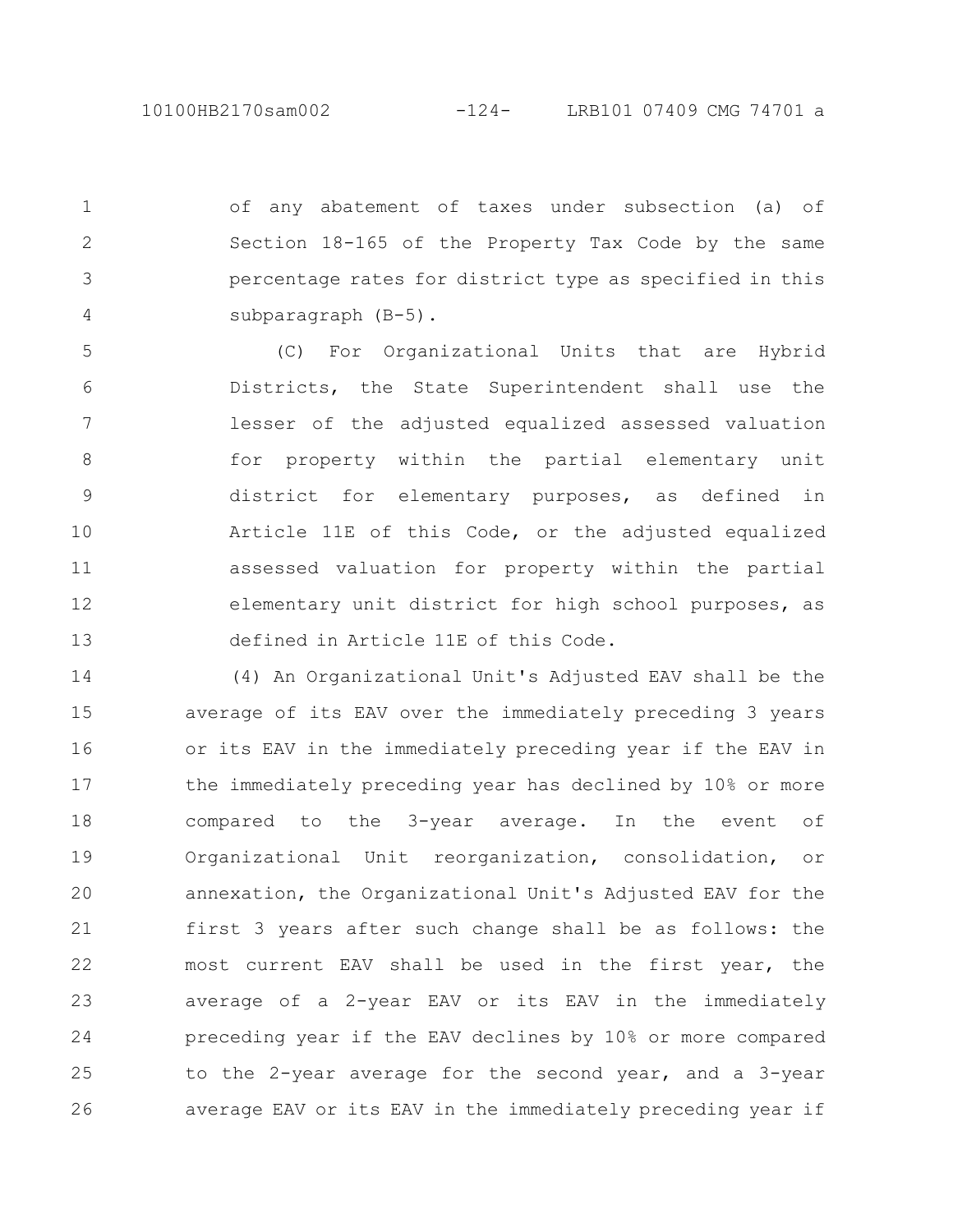10100HB2170sam002 -125- LRB101 07409 CMG 74701 a

the Adjusted EAV declines by 10% or more compared to the 3-year average for the third year. For any school district whose EAV in the immediately preceding year is used in calculations, in the following year, the Adjusted EAV shall be the average of its EAV over the immediately preceding 2 years or the immediately preceding year if that year represents a decline of 10% or more compared to the 2-year average. 1 2 3 4 5 6 7 8

"PTELL EAV" means a figure calculated by the State Board for Organizational Units subject to PTELL as described in this paragraph (4) for the purposes of calculating an Organizational Unit's Local Capacity Ratio. Except as otherwise provided in this paragraph (4), the PTELL EAV of an Organizational Unit shall be equal to the product of the equalized assessed valuation last used in the calculation of general State aid under Section 18-8.05 of this Code (now repealed) or Evidence-Based Funding under this Section and the Organizational Unit's Extension Limitation Ratio. If an Organizational Unit has approved or does approve an increase in its limiting rate, pursuant to Section 18-190 of the Property Tax Code, affecting the Base Tax Year, the PTELL EAV shall be equal to the product of the equalized assessed valuation last used in the calculation of general State aid under Section 18-8.05 of this Code (now repealed) or Evidence-Based Funding under this Section multiplied by an amount equal to one plus the 9 10 11 12 13 14 15 16 17 18 19 20 21 22 23 24 25 26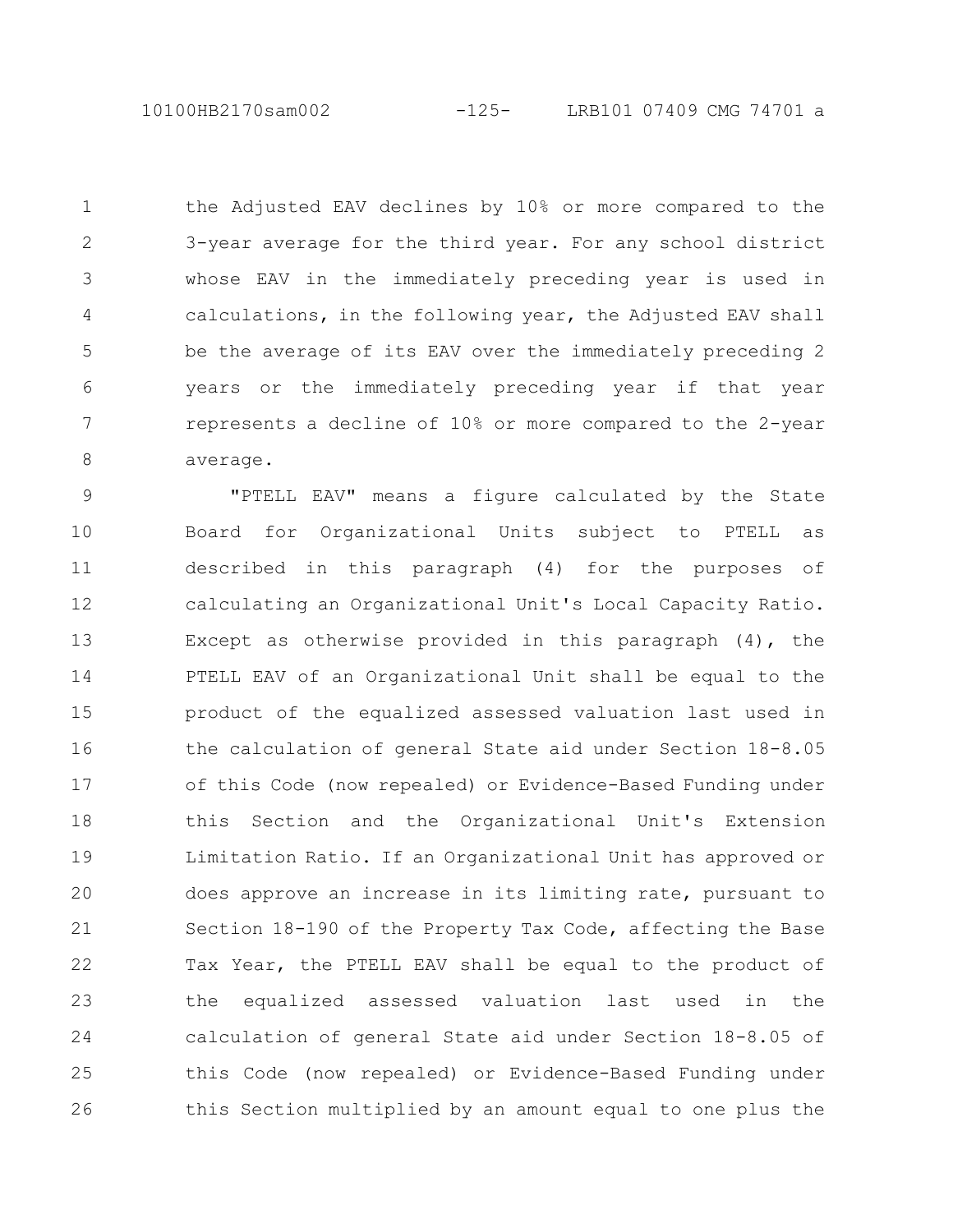10100HB2170sam002 -126- LRB101 07409 CMG 74701 a

percentage increase, if any, in the Consumer Price Index for All Urban Consumers for all items published by the United States Department of Labor for the 12-month calendar year preceding the Base Tax Year, plus the equalized assessed valuation of new property, annexed property, and recovered tax increment value and minus the equalized assessed valuation of disconnected property. 1 2 3 4 5 6 7

As used in this paragraph (4), "new property" and "recovered tax increment value" shall have the meanings set forth in the Property Tax Extension Limitation Law. 8 9 10

(e) Base Funding Minimum calculation.

11

(1) For the 2017-2018 school year, the Base Funding Minimum of an Organizational Unit or a Specially Funded Unit shall be the amount of State funds distributed to the Organizational Unit or Specially Funded Unit during the 2016-2017 school year prior to any adjustments and specified appropriation amounts described in this paragraph (1) from the following Sections, as calculated by the State Superintendent: Section 18-8.05 of this Code (now repealed); Section 5 of Article 224 of Public Act 99-524 (equity grants); Section 14-7.02b of this Code (funding for children requiring special education services); Section 14-13.01 of this Code (special education facilities and staffing), except for reimbursement of the cost of transportation pursuant to Section 14-13.01; Section 14C-12 of this Code (English learners); and Section 18-4.3 12 13 14 15 16 17 18 19 20 21 22 23 24 25 26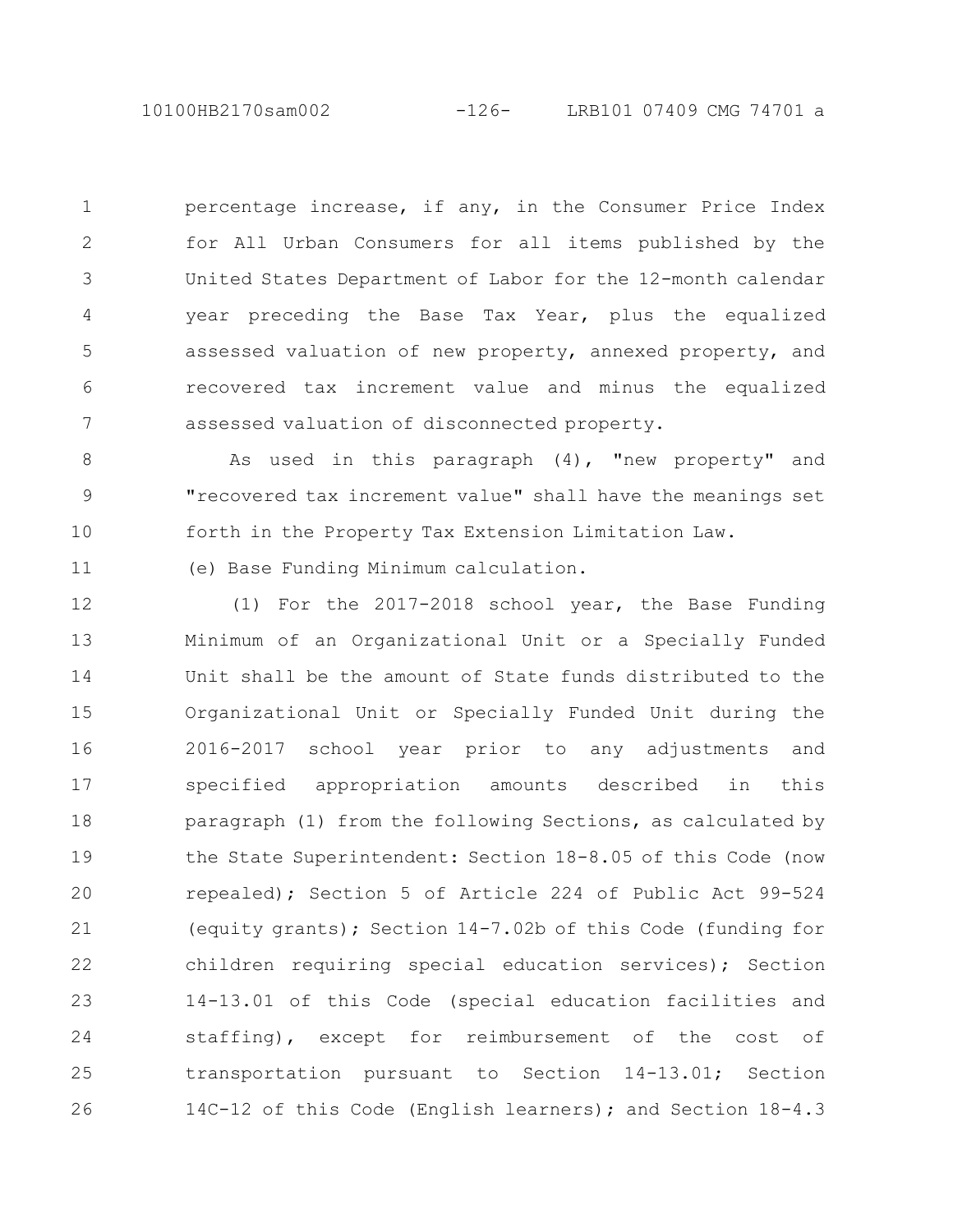of this Code (summer school), based on an appropriation level of \$13,121,600. For a school district organized under Article 34 of this Code, the Base Funding Minimum also includes (i) the funds allocated to the school district pursuant to Section 1D-1 of this Code attributable to funding programs authorized by the Sections of this Code listed in the preceding sentence and (ii) the difference between (I) the funds allocated to the school district pursuant to Section 1D-1 of this Code attributable to the funding programs authorized by Section 14-7.02 (non-public special education reimbursement), subsection (b) of Section 14-13.01 (special education transportation), Section 29-5 (transportation), Section 2-3.80 (agricultural education), Section 2-3.66 (truants' alternative education), Section 2-3.62 (educational service centers), and Section 14-7.03 (special education orphanage) of this Code and Section 15 of the Childhood Hunger Relief Act (free breakfast program) and (II) the school district's actual expenditures for its non-public special education, special education transportation, transportation programs, agricultural education, truants' alternative education, services that would otherwise be performed by a regional office of education, special education orphanage expenditures, and free breakfast, as most recently calculated and reported pursuant to subsection (f) of Section 1D-1 of this Code. The Base 1 2 3 4 5 6 7 8 9 10 11 12 13 14 15 16 17 18 19 20 21 22 23 24 25 26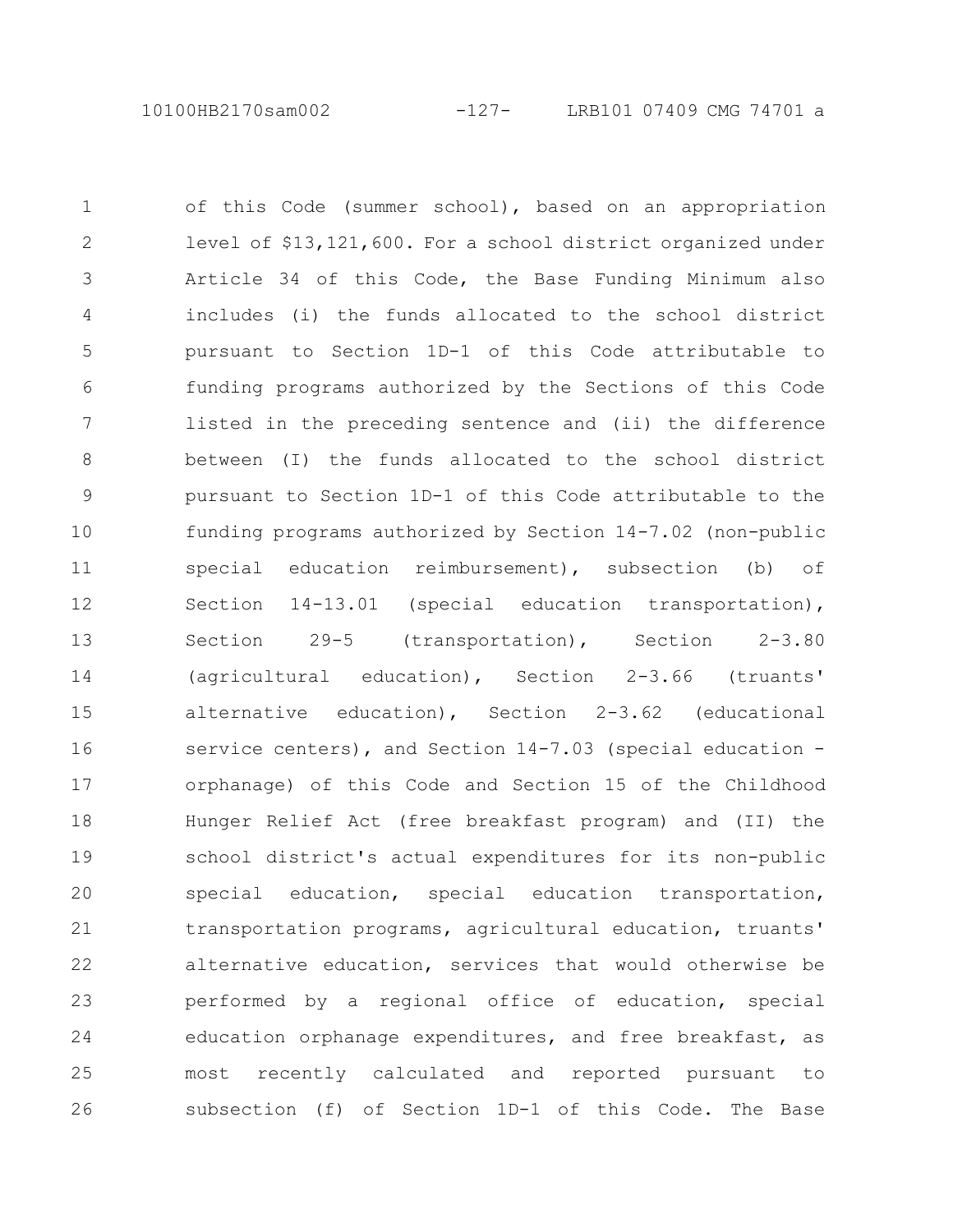Funding Minimum for Glenwood Academy shall be \$625,500. For programs operated by a regional office of education or an intermediate service center, the Base Funding Minimum must be the total amount of State funds allocated to those programs in the 2018-2019 school year and amounts provided pursuant to Article 34 of Public Act 100-586 and Section 3-16 of this Code. All programs established after June 5, 2019 (the effective date of Public Act 101-10) and administered by a regional office of education or an intermediate service center must have an initial Base Funding Minimum set to an amount equal to the first-year ASE multiplied by the amount of per pupil funding received in the previous school year by the lowest funded similar existing program type. If the enrollment for a program operated by a regional office of education or an intermediate service center is zero, then it may not receive Base Funding Minimum funds for that program in the next fiscal year, and those funds must be distributed to Organizational Units under subsection (g). 1 2 3 4 5 6 7 8 9 10 11 12 13 14 15 16 17 18 19

(2) For the 2018-2019 and subsequent school years, the Base Funding Minimum of Organizational Units and Specially Funded Units shall be the sum of (i) the amount of Evidence-Based Funding for the prior school year, (ii) the Base Funding Minimum for the prior school year, and (iii) any amount received by a school district pursuant to Section 7 of Article 97 of Public Act 100-21. 20 21 22 23 24 25 26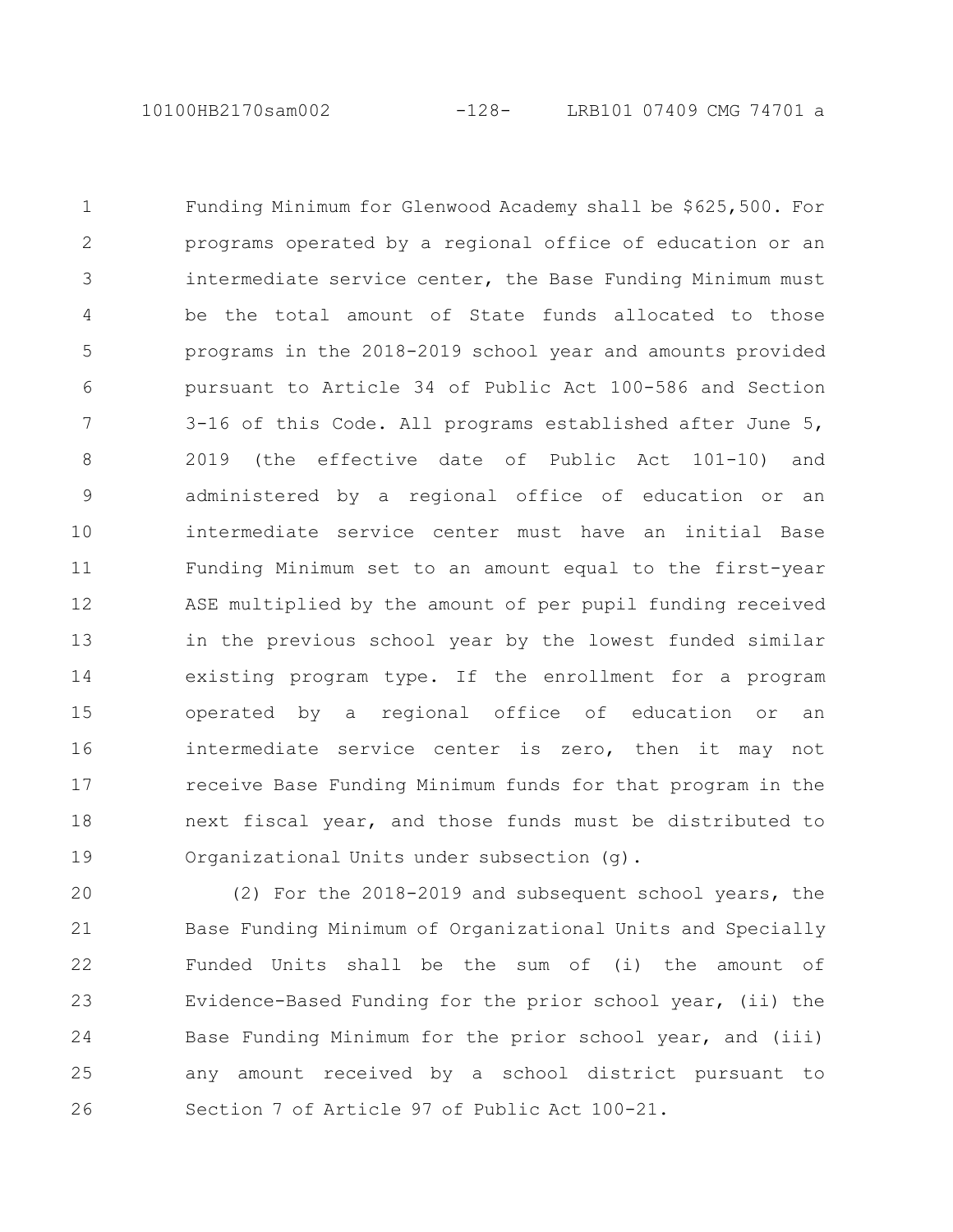(3) Subject to approval by the General Assembly as provided in this paragraph (3), an Organizational Unit that meets all of the following criteria, as determined by the State Board, shall have District Intervention Money added to its Base Funding Minimum at the time the Base Funding Minimum is calculated by the State Board: 1 2 3 4 5 6

(A) The Organizational Unit is operating under an Independent Authority under Section 2-3.25f-5 of this Code for a minimum of 4 school years or is subject to the control of the State Board pursuant to a court order for a minimum of 4 school years. 7 8 9 10 11

(B) The Organizational Unit was designated as a Tier 1 or Tier 2 Organizational Unit in the previous school year under paragraph (3) of subsection (g) of this Section. 12 13 14 15

(C) The Organizational Unit demonstrates sustainability through a 5-year financial and strategic plan. 16 17 18

(D) The Organizational Unit has made sufficient progress and achieved sufficient stability in the areas of governance, academic growth, and finances. 19 20 21

As part of its determination under this paragraph  $(3)$ , the State Board may consider the Organizational Unit's summative designation, any accreditations of the Organizational Unit, or the Organizational Unit's financial profile, as calculated by the State Board. 22 23 24 25 26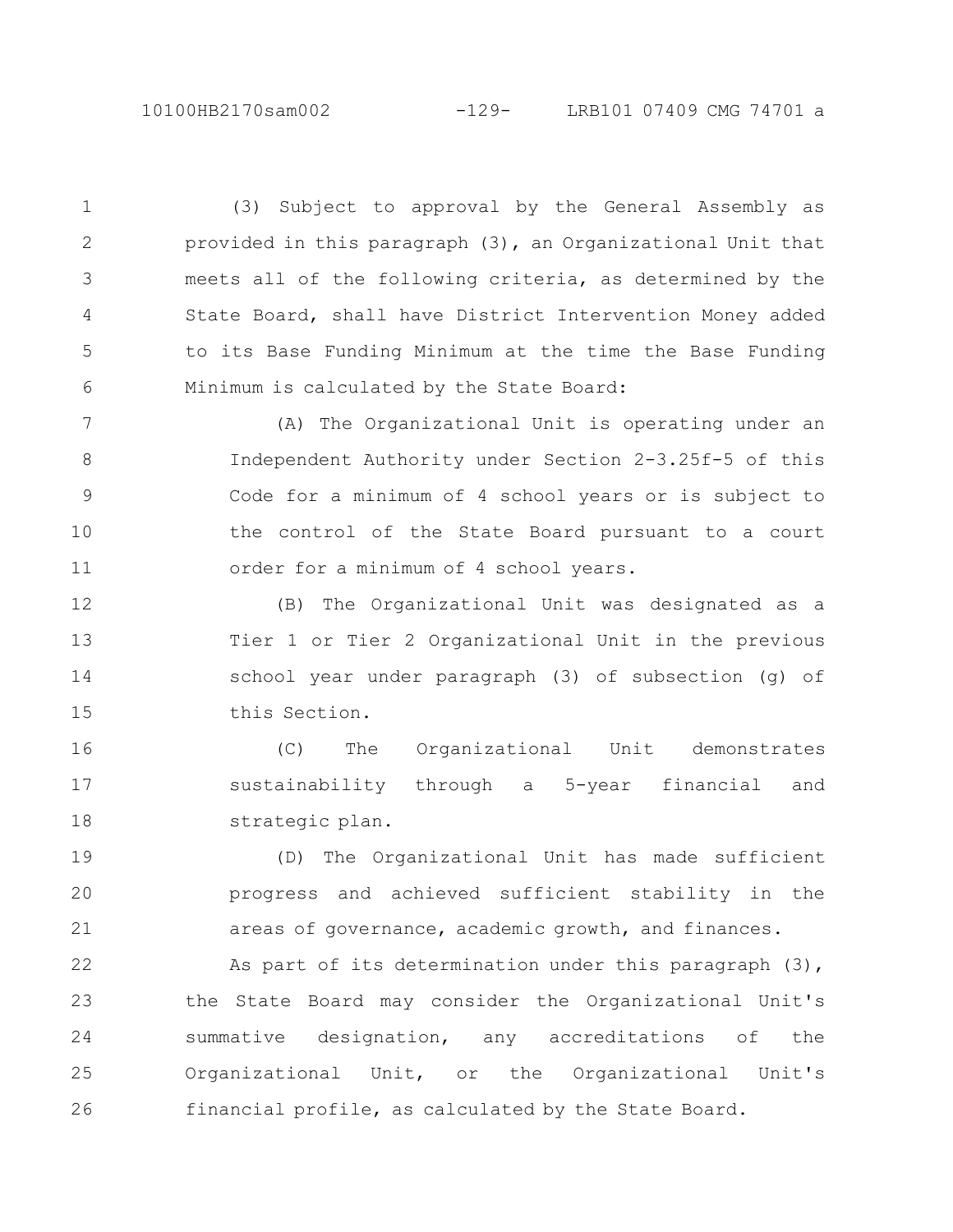10100HB2170sam002 -130- LRB101 07409 CMG 74701 a

If the State Board determines that an Organizational Unit has met the criteria set forth in this paragraph  $(3)$ , it must submit a report to the General Assembly, no later than January 2 of the fiscal year in which the State Board makes it determination, on the amount of District Intervention Money to add to the Organizational Unit's Base Funding Minimum. The General Assembly must review the State Board's report and may approve or disapprove, by joint resolution, the addition of District Intervention Money. If the General Assembly fails to act on the report within 40 calendar days from the receipt of the report, the addition of District Intervention Money is deemed approved. If the General Assembly approves the amount of District Intervention Money to be added to the Organizational Unit's Base Funding Minimum, the District Intervention Money must be added to the Base Funding Minimum annually thereafter. 1 2 3 4 5 6 7 8 9 10 11 12 13 14 15 16 17

For the first 4 years following the initial year that the State Board determines that an Organizational Unit has met the criteria set forth in this paragraph (3) and has received funding under this Section, the Organizational Unit must annually submit to the State Board, on or before November 30, a progress report regarding its financial and strategic plan under subparagraph (C) of this paragraph (3). The plan shall include the financial data from the past 4 annual financial reports or financial audits that 18 19 20 21 22 23 24 25 26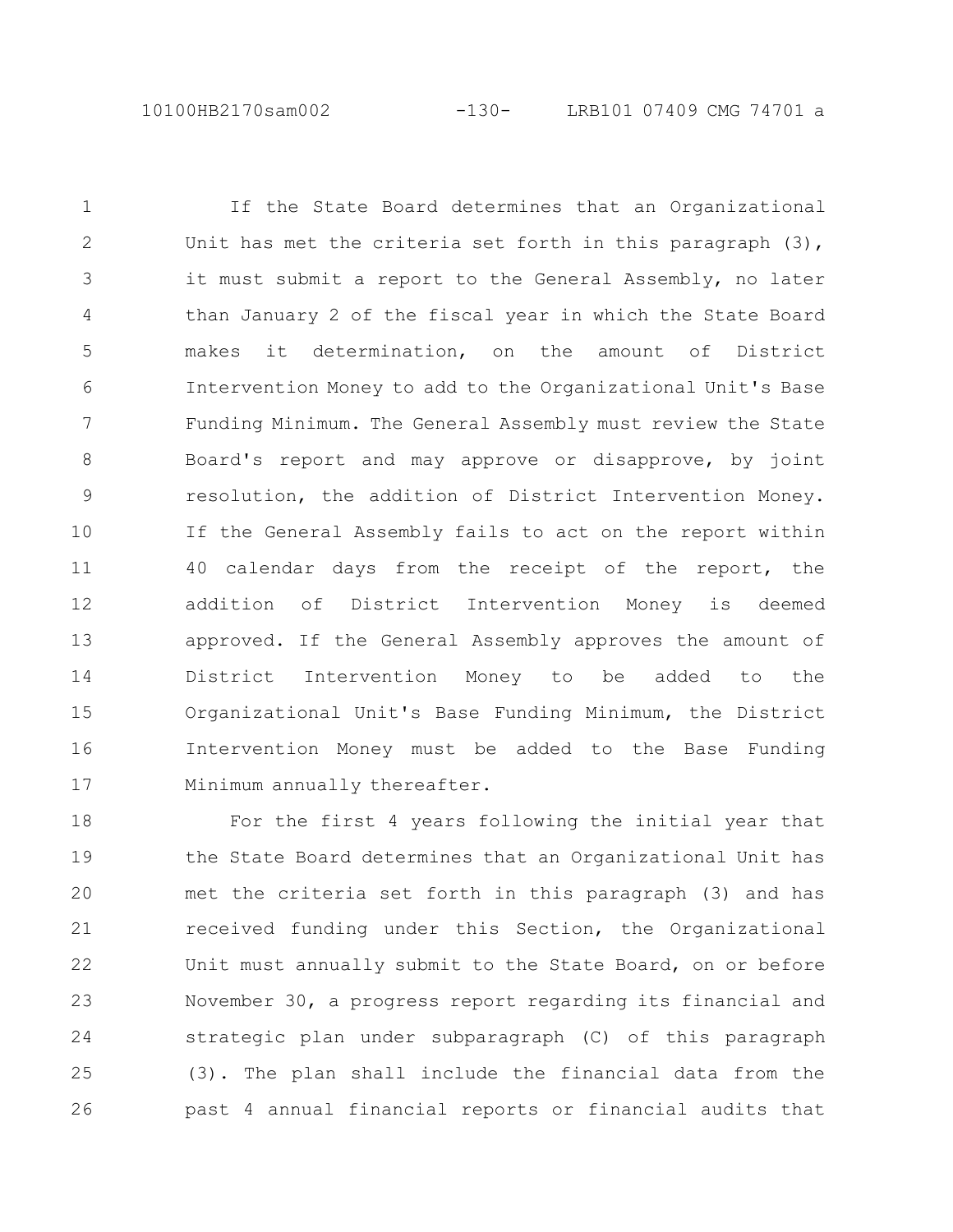must be presented to the State Board by November 15 of each year and the approved budget financial data for the current year. The plan shall be developed according to the guidelines presented to the Organizational Unit by the State Board. The plan shall further include financial projections for the next 3 fiscal years and include a discussion and financial summary of the Organizational Unit's facility needs. If the Organizational Unit does not demonstrate sufficient progress toward its 5-year plan or if it has failed to file an annual financial report, an annual budget, a financial plan, a deficit reduction plan, or other financial information as required by law, the State Board may establish a Financial Oversight Panel under Article 1H of this Code. However, if the Organizational Unit already has a Financial Oversight Panel, the State Board may extend the duration of the Panel. 1 2 3 4 5 6 7 8 9 10 11 12 13 14 15 16

17

(f) Percent of Adequacy and Final Resources calculation.

(1) The Evidence-Based Funding formula establishes a Percent of Adequacy for each Organizational Unit in order to place such units into tiers for the purposes of the funding distribution system described in subsection (g) of this Section. Initially, an Organizational Unit's Preliminary Resources and Preliminary Percent of Adequacy are calculated pursuant to paragraph (2) of this subsection (f). Then, an Organizational Unit's Final Resources and Final Percent of Adequacy are calculated to account for the 18 19 20 21 22 23 24 25 26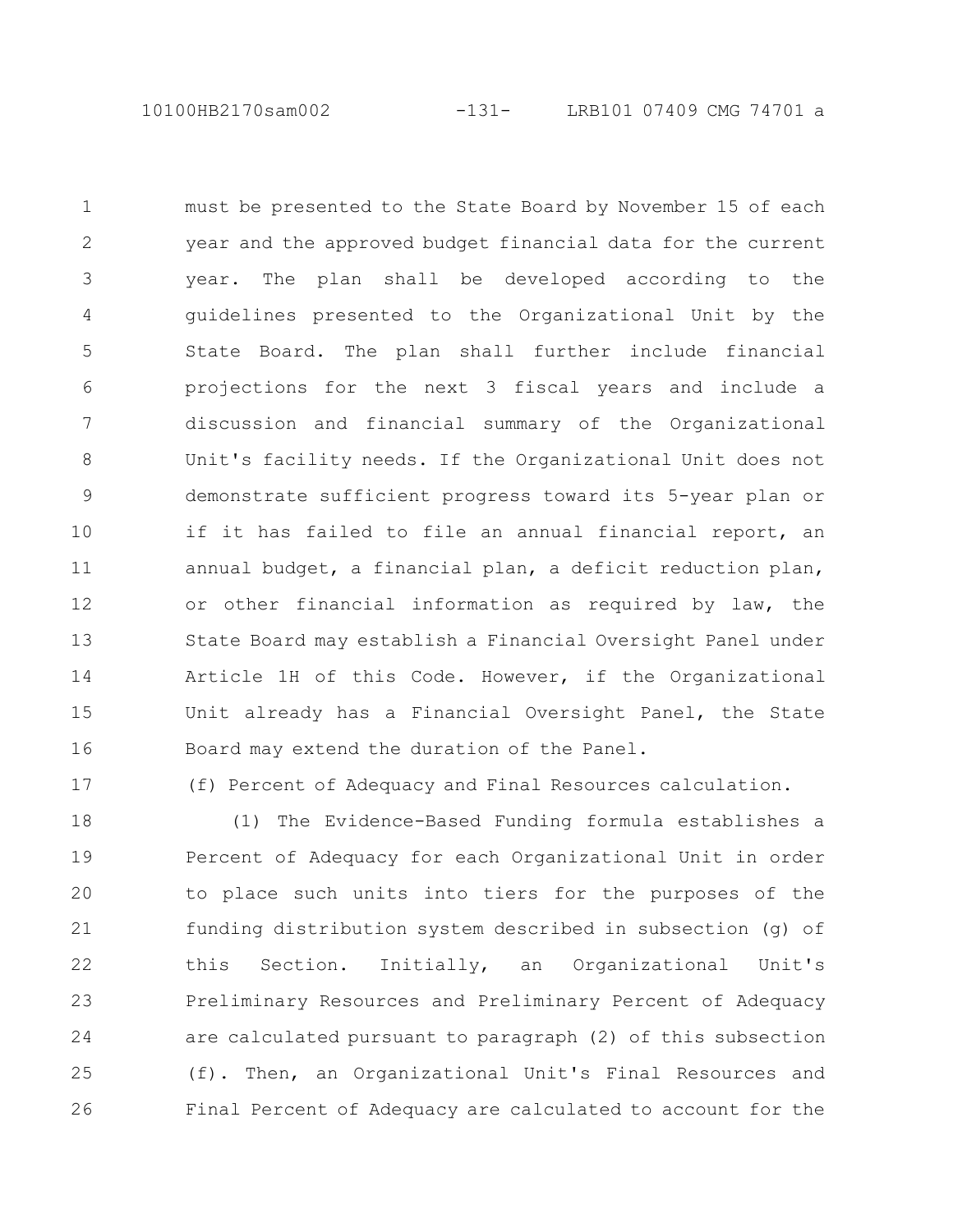2

Organizational Unit's poverty concentration levels pursuant to paragraphs (3) and (4) of this subsection (f).

(2) An Organizational Unit's Preliminary Resources are equal to the sum of its Local Capacity Target, CPPRT, and Base Funding Minimum. An Organizational Unit's Preliminary Percent of Adequacy is the lesser of (i) its Preliminary Resources divided by its Adequacy Target or (ii) 100%. 3 4 5 6 7

(3) Except for Specially Funded Units, an Organizational Unit's Final Resources are equal to the sum of its Local Capacity, CPPRT, and Adjusted Base Funding Minimum. The Base Funding Minimum of each Specially Funded Unit shall serve as its Final Resources, except that the Base Funding Minimum for State-approved charter schools shall not include any portion of general State aid allocated in the prior year based on the per capita tuition charge times the charter school enrollment. 8 9 10 11 12 13 14 15 16

(4) An Organizational Unit's Final Percent of Adequacy is its Final Resources divided by its Adequacy Target. An Organizational Unit's Adjusted Base Funding Minimum is equal to its Base Funding Minimum less its Supplemental Grant Funding, with the resulting figure added to the product of its Supplemental Grant Funding and Preliminary Percent of Adequacy. 17 18 19 20 21 22 23

24

(g) Evidence-Based Funding formula distribution system.

(1) In each school year under the Evidence-Based Funding formula, each Organizational Unit receives funding 25 26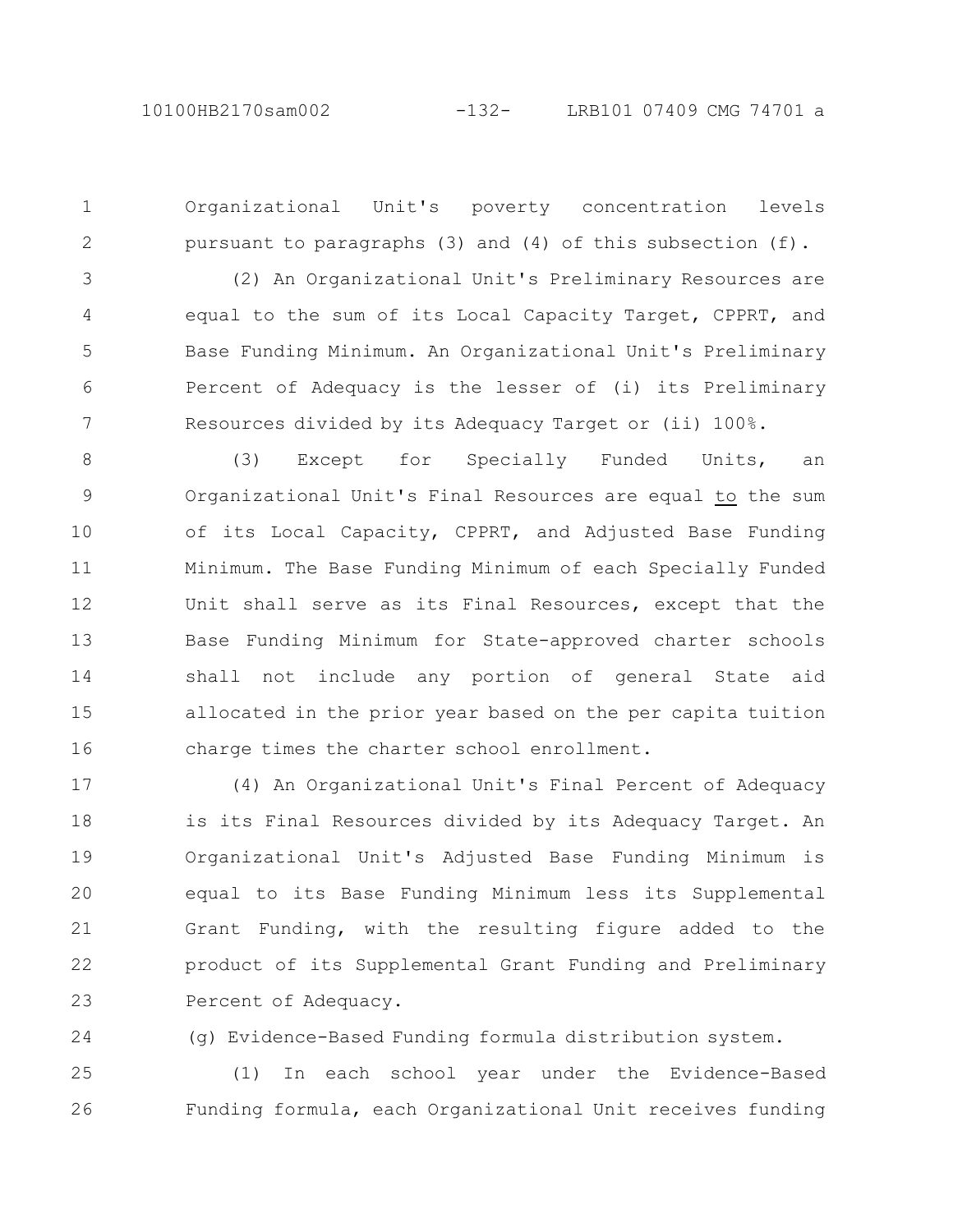10100HB2170sam002 -133- LRB101 07409 CMG 74701 a

equal to the sum of its Base Funding Minimum and the unit's allocation of New State Funds determined pursuant to this subsection (g). To allocate New State Funds, the Evidence-Based Funding formula distribution system first places all Organizational Units into one of 4 tiers in accordance with paragraph (3) of this subsection (g), based on the Organizational Unit's Final Percent of Adequacy. New State Funds are allocated to each of the 4 tiers as follows: Tier 1 Aggregate Funding equals 50% of all New State Funds, Tier 2 Aggregate Funding equals 49% of all New State Funds, Tier 3 Aggregate Funding equals 0.9% of all New State Funds, and Tier 4 Aggregate Funding equals 0.1% of all New State Funds. Each Organizational Unit within Tier 1 or Tier 2 receives an allocation of New State Funds equal to its tier Funding Gap, as defined in the following sentence, multiplied by the tier's Allocation Rate determined pursuant to paragraph (4) of this subsection (g). For Tier 1, an Organizational Unit's Funding Gap equals the tier's Target Ratio, as specified in paragraph (5) of this subsection  $(q)$ , multiplied by the Organizational Unit's Adequacy Target, with the resulting amount reduced by the Organizational Unit's Final Resources. For Tier 2, an Organizational Unit's Funding Gap equals the tier's Target Ratio, as described in paragraph (5) of this subsection (g), multiplied by the Organizational Unit's Adequacy Target, with the resulting 1 2 3 4 5 6 7 8 9 10 11 12 13 14 15 16 17 18 19 20 21 22 23 24 25 26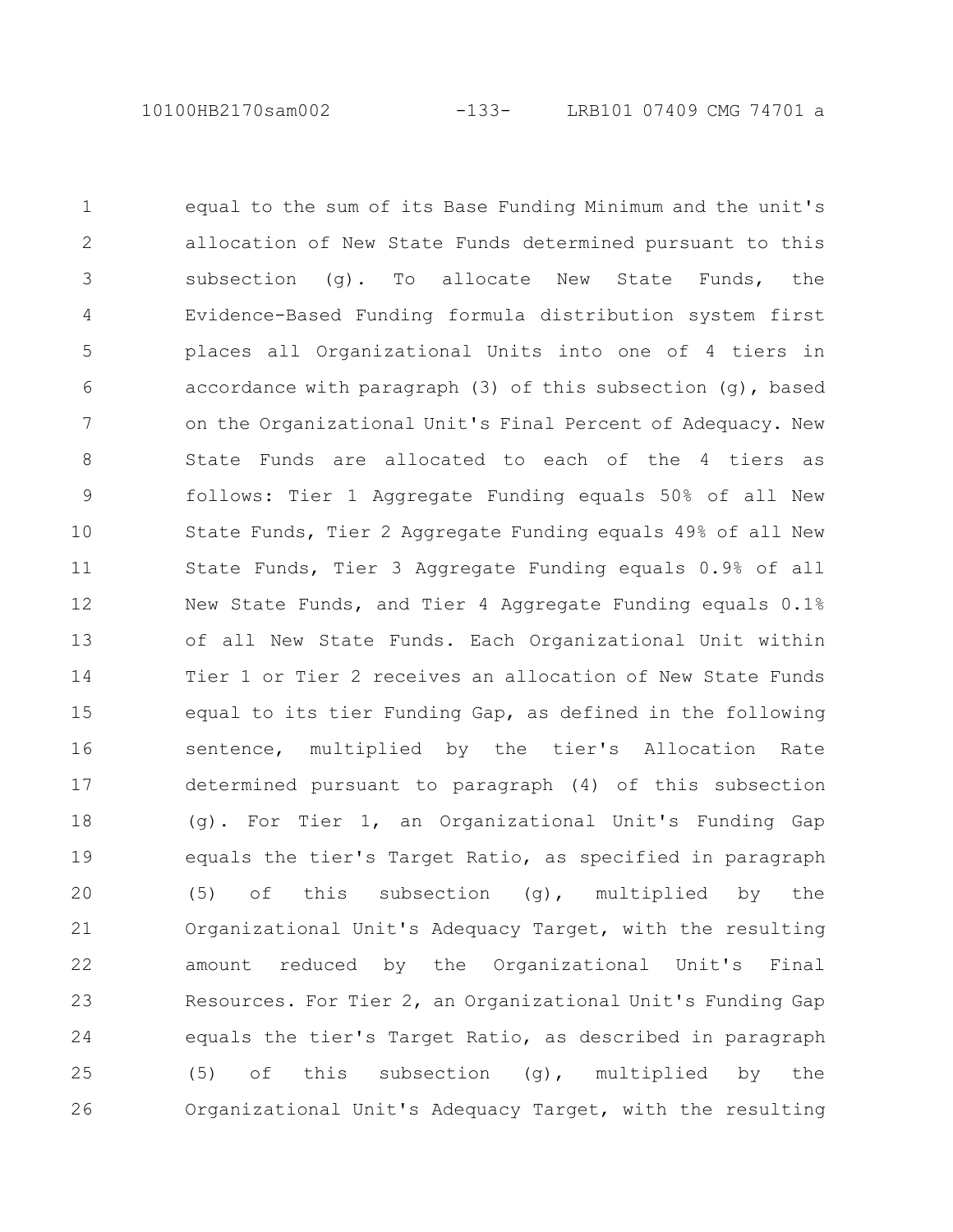amount reduced by the Organizational Unit's Final Resources and its Tier 1 funding allocation. To determine the Organizational Unit's Funding Gap, the resulting amount is then multiplied by a factor equal to one minus the Organizational Unit's Local Capacity Target percentage. Each Organizational Unit within Tier 3 or Tier 4 receives an allocation of New State Funds equal to the product of its Adequacy Target and the tier's Allocation Rate, as specified in paragraph (4) of this subsection (g).

1

2

3

4

5

6

7

8

9

(2) To ensure equitable distribution of dollars for all Tier 2 Organizational Units, no Tier 2 Organizational Unit shall receive fewer dollars per ASE than any Tier 3 Organizational Unit. Each Tier 2 and Tier 3 Organizational Unit shall have its funding allocation divided by its ASE. Any Tier 2 Organizational Unit with a funding allocation per ASE below the greatest Tier 3 allocation per ASE shall get a funding allocation equal to the greatest Tier 3 funding allocation per ASE multiplied by the Organizational Unit's ASE. Each Tier 2 Organizational Unit's Tier 2 funding allocation shall be multiplied by the percentage calculated by dividing the original Tier 2 Aggregate Funding by the sum of all Tier 2 Organizational Units' Tier 2 funding allocation after adjusting districts' funding below Tier 3 levels. 10 11 12 13 14 15 16 17 18 19 20 21 22 23 24

(3) Organizational Units are placed into one of 4 tiers as follows: 25 26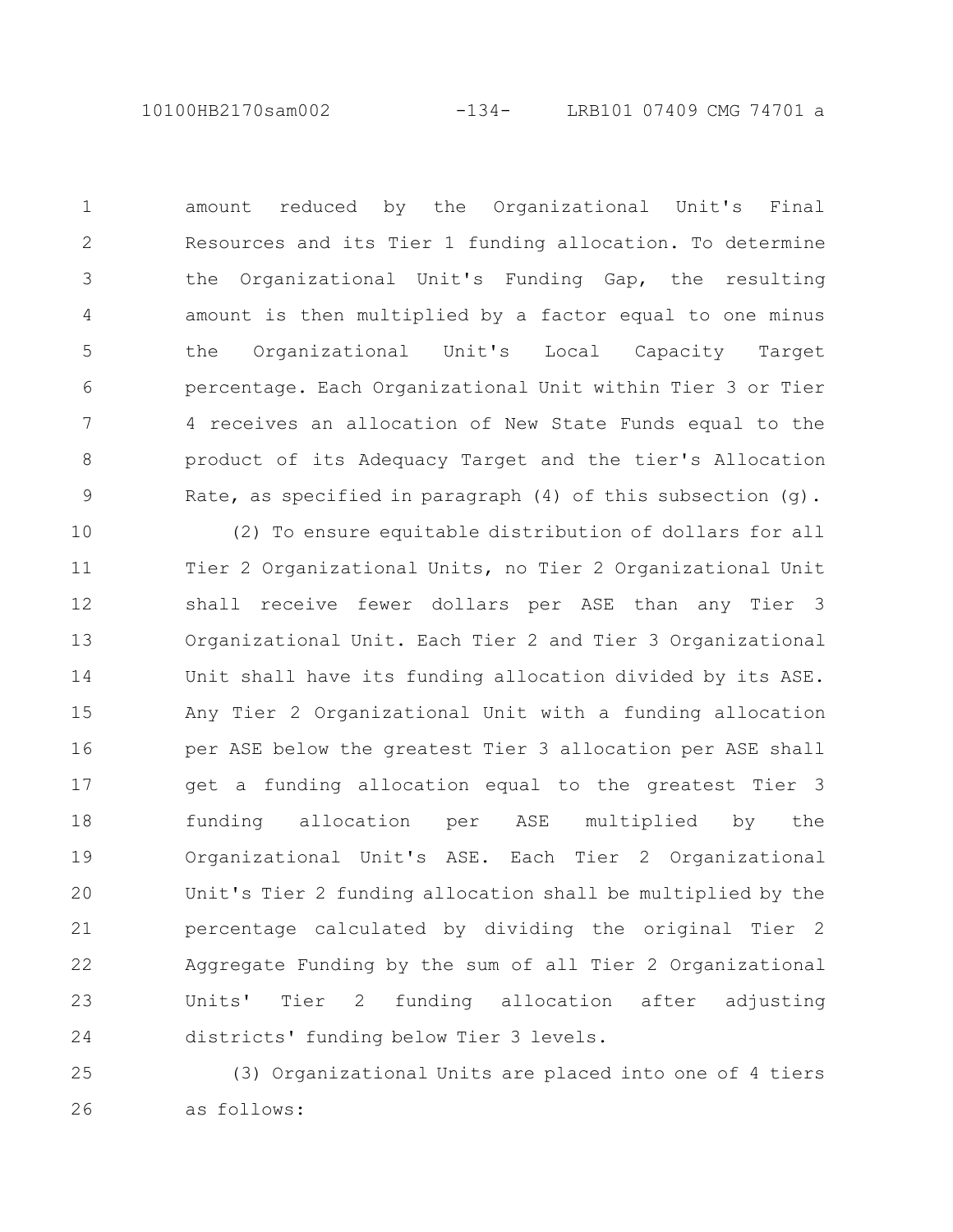(A) Tier 1 consists of all Organizational Units, except for Specially Funded Units, with a Percent of Adequacy less than the Tier 1 Target Ratio. The Tier 1 Target Ratio is the ratio level that allows for Tier 1 Aggregate Funding to be distributed, with the Tier 1 Allocation Rate determined pursuant to paragraph (4) of this subsection (g).

(B) Tier 2 consists of all Tier 1 Units and all other Organizational Units, except for Specially Funded Units, with a Percent of Adequacy of less than 0.90. 8 9 10 11

(C) Tier 3 consists of all Organizational Units, except for Specially Funded Units, with a Percent of Adequacy of at least 0.90 and less than 1.0. 12 13 14

(D) Tier 4 consists of all Organizational Units with a Percent of Adequacy of at least 1.0. 15 16

(4) The Allocation Rates for Tiers 1 through 4 are determined as follows: 17 18

19

1

2

3

4

5

6

7

(A) The Tier 1 Allocation Rate is 30%.

(B) The Tier 2 Allocation Rate is the result of the following equation: Tier 2 Aggregate Funding, divided by the sum of the Funding Gaps for all Tier 2 Organizational Units, unless the result of such equation is higher than 1.0. If the result of such equation is higher than 1.0, then the Tier 2 Allocation Rate is 1.0. 20 21 22 23 24 25 26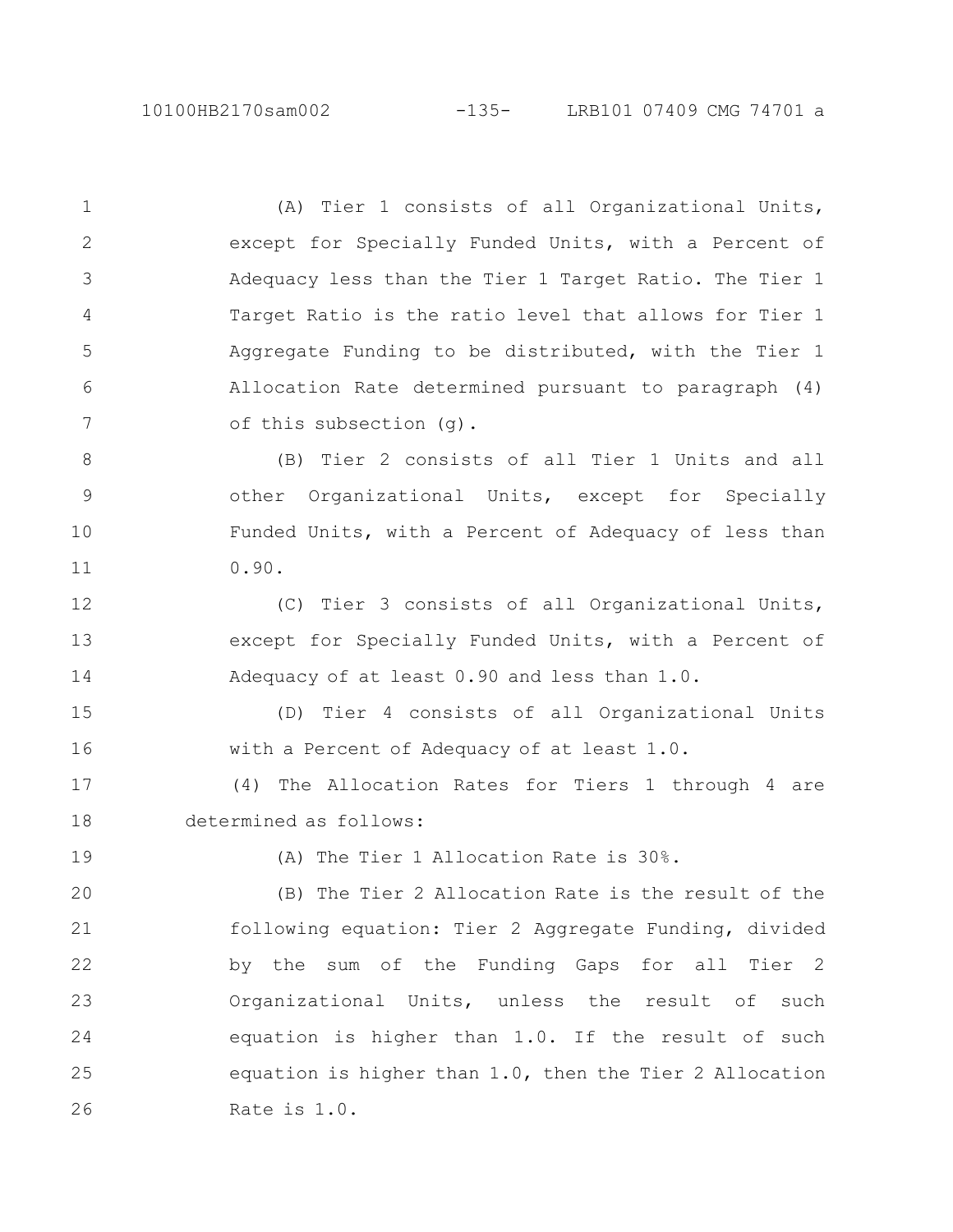## 10100HB2170sam002 -136- LRB101 07409 CMG 74701 a

(C) The Tier 3 Allocation Rate is the result of the following equation: Tier 3 Aggregate Funding, divided by the sum of the Adequacy Targets of all Tier 3 Organizational Units. (D) The Tier 4 Allocation Rate is the result of the following equation: Tier 4 Aggregate Funding, divided by the sum of the Adequacy Targets of all Tier 4 Organizational Units. (5) A tier's Target Ratio is determined as follows: (A) The Tier 1 Target Ratio is the ratio level that allows for Tier 1 Aggregate Funding to be distributed with the Tier 1 Allocation Rate. (B) The Tier 2 Target Ratio is 0.90. (C) The Tier 3 Target Ratio is 1.0. (6) If, at any point, the Tier 1 Target Ratio is greater than 90%, then than all Tier 1 funding shall be allocated to Tier 2 and no Tier 1 Organizational Unit's funding may be identified. (7) In the event that all Tier 2 Organizational Units receive funding at the Tier 2 Target Ratio level, any remaining New State Funds shall be allocated to Tier 3 and Tier 4 Organizational Units. (8) If any Specially Funded Units, excluding Glenwood Academy, recognized by the State Board do not qualify for direct funding following the implementation of Public Act 1 2 3 4 5 6 7 8 9 10 11 12 13 14 15 16 17 18 19 20 21 22 23 24 25

100-465 from any of the funding sources included within the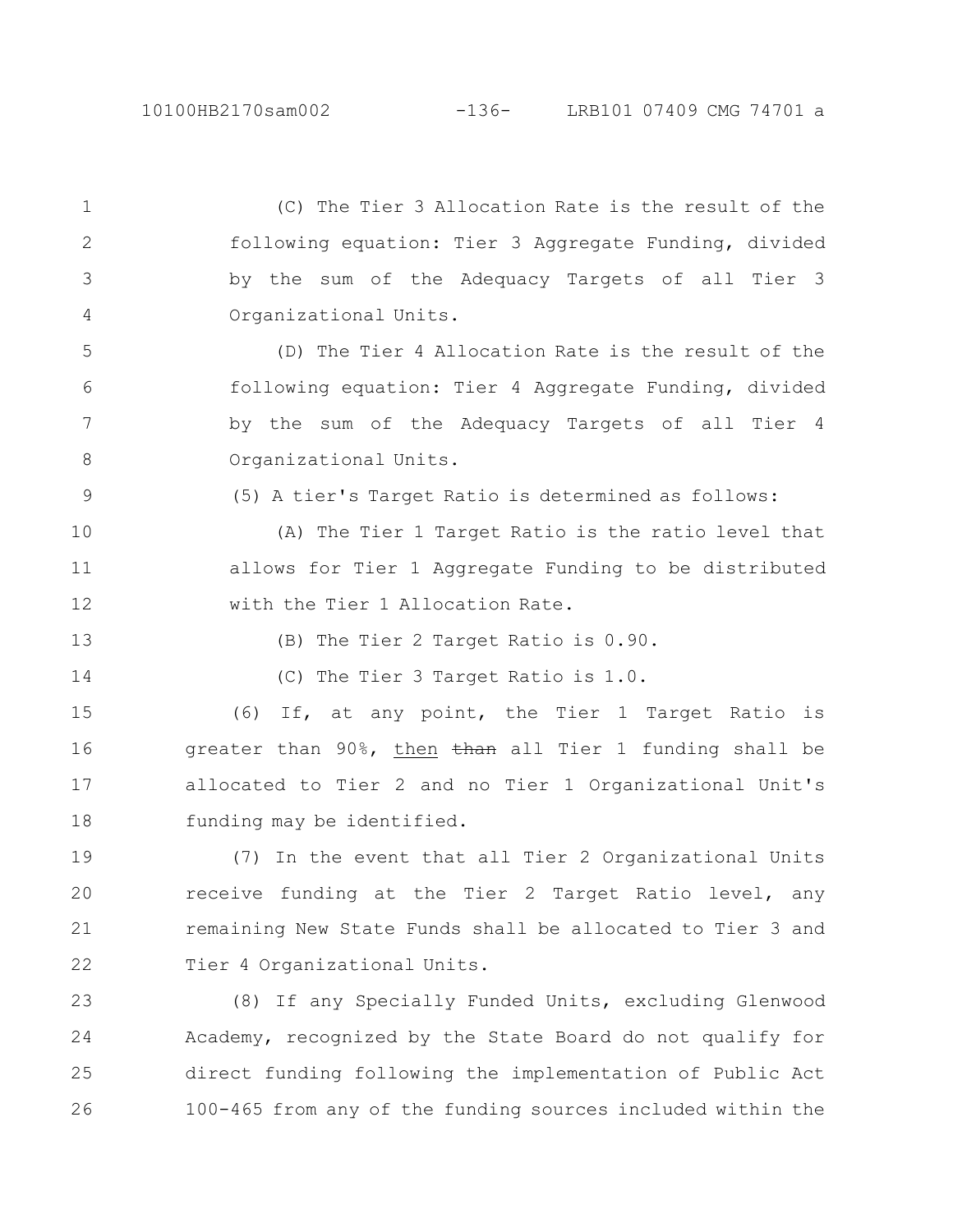10100HB2170sam002 -137- LRB101 07409 CMG 74701 a

definition of Base Funding Minimum, the unqualified portion of the Base Funding Minimum shall be transferred to one or more appropriate Organizational Units as determined by the State Superintendent based on the prior year ASE of the Organizational Units. 1 2 3 4 5

(8.5) If a school district withdraws from a special education cooperative, the portion of the Base Funding Minimum that is attributable to the school district may be redistributed to the school district upon withdrawal. The school district and the cooperative must include the amount of the Base Funding Minimum that is to be reapportioned in their withdrawal agreement and notify the State Board of the change with a copy of the agreement upon withdrawal. 6 7 8 9 10 11 12 13

(9) The Minimum Funding Level is intended to establish a target for State funding that will keep pace with inflation and continue to advance equity through the Evidence-Based Funding formula. The target for State funding of New Property Tax Relief Pool Funds is \$50,000,000 for State fiscal year 2019 and subsequent State fiscal years. The Minimum Funding Level is equal to \$350,000,000. In addition to any New State Funds, no more than \$50,000,000 New Property Tax Relief Pool Funds may be counted toward the Minimum Funding Level. If the sum of New State Funds and applicable New Property Tax Relief Pool Funds are less than the Minimum Funding Level, than funding for tiers shall be reduced in the following manner: 14 15 16 17 18 19 20 21 22 23 24 25 26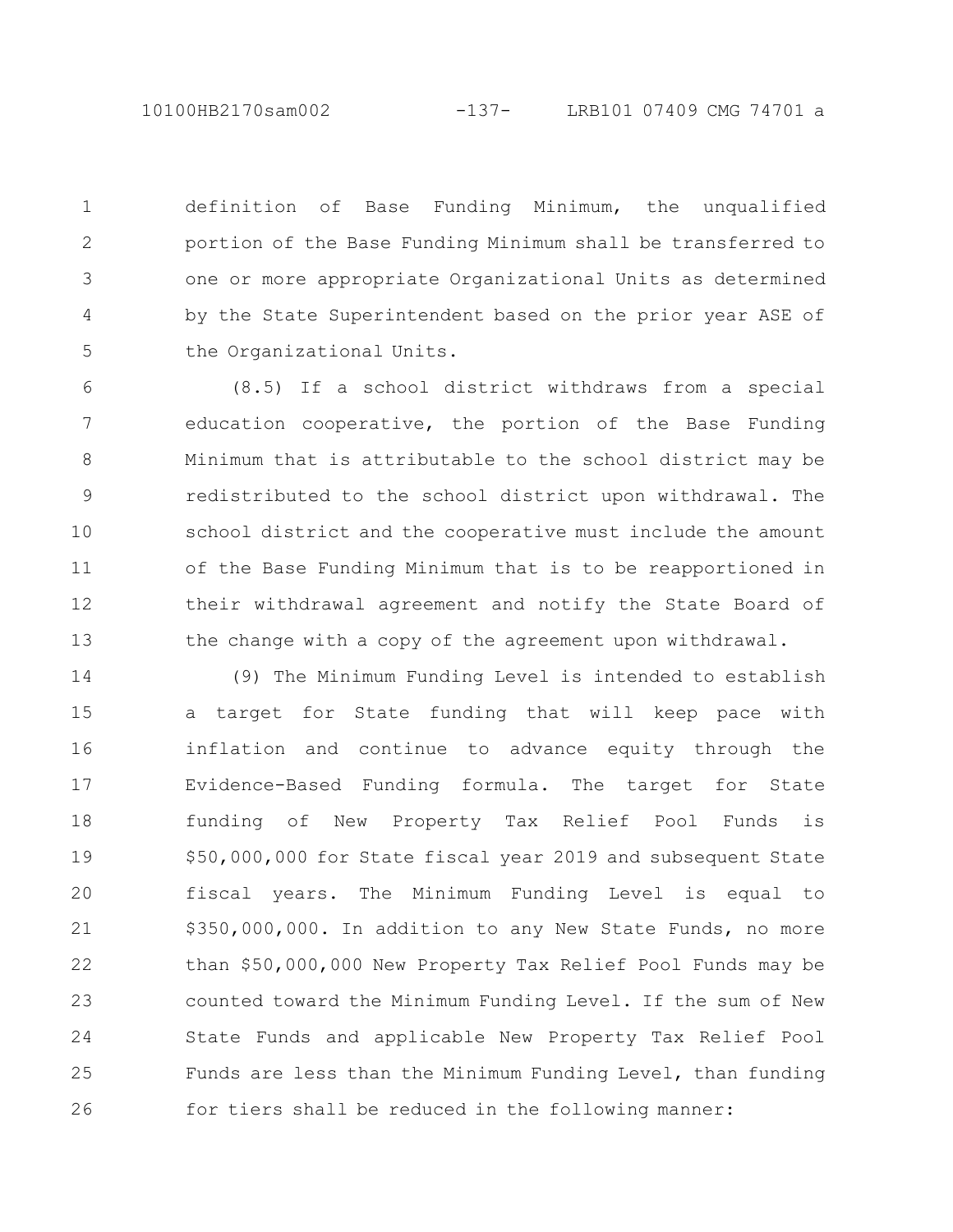2

3

4

(A) First, Tier 4 funding shall be reduced by an amount equal to the difference between the Minimum Funding Level and New State Funds until such time as Tier 4 funding is exhausted.

(B) Next, Tier 3 funding shall be reduced by an amount equal to the difference between the Minimum Funding Level and New State Funds and the reduction in Tier 4 funding until such time as Tier 3 funding is exhausted. 5 6 7 8 9

(C) Next, Tier 2 funding shall be reduced by an amount equal to the difference between the Minimum Funding Level and New State Funds and the reduction in Tier 4 and Tier 3. 10 11 12 13

(D) Finally, Tier 1 funding shall be reduced by an amount equal to the difference between the Minimum Funding level and New State Funds and the reduction in Tier 2, 3, and 4 funding. In addition, the Allocation Rate for Tier 1 shall be reduced to a percentage equal to the Tier 1 Allocation Rate set by paragraph (4) of this subsection (g), multiplied by the result of New State Funds divided by the Minimum Funding Level. 14 15 16 17 18 19 20 21

(9.5) For State fiscal year 2019 and subsequent State fiscal years, if New State Funds exceed \$300,000,000, then any amount in excess of \$300,000,000 shall be dedicated for purposes of Section 2-3.170 of this Code up to a maximum of \$50,000,000. 22 23 24 25 26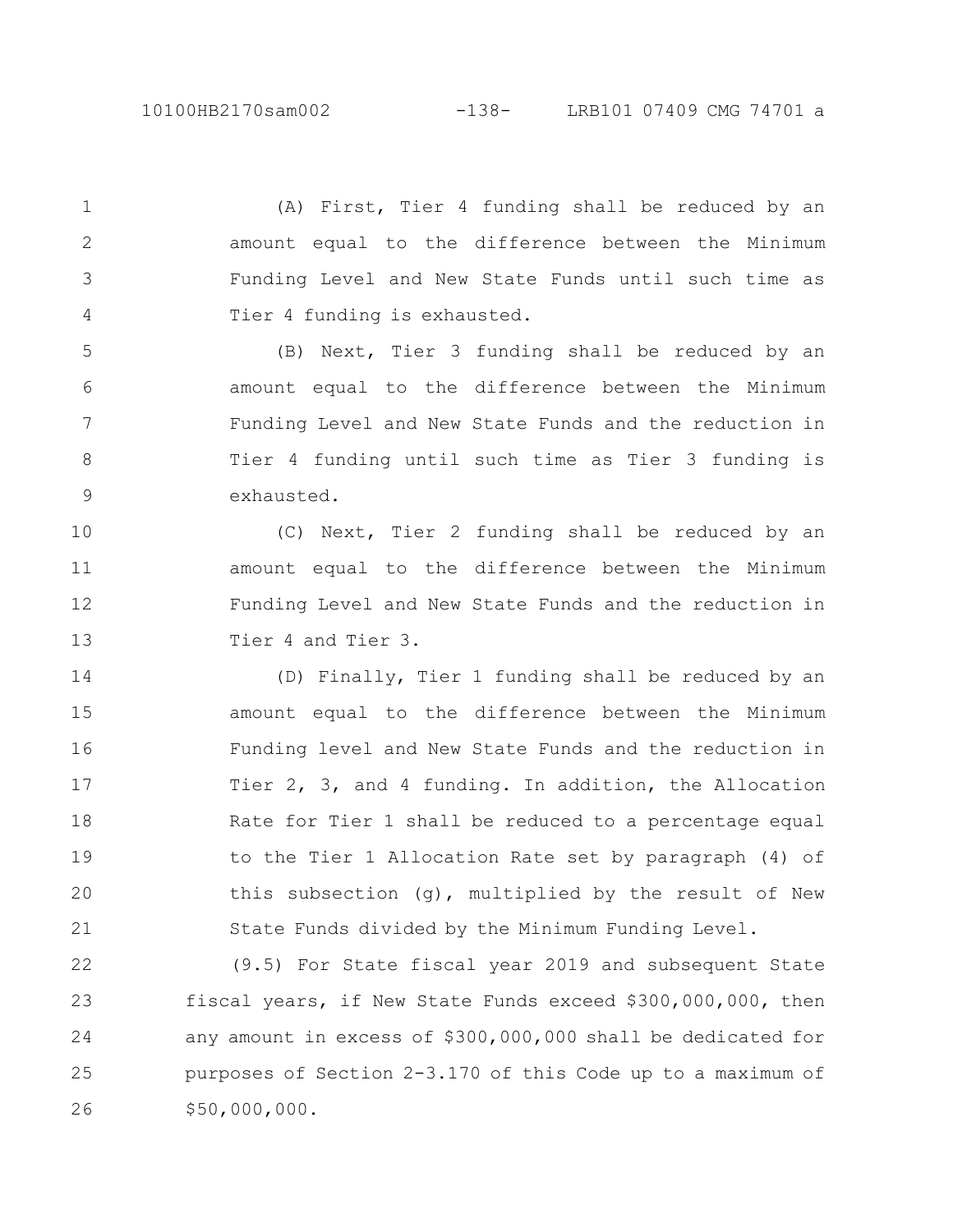(10) In the event of a decrease in the amount of the appropriation for this Section in any fiscal year after implementation of this Section, the Organizational Units receiving Tier 1 and Tier 2 funding, as determined under paragraph (3) of this subsection (g), shall be held harmless by establishing a Base Funding Guarantee equal to the per pupil kindergarten through grade 12 funding received in accordance with this Section in the prior fiscal year. Reductions shall be made to the Base Funding Minimum of Organizational Units in Tier 3 and Tier 4 on a per pupil basis equivalent to the total number of the ASE in Tier 3-funded and Tier 4-funded Organizational Units divided by the total reduction in State funding. The Base Funding Minimum as reduced shall continue to be applied to Tier 3 and Tier 4 Organizational Units and adjusted by the relative formula when increases in appropriations for this Section resume. In no event may State funding reductions to Organizational Units in Tier 3 or Tier 4 exceed an amount that would be less than the Base Funding Minimum established in the first year of implementation of this Section. If additional reductions are required, all school districts shall receive a reduction by a per pupil amount equal to the aggregate additional appropriation reduction divided by the total ASE of all Organizational Units. 1 2 3 4 5 6 7 8 9 10 11 12 13 14 15 16 17 18 19 20 21 22 23 24

(11) The State Superintendent shall make minor adjustments to the distribution formula set forth in this 25 26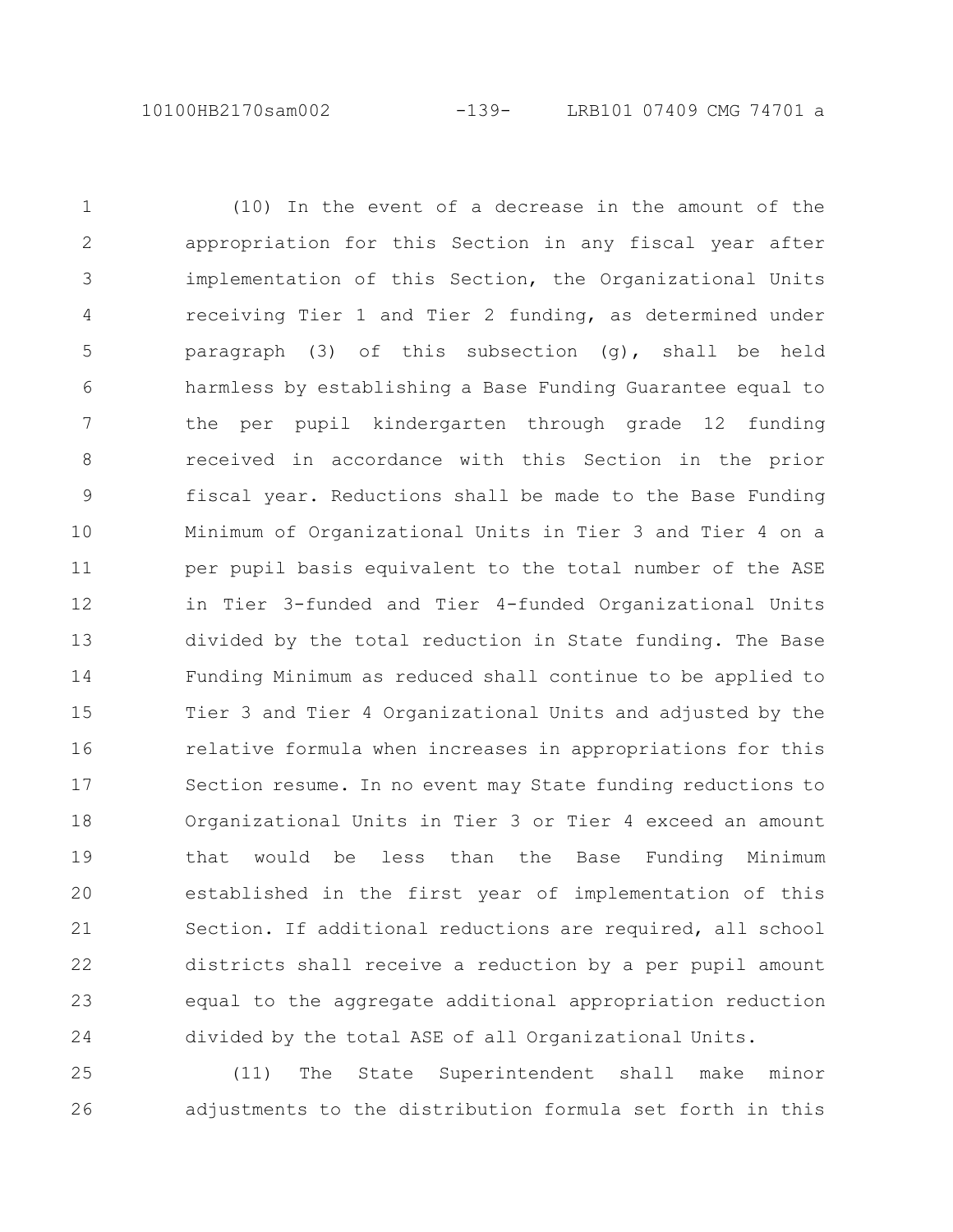subsection (g) to account for the rounding of percentages to the nearest tenth of a percentage and dollar amounts to the nearest whole dollar. 1 2 3

(h) State Superintendent administration of funding and district submission requirements. 4 5

(1) The State Superintendent shall, in accordance with appropriations made by the General Assembly, meet the funding obligations created under this Section. 6 7 8

(2) The State Superintendent shall calculate the Adequacy Target for each Organizational Unit and Net State Contribution Target for each Organizational Unit under this Section. No Evidence-Based Funding shall be distributed within an Organizational Unit without the approval of the unit's school board. 9 10 11 12 13 14

(3) Annually, the State Superintendent shall calculate and report to each Organizational Unit the unit's aggregate financial adequacy amount, which shall be the sum of the Adequacy Target for each Organizational Unit. The State Superintendent shall calculate and report separately for each Organizational Unit the unit's total State funds allocated for its students with disabilities. The State Superintendent shall calculate and report separately for each Organizational Unit the amount of funding and applicable FTE calculated for each Essential Element of the unit's Adequacy Target. 15 16 17 18 19 20 21 22 23 24 25

26

(4) Annually, the State Superintendent shall calculate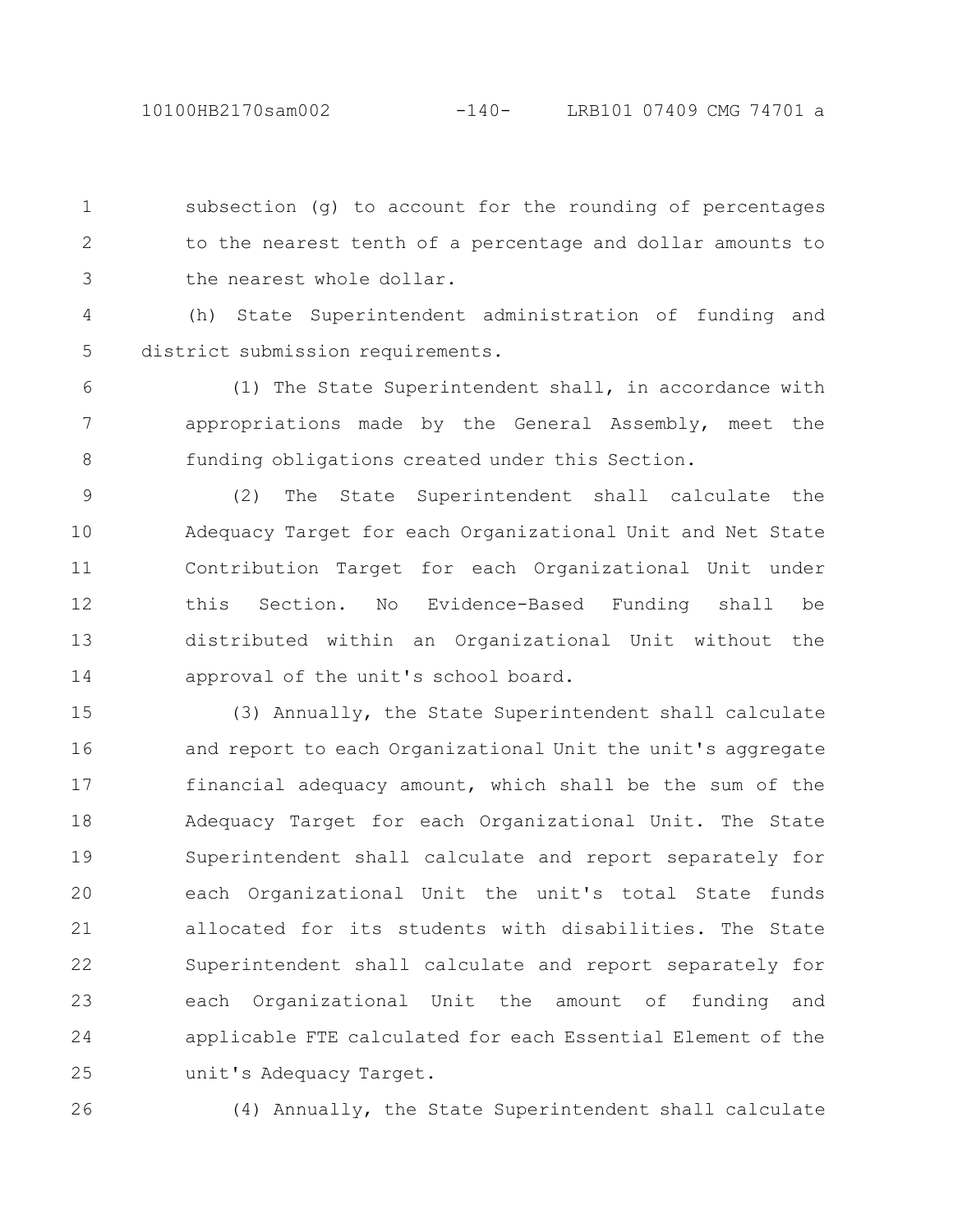and report to each Organizational Unit the amount the unit must expend on special education and bilingual education and computer technology and equipment for Organizational Units assigned to Tier 1 or Tier 2 that received an additional \$285.50 per student computer technology and equipment investment grant to their Adequacy Target pursuant to the unit's Base Funding Minimum, Special Education Allocation, Bilingual Education Allocation, and computer technology and equipment investment allocation. 1 2 3 4 5 6 7 8 9

(5) Moneys distributed under this Section shall be calculated on a school year basis, but paid on a fiscal year basis, with payments beginning in August and extending through June. Unless otherwise provided, the moneys appropriated for each fiscal year shall be distributed in 22 equal payments at least 2 times monthly to each Organizational Unit. If moneys appropriated for any fiscal year are distributed other than monthly, the distribution shall be on the same basis for each Organizational Unit. 10 11 12 13 14 15 16 17 18

(6) Any school district that fails, for any given school year, to maintain school as required by law or to maintain a recognized school is not eligible to receive Evidence-Based Funding. In case of non-recognition of one or more attendance centers in a school district otherwise operating recognized schools, the claim of the district shall be reduced in the proportion that the enrollment in the attendance center or centers bears to the enrollment of 19 20 21 22 23 24 25 26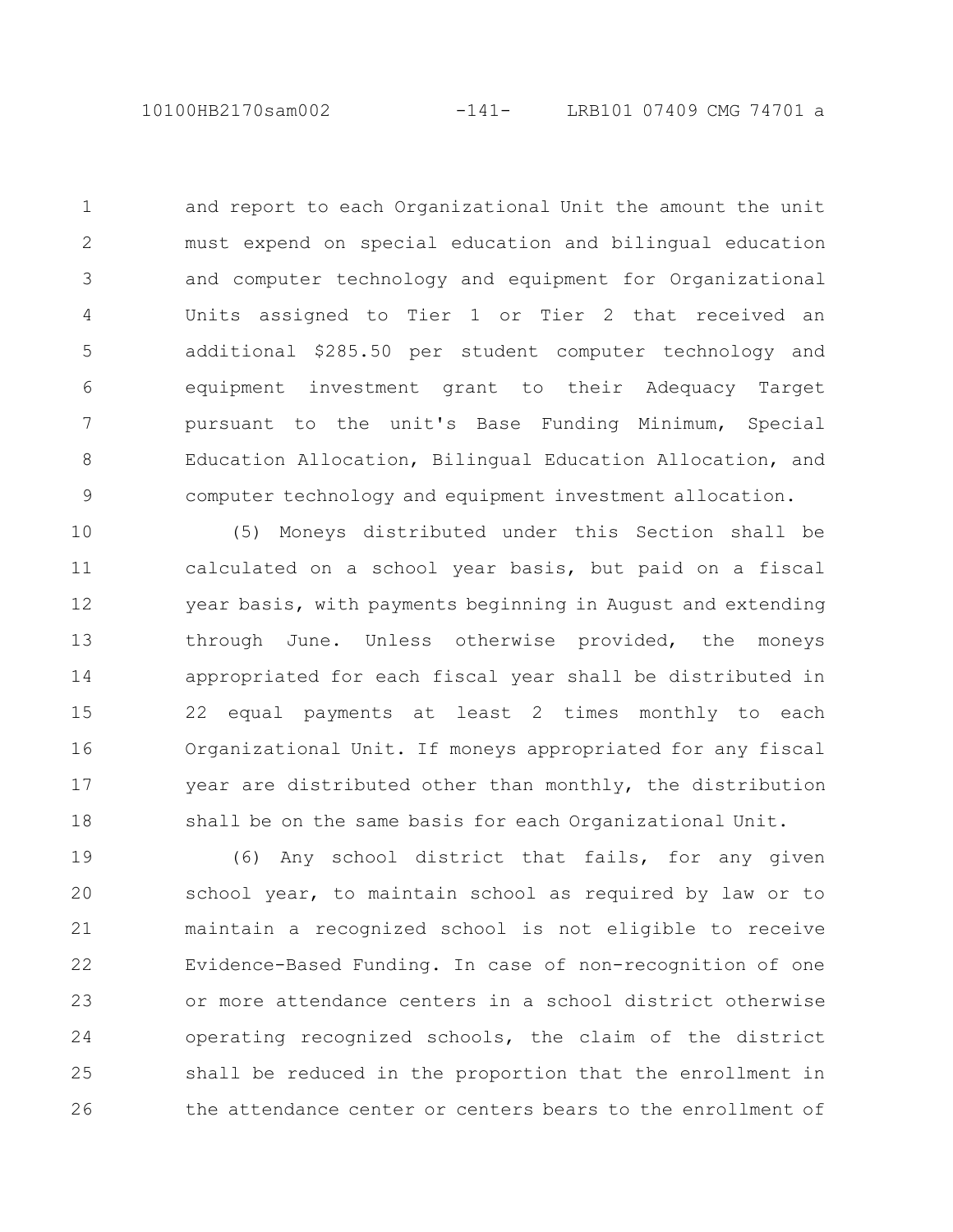10100HB2170sam002 -142- LRB101 07409 CMG 74701 a

the school district. "Recognized school" means any public school that meets the standards for recognition by the State Board. A school district or attendance center not having recognition status at the end of a school term is entitled to receive State aid payments due upon a legal claim that was filed while it was recognized. 1 2 3 4 5 6

(7) School district claims filed under this Section are subject to Sections 18-9 and 18-12 of this Code, except as otherwise provided in this Section. 7 8 9

(8) Each fiscal year, the State Superintendent shall calculate for each Organizational Unit an amount of its Base Funding Minimum and Evidence-Based Funding that shall be deemed attributable to the provision of special educational facilities and services, as defined in Section 14-1.08 of this Code, in a manner that ensures compliance with maintenance of State financial support requirements under the federal Individuals with Disabilities Education Act. An Organizational Unit must use such funds only for the provision of special educational facilities and services, as defined in Section 14-1.08 of this Code, and must comply with any expenditure verification procedures adopted by the State Board. 10 11 12 13 14 15 16 17 18 19 20 21 22

(9) All Organizational Units in this State must submit annual spending plans by the end of September of each year to the State Board as part of the annual budget process, which shall describe how each Organizational Unit will 23 24 25 26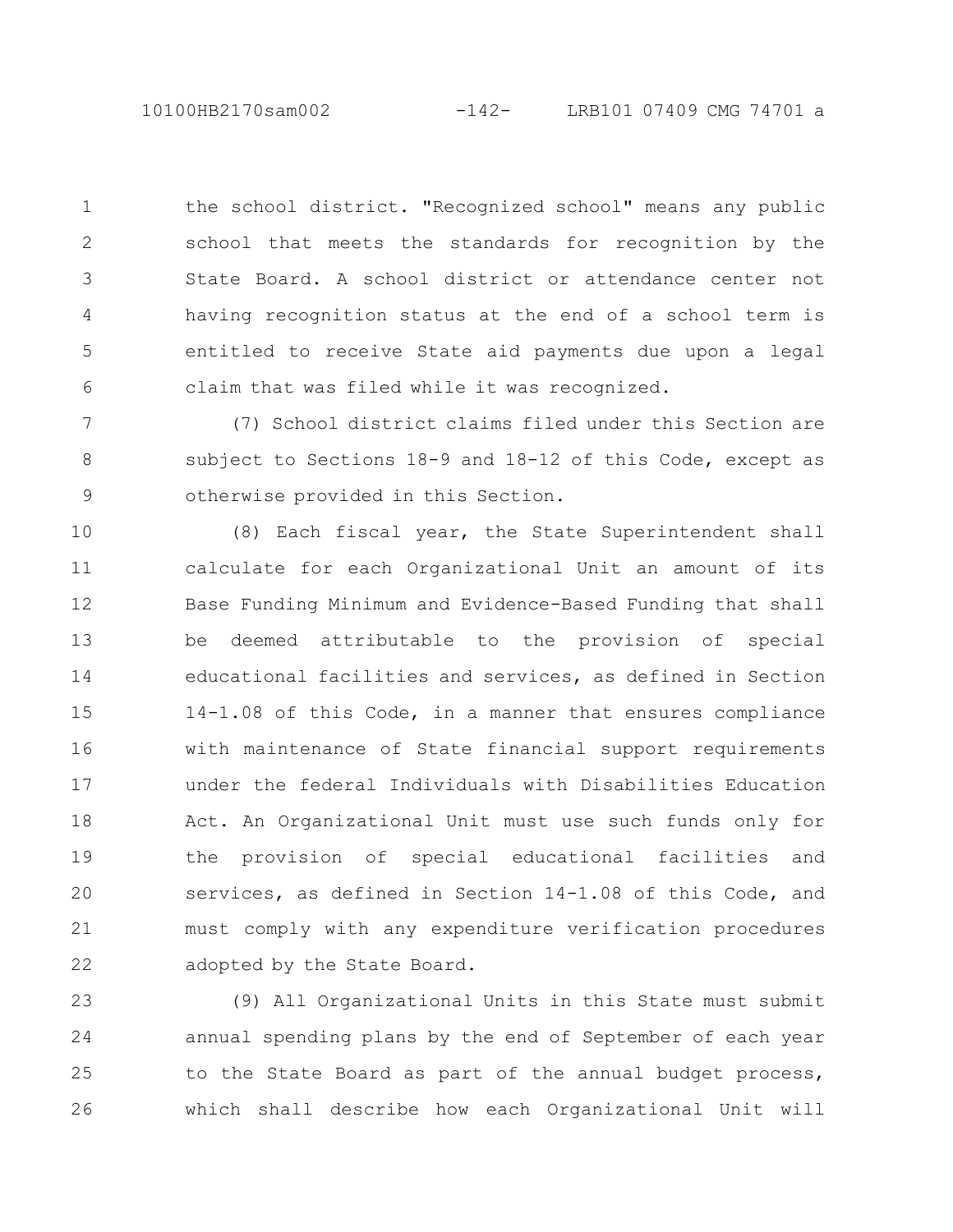10100HB2170sam002 -143- LRB101 07409 CMG 74701 a

utilize the Base Funding Minimum and Evidence-Based Funding it receives from this State under this Section with specific identification of the intended utilization of Low-Income, English learner, and special education resources. Additionally, the annual spending plans of each Organizational Unit shall describe how the Organizational Unit expects to achieve student growth and how the Organizational Unit will achieve State education goals, as defined by the State Board. The State Superintendent may, from time to time, identify additional requisites for Organizational Units to satisfy when compiling the annual spending plans required under this subsection (h). The format and scope of annual spending plans shall be developed by the State Superintendent and the State Board of Education. School districts that serve students under Article 14C of this Code shall continue to submit information as required under Section 14C-12 of this Code. 1 2 3 4 5 6 7 8 9 10 11 12 13 14 15 16 17

(10) No later than January 1, 2018, the State Superintendent shall develop a 5-year strategic plan for all Organizational Units to help in planning for adequacy funding under this Section. The State Superintendent shall submit the plan to the Governor and the General Assembly, as provided in Section 3.1 of the General Assembly Organization Act. The plan shall include recommendations for: 18 19 20 21 22 23 24 25

26

(A) a framework for collaborative, professional,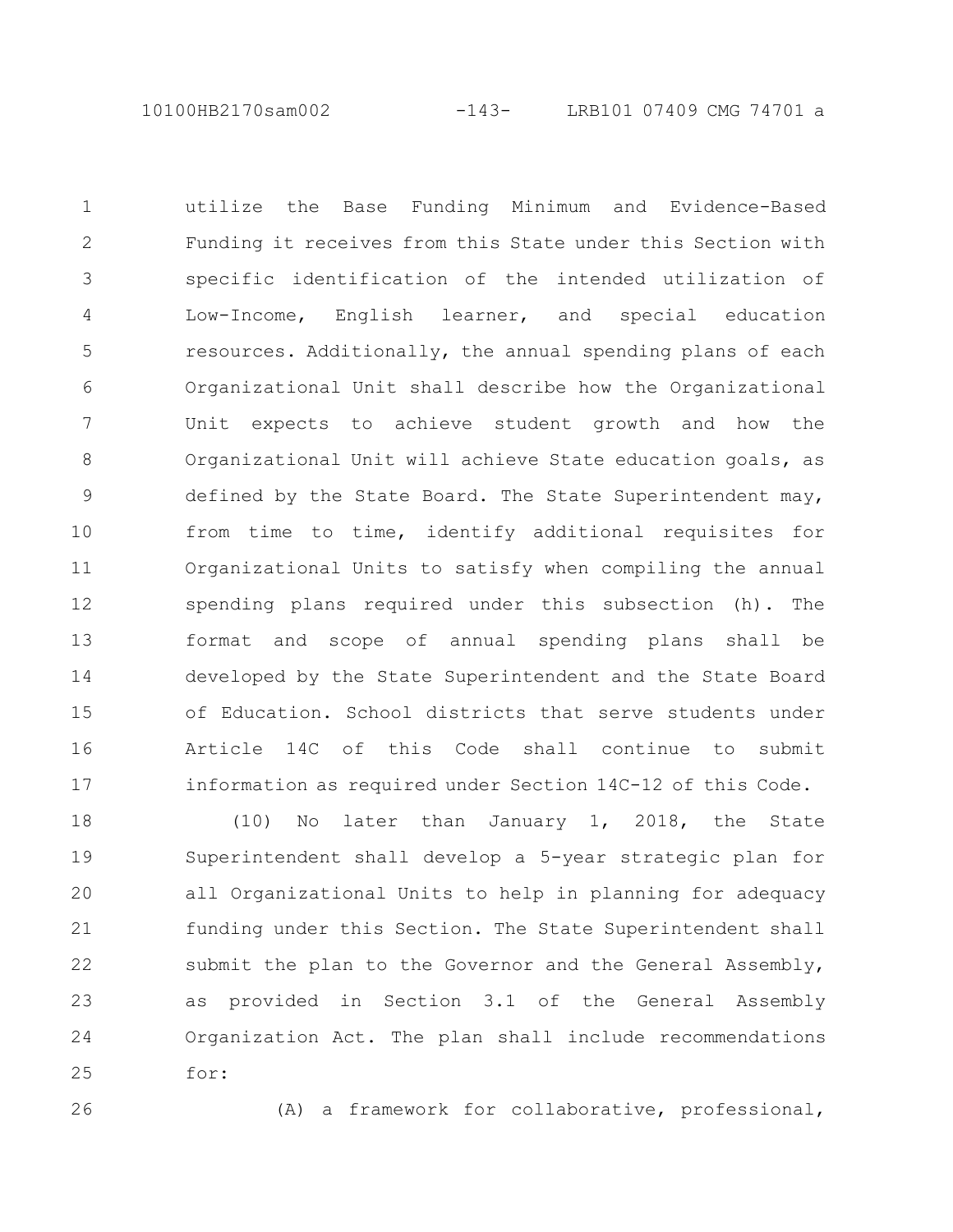innovative, and 21st century learning environments using the Evidence-Based Funding model; (B) ways to prepare and support this State's educators for successful instructional careers; 1 2 3 4

(C) application and enhancement of the current financial accountability measures, the approved State plan to comply with the federal Every Student Succeeds Act, and the Illinois Balanced Accountability Measures in relation to student growth and elements of the Evidence-Based Funding model; and 5 6 7 8 9 10

(D) implementation of an effective school adequacy funding system based on projected and recommended funding levels from the General Assembly. 11 12 13

(11) On an annual basis, the State Superintendent must recalibrate all of the following per pupil elements of the Adequacy Target and applied to the formulas, based on the study of average expenses and as reported in the most recent annual financial report: 14 15 16 17 18

(A) Gifted under subparagraph (M) of paragraph (2) of subsection (b). 19 20

(B) Instructional materials under subparagraph (O) of paragraph (2) of subsection (b). 21 22

(C) Assessment under subparagraph (P) of paragraph (2) of subsection (b). 23 24

(D) Student activities under subparagraph (R) of paragraph (2) of subsection (b). 25 26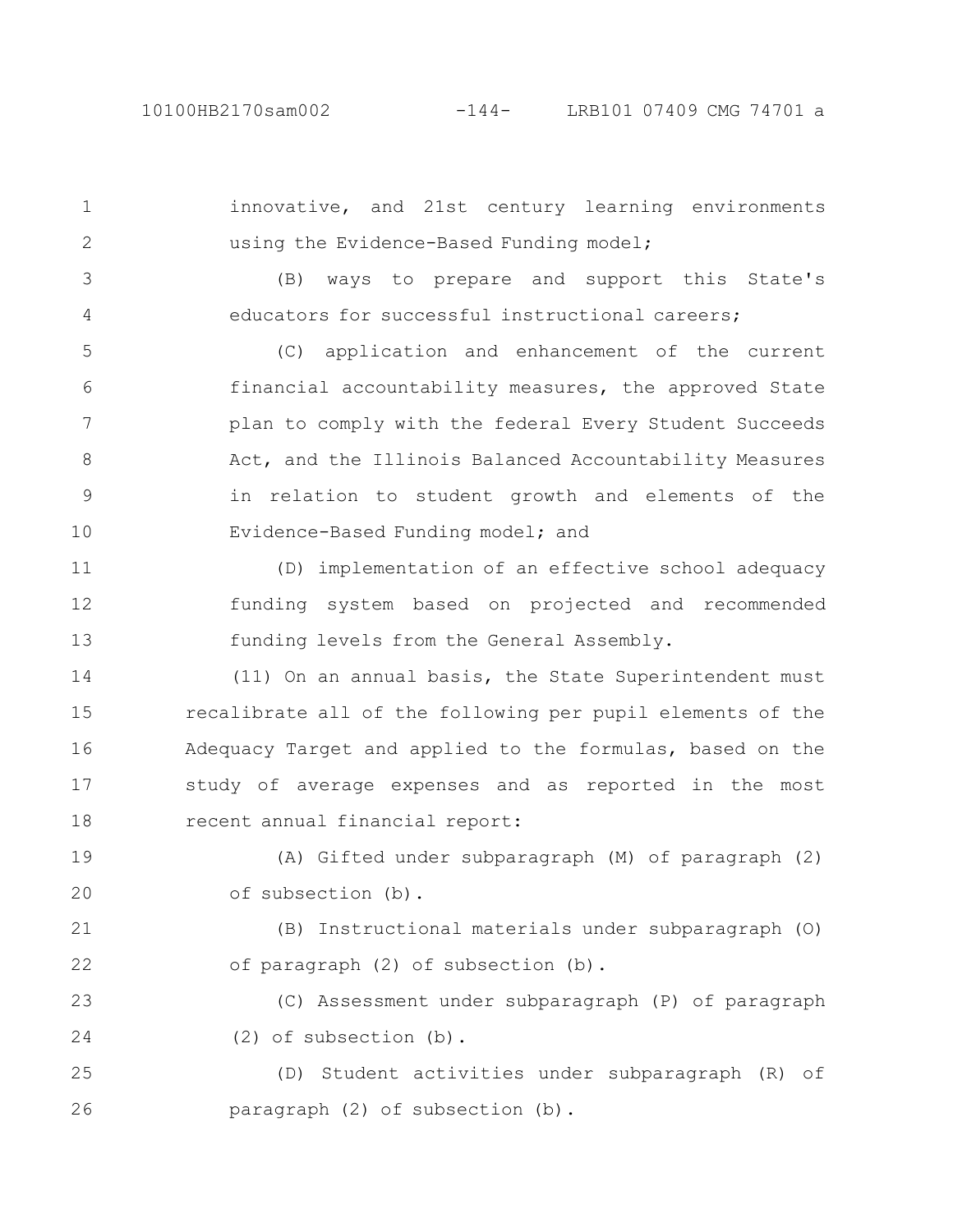(E) Maintenance and operations under subparagraph (S) of paragraph (2) of subsection (b). 1 2

(F) Central office under subparagraph (T) of paragraph (2) of subsection (b). 3 4

(i) Professional Review Panel. 5

(1) A Professional Review Panel is created to study and review topics related to the implementation and effect of Evidence-Based Funding, as assigned by a joint resolution or Public Act of the General Assembly or a motion passed by the State Board of Education. The Panel must provide recommendations to and serve the Governor, the General Assembly, and the State Board. The State Superintendent or his or her designee must serve as a voting member and chairperson of the Panel. The State Superintendent must appoint a vice chairperson from the membership of the Panel. The Panel must advance recommendations based on a three-fifths majority vote of Panel members present and voting. A minority opinion may also accompany any recommendation of the Panel. The Panel shall be appointed by the State Superintendent, except as otherwise provided in paragraph (2) of this subsection (i) and include the following members: 6 7 8 9 10 11 12 13 14 15 16 17 18 19 20 21 22

(A) Two appointees that represent district superintendents, recommended by a statewide organization that represents district superintendents. (B) Two appointees that represent school boards, 23 24 25 26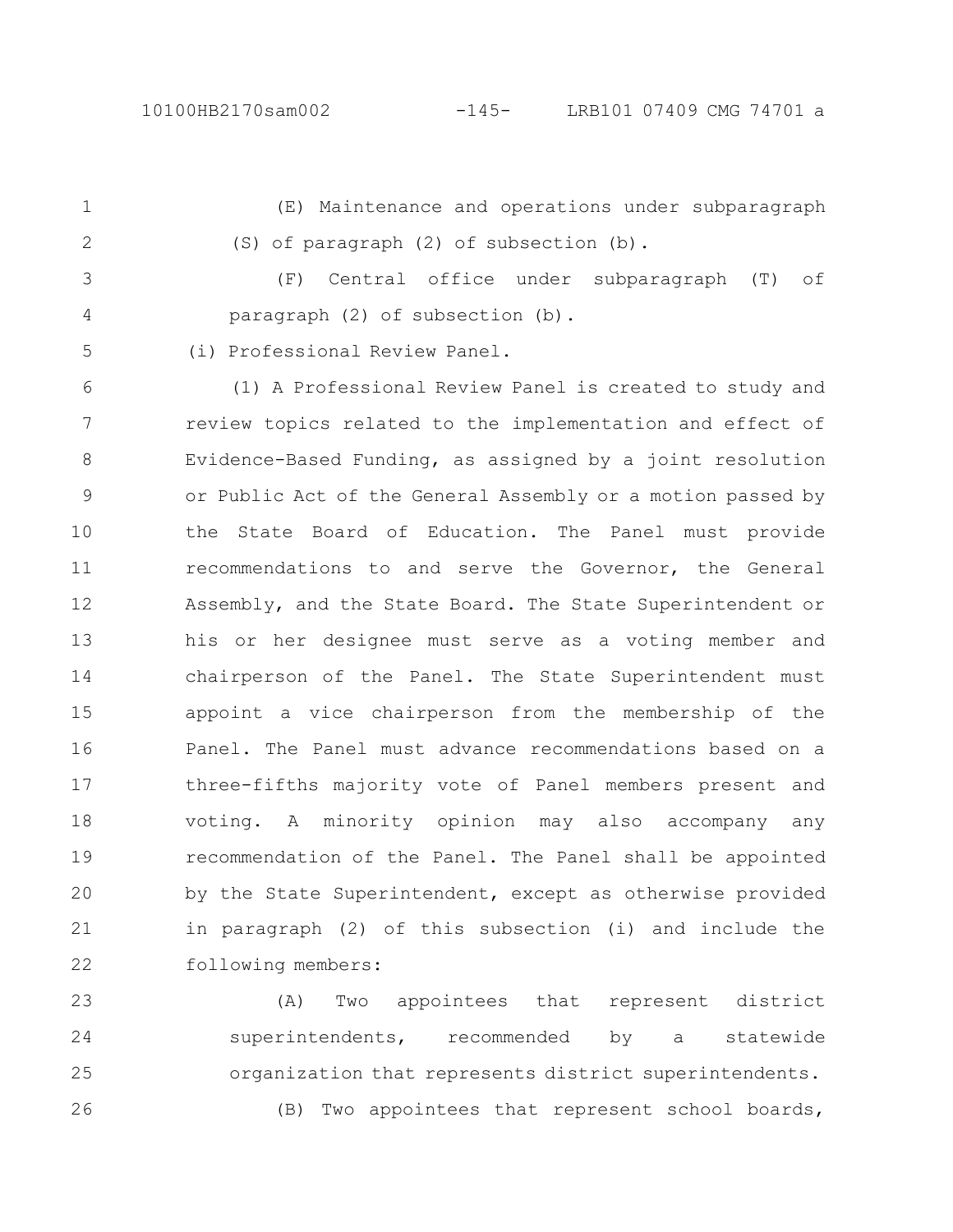recommended by a statewide organization that represents school boards. 1 2

(C) Two appointees from districts that represent school business officials, recommended by a statewide organization that represents school business officials. 3 4 5 6

(D) Two appointees that represent school principals, recommended by a statewide organization that represents school principals. 7 8 9

(E) Two appointees that represent teachers, recommended by a statewide organization that represents teachers. 10 11 12

(F) Two appointees that represent teachers, recommended by another statewide organization that represents teachers. 13 14 15

(G) Two appointees that represent regional superintendents of schools, recommended by organizations that represent regional superintendents. 16 17 18

(H) Two independent experts selected solely by the State Superintendent. 19 20

(I) Two independent experts recommended by public universities in this State. 21 22

(J) One member recommended by a statewide organization that represents parents. 23 24

(K) Two representatives recommended by collective impact organizations that represent major metropolitan 25 26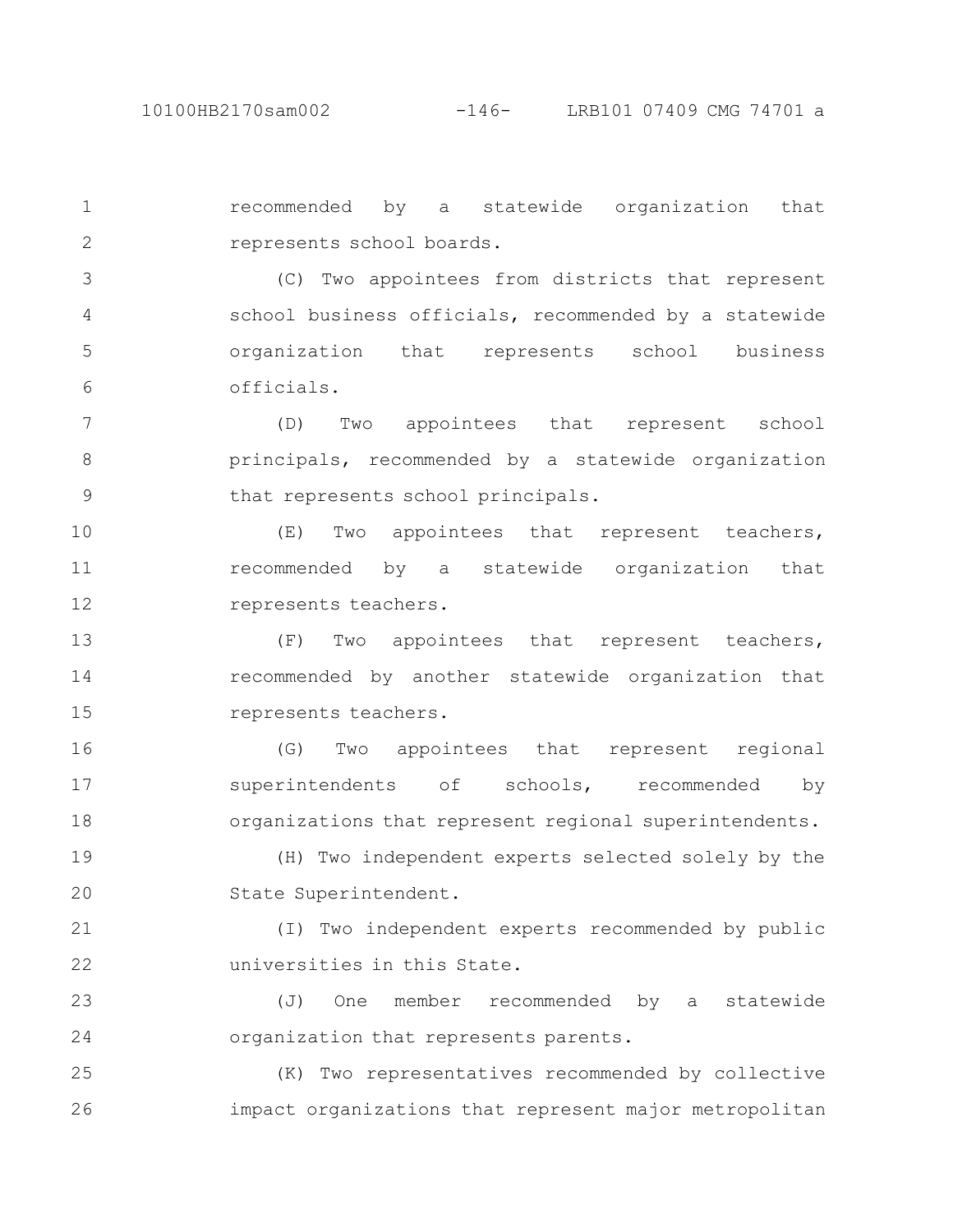1

areas or geographic areas in Illinois.

(L) One member from a statewide organization focused on research-based education policy to support a school system that prepares all students for college, a career, and democratic citizenship. 2 3 4 5

(M) One representative from a school district organized under Article 34 of this Code. 6 7

The State Superintendent shall ensure that the membership of the Panel includes representatives from school districts and communities reflecting the geographic, socio-economic, racial, and ethnic diversity of this State. The State Superintendent shall additionally ensure that the membership of the Panel includes representatives with expertise in bilingual education and special education. Staff from the State Board shall staff the Panel. 8 9 10 11 12 13 14 15 16

(2) In addition to those Panel members appointed by the State Superintendent, 4 members of the General Assembly shall be appointed as follows: one member of the House of Representatives appointed by the Speaker of the House of Representatives, one member of the Senate appointed by the President of the Senate, one member of the House of Representatives appointed by the Minority Leader of the House of Representatives, and one member of the Senate appointed by the Minority Leader of the Senate. There shall be one additional member appointed by the Governor. All 17 18 19 20 21 22 23 24 25 26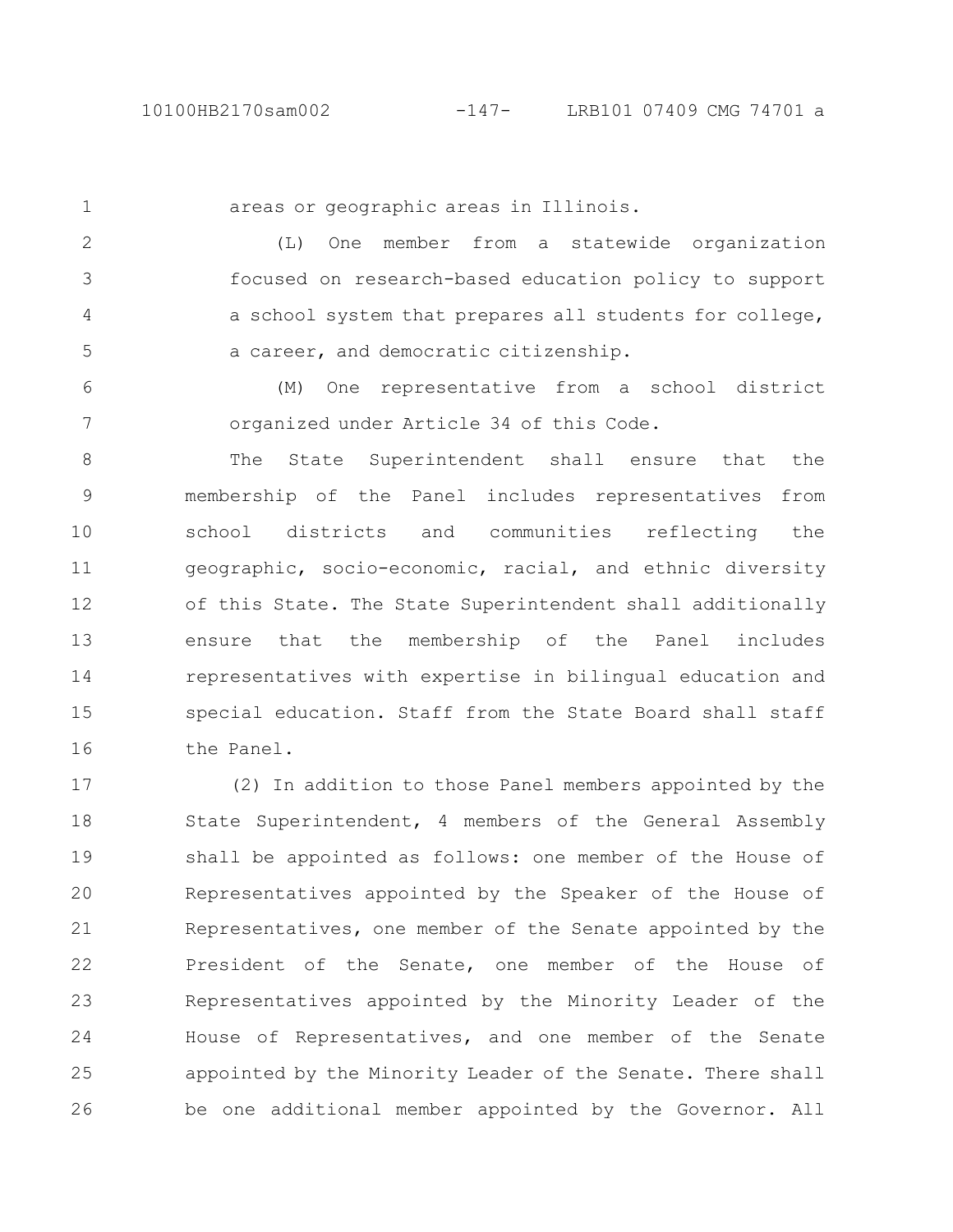members appointed by legislative leaders or the Governor shall be non-voting, ex officio members. (3) The Panel must study topics at the direction of the General Assembly or State Board of Education, as provided under paragraph (1). The Panel may also study the following topics at the direction of the chairperson: (A) The format and scope of annual spending plans referenced in paragraph (9) of subsection (h) of this Section. (B) The Comparable Wage Index under this Section. (C) Maintenance and operations, including capital maintenance and construction costs. (D) "At-risk student" definition. (E) Benefits. (F) Technology. (G) Local Capacity Target. (H) Funding for Alternative Schools, Laboratory Schools, safe schools, and alternative learning opportunities programs. (I) Funding for college and career acceleration strategies. (J) Special education investments. (K) Early childhood investments, in collaboration with the Illinois Early Learning Council. (4) (Blank). (5) Within 5 years after the implementation of this 1 2 3 4 5 6 7 8 9 10 11 12 13 14 15 16 17 18 19 20 21 22 23 24 25 26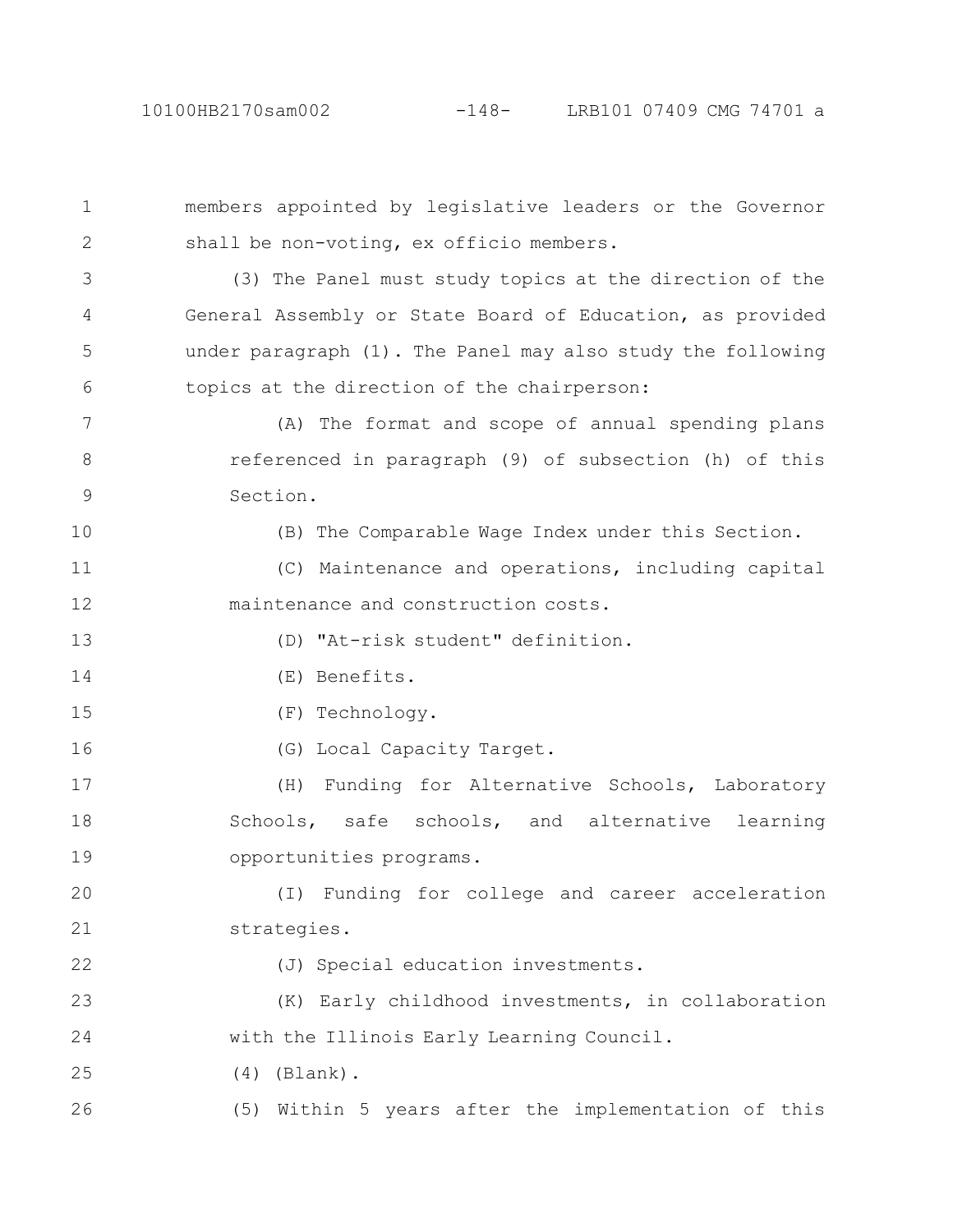10100HB2170sam002 -149- LRB101 07409 CMG 74701 a

Section, and every 5 years thereafter, the Panel shall complete an evaluative study of the entire Evidence-Based Funding model, including an assessment of whether or not the formula is achieving State goals. The Panel shall report to the State Board, the General Assembly, and the Governor on the findings of the study. 1 2 3 4 5 6

(6) (Blank).

7

26

(7) To ensure that (i) the Adequacy Target calculation under subsection (b) accurately reflects the needs of students living in poverty or attending schools located in areas of high poverty, (ii) racial equity within the Evidence-Based Funding formula is explicitly explored and advanced, and (iii) the funding goals of the formula distribution system established under this Section are sufficient to provide adequate funding for every student and to fully fund every school in this State, the Panel shall review the Essential Elements under paragraph (2) of subsection (b). The Panel shall consider all of the following in its review: 8 9 10 11 12 13 14 15 16 17 18 19

(A) The financial ability of school districts to provide instruction in a foreign language to every student and whether an additional Essential Element should be added to the formula to ensure that every student has access to instruction in a foreign language. 20 21 22 23 24 25

(B) The adult-to-student ratio for each Essential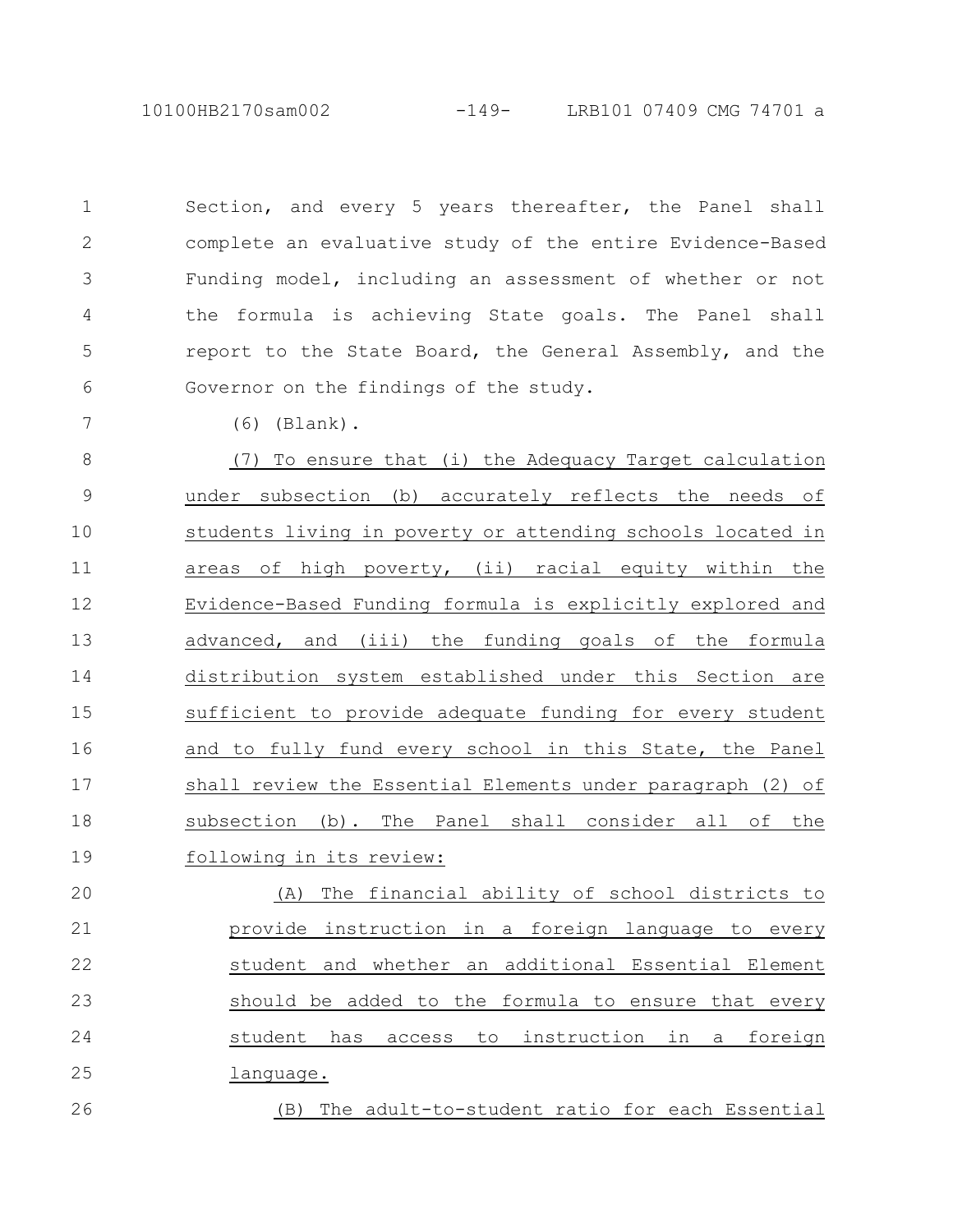Element in which a ratio is identified. The Panel shall consider whether the ratio accurately reflects the staffing needed to support students living in poverty or who have traumatic backgrounds. (C) Changes to the Essential Elements that may be required to better promote racial equity and eliminate structural racism within schools. (D) The impact of investing \$350,000,000 in additional funds each year under this Section and an estimate of when the school system will become fully funded under this level of appropriation. (E) Provide an overview of alternative funding structures that would enable the State to become fully funded at an earlier date. (F) The potential to increase efficiency and to find cost savings within the school system to expedite the journey to a fully funded system. (G) The appropriate levels for reenrolling and graduating high-risk high school students who have been previously out of school. These outcomes shall include enrollment, attendance, skill gains, credit gains, graduation or promotion to the next grade level, and the transition to college, training, or employment, with an emphasis on progressively increasing the overall attendance. (H) The evidence-based or research-based practices 1 2 3 4 5 6 7 8 9 10 11 12 13 14 15 16 17 18 19 20 21 22 23 24 25 26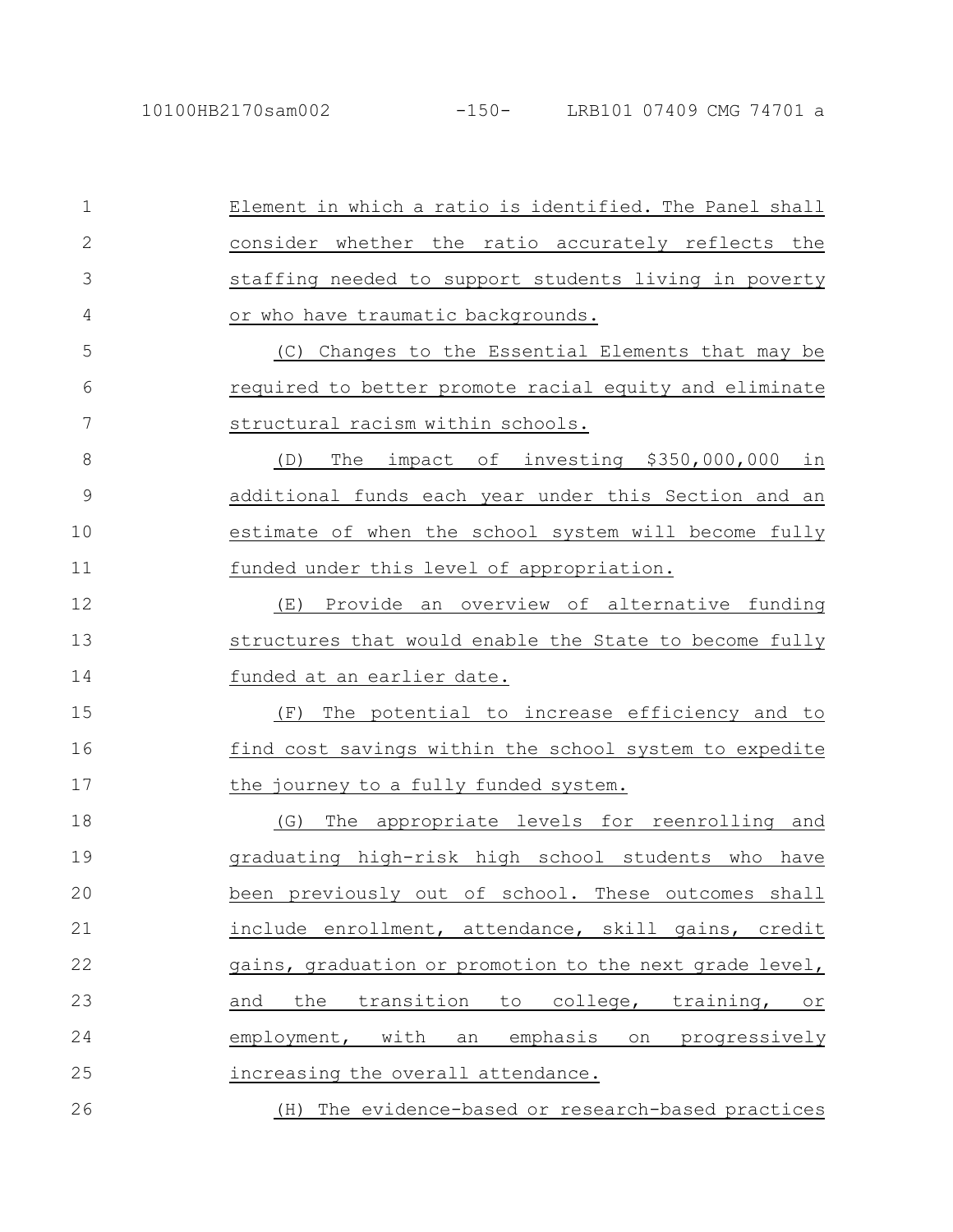| $\mathbf 1$    | that are shown to reduce the gaps and disparities             |
|----------------|---------------------------------------------------------------|
| $\overline{2}$ | experienced by African American students in academic          |
| 3              | achievement and educational performance, including            |
| 4              | practices that have been shown to reduce parities in          |
| 5              | disciplinary rates, drop-out rates, graduation rates,         |
| 6              | college matriculation rates, and college completion           |
| 7              | rates.                                                        |
| 8              | On or before December 31, 2021, the Panel shall report        |
| $\mathcal{G}$  | to the State Board, the General Assembly, and the Governor    |
| 10             | on the findings of its review. This paragraph (7) is          |
| 11             | inoperative on and after July 1, 2022.                        |
| 12             | (j) References. Beginning July 1, 2017, references in other   |
| 13             | laws to general State aid funds or calculations under Section |
| 14             | 18-8.05 of this Code (now repealed) shall be deemed to be     |
| 15             | references to evidence-based model formula funds<br>or        |
| 16             | calculations under this Section.                              |
|                |                                                               |

(Source: P.A. 100-465, eff. 8-31-17; 100-578, eff. 1-31-18; 100-582, eff. 3-23-18; 101-10, eff. 6-5-19; 101-17, eff. 6-14-19; 101-643, eff. 6-18-20; revised 8-21-20.) 17 18 19

20

# Article 95.

Section 95-1. Short title. This Article may be cited as the Equity in Higher Education Act. References in this Article to "this Act" mean this Article. 21 22 23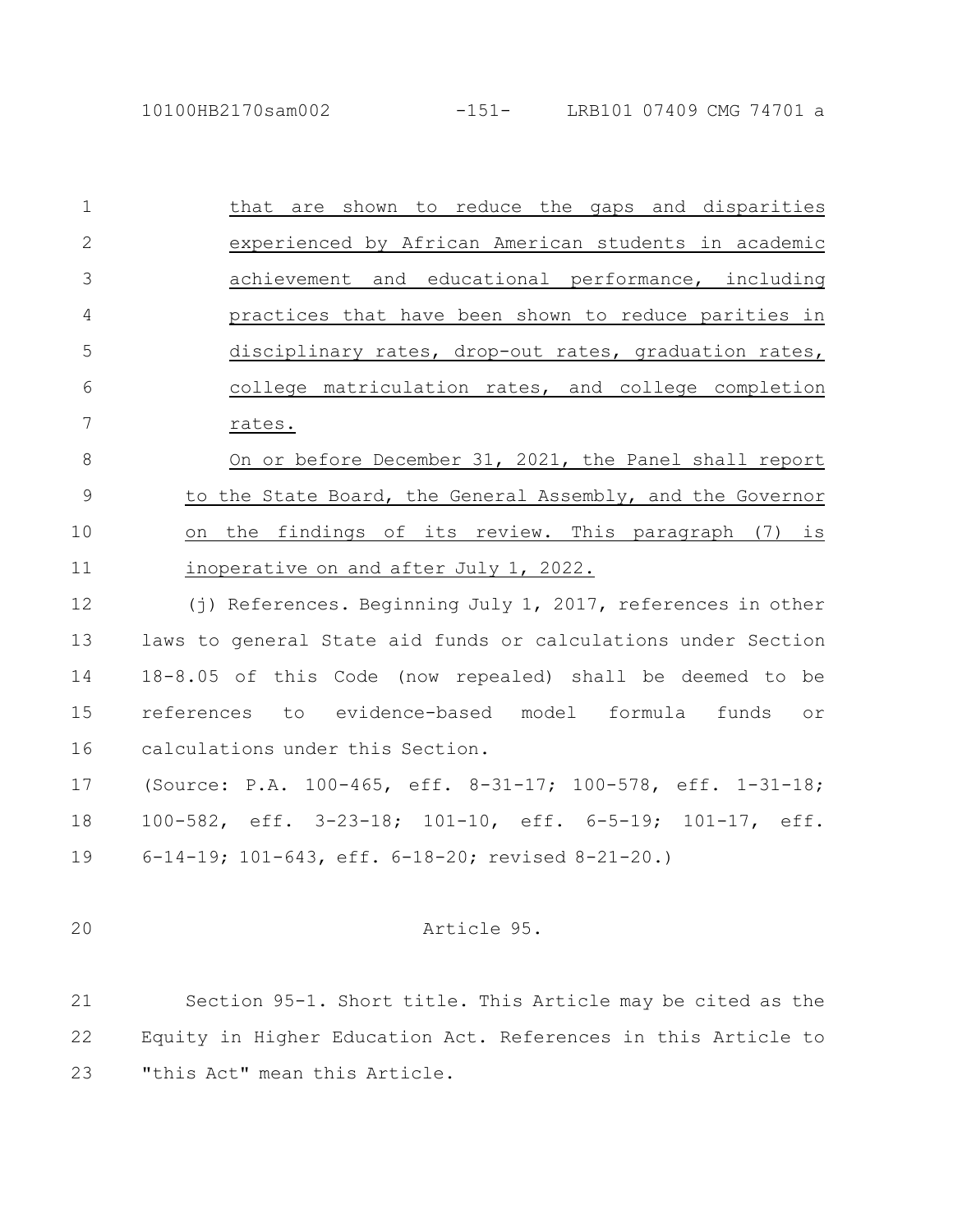1

2

Section 95-5. Findings; policies.

(a) The General Assembly finds the following:

(1) Historic and continuous systemic racism has created significant disparities in college access, affordability, and completion for Black, Latinx, low-income, and other underrepresented and historically underserved students. 3 4 5 6 7

(2) Higher education is examining its role as a contributor to systemic racism, while recognizing its place in providing opportunity and upward mobility, and its role as a powerful actor in dismantling systemic racism. 8 9 10 11

(3) Chicago State University has created the Equity Working Group, which includes statewide representation of private, community, and public sector stakeholders, to create an action plan for employers, the secondary and postsecondary education systems, philanthropic organizations, community-based organizations, and our executive and legislative bodies to improve college access, completion, and post-graduation outcomes for Black college students in Illinois. 12 13 14 15 16 17 18 19 20

(4) Despite similar numbers of Black high school graduates, Illinois saw about 25,000 fewer Black enrollees in Illinois higher education in 2018 compared to 2008. 21 22 23

(5) Illinois must address wide disparities in degree completion at Illinois community colleges, which currently graduate Black and Latinx students at a rate of 14% and 26% 24 25 26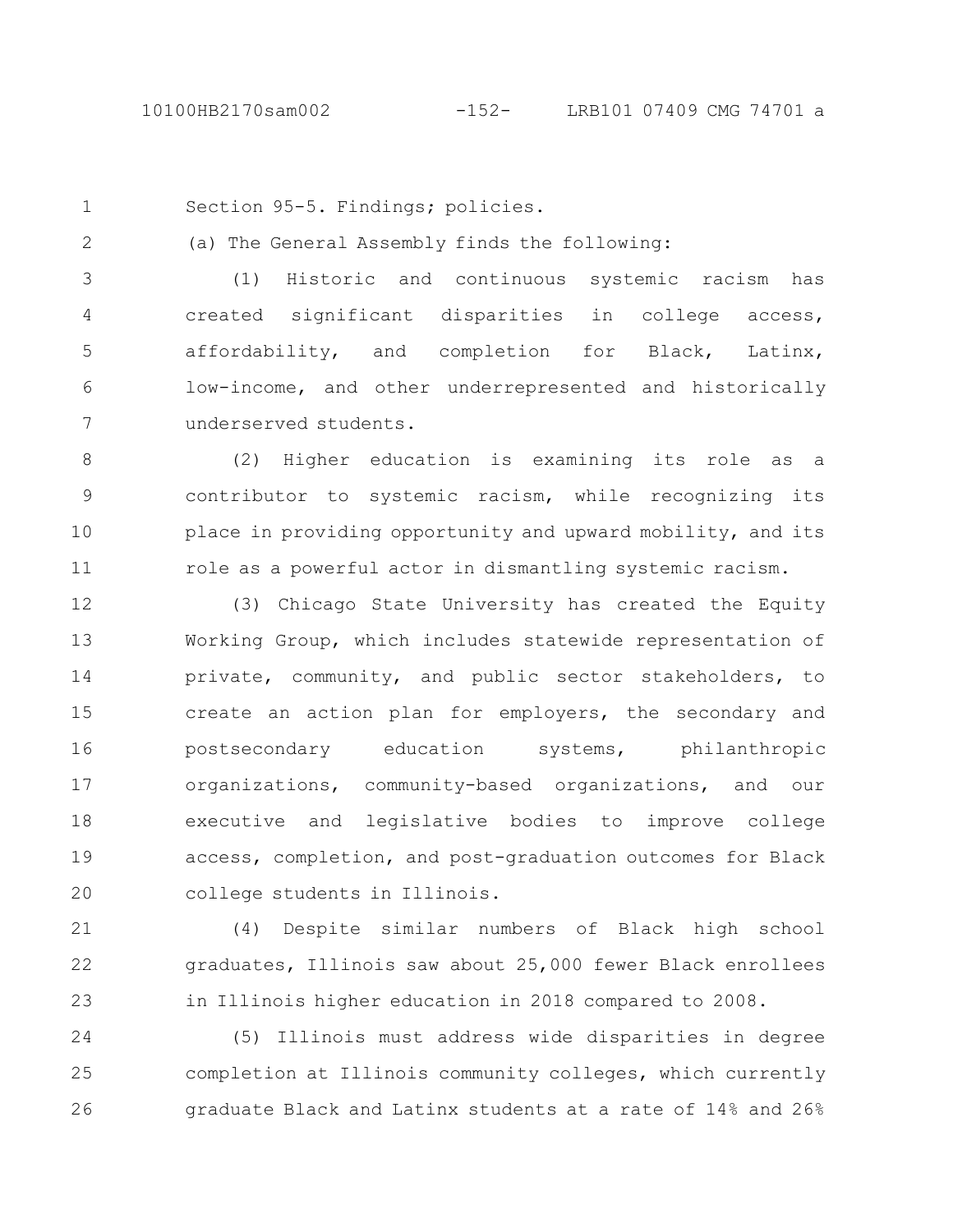10100HB2170sam002 -153- LRB101 07409 CMG 74701 a

respectively compared to the rate of 38% for White students, as well as at public universities, which currently graduate Black and Latinx students at a rate of 34% and 49% respectively compared to 66% of White students, within 6 years. 1 2 3 4 5

(6) The State of Illinois benefits from a diverse public higher education system that includes universities and community colleges with different missions and scopes that maximize college enrollment, persistence, and completion of underrepresented and historically underserved students, including Black and Latinx students and students from low-income families. 6 7 8 9 10 11 12

(7) Illinois has a moral obligation and an economic interest in dismantling and reforming structures that create or exacerbate racial and socioeconomic inequities in K-12 and higher education. 13 14 15 16

(8) The Board of Higher Education has a statutory obligation to create a strategic plan for higher education and has adopted core principles to guide this plan. 17 18 19

(9) The Board of Higher Education has included among its core principles designed to guide the strategic plan the assumption that excellence coupled with equity should drive the higher education system and that the higher education system will make equity-driven decisions, elevating the voices of those who have been underserved, and actively identify and remove systemic barriers that 20 21 22 23 24 25 26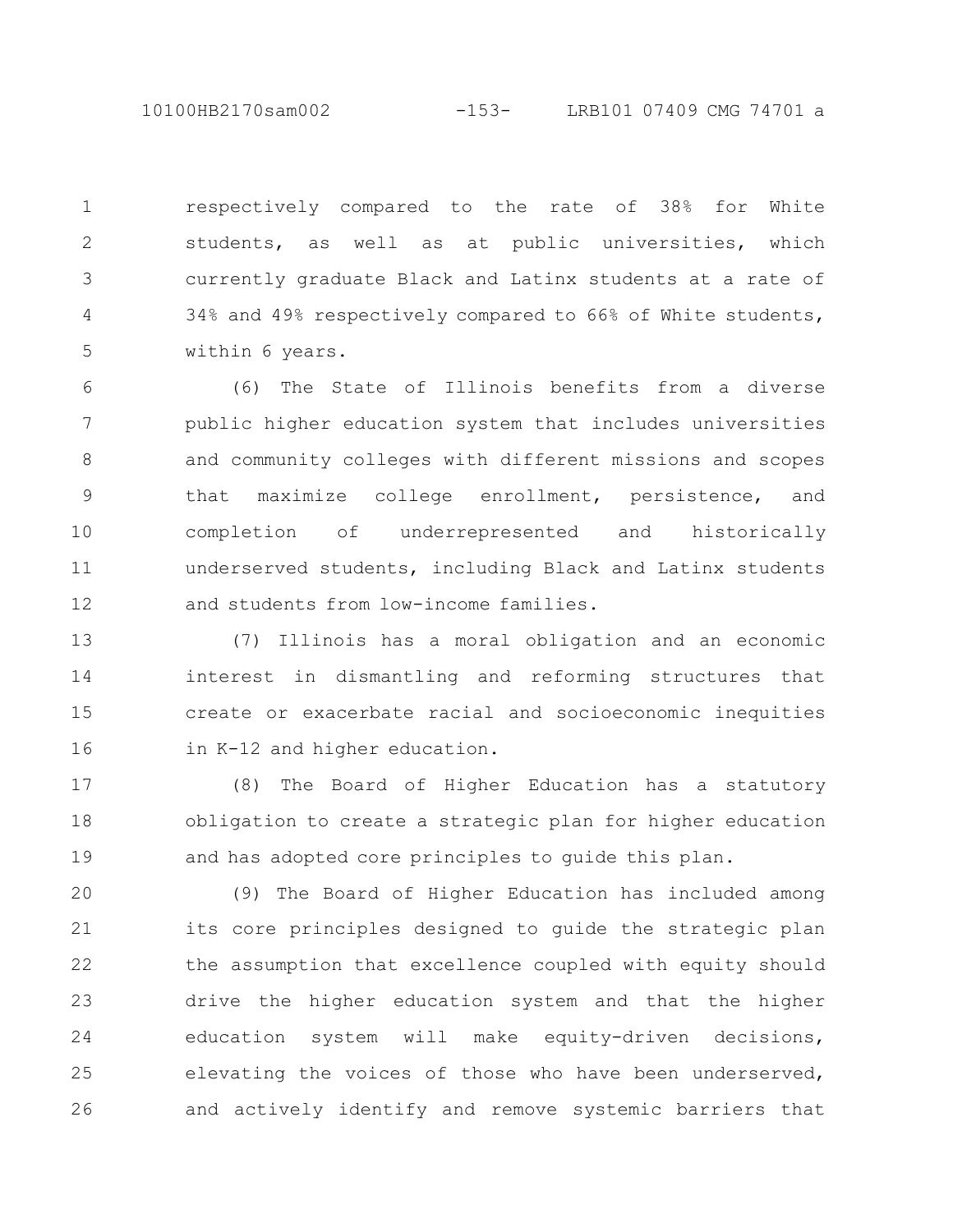10100HB2170sam002 -154- LRB101 07409 CMG 74701 a

have prevented students of color, first generation college students, low-income students, adult learners, and rural students from accessing and succeeding in higher education; access and affordability as well as high quality are embedded in the definition of equity. 1 2 3 4 5

(b) The General Assembly supports all of the following work and goals of the Board of Higher Education: 6 7

(1) Its work on the strategic plan for higher education and the vision it has set forth that over the next 10 years Illinois will have an equitable, accessible, innovative, nimble, and aligned higher education ecosystem that ensures individuals, families, and communities across the state thrive. 8 9 10 11 12 13

(2) Its goal to close equity gaps in higher education in Illinois and that the strategic plan will identify multiple strategies to achieve this goal. 14 15 16

(3) Its goal to increase postsecondary credential/degree attainment and develop talent to drive the economy of Illinois and that the strategic plan will identify strategies to achieve this goal, including embedding equity in the State's attainment goal. 17 18 19 20 21

(4) Its goal to improve higher education affordability, increase access, and manage costs and the expectation that the strategic plan will identify strategies for stakeholders to achieve these goals, including opportunities to improve efficiency and 22 23 24 25 26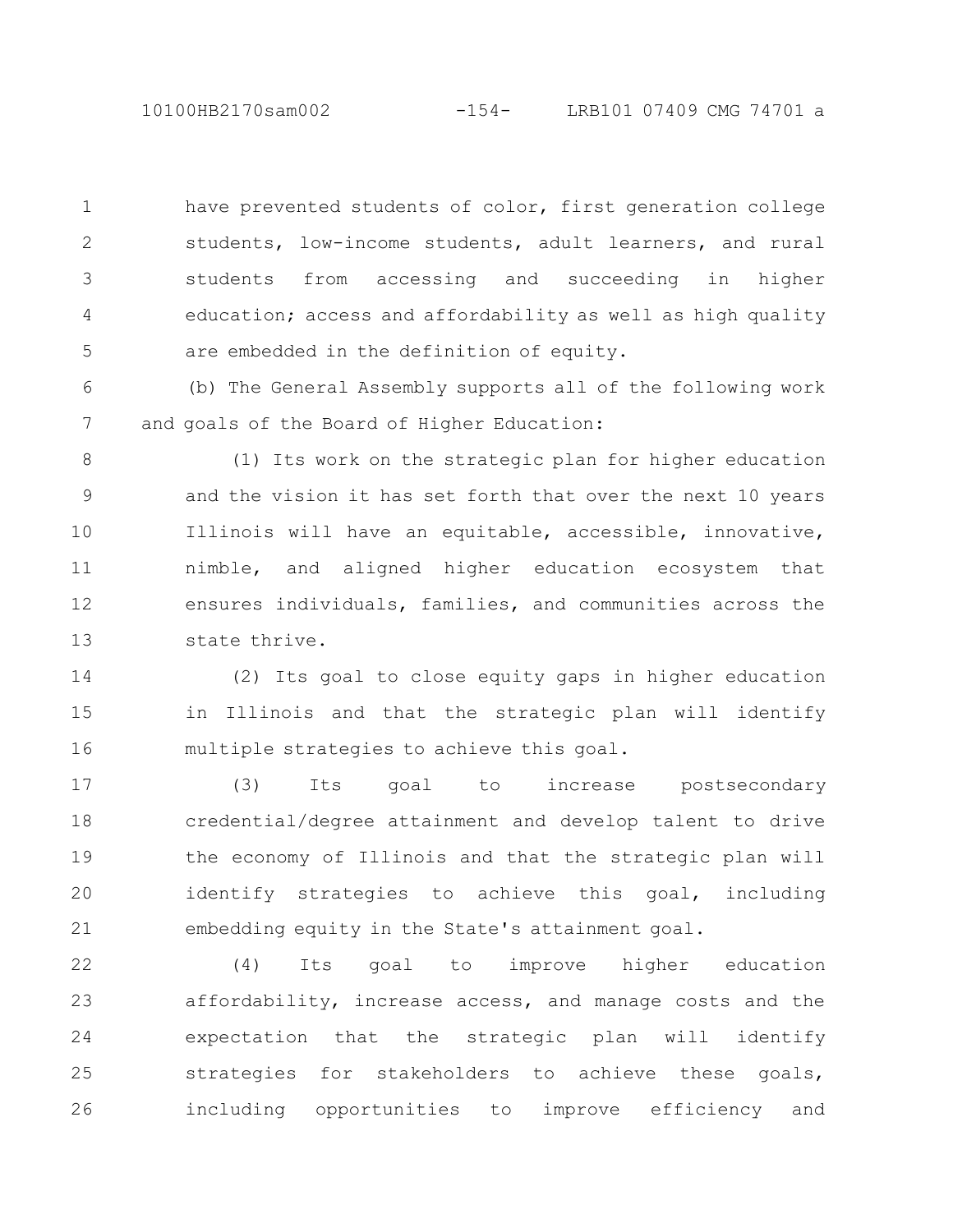principles for equitable and adequate ways to fund higher education. 1 2

(c) The General Assembly encourages the Board of Higher Education to prepare an array of policy, practice, and proposed legislative changes required to implement the strategic plan, along with an implementation process and timeline by May 1, 2021 and to regularly evaluate the impact of the implementation of the strategic plan and publicly report the evaluation to ensure that the goals are achieved as intended and lead to a high-quality, equitable, and diverse higher education system in Illinois. 3 4 5 6 7 8 9 10 11

12

## Article 100.

Section 100-1. Short title. This Act may be cited as the Developmental Education Reform Act. References in this Article to "this Act" mean this Article. 13 14 15

Section 100-5. Findings. The General Assembly makes all of the following findings: 16 17

(1) Nearly 50% of this State's high school graduates who enroll full-time in a community college are placed in developmental education coursework in at least one subject. Community colleges place nearly 71% of Black students in developmental education courses compared to 42% of white students. 18 19 20 21 22 23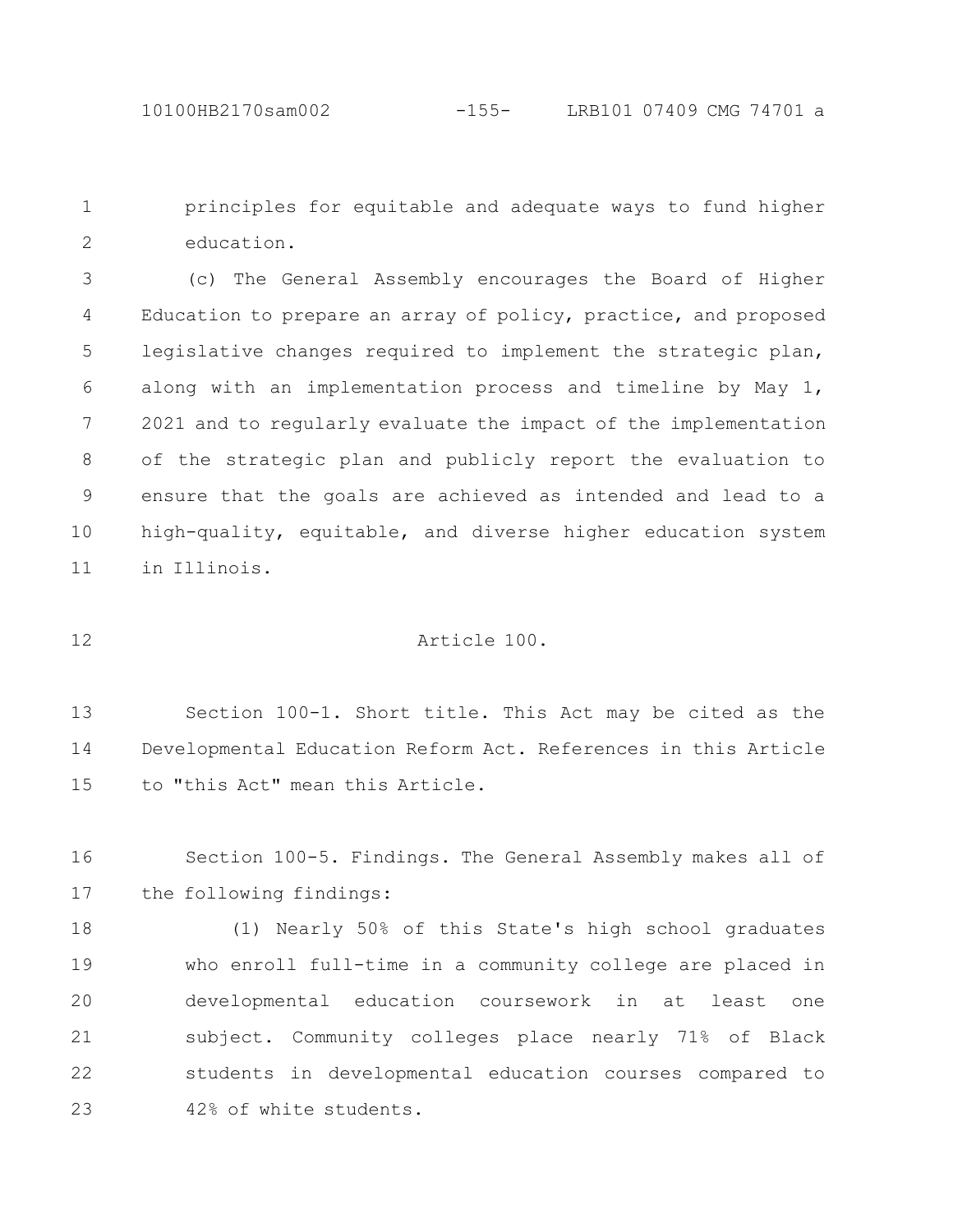(2) Traditional developmental education courses cost students' time and money and expend their financial aid because a student does not receive college credit for the successful completion of a traditional developmental education course. This can be a barrier to enrollment, persistence, and certificate or degree completion. 1 2 3 4 5 6

(3) Developmental education courses can exacerbate inequities in higher education. Community colleges graduate Black students who are placed in developmental education courses at a rate of approximately 8% compared to a graduation rate of 26% for white students who are placed in developmental education courses. 7 8 9 10 11 12

(4) A history of inconsistent and inadequate approaches to student placement in community college coursework, such as the reliance on standardized test scores, has resulted in too many students being placed in developmental education coursework who could otherwise succeed in introductory college-level coursework or introductory college-level coursework with concurrent support. 13 14 15 16 17 18 19 20

(5) Public institutions of higher education and State agencies have undertaken voluntary efforts and committed resources to improve placement and to address disparities in the successful completion of introductory college-level coursework. 21 22 23 24 25

26

(6) The Illinois Council of Community College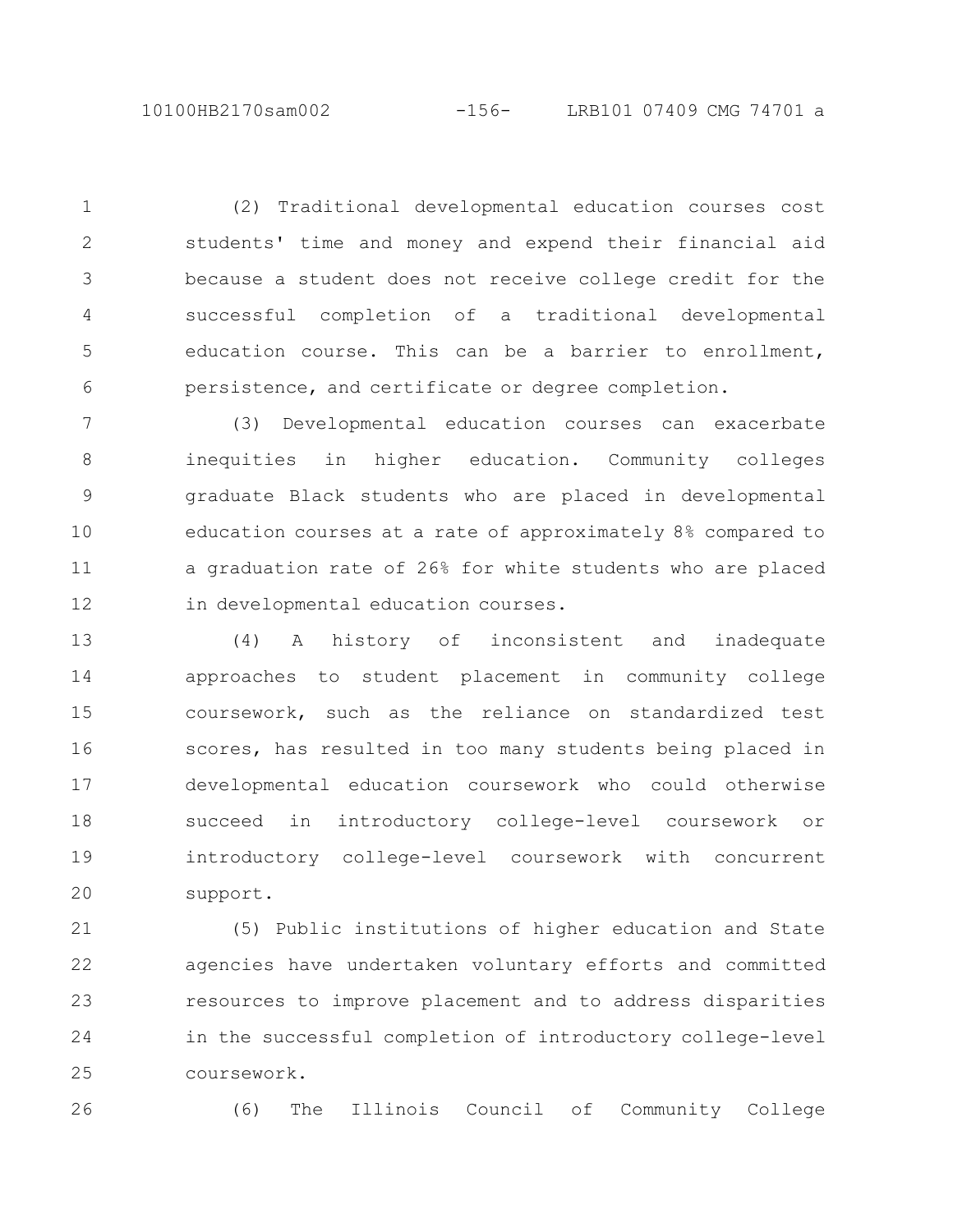Presidents, the Illinois Community College Chief Academic Officers Commission, the Illinois Community College Chief Student Services Officers Commission, and the Illinois Mathematics Association of Community Colleges have already developed and approved a more equitable, multiple measures framework for placement in coursework that is currently implemented at many but not all community colleges. 1 2 3 4 5 6 7

(7) In 2019, members of the General Assembly, faculty and administrators from public institutions of higher education, board trustees from community college districts, representatives from the Board of Higher Education, the Illinois Community College Board, and other appointed stakeholders convened a task force to inventory and study developmental education models employed by public community colleges and universities in this State and to submit a detailed plan for scaling developmental education reforms in which all students who are placed in developmental education coursework are enrolled in an evidence-based developmental education model that maximizes a student's likelihood of completing an introductory college-level course within his or her first 2 semesters at an institution of higher education. The data released by the task force indicates all of the following: 8 9 10 11 12 13 14 15 16 17 18 19 20 21 22 23

(A) Despite more effective developmental education models, community colleges and universities use the traditional developmental education model for 77% of 24 25 26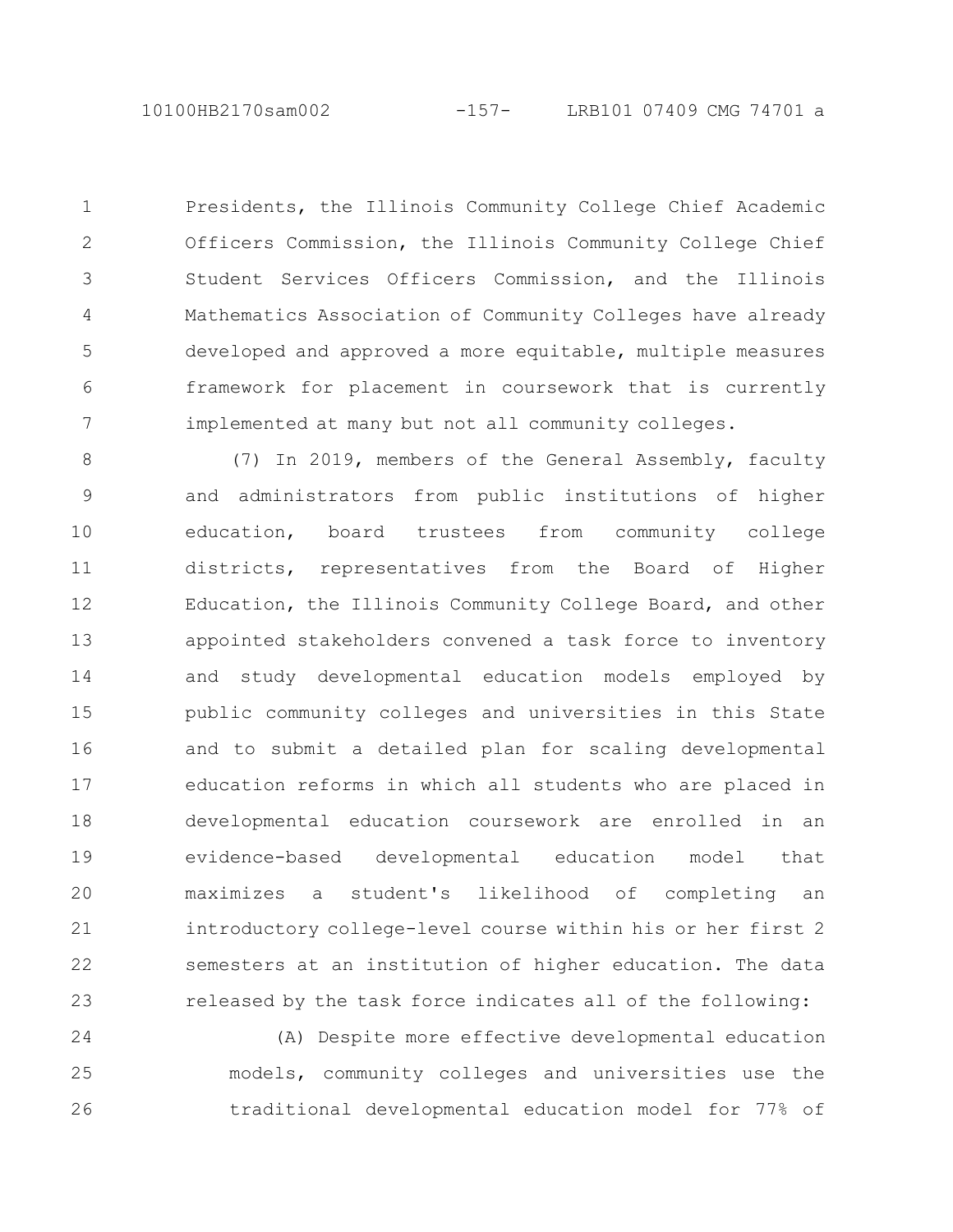students who place in a developmental education mathematics course and for 67% of students who place in a developmental English language course. 1 2 3

(B) Improved policies, programs, and practices are essential to address the systemic inequities that exist in postsecondary education in this State, such as the disproportionate enrollment of Black students in developmental education courses. 4 5 6 7 8

Section 100-10. Definitions. In this Act: 9

"College-level English language or mathematics course" or "college-level English language or mathematics coursework" means a course that bears credit and fulfills English language or mathematics credit requirements for a baccalaureate degree, a certificate, or an associate degree from a postsecondary educational institution. 10 11 12 13 14 15

"Community college" means a public community college in this State. 16 17

"Developmental education" means instruction through which a high school graduate who applies to a college credit program may attain the communication and computation skills necessary to successfully complete college-level coursework. 18 19 20 21

"Developmental education course" or "developmental education coursework" means a course or a category of courses in which students are placed based on an institution's finding that a student does not have the proficiency necessary to 22 23 24 25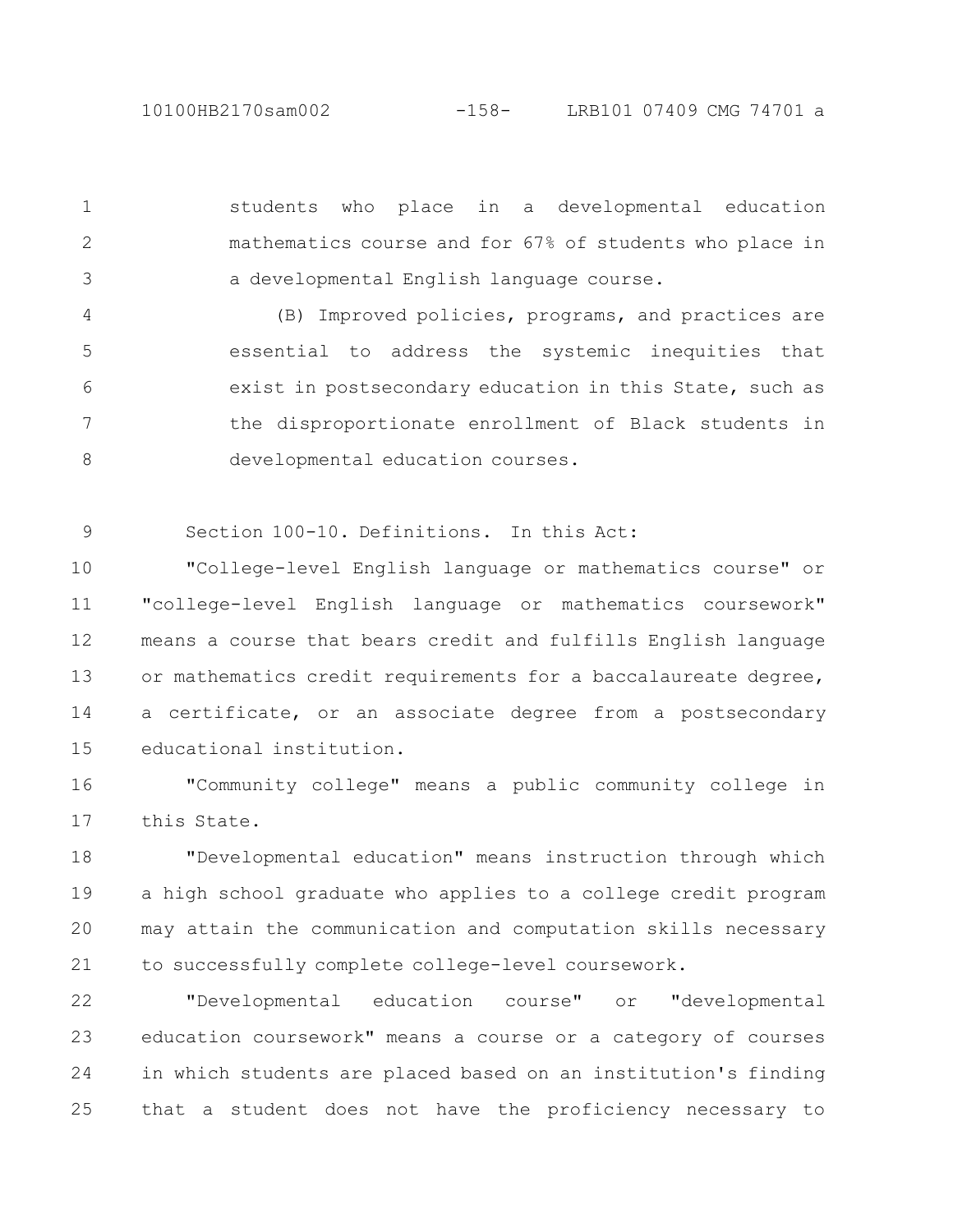succeed in an introductory college-level English language or mathematics course. 1 2

"Institution of higher education" or "institution" means a public community college or university in this State. 3 4

"University" means a public university in this State. 5

6

Section 100-15. Placement measures.

(a) On or before May 1, 2022, a community college shall use each of the following measures, as appropriate, to determine the placement of a student in introductory college-level English language or mathematics coursework and shall use the scores set forth in recommendations approved by the Illinois Council of Community College Presidents on June 1, 2018: 7 8 9 10 11 12

(1) A student's cumulative high school grade point average. 13 14

(2) A student's successful completion of an appropriate high school transition course in mathematics or English. 15 16 17

(3) A student's successful completion of an appropriate developmental education or introductory college-level English language or mathematics course at another regionally accredited postsecondary educational institution. 18 19 20 21 22

(b) In determining the placement of a student in introductory college-level English language or mathematics coursework, a community college shall consider the 23 24 25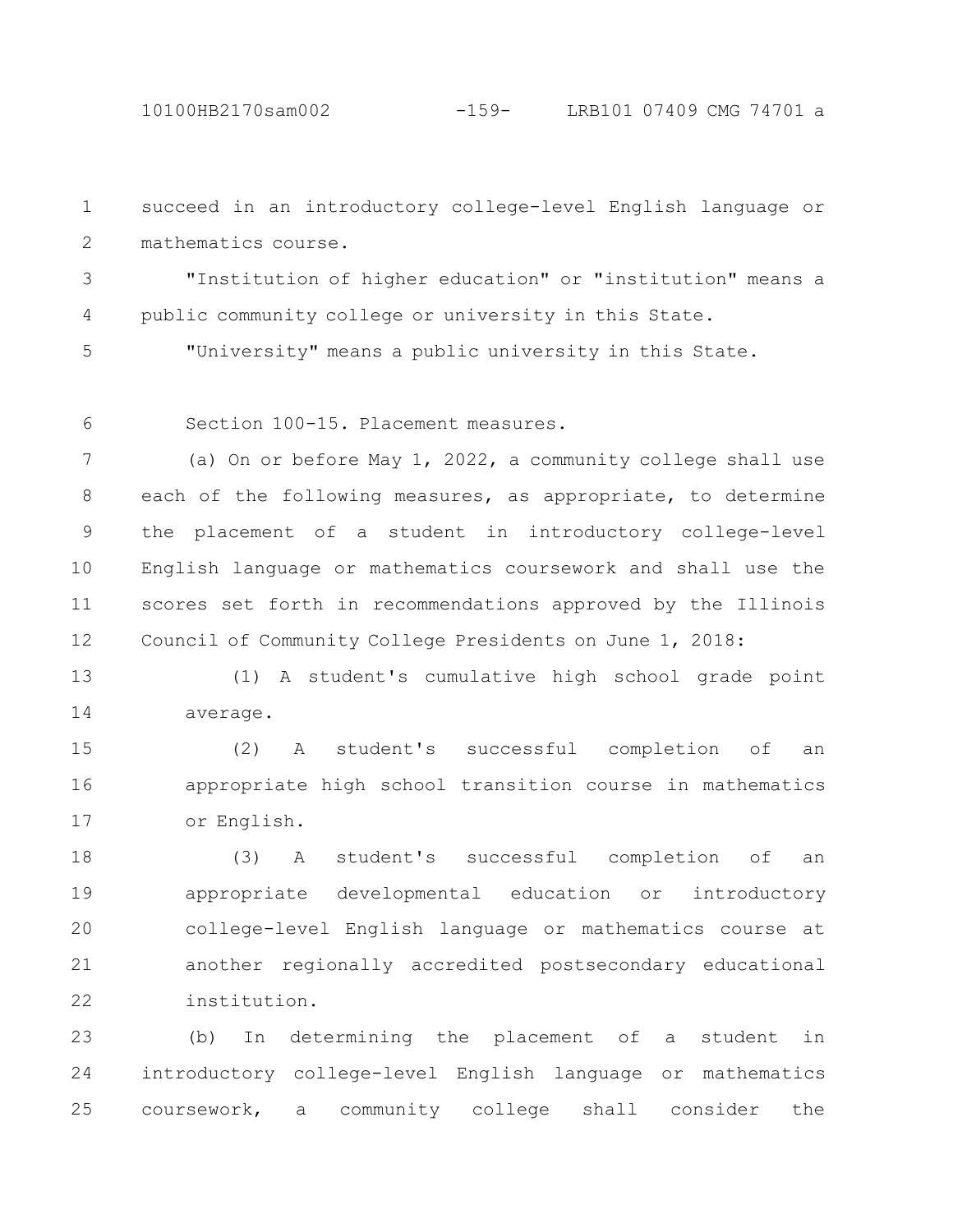standardized test scores provided by the student for placement in an introductory college-level English language or mathematics course. 1 2 3

In addition, a community college is encouraged to use the scores set forth in recommendations approved by the Illinois Council of Community College Presidents on June 1, 2018 and should also consider other individual measures for placement in an introductory college-level English language or mathematics course, as set forth in recommendations approved by the Illinois Council of Community College Presidents on June 1, 2018, and the scores set forth in those recommendations. 4 5 6 7 8 9 10 11

In its discretion, a community college may accept a lower score on individual placement measures or accept lower scores in combination with other placement measures than those set forth in the recommendations. 12 13 14 15

(c) If a student qualifies for placement in an introductory college-level English language or mathematics course using a single measure under subsection (a) or (b), no additional measures need to be considered for placement of the student in the introductory college-level English language or mathematics course. 16 17 18 19 20 21

Section 100-20. Recommendations of Illinois Council of Community College Presidents recommendation revisions; math pathways. 22 23 24

25

(a) If the Illinois Council of Community College Presidents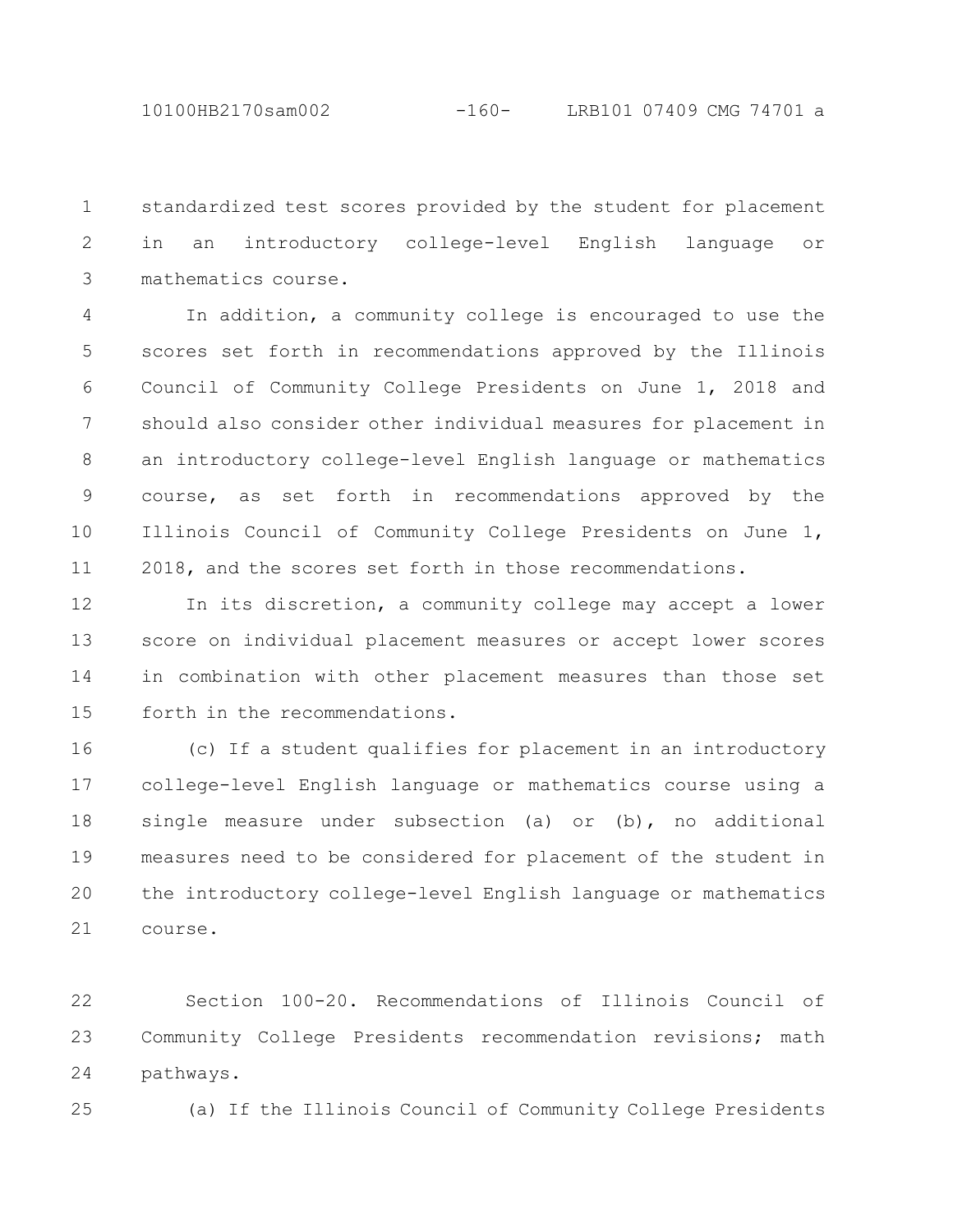10100HB2170sam002 -161- LRB101 07409 CMG 74701 a

approves any revised recommendations for determining the placement of students in introductory college-level English language or mathematics courses in response to changes in scoring systems, the introduction and use of additional measures, or evidence that demonstrates the inaccuracy in the use of scores in previous recommendations, then, within one year after the date of the adoption of those revised recommendations, references in this Act to recommendations approved by the Illinois Council of Community College Presidents on June 1, 2018 shall mean the revised recommendations. The General Assembly may request that the Illinois Council of Community College Presidents provide to the General Assembly the rationale and supporting evidence for any revision to the Council's recommendations. 1 2 3 4 5 6 7 8 9 10 11 12 13 14

(b) Beginning no later than December 1, 2021, the Illinois Board of Higher Education shall convene stakeholders to consider a multiple measures framework for placement into college-level coursework for Illinois public universities with considerations for math pathways and major requirements. 15 16 17 18 19

20

Section 100-25. Placement policy; report.

(a) Each institution of higher education shall publicly post its placement policy in a manner that is easily accessible to both students and prospective students. 21 22 23

(b) On or before July 1, 2023, the Illinois Community College Board shall issue a report, which shall be made 24 25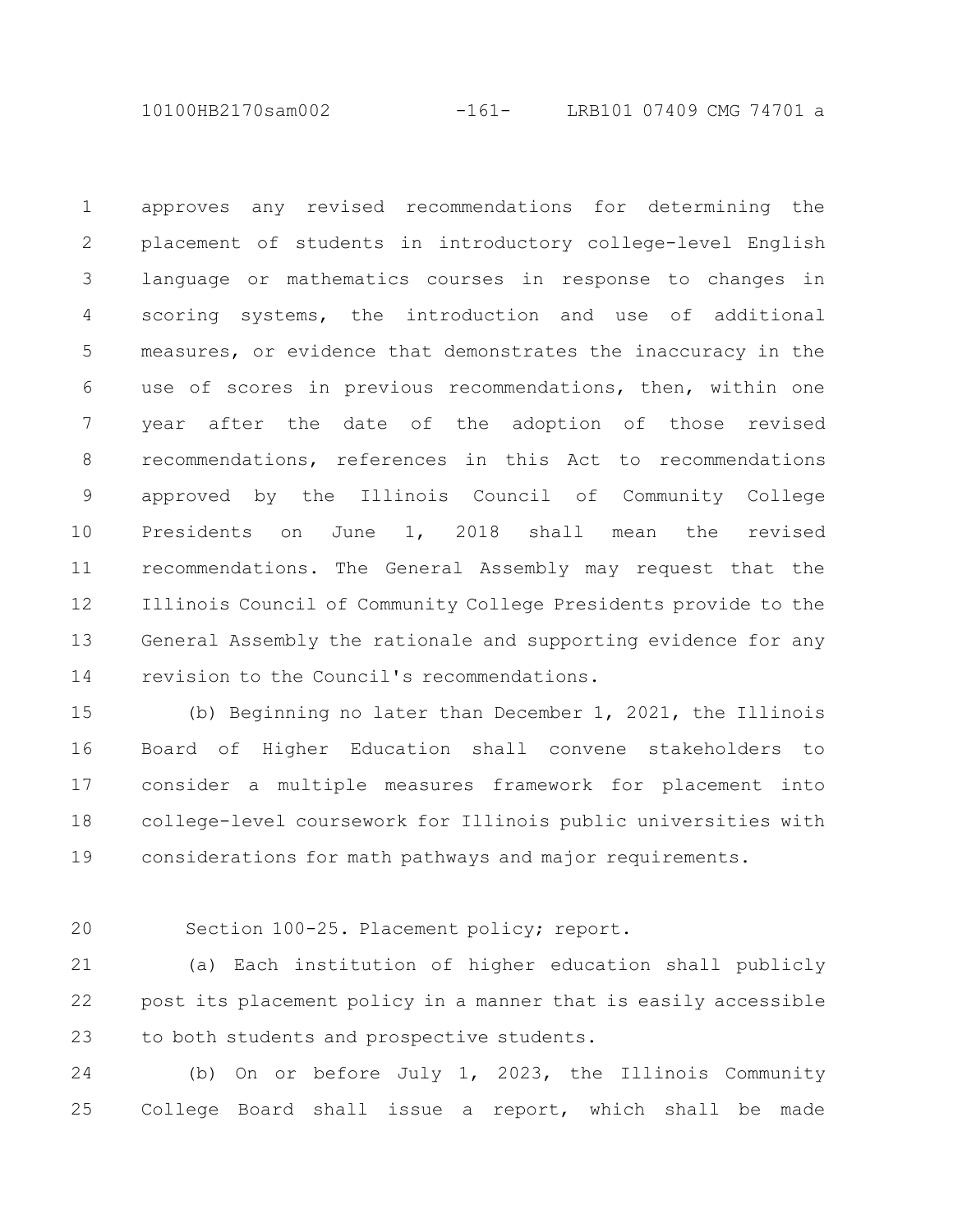10100HB2170sam002 -162- LRB101 07409 CMG 74701 a

available to the public on its Internet website, concerning each community college's developmental education and college-level coursework placement policy and the policy's outcomes. The data disclosed in the report must be consistent with the Illinois Community College Board's requirements for data collection and must be disaggregated by developmental education course model, as defined by the Illinois Community College Board, and by gender, race and ethnicity, and federal Pell Grant status. 1 2 3 4 5 6 7 8 9

Section 100-30. Institutional plans; report. 10

(a) On or before May 1, 2022, each university shall submit to the Board of Higher Education and each community college shall submit to the Illinois Community College Board its institutional plan for scaling evidence-based developmental education reforms to maximize the probability that a student will be placed in and successfully complete introductory college-level English language or mathematics coursework within 2 semesters at the institution. At a minimum, a plan submitted by an institution shall include all of the following: 11 12 13 14 15 16 17 18 19

(1) A description of the current developmental education models offered by the institution. If the institution does not currently offer developmental education coursework, it must provide details regarding its decision not to offer developmental education coursework and the pathways that are available to students 20 21 22 23 24 25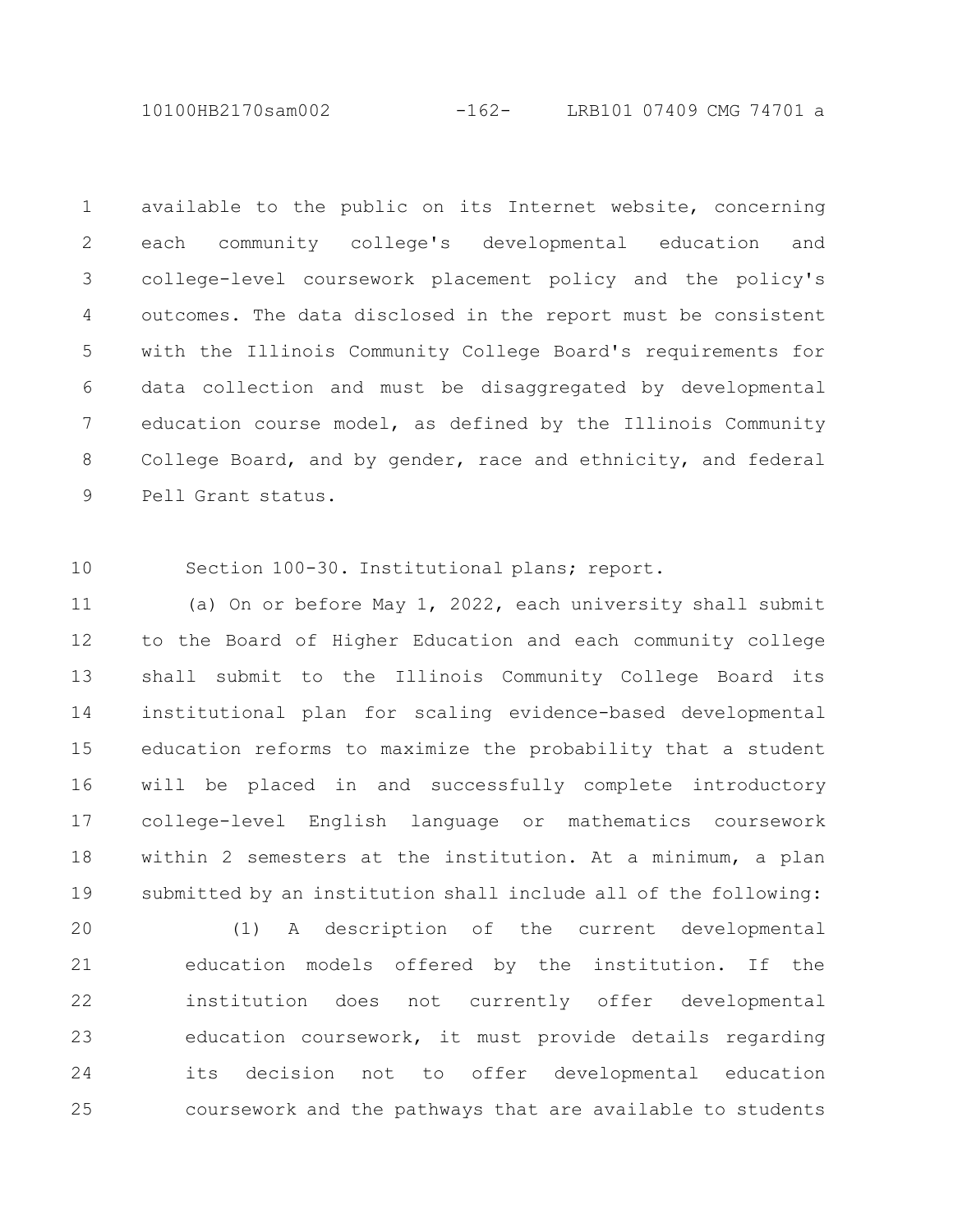2

deemed to be insufficiently prepared for introductory college-level English language or mathematics coursework. 1

(2) A description of the developmental education models that will be implemented and scaled and the basis of the evidence and associated data that the institution considered in making the decision to scale each model. 3 4 5 6

(3) Baseline data and benchmarks for progress, including, but not limited to, (i) enrollment in credit-bearing English language or mathematics courses, (ii) rates of successful completion of introductory college-level English language or mathematics courses, and (iii) college-credit accumulation. 7 8 9 10 11 12

(4) Detailed plans for scaling reforms and improving outcomes for all students placed in traditional developmental education models or models with comparable introductory college-level course completion rates. The plan shall provide details about the expected improvements in educational outcomes for Black students as result of the proposed reforms. 13 14 15 16 17 18 19

(b) On or before January 1, 2023 and each year thereafter, the Board of Higher Education and Illinois Community College Board shall collect data and report to the General Assembly and the public the status of developmental education reforms at institutions. The report must include data on the progress of the developmental education reforms, including, but not limited to, (i) enrollment in credit-bearing English language 20 21 22 23 24 25 26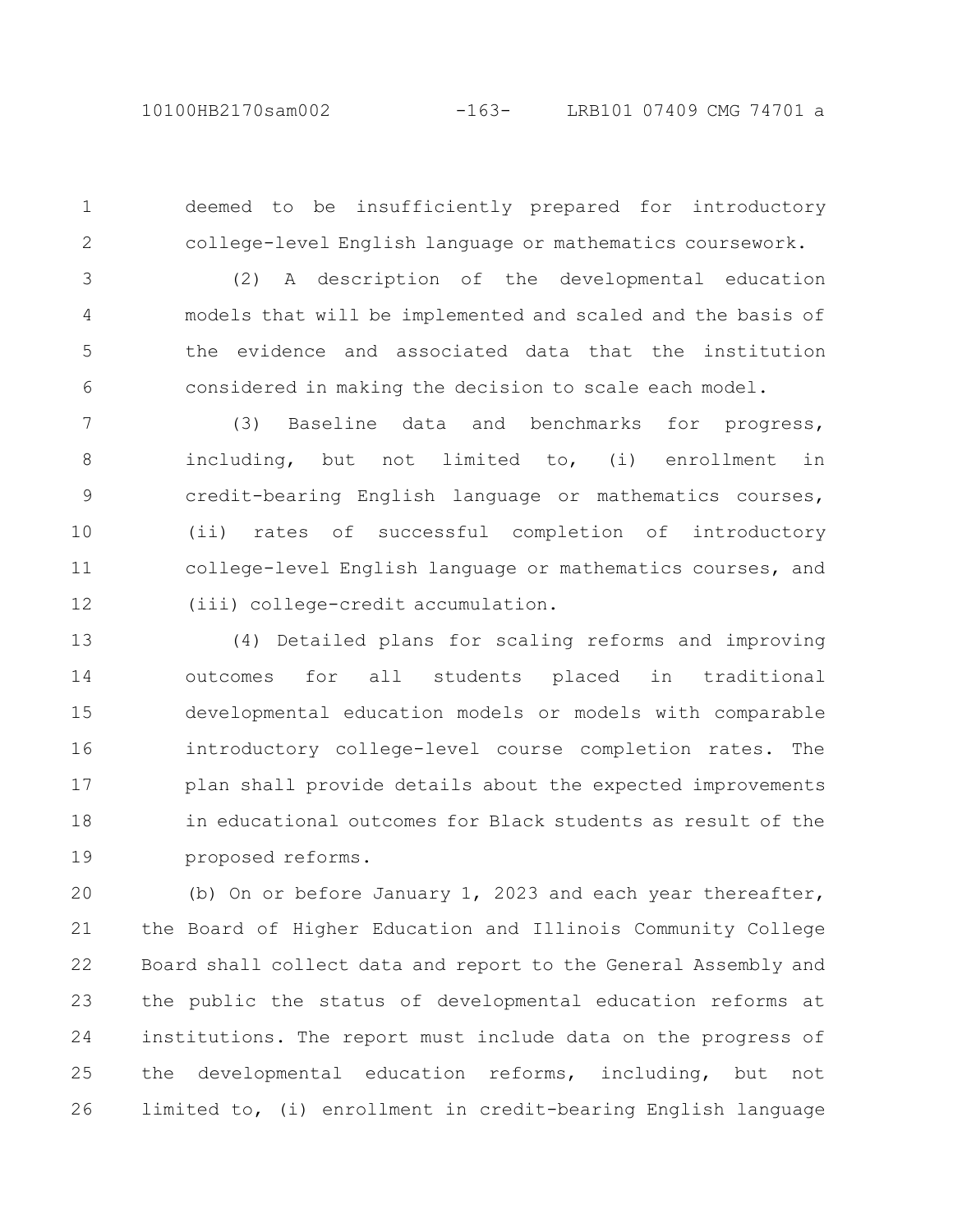or mathematics courses, (ii) rates of successful completion of introductory college-level English language or mathematics courses, and (iii) college-credit accumulation. The data must be disaggregated by gender, race and ethnicity, federal Pell Grant status, and other variables of interest to the Board of Higher Education and the Illinois Community College Board. 1 2 3 4 5 6

(c) On or before January 1, 2024 and each year thereafter, the Board of Higher Education and Illinois Community College Board, in consultation with institutions of higher education and other stakeholders, shall consider additional data reporting requirements to facilitate the rigorous and continuous evaluation of each institution's implementation plan and its impact on improving outcomes for students in developmental education, particularly for Black students. 7 8 9 10 11 12 13 14

Section 100-90. Family Educational Rights and Privacy Act of 1974. Nothing in this Act supersedes the federal Family Educational Rights and Privacy Act of 1974 or rules adopted pursuant to the federal Family Educational Rights and Privacy Act of 1974. 15 16 17 18 19

20

### Article 105.

Section 105-5. The Illinois Administrative Procedure Act is amended by adding Section 5-45.8 as follows: 21 22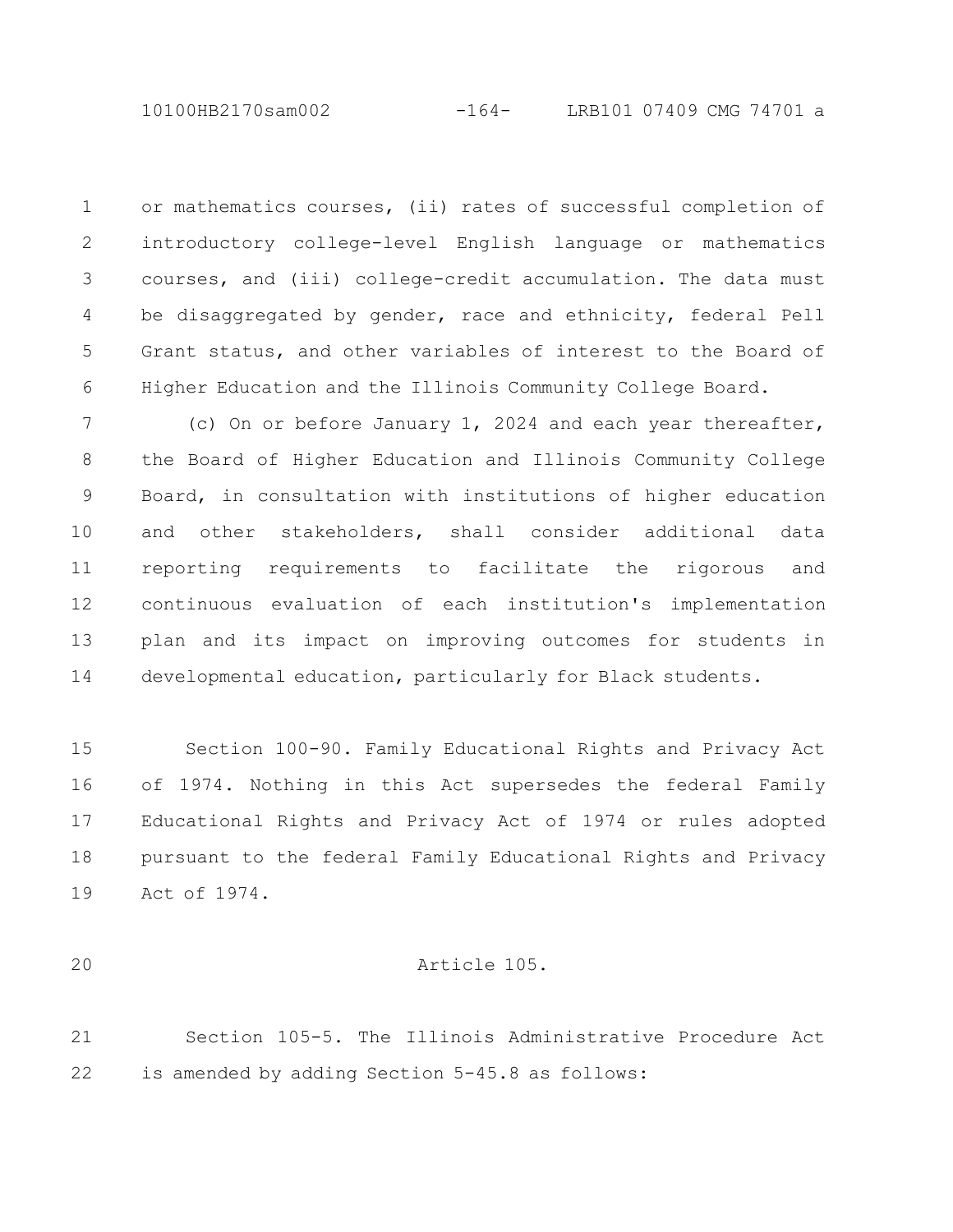| $\mathbf 1$  | $(5$ ILCS $100/5 - 45.8$ new)                                   |
|--------------|-----------------------------------------------------------------|
| $\mathbf{2}$ | Sec. 5-45.8. Emergency rulemaking. To provide for the           |
| 3            | expeditious and timely implementation of this amendatory Act of |
| 4            | the 101st General Assembly, emergency rules implementing this   |
| 5            | amendatory Act of the 101st General Assembly may be adopted in  |
| 6            | accordance with Section 5-45 to implement this amendatory Act   |
| 7            | of the 101st General Assembly. The adoption of emergency rules  |
| 8            | authorized by Section 5-45 and this Section is deemed to be     |
| $\mathsf 9$  | necessary for the public interest, safety, and welfare.         |
| 10           | This Section is repealed on January 1, 2026.                    |
|              |                                                                 |
| 11           | Section 105-10. The Invest in Kids Act is amended by            |
| 12           | changing Sections 5, 10, 40, and 45 and by adding Section 7.5   |
| 13           | as follows:                                                     |
|              |                                                                 |
| 14           | $(35$ ILCS $40/5)$                                              |
| 15           | (Section scheduled to be repealed on January 1, 2024)           |
| 16           | Sec. 5. Definitions. As used in this Act:                       |
| 17           | "Authorized contribution" means the contribution amount         |
| 18           | that is listed on the contribution authorization certificate    |
| 19           | issued to the taxpayer.                                         |
| 20           | "Board" means the State Board of Education.                     |
| 21           | "Contribution" means a donation made by the taxpayer during     |
| 22           | the taxable year for providing scholarships as provided in this |
| 23           | Act.                                                            |
| 24           | "Custodian" means, with respect to eligible students, an        |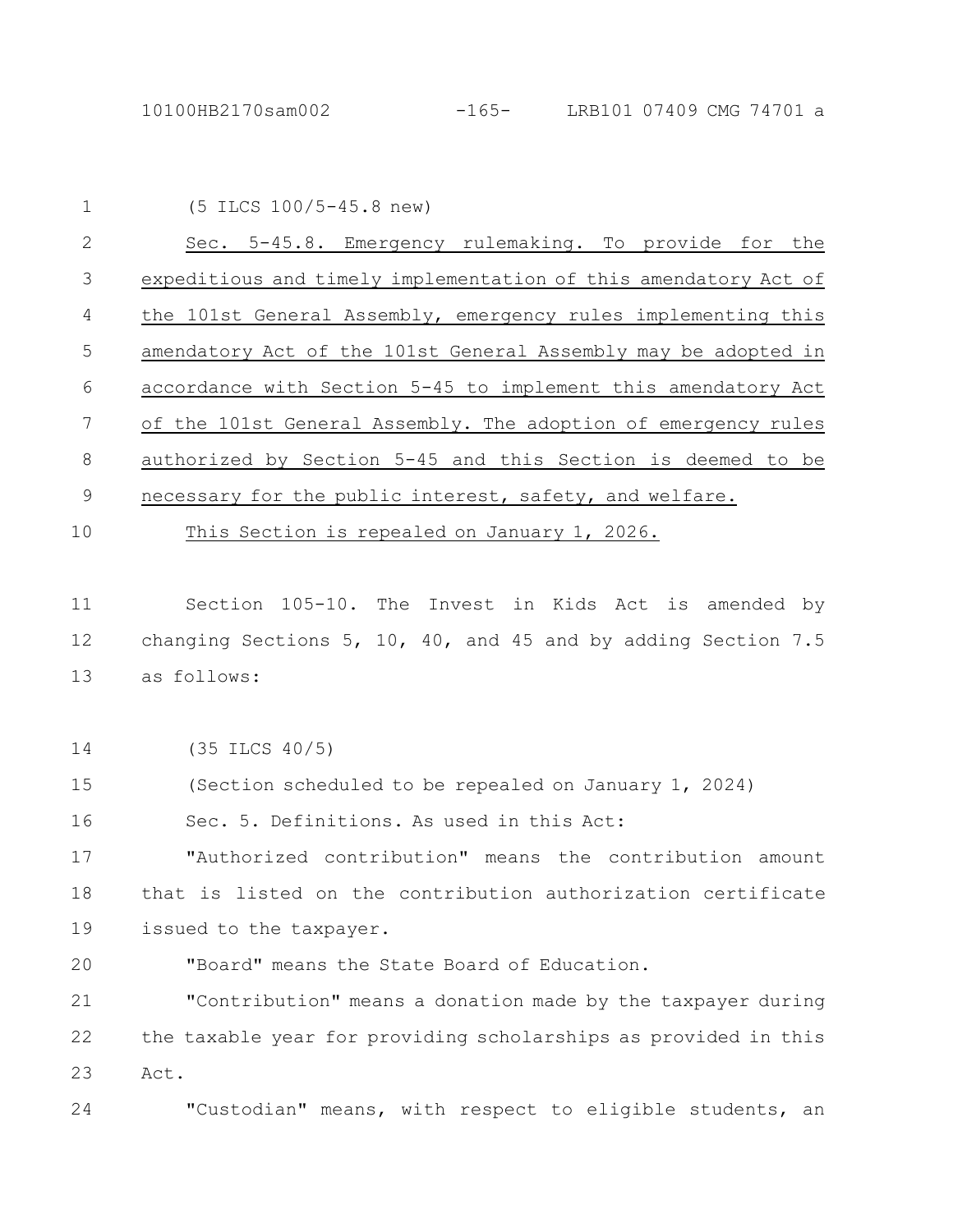3

4

Illinois resident who is a parent or legal guardian of the eligible student or students. 1 2

"Department" means the Department of Revenue.

"Eligible student" means a child who:

(1) is a member of a household whose federal adjusted gross income the year before he or she initially receives a scholarship under this program, as determined by the Department, does not exceed 300% of the federal poverty level and, once the child receives a scholarship, does not exceed 400% of the federal poverty level; 5 6 7 8 9 10

(2) is eligible to attend a public elementary school or high school in Illinois in the semester immediately preceding the semester for which he or she first receives a scholarship or is starting school in Illinois for the first time when he or she first receives a scholarship; and 11 12 13 14 15

(3) resides in Illinois while receiving a scholarship. "Family member" means a parent, child, or sibling, whether by whole blood, half blood, or adoption; spouse; or stepchild. 16 17 18

"Focus district" means a school district which has a school that is either (i) a school that has one or more subgroups in which the average student performance is at or below the State average for the lowest 10% of student performance in that subgroup or (ii) a school with an average graduation rate of less than 60% and not identified for priority. 19 20 21 22 23 24

"Jointly-administered CTE program" means a program or set of programs within a non-public school located in Illinois, as 25 26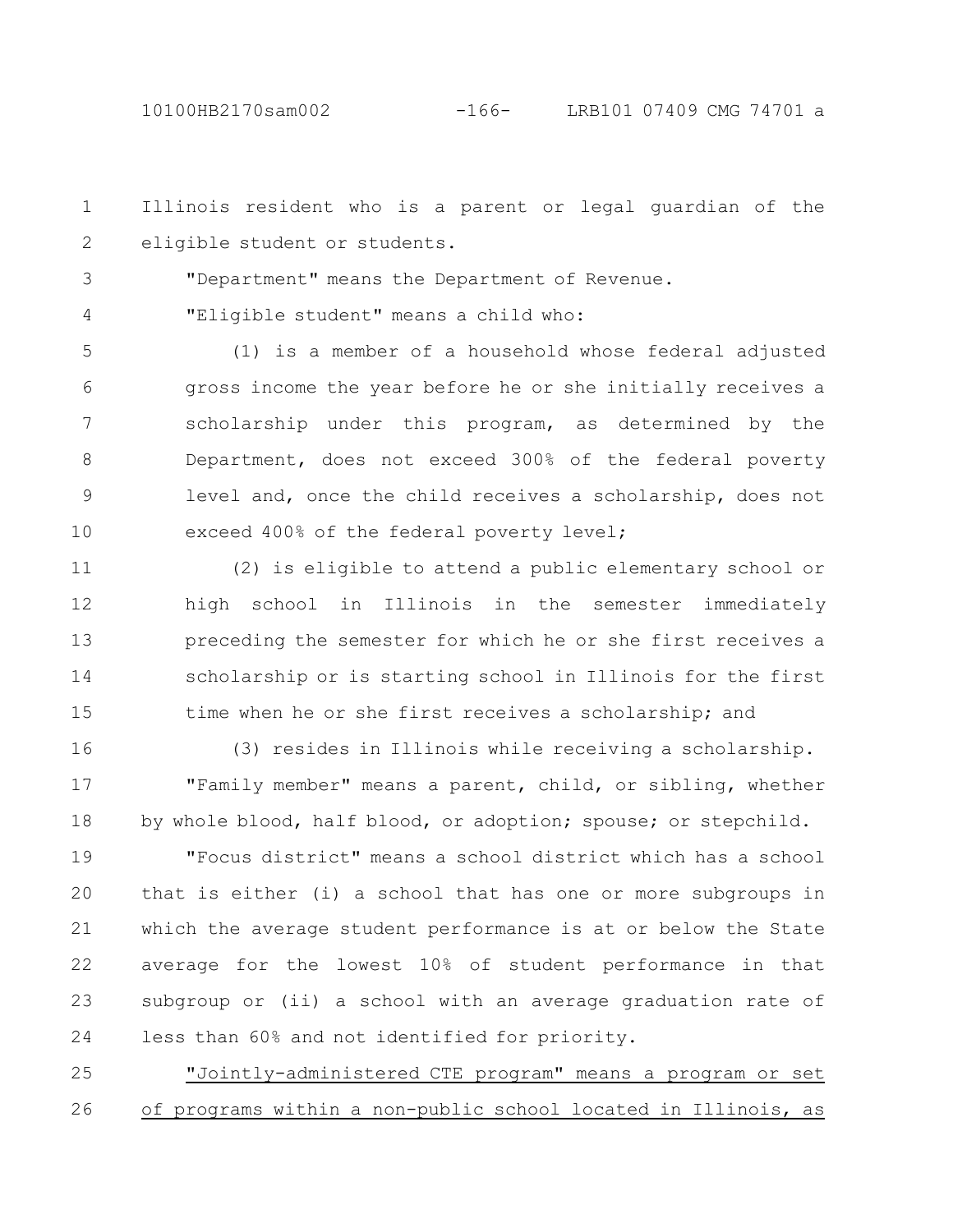#### determined by the Department of Labor pursuant to Section 7.5 of this Act. 1 2

"Necessary costs and fees" includes the customary charge for instruction and use of facilities in general and the additional fixed fees charged for specified purposes that are required generally of non-scholarship recipients for each academic period for which the scholarship applicant actually enrolls, including costs associated with student assessments, but does not include fees payable only once and other contingent deposits that are refundable in whole or in part. The Board may prescribe, by rules consistent with this Act, detailed provisions concerning the computation of necessary costs and fees. 3 4 5 6 7 8 9 10 11 12 13

14

"Scholarship granting organization" means an entity that:

(1) is exempt from taxation under Section 501(c)(3) of the Internal Revenue Code; 15 16

(2) uses at least 95% of the qualified contributions received during a taxable year for scholarships; 17 18

(3) provides scholarships to students according to the guidelines of this Act; 19 20

(4) deposits and holds qualified contributions and any income derived from qualified contributions in an account that is separate from the organization's operating fund or other funds until such qualified contributions or income are withdrawn for use; and 21 22 23 24 25

26

(5) is approved to issue certificates of receipt.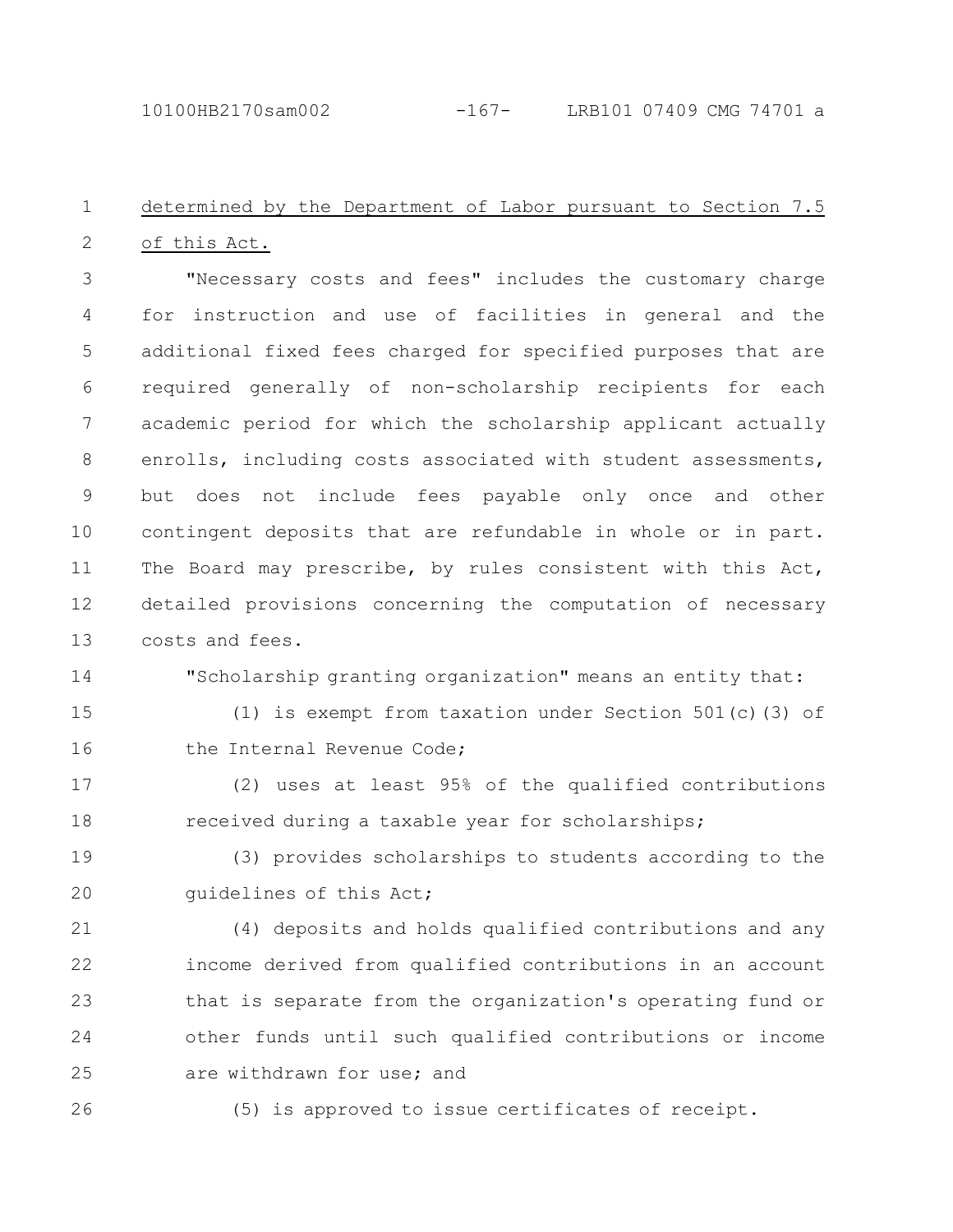10100HB2170sam002 -168- LRB101 07409 CMG 74701 a

"Qualified contribution" means the authorized contribution made by a taxpayer to a scholarship granting organization for which the taxpayer has received a certificate of receipt from such organization. 1 2 3 4

"Qualified school" means a non-public school located in Illinois and recognized by the Board pursuant to Section 2-3.25o of the School Code. 5 6 7

"Scholarship" means an educational scholarship awarded to an eligible student to attend a qualified school of their custodians' choice in an amount not exceeding the necessary costs and fees to attend that school. 8 9 10 11

"Taxpayer" means any individual, corporation, partnership, trust, or other entity subject to the Illinois income tax. For the purposes of this Act, 2 individuals filing a joint return shall be considered one taxpayer. 12 13 14 15

"Technical academy" means a non-public school located in Illinois that (i) registers with the Board pursuant to Section 2-3.25o of the School Code and (ii) operates or will operate a jointly-administered CTE program as the primary focus of the school. To maintain its status as a technical academy, the non-public school must obtain recognition from the Board pursuant to Section 2-3.25o of the School Code within 2 calendar years of its registration with the Board. 16 17 18 19 20 21 22 23

(Source: P.A. 100-465, eff. 8-31-17.) 24

(35 ILCS 40/7.5 new) 25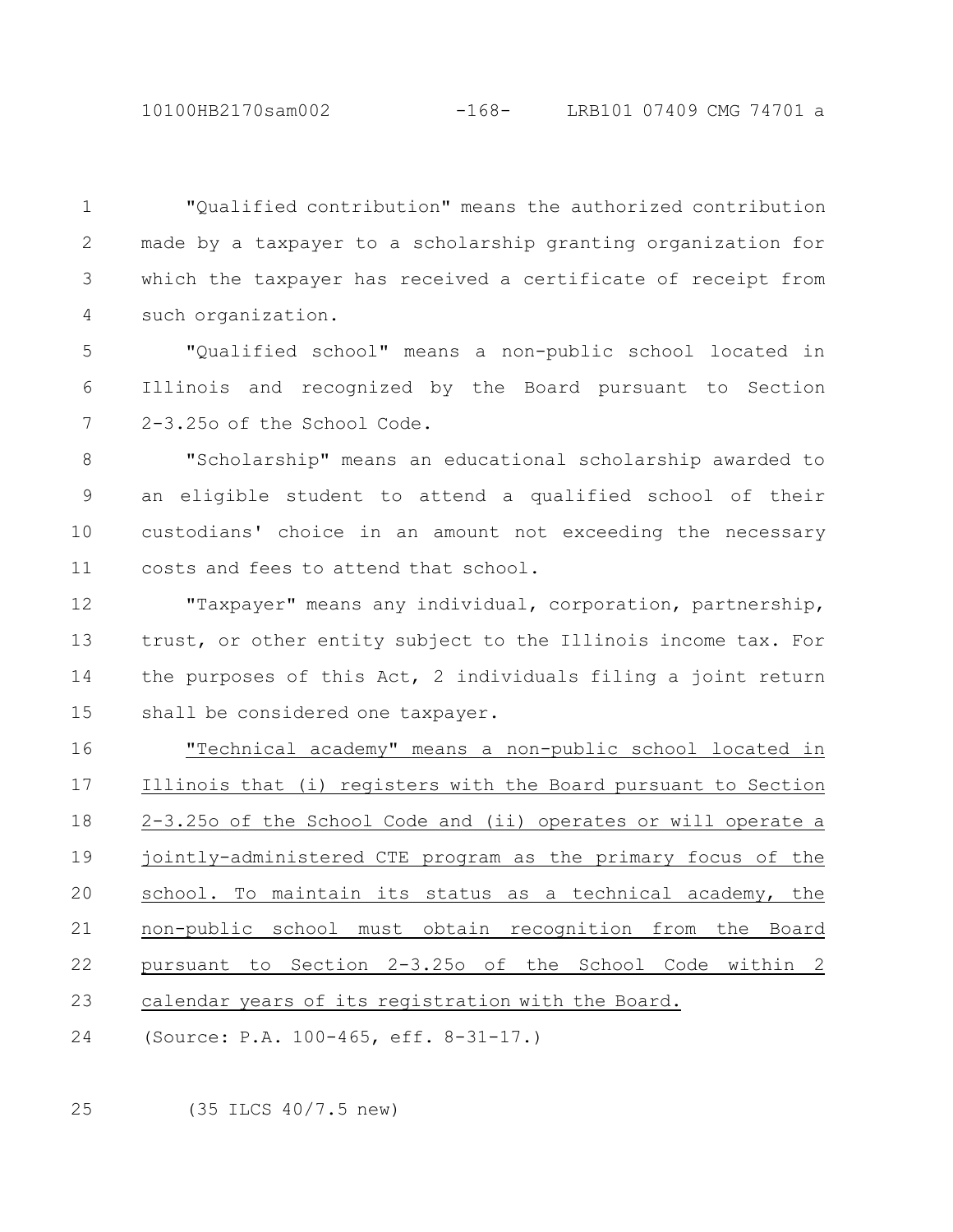| $\mathbf 1$  | Sec. 7.5. Determination of jointly-administered<br><b>CTE</b>     |
|--------------|-------------------------------------------------------------------|
| $\mathbf{2}$ | programs.                                                         |
| 3            | Upon its own motion, or petition from a qualified<br>(a)          |
| 4            | school or technical academy, the State Board of Education shall   |
| 5            | determine whether a program or set of programs offered or         |
| 6            | proposed by a qualified school or technical academy provides      |
| 7            | coursework and training in career and technical education         |
| 8            | pathways aligned to industry-recognized certifications and        |
| $\mathsf 9$  | credentials. The State Board of Education shall make that         |
| 10           | determination based upon whether the industry-recognized          |
| 11           | certifications or credentials that are the focus of a qualified   |
| 12           | school or technical academy's coursework and training program     |
| 13           | (i) are associated with an occupation<br>set of<br>programs<br>Оr |
| 14           | determined to fall under the LEADING or EMERGING priority         |
| 15           | sectors as determined through Illinois' Workforce Innovation      |
| 16           | and Opportunity Act Unified State Plan, and (ii) provide wages    |
| 17           | that are at least 70% of the average annual wage in the State     |
| 18           | as determined by the United States Bureau of Labor Statistics.    |
| 19           | State Board of Education shall publish a list of<br>The           |
| 20           | approved jointly-administered programs on its<br>website<br>and   |
| 21           | otherwise make such list available to the public.                 |
| 22           | A qualified school or technical academy may petition<br>(b)       |
| 23           | the State Board of Education to obtain a determination that a     |
| 24           | proposed program or set of programs that it seeks to offer        |
| 25           | as a jointly-administered CTE program<br>qualifies<br>under       |
| 26           | subsection (a) of this Section. A petitioner shall file one       |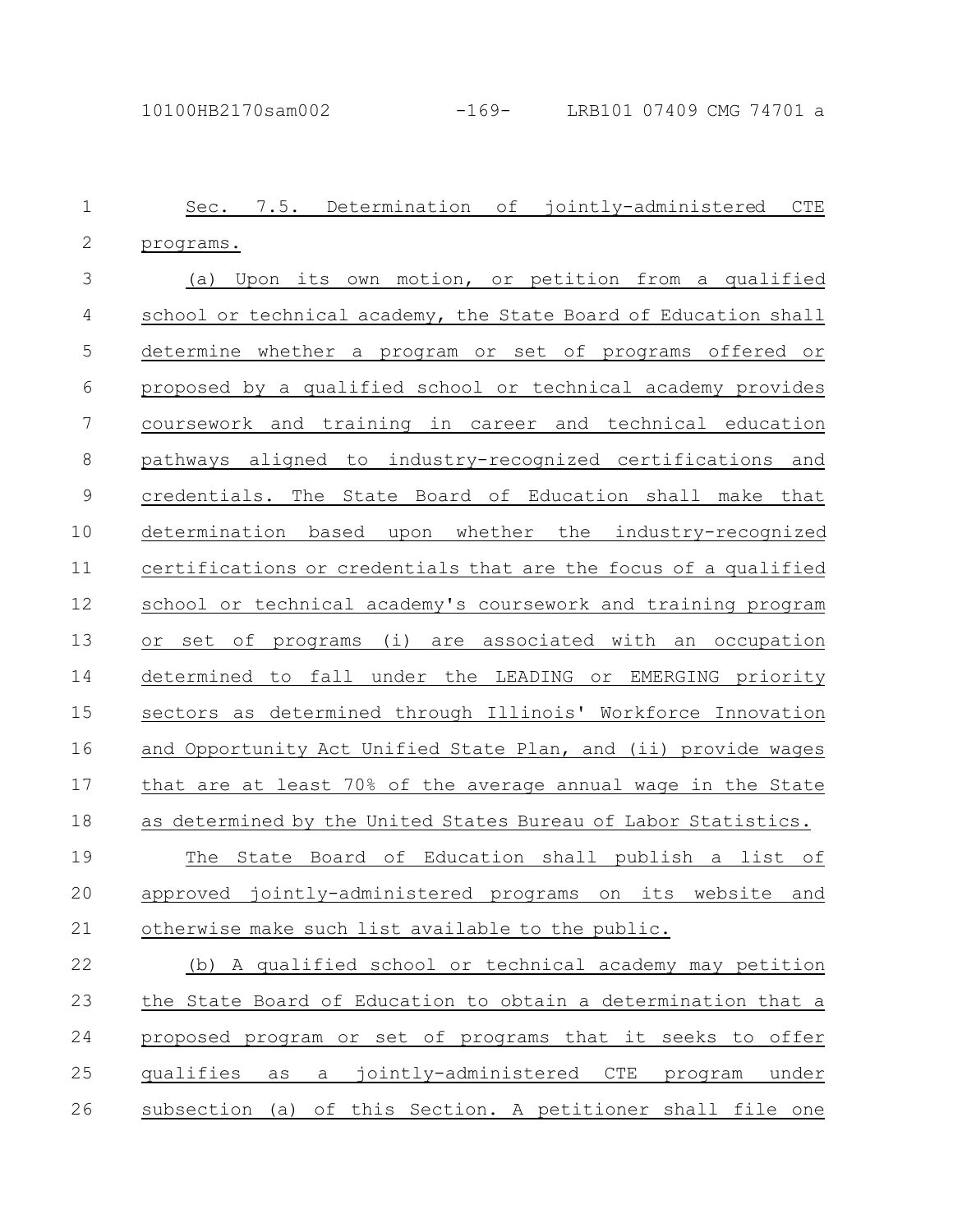10100HB2170sam002 -170- LRB101 07409 CMG 74701 a

original petition in the format provided by the State Board of Education and in the manner specified by the State Board of Education. The petitioner may withdraw his or her petition by submitting a written statement to the State Board of Education indicating withdrawal. The State Board of Education shall approve or deny a petition within 180 days of its submission, and, upon approval, shall proceed to add the program or set of programs to the list of approved jointly-administered CTE programs. The approval or denial of any petition is a final decision of the Department, subject to judicial review under the Administrative Review Law. Jurisdiction and venue are vested in the circuit court. 1 2 3 4 5 6 7 8 9 10 11 12

(c) The State Board of Education shall evaluate the approved jointly-administered CTE programs under this Section once every 5 years. At this time, the State Board of Education shall determine whether these programs continue to meet the requirements set forth in subsection (a) of this Section. 13 14 15 16 17

(35 ILCS 40/10) 18

(Section scheduled to be repealed on January 1, 2024) 19

20

Sec. 10. Credit awards.

(a) The Department shall award credits against the tax imposed under subsections (a) and (b) of Section 201 of the Illinois Income Tax Act to taxpayers who make qualified contributions. For contributions made under this Act, the credit shall be equal to 75% of the total amount of qualified 21 22 23 24 25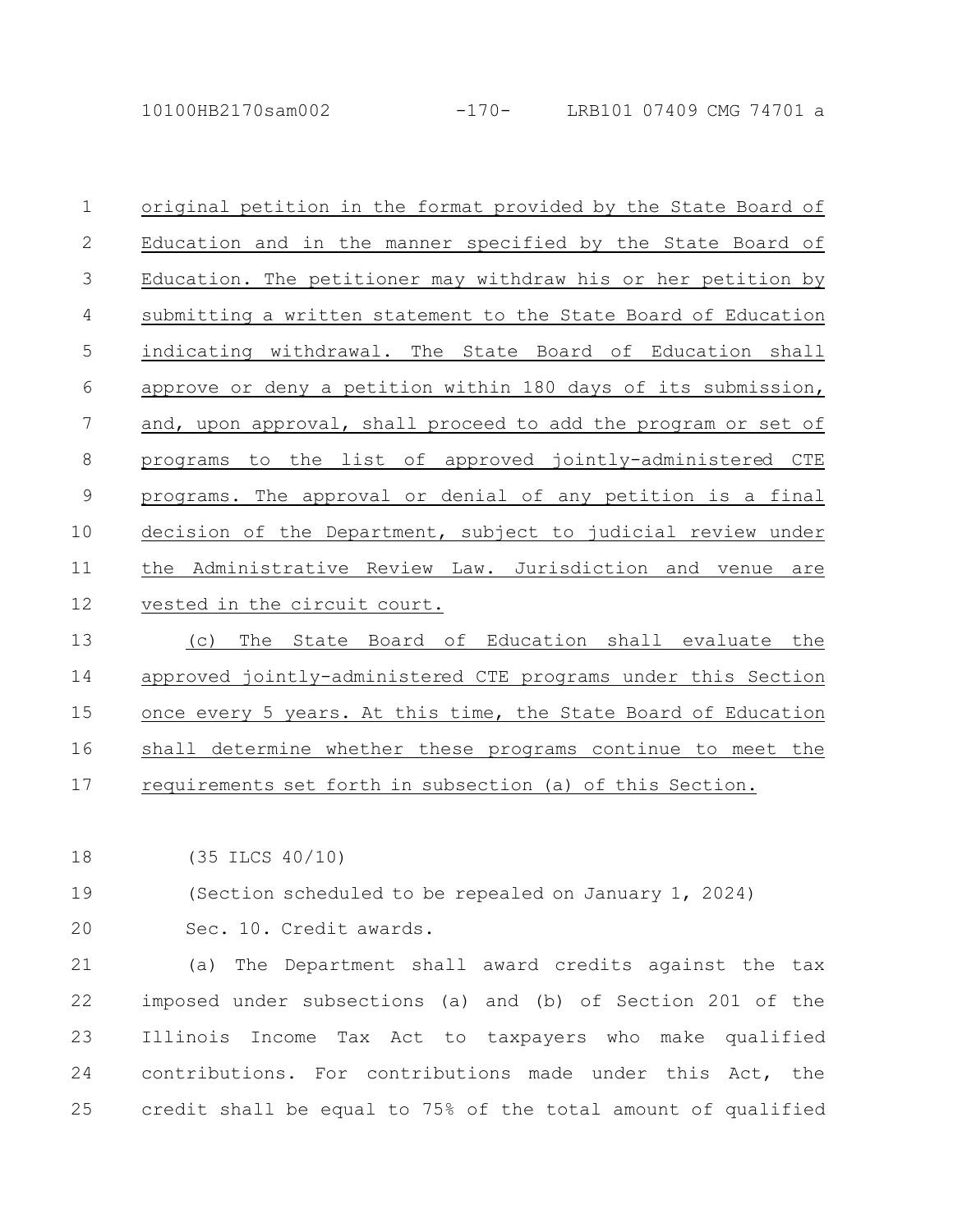10100HB2170sam002 -171- LRB101 07409 CMG 74701 a

contributions made by the taxpayer during a taxable year, not to exceed a credit of \$1,000,000 per taxpayer. 1 2

(b) The aggregate amount of all credits the Department may award under this Act in any calendar year may not exceed \$75,000,000. 3 4 5

(c) Contributions made by corporations (including Subchapter S corporations), partnerships, and trusts under this Act may not be directed to a particular subset of schools  $or_{\tau}$  a particular school, but may not be directed to a particular group of students $\tau$  or a particular student. Contributions made by individuals under this Act may be directed to a particular subset of schools or a particular school but may not be directed to a particular group of students or a particular student. 6 7 8 9 10 11 12 13 14

(d) No credit shall be taken under this Act for any qualified contribution for which the taxpayer claims a federal income tax deduction. 15 16 17

(e) Credits shall be awarded in a manner, as determined by the Department, that is geographically proportionate to enrollment in recognized non-public schools in Illinois. If the cap on the aggregate credits that may be awarded by the Department is not reached by April 1  $J$ une  $\pm$  of a given year, the Department shall award remaining credits on a first-come, first-served basis, without regard to the limitation of this subsection. 18 19 20 21 22 23 24 25

26

## (f) Credits awarded for donations made to a technical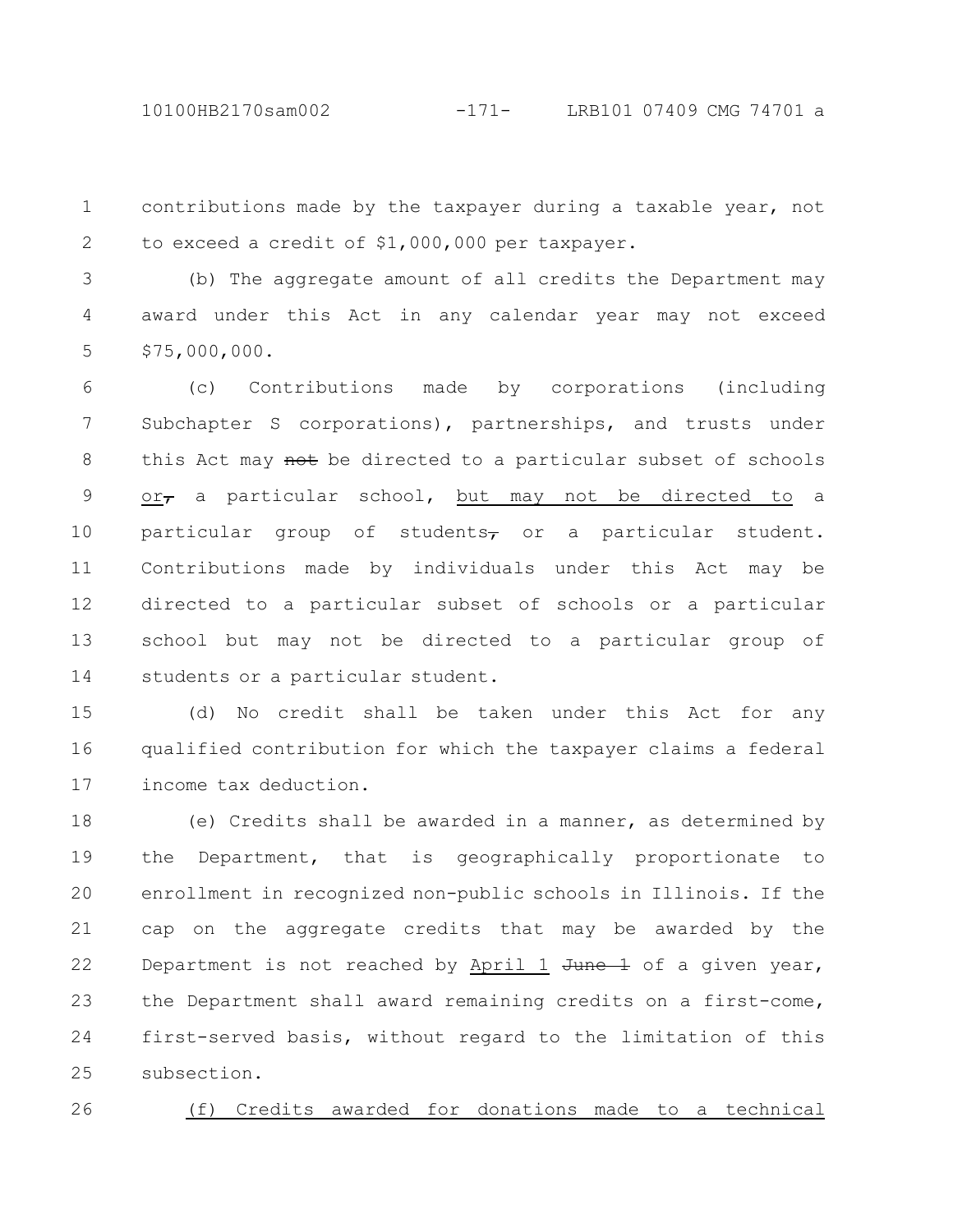10100HB2170sam002 -172- LRB101 07409 CMG 74701 a

| $\mathbf 1$ | academy shall be awarded without regard to subsection (e), but  |
|-------------|-----------------------------------------------------------------|
| 2           | shall not exceed 15% of the annual statewide program cap. For   |
| 3           | the purposes of this subsection, "technical academy" means a    |
| 4           | technical academy that is registered with the Board within 30   |
| 5           | days after the effective date of this amendatory Act of the     |
| 6           | 101st General Assembly.                                         |
| 7           | (Source: P.A. 100-465, eff. 8-31-17.)                           |
| 8           | $(35$ ILCS $40/40)$                                             |
| $\mathsf 9$ | (Section scheduled to be repealed on January 1, 2024)           |
| 10          | Scholarship granting organization<br>40.<br>Sec.                |
| 11          | responsibilities.                                               |
| 12          | (a) Before granting a scholarship for an academic year, all     |
| 13          | scholarship granting organizations shall assess and document    |
| 14          | each student's eligibility for the academic year.               |
| 15          | A scholarship granting organization shall grant<br>(b)          |
| 16          | scholarships only to eligible students.                         |
| 17          | (c) A scholarship granting organization shall allow an          |
| 18          | eligible student to attend any qualified school of<br>the       |
| 19          | student's choosing, subject to the availability of funds.       |
| 20          | (d) In granting scholarships, beginning in the 2022-2023        |
| 21          | school year and each school year thereafter, a scholarship      |
| 22          | granting organization shall give first priority to eligible     |
| 23          | students who received a scholarship from a scholarship granting |
| 24          | organization during the previous school year. Second priority   |
| 25          | shall be given to the following priority groups:                |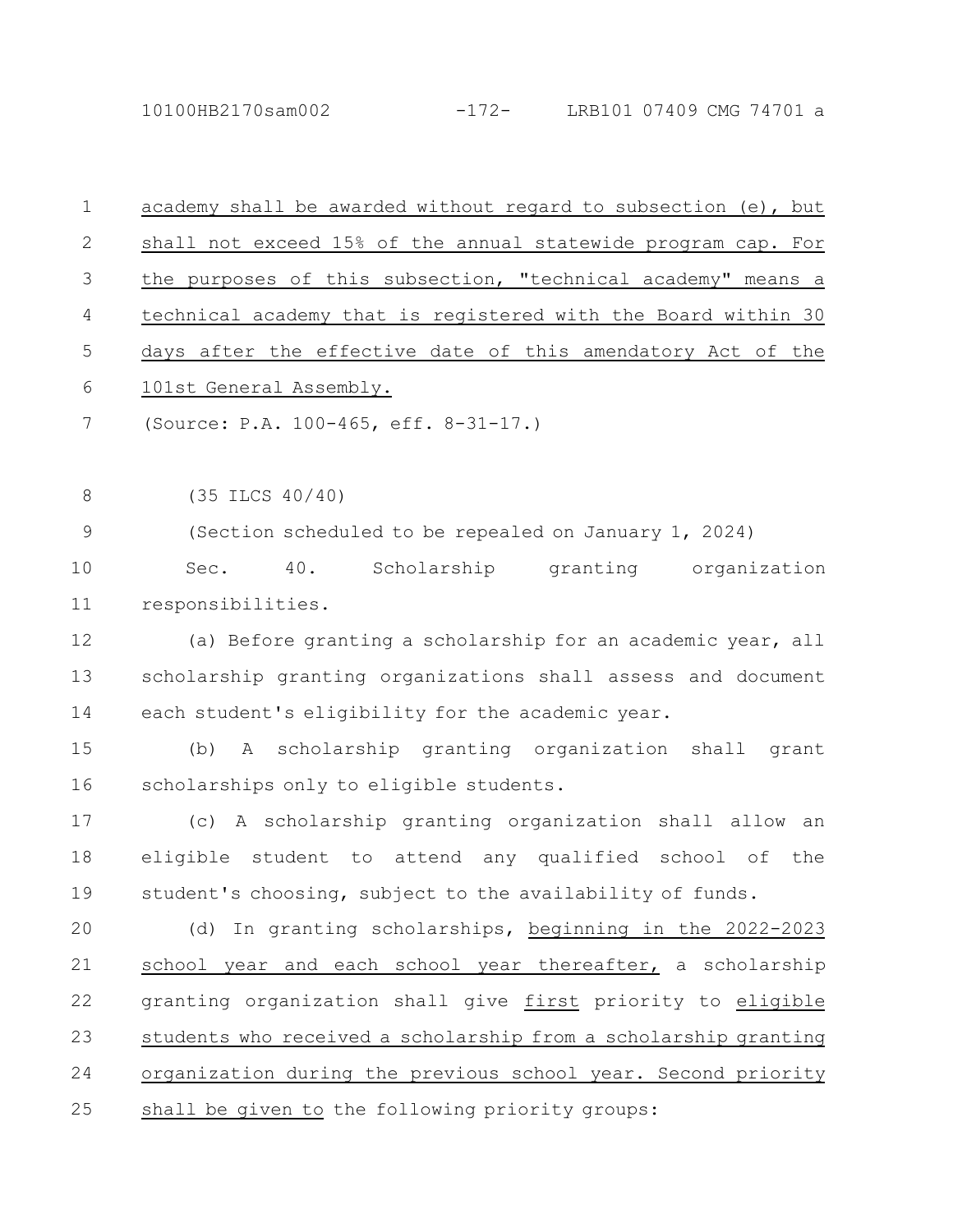(1) (blank);  $e^{\frac{1}{2}i\pi}$ scholarship from a scholarship granting organization during the previous school year; 1 2 3

(2) eligible students who are members of a household whose previous year's total annual income does not exceed 185% of the federal poverty level; 4 5 6

(3) eligible students who reside within a focus district; and 7 8

(4) eligible students who are siblings of students currently receiving a scholarship. 9 10

(d-5) A scholarship granting organization shall begin granting scholarships no later than February 1 preceding the school year for which the scholarship is sought. Each The priority group **groups** identified in subsection (d) of this Section shall be eligible to receive scholarships on a first-come, first-served basis until the April 1 immediately preceding the school year for which the scholarship is sought starting with the first priority group identified in subsection (d) of this Section. Applications for scholarships for eligible students meeting the qualifications of one or more priority groups that are received before April 1 must be either approved or denied within 10 business days after receipt. Beginning April 1, all eligible students shall be eligible to receive scholarships without regard to the priority groups identified in subsection (d) of this Section. 11 12 13 14 15 16 17 18 19 20 21 22 23 24 25

26

(e) Except as provided in subsection (e-5) of this Section,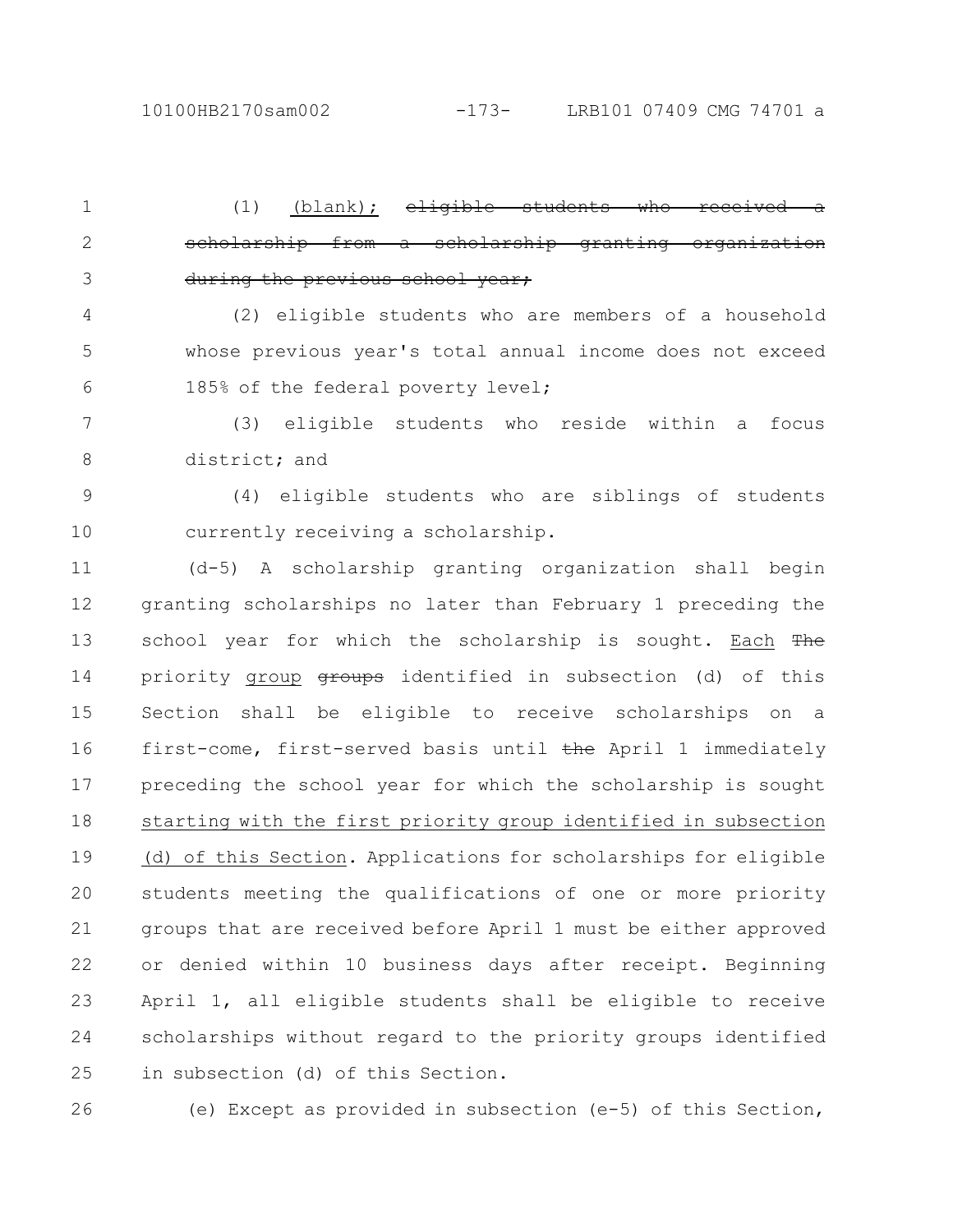scholarships shall not exceed the lesser of (i) the statewide average operational expense per student among public schools or (ii) the necessary costs and fees for attendance at the qualified school. Scholarships shall be prorated as follows: 1 2 3 4

(1) for eligible students whose household income is less than 185% of the federal poverty level, the scholarship shall be 100% of the amount determined pursuant to this subsection (e) and subsection (e-5) of this Section; 5 6 7 8 9

(2) for eligible students whose household income is 185% or more of the federal poverty level but less than 250% of the federal poverty level, the average of scholarships shall be 75% of the amount determined pursuant to this subsection (e) and subsection (e-5) of this Section; and 10 11 12 13 14 15

(3) for eligible students whose household income is 250% or more of the federal poverty level, the average of scholarships shall be 50% of the amount determined pursuant to this subsection (e) and subsection (e-5) of this Section. 16 17 18 19 20

(e-5) The statewide average operational expense per student among public schools shall be multiplied by the following factors: 21 22 23

(1) for students determined eligible to receive services under the federal Individuals with Disabilities Education Act, 2; 24 25 26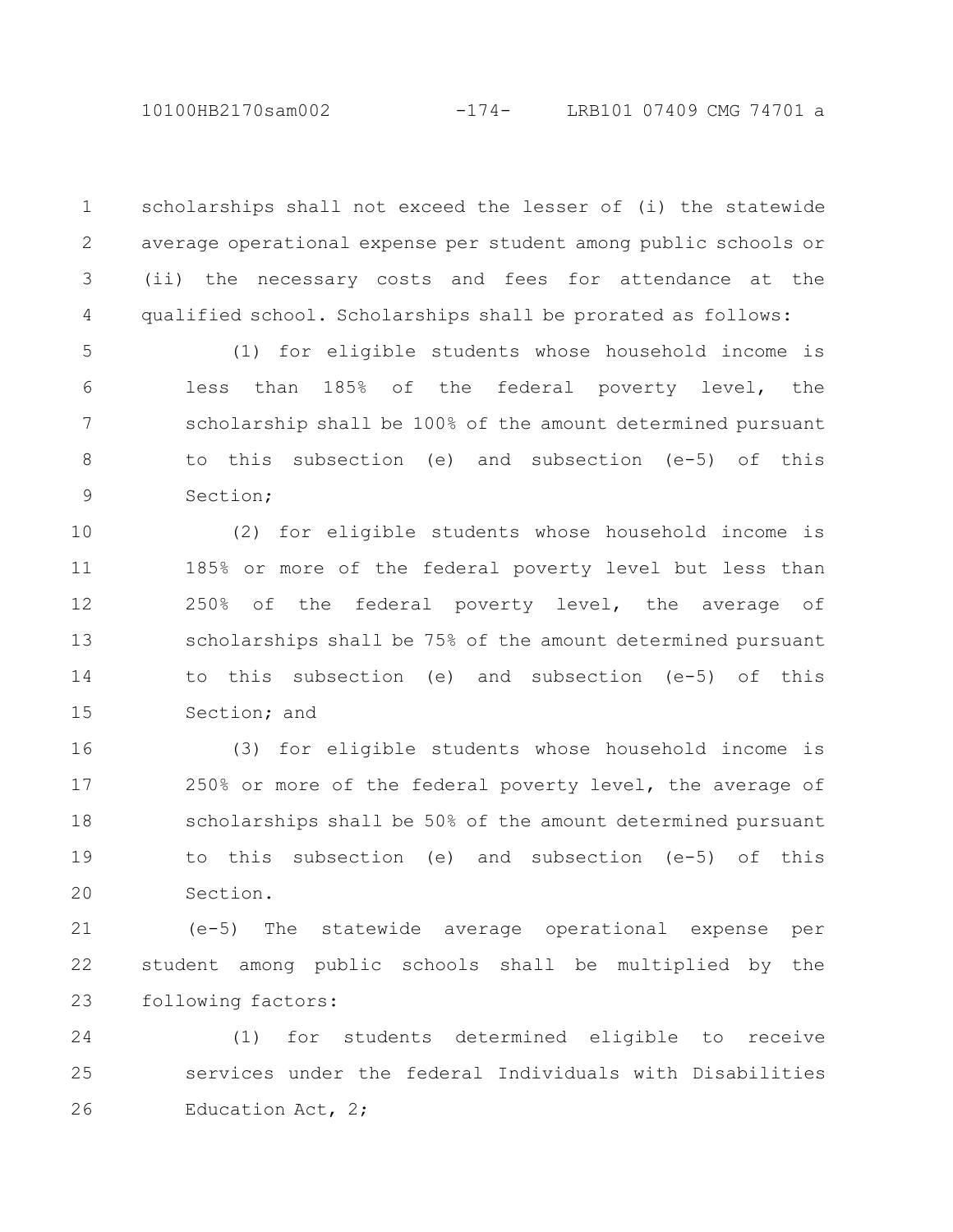(2) for students who are English learners, as defined in subsection (d) of Section 14C-2 of the School Code, 1.2; and 1 2 3

(3) for students who are gifted and talented children, as defined in Section 14A-20 of the School Code, 1.1; and  $\frac{1}{2}$ (4) for students enrolled in a jointly-administered CTE program, 1.5. 4 5 6 7

(f) A scholarship granting organization shall distribute scholarship payments to the participating school where the student is enrolled. 8 9 10

(g) Beginning in For the 2018-2019 school year through the 2021-2022 school year, each scholarship granting organization shall expend no less than 75% of the qualified contributions received during the calendar year in which the qualified contributions were received. No more than 25% of the qualified contributions may be carried forward to the following calendar year. 11 12 13 14 15 16 17

(h) In determining compliance with subsection (g), a scholarship granting organization may exempt a portion of donations directed to a technical academy operating in the first two calendar years in which the school is eligible to receive donations. For purposes of determining compliance with subsection (g) the sum of exempted donations per technical academy shall not exceed \$3,000,000 over the 2-calendar year period. Not more than one scholarship granting organization shall exempt a portion of directed donations per technical 18 19 20 21 22 23 24 25 26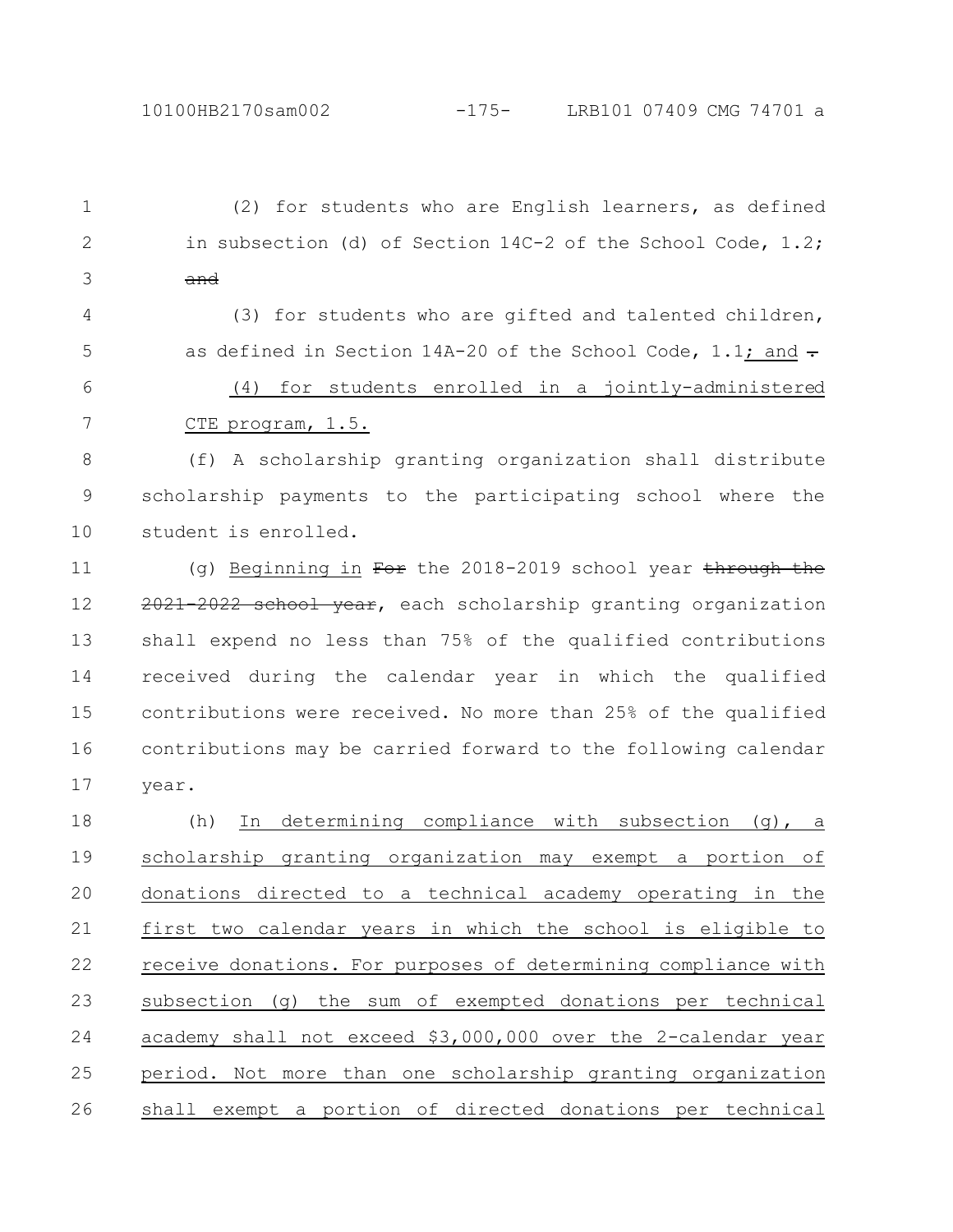academy. For the 2022-2023 school year, each granting organization shall expend all qualified during the calendar year in which contributions were received. No qualified contributions carried forward to the following calendar year. 1 2 3 4 5

(i) A scholarship granting organization shall allow an eligible student to transfer a scholarship during a school year to any other participating school of the custodian's choice. Such scholarships shall be prorated. 6 7 8 9

(j) With the prior approval of the Department, a scholarship granting organization may transfer funds to another scholarship granting organization if additional funds are required to meet scholarship demands at the receiving scholarship granting organization. All transferred funds must be deposited by the receiving scholarship granting organization into its scholarship accounts. All transferred amounts received by any scholarship granting organization must be separately disclosed to the Department. 10 11 12 13 14 15 16 17 18

(k) If the approval of a scholarship granting organization is revoked as provided in Section 20 of this Act or the scholarship granting organization is dissolved, all remaining qualified contributions of the scholarship granting organization shall be transferred to another scholarship granting organization. All transferred funds must be deposited by the receiving scholarship granting organization into its scholarship accounts. 19 20 21 22 23 24 25 26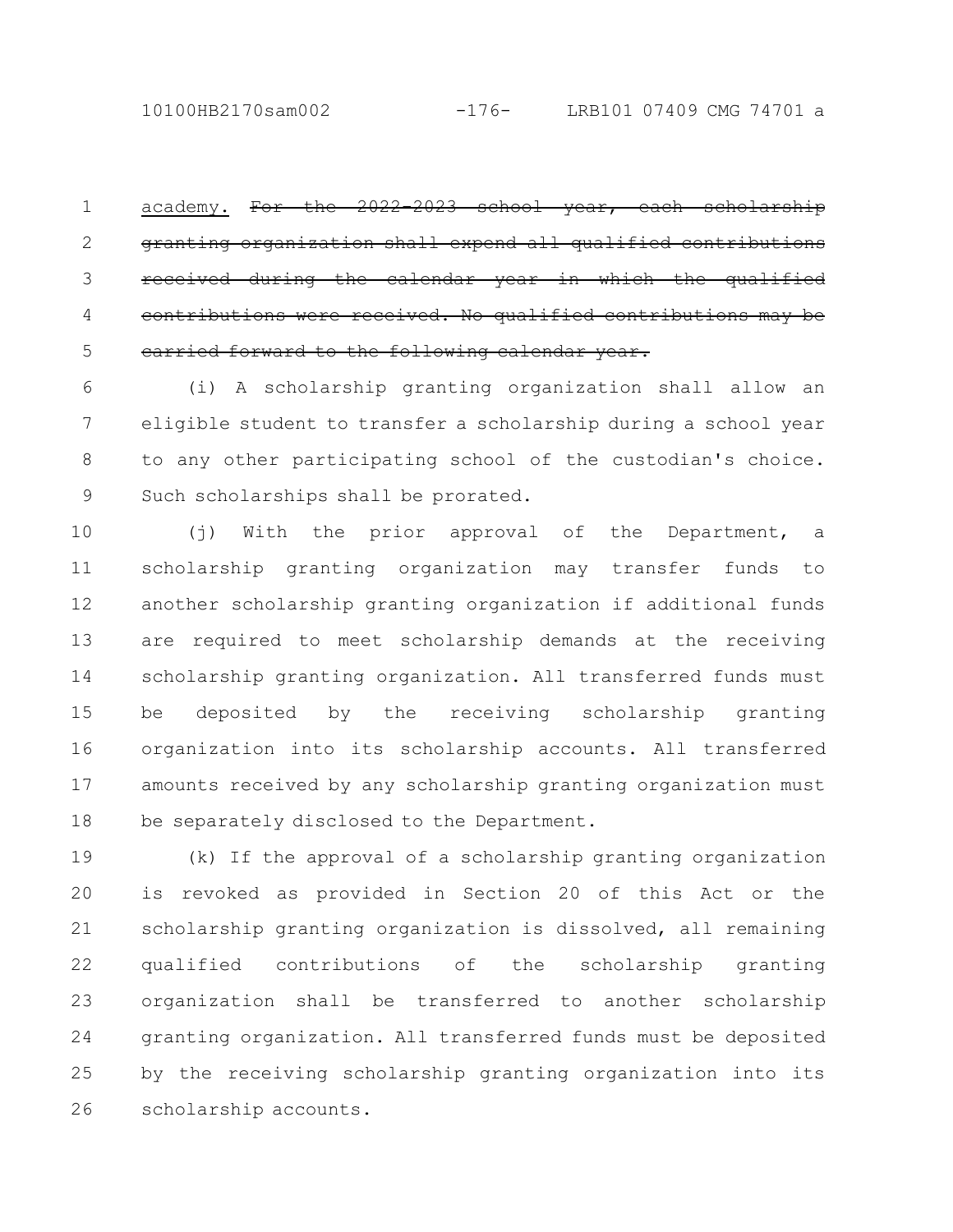10100HB2170sam002 -177- LRB101 07409 CMG 74701 a

(l) Scholarship granting organizations shall make reasonable efforts to advertise the availability of scholarships to eligible students. 1 2 3

(Source: P.A. 100-465, eff. 8-31-17.) 4

(35 ILCS 40/45) 5

(Section scheduled to be repealed on January 1, 2024) 6

7

Sec. 45. State Board responsibilities.

(a) Beginning in the 2019-2020 school year, students who have been granted a scholarship under this Act shall be annually assessed at the qualified school where the student attends school in the same manner in which students that attend public schools are annually assessed pursuant to Section 2-3.64a-5 of the School Code. Such qualified school shall pay costs associated with this requirement. 8 9 10 11 12 13 14

(b) The Board shall select an independent research organization, which may be a public or private entity or university, to which participating qualified schools must report the scores of students who are receiving scholarships and are assessed pursuant to subsection (a) of this Section. Costs associated with the independent research organization shall be paid by the scholarship granting organizations on a per-pupil basis or by gifts, grants, or donations received by the Board under subsection (d) of this Section, as determined by the Board. The independent research organization must annually report to the Board on the year-to-year learning gains 15 16 17 18 19 20 21 22 23 24 25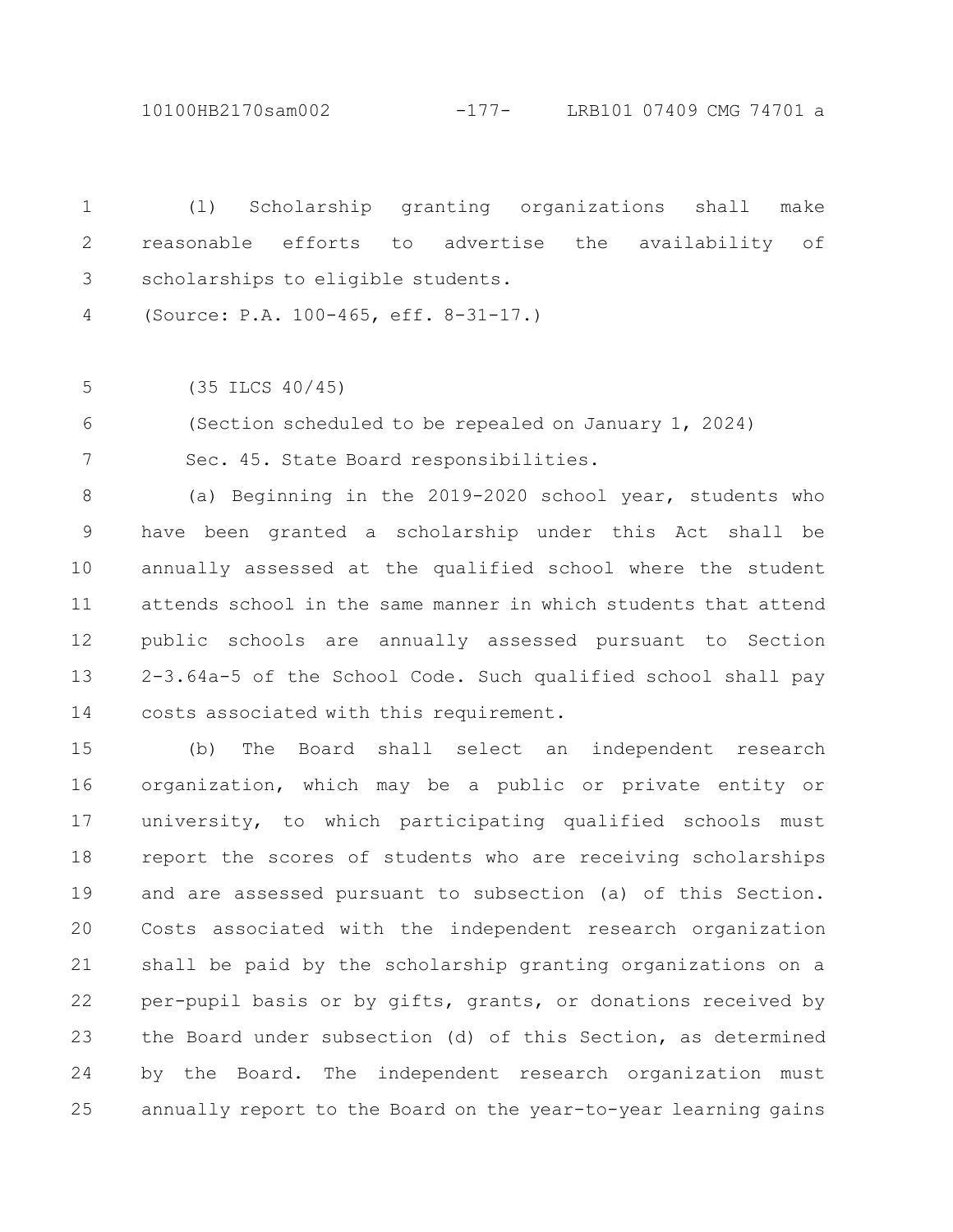of students receiving scholarships on a statewide basis. The report shall also include, to the extent possible, a comparison of these learning gains to the statewide learning gains of public school students with socioeconomic backgrounds similar to those of students receiving scholarships. The annual report shall be delivered to the Board and published on its website. 1 2 3 4 5 6

(c) Beginning within 120 days after the Board first receives the annual report by the independent research organization as provided in subsection (b) of this Section and on an annual basis thereafter, the Board shall submit a written report to the Governor, the President of the Senate, the Speaker of the House of Representatives, the Minority Leader of the Senate, and the Minority Leader of the House of Representatives regarding this Act. Such report shall include an evaluation of the academic performance of students receiving scholarships and recommendations for improving student performance. 7 8 9 10 11 12 13 14 15 16 17

(d) Subject to the State Officials and Employees Ethics Act, the Board may receive and expend gifts, grants, and donations of any kind from any public or private entity to carry out the purposes of this Section, subject to the terms and conditions under which the gifts are given, provided that all such terms and conditions are permissible under law. 18 19 20 21 22 23

(e) The sharing and reporting of student assessment learning gain data under this Section must be in accordance with requirements of the Family Educational Rights and Privacy 24 25 26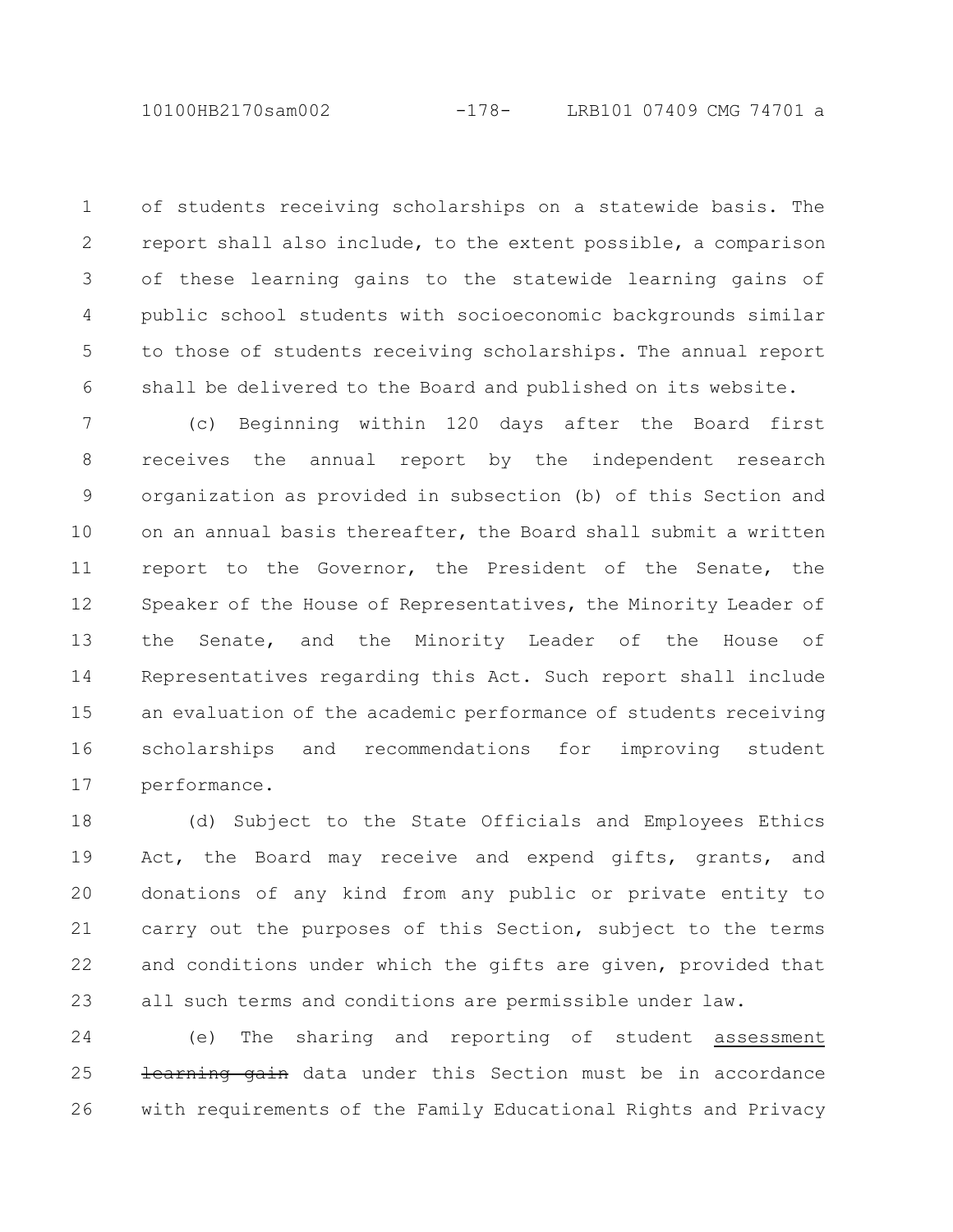10100HB2170sam002 -179- LRB101 07409 CMG 74701 a

Act and the Illinois School Student Records Act. All parties must preserve the confidentiality of such information as required by law. The annual report must not disaggregate data to a level that will disclose the academic level of individual students. 1 2 3 4 5

(Source: P.A. 100-465, eff. 8-31-17.) 6

(35 ILCS 40/995 rep.) 7

Section 105-15. The Invest in Kids Act is amended by repealing Section 995. 8 9

Article 115. 10

Section 115-5. The School Code is amended by changing Section 21B-50 as follows: 11 12

(105 ILCS 5/21B-50) 13

Sec. 21B-50. Alternative Educator Licensure Program. 14

(a) There is established an alternative educator licensure program, to be known as the Alternative Educator Licensure Program for Teachers. 15 16 17

(b) The Alternative Educator Licensure Program for Teachers may be offered by a recognized institution approved to offer educator preparation programs by the State Board of Education, in consultation with the State Educator Preparation and Licensure Board. 18 19 20 21 22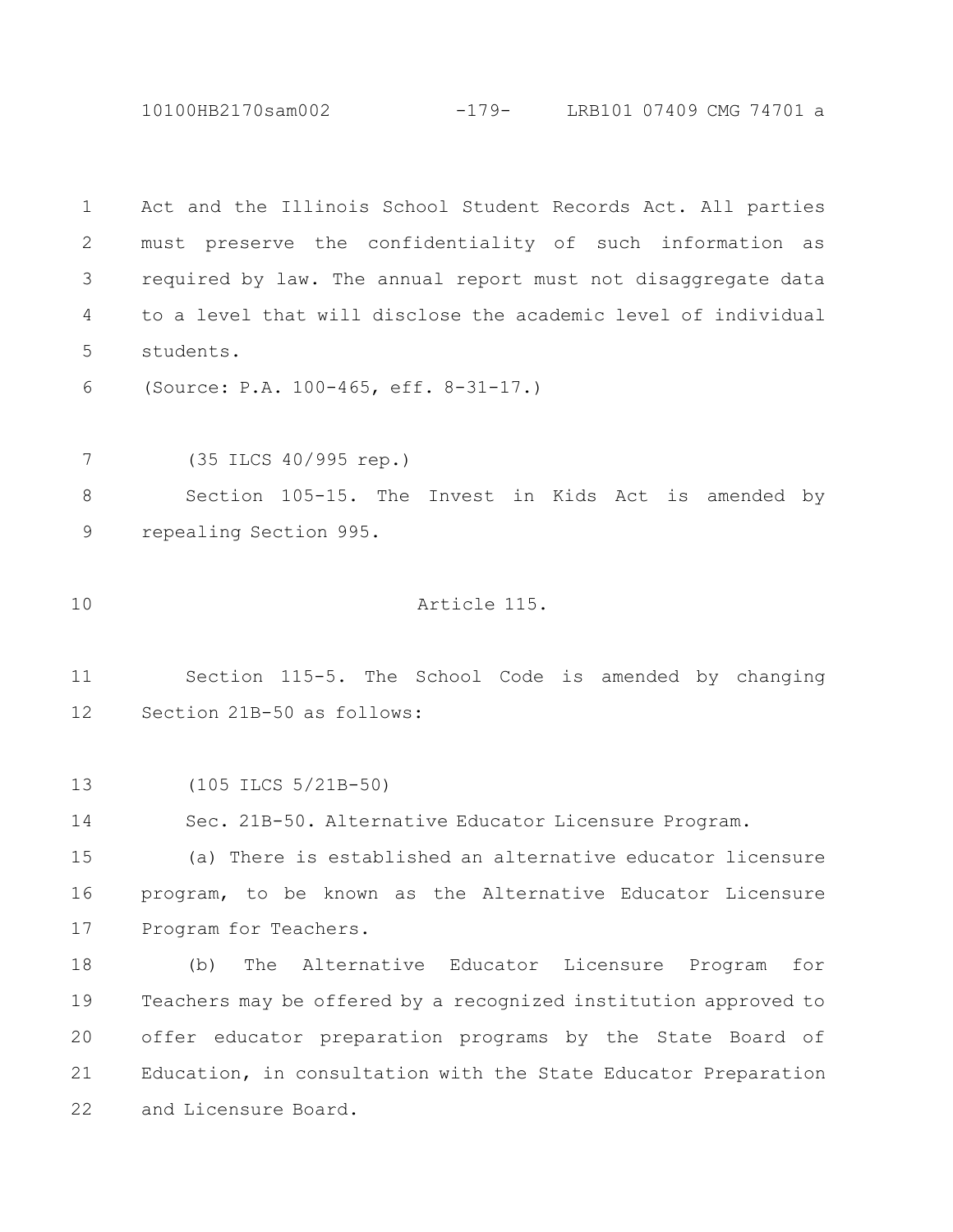1

The program shall be comprised of 4 phases:

(1) A course of study that at a minimum includes instructional planning; instructional strategies, including special education, reading, and English language learning; classroom management; and the assessment of students and use of data to drive instruction. 2 3 4 5 6

(2) A year of residency, which is a candidate's assignment to a full-time teaching position or as a co-teacher for one full school year. An individual must hold an Educator License with Stipulations with an alternative provisional educator endorsement in order to enter the residency and must complete additional program requirements that address required State and national standards, pass the State Board's teacher performance assessment no later than the end of the first semester of the second year of residency, as required under phase (3) of this subsection (b), and be recommended by the principal or qualified equivalent of a principal, as required under subsection (d) of this Section, and the program coordinator to continue with the second year of the residency. 7 8 9 10 11 12 13 14 15 16 17 18 19 20

(3) A second year of residency, which shall include the candidate's assignment to a full-time teaching position for one school year. The candidate must be assigned an experienced teacher to act as a mentor and coach the candidate through the second year of residency. 21 22 23 24 25

26

(4) A comprehensive assessment of the candidate's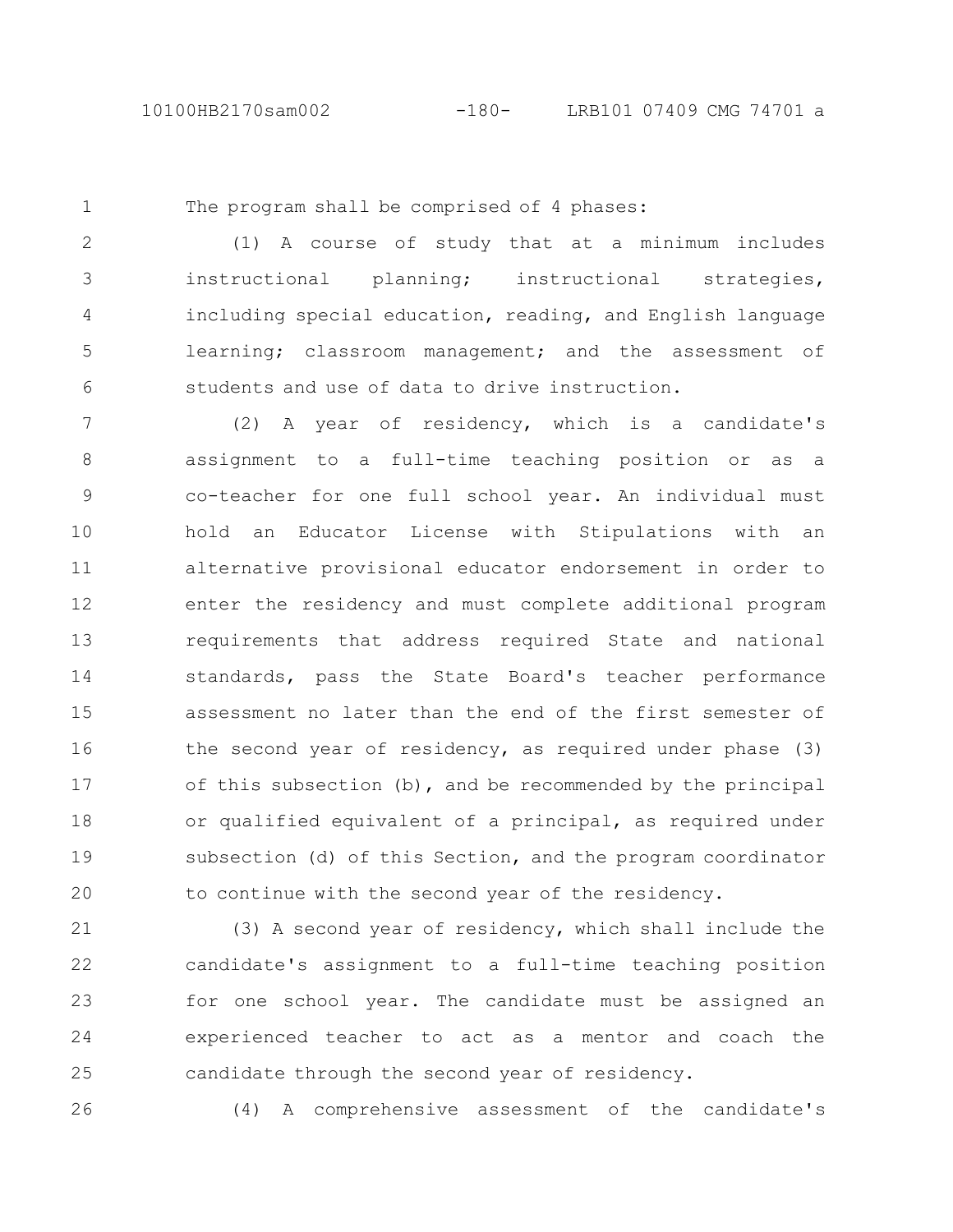10100HB2170sam002 -181- LRB101 07409 CMG 74701 a

teaching effectiveness, as evaluated by the principal or qualified equivalent of a principal, as required under subsection (d) of this Section, and the program coordinator, at the end of the second year of residency. If there is disagreement between the 2 evaluators about the candidate's teaching effectiveness, the candidate may complete one additional year of residency teaching under a professional development plan developed by the principal or qualified equivalent and the preparation program. At the completion of the third year, a candidate must have positive evaluations and a recommendation for full licensure from both the principal or qualified equivalent and the program coordinator or no Professional Educator License shall be issued. 1 2 3 4 5 6 7 8 9 10 11 12 13 14

Successful completion of the program shall be deemed to satisfy any other practice or student teaching and content matter requirements established by law. 15 16 17

(c) An alternative provisional educator endorsement on an Educator License with Stipulations is valid for 2 years of teaching in the public schools, including without limitation a preschool educational program under Section 2-3.71 of this Code or charter school, or in a State-recognized nonpublic school in which the chief administrator is required to have the licensure necessary to be a principal in a public school in this State and in which a majority of the teachers are required to have the licensure necessary to be instructors in a public school in 18 19 20 21 22 23 24 25 26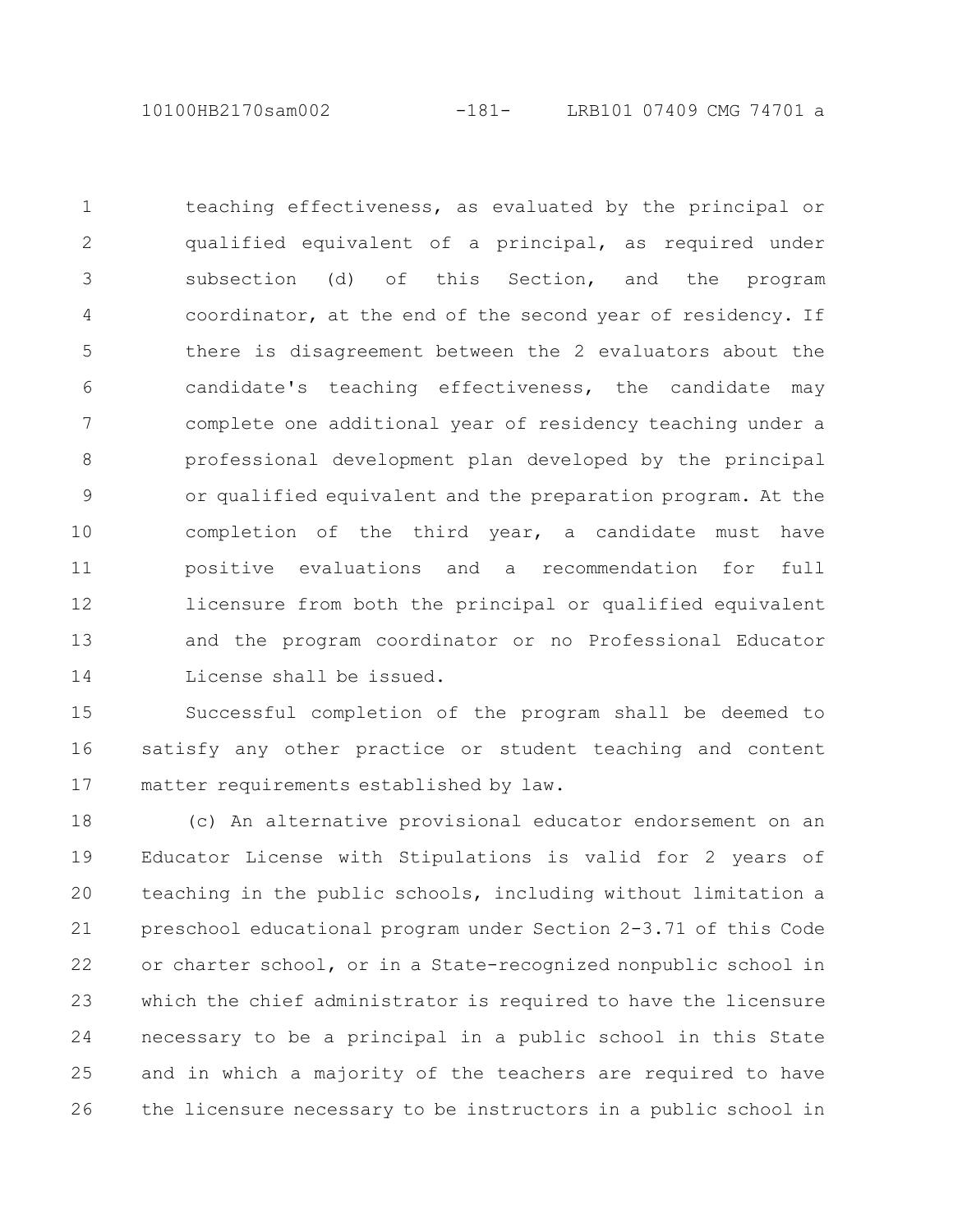10100HB2170sam002 -182- LRB101 07409 CMG 74701 a

this State, but may be renewed for a third year if needed to complete the Alternative Educator Licensure Program for Teachers. The endorsement shall be issued only once to an individual who meets all of the following requirements: 1 2 3 4

(1) Has graduated from a regionally accredited college or university with a bachelor's degree or higher. 5 6

(2) (Blank). Has a cumulative grade point average of  $3.0$  or greater on a  $4.0$  scale or its equivalent scale. 7 8 9

(3) Has completed a major in the content area if seeking a middle or secondary level endorsement or, if seeking an early childhood, elementary, or special education endorsement, has completed a major in the content area of reading, English/language arts, mathematics, or one of the sciences. If the individual does not have a major in a content area for any level of teaching, he or she must submit transcripts to the State Board of Education to be reviewed for equivalency. 10 11 12 13 14 15 16 17 18

(4) Has successfully completed phase (1) of subsection (b) of this Section. 19 20

(5) Has passed a content area test required for the specific endorsement for admission into the program, as required under Section 21B-30 of this Code. 21 22 23

A candidate possessing the alternative provisional educator endorsement may receive a salary, benefits, and any other terms of employment offered to teachers in the school who 24 25 26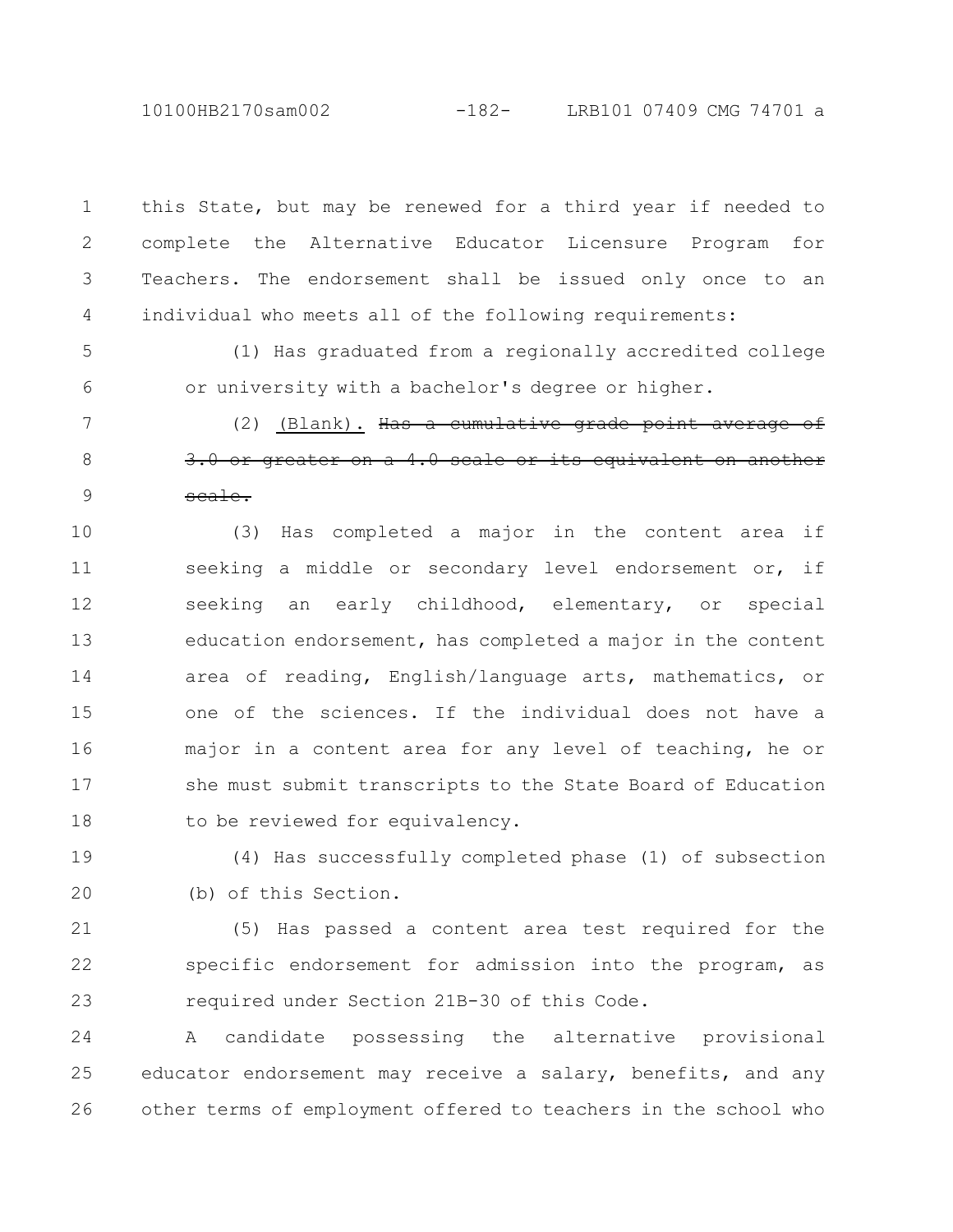10100HB2170sam002 -183- LRB101 07409 CMG 74701 a

are members of an exclusive bargaining representative, if any, but a school is not required to provide these benefits during the years of residency if the candidate is serving only as a co-teacher. If the candidate is serving as the teacher of record, the candidate must receive a salary, benefits, and any other terms of employment. Residency experiences must not be counted towards tenure. 1 2 3 4 5 6 7

(d) The recognized institution offering the Alternative Educator Licensure Program for Teachers must partner with a school district, including without limitation a preschool educational program under Section 2-3.71 of this Code or charter school, or a State-recognized, nonpublic school in this State in which the chief administrator is required to have the licensure necessary to be a principal in a public school in this State and in which a majority of the teachers are required to have the licensure necessary to be instructors in a public school in this State. A recognized institution that partners with a public school district administering a preschool educational program under Section 2-3.71 of this Code must require a principal to recommend or evaluate candidates in the program. A recognized institution that partners with an eligible entity administering a preschool educational program under Section 2-3.71 of this Code and that is not a public school district must require a principal or qualified equivalent of a principal to recommend or evaluate candidates in the program. The program presented for approval by the State 8 9 10 11 12 13 14 15 16 17 18 19 20 21 22 23 24 25 26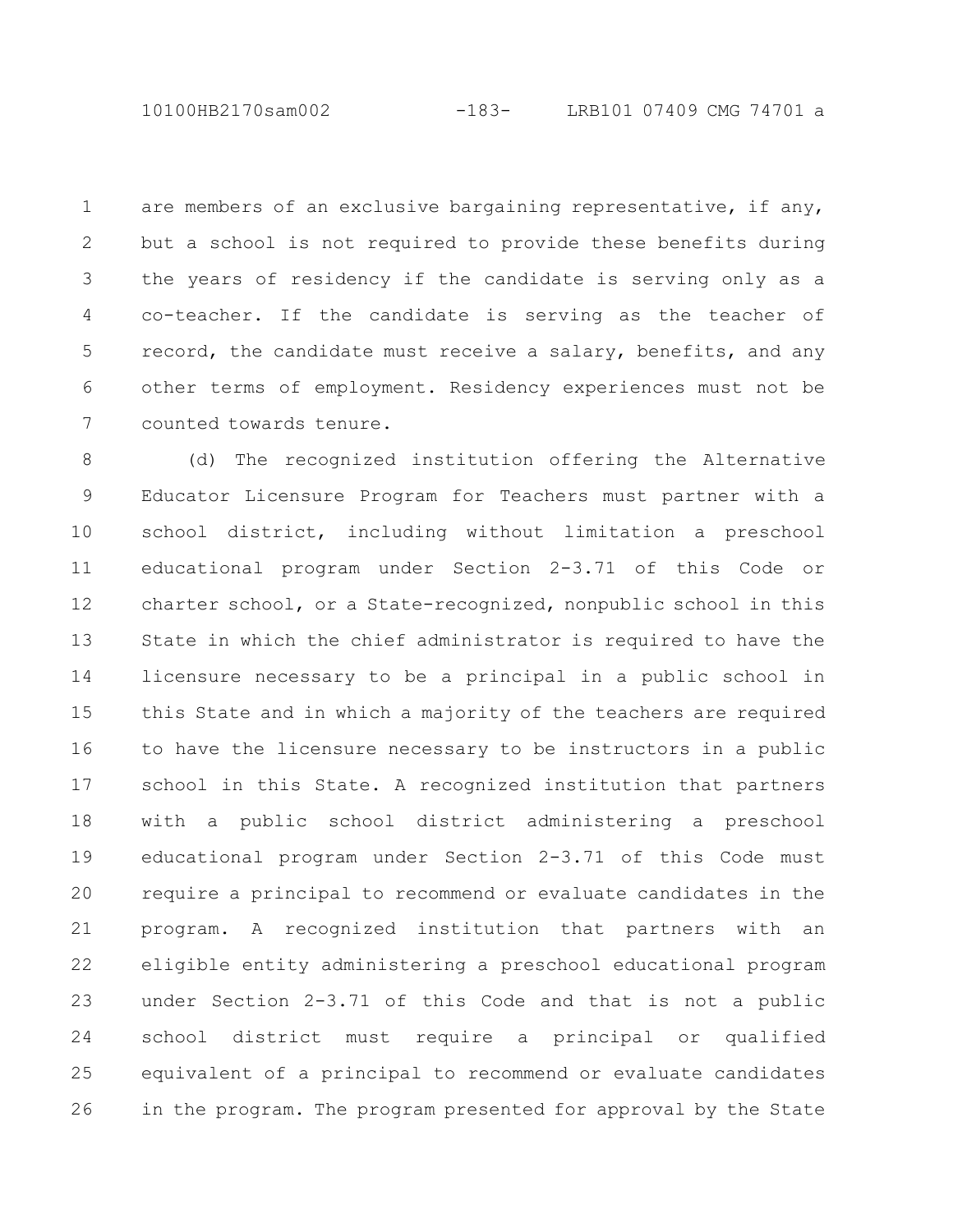10100HB2170sam002 -184- LRB101 07409 CMG 74701 a

Board of Education must demonstrate the supports that are to be provided to assist the provisional teacher during the 2-year residency period. These supports must provide additional contact hours with mentors during the first year of residency. 1 2 3 4

(e) Upon completion of the 4 phases outlined in subsection (b) of this Section and all assessments required under Section 21B-30 of this Code, an individual shall receive a Professional Educator License. 5 6 7 8

(f) The State Board of Education, in consultation with the State Educator Preparation and Licensure Board, may adopt such rules as may be necessary to establish and implement the Alternative Educator Licensure Program for Teachers. 9 10 11 12

(Source: P.A. 100-596, eff. 7-1-18; 100-822, eff. 1-1-19; 101-220, eff. 8-7-19; 101-570, eff. 8-23-19; 101-643, eff.  $6 - 18 - 20.$ 13 14 15

16

## Article 120.

Section 120-5. The Higher Education Student Assistance Act is amended by changing Section 50 as follows: 17 18

(110 ILCS 947/50) 19

Sec. 50. Minority Teachers of Illinois scholarship program. 20 21

(a) As used in this Section: 22

"Eligible applicant" means a minority student who has 23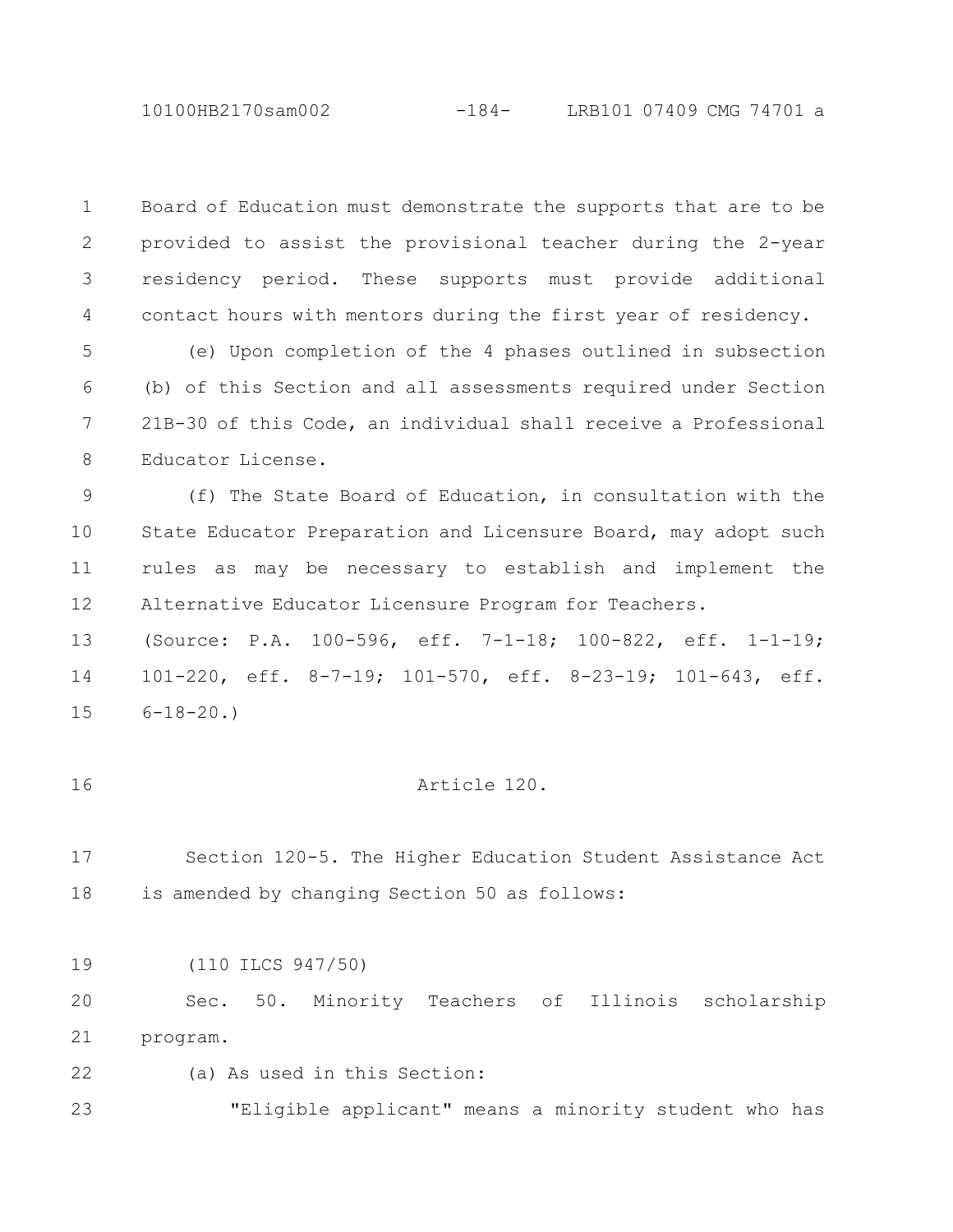10100HB2170sam002 -185- LRB101 07409 CMG 74701 a

graduated from high school or has received a high school equivalency certificate and has maintained a cumulative grade point average of no less than 2.5 on a 4.0 scale, and who by reason thereof is entitled to apply for scholarships to be awarded under this Section. 1 2 3 4 5

"Minority student" means a student who is any of the following: 6 7

(1) American Indian or Alaska Native (a person having origins in any of the original peoples of North and South America, including Central America, and who maintains tribal affiliation or community attachment). 8 9 10 11

(2) Asian (a person having origins in any of the original peoples of the Far East, Southeast Asia, or the Indian subcontinent, including, but not limited to, Cambodia, China, India, Japan, Korea, Malaysia, Pakistan, the Philippine Islands, Thailand, and Vietnam). 12 13 14 15 16 17

(3) Black or African American (a person having origins in any of the black racial groups of Africa). Terms such as "Haitian" or "Negro" can be used in addition to "Black or African American". 18 19 20 21

(4) Hispanic or Latino (a person of Cuban, Mexican, Puerto Rican, South or Central American, or other Spanish culture or origin, regardless of race). 22 23 24

(5) Native Hawaiian or Other Pacific Islander (a person having origins in any of the original peoples of 25 26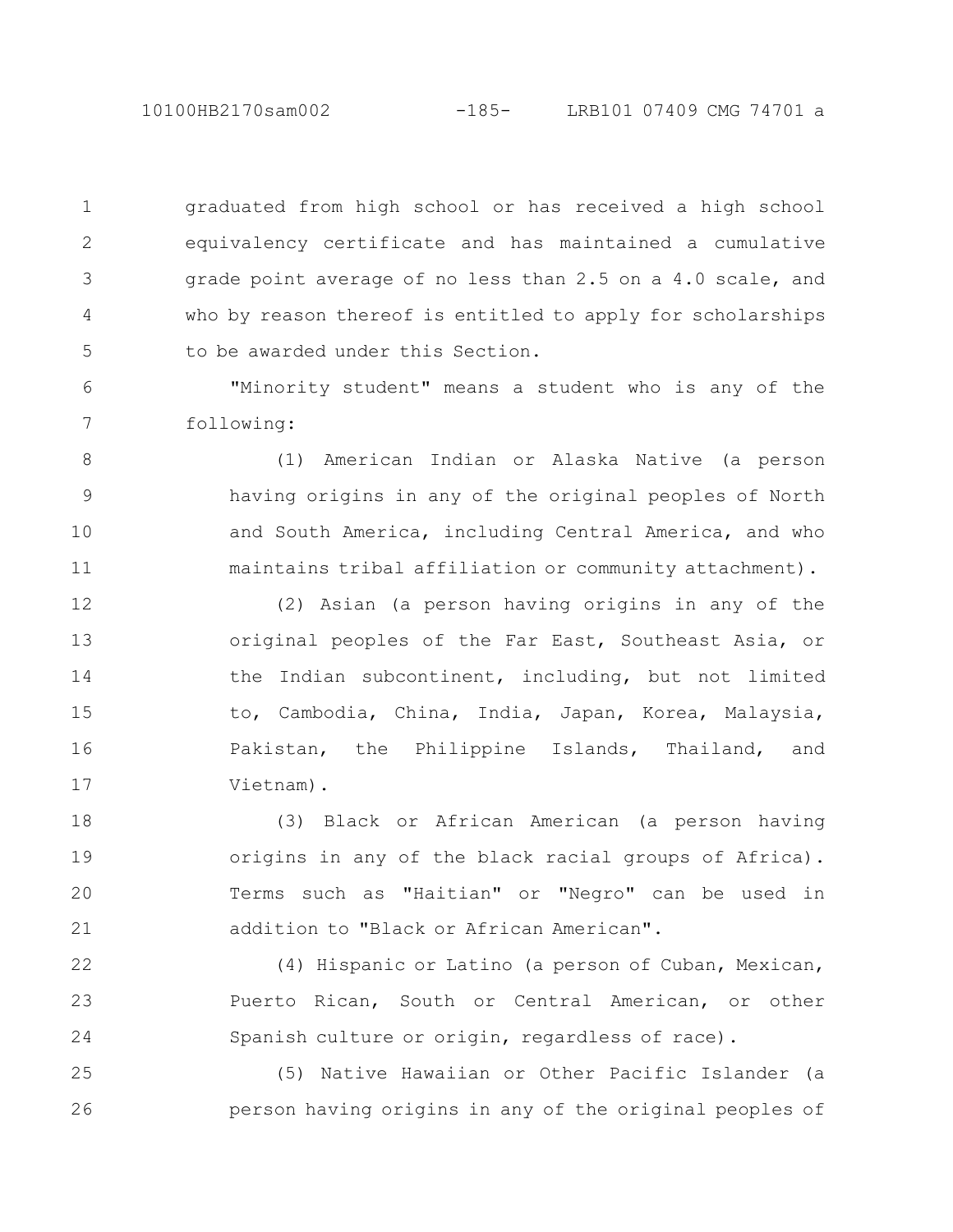Hawaii, Guam, Samoa, or other Pacific Islands). "Qualified bilingual minority applicant" means a qualified student who demonstrates proficiency in a language other than English by (i) receiving a State Seal of Biliteracy from the State Board of Education or (ii) receiving a passing score on an educator licensure target language proficiency test. 1 2 3 4 5 6 7

"Qualified student" means a person (i) who is a resident of this State and a citizen or permanent resident of the United States; (ii) who is a minority student, as defined in this Section; (iii) who, as an eligible applicant, has made a timely application for a minority teaching scholarship under this Section; (iv) who is enrolled on at least a half-time basis at a qualified Illinois institution of higher learning; (v) who is enrolled in a course of study leading to teacher licensure, including alternative teacher licensure, or, if the student is already licensed to teach, in a course of study leading to an additional teaching endorsement or a master's degree in an academic field in which he or she is teaching or plans to teach or who has received one or more College and Career Pathway Endorsements pursuant to Section 80 of the Postsecondary and Workforce Readiness Act and commits to enrolling in a course of study leading to teacher licensure, including alternative teacher licensure; (vi) who maintains a grade point average of no less than 2.5 on 8 9 10 11 12 13 14 15 16 17 18 19 20 21 22 23 24 25 26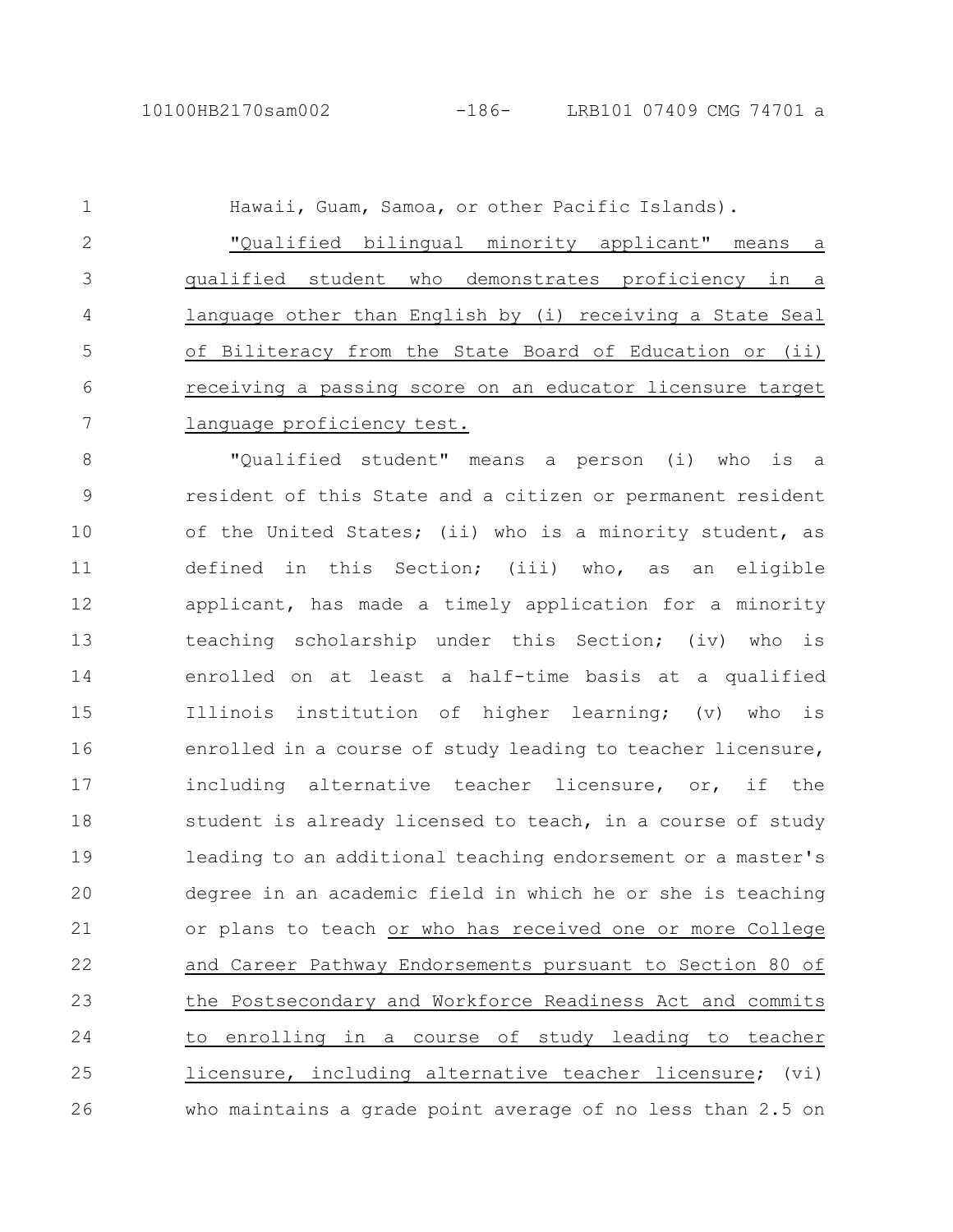1 2

a 4.0 scale; and (vii) who continues to advance satisfactorily toward the attainment of a degree.

(b) In order to encourage academically talented Illinois minority students to pursue teaching careers at the preschool or elementary or secondary school level and to address and alleviate the teacher shortage crisis in this State described under the provisions of the Transitions in Education Act, each qualified student shall be awarded a minority teacher scholarship to any qualified Illinois institution of higher learning. However, preference may be given to qualified applicants enrolled at or above the junior level. 3 4 5 6 7 8 9 10 11

(c) Each minority teacher scholarship awarded under this Section shall be in an amount sufficient to pay the tuition and fees and room and board costs of the qualified Illinois institution of higher learning at which the recipient is enrolled, up to an annual maximum of \$5,000; except that in the case of a recipient who does not reside on-campus at the institution at which he or she is enrolled, the amount of the scholarship shall be sufficient to pay tuition and fee expenses and a commuter allowance, up to an annual maximum of \$5,000. However, if at least \$2,850,000 is appropriated in a given fiscal year for the Minority Teachers of Illinois scholarship program, then, in each fiscal year thereafter, each scholarship awarded under this Section shall be in an amount sufficient to pay the tuition and fees and room and board costs of the qualified Illinois institution of higher learning at which the 12 13 14 15 16 17 18 19 20 21 22 23 24 25 26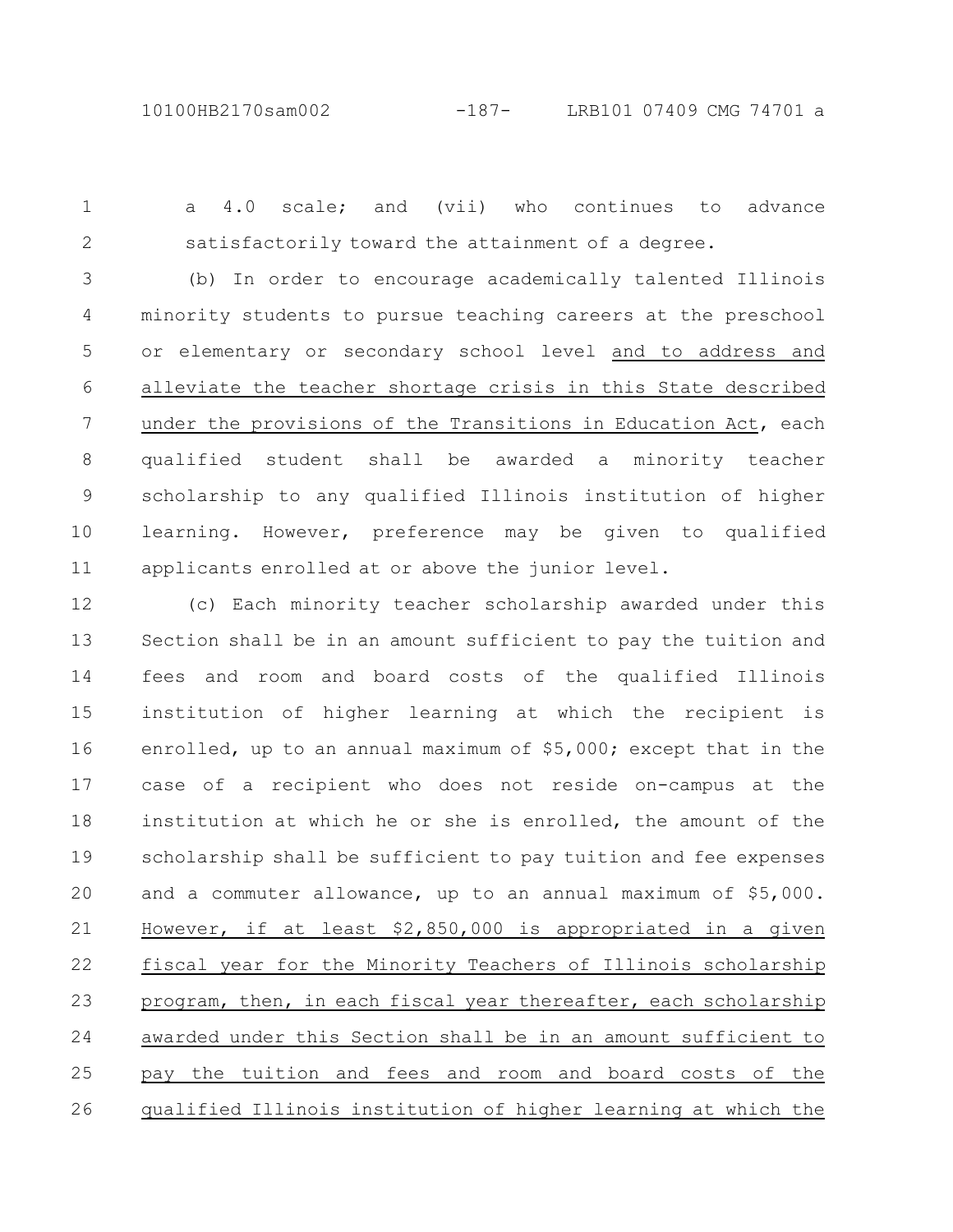recipient is enrolled, up to an annual maximum of \$7,500; except that in the case of a recipient who does not reside on-campus at the institution at which he or she is enrolled, the amount of the scholarship shall be sufficient to pay tuition and fee expenses and a commuter allowance, up to an annual maximum of \$7,500. 1 2 3 4 5 6

(d) The total amount of minority teacher scholarship assistance awarded by the Commission under this Section to an individual in any given fiscal year, when added to other financial assistance awarded to that individual for that year, shall not exceed the cost of attendance at the institution at which the student is enrolled. If the amount of minority teacher scholarship to be awarded to a qualified student as provided in subsection (c) of this Section exceeds the cost of attendance at the institution at which the student is enrolled, the minority teacher scholarship shall be reduced by an amount equal to the amount by which the combined financial assistance available to the student exceeds the cost of attendance. 7 8 9 10 11 12 13 14 15 16 17 18

(e) The maximum number of academic terms for which a qualified student can receive minority teacher scholarship assistance shall be 8 semesters or 12 quarters. 19 20 21

(f) In any academic year for which an eligible applicant under this Section accepts financial assistance through the Paul Douglas Teacher Scholarship Program, as authorized by Section 551 et seq. of the Higher Education Act of 1965, the applicant shall not be eligible for scholarship assistance 22 23 24 25 26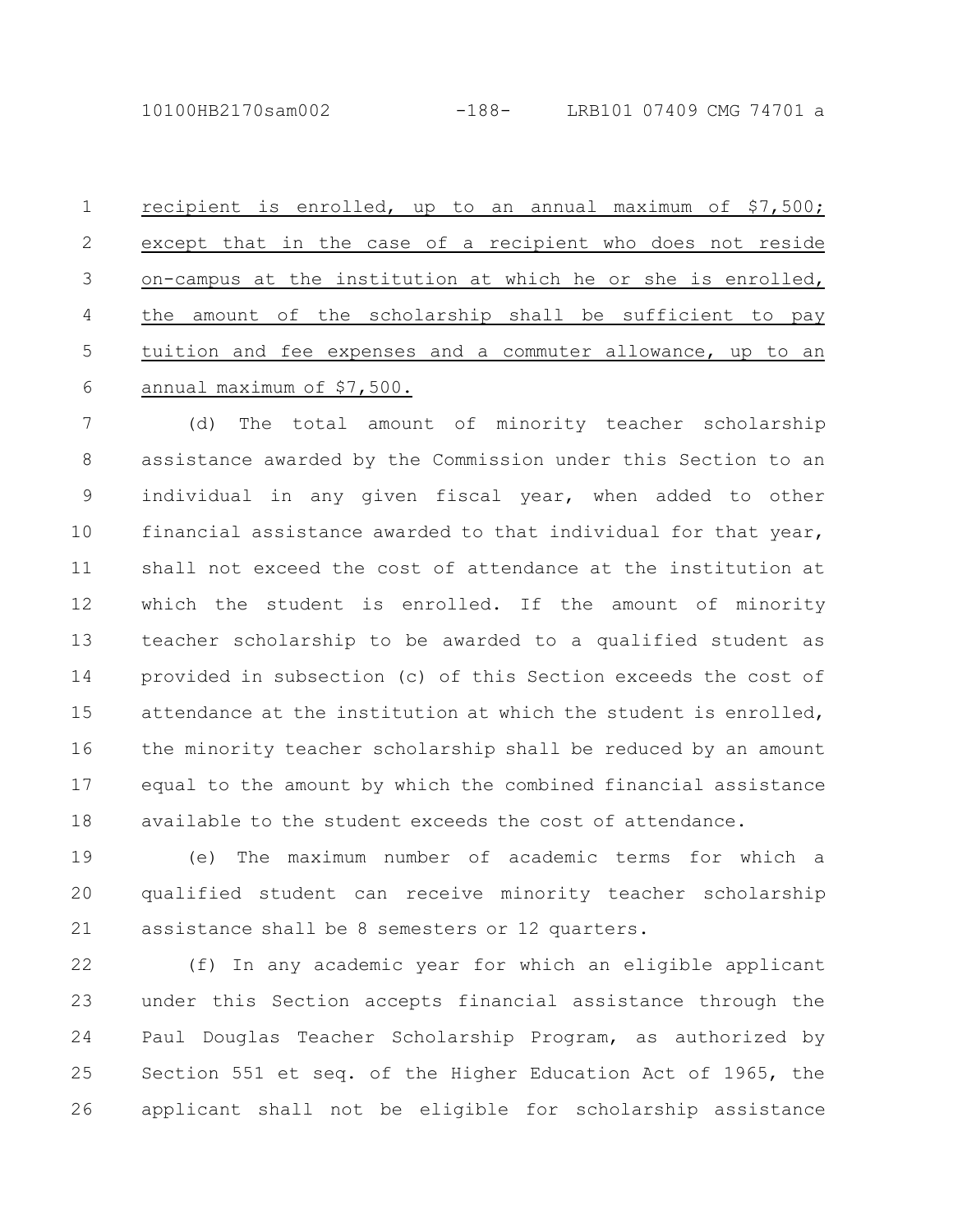awarded under this Section. 1

(g) All applications for minority teacher scholarships to be awarded under this Section shall be made to the Commission on forms which the Commission shall provide for eligible applicants. The form of applications and the information required to be set forth therein shall be determined by the Commission, and the Commission shall require eligible applicants to submit with their applications such supporting documents or recommendations as the Commission deems necessary. 2 3 4 5 6 7 8 9 10

(h) Subject to a separate appropriation for such purposes, payment of any minority teacher scholarship awarded under this Section shall be determined by the Commission. All scholarship funds distributed in accordance with this subsection shall be paid to the institution and used only for payment of the tuition and fee and room and board expenses incurred by the student in connection with his or her attendance at a qualified Illinois institution of higher learning. Any minority teacher scholarship awarded under this Section shall be applicable to 2 semesters or 3 quarters of enrollment. If a qualified student withdraws from enrollment prior to completion of the first semester or quarter for which the minority teacher scholarship is applicable, the school shall refund to the Commission the full amount of the minority teacher scholarship. 11 12 13 14 15 16 17 18 19 20 21 22 23 24

(i) The Commission shall administer the minority teacher scholarship aid program established by this Section and shall 25 26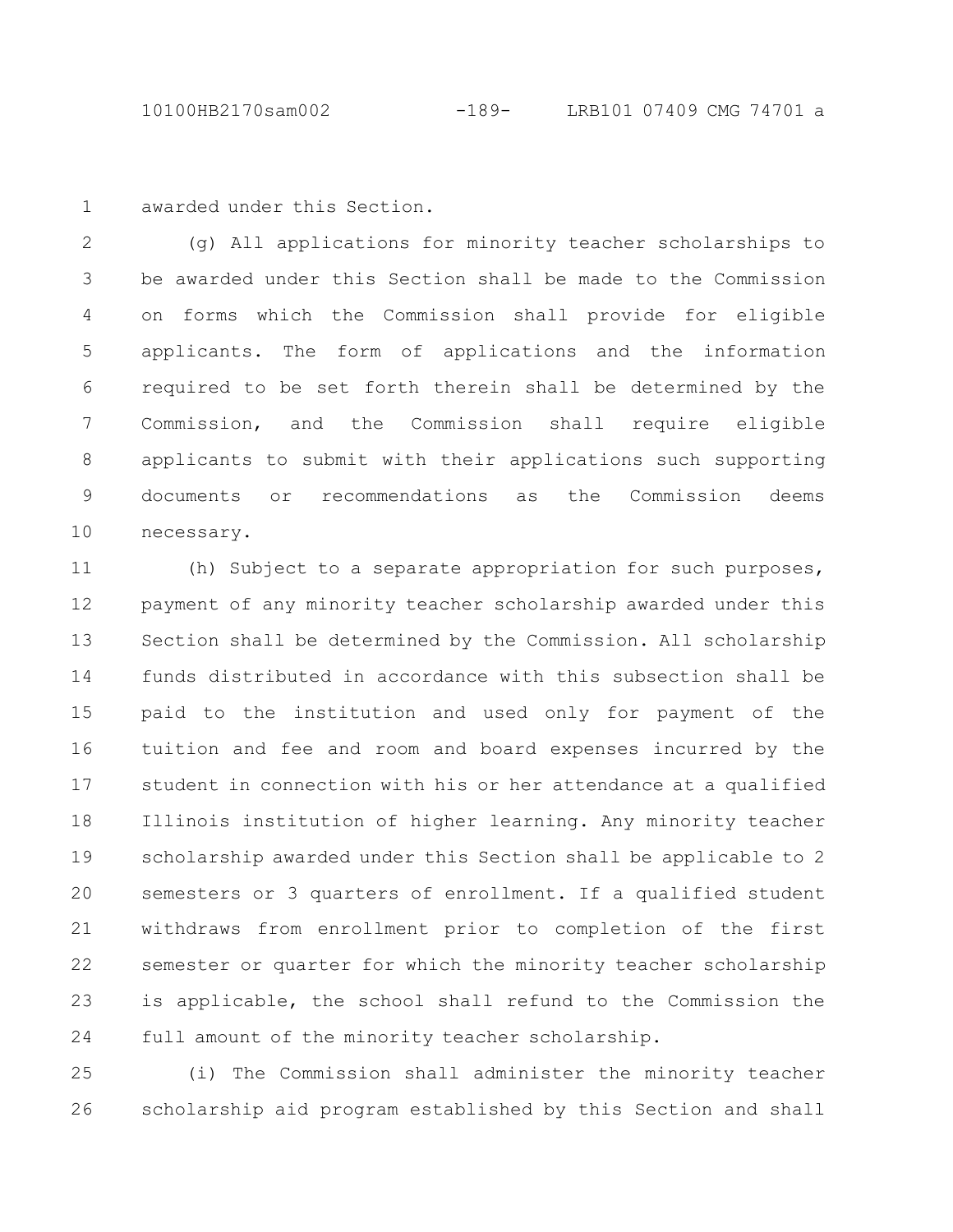make all necessary and proper rules not inconsistent with this Section for its effective implementation. 1 2

(j) When an appropriation to the Commission for a given fiscal year is insufficient to provide scholarships to all qualified students, the Commission shall allocate the appropriation in accordance with this subsection. If funds are insufficient to provide all qualified students with a scholarship as authorized by this Section, the Commission shall allocate the available scholarship funds for that fiscal year to qualified students who submit a complete application form on or before a date specified by the Commission based on the following order of priority: 3 4 5 6 7 8 9 10 11 12

(1) To students who received a scholarship under this Section in the prior academic year and who remain eligible for a minority teacher scholarship under this Section. 13 14 15

(2) Except as otherwise provided in subsection (k), to students who demonstrate financial need, as determined by the Commission. on the basis of the date the Commission receives a complete application form. 16 17 18 19

(k) Notwithstanding paragraph (2) of the provisions of subsection (j) or any other provision of this Section, at least 35% 30% of the funds appropriated for scholarships awarded under this Section in each fiscal year shall be reserved for qualified male minority applicants, with priority being given to qualified Black male applicants beginning with fiscal year 2023. If the Commission does not receive enough applications 20 21 22 23 24 25 26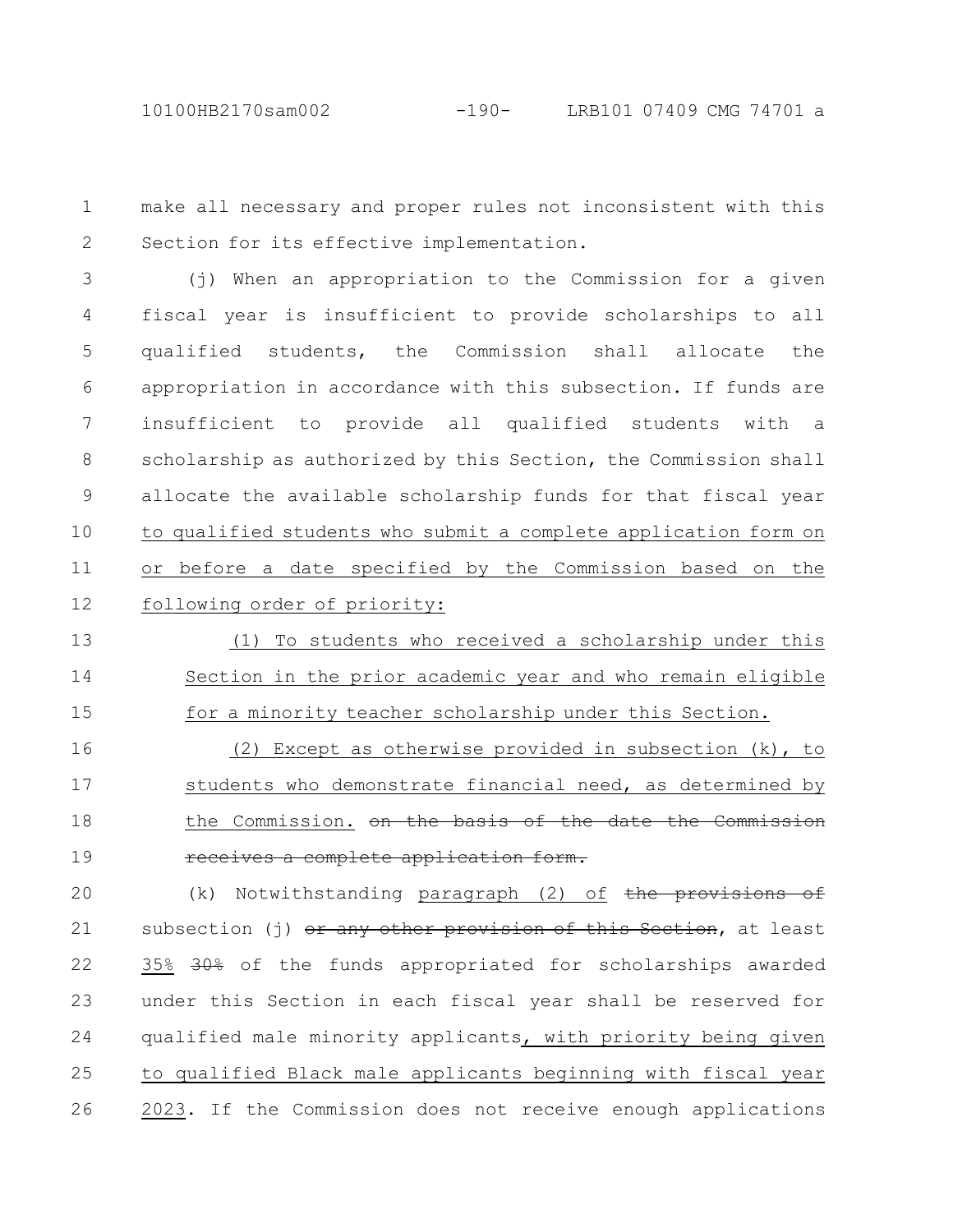10100HB2170sam002 -191- LRB101 07409 CMG 74701 a

from qualified male minorities on or before January 1 of each fiscal year to award 35% 30% of the funds appropriated for these scholarships to qualified male minority applicants, then the Commission may award a portion of the reserved funds to qualified female minority applicants in accordance with subsection (j). 1 2 3 4 5 6

Beginning with fiscal year 2023, if at least \$2,850,000 but less than \$4,200,000 is appropriated in a given fiscal year for scholarships awarded under this Section, then at least 10% of the funds appropriated shall be reserved for qualified bilingual minority applicants, with priority being given to qualified bilingual minority applicants who are enrolled in an educator preparation program with a concentration in bilingual, bicultural education. Beginning with fiscal year 2023, if at least \$4,200,000 is appropriated in a given fiscal year for the Minority Teachers of Illinois scholarship program, then at least 30% of the funds appropriated shall be reserved for qualified bilingual minority applicants, with priority being given to qualified bilingual minority applicants who are enrolled in an educator preparation program with a concentration in bilingual, bicultural education. Beginning with fiscal year 2023, if at least \$2,850,000 is appropriated in a given fiscal year for scholarships awarded under this Section but the Commission does not receive enough applications from qualified bilingual minority applicants on or before January 1 of that fiscal year to award at least 10% of the 7 8 9 10 11 12 13 14 15 16 17 18 19 20 21 22 23 24 25 26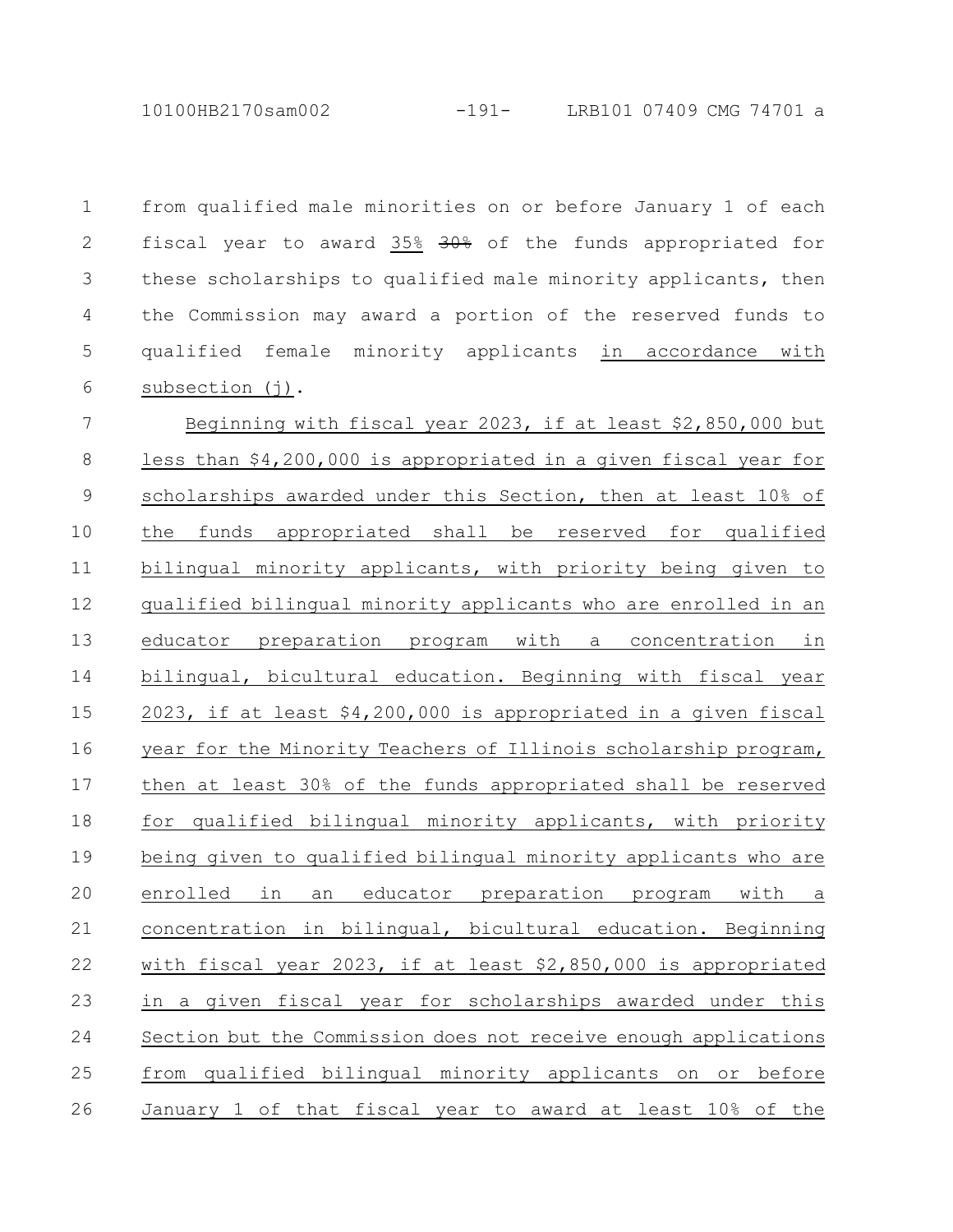funds appropriated to qualified bilingual minority applicants, then the Commission may, in its discretion, award a portion of the reserved funds to other qualified students in accordance with subsection (j). 1 2 3 4

(l) Prior to receiving scholarship assistance for any academic year, each recipient of a minority teacher scholarship awarded under this Section shall be required by the Commission to sign an agreement under which the recipient pledges that, within the one-year period following the termination of the program for which the recipient was awarded a minority teacher scholarship, the recipient (i) shall begin teaching for a period of not less than one year for each year of scholarship assistance he or she was awarded under this Section; and (ii) shall fulfill this teaching obligation at a nonprofit Illinois public, private, or parochial preschool, elementary school, or secondary school at which no less than 30% of the enrolled students are minority students in the year during which the recipient begins teaching at the school or may instead, if the recipient received a scholarship as a qualified bilingual minority applicant, fulfill this teaching obligation in a program in transitional bilingual education pursuant to Article 14C of the School Code or in a school in which 20 or more English learner students in the same language classification are enrolled; and (iii) shall, upon request by the Commission, provide the Commission with evidence that he or she is fulfilling or has fulfilled the terms of the teaching 5 6 7 8 9 10 11 12 13 14 15 16 17 18 19 20 21 22 23 24 25 26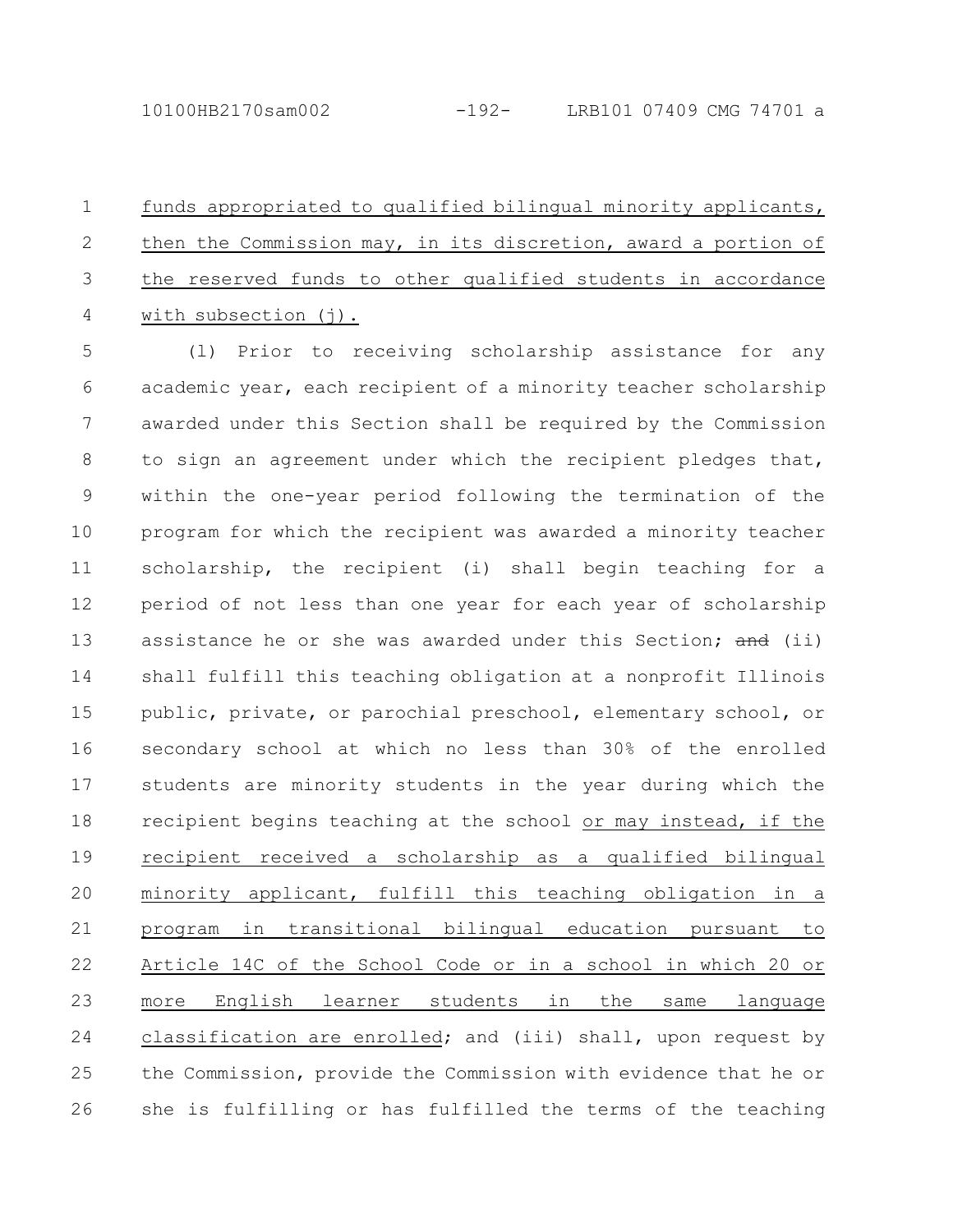10100HB2170sam002 -193- LRB101 07409 CMG 74701 a

1

agreement provided for in this subsection.

(m) If a recipient of a minority teacher scholarship awarded under this Section fails to fulfill the teaching obligation set forth in subsection (l) of this Section, the Commission shall require the recipient to repay the amount of the scholarships received, prorated according to the fraction of the teaching obligation not completed, at a rate of interest equal to 5%, and, if applicable, reasonable collection fees. The Commission is authorized to establish rules relating to its collection activities for repayment of scholarships under this Section. All repayments collected under this Section shall be forwarded to the State Comptroller for deposit into the State's General Revenue Fund. 2 3 4 5 6 7 8 9 10 11 12 13

(n) A recipient of minority teacher scholarship shall not be considered in violation of the agreement entered into pursuant to subsection (l) if the recipient (i) enrolls on a full time basis as a graduate student in a course of study related to the field of teaching at a qualified Illinois institution of higher learning; (ii) is serving, not in excess of 3 years, as a member of the armed services of the United States; (iii) is a person with a temporary total disability for a period of time not to exceed 3 years as established by sworn affidavit of a qualified physician; (iv) is seeking and unable to find full time employment as a teacher at an Illinois public, private, or parochial preschool or elementary or secondary school that satisfies the criteria set forth in 14 15 16 17 18 19 20 21 22 23 24 25 26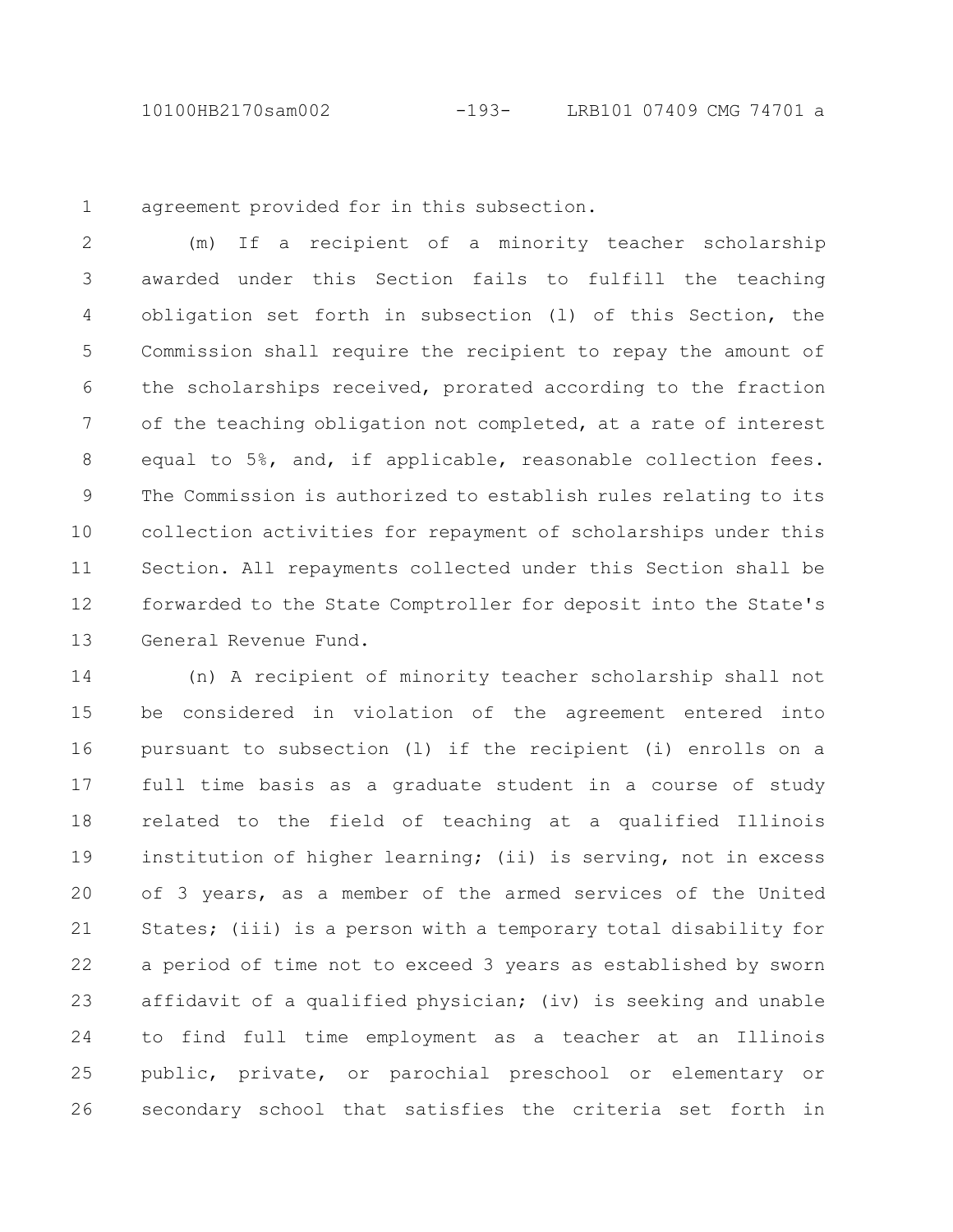10100HB2170sam002 -194- LRB101 07409 CMG 74701 a

subsection (l) of this Section and is able to provide evidence of that fact; (v) becomes a person with a permanent total disability as established by sworn affidavit of a qualified physician; (vi) is taking additional courses, on at least a half-time basis, needed to obtain licensure as a teacher in Illinois; or (vii) is fulfilling teaching requirements associated with other programs administered by the Commission and cannot concurrently fulfill them under this Section in a period of time equal to the length of the teaching obligation. 1 2 3 4 5 6 7 8 9

(o) Scholarship recipients under this Section who withdraw from a program of teacher education but remain enrolled in school to continue their postsecondary studies in another academic discipline shall not be required to commence repayment of their Minority Teachers of Illinois scholarship so long as they remain enrolled in school on a full-time basis or if they can document for the Commission special circumstances that warrant extension of repayment. 10 11 12 13 14 15 16 17

(p) If the Minority Teachers of Illinois scholarship program does not expend at least 90% of the amount appropriated for the program in a given fiscal year for 3 consecutive fiscal years and the Commission does not receive enough applications from the groups identified in subsection (k) on or before January 1 in each of those fiscal years to meet the percentage reserved for those groups under subsection (k), then up to 3% of amount appropriated for the program for each of next 3 fiscal years shall be allocated to increasing awareness of the 18 19 20 21 22 23 24 25 26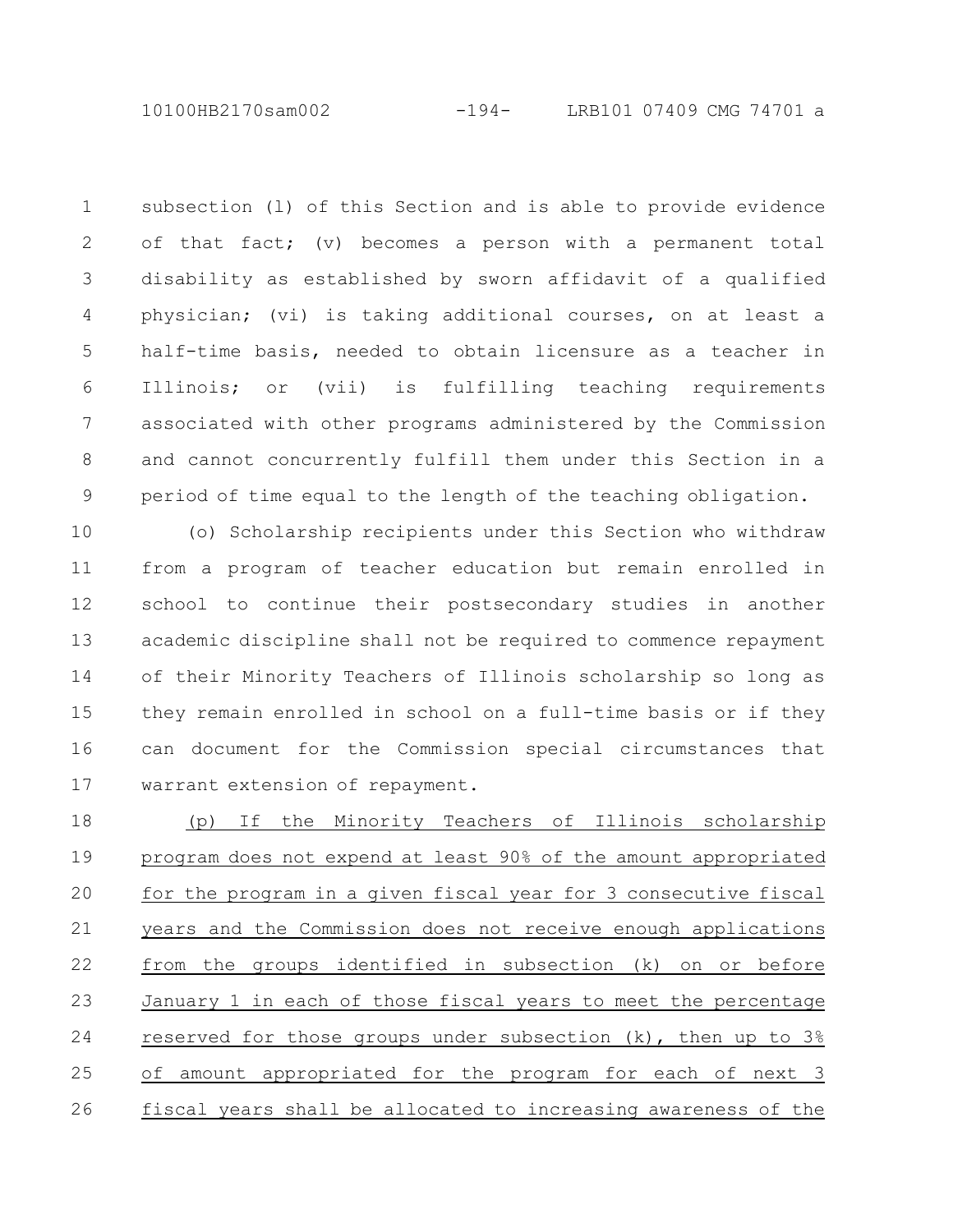10100HB2170sam002 -195- LRB101 07409 CMG 74701 a

program and for the recruitment of Black male applicants. The Commission shall make a recommendation to the General Assembly by January 1 of the year immediately following the end of that third fiscal year regarding whether the amount allocated to increasing awareness and recruitment should continue. (q) Each qualified Illinois institution of higher learning that receives funds from the Minority Teachers of Illinois 1 2 3 4 5 6 7

scholarship program shall host an annual information session at the institution about the program for teacher candidates of color in accordance with rules adopted by the Commission. Additionally, the institution shall ensure that each scholarship recipient enrolled at the institution meets with an academic advisor at least once per academic year to facilitate on-time completion of the recipient's educator preparation program. 8 9 10 11 12 13 14 15

(Source: P.A. 99-143, eff. 7-27-15; 100-235, eff. 6-1-18.) 16

17

Article 125.

Section 125-5. The Higher Education Student Assistance Act is amended by changing Section 65.100 as follows: 18 19

(110 ILCS 947/65.100) 20

(Section scheduled to be repealed on October 1, 2024) 21

Sec. 65.100. AIM HIGH Grant Pilot Program. 22

(a) The General Assembly makes all of the following 23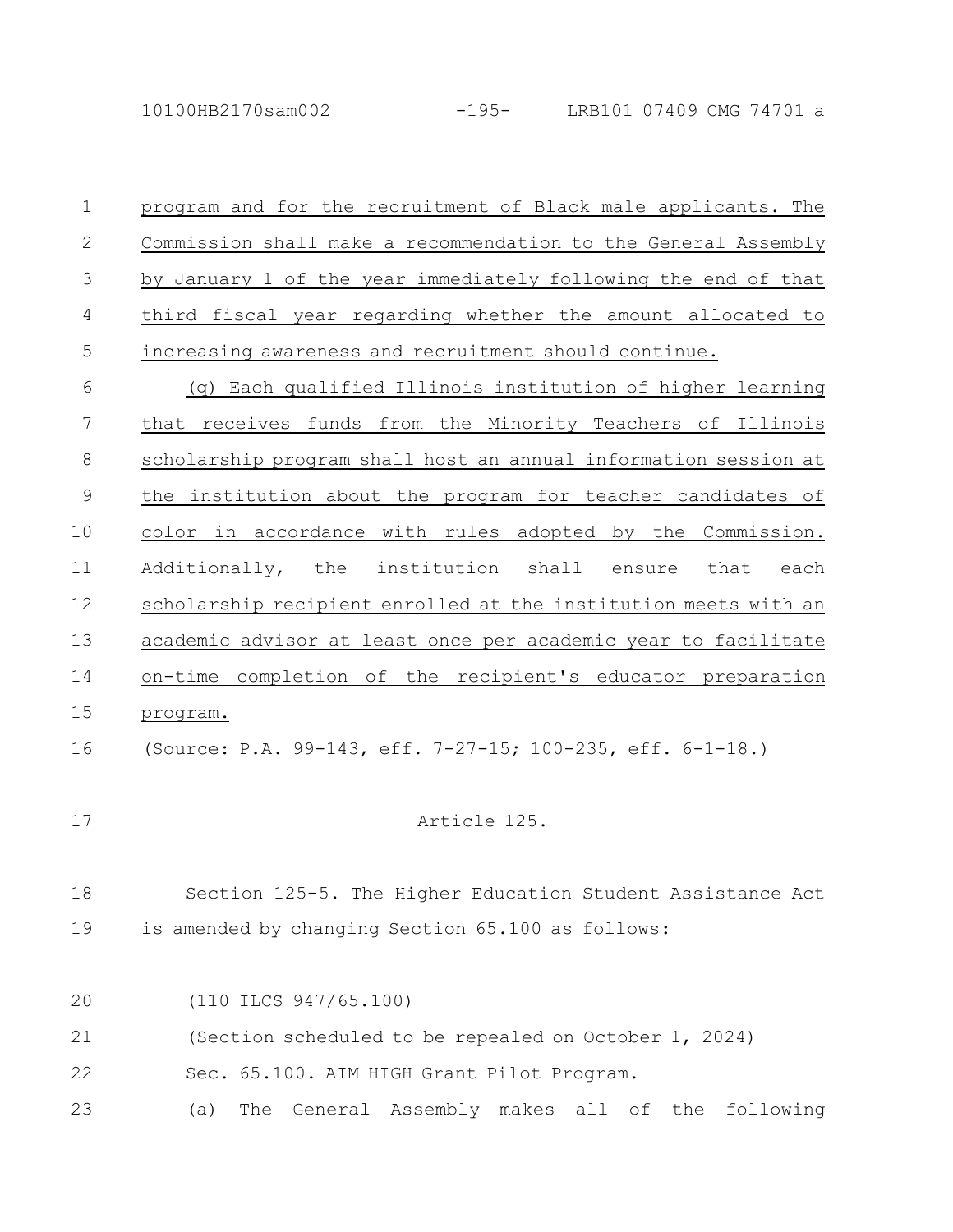findings: 1

(1) Both access and affordability are important aspects of the Illinois Public Agenda for College and Career Success report. 2 3 4

(2) This State is in the top quartile with respect to the percentage of family income needed to pay for college. 5 6

(3) Research suggests that as loan amounts increase, rather than an increase in grant amounts, the probability of college attendance decreases. 7 8 9

(4) There is further research indicating that socioeconomic status may affect the willingness of students to use loans to attend college. 10 11 12

(5) Strategic use of tuition discounting can decrease the amount of loans that students must use to pay for tuition. 13 14 15

(6) A modest, individually tailored tuition discount can make the difference in a student choosing to attend college and enhance college access for low-income and middle-income families. 16 17 18 19

(7) Even if the federally calculated financial need for college attendance is met, the federally determined Expected Family Contribution can still be a daunting amount. 20 21 22 23

(8) This State is the second largest exporter of students in the country. 24 25

(9) When talented Illinois students attend 26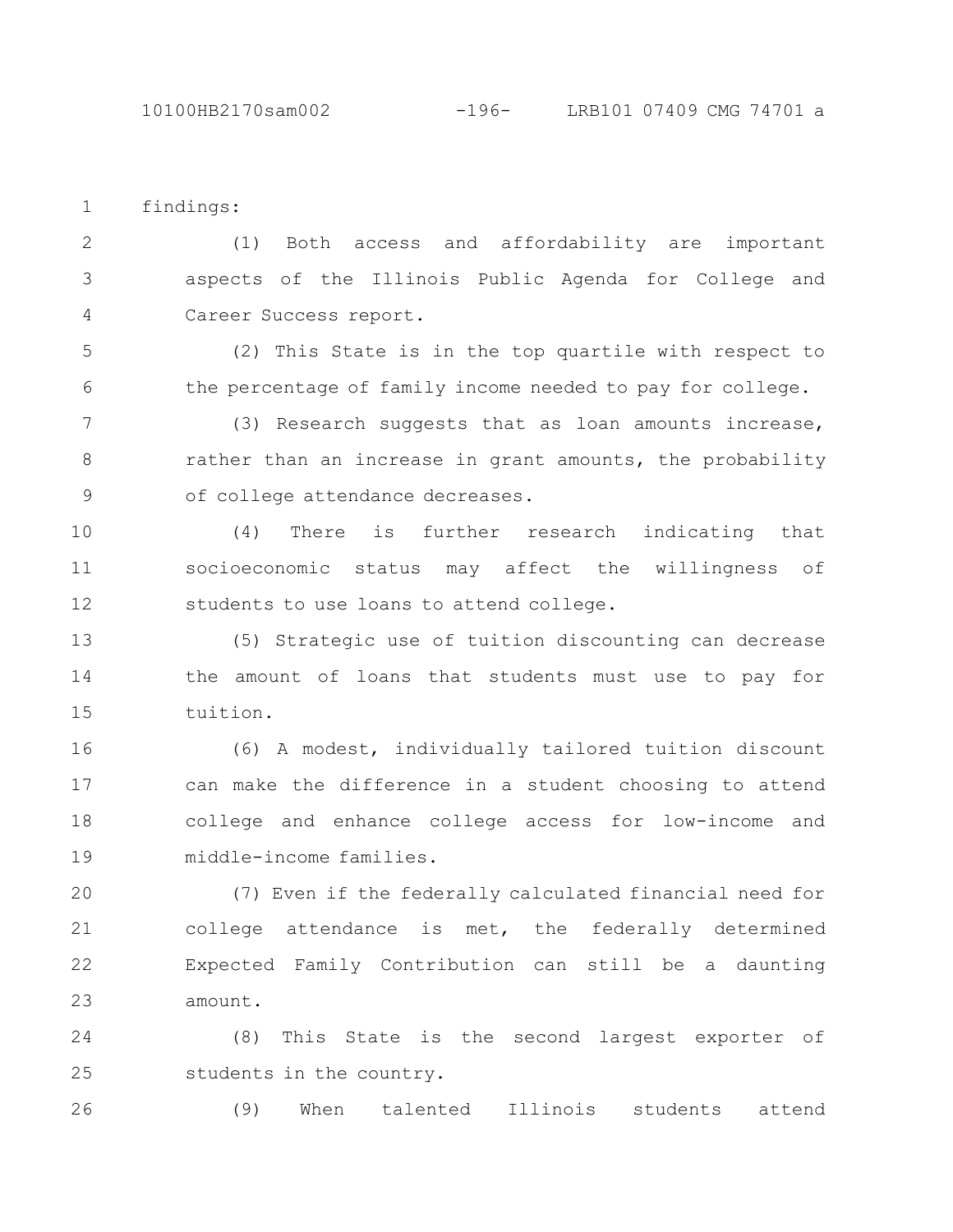universities in this State, the State and those universities benefit. 1 2

(10) State universities in other states have adopted pricing and incentives that allow many Illinois residents to pay less to attend an out-of-state university than to remain in this State for college. 3 4 5 6

(11) Supporting Illinois student attendance at Illinois public universities can assist in State efforts to maintain and educate a highly trained workforce. 7 8 9

(12) Modest tuition discounts that are individually targeted and tailored can result in enhanced revenue for public universities. 10 11 12

(13) By increasing a public university's capacity to strategically use tuition discounting, the public university will be capable of creating enhanced tuition revenue by increasing enrollment yields. 13 14 15 16

(b) In this Section: 17

"Eligible applicant" means a student from any high school in this State, whether or not recognized by the State Board of Education, who is engaged in a program of study that in due course will be completed by the end of the school year and who meets all of the qualifications and requirements under this Section. 18 19 20 21 22 23

"Tuition and other necessary fees" includes the customary charge for instruction and use of facilities in general and the additional fixed fees charged for specified purposes that are 24 25 26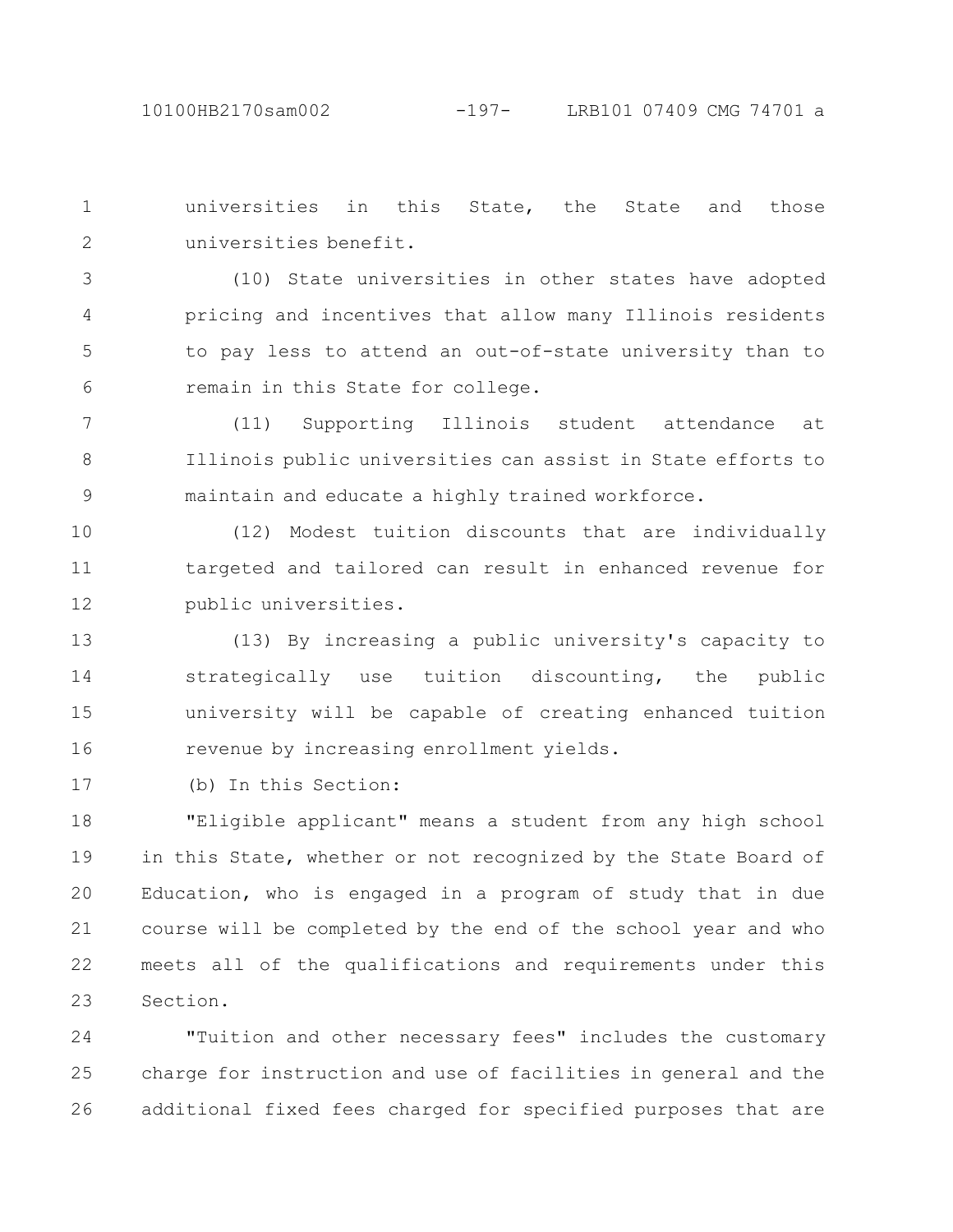10100HB2170sam002 -198- LRB101 07409 CMG 74701 a

required generally of non-grant recipients for each academic period for which the grant applicant actually enrolls, but does not include fees payable only once or breakage fees and other contingent deposits that are refundable in whole or in part. The Commission may adopt, by rule not inconsistent with this Section, detailed provisions concerning the computation of tuition and other necessary fees. 1 2 3 4 5 6 7

(c) Beginning with the 2019-2020 academic year, each public university may establish a merit-based scholarship pilot program known as the AIM HIGH Grant Pilot Program. Each year, the Commission shall receive and consider applications from public universities under this Section. Subject to appropriation and any tuition waiver limitation established by the Board of Higher Education, a public university campus may award a grant to a student under this Section if it finds that the applicant meets all of the following criteria: 8 9 10 11 12 13 14 15 16

17

18

(1) He or she is a resident of this State and a citizen or eligible noncitizen of the United States.

(2) He or she files a Free Application for Federal Student Aid and demonstrates financial need with a household income no greater than 6 times the poverty guidelines updated periodically in the Federal Register by the U.S. Department of Health and Human Services under the authority of 42 U.S.C. 9902(2). The household income of the applicant at the time of initial application shall be deemed to be the household income of the applicant for the 19 20 21 22 23 24 25 26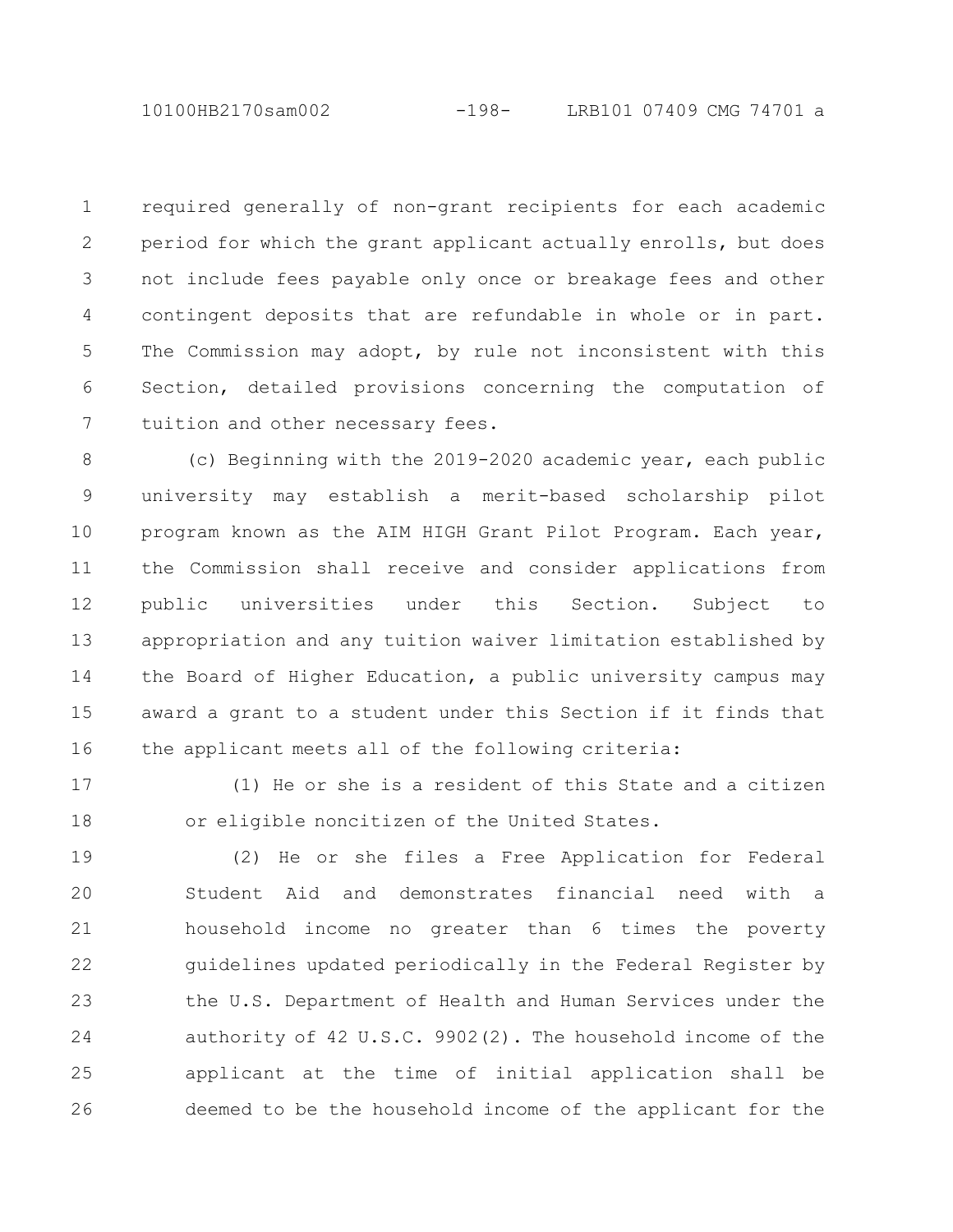| $\mathbf 1$ | duration of the pilot program.                                |
|-------------|---------------------------------------------------------------|
| 2           | (3) He or she meets the minimum cumulative grade point        |
| 3           | average or ACT or SAT college admissions test score, as       |
| 4           | determined by the public university campus.                   |
| 5           | (4) He or she is enrolled in a public university as an        |
| 6           | undergraduate student on a full-time basis.                   |
| 7           | (5) He or she has not yet received a baccalaureate            |
| 8           | degree or the equivalent of 135 semester credit hours.        |
| $\mathsf 9$ | (6) He or she is not incarcerated.                            |
| 10          | (7) He or she is not in default on any student loan or        |
| 11          | does not owe a refund or repayment on any State or federal    |
| 12          | grant or scholarship.                                         |
| 13          | (8) Any other reasonable criteria, as determined by the       |
| 14          | public university campus.                                     |
| 15          | (d) Each public university campus shall determine grant       |
| 16          | renewal criteria consistent with the requirements under this  |
| 17          | Section.                                                      |
| 18          | (e) Each participating public university campus shall post    |
| 19          | on its Internet website criteria and eligibility requirements |
| 20          | for receiving awards that use funds under this Section that   |
| 21          | include a range in the sizes of these individual awards. The  |
| 22          | criteria and amounts must also be reported to the Commission  |
| 23          | and the Board of Higher Education, who shall post the         |
| 24          | information on their respective Internet websites.            |

(f) After enactment of an appropriation for this Program, the Commission shall determine an allocation of funds to each 26 25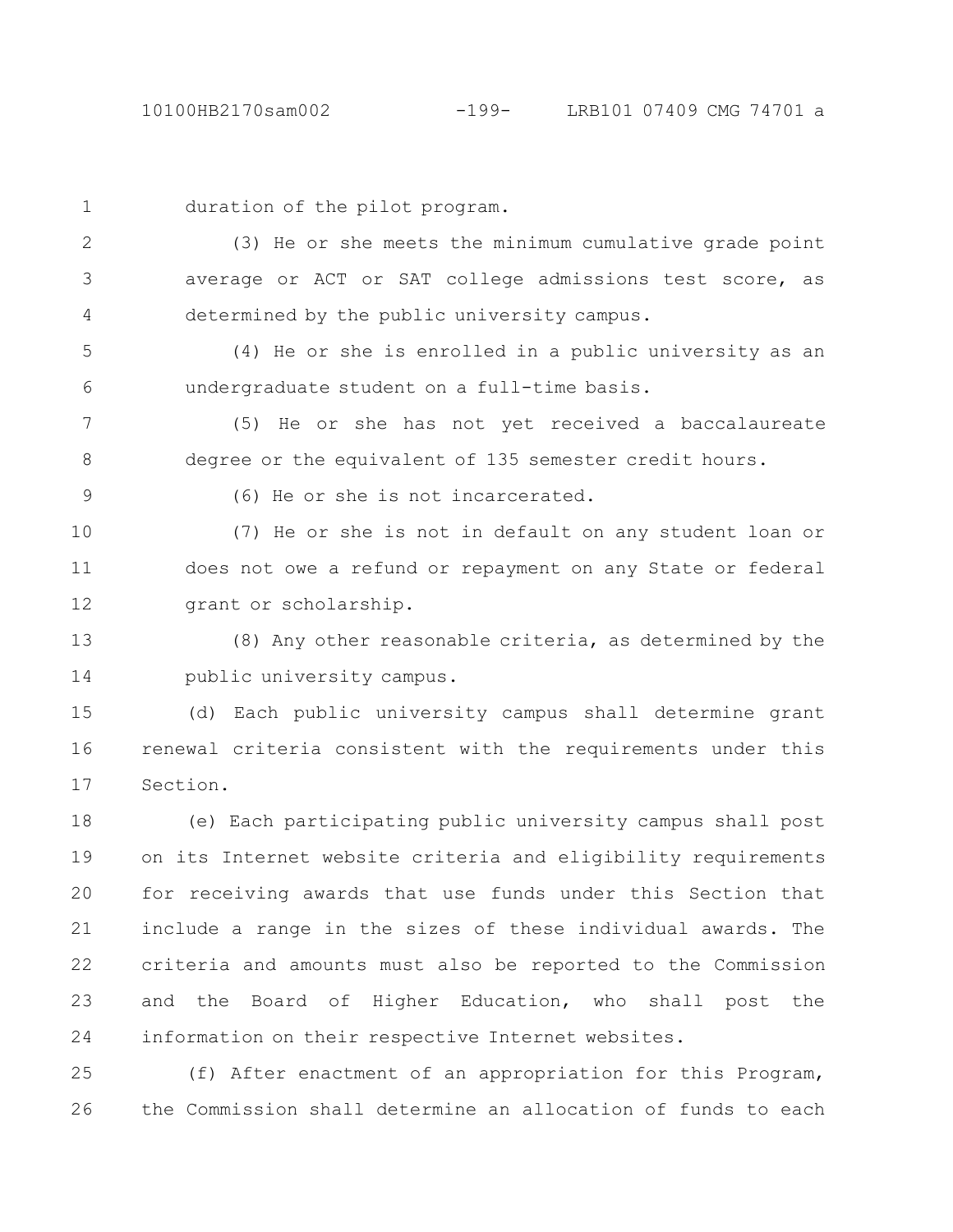10100HB2170sam002 -200- LRB101 07409 CMG 74701 a

public university in an amount proportionate to the number of undergraduate students who are residents of this State and citizens or eligible noncitizens of the United States and who were enrolled at each public university campus in the previous academic year. All applications must be made to the Commission on or before a date determined by the Commission and on forms that the Commission shall provide to each public university campus. The form of the application and the information required shall be determined by the Commission and shall include, without limitation, the total public university campus funds used to match funds received from the Commission in the previous academic year under this Section, if any, the total enrollment of undergraduate students who are residents of this State from the previous academic year, and any supporting documents as the Commission deems necessary. Each public university campus shall match the amount of funds received by the Commission with financial aid for eligible students. 1 2 3 4 5 6 7 8 9 10 11 12 13 14 15 16 17

A public university that has reported to the Commission for the most recent academic year for which data are available, that at least 49% of its student body received financial aid under the federal Pell Grant program, shall match 20% of the amount of funds awarded in a given academic year with non-loan financial aid for eligible students. 18 19 20 21 22 23

A public university that has reported to the Commission for the most recent academic year for which data are available, that less than 49% of its student body received financial aid 24 25 26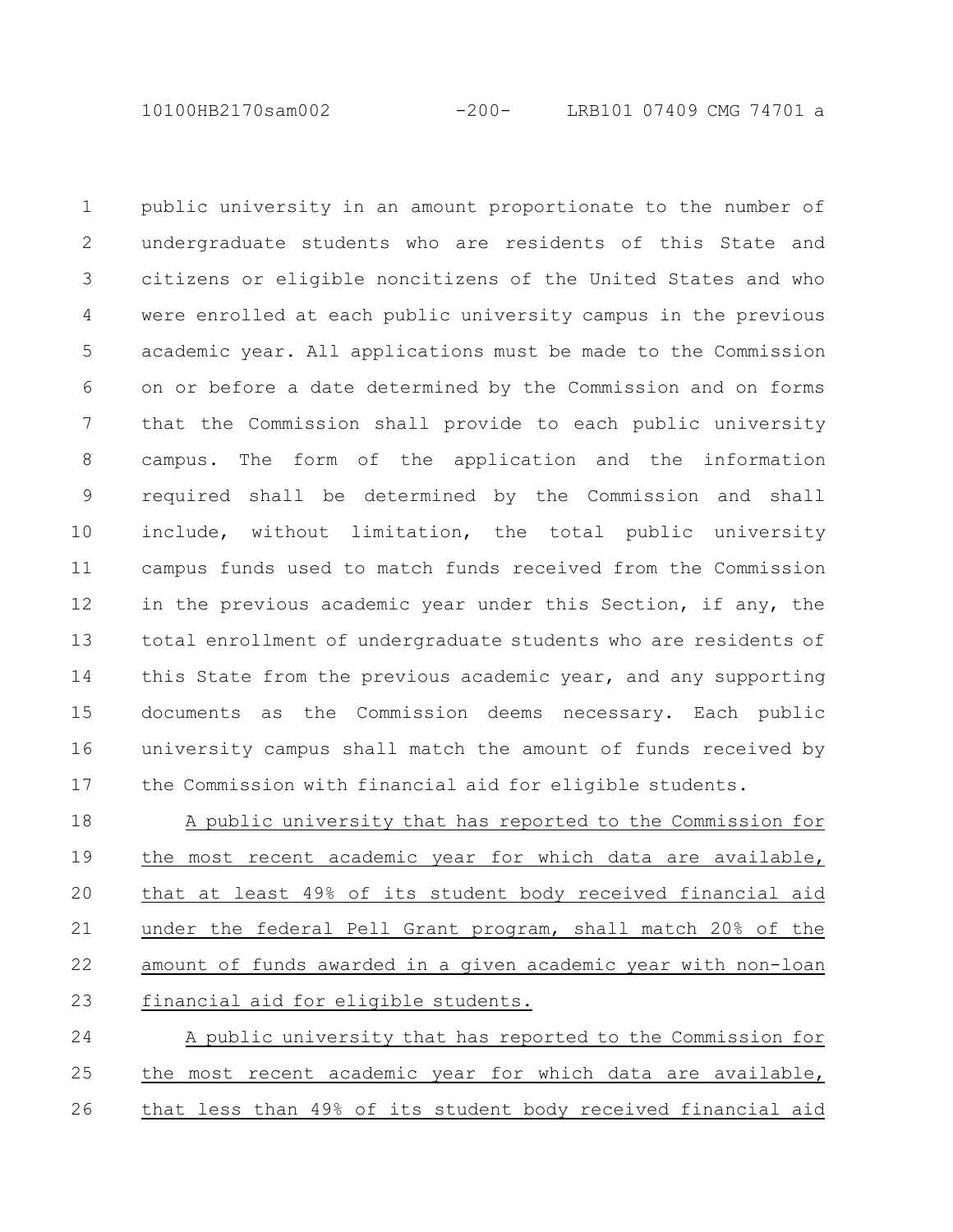under the federal Pell Grant program for the previous academic year shall match 60% of the amount of funds awarded in a given academic year and received from the Commission with non-loan financial aid for eligible students. 1 2 3 4

A public university campus is not required to claim its entire allocation. The Commission shall make available to all public universities, on a date determined by the Commission, any unclaimed funds and the funds must be made available to those public university campuses in the proportion determined under this subsection (f), excluding from the calculation those public university campuses not claiming their full allocations. 5 6 7 8 9 10 11 12

Each public university campus may determine the award amounts for eligible students on an individual or broad basis, but, subject to renewal eligibility, each renewed award may not be less than the amount awarded to the eligible student in his or her first year attending the public university campus. Notwithstanding this limitation, a renewal grant may be reduced due to changes in the student's cost of attendance, including, but not limited to, if a student reduces the number of credit hours in which he or she is enrolled, but remains a full-time student, or switches to a course of study with a lower tuition rate. 13 14 15 16 17 18 19 20 21 22 23

An eligible applicant awarded grant assistance under this Section is eligible to receive other financial aid. Total grant aid to the student from all sources may not exceed the total 24 25 26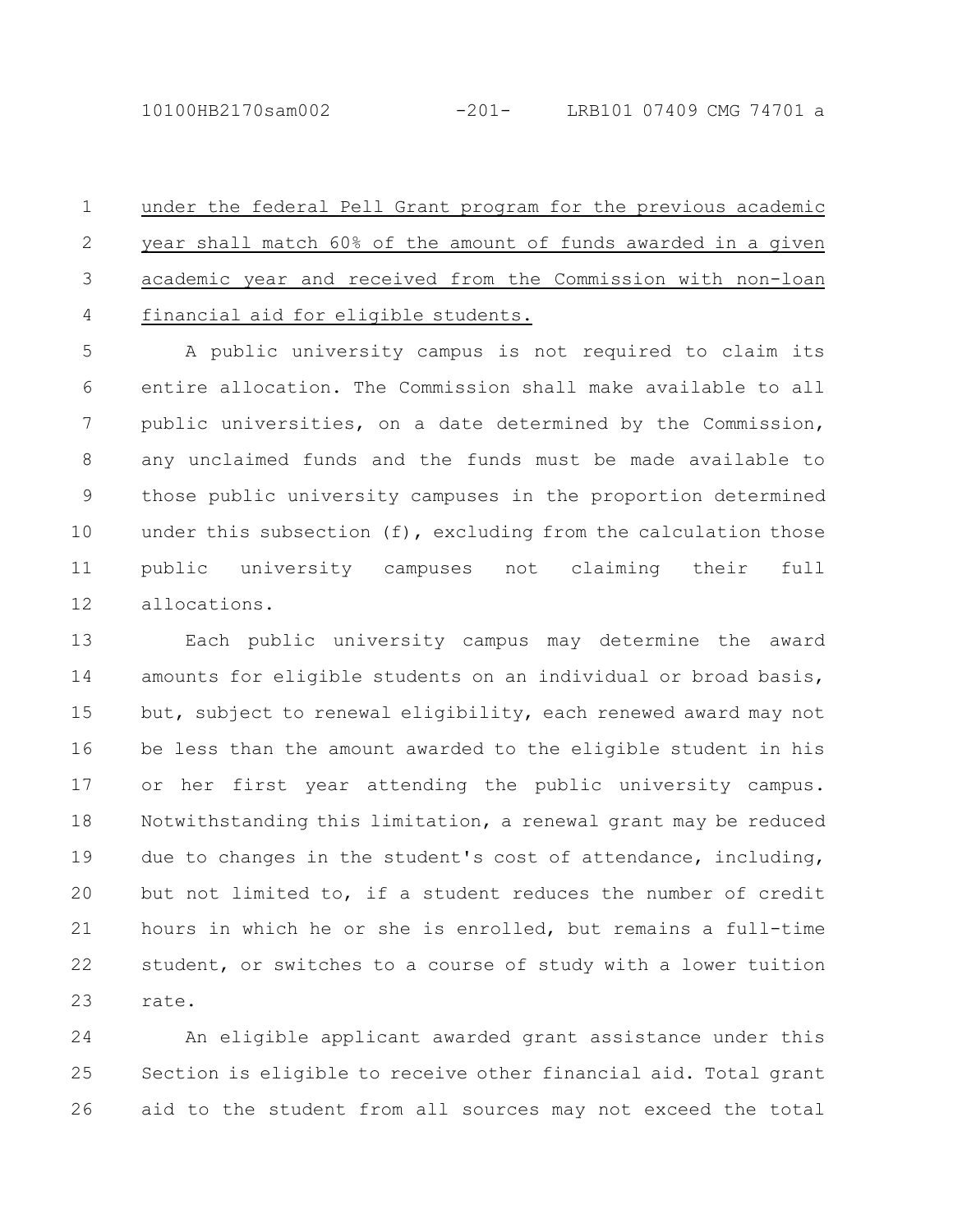1

cost of attendance at the public university campus.

(g) All money allocated to a public university campus under this Section may be used only for financial aid purposes for students attending the public university campus during the academic year, not including summer terms. Notwithstanding any other provision of law to the contrary, any funds received by a public university campus under this Section that are not granted to students in the academic year for which the funds are received may be retained by the public university campus for expenditure on students participating in the Program or students eligible to participate in the Program. 2 3 4 5 6 7 8 9 10 11

(h) Each public university campus that establishes a Program under this Section must annually report to the Commission, on or before a date determined by the Commission, the number of undergraduate students enrolled at that campus who are residents of this State. 12 13 14 15 16

(i) Each public university campus must report to the Commission the total non-loan financial aid amount given by the public university campus to undergraduate students in the 2017-2018 academic year, not including the summer term. To be eligible to receive funds under the Program, a public university campus may not decrease the total amount of non-loan financial aid it gives to undergraduate students, not including any funds received from the Commission under this Section or any funds used to match grant awards under this Section, to an amount lower than the reported amount for the 2017-2018 17 18 19 20 21 22 23 24 25 26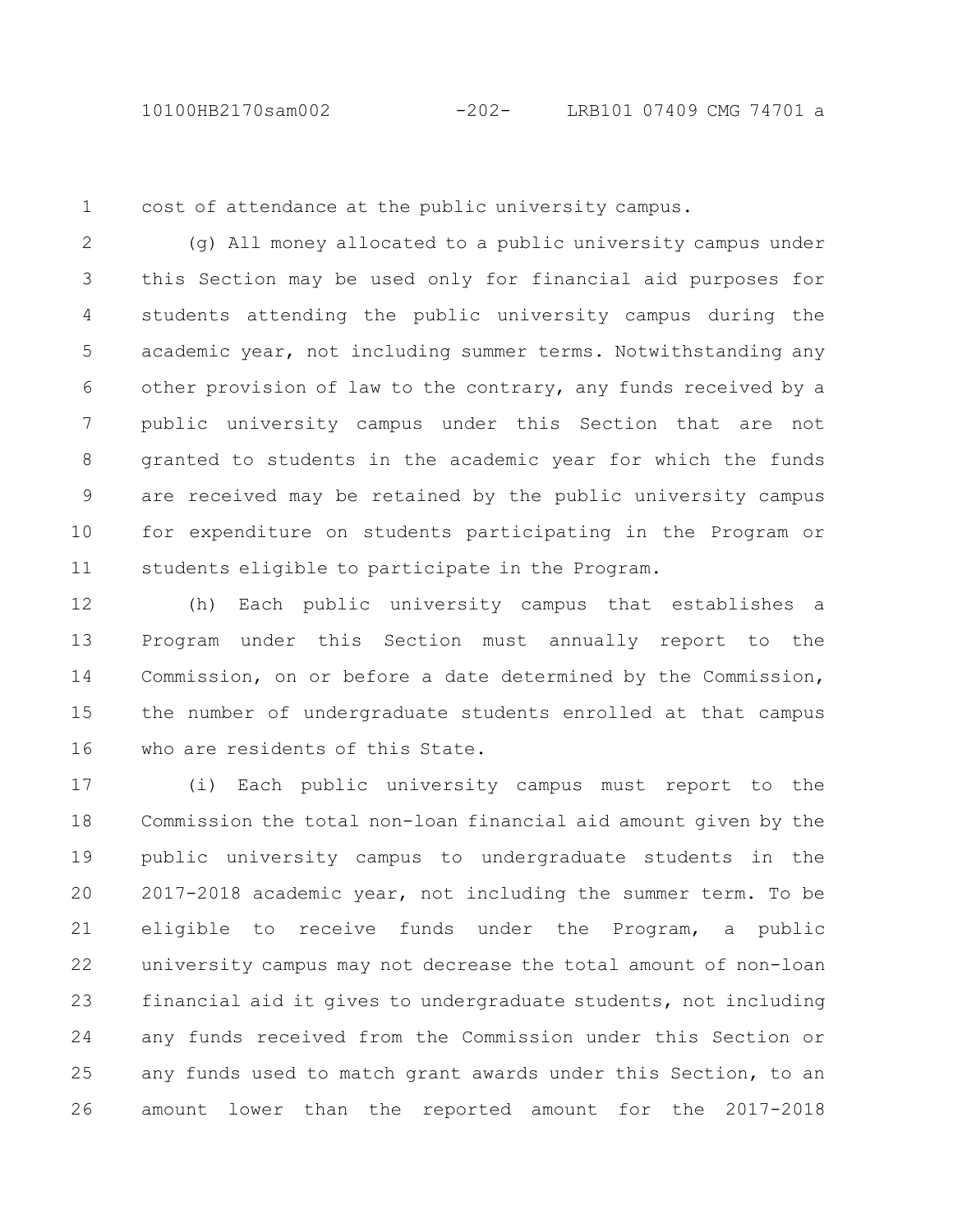academic year, not including the summer term. 1

(i) On or before a date determined by the Commission, each public university campus that participates in the Program under this Section shall annually submit a report to the Commission with all of the following information: 2 3 4 5

(1) The Program's impact on tuition revenue and enrollment goals and increase in access and affordability at the public university campus. 6 7 8

(2) Total funds received by the public university campus under the Program. 9 10

(3) Total non-loan financial aid awarded to undergraduate students attending the public university campus. 11 12 13

(4) Total amount of funds matched by the public university campus. 14 15

(5) Total amount of claimed and unexpended funds retained by the public university campus. 16 17

(6) The percentage of total financial aid distributed under the Program by the public university campus. 18 19

(7) The total number of students receiving grants from the public university campus under the Program and those students' grade level, race, gender, income level, family size, Monetary Award Program eligibility, Pell Grant eligibility, and zip code of residence and the amount of each grant award. This information shall include unit record data on those students regarding variables 20 21 22 23 24 25 26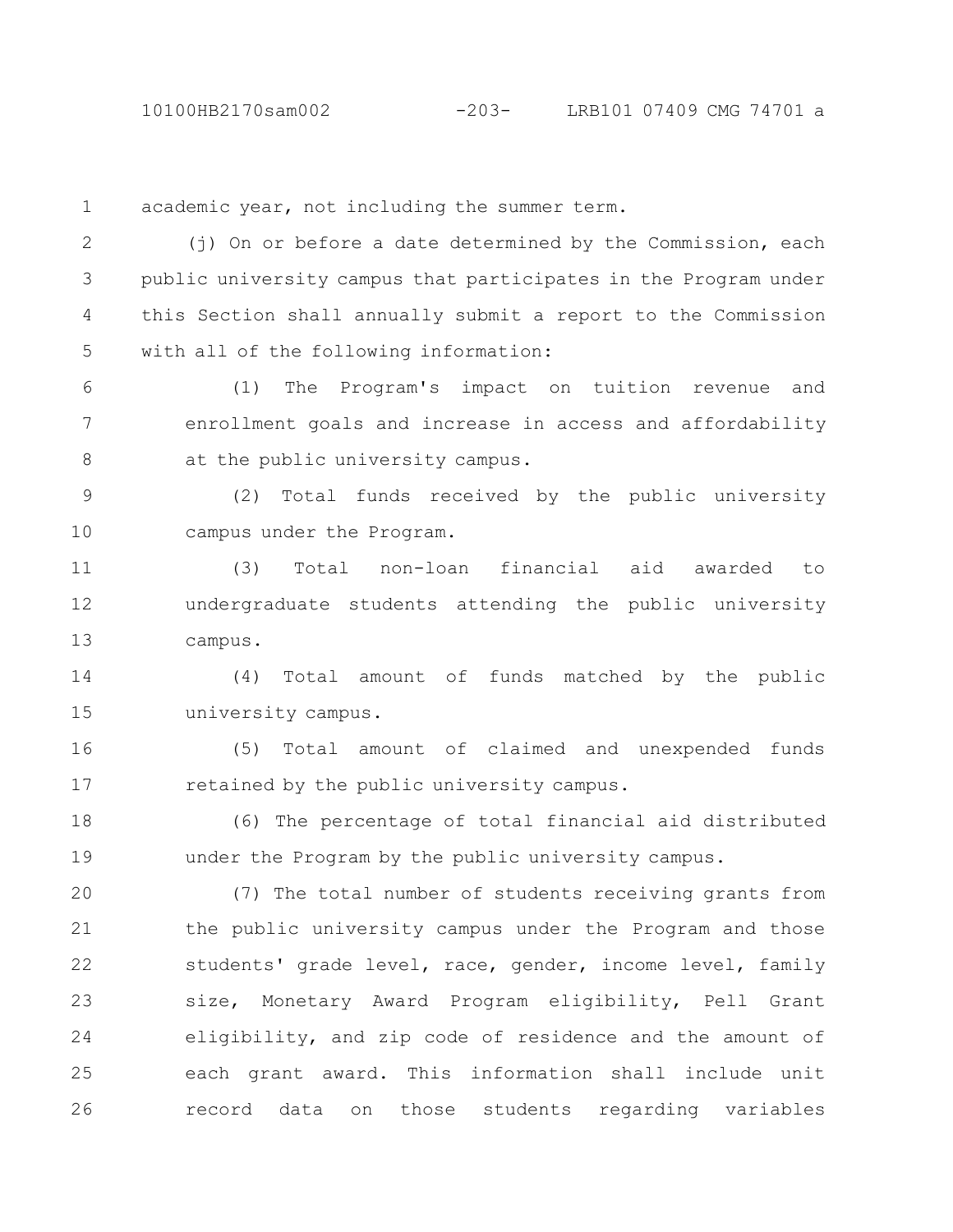associated with the parameters of the public university's Program, including, but not limited to, a student's ACT or SAT college admissions test score, high school or university cumulative grade point average, or program of study. 1 2 3 4 5

On or before October 1, 2020 and annually on or before October 1 thereafter, the Commission shall submit a report with the findings under this subsection (j) and any other information regarding the AIM HIGH Grant Pilot Program to (i) the Governor, (ii) the Speaker of the House of Representatives, (iii) the Minority Leader of the House of Representatives, (iv) the President of the Senate, and (v) the Minority Leader of the Senate. The reports to the General Assembly shall be filed with the Clerk of the House of Representatives and the Secretary of the Senate in electronic form only, in the manner that the Clerk and the Secretary shall direct. The Commission's report may not disaggregate data to a level that may disclose personally identifying information of individual students. 6 7 8 9 10 11 12 13 14 15 16 17 18

The sharing and reporting of student data under this subsection (j) must be in accordance with the requirements under the federal Family Educational Rights and Privacy Act of 1974 and the Illinois School Student Records Act. All parties must preserve the confidentiality of the information as required by law. The names of the grant recipients under this Section are not subject to disclosure under the Freedom of Information Act. 19 20 21 22 23 24 25 26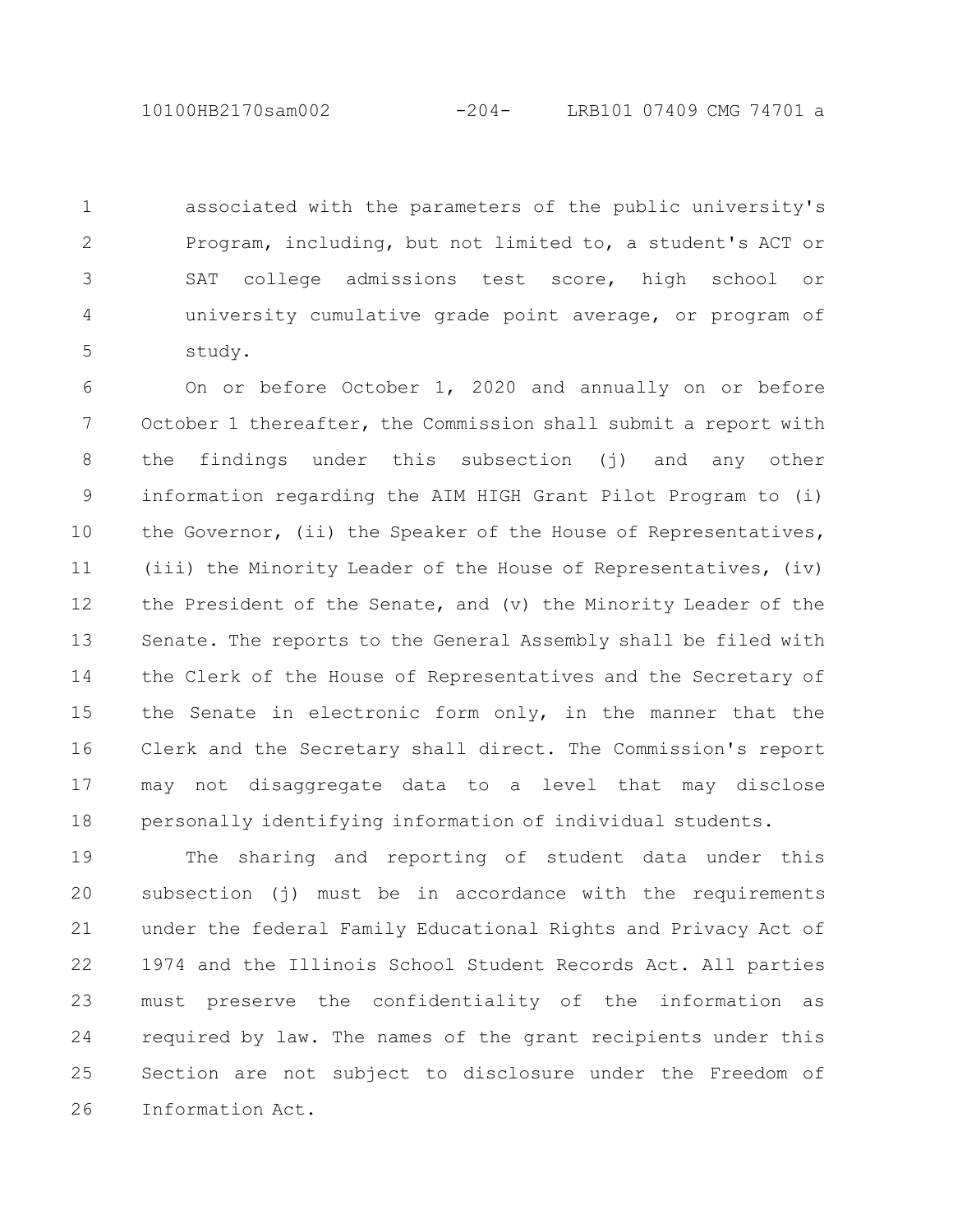10100HB2170sam002 -205- LRB101 07409 CMG 74701 a

Public university campuses that fail to submit a report under this subsection (j) or that fail to adhere to any other requirements under this Section may not be eligible for distribution of funds under the Program for the next academic year, but may be eligible for distribution of funds for each academic year thereafter. 1 2 3 4 5 6

(k) The Commission shall adopt rules to implement this Section. 7 8

(l) This Section is repealed on October 1, 2024. 9

(Source: P.A. 100-587, eff. 6-4-18; 100-1015, eff. 8-21-18; 100-1183, eff. 4-4-19; 101-81, eff. 7-12-19; 101-613, eff. 6-1-20; 101-643, eff. 6-18-20.) 10 11 12

## Article 130.

Section 130-1. Short title. This Article may be cited as the Transitions in Education Act. References in this Article to "this Act" mean this Article. 14 15 16

Section 130-5. Findings; policies. 17

18

13

(a) The General Assembly finds the following:

(1) Teachers are the single most important in-school factor in supporting student outcomes and success; yet, Illinois is suffering from a profound teacher shortage across the State. 19 20 21 22

(2) To reverse this shortage, Illinois needs to develop 23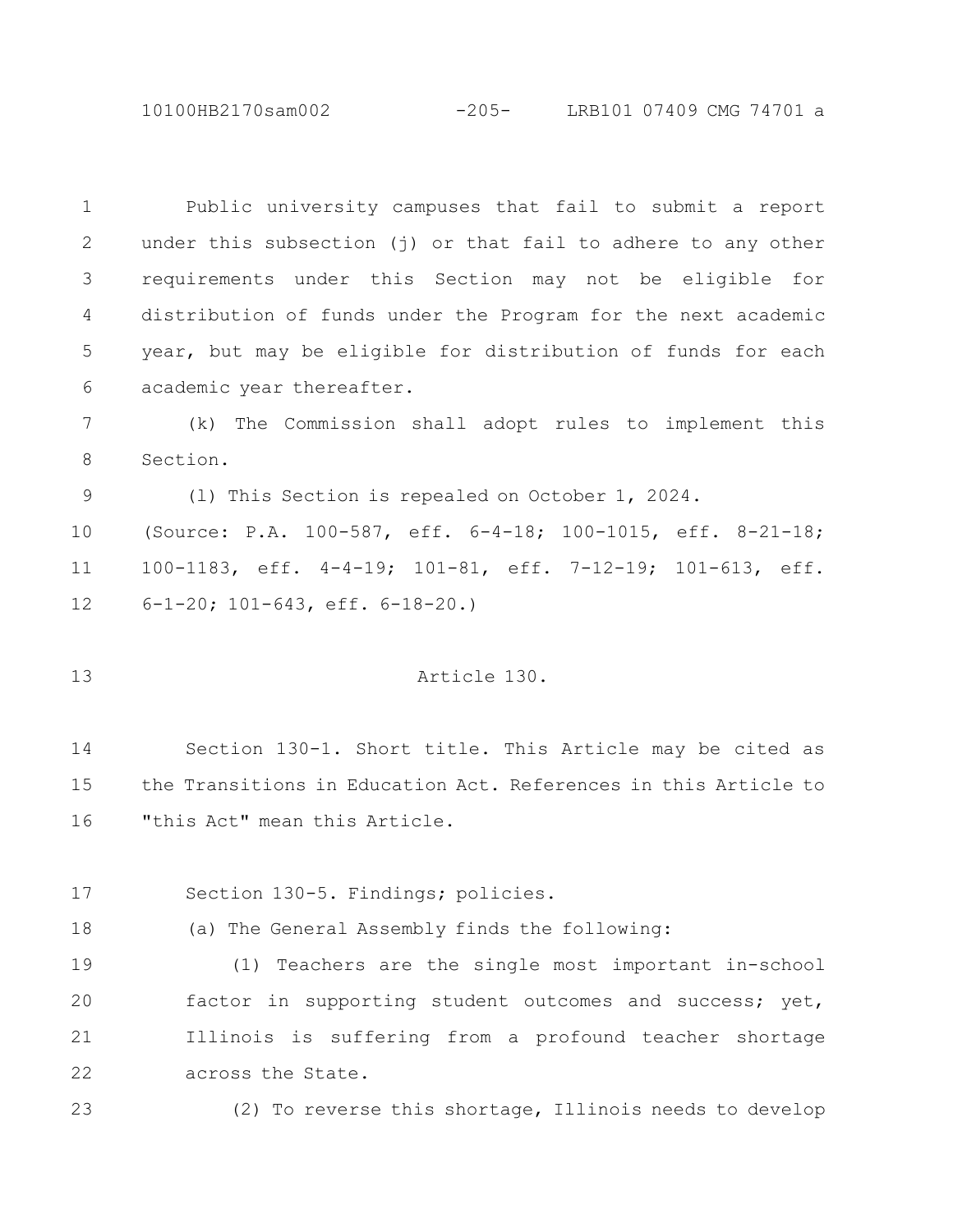and invest in a robust and diverse educator pipeline, addressing any barriers or gaps that limit high quality candidates, particularly candidates of color, from becoming teachers. 1 2 3 4

(3) Illinois loses many high quality, diverse educator candidates in postsecondary programs due to confusion or lack of course transfer credits and course articulation from Illinois's 2-year to 4-year institutions. 5 6 7 8

(4) Lack of alignment and transferability of course credits may often force candidates to spend additional time and money to earn a degree or lead to an inability to complete a degree. 9 10 11 12

(5) In 1993, the Board of Higher Education, the Illinois Community College Board, and the Transfer Coordinators of Illinois Colleges and Universities brought together faculty from public and independent, associate, and baccalaureate degree-granting institutions across the State to develop the Illinois Articulation Initiative (IAI). 13 14 15 16 17 18 19

(6) The goal of IAI is to facilitate the transfer of courses from one participating college or university to another in order to complete a baccalaureate degree. 20 21 22

(7) The Student Transfer Achievement Reform (STAR) Act, as mandated by subsection (b) of Section 25 of the Act, is designed to facilitate transfer among Illinois public institutions, particularly for students with a 23 24 25 26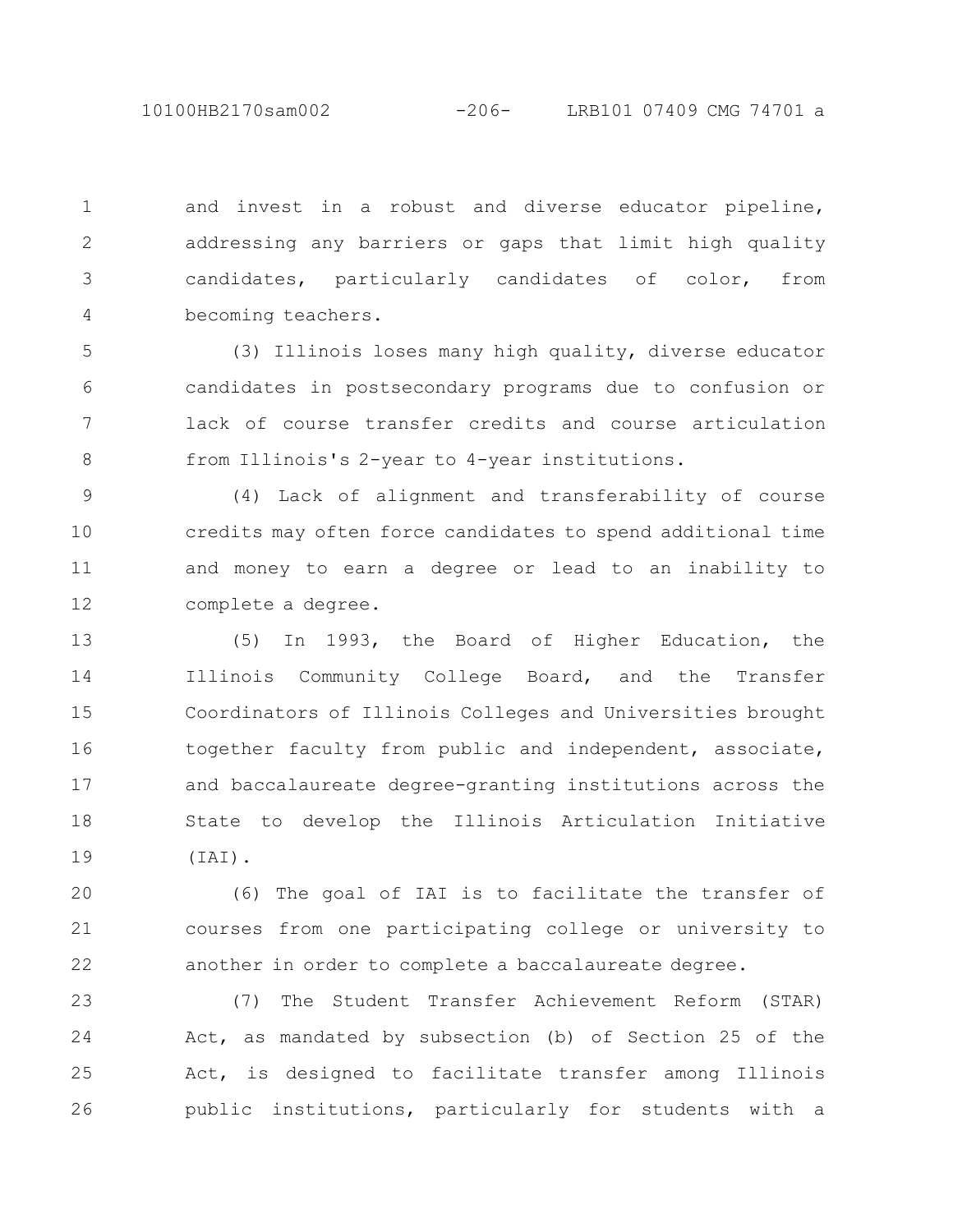completed Associate of Arts or an Associate of Science degree. 1 2

(8) While Illinois is a leading state for college completion rates for adult learners and transfer students from community colleges, it needs to increase the number of high-quality postsecondary teaching credentials to meet the demands of our schools and education workforce. 3 4 5 6 7

(9) With the rising costs of higher education for Illinois students and families, the State needs to ensure to the maximize extent possible that community college courses will transfer with full credit for the student and be accepted at an Illinois public or private institution as they pursue a baccalaureate degree in education. 8 9 10 11 12 13

(10) Illinois can do this by improving transitions all along the education pipeline; for postsecondary education, this means strengthening articulation through stable funding and the expansion of transfer tools, such as Transferology and the IAI through development of an objective measure of transfer and acceptance of credits in education degrees. 14 15 16 17 18 19 20

(11) The IAI Education Pathway can be modeled off of existing IAI major pathways like Early Childhood Education and Criminal Justice. 21 22 23

(b) The General Assembly encourages the Board of Higher Education, the State Board of Education, and the Illinois Community College Board, as part of the IAI, to do the 24 25 26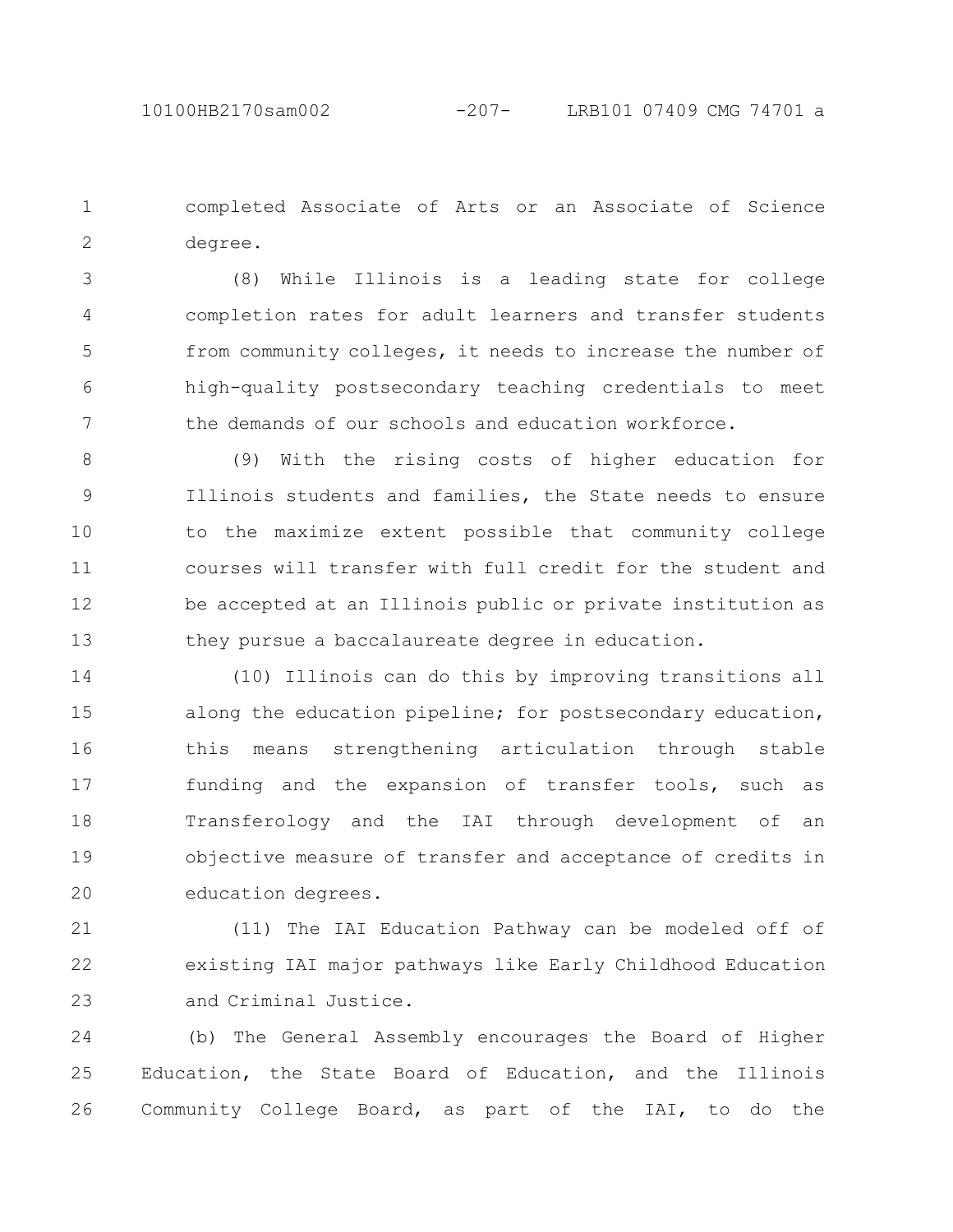following: 1

24

(1) The Board of Higher Education, the State Board of Education, and the Illinois Community College Board are encouraged to jointly establish a task force for a Major Panel in Education and identify respective recommended major courses that would be accepted as credit toward the education major at the receiving institutions. 2 3 4 5 6 7

(2) As part of the report on the status of the Illinois Articulation Initiative pursuant to Section 25 of the Illinois Articulation Initiative Act, the Board of Higher Education and the Illinois Community College Board are encouraged to include in the annual report to the General Assembly, the Governor, and the Illinois P-20 Council the progress made on the task force on the Education Major Panel. 8 9 10 11 12 13 14 15

(3) The Board of Higher Education, the State Board of Education, and the Illinois Community College Board are encouraged to further promote and encourage the enrollment of minority students into educator preparation programs, such as the annual information session about the Minority Teachers of Illinois scholarship program pursuant to subsection (q) of Section 50 of the Higher Education Student Assistance Act. 16 17 18 19 20 21 22 23

Article 135.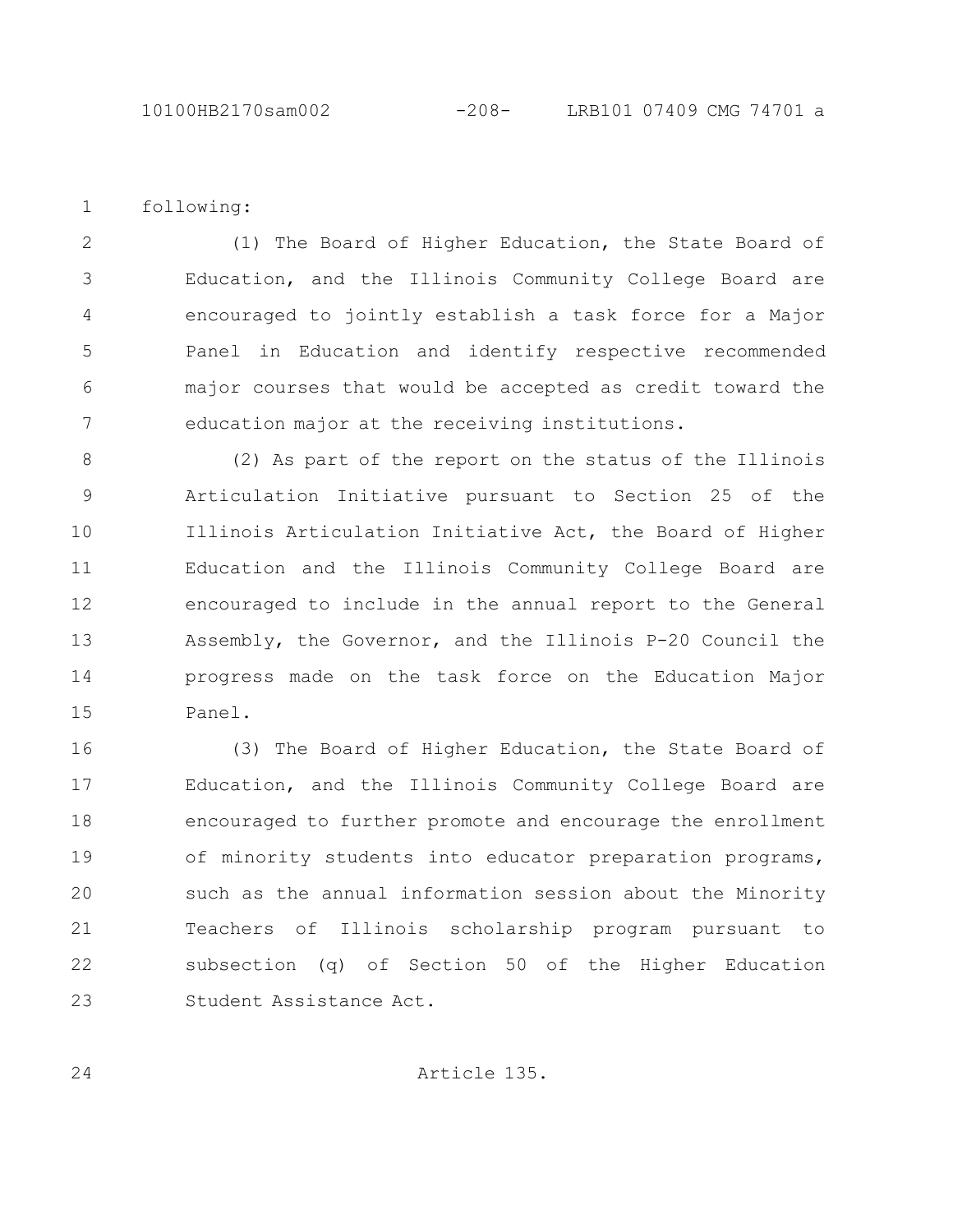10100HB2170sam002 -209- LRB101 07409 CMG 74701 a

Section 135-5. The School Code is amended by changing Sections 2-3.25 and 27-20.4 and by adding Section 2-3.187 as follows: 1 2 3

(105 ILCS 5/2-3.25) (from Ch. 122, par. 2-3.25) 4

Sec. 2-3.25. Standards for schools. 5

(a) To determine for all types of schools conducted under this Act efficient and adequate standards for the physical plant, heating, lighting, ventilation, sanitation, safety, equipment and supplies, instruction and teaching, curriculum, library, operation, maintenance, administration and supervision, and to issue, refuse to issue or revoke certificates of recognition for schools or school districts pursuant to standards established hereunder; to determine and establish efficient and adequate standards for approval of credit for courses given and conducted by schools outside of the regular school term. 6 7 8 9 10 11 12 13 14 15 16

(a-5) On or before July 1, 2021, the State Board of Education must adopt revised social science learning standards that are inclusive and reflective of all individuals in this country. 17 18 19 20

(b) Whenever it appears that a secondary or unit school district may be unable to offer courses enabling students in grades 9 through 12 to meet the minimum preparation and admission requirements for public colleges and universities adopted by the Board of Higher Education, the State Board of 21 22 23 24 25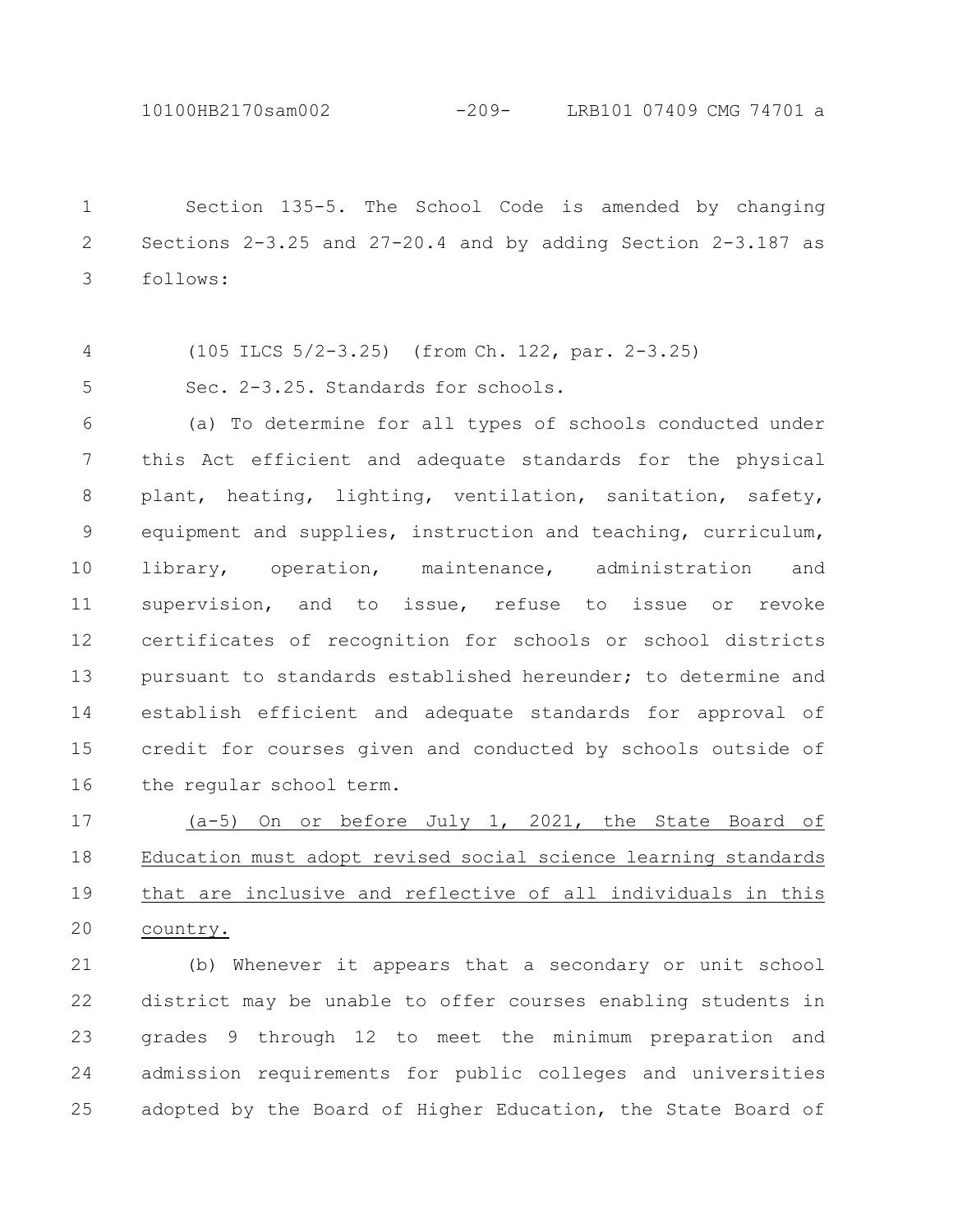10100HB2170sam002 -210- LRB101 07409 CMG 74701 a

Education shall assist the district in reviewing and analyzing its existing curriculum with particular reference to the educational needs of all pupils of the district and the sufficiency of existing and future revenues and payments available to the district for development of a curriculum which will provide maximum educational opportunity to pupils of the district. The review and analysis may consider achievement of this goal not only through implementation of traditional classroom methods but also through development of and participation in joint educational programs with other school districts or institutions of higher education, or alternative programs employing modern technological methods including but not limited to the use of television, telephones, computers, radio and other electronic devices. 1 2 3 4 5 6 7 8 9 10 11 12 13 14

(Source: P.A. 87-559.) 15

16

(105 ILCS 5/2-3.187 new)

Sec. 2-3.187. Inclusive American History Commission. 17

(a) The Inclusive American History Commission is created to provide assistance to the State Board of Education in revising its social science learning standards under subsection (a-5) of Section 2-3.25. 18 19 20 21

(b) The State Board of Education shall convene the Inclusive American History Commission to do all of the following: (1) Review available resources for use in school 22 23 24 25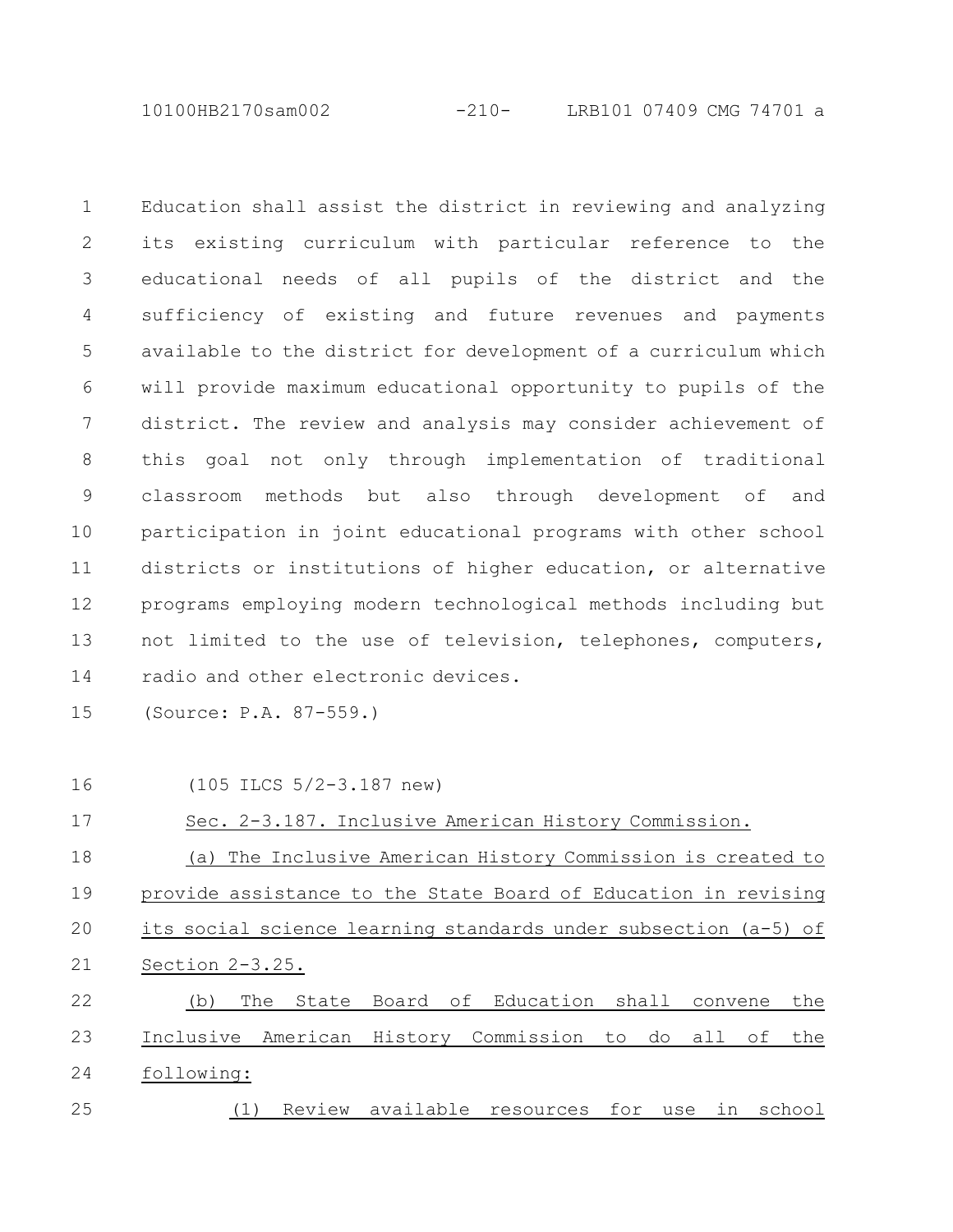| 1             | districts that reflect the racial and ethnic diversity of        |
|---------------|------------------------------------------------------------------|
| $\mathbf{2}$  | this State and country. The resources identified by the          |
| 3             | Commission may be posted on the State Board of Education's       |
| 4             | Internet website.                                                |
| 5             | Provide quidance for each learning standard<br>(2)               |
| 6             | developed for educators on how to ensure that instruction        |
| 7             | and content are not biased to value specific cultures, time      |
| 8             | periods, and experiences over other cultures, time               |
| $\mathcal{G}$ | periods, and experiences.                                        |
| 10            | Develop guidance, tools, and support for<br>(3)                  |
| 11            | professional learning on how<br>to<br>locate and utilize         |
| 12            | resources for non-dominant cultural narratives and sources       |
| 13            | of historical information.                                       |
| 14            | (c) The Commission shall consist of all of the following         |
| 15            | members:                                                         |
| 16            | One Representative appointed by the Speaker of the<br>(1)        |
| 17            | House of Representatives.                                        |
| 18            | Representative appointed by<br>the Minority<br>(2)<br><b>One</b> |
| 19            | Leader of the House of Representatives.                          |
| 20            | One Senator appointed by the President of the<br>(3)             |
| 21            | Senate.                                                          |
| 22            | (4) One Senator appointed by the Minority Leader of the          |
| 23            | Senate.                                                          |
| 24            | Two members who are history scholars appointed by<br>(5)         |
| 25            | the State Superintendent of Education.                           |
| 26            | (6) Eight members who are teachers at schools in this            |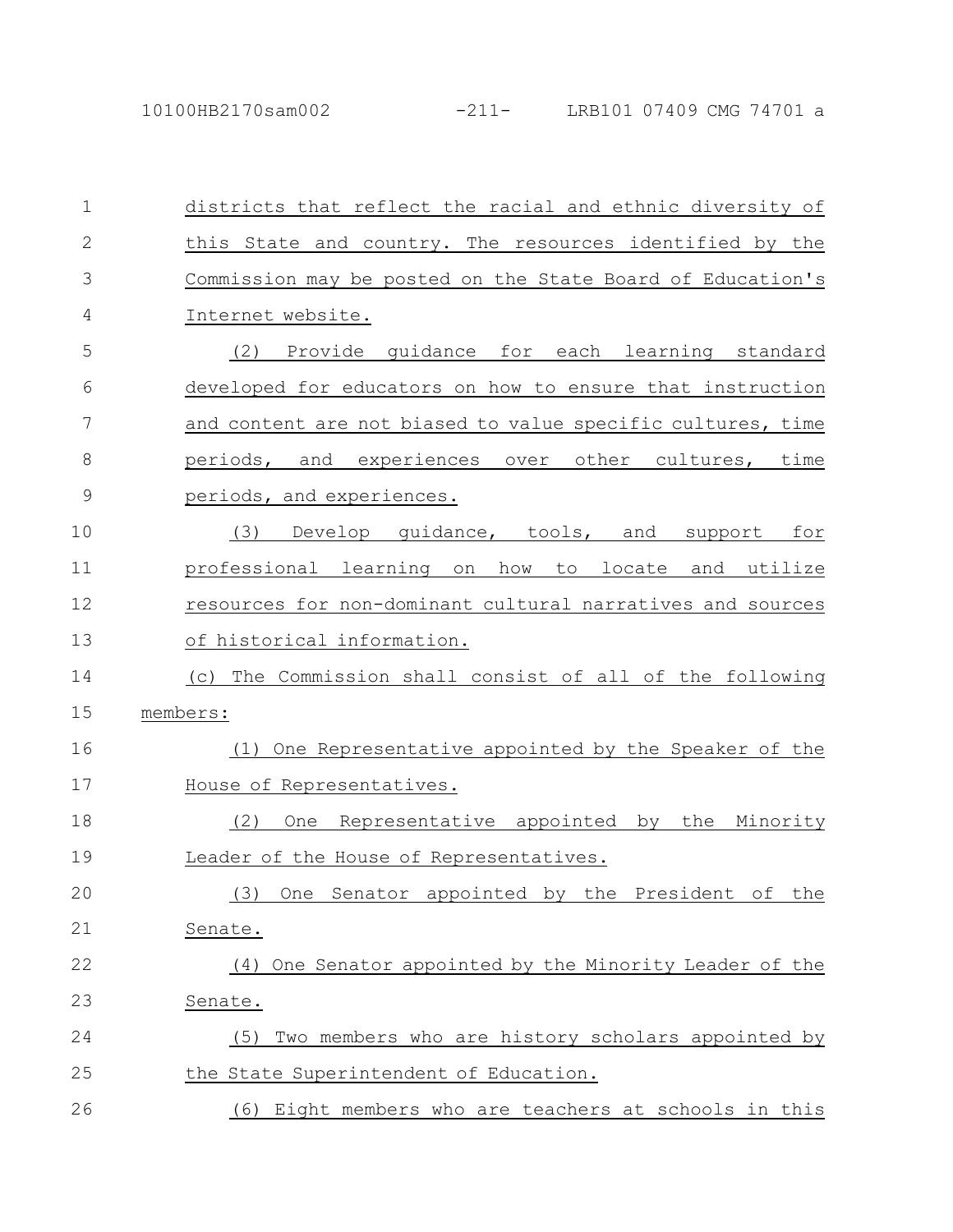| $\mathbf{1}$ | State recommended by professional teachers' organizations            |
|--------------|----------------------------------------------------------------------|
| $\mathbf{2}$ | and appointed by the State Superintendent of Education.              |
| 3            | (7) One representative of the State Board of Education               |
| 4            | appointed by the State Superintendent of Education who               |
| 5            | shall serve as chairperson.                                          |
| 6            | (8) One member who represents a statewide organization               |
| 7            | that represents south suburban school districts appointed            |
| 8            | by the State Superintendent of Education.                            |
| 9            | One member who represents a west suburban school<br>(9)              |
| 10           | district appointed by<br>the<br>State Superintendent<br>of           |
| 11           | Education.                                                           |
| 12           | school district<br>(10)<br>member<br>who<br>represents<br>One<br>a a |
| 13           | organized under Article 34 appointed<br>the<br>by<br>State           |
| 14           | Superintendent of Education.                                         |
| 15           | member<br>(11)<br>who<br>a statewide<br>One<br>represents            |
| 16           | organization that represents school librarians appointed             |
| 17           | by the State Superintendent of Education.                            |
| 18           | (12)<br>who<br>statewide<br>member<br><b>One</b><br>represents<br>a  |
| 19           | organization that represents principals appointed by the             |
| 20           | State Superintendent of Education.                                   |
| 21           | statewide<br>(13)<br>member<br>who<br>One<br>represents<br>a         |
| 22           | organization that represents superintendents appointed by            |
| 23           | the State Superintendent of Education.                               |
| 24           | member<br>who<br>statewide<br>(14)<br>One<br>represents<br>a a       |
| 25           | organization that represents school boards appointed by              |
| 26           | the State Superintendent of Education.                               |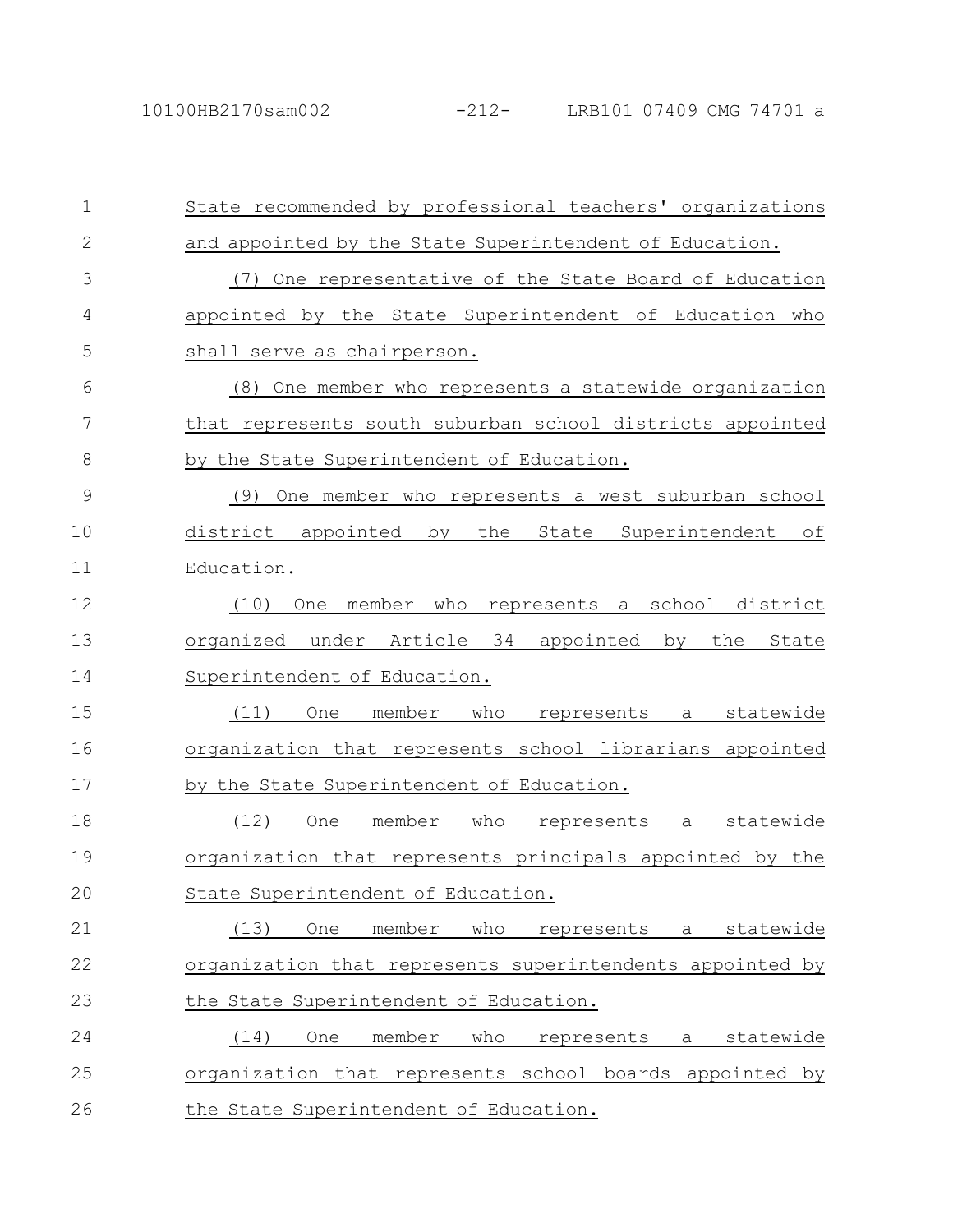| $\mathbf 1$ | Members appointed to the Commission must reflect the            |
|-------------|-----------------------------------------------------------------|
| 2           | racial, ethnic, and geographic diversity of this State.         |
| 3           | (d) Members of the Commission shall serve without               |
| 4           | compensation but may be reimbursed for reasonable expenses from |
| 5           | funds appropriated to the State Board of Education for that     |
| 6           | purpose, including travel, subject to the rules of the          |
| 7           | appropriate travel control board.                               |
| 8           | The State Board of Education shall provide<br>(e)               |
| $\mathsf 9$ | administrative and other support to the Commission.             |
| 10          | The Commission must submit a report about its work to<br>(f)    |
| 11          | the State Board of Education, the Governor, and the General     |
| 12          | Assembly on or before December 31, 2021. The Commission is      |
| 13          | dissolved upon the submission of its report.                    |
| 14          | (g) This Section is repealed on January 1, 2023.                |
|             |                                                                 |
| 15          | (105 ILCS 5/27-20.4) (from Ch. 122, par. 27-20.4)               |
| 16          | Sec. 27-20.4. Black History study. Every public elementary      |
| 17          | school and high school shall include in its curriculum a unit   |
| 18          | of instruction studying the events of Black History, including  |
| 19          | the history of the pre-enslavement of Black people from 3,000   |
| 20          | BCE to AD 1619, the African slave trade, slavery in America,    |
| 21          | the study of the reasons why Black people came to be enslaved,  |
| 22          | and the vestiges of slavery in this country, and the study of   |
| 23          | the American civil rights renaissance. These events shall       |
| 24          | include not only the contributions made by individual           |
| 25          | African-Americans in government and in the arts, humanities and |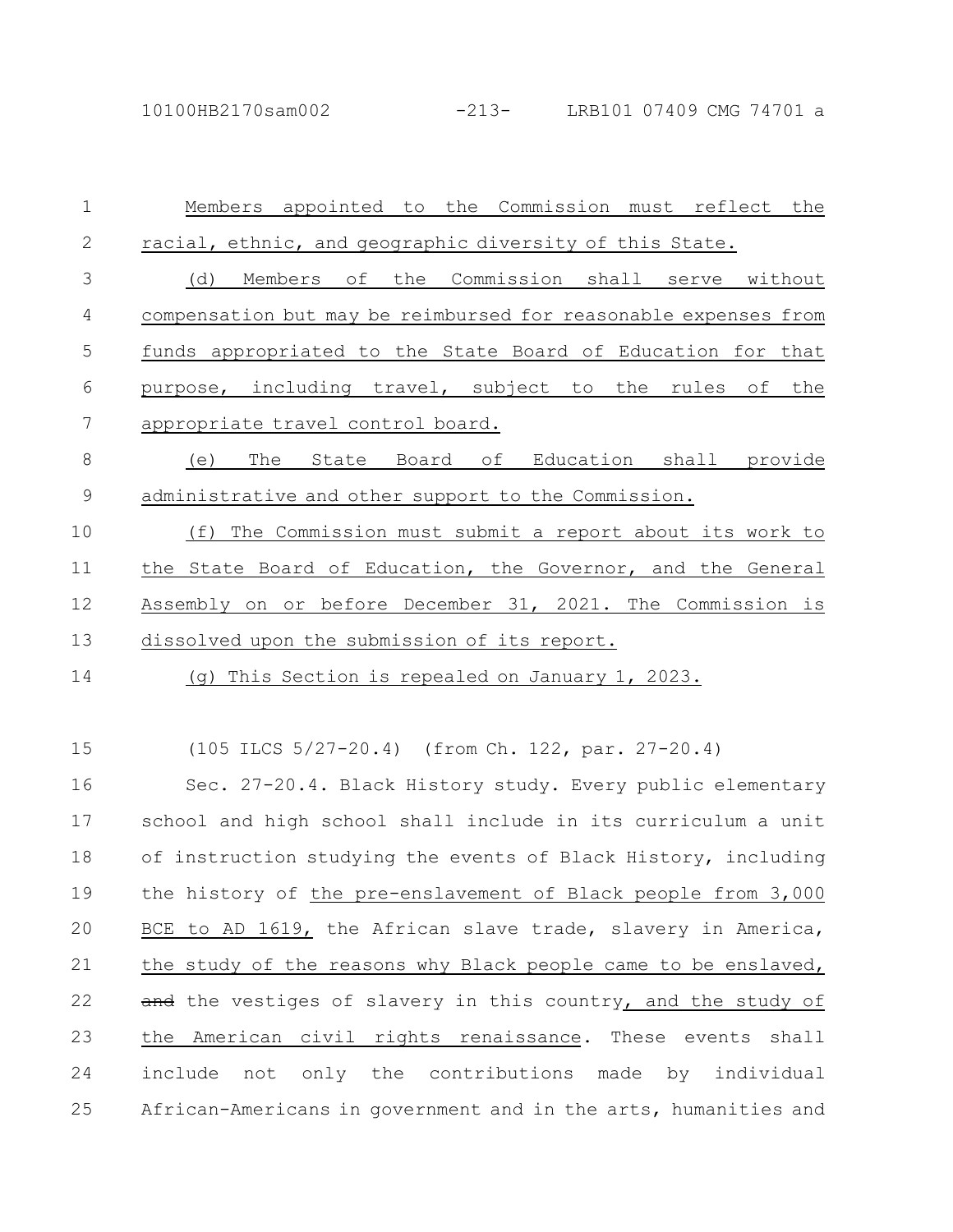10100HB2170sam002 -214- LRB101 07409 CMG 74701 a

sciences to the economic, cultural and political development of the United States and Africa, but also the socio-economic struggle which African-Americans experienced collectively in striving to achieve fair and equal treatment under the laws of this nation. The studying of this material shall constitute an affirmation by students of their commitment to respect the dignity of all races and peoples and to forever eschew every form of discrimination in their lives and careers. 1 2 3 4 5 6 7 8

The State Superintendent of Education may prepare and make available to all school boards instructional materials, including those established by the Amistad Commission, which may be used as guidelines for development of a unit of instruction under this Section; provided, however, that each school board shall itself determine the minimum amount of instruction time which shall qualify as a unit of instruction satisfying the requirements of this Section. 9 10 11 12 13 14 15 16

A school may meet the requirements of this Section through an online program or course. 17 18

(Source: P.A. 100-634, eff. 1-1-19.) 19

20

Article 145.

Section 145-1. Short title. This Article may be cited as the Early Education Act. References in this Article to "this Act" means this Article. 21 22 23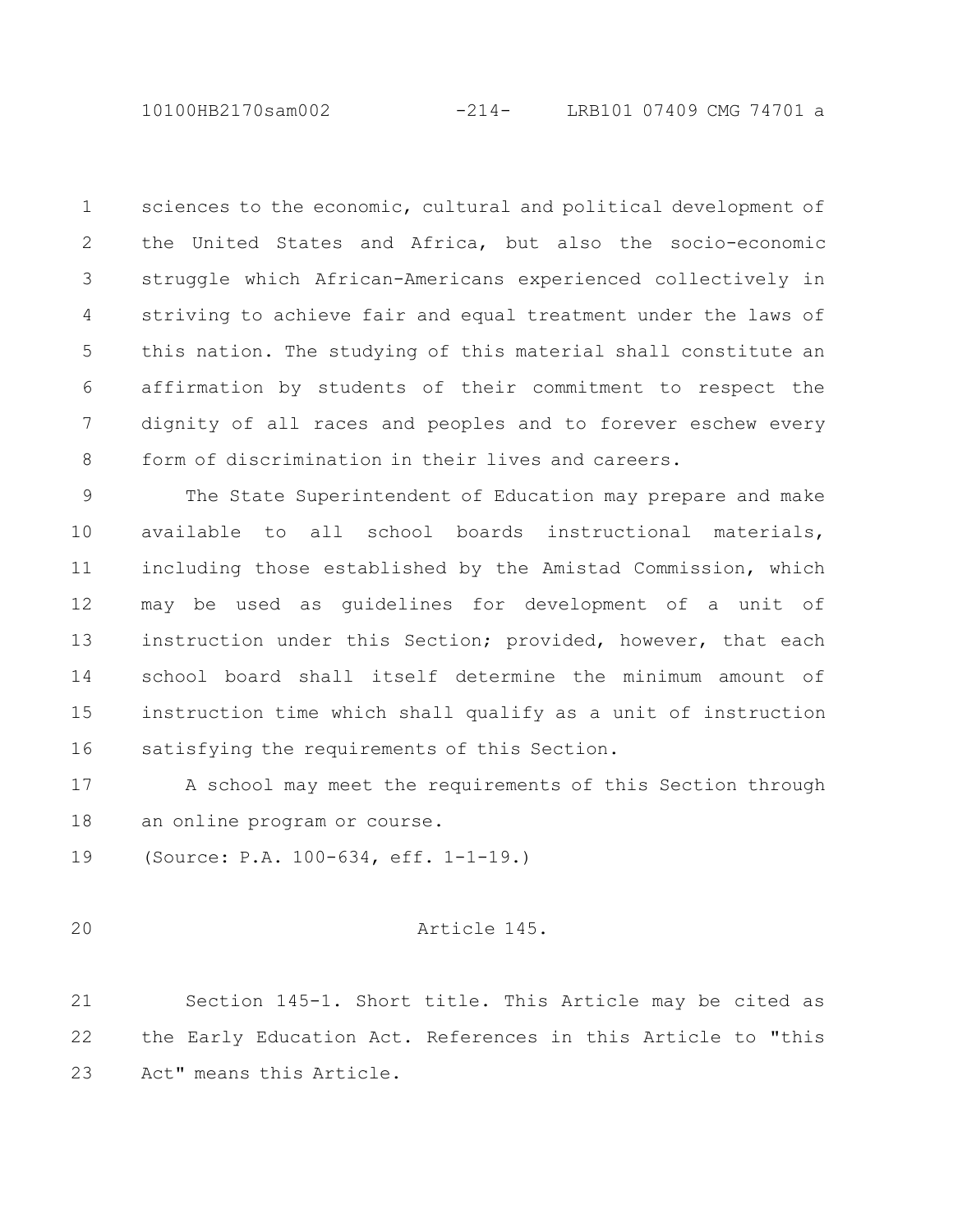1

2

Section 145-5. Findings; policies.

(a) The General Assembly finds the following:

(1) Part C of the federal Individuals with Disabilities Education Act and the Early Intervention Services System Act provide that all eligible infants and toddlers and their families are entitled to receive a broad range of developmental, social, and emotional services designed to maximize their development, including speech and language, developmental, occupational, and physical therapies and social work services. 3 4 5 6 7 8 9 10

(2) The General Assembly finds that early intervention services as outlined in Part C of the federal Individuals with Disabilities Education Act (IDEA) are cost-effective and effectively serve the developmental needs of eligible infants and toddlers and their families. 11 12 13 14 15

(3) Early intervention services to young children who have or are at risk for developmental delays have been shown to positively impact outcomes across developmental domains, including language and communication, cognitive development, and social and emotional development. 16 17 18 19 20

(4) Families benefit by being able to better meet their child's developmental needs from an early age and throughout their lives. 21 22 23

(5) Benefits to society include reducing the economic burden through a decreased need for special education. 24 25

26

(6) Data shows that early intervention services in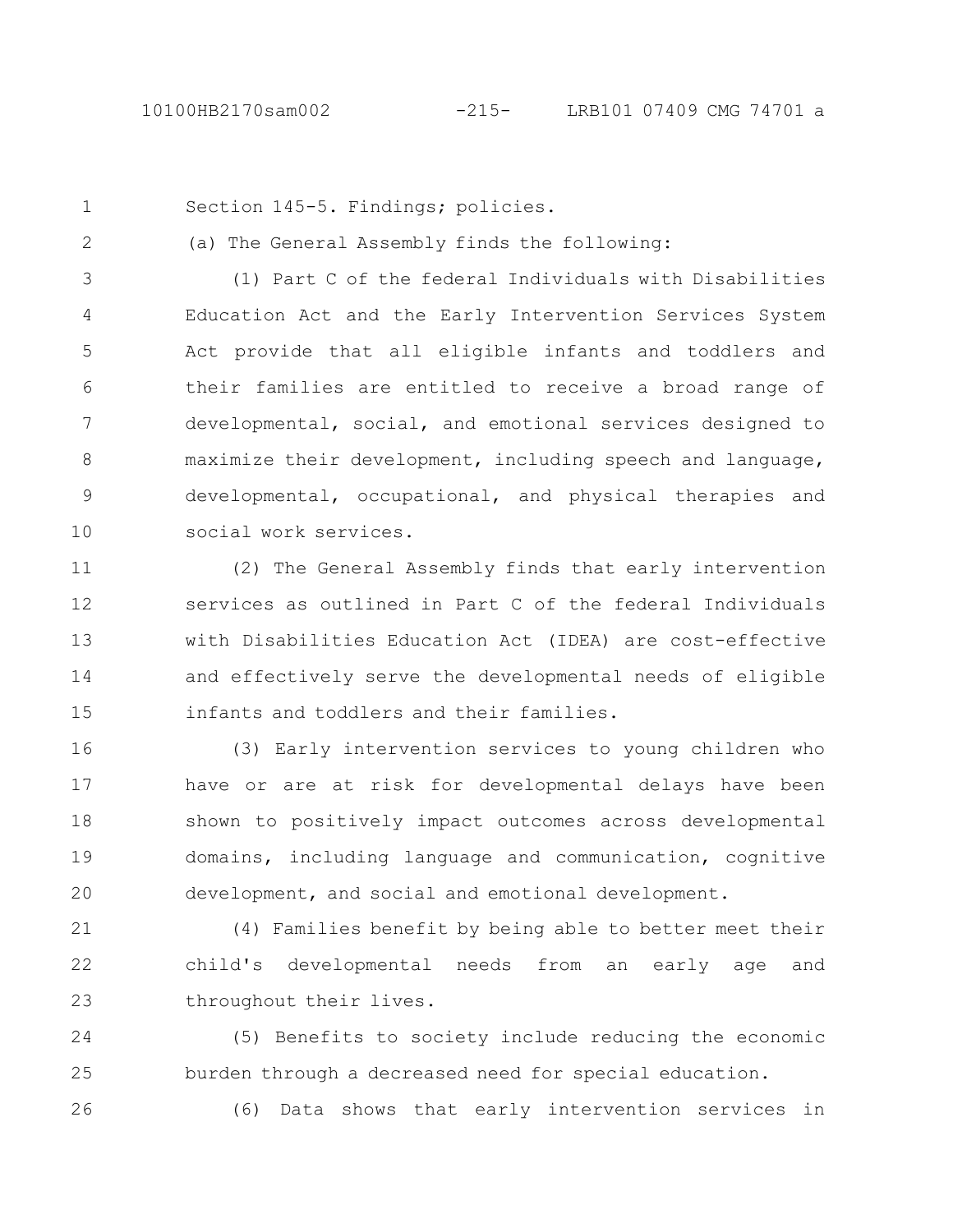Illinois are at least two and a half times less costly annually than special education services in preschool and elementary years. 1 2 3

(7) Nationwide, nearly 70% of children in early intervention programs exhibit growth greater than expected; this includes acquiring skills at a faster rate even after they leave the program. 4 5 6 7

(8) Nationwide, nearly half of children leave early intervention programs functioning at age level and do not need special education at kindergarten age. 8 9 10

(9) Early intervention services are underutilized in Illinois and nationally with only 4% of Illinois infants and toddlers currently receiving services, while the research shows that about 13% of Illinois children are eligible. 11 12 13 14 15

(10) In Illinois and nationally, only approximately 1% of infants are enrolled in early intervention, which is far below the percentage of children who should be receiving these services; this is of concern because intervention at the earliest possible point improves children's outcomes, and children born with low or very low birth weights or otherwise leaving the NICU too often do not receive the needed connection to early intervention services, particularly those children on Medicaid. 16 17 18 19 20 21 22 23 24

(11) Data indicates that early intervention services in Illinois are underutilized in the medical diagnosis and 25 26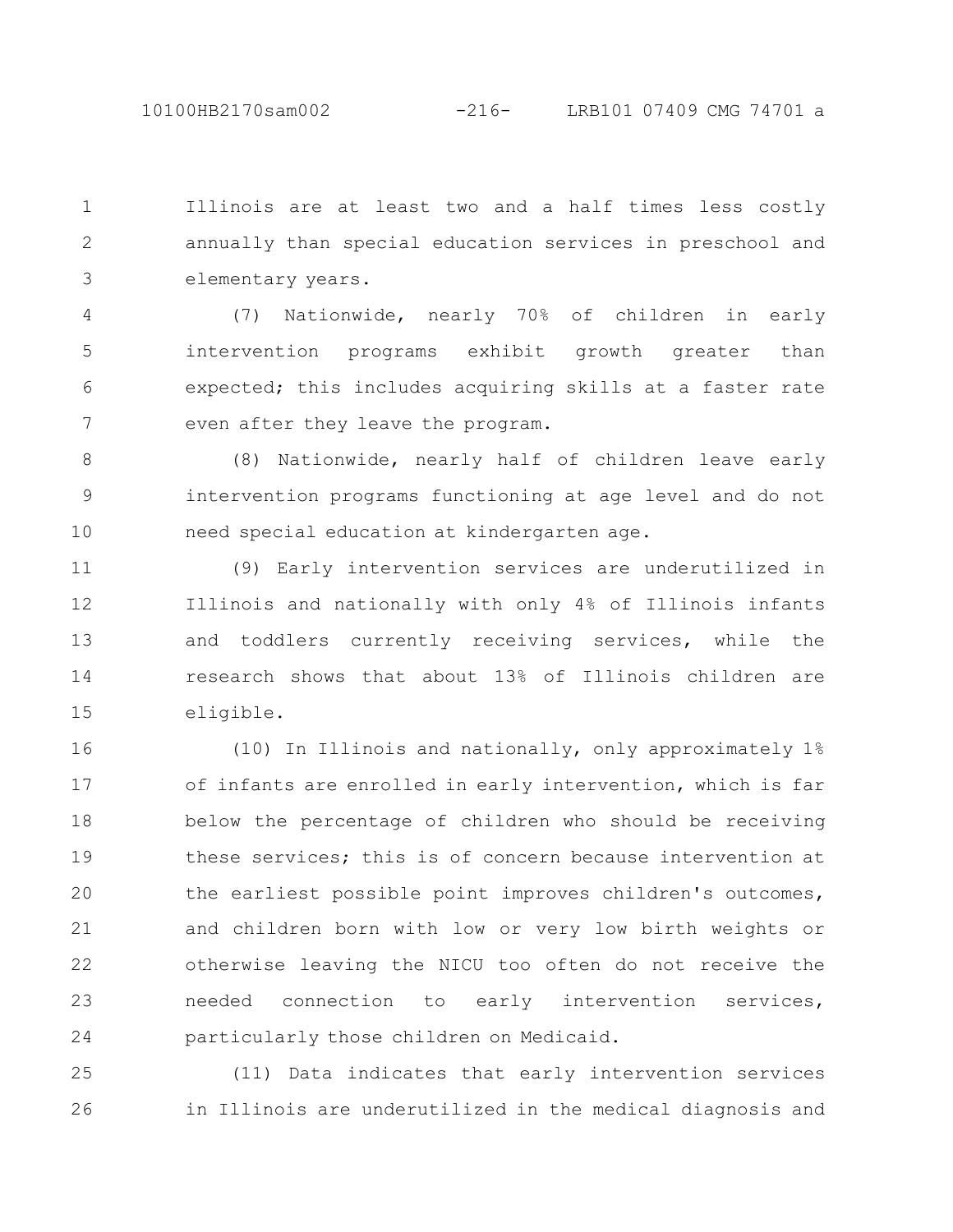10100HB2170sam002 -217- LRB101 07409 CMG 74701 a

environmental factors with substantial risk of delay categories; these are the 2 eligibility areas in which infants and toddlers are automatically eligible. 1 2 3

(12) Experts conclude that early intervention eligibility needs to be clearly understood and documented so that children and families who meet eligibility requirements can be appropriately referred, served, and supported. 4 5 6 7 8

(13) The Early Intervention Services System Act requires the State to provide a comprehensive, coordinated, interagency, and interdisciplinary early intervention services system for eligible infants and toddlers and their families by enhancing the capacity to provide quality early intervention services, expanding and improving existing services, and facilitating coordination of payments for early intervention services from various public and private sources. 9 10 11 12 13 14 15 16 17

(14) Black and Latinx children in Illinois are more likely to be on a waiting list for services. This is due to a number of reasons, including the reluctance to provide services in certain neighborhoods due to the perception of safety issues and in cases in which families experience multiple challenges, such as child welfare involvement or families experiencing homelessness, which are all predictive factors of children that could benefit from early intervention services. 18 19 20 21 22 23 24 25 26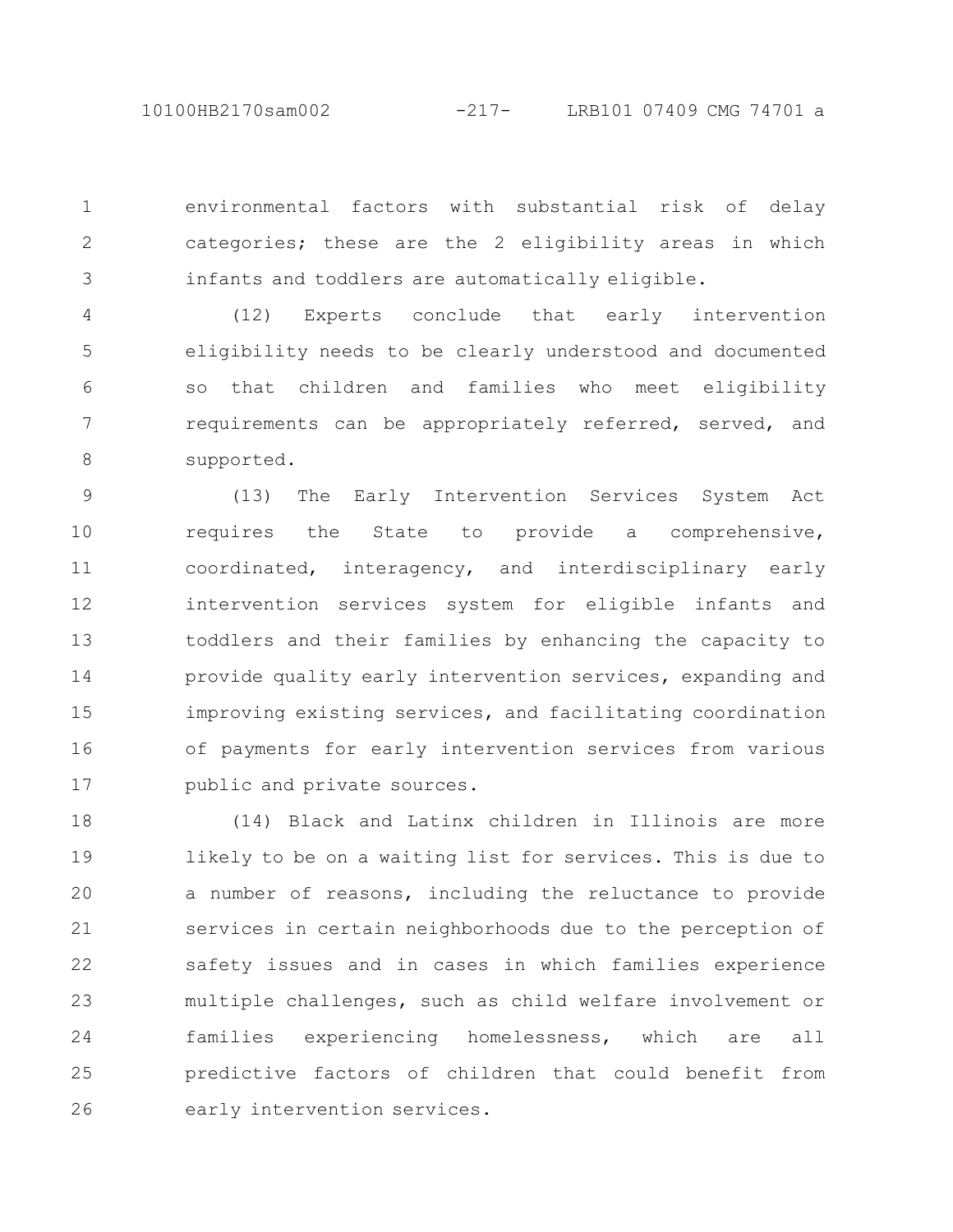(15) Inequitable access to appropriate early intervention services is disproportionately more likely to be experienced by Black and Latinx families. 1 2 3

(b) The General Assembly encourages the Department of Human Services, in consultation with advocates and experts in the field, including the Interagency Council on Early Intervention, to take all of the following actions: 4 5 6 7

(1) to re-examine the definition of "at-risk" and also the diagnosed medical conditions that typically result in delay to ensure that they effectively increase eligibility and access to early intervention services; 8 9 10 11

(2) to charge the Early Intervention Training Program, in collaboration with experts and beneficiaries, to create and execute a plan for designing and disseminating affirmative outreach through multiple modalities to primary referral services as defined by statute, providers, and families; 12 13 14 15 16 17

(3) to include explanations and provide examples in the affirmative outreach plan about how the medical conditions resulting in high probability of developmental delay and at-risk of developmental delay categories do not require the child to have any present delay; 18 19 20 21 22

(4) to present to the General Assembly a report that includes the affirmative outreach plan and plans for disseminating that information, including data on the all-children-served eligibility category, services 23 24 25 26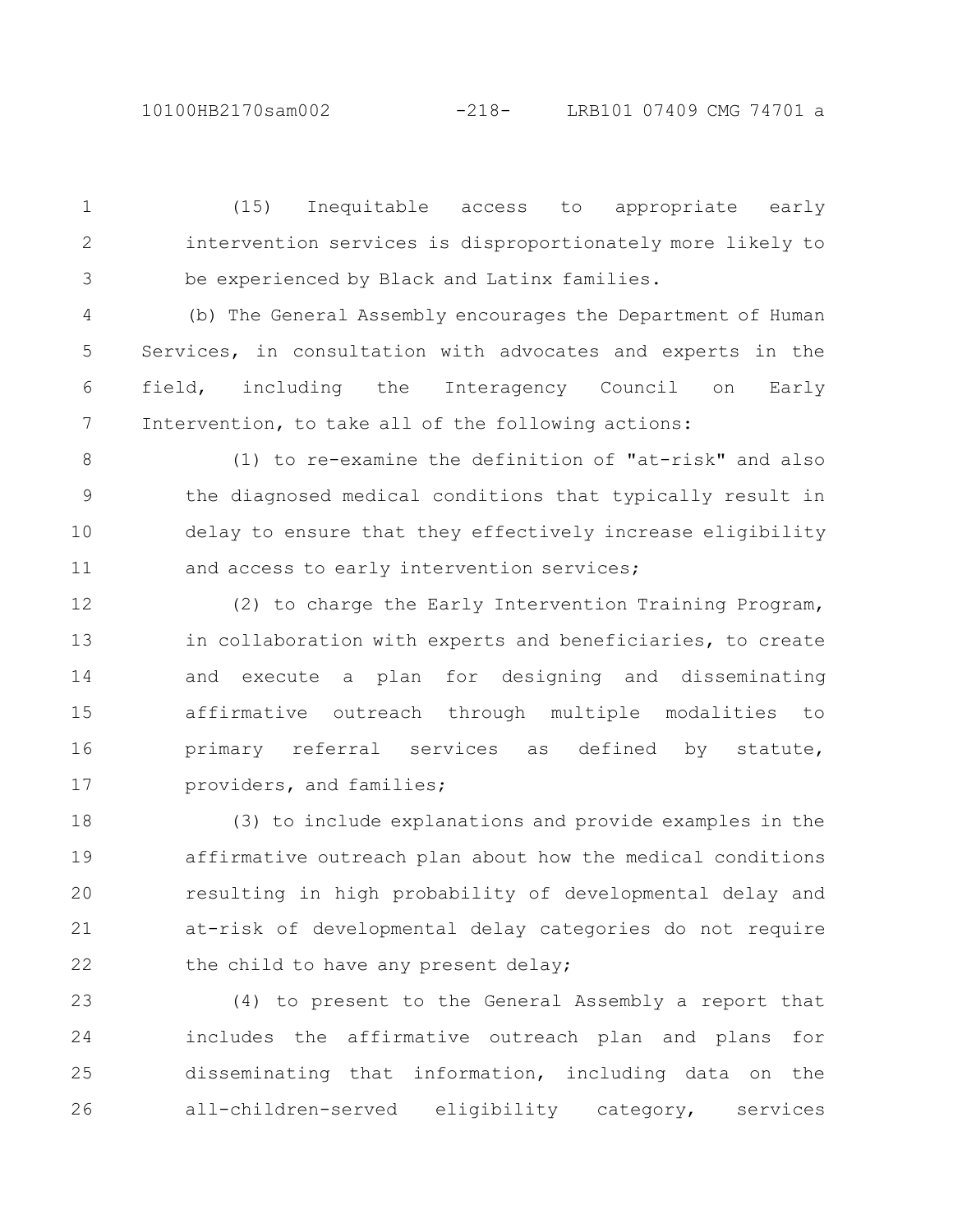provided, and information on race and geographic area to the General Assembly no later than June 30, 2022; 1 2

(5) to develop a plan for the State to launch early intervention specialized teams that can address the complex needs that families face; the General Assembly urges recommendations for the plan to be developed by a public-private early intervention specialized teams work group and to include the participation of at least 2 Child Family Connection Providers in an early intervention specialized team pilot; this plan should build on work by the Illinois Interagency Council on Early Intervention and should specifically address modifications to billing and other policies to support new teaming structure, budget implications for pilot execution, corresponding professional development opportunities for early intervention providers, a prearranged mechanism to collect feedback from both families and providers, a mechanism for tracking outcomes, and ways to refine the approach for scale; the General Assembly urges this plan to be developed and launched by January 1, 2022; and 3 4 5 6 7 8 9 10 11 12 13 14 15 16 17 18 19 20

(6) to work in a public-private partnership to establish demonstration projects with at least 2 hospital neo-natal intensive care departments, in-patient and out-patient, with the goal of better coordination and timely connections to early intervention services; the General Assembly encourages this implementation to be 21 22 23 24 25 26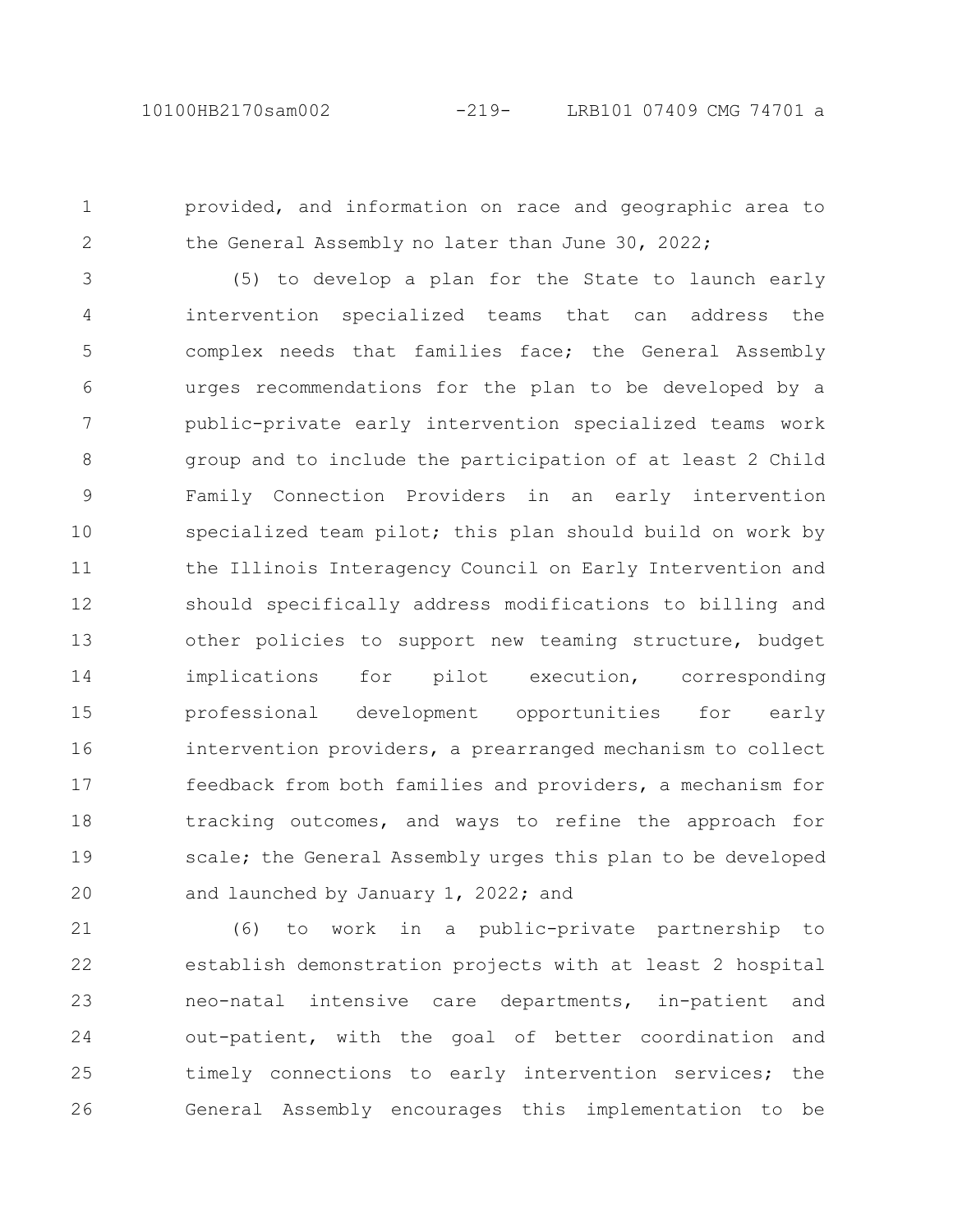10100HB2170sam002 -220- LRB101 07409 CMG 74701 a

underway no later than January 1, 2022. Article 150. Section 150-5. The Statute on Statutes is amended by adding Section 1.43 as follows: (5 ILCS 70/1.43 new) Sec. 1.43. Department of Commerce and Economic Opportunity. On or after the effective date of this amendatory Act of the 101st General Assembly, references to the Department of Commerce and Economic Opportunity or the Department of Commerce and Community Affairs with respect to the administration of the federal Workforce Investment Act of 1998, the federal Illinois Trade Adjustment Assistance Program and the Illinois Worker Adjustment and Retraining Notification Act shall be construed as references to the Department of Employment Security. On or after the effective date of this amendatory Act of the 101st General Assembly, all references to the Director of Commerce and Economic Opportunity or the Department of Commerce and Community Affairs with respect to the administration of the federal Workforce Investment Act of 1998, the federal Illinois Trade Adjustment Assistance Program and the Illinois Worker Adjustment and Retraining Notification Act shall be construed as references to the Director of Employment Security. 1 2 3 4 5 6 7 8 9 10 11 12 13 14 15 16 17 18 19 20 21 22 23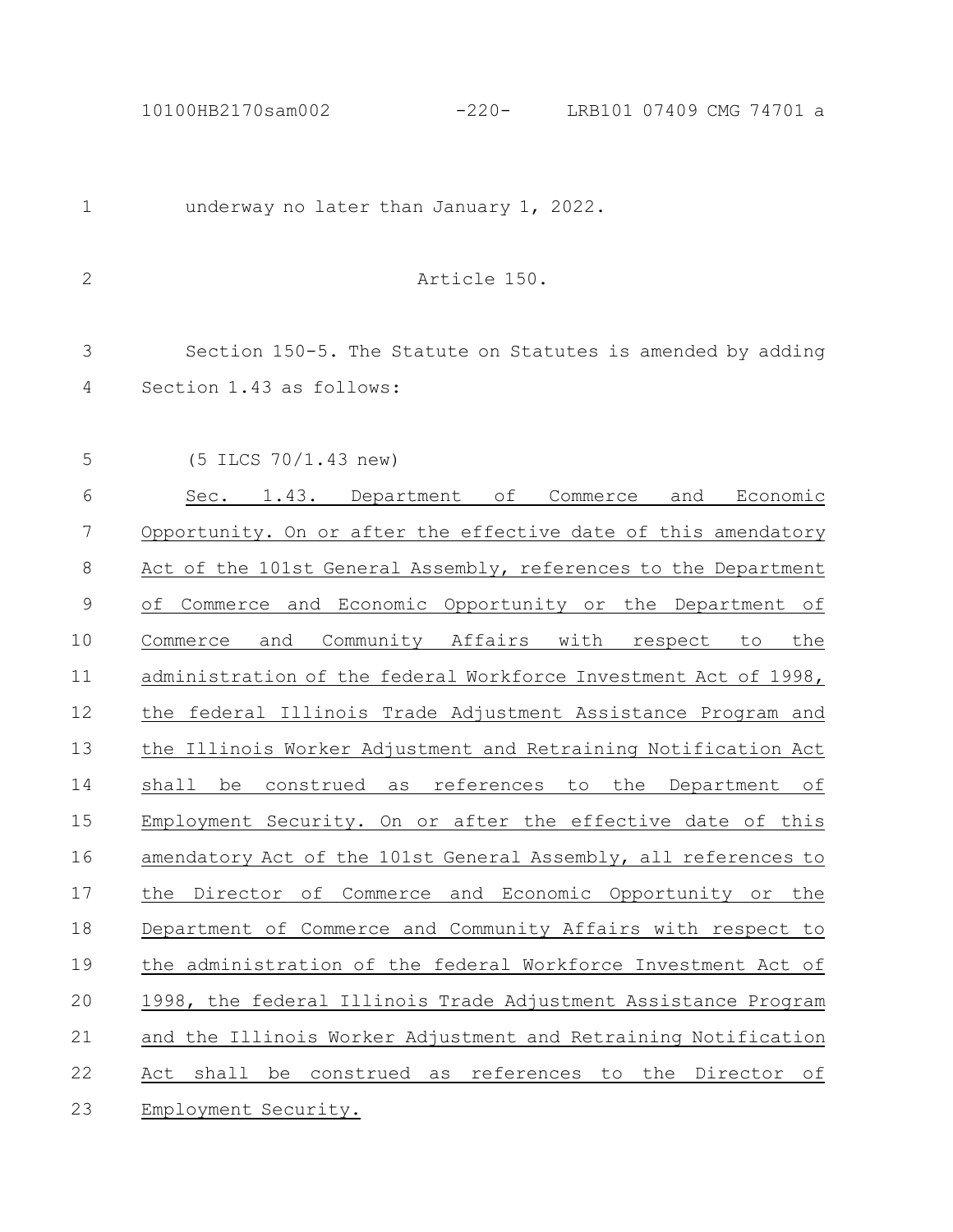10100HB2170sam002 -221- LRB101 07409 CMG 74701 a

Section 150-10. The Department of Commerce and Economic Opportunity Law of the Civil Administrative Code of Illinois is amended by changing Sections 605-807, 605-815, and 605-850 as follows: 1 2 3 4

5

(20 ILCS 605/605-807)

Sec. 605-807. Federal Workforce Training Fund. 6

(a) The Federal Workforce Training Fund is created as a special fund in the State treasury. The Department may accept gifts, grants, awards, matching contributions, interest income, appropriations, and cost sharings from individuals, businesses, governments, and other third party sources, on terms that the Director deems advisable. Moneys received under this Section may be expended for purposes consistent with the conditions under which those moneys are received, subject to appropriations made by the General Assembly for those purposes. 7 8 9 10 11 12 13 14 15

(b) Beginning on the effective date of this amendatory Act of the 93rd General Assembly, all moneys received by the State pursuant to the federal Workforce Investment Act or Section 403(a)(5) of the federal Social Security Act, and any moneys received pursuant to the federal Workforce Investment Act and necessary to pay liabilities incurred in connection with that Act on or after January 1, 2022, shall be deposited into the Federal Workforce Training Fund, to be used for purposes consistent with the conditions under which those moneys are 16 17 18 19 20 21 22 23 24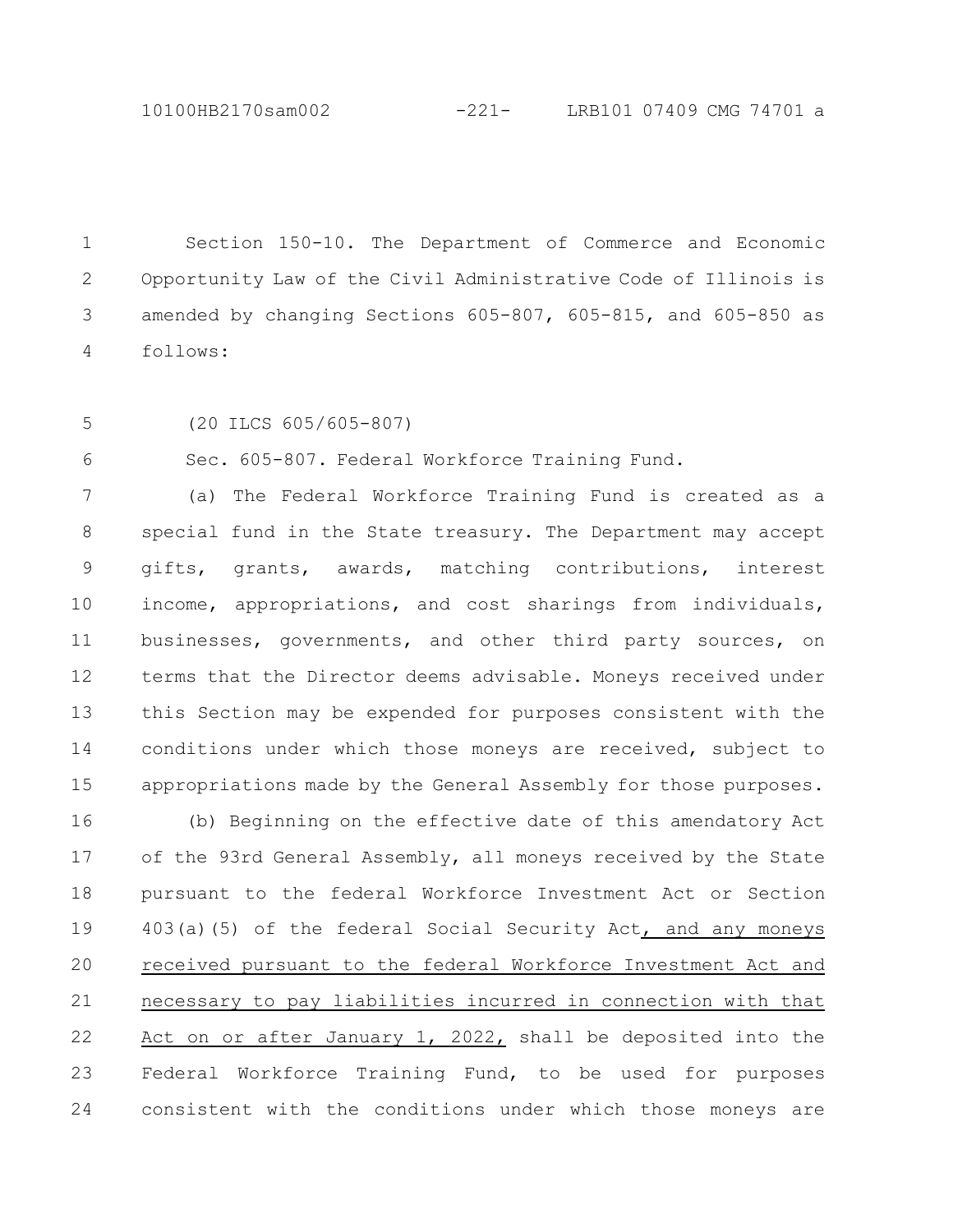10100HB2170sam002 -222- LRB101 07409 CMG 74701 a

received by the State, except that any moneys received pursuant to the federal Workforce Investment Act and necessary to pay liabilities incurred in connection with that Act and outstanding as of June 30, 2003, or any moneys received pursuant to Section 403(a)(5) of the federal Social Security Act and necessary to pay liabilities incurred in connection with that Act and outstanding as of June 30, 2003, shall be deposited into the Title III Social Security and Employment Fund. 1 2 3 4 5 6 7 8 9

On September 1, 2003, or as soon thereafter as may be reasonably practical, the State Comptroller shall transfer all unobligated moneys received by the State pursuant to the federal Workforce Investment Act or Section 403(a)(5) of the federal Social Security Act from the Title III Social Security and Employment Fund to the Federal Workforce Training Fund. The moneys transferred pursuant to this Amendatory Act of the 93rd General Assembly may be used or expended for purposes consistent with the conditions under which those moneys were received by the State. 10 11 12 13 14 15 16 17 18 19

(c) Beginning on the effective date of this amendatory Act of the 93rd General Assembly, all moneys received by the State pursuant to the federal Illinois Trade Adjustment Assistance Program, and any moneys received pursuant to the federal Workforce Investment Act and necessary to pay liabilities incurred in connection with that Act on or after January 1, 2022, shall be deposited into the Federal Workforce Training 20 21 22 23 24 25 26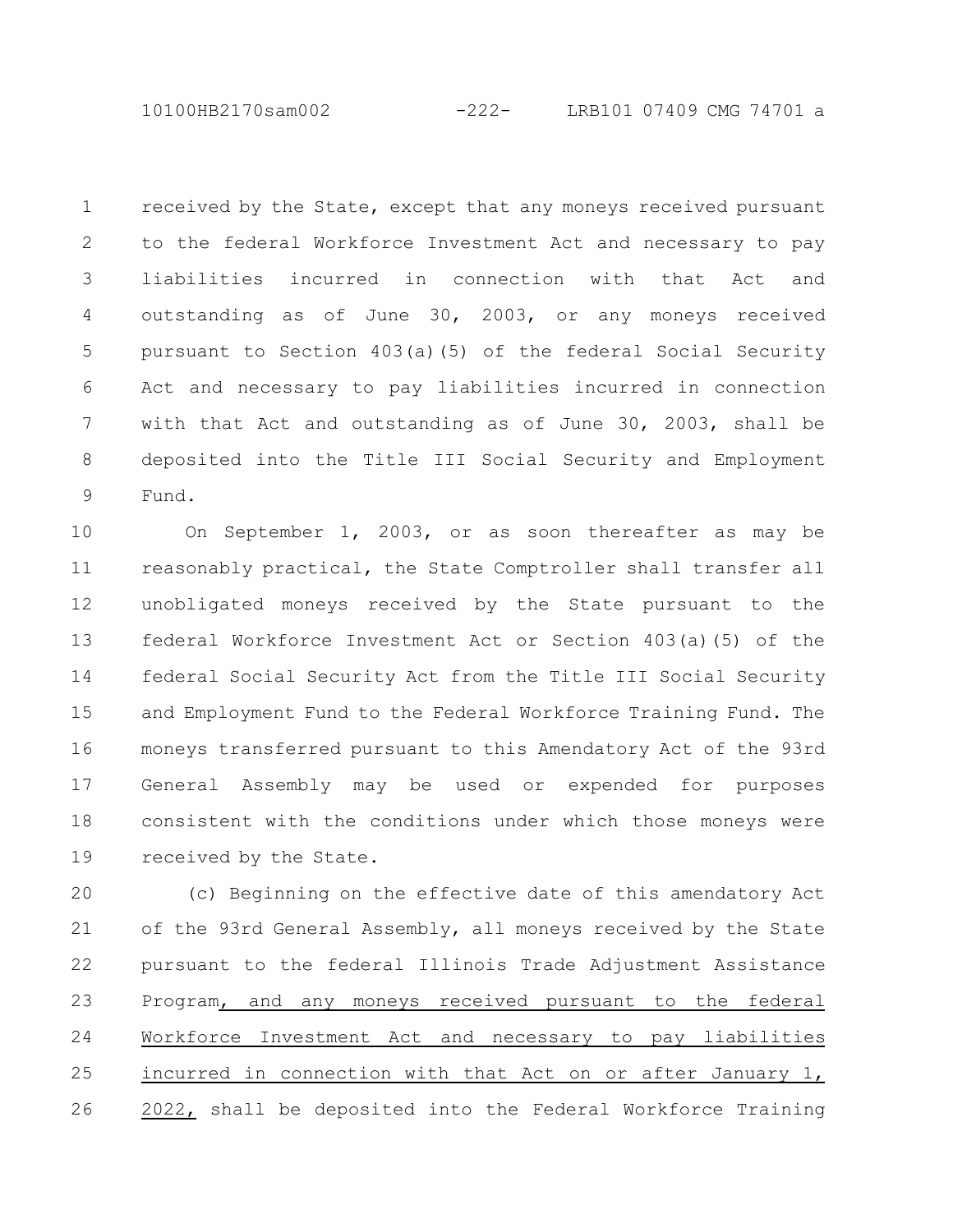10100HB2170sam002 -223- LRB101 07409 CMG 74701 a

Fund, to be used for purposes consistent with the conditions under which those moneys are received by the State, except that any moneys received pursuant to the federal Illinois Trade Adjustment Assistance Program and necessary to pay liabilities incurred in connection with that program and outstanding as of June 30, 2003, shall be deposited into the Title III Social Security and Employment Fund. 1 2 3 4 5 6 7

On July 1, 2003 or as soon thereafter as may be reasonably practical, the State Comptroller shall make one or more transfers of all moneys received by the State pursuant to the federal Illinois Trade Adjustment Assistance Program in excess of those necessary to pay liabilities in connection with that program and outstanding as of June 30, 2003 from the Title III Social Security and Employment Fund to the Federal Workforce Training Fund. The moneys transferred pursuant to this amendatory Act of the 93rd General Assembly may be used or expended for purposes consistent with the conditions under which those moneys were received by the State. 8 9 10 11 12 13 14 15 16 17 18

(d) On and after the effective date of this amendatory Act of the 101st General Assembly, funds in the Federal Workforce Training Fund may only be paid to the Department of Employment Security. 19 20 21 22

(Source: P.A. 93-25, eff. 6-20-03.) 23

Section 150-15. The Department of Employment Security Law of the Civil Administrative Code of Illinois is amended by 24 25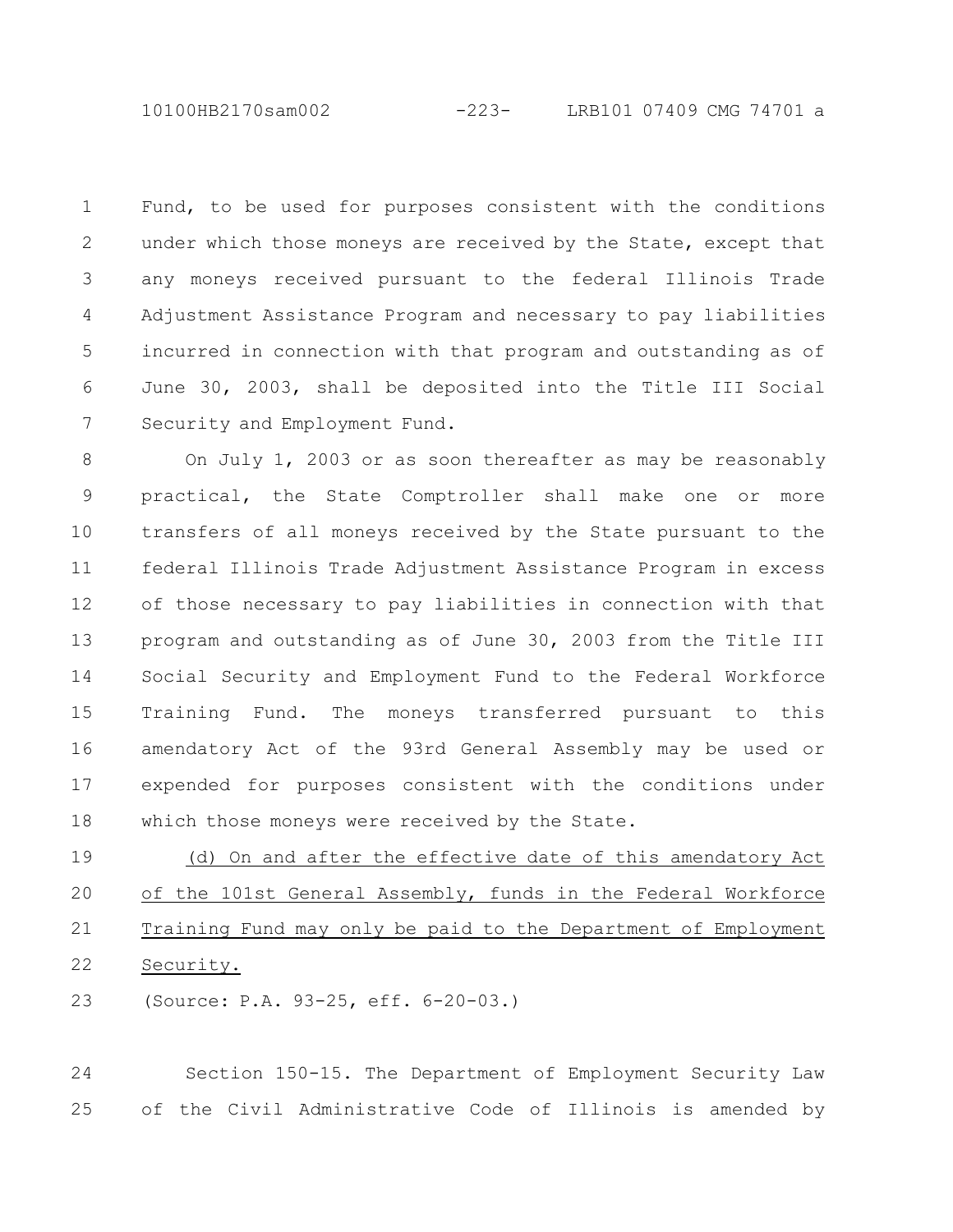adding Section 1005-170 as follows: 1

| $\mathbf{2}$  | (20 ILCS 1005/1005-170 new)                                      |
|---------------|------------------------------------------------------------------|
| 3             | Sec. 1005-170. Transfer from Department of Commerce and          |
| 4             | Economic Opportunity.                                            |
| 5             | Notwithstanding any provision of law to the contrary,<br>(a)     |
| 6             | the powers, duties, rights and responsibilities vested in<br>all |
| 7             | Department of Commerce and Economic Opportunity with<br>the      |
| 8             | administration of the federal Workforce<br>respect to<br>the     |
| $\mathcal{G}$ | Investment Act of 1998, the federal Illinois Trade Adjustment    |
| 10            | Assistance Program and the Illinois Worker Adjustment and        |
| 11            | Retraining Notification Act, including any liabilities arising   |
| 12            | therefrom, are transferred to the Department of Employment       |
| 13            | Security.                                                        |
| 14            | Personnel in the Department of Commerce and Economic<br>(b)      |
| 15            | Opportunity who are assigned directly or indirectly to the       |
| 16            | administration of the Acts listed in subsection (a) transferred  |
| 17            | by this amendatory Act of the 101st General Assembly shall be    |
| 18            | transferred to the Department of Employment Security pursuant    |
| 19            | to the direction of the Director of Employment Security. The     |
| 20            | rights of the employees and the State of Illinois and its        |
| 21            | agencies under the Personnel Code and applicable collective      |
| 22            | bargaining agreements or under any pension, retirement, or       |
| 23            | annuity plan shall not be affected by this amendatory Act of     |
| 24            | the 101st General Assembly.                                      |
| 25            | (c) All books, records, papers, documents, property (real        |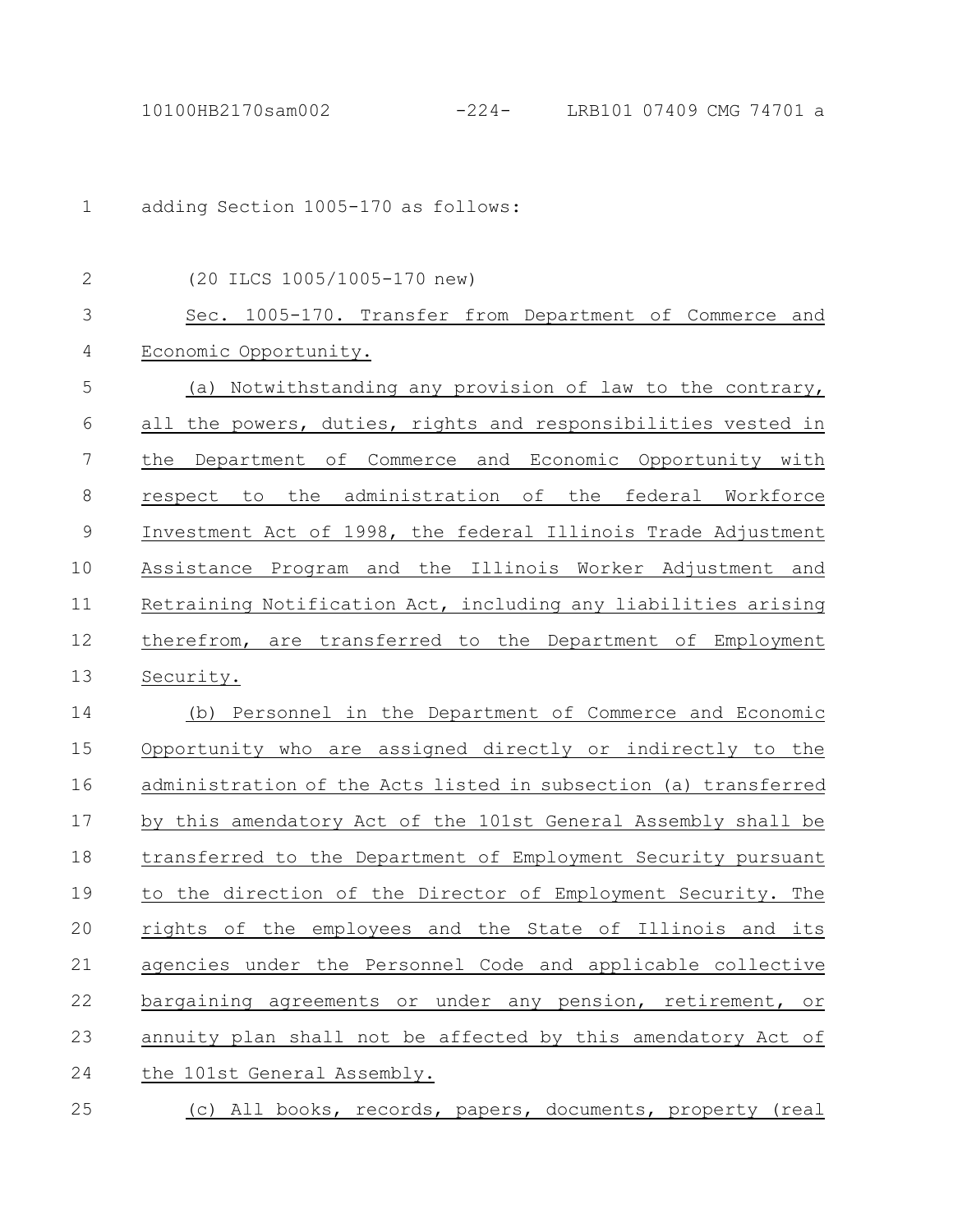10100HB2170sam002 -225- LRB101 07409 CMG 74701 a

and personal), and pending business pertaining to the rights, responsibilities, powers, and duties transferred by this amendatory Act of the 101st General Assembly from the Department of Commerce and Economic Opportunity to the Department of Employment Security, including but not limited to material in electronic or magnetic format and necessary computer hardware and software, shall be delivered to the Department of Employment Security pursuant to the direction of the Director of Employment Security. 1 2 3 4 5 6 7 8 9

(d) All unexpended appropriations and balances and other funds available for use by the Department of Commerce and Economic Opportunity for the exercise of the powers, duties, rights, and responsibilities transferred herein shall be transferred for use by the Department of Employment Security pursuant to the direction of the Director of Employment Security. Unexpended balances so transferred shall be expended only for the purpose for which the appropriations were originally made. 10 11 12 13 14 15 16 17 18

(e) The powers, duties, rights, and responsibilities transferred from the Department of Commerce and Economic Opportunity by this amendatory Act of the 101st General Assembly shall be vested in and shall be exercised by the Department of Employment Security. 19 20 21 22 23

(f) Whenever reports or notices are now required to be made or given or papers or documents furnished or served by any person to or upon the Department of Commerce and Economic 24 25 26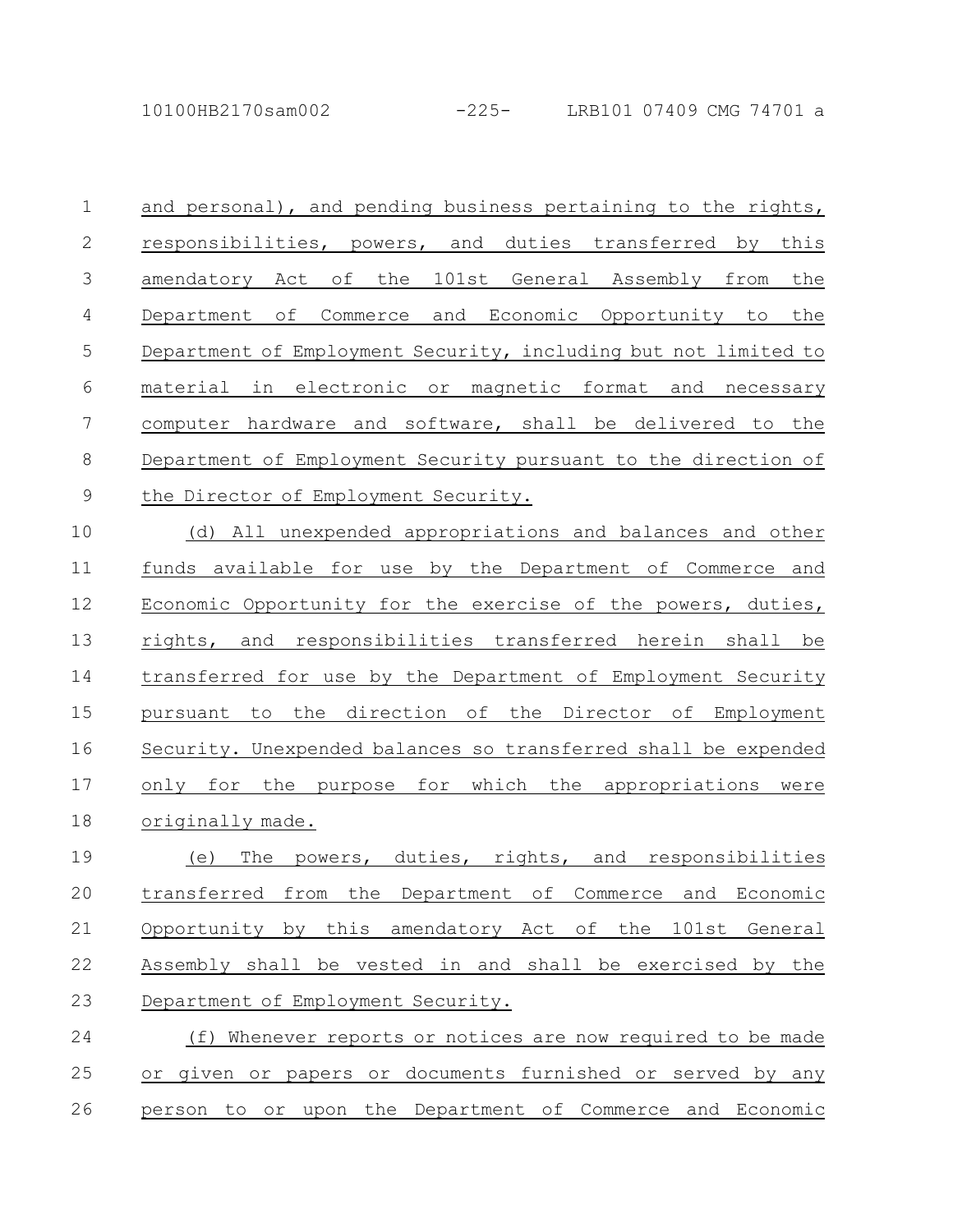10100HB2170sam002 -226- LRB101 07409 CMG 74701 a

Opportunity in connection with any of the powers, duties, rights, and responsibilities transferred by this amendatory Act of the 101st General Assembly, the same shall be made, given, furnished, or served in the same manner to or upon the Department of Employment Security. 1 2 3 4 5

(g) This amendatory Act of the 101st General Assembly does not affect any act done, ratified, or canceled or any right occurring or established or any action or proceeding had or commenced in an administrative, civil, or criminal cause by the Department of Commerce and Economic Opportunity before this amendatory Act of the 101st General Assembly takes effect; such actions or proceedings may be prosecuted and continued by the Department of Employment Security. 6 7 8 9 10 11 12 13

(h) Any rules of the Department of Commerce and Economic Opportunity that relate to the powers, duties, rights, and responsibilities transferred from the Department of Commerce and Economic Opportunity by this amendatory Act of the 101st General Assembly, and that are in full force on the effective date of this amendatory Act of the 101st General Assembly, shall become the rules of the Department of Employment Security. This amendatory Act of the 101st General Assembly does not affect the legality of any such rules in the Illinois Administrative Code. 14 15 16 17 18 19 20 21 22 23

Any proposed rules filed with the Secretary of State by the Department of Commerce and Economic Opportunity that are pending in the rulemaking process on the effective date of this 24 25 26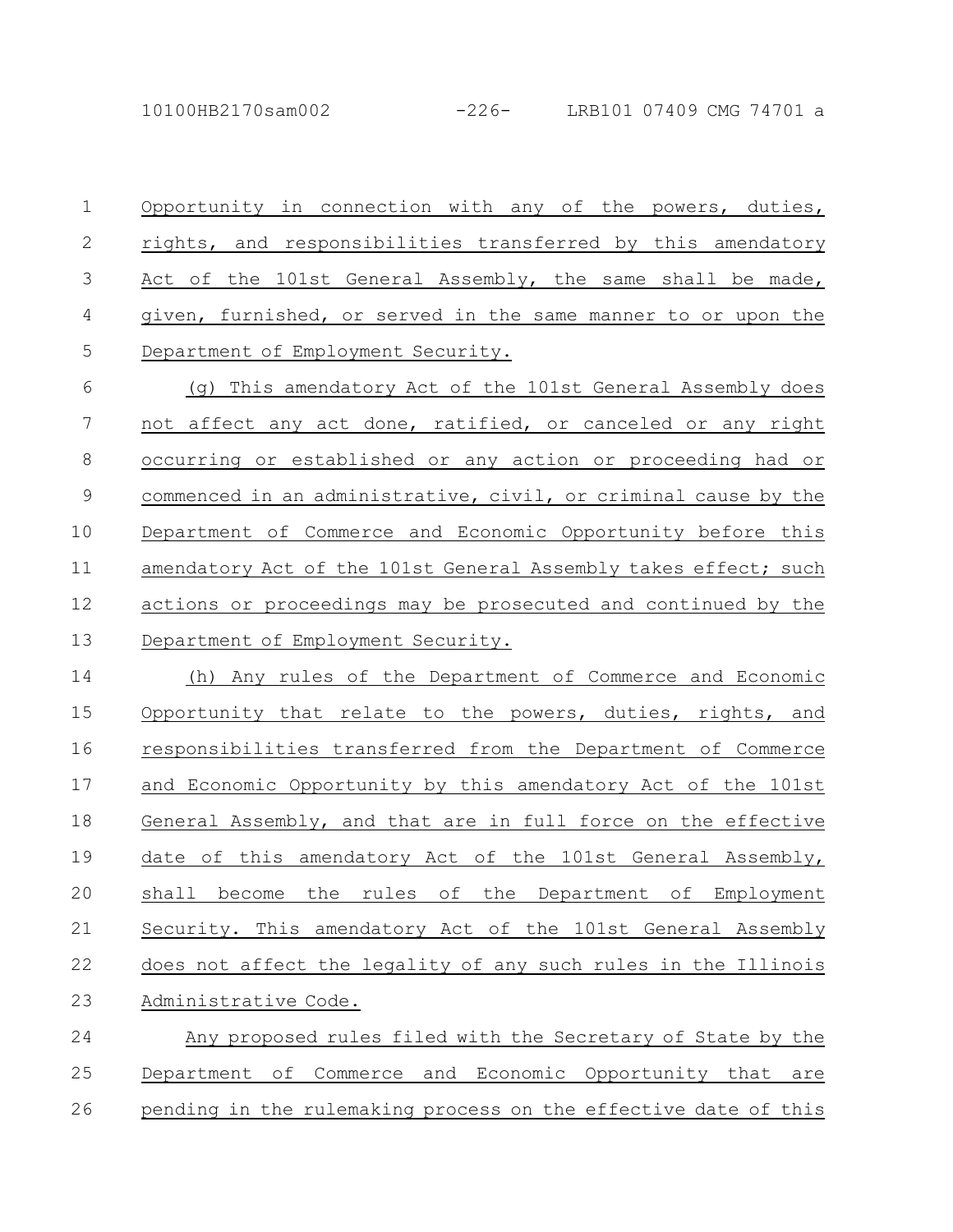| $\mathbf 1$    | amendatory Act of the 101st General Assembly and pertain to the |
|----------------|-----------------------------------------------------------------|
| $\mathbf{2}$   | powers, duties, rights, and responsibilities transferred,       |
| 3              | shall be deemed to have been filed by the Department of         |
| $\overline{4}$ | Employment Security. As soon as practicable hereafter, the      |
| 5              | Department of Employment Security shall revise and clarify the  |
| 6              | rules transferred to it under this amendatory Act of the 101st  |
| $\overline{7}$ | General Assembly to reflect the reorganization of powers,       |
| $8\,$          | duties, rights, and responsibilities affected by this           |
| $\mathcal{G}$  | amendatory Act of the 101st General Assembly, using the         |
| 10             | procedures for recodification of rules available under the      |
| 11             | Illinois Administrative Procedure Act, except that existing     |
| 12             | title, part, and section numbering for the affected rules may   |
| 13             | be retained. The Department of Employment Security may propose  |
| 14             | and adopt under the Illinois Administrative Procedure Act such  |
| 15             | other rules of the Department of Commerce and Economic          |
| 16             | Opportunity that will now be administered by the Department of  |
| 17             | Employment Security.                                            |
| 18             | (i) Every person, corporation, or unit of government shall      |
| 19             | the same obligations and duties and any<br>subject to<br>be     |
| 20             | penalties, civil or criminal, arising therefrom, and shall have |
| 21             | rights arising from the exercise of<br>rights,<br>the<br>same   |
| 22             | responsibilities, powers, and duties as had been exercised by   |
| 23             | the Department of Commerce and Economic Opportunity, as they    |
| 24             | pertain to the administration of the Acts listed in subsection  |
| 25             | (a) transferred by this amendatory Act of the 101st General     |
| 26             | Assembly.                                                       |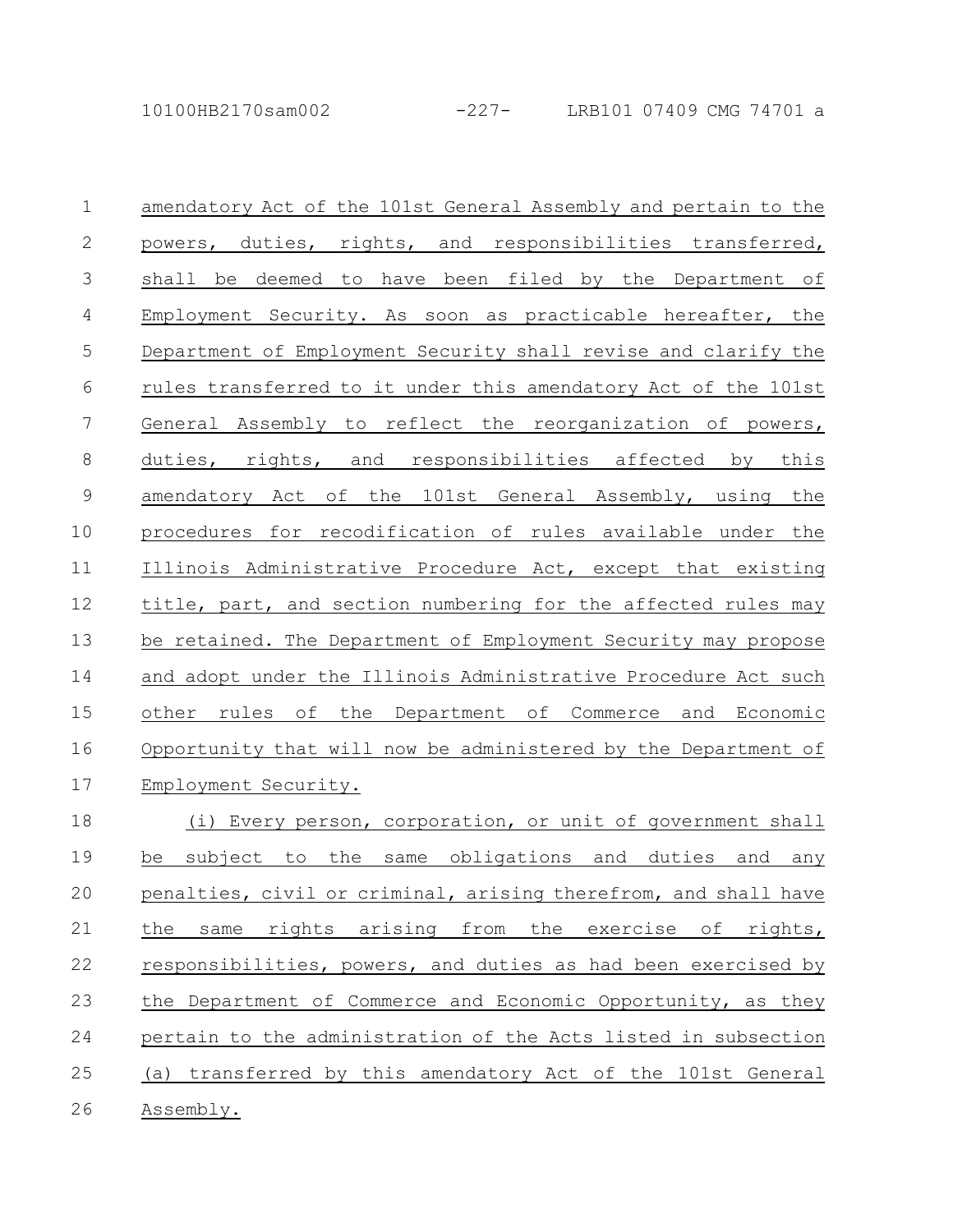10100HB2170sam002 -228- LRB101 07409 CMG 74701 a

(j) The Department must comply with the Internet posting requirements set forth in Section 7.2 of the Illinois Workforce Investment Board Act. The information must be posted on the Department's Internet website no later than 30 days after the Department receives the information from the Illinois Workforce Investment Board. (k) The Office of the Governor shall provide to the General Assembly in written form, prior to April 1, 2021, a list of any other workforce development programs that are completely or partially funded by Titles I, III, IV, and V, and could be 1 2 3 4 5 6 7 8 9 10

consolidated under the Department of Employment Security. 11

Section 150-20. The Illinois Workforce Investment Board Act is amended by changing Section 7.2 as follows: 12 13

(20 ILCS 3975/7.2) 14

Sec. 7.2. Posting requirements; Department of Employment Security's Commerce and Economic Opportunity's website. On and after the effective date of this amendatory Act of the 101st 97th General Assembly, the Illinois Workforce Innovation Board must annually submit to the Department of Employment Security Commerce and Economic Opportunity the following information to be posted on the Department's official Internet website: 15 16 17 18 19 20 21

(1) All agendas and meeting minutes for meetings of the Illinois Workforce Innovation Board. 22 23

24

(2) All line-item budgets for the local workforce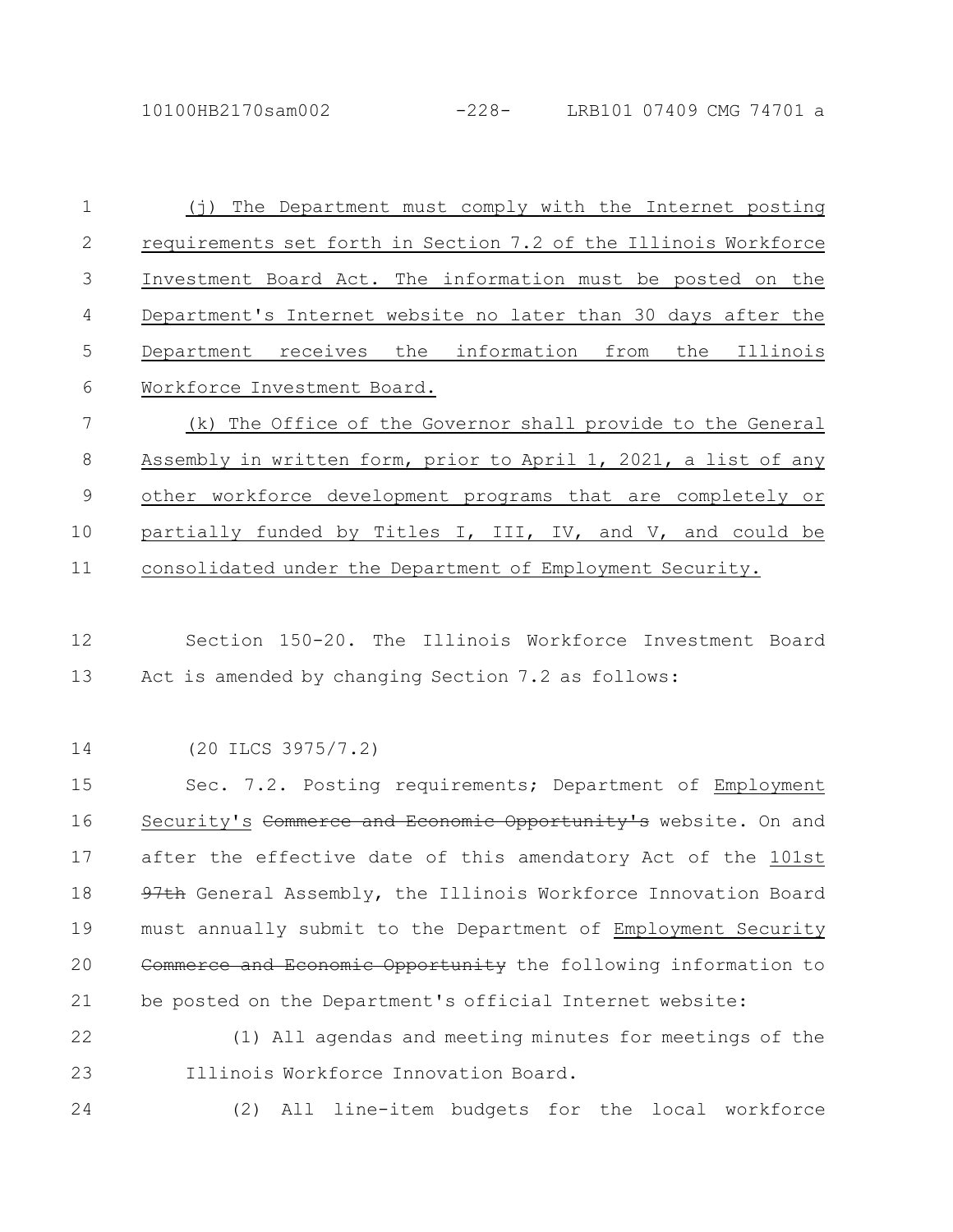1

investment areas located within the State.

(3) A listing of all contracts and contract values for all workforce development training and service providers. The information required under this Section must be posted on the Department of Employment Security's Commerce and Economic Opportunity's Internet website no later than 30 days after the Department receives the information from the Illinois Workforce Innovation Board. 2 3 4 5 6 7 8

(Source: P.A. 100-477, eff. 9-8-17.) 9

Section 150-25. The School Code is amended by changing Section 22-45 as follows: 10 11

(105 ILCS 5/22-45) 12

Sec. 22-45. Illinois P-20 Council. 13

(a) The General Assembly finds that preparing Illinoisans for success in school and the workplace requires a continuum of quality education from preschool through graduate school. This State needs a framework to guide education policy and integrate education at every level. A statewide coordinating council to study and make recommendations concerning education at all levels can avoid fragmentation of policies, promote improved teaching and learning, and continue to cultivate and demonstrate strong accountability and efficiency. Establishing an Illinois P-20 Council will develop a statewide agenda that will move the State towards the common goals of improving 14 15 16 17 18 19 20 21 22 23 24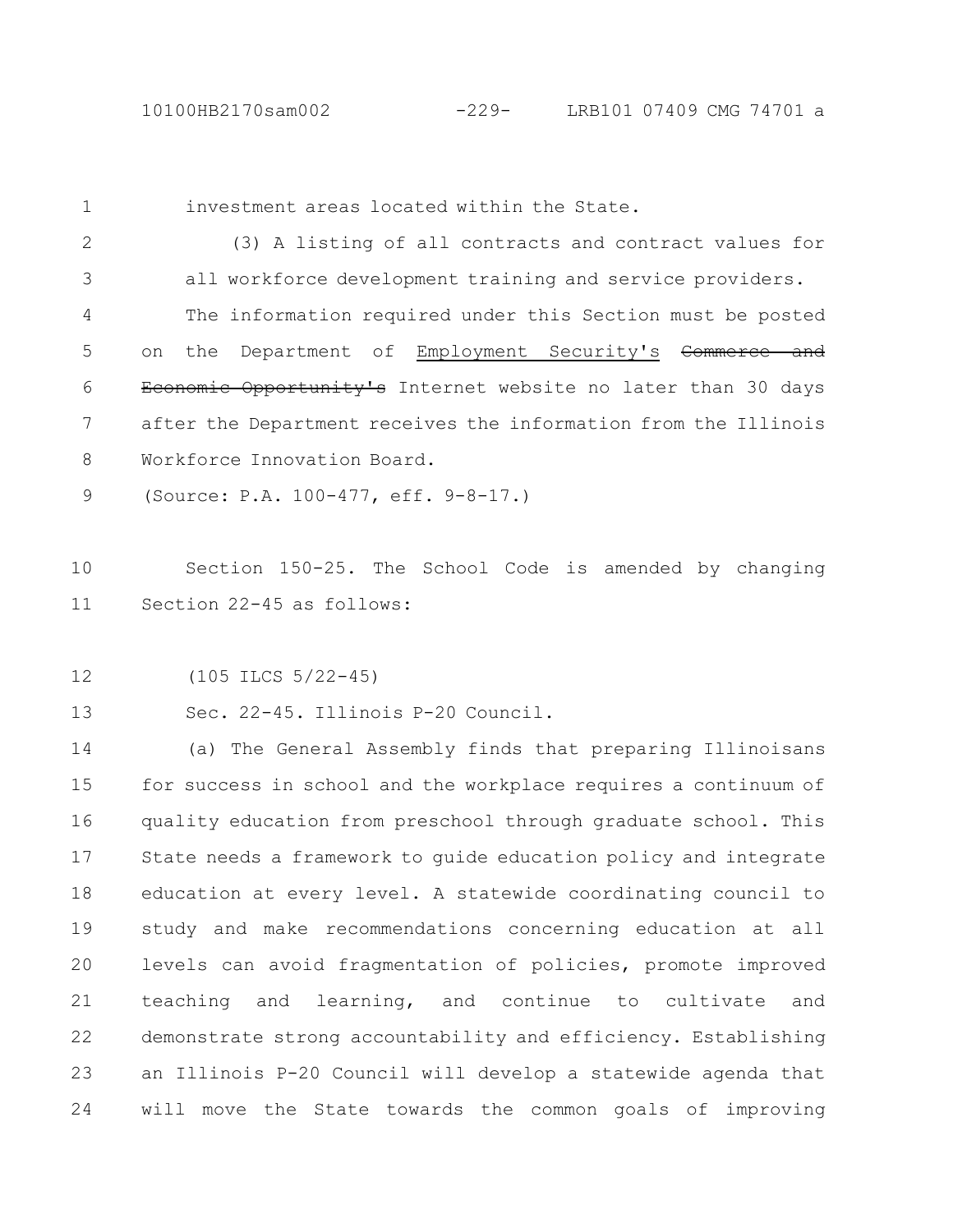10100HB2170sam002 -230- LRB101 07409 CMG 74701 a

academic achievement, increasing college access and success, improving use of existing data and measurements, developing improved accountability, fostering innovative approaches to education, promoting lifelong learning, easing the transition to college, and reducing remediation. A pre-kindergarten through grade 20 agenda will strengthen this State's economic competitiveness by producing a highly-skilled workforce. In addition, lifelong learning plans will enhance this State's ability to leverage funding. 1 2 3 4 5 6 7 8 9

(b) There is created the Illinois P-20 Council. The Illinois P-20 Council shall include all of the following members: 10 11 12

(1) The Governor or his or her designee, to serve as chairperson. 13 14

(2) Four members of the General Assembly, one appointed by the Speaker of the House of Representatives, one appointed by the Minority Leader of the House of Representatives, one appointed by the President of the Senate, and one appointed by the Minority Leader of the Senate. 15 16 17 18 19 20

(3) Six at-large members appointed by the Governor as follows, with 2 members being from the City of Chicago, 2 members being from Lake County, McHenry County, Kane County, DuPage County, Will County, or that part of Cook County outside of the City of Chicago, and 2 members being from the remainder of the State: 21 22 23 24 25 26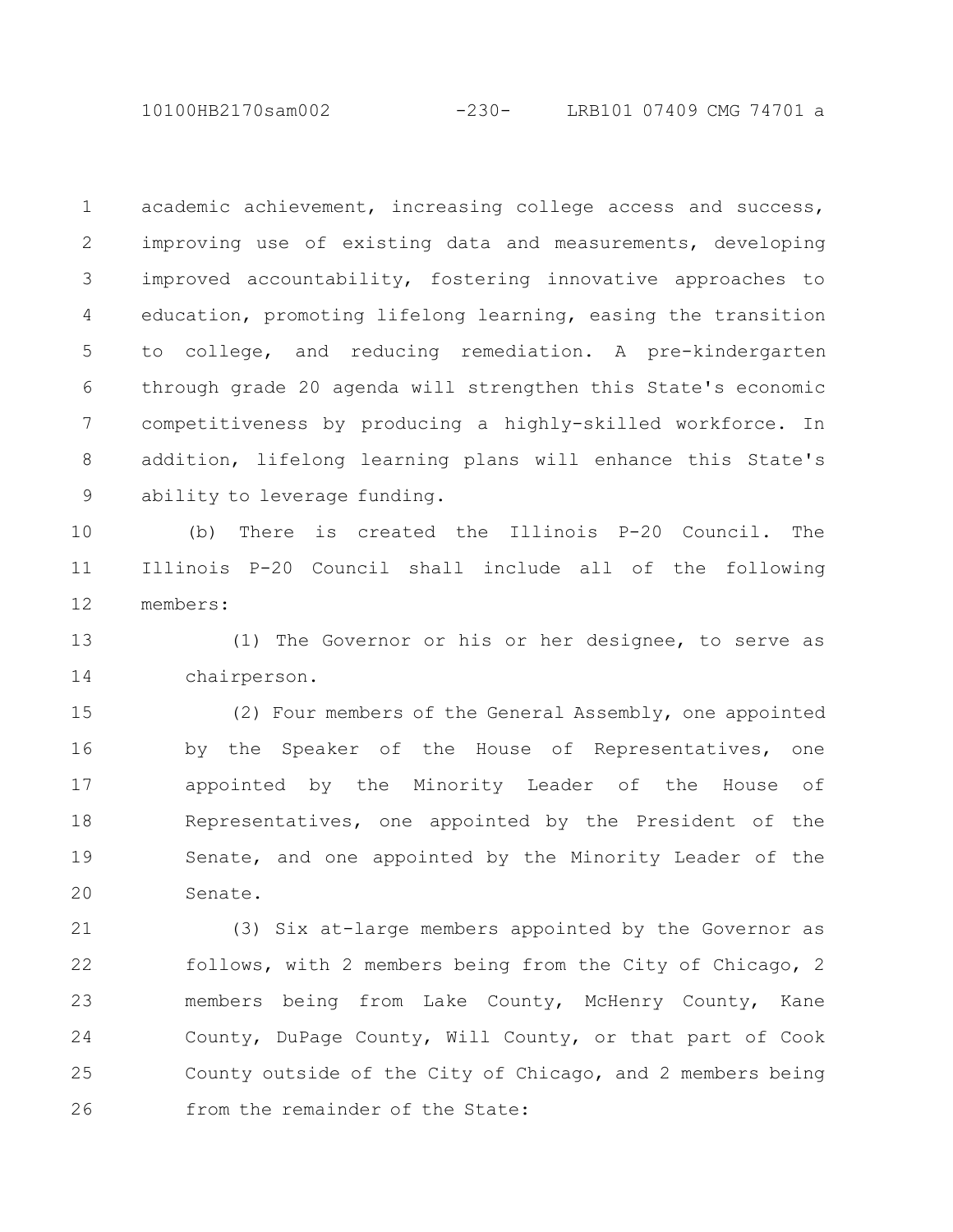26

(A) one representative of civic leaders; (B) one representative of local government; (C) one representative of trade unions; (D) one representative of nonprofit organizations or foundations; (E) one representative of parents' organizations; and (F) one education research expert. (4) Five members appointed by statewide business organizations and business trade associations. (5) Six members appointed by statewide professional organizations and associations representing pre-kindergarten through grade 20 teachers, community college faculty, and public university faculty. (6) Two members appointed by associations representing local school administrators and school board members. One of these members must be a special education administrator. (7) One member representing community colleges, appointed by the Illinois Council of Community College Presidents. (8) One member representing 4-year independent colleges and universities, appointed by a statewide organization representing private institutions of higher learning. (9) One member representing public 4-year 1 2 3 4 5 6 7 8 9 10 11 12 13 14 15 16 17 18 19 20 21 22 23 24 25

universities, appointed jointly by the university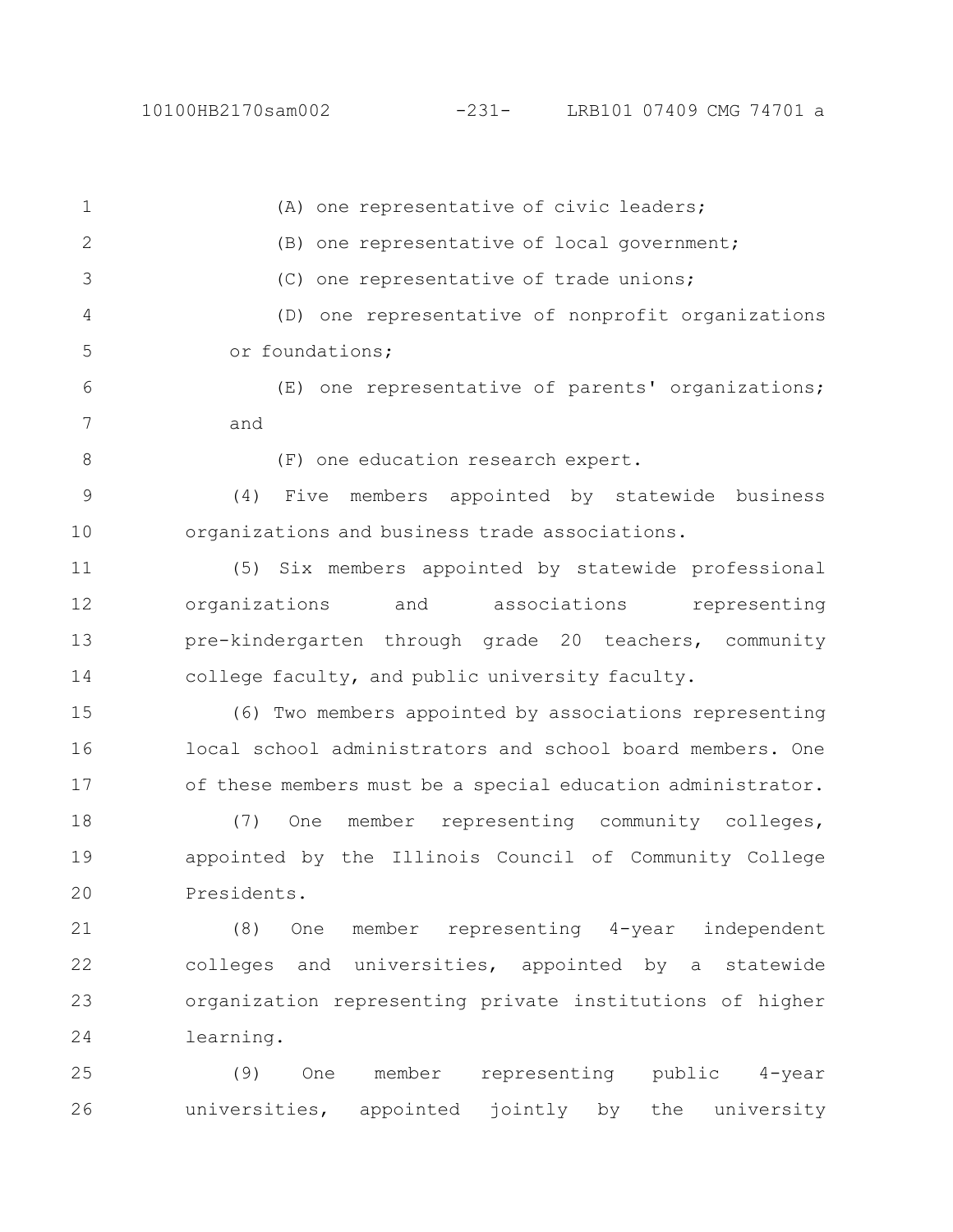| $\mathbf{1}$  | presidents and chancellors.                                       |  |  |  |  |
|---------------|-------------------------------------------------------------------|--|--|--|--|
| 2             | (10) Ex-officio members as follows:                               |  |  |  |  |
| 3             | (A) The State Superintendent of Education or his or               |  |  |  |  |
| 4             | her designee.                                                     |  |  |  |  |
| 5             | (B) The Executive Director of the Board of Higher                 |  |  |  |  |
| 6             | Education or his or her designee.                                 |  |  |  |  |
| 7             | (C)<br>The<br>Executive Director of the Illinois                  |  |  |  |  |
| 8             | Community College Board or his or her designee.                   |  |  |  |  |
| $\mathcal{G}$ | (D) The Executive Director of the Illinois Student                |  |  |  |  |
| 10            | Assistance Commission or his or her designee.                     |  |  |  |  |
| 11            | (E) The Co-chairpersons of the Illinois Workforce                 |  |  |  |  |
| 12            | Investment Board or their designee.                               |  |  |  |  |
| 13            | The Director of Commerce and<br>(F)<br>Economic                   |  |  |  |  |
| 14            | Opportunity or his or her designee.                               |  |  |  |  |
| 15            | (G) The Chairperson of the Illinois Early Learning                |  |  |  |  |
| 16            | Council or his or her designee.                                   |  |  |  |  |
| 17            | (H) The President of the Illinois Mathematics and                 |  |  |  |  |
| 18            | Science Academy or his or her designee.                           |  |  |  |  |
| 19            | The president of an association representing<br>$(\top)$          |  |  |  |  |
| 20            | educators of adult learners or his or her designee.               |  |  |  |  |
| 21            | The Director of Employment Security or his or<br>$(\overline{J})$ |  |  |  |  |
| 22            | her designee.                                                     |  |  |  |  |
| 23            | Ex-officio members shall have no vote on the Illinois P-20        |  |  |  |  |
| 24            | Council.                                                          |  |  |  |  |
| 25            | Appointed members shall serve for staggered terms expiring        |  |  |  |  |
| 26            | July 1 of the first, second, or third calendar year<br>on         |  |  |  |  |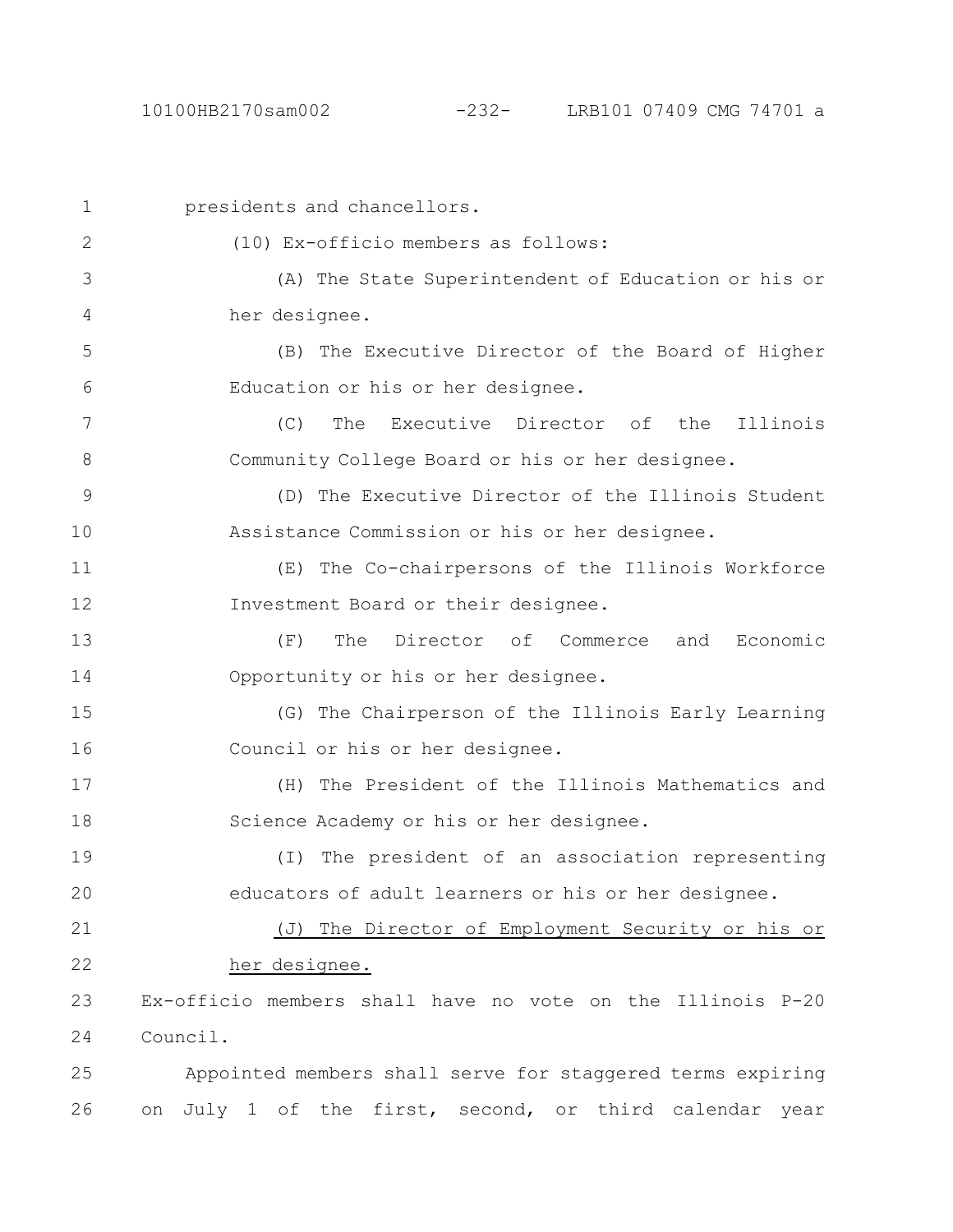10100HB2170sam002 -233- LRB101 07409 CMG 74701 a

following their appointments or until their successors are appointed and have qualified. Staggered terms shall be determined by lot at the organizing meeting of the Illinois P-20 Council. 1 2 3 4

Vacancies shall be filled in the same manner as original appointments, and any member so appointed shall serve during the remainder of the term for which the vacancy occurred. 5 6 7

(c) The Illinois P-20 Council shall be funded through State appropriations to support staff activities, research, data-collection, and dissemination. The Illinois P-20 Council shall be staffed by the Office of the Governor, in coordination with relevant State agencies, boards, and commissions. The Illinois Education Research Council shall provide research and coordinate research collection activities for the Illinois P-20 Council. 8 9 10 11 12 13 14 15

(d) The Illinois P-20 Council shall have all of the following duties: 16 17

18

(1) To make recommendations to do all of the following:

(A) Coordinate pre-kindergarten through grade 20 (graduate school) education in this State through working at the intersections of educational systems to promote collaborative infrastructure. 19 20 21 22

(B) Coordinate and leverage strategies, actions, legislation, policies, and resources of all stakeholders to support fundamental and lasting improvement in this State's public schools, community 23 24 25 26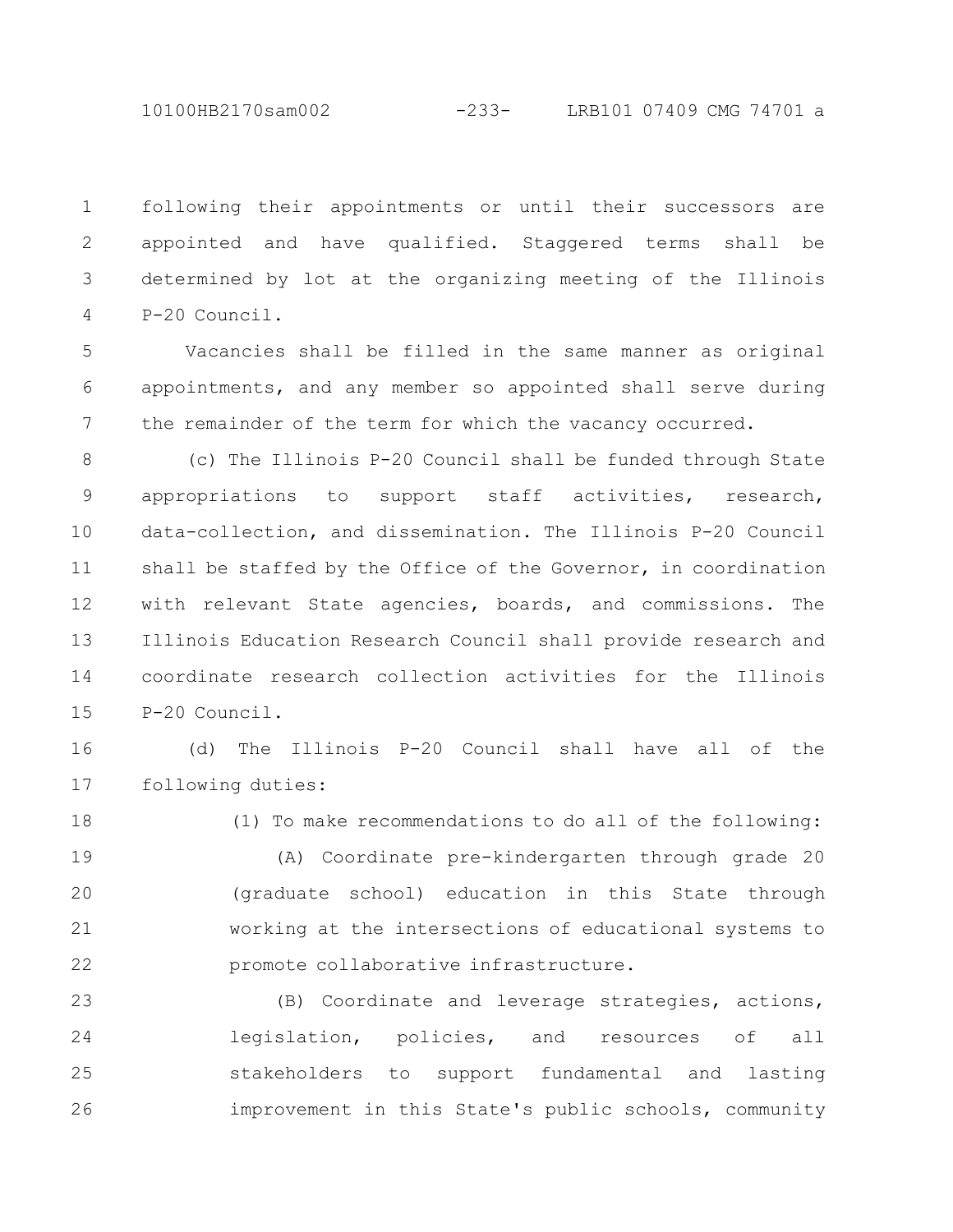colleges, and universities. (C) Better align the high school curriculum with postsecondary expectations. (D) Better align assessments across all levels of education. (E) Reduce the need for students entering institutions of higher education to take remedial courses. (F) Smooth the transition from high school to college. (G) Improve high school and college graduation rates. (H) Improve the rigor and relevance of academic standards for college and workforce readiness. (I) Better align college and university teaching programs with the needs of Illinois schools. (2) To advise the Governor, the General Assembly, the State's education and higher education agencies, and the State's workforce and economic development boards and 1 2 3 4 5 6 7 8 9 10 11 12 13 14 15 16 17 18 19

agencies on policies related to lifelong learning for Illinois students and families. 20 21

(3) To articulate a framework for systemic educational improvement and innovation that will enable every student to meet or exceed Illinois learning standards and be well-prepared to succeed in the workforce and community. (4) To provide an estimated fiscal impact for 22 23 24 25 26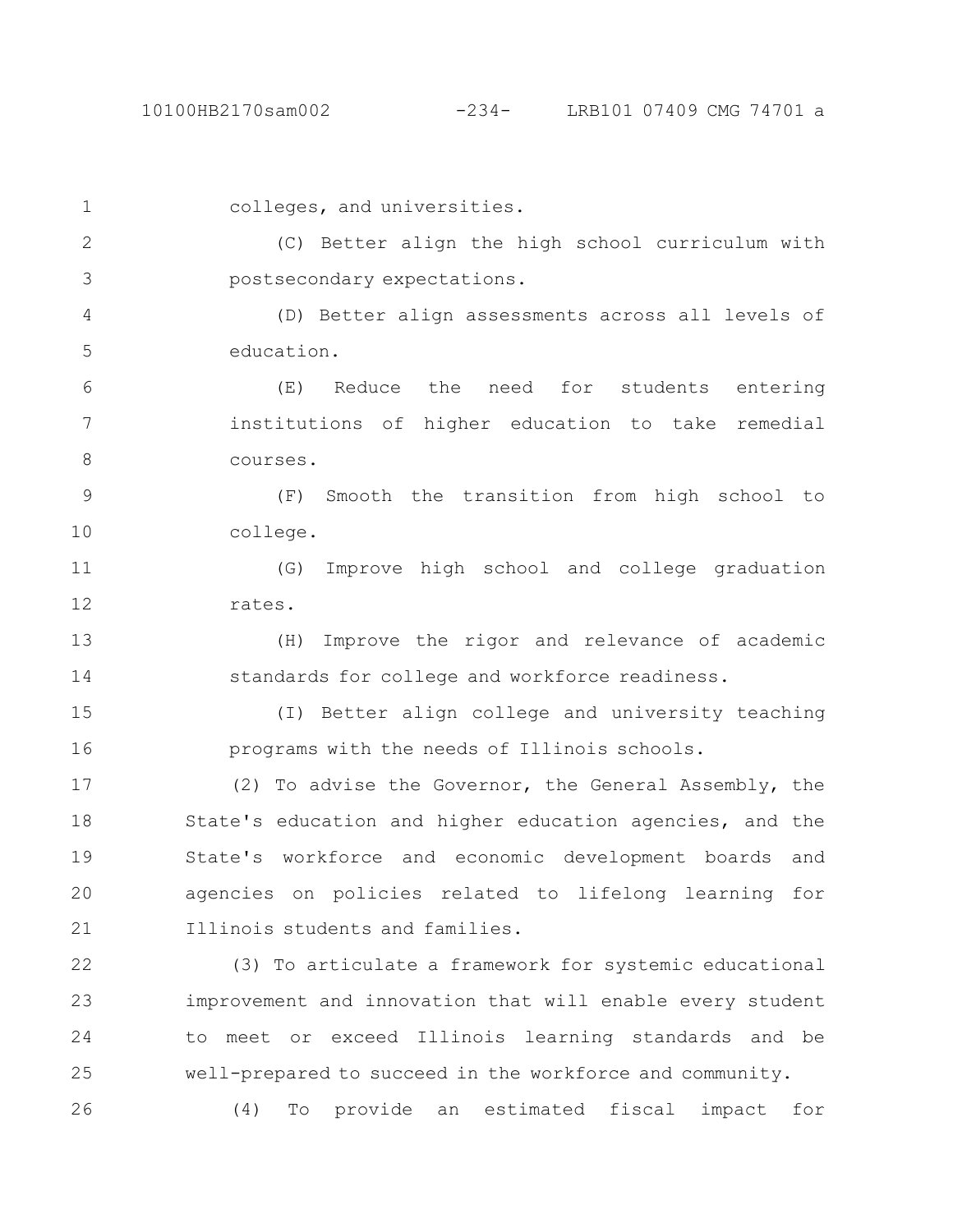| $\mathbf 1$   | implementation of all Council recommendations.                |  |  |  |
|---------------|---------------------------------------------------------------|--|--|--|
| $\mathbf{2}$  | The chairperson of the Illinois P-20 Council may<br>(e)       |  |  |  |
| 3             | authorize the creation of working groups focusing on areas of |  |  |  |
| 4             | interest to Illinois educational and workforce development,   |  |  |  |
| 5             | including without limitation the following areas:             |  |  |  |
| 6             | (1) Preparation, recruitment, and certification of            |  |  |  |
| 7             | highly qualified teachers.                                    |  |  |  |
| $8\,$         | Mentoring and induction of highly qualified<br>(2)            |  |  |  |
| $\mathcal{G}$ | teachers.                                                     |  |  |  |
| 10            | (3) The diversity of highly qualified teachers.               |  |  |  |
| 11            | (4) Funding for highly qualified teachers, including          |  |  |  |
| 12            | developing a strategic and collaborative plan to seek         |  |  |  |
| 13            | federal and private grants to support initiatives             |  |  |  |
| 14            | targeting teacher preparation and its impact on student       |  |  |  |
| 15            | achievement.                                                  |  |  |  |
| 16            | (5) Highly effective administrators.                          |  |  |  |
| 17            | (6)<br>Illinois birth through age 3<br>education,             |  |  |  |
| 18            | pre-kindergarten, and early childhood education.              |  |  |  |
| 19            | The assessment, alignment, outreach, and network<br>(7)       |  |  |  |
| 20            | of college and workforce readiness efforts.                   |  |  |  |
| 21            | (8) Alternative routes to college access.                     |  |  |  |
| 22            | (9) Research data and accountability.                         |  |  |  |
| 23            | (10) Community schools, community participation, and          |  |  |  |
| 24            | other innovative approaches to education that<br>foster       |  |  |  |
| 25            | community partnerships.                                       |  |  |  |
| 26            | (11) Tuition, financial aid, and other issues related         |  |  |  |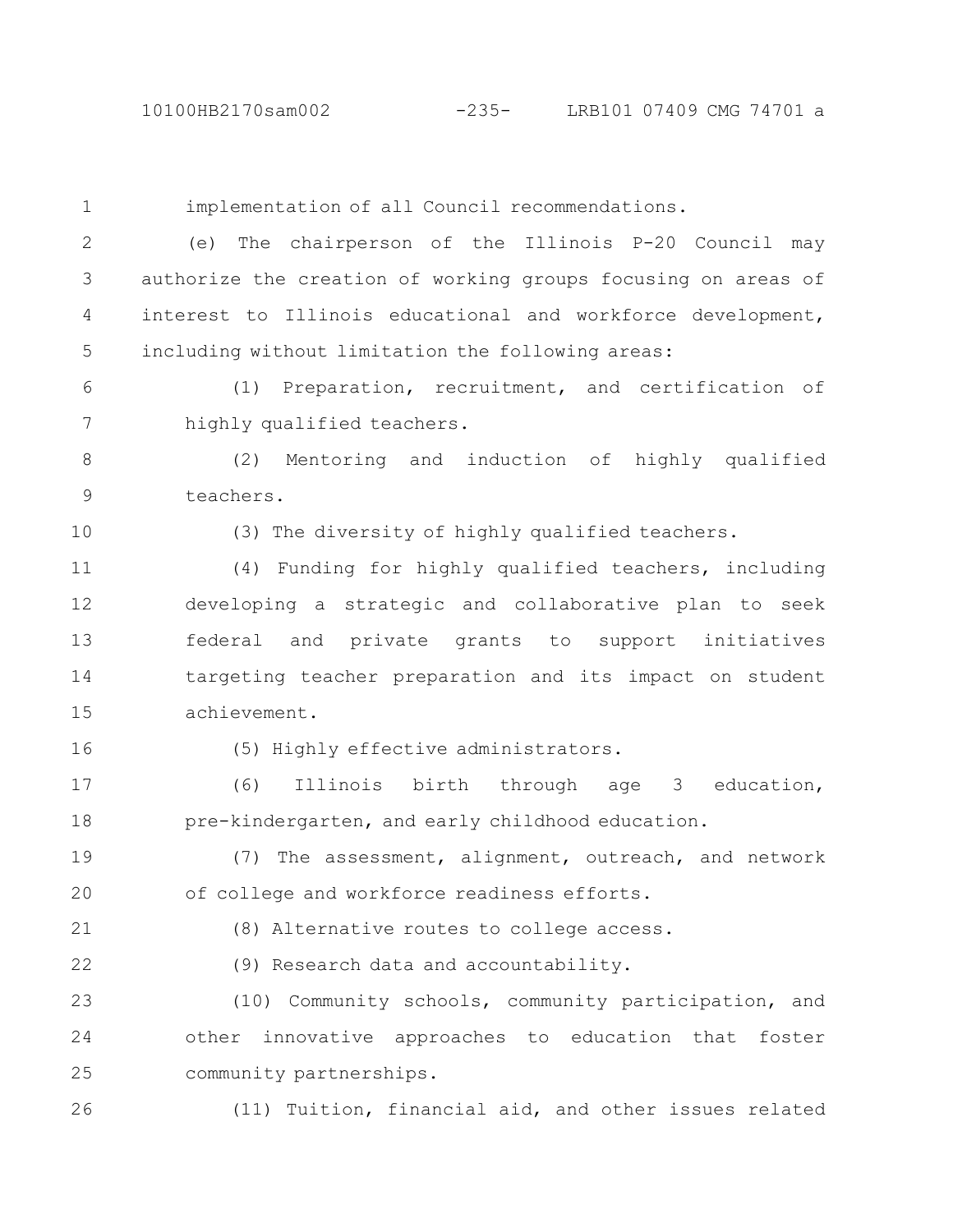to keeping postsecondary education affordable for Illinois residents. 1 2

The chairperson of the Illinois P-20 Council may designate Council members to serve as working group chairpersons. Working groups may invite organizations and individuals representing pre-kindergarten through grade 20 interests to participate in discussions, data collection, and dissemination. 3 4 5 6 7

(Source: P.A. 98-463, eff. 8-16-13; 98-719, eff. 1-1-15; 99-643, eff. 1-1-17.) 8 9

Section 150-30. The Illinois Human Rights Act is amended by changing Section 2-105 as follows: 10 11

(775 ILCS 5/2-105) (from Ch. 68, par. 2-105) 12

Sec. 2-105. Equal Employment Opportunities; Affirmative Action. 13 14

(A) Public Contracts. Every party to a public contract and every eligible bidder shall: 15 16

(1) Refrain from unlawful discrimination and discrimination based on citizenship status in employment and undertake affirmative action to assure equality of employment opportunity and eliminate the effects of past discrimination; 17 18 19 20 21

(2) Comply with the procedures and requirements of the Department's regulations concerning equal employment opportunities and affirmative action; 22 23 24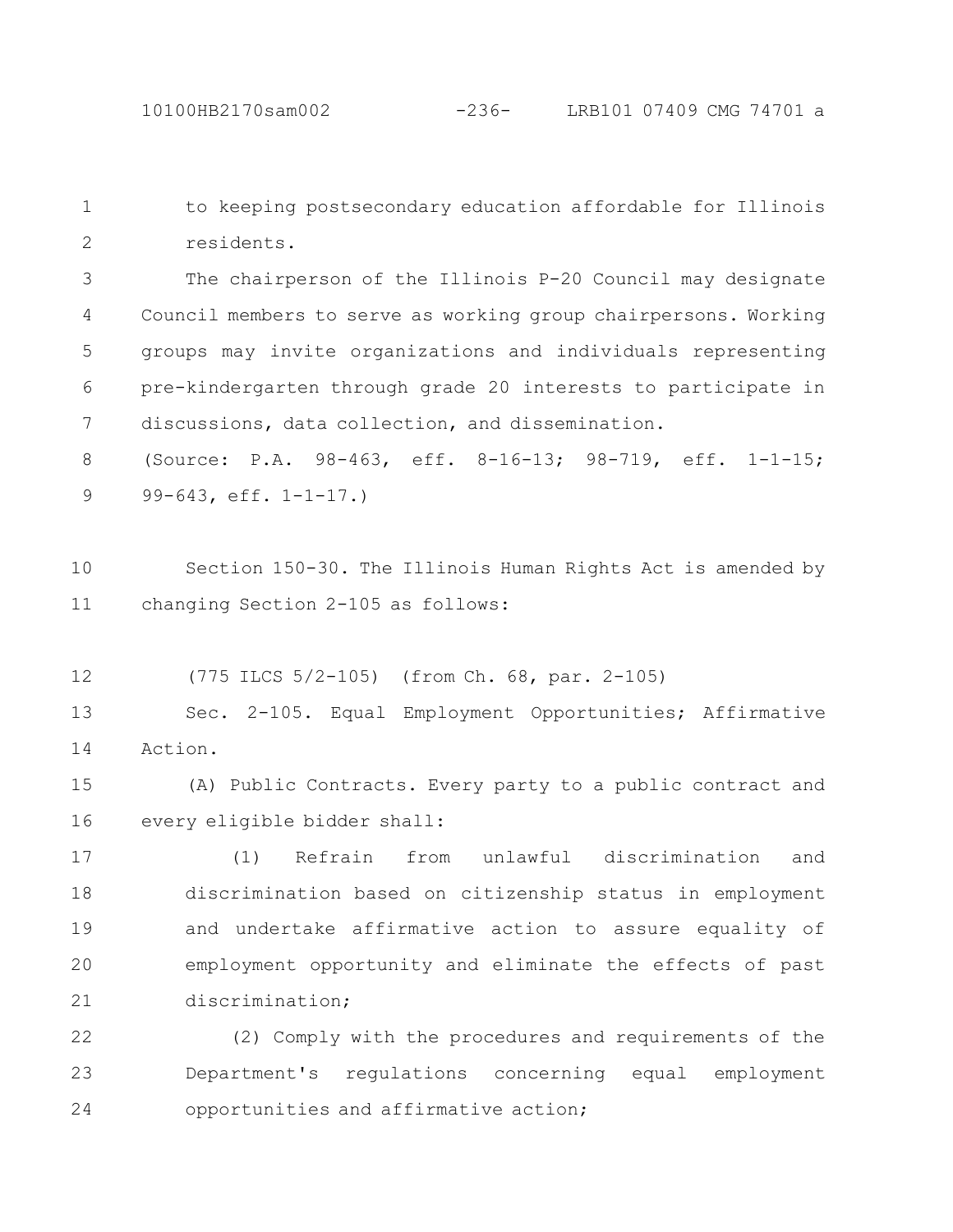(3) Provide such information, with respect to its employees and applicants for employment, and assistance as the Department may reasonably request; 1 2 3

(4) Have written sexual harassment policies that shall include, at a minimum, the following information: (i) the illegality of sexual harassment; (ii) the definition of sexual harassment under State law; (iii) a description of sexual harassment, utilizing examples; (iv) the vendor's internal complaint process including penalties; (v) the legal recourse, investigative and complaint process available through the Department and the Commission; (vi) directions on how to contact the Department and Commission; and (vii) protection against retaliation as provided by Section 6-101 of this Act. A copy of the policies shall be provided to the Department upon request. Additionally, each bidder who submits a bid or offer for a State contract under the Illinois Procurement Code shall have a written copy of the bidder's sexual harassment policy as required under this paragraph (4). A copy of the policy shall be provided to the State agency entering into the contract upon request. 4 5 6 7 8 9 10 11 12 13 14 15 16 17 18 19 20 21

(B) State Agencies. Every State executive department, State agency, board, commission, and instrumentality shall: 22 23

(1) Comply with the procedures and requirements of the Department's regulations concerning equal employment opportunities and affirmative action; 24 25 26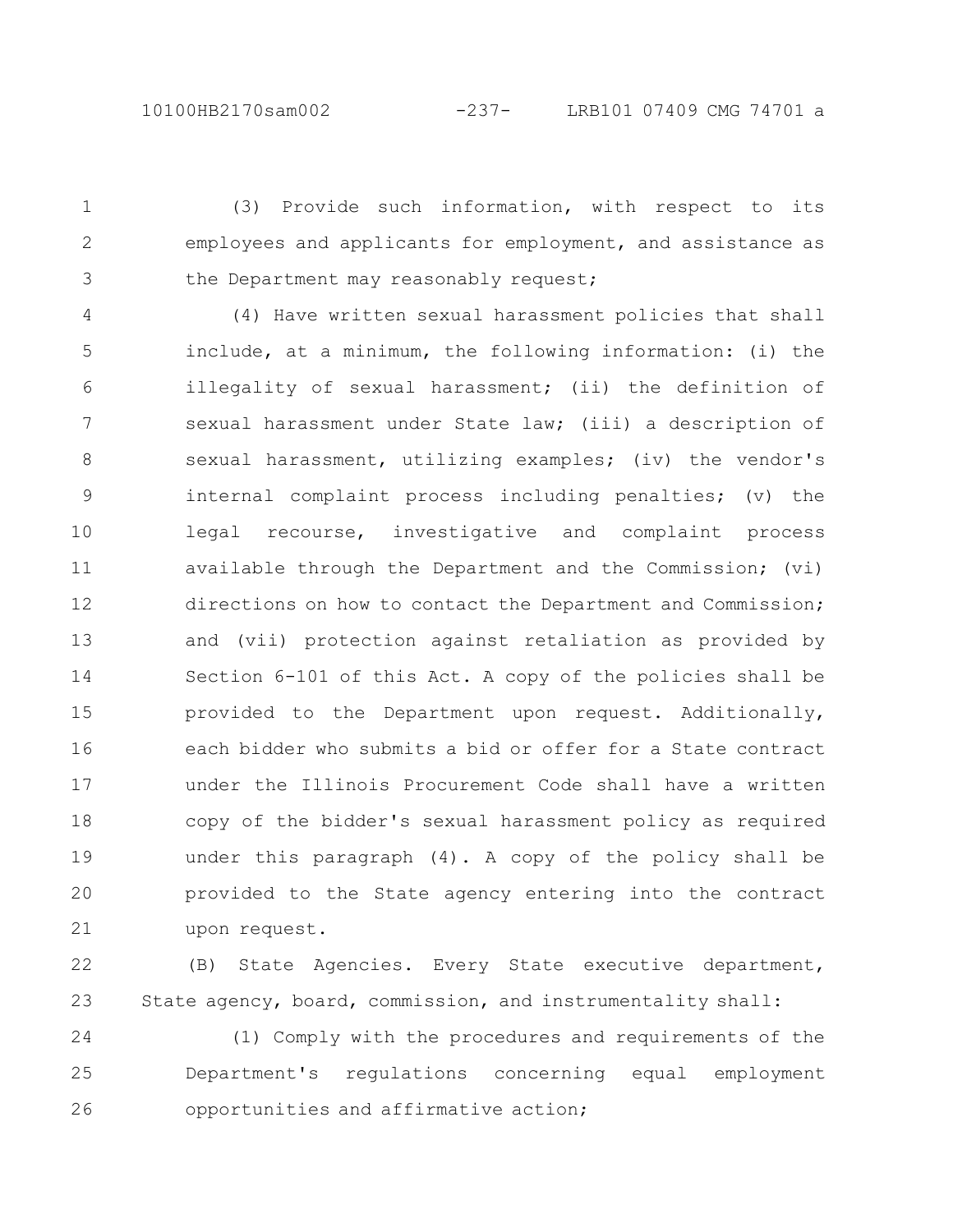(2) Provide such information and assistance as the Department may request. 1 2

(3) Establish, maintain, and carry out a continuing affirmative action plan consistent with this Act and the regulations of the Department designed to promote equal opportunity for all State residents in every aspect of agency personnel policy and practice. For purposes of these affirmative action plans, the race and national origin categories to be included in the plans are: American Indian or Alaska Native, Asian, Black or African American, Hispanic or Latino, Native Hawaiian or Other Pacific Islander. 3 4 5 6 7 8 9 10 11 12

This plan shall include a current detailed status report: 13 14

(a) indicating, by each position in State service, the number, percentage, and average salary of individuals employed by race, national origin, sex and disability, and any other category that the Department may require by rule; 15 16 17 18 19

(b) identifying all positions in which the percentage of the people employed by race, national origin, sex and disability, and any other category that the Department may require by rule, is less than four-fifths of the percentage of each of those components in the State work force; 20 21 22 23 24 25

(c) specifying the goals and methods for 26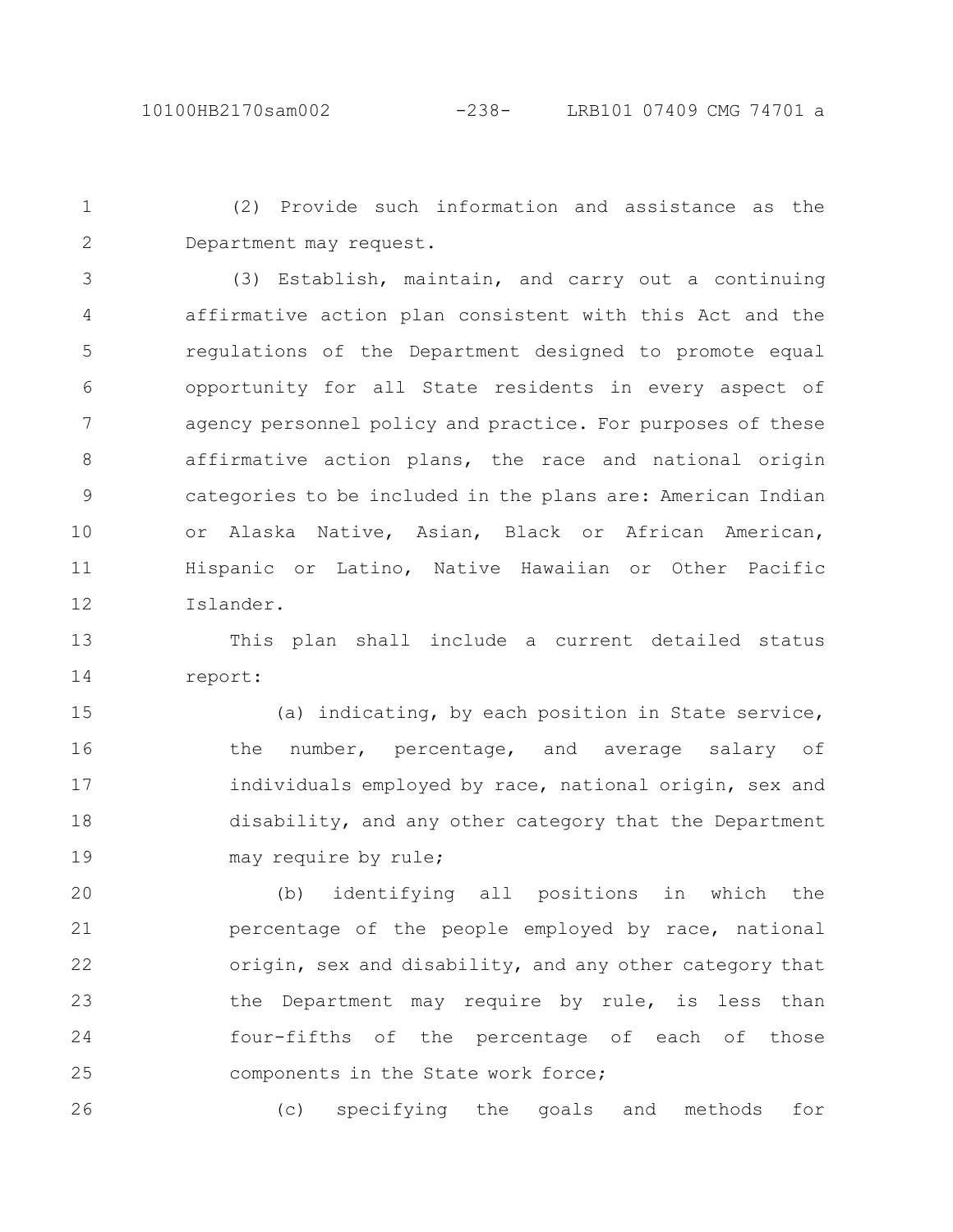1

2

3

increasing the percentage by race, national origin, sex and disability, and any other category that the Department may require by rule, in State positions;

(d) indicating progress and problems toward meeting equal employment opportunity goals, including, if applicable, but not limited to, Department of Central Management Services recruitment efforts, publicity, promotions, and use of options designating positions by linguistic abilities; 4 5 6 7 8 9

(e) establishing a numerical hiring goal for the employment of qualified persons with disabilities in the agency as a whole, to be based on the proportion of people with work disabilities in the Illinois labor force as reflected in the most recent employment data made available by the United States Census Bureau. 10 11 12 13 14 15

(4) If the agency has 1000 or more employees, appoint a full-time Equal Employment Opportunity officer, subject to the Department's approval, whose duties shall include: 16 17 18

(a) Advising the head of the particular State agency with respect to the preparation of equal employment opportunity programs, procedures, regulations, reports, and the agency's affirmative action plan. 19 20 21 22 23

(b) Evaluating in writing each fiscal year the sufficiency of the total agency program for equal employment opportunity and reporting thereon to the 24 25 26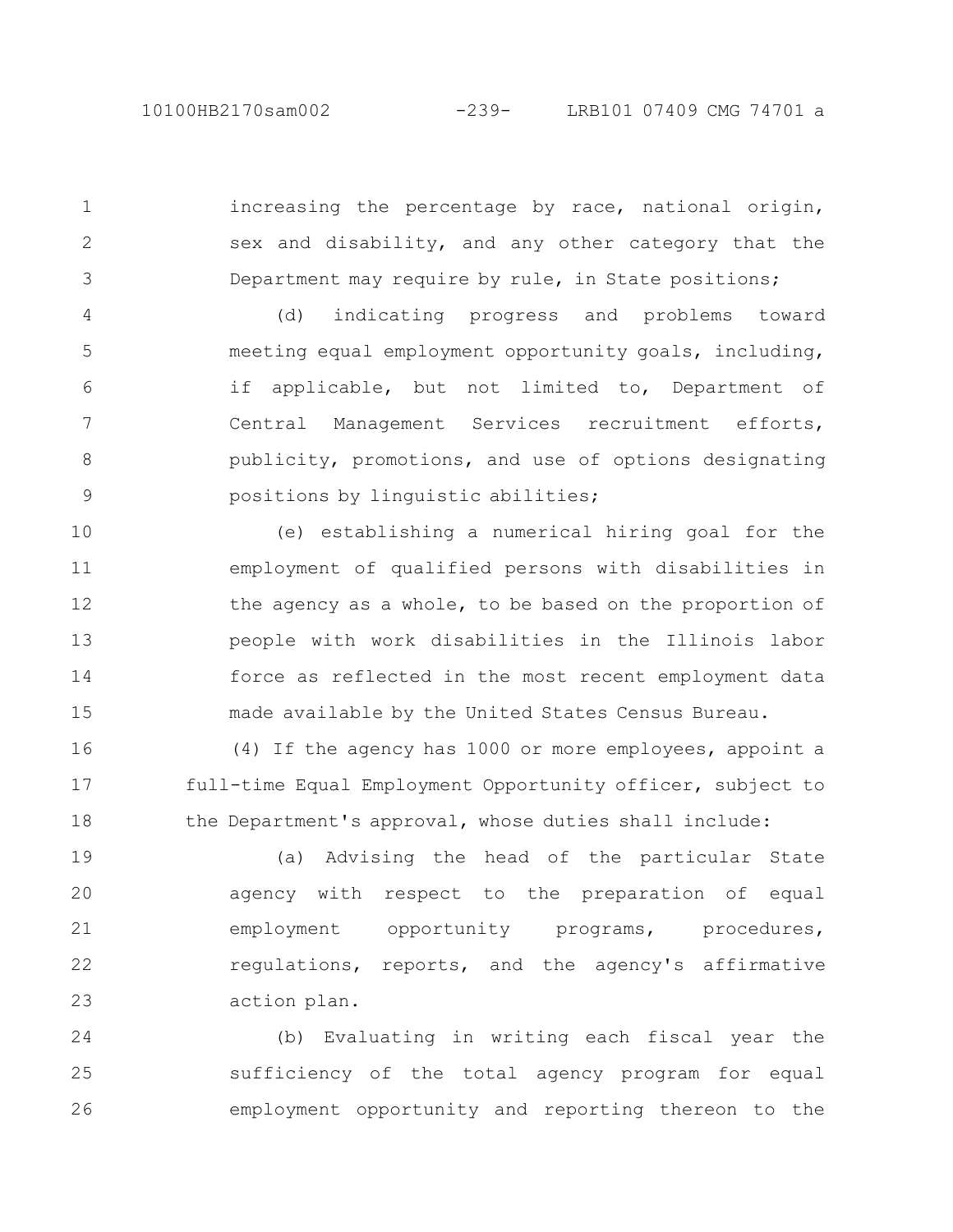10100HB2170sam002 -240- LRB101 07409 CMG 74701 a

2

3

4

5

6

22

23

head of the agency with recommendations as to any improvement or correction in recruiting, hiring or promotion needed, including remedial or disciplinary action with respect to managerial or supervisory employees who have failed to cooperate fully or who are in violation of the program. 1

(c) Making changes in recruitment, training and promotion programs and in hiring and promotion procedures designed to eliminate discriminatory practices when authorized. 7 8 9 10

(d) Evaluating tests, employment policies, practices and qualifications and reporting to the head of the agency and to the Department any policies, practices and qualifications that have unequal impact by race, national origin as required by Department rule, sex or disability or any other category that the Department may require by rule, and to assist in the recruitment of people in underrepresented classifications. This function shall be performed in cooperation with the State Department of Central Management Services. 11 12 13 14 15 16 17 18 19 20 21

> (e) Making any aggrieved employee or applicant for employment aware of his or her remedies under this Act.

In any meeting, investigation, negotiation, conference, or other proceeding between a State employee and an Equal Employment Opportunity officer, 24 25 26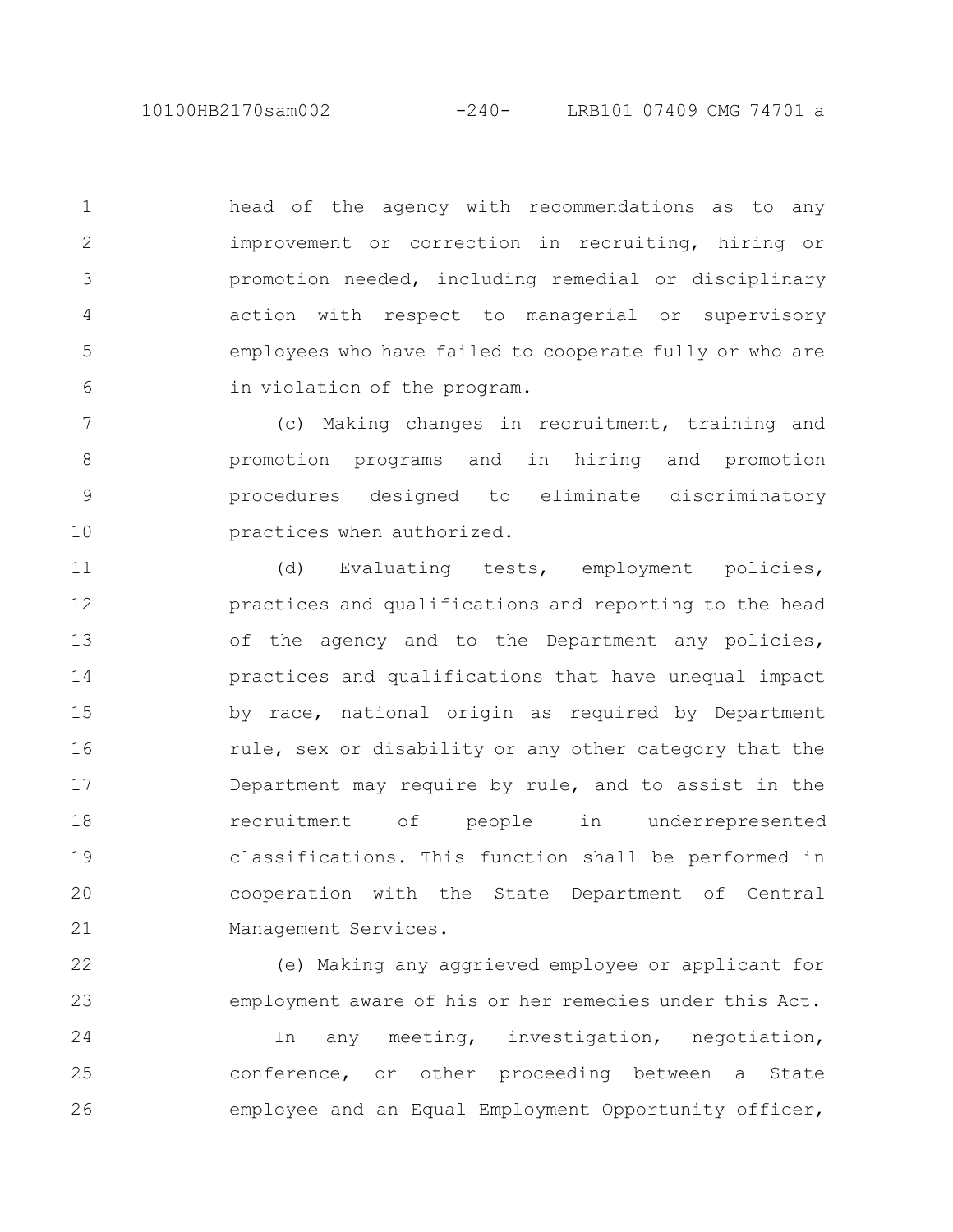a State employee (1) who is not covered by a collective bargaining agreement and (2) who is the complaining party or the subject of such proceeding may be accompanied, advised and represented by (1) an attorney licensed to practice law in the State of Illinois or (2) a representative of an employee organization whose membership is composed of employees of the State and of which the employee is a member. A representative of an employee, other than an attorney, may observe but may not actively participate, or advise the State employee during the course of such meeting, investigation, negotiation, conference or other proceeding. Nothing in this Section shall be construed to permit any person who is not licensed to practice law in Illinois to deliver any legal services or otherwise engage in any activities that would constitute the unauthorized practice of law. Any representative of an employee who is present with the consent of the employee, shall not, during or after termination of the relationship permitted by this Section with the State employee, use or reveal any information obtained during the course of the meeting, investigation, negotiation, conference or other proceeding without the consent of the complaining party and any State employee who is the subject of the proceeding and pursuant to rules and regulations 1 2 3 4 5 6 7 8 9 10 11 12 13 14 15 16 17 18 19 20 21 22 23 24 25 26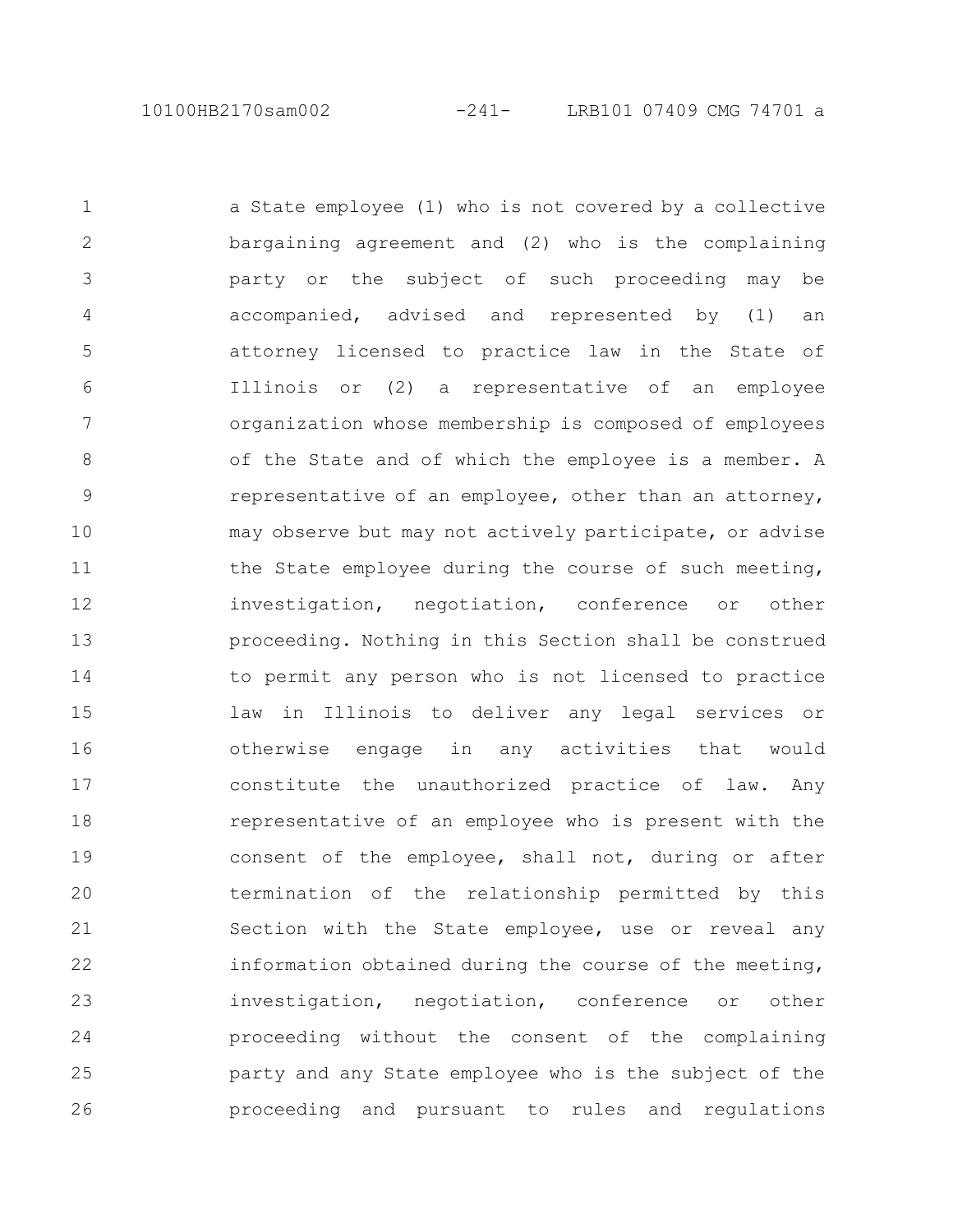10100HB2170sam002 -242- LRB101 07409 CMG 74701 a

governing confidentiality of such information as promulgated by the appropriate State agency. Intentional or reckless disclosure of information in violation of these confidentiality requirements shall constitute a Class B misdemeanor. 1 2 3 4 5

(5) Establish, maintain and carry out a continuing sexual harassment program that shall include the following: 6 7 8

(a) Develop a written sexual harassment policy that includes at a minimum the following information: (i) the illegality of sexual harassment; (ii) the definition of sexual harassment under State law; (iii) a description of sexual harassment, utilizing examples; (iv) the agency's internal complaint process including penalties; (v) the legal recourse, investigative and complaint process available through the Department and the Commission; (vi) directions on how to contact the Department and Commission; and (vii) protection against retaliation as provided by Section 6-101 of this Act. The policy shall be reviewed annually. 9 10 11 12 13 14 15 16 17 18 19 20 21

(b) Post in a prominent and accessible location and distribute in a manner to assure notice to all agency employees without exception the agency's sexual harassment policy. Such documents may meet, but shall not exceed, the 6th grade literacy level. Distribution 22 23 24 25 26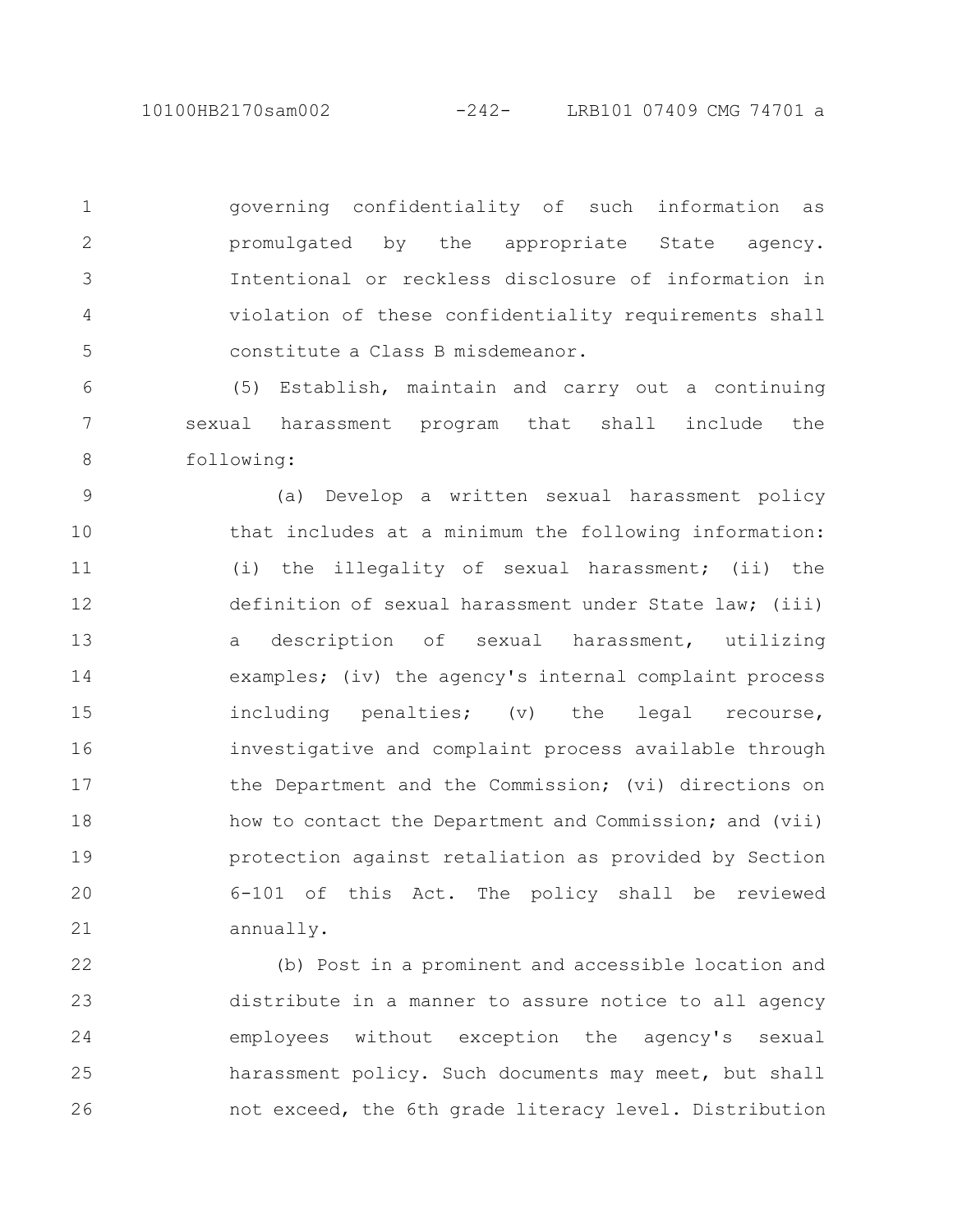shall be effectuated within 90 days of the effective date of this amendatory Act of 1992 and shall occur annually thereafter. 1 2 3

(c) Provide training on sexual harassment prevention and the agency's sexual harassment policy as a component of all ongoing or new employee training programs. 4 5 6 7

(6) Notify the Department 30 days before effecting any layoff. Once notice is given, the following shall occur: 8 9

(a) No layoff may be effective earlier than 10 working days after notice to the Department, unless an emergency layoff situation exists. 10 11 12

(b) The State executive department, State agency, board, commission, or instrumentality in which the layoffs are to occur must notify each employee targeted for layoff, the employee's union representative (if applicable), and the State Dislocated Worker Unit at the Department of Commerce and Economic Opportunity. 13 14 15 16 17 18

(c) The State executive department, State agency, board, commission, or instrumentality in which the layoffs are to occur must conform to applicable collective bargaining agreements. 19 20 21 22

(d) The State executive department, State agency, board, commission, or instrumentality in which the layoffs are to occur should notify each employee targeted for layoff that transitional assistance may 23 24 25 26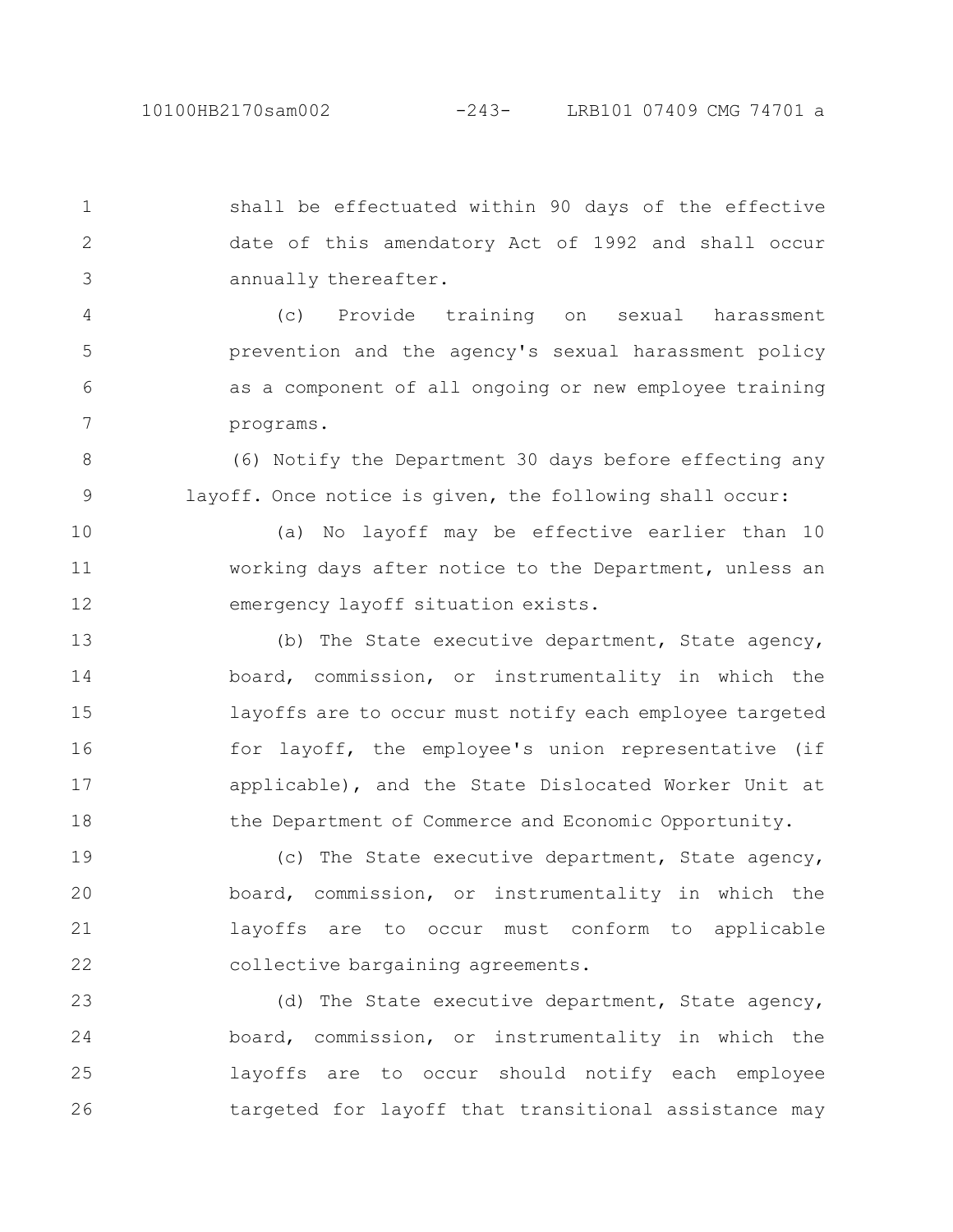10100HB2170sam002 -244- LRB101 07409 CMG 74701 a

2

3

4

5

6

be available to him or her under the Economic Dislocation and Worker Adjustment Assistance Act administered by the Department of Employment Security Commerce and Economic Opportunity. Failure to give such notice shall not invalidate the layoff or postpone its effective date. 1

As used in this subsection (B), "disability" shall be defined in rules promulgated under the Illinois Administrative Procedure Act. 7 8 9

(C) Civil Rights Violations. It is a civil rights violation for any public contractor or eligible bidder to: 10 11

(1) fail to comply with the public contractor's or eligible bidder's duty to refrain from unlawful discrimination and discrimination based on citizenship status in employment under subsection (A)(1) of this Section; or 12 13 14 15 16

(2) fail to comply with the public contractor's or eligible bidder's duties of affirmative action under subsection (A) of this Section, provided however, that the Department has notified the public contractor or eligible bidder in writing by certified mail that the public contractor or eligible bidder may not be in compliance with affirmative action requirements of subsection (A). A minimum of 60 days to comply with the requirements shall be afforded to the public contractor or eligible bidder before the Department may issue formal notice of non-compliance. 17 18 19 20 21 22 23 24 25 26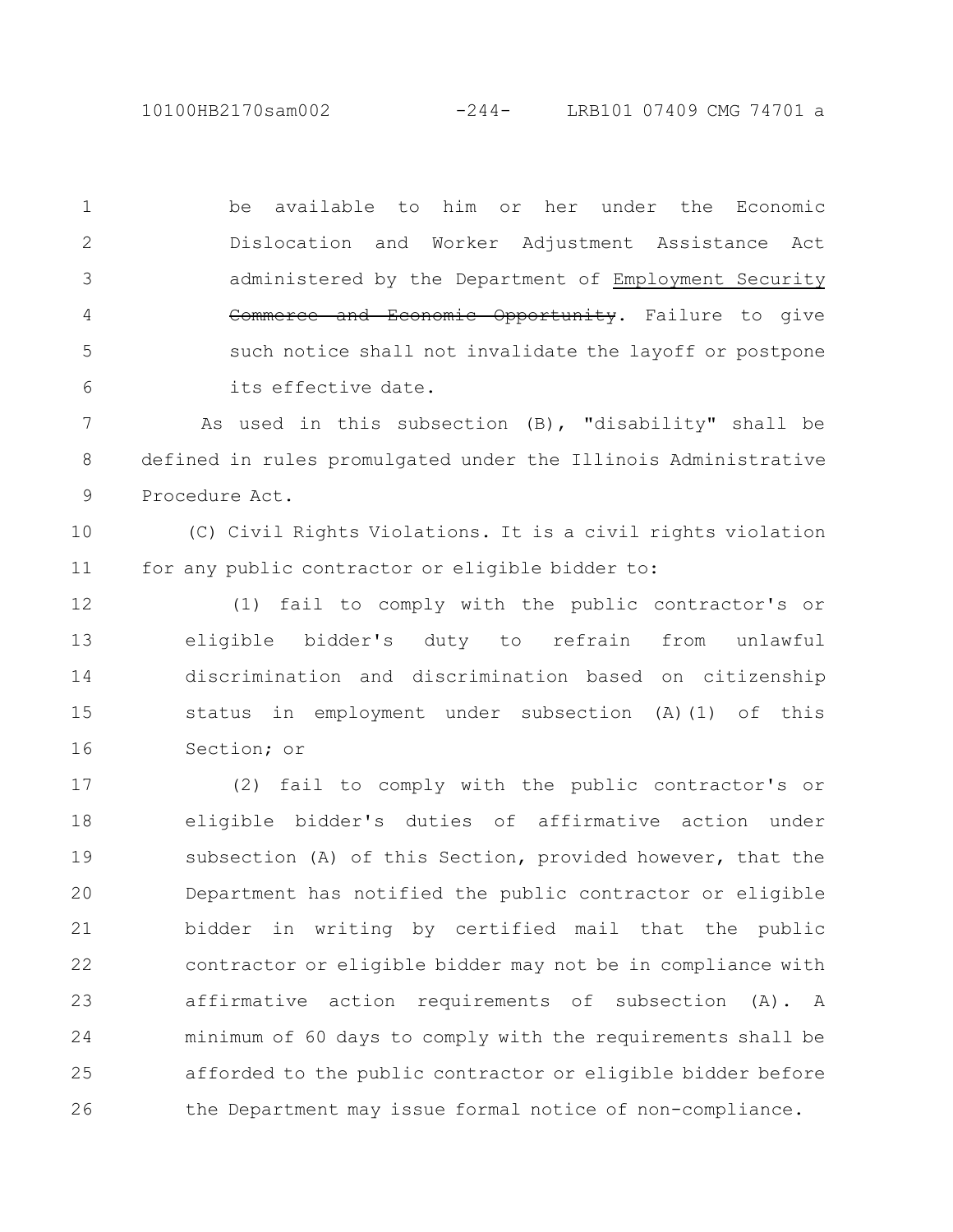1

## (D) As used in this Section:

(1) "American Indian or Alaska Native" means a person having origins in any of the original peoples of North and South America, including Central America, and who maintains tribal affiliation or community attachment. 2 3 4 5

(2) "Asian" means a person having origins in any of the original peoples of the Far East, Southeast Asia, or the Indian subcontinent, including, but not limited to, Cambodia, China, India, Japan, Korea, Malaysia, Pakistan, the Philippine Islands, Thailand, and Vietnam. 6 7 8 9 10

(3) "Black or African American" means a person having origins in any of the black racial groups of Africa. Terms such as "Haitian" or "Negro" can be used in addition to "Black or African American". 11 12 13 14

(4) "Hispanic or Latino" means a person of Cuban, Mexican, Puerto Rican, South or Central American, or other Spanish culture or origin, regardless of race. 15 16 17

(5) "Native Hawaiian or Other Pacific Islander" means a person having origins in any of the original peoples of Hawaii, Guam, Samoa, or other Pacific Islands. 18 19 20

(Source: P.A. 99-933, eff. 1-27-17; 100-698, eff. 1-1-19.) 21

Section 150-35. The Illinois Worker Adjustment and Retraining Notification Act is amended by changing Sections 10 and 45, as follows: 22 23 24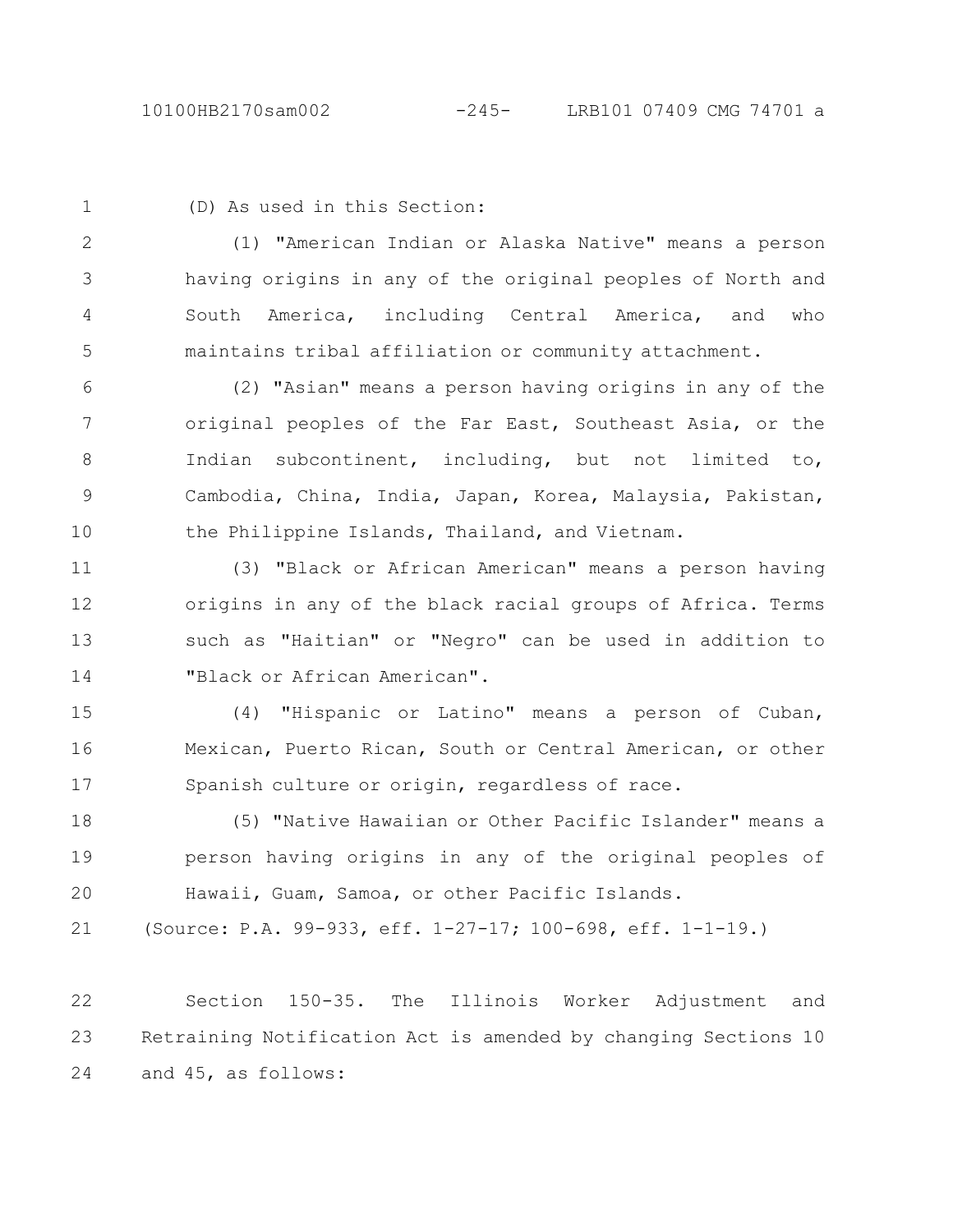10100HB2170sam002 -246- LRB101 07409 CMG 74701 a

|  | (820 ILCS 65/10) |
|--|------------------|
|  |                  |

Sec. 10. Notice. 2

(a) An employer may not order a mass layoff, relocation, or employment loss unless, 60 days before the order takes effect, the employer gives written notice of the order to the following: 3 4 5 6

(1) affected employees and representatives of affected employees; and 7 8

(2) the Department of Employment Security Commerce and Economic Opportunity and the chief elected official of each municipal and county government within which the employment loss, relocation, or mass layoff occurs. 9 10 11 12

(b) An employer required to give notice of any mass layoff, relocation, or employment loss under this Act shall include in its notice the elements required by the federal Worker Adjustment and Retraining Notification Act (29 U.S.C. 2101 et seq.). 13 14 15 16 17

(c) Notwithstanding the requirements of subsection (a), an employer is not required to provide notice if a mass layoff, relocation, or employment loss is necessitated by a physical calamity or an act of terrorism or war. 18 19 20 21

(d) The mailing of notice to an employee's last known address or inclusion of notice in the employee's paycheck shall be considered acceptable methods for fulfillment of the employer's obligation to give notice to each affected employee under this Act. 22 23 24 25 26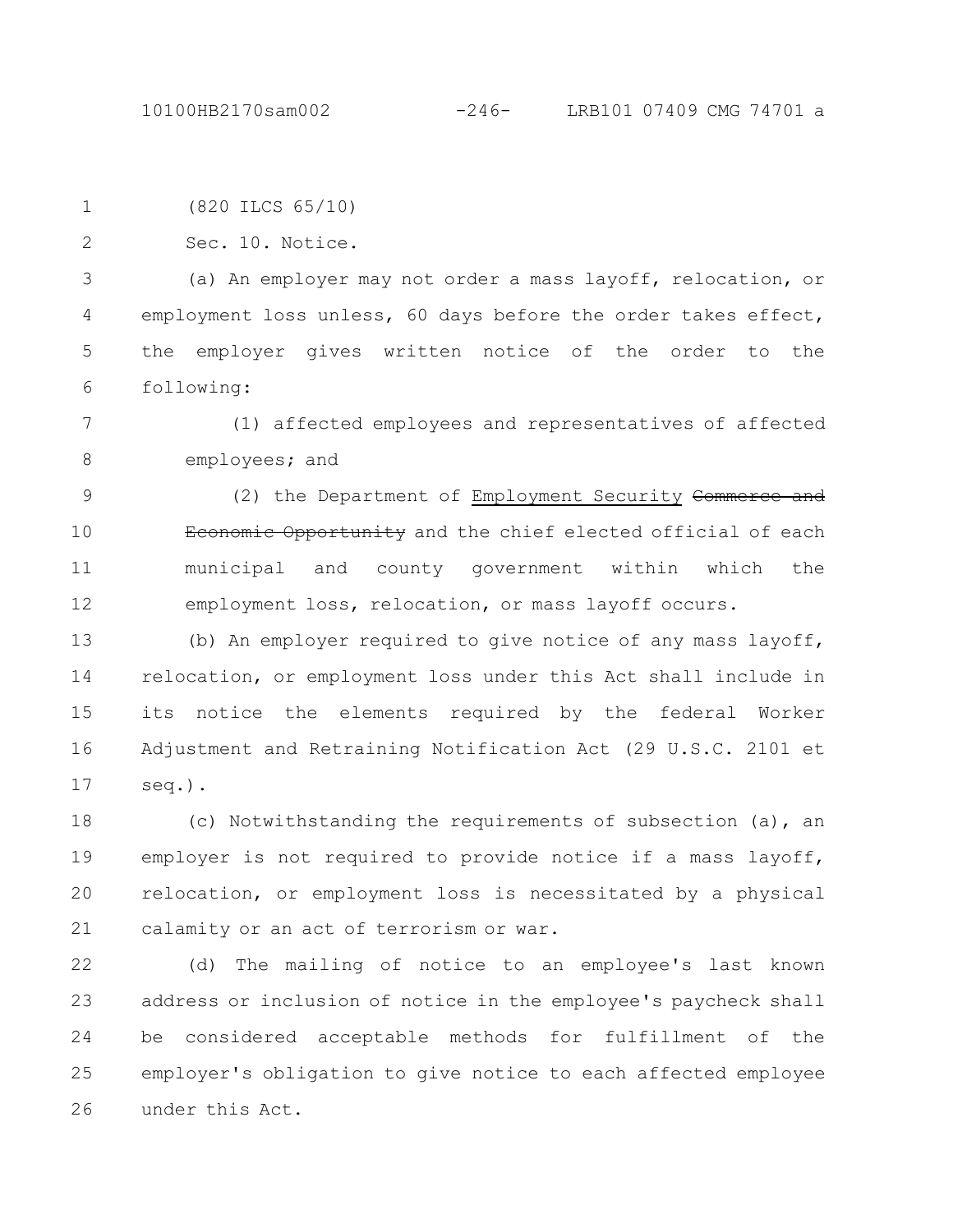10100HB2170sam002 -247- LRB101 07409 CMG 74701 a

(e) In the case of a sale of part or all of an employer's business, the seller shall be responsible for providing notice for any plant closing or mass layoff in accordance with this Section, up to and including the effective date of the sale. After the effective date of the sale of part or all of an employer's business, the purchaser shall be responsible for providing notice for any plant closing or mass layoff in accordance with this Section. Notwithstanding any other provision of this Act, any person who is an employee of the seller (other than a part-time employee) as of the effective date of the sale shall be considered an employee of the purchaser immediately after the effective date of the sale. 1 2 3 4 5 6 7 8 9 10 11 12

(f) An employer which is receiving State or local economic development incentives for doing or continuing to do business in this State may be required to provide additional notice pursuant to Section 15 of the Business Economic Support Act. 13 14 15 16

(g) The rights and remedies provided to employees by this Act are in addition to, and not in lieu of, any other contractual or statutory rights and remedies of the employees, and are not intended to alter or affect such rights and remedies, except that the period of notification required by this Act shall run concurrently with any period of notification required by contract or by any other law. 17 18 19 20 21 22 23

(h) It is the sense of the General Assembly that an employer who is not required to comply with the notice requirements of this Section should, to the extent possible, 24 25 26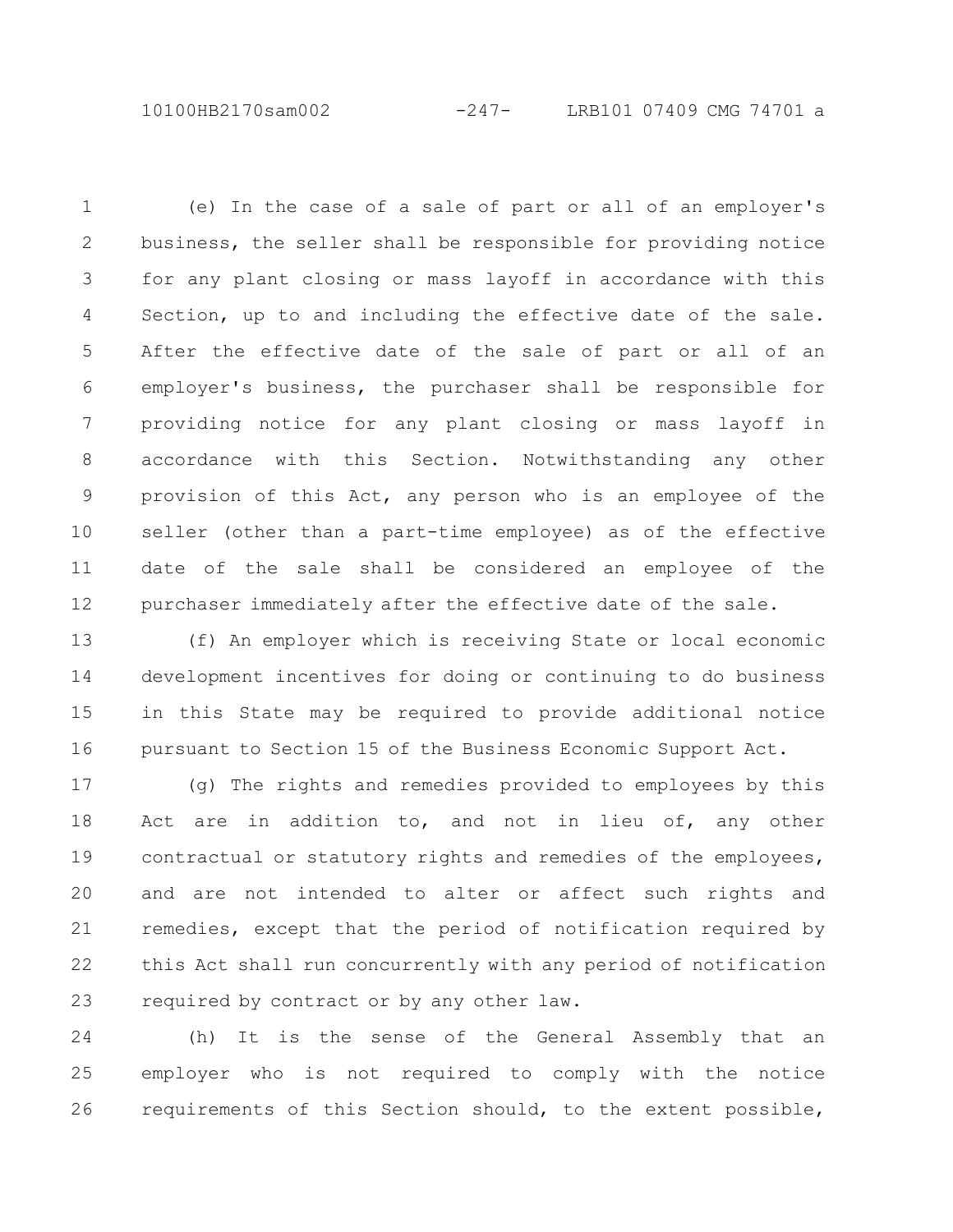10100HB2170sam002 -248- LRB101 07409 CMG 74701 a

provide notice to its employees about a proposal to close a plant or permanently reduce its workforce. 1 2

(Source: P.A. 93-915, eff. 1-1-05.) 3

(820 ILCS 65/45) 4

Sec. 45. Advisory notice from Department of Employment Security Commerce and Economic Opportunity. Before September 30 of each year, the Department of Employment Security Commerce and Economic Opportunity, with the cooperation of the Department of Employment Security, must issue a written notice to each employer that reported to the Department of Employment Security that the employer paid wages to 75 or more individuals with respect to any quarter in the immediately preceding calendar year. The notice must indicate that the employer may be subject to this Act and must generally advise the employer about the requirements of this Act and the remedies provided for violations of this Act. 5 6 7 8 9 10 11 12 13 14 15 16

(Source: P.A. 93-915, eff. 1-1-05.) 17

Section 150-40. The Unemployment Insurance Act is amended by changing Section 2103 as follows: 18 19

(820 ILCS 405/2103) (from Ch. 48, par. 663) 20

Sec. 2103. Unemployment compensation administration and other workforce development costs. All moneys received by the State or by the Department from any source for the financing of 21 22 23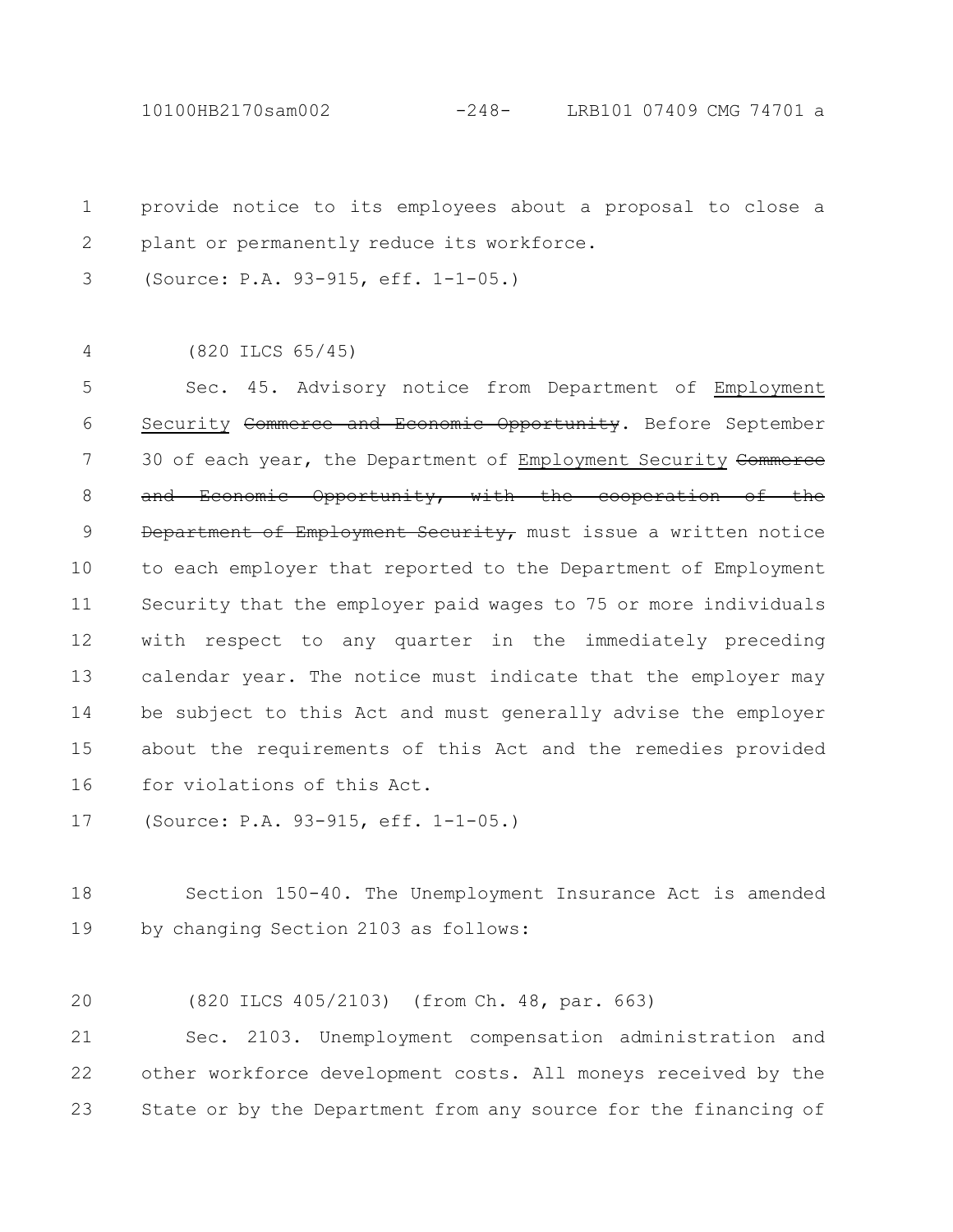10100HB2170sam002 -249- LRB101 07409 CMG 74701 a

the cost of administration of this Act, including all federal moneys allotted or apportioned to the State or to the Department for that purpose, including moneys received directly or indirectly from the federal government under the Job Training Partnership Act, and including moneys received from the Railroad Retirement Board as compensation for services or facilities supplied to said Board, or any moneys made available by this State or its political subdivisions and matched by moneys granted to this State pursuant to the provisions of the Wagner-Peyser Act, shall be received and held by the State Treasurer as ex-officio custodian thereof, separate and apart from all other State moneys, in the Title III Social Security and Employment Fund, and such funds shall be distributed or expended upon the direction of the Director and, except money received pursuant to the last paragraph of Section 2100B, shall be distributed or expended solely for the purposes and in the amounts found necessary by the Secretary of Labor of the United States of America, or other appropriate federal agency, for the proper and efficient administration of this Act. Notwithstanding any provision of this Section, all money requisitioned and deposited with the State Treasurer pursuant to the last paragraph of Section 2100B shall remain part of the unemployment trust fund and shall be used only in accordance with the conditions specified in the last paragraph of Section 2100B. 1 2 3 4 5 6 7 8 9 10 11 12 13 14 15 16 17 18 19 20 21 22 23 24 25

26

If any moneys received from the Secretary of Labor, or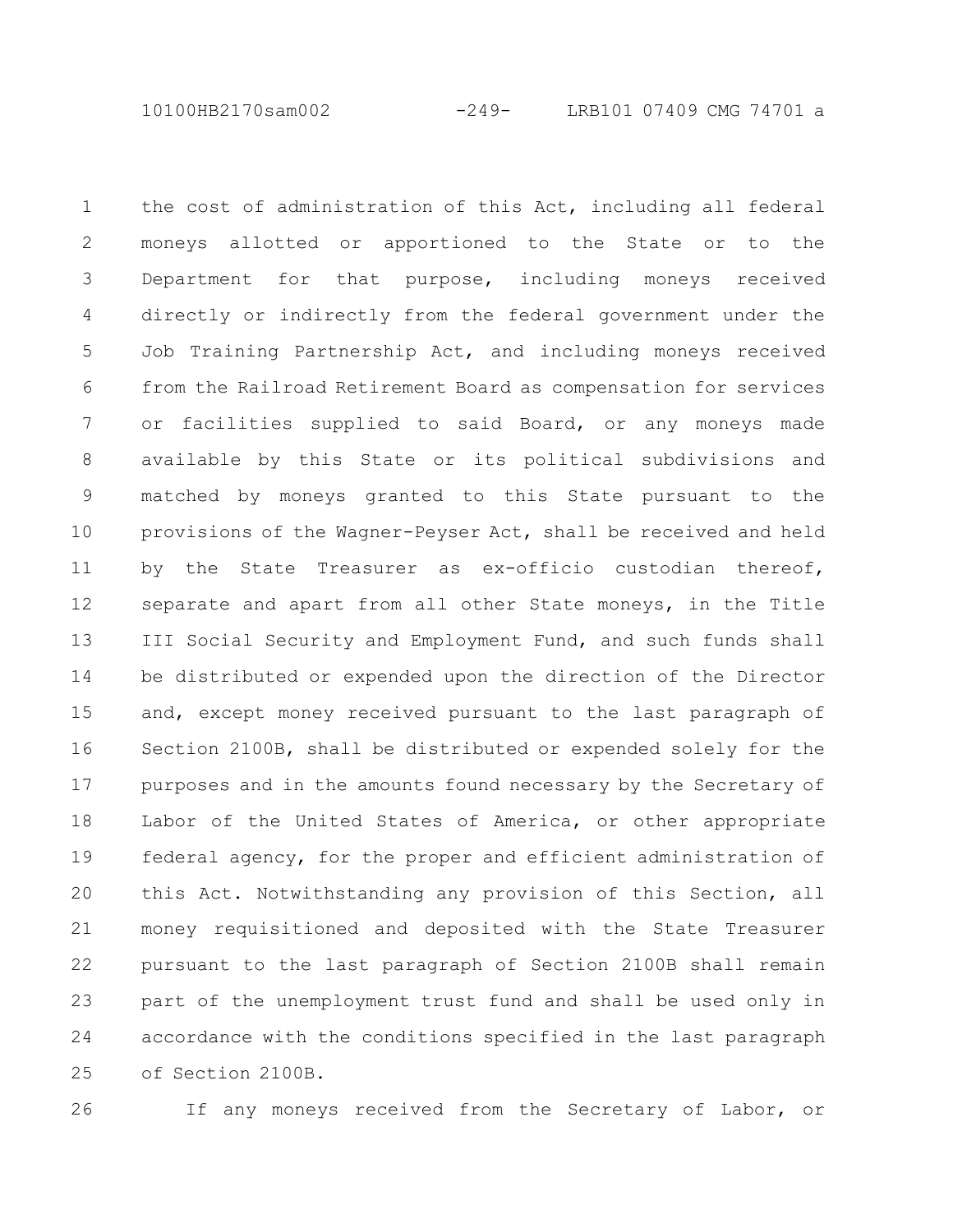10100HB2170sam002 -250- LRB101 07409 CMG 74701 a

other appropriate federal agency, under Title III of the Social Security Act, or any moneys granted to this State pursuant to the provisions of the Wagner-Peyser Act, or any moneys made available by this State or its political subdivisions and matched by moneys granted to this State pursuant to the provisions of the Wagner-Peyser Act, are found by the Secretary of Labor, or other appropriate Federal agency, because of any action or contingency, to have been lost or expended for purposes other than, or in amounts in excess of, those found necessary, by the Secretary of Labor, or other appropriate Federal agency, for the proper administration of this Act, it is the policy of this State that such moneys shall be replaced by moneys appropriated for such purpose from the general funds of this State for expenditure as provided in the first paragraph of this Section. The Director shall report to the Governor's Office of Management and Budget, in the same manner as is provided generally for the submission by State Departments of financial requirements for the ensuing fiscal year, and the Governor shall include in his budget report to the next regular session of the General Assembly, the amount required for such replacement. 1 2 3 4 5 6 7 8 9 10 11 12 13 14 15 16 17 18 19 20 21

Moneys in the Title III Social Security and Employment Fund shall not be commingled with other State funds, but they shall be deposited as required by law and maintained in a separate account on the books of a savings and loan association or bank. The State Treasurer shall be liable on his general official 22 23 24 25 26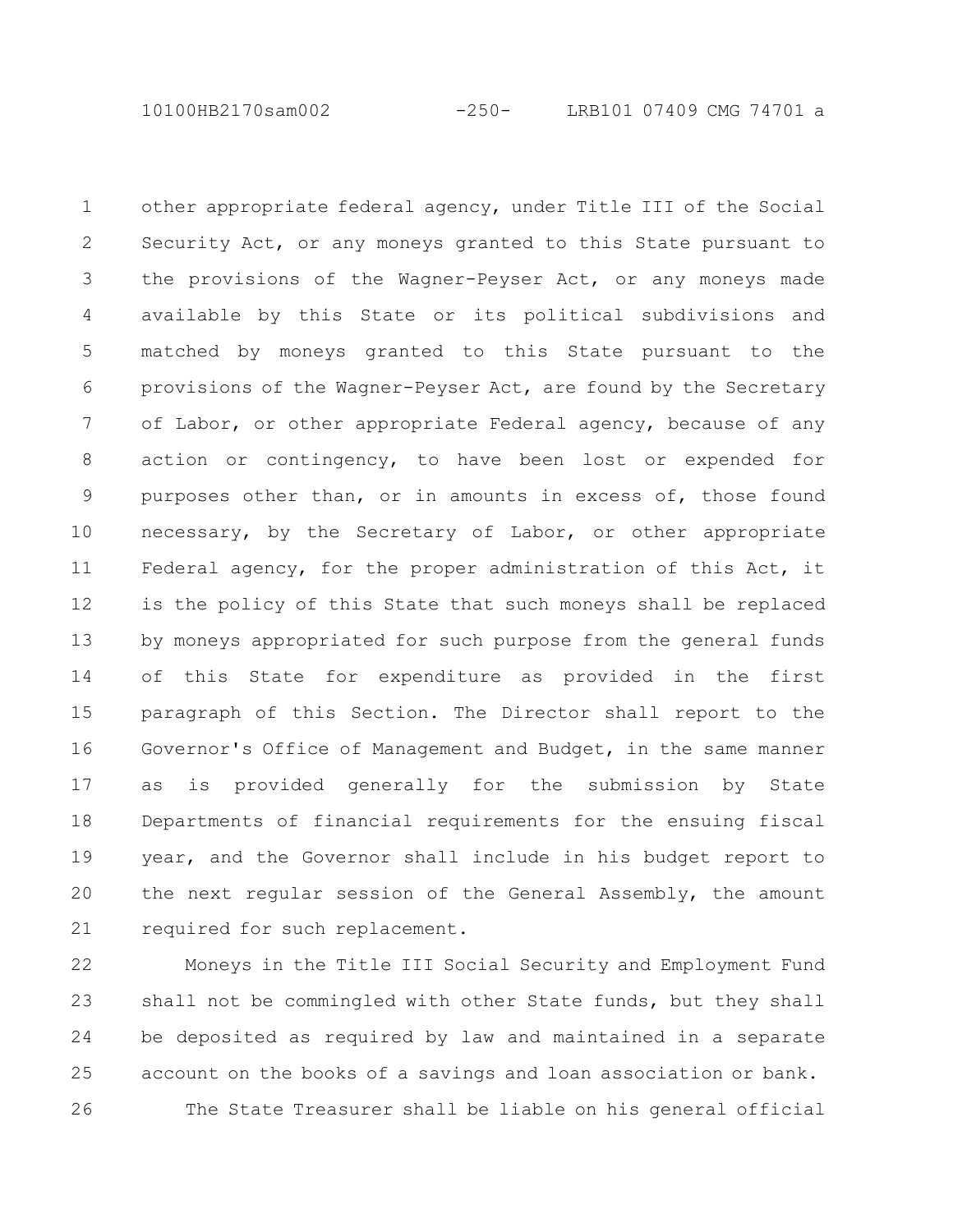10100HB2170sam002 -251- LRB101 07409 CMG 74701 a

bond for the faithful performance of his duties as custodian of all moneys in the Title III Social Security and Employment Fund. Such liability on his official bond shall exist in addition to the liability upon any separate bond given by him. All sums recovered for losses sustained by the fund herein described shall be deposited therein. 1 2 3 4 5 6

Upon the effective date of this amendatory Act of 1987 (January 1, 1988), the Comptroller shall transfer all unobligated funds from the Job Training Fund into the Title III Social Security and Employment Fund. 7 8 9 10

On September 1, 2000, or as soon thereafter as may be reasonably practicable, the State Comptroller shall transfer all unobligated moneys from the Job Training Partnership Fund into the Title III Social Security and Employment Fund. The moneys transferred pursuant to this amendatory Act may be used or expended for purposes consistent with the conditions under which those moneys were received by the State. 11 12 13 14 15 16 17

Beginning on the effective date of this amendatory Act of the 91st General Assembly, all moneys that would otherwise be deposited into the Job Training Partnership Fund shall instead be deposited into the Title III Social Security and Employment Fund, to be used for purposes consistent with the conditions under which those moneys are received by the State, except that any moneys that may be necessary to pay liabilities outstanding as of June 30, 2000 shall be deposited into the Job Training Partnership Fund. 18 19 20 21 22 23 24 25 26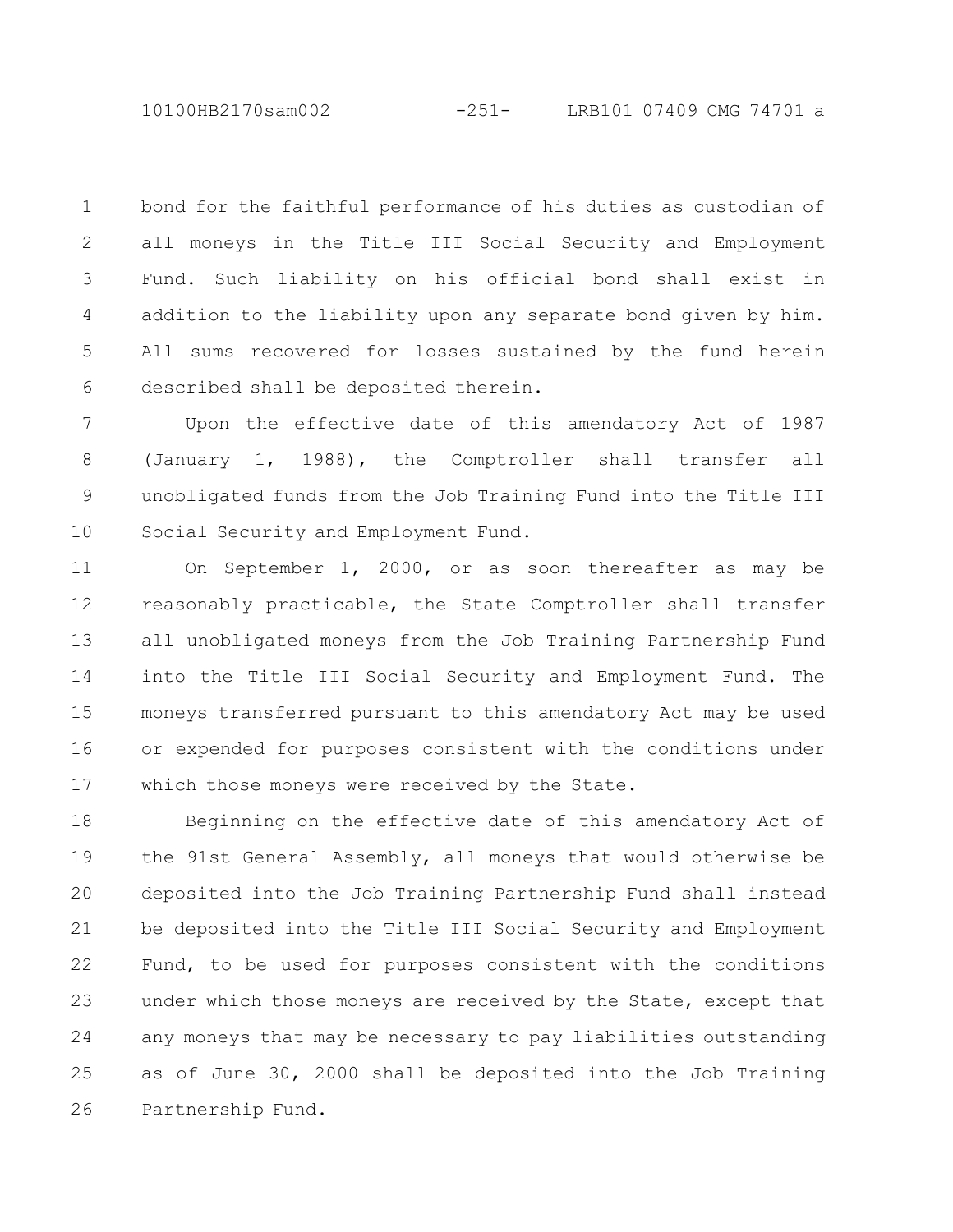On September 1, 2021, or as soon thereafter as may be reasonably practicable, the State Comptroller shall certify and the State Treasurer shall transfer all unobligated moneys in the Federal Workforce Training Fund to the Title III Social Security and Employment Fund. The moneys transferred pursuant to this paragraph may be used for purposes consistent with the conditions under which those moneys were received by the State. On and after January 1, 2022 all moneys that would otherwise be deposited into the Federal Workforce Training Fund shall be deposited into the Title III Social Security and Employment Fund, to be used for purposes consistent with the conditions under which those moneys were received by the State, except that any moneys that may be necessary to pay liabilities outstanding as of January 1, 2022 that would otherwise be payable from the Federal Workforce Training Fund shall be deposited into the Federal Workforce Training Fund. 1 2 3 4 5 6 7 8 9 10 11 12 13 14 15 16

(Source: P.A. 97-791, eff. 1-1-13.) 17

(20 ILCS 605/605-750 rep.) 18

Section 150-45. The Department of Commerce and Economic Opportunity Law of the Civil Administrative Code of Illinois is amended by repealing Section 605-750. 19 20 21

Section 150-97. Severability. The provisions of this Act are severable under Section 1.31 of the Statute on Statutes. 22 23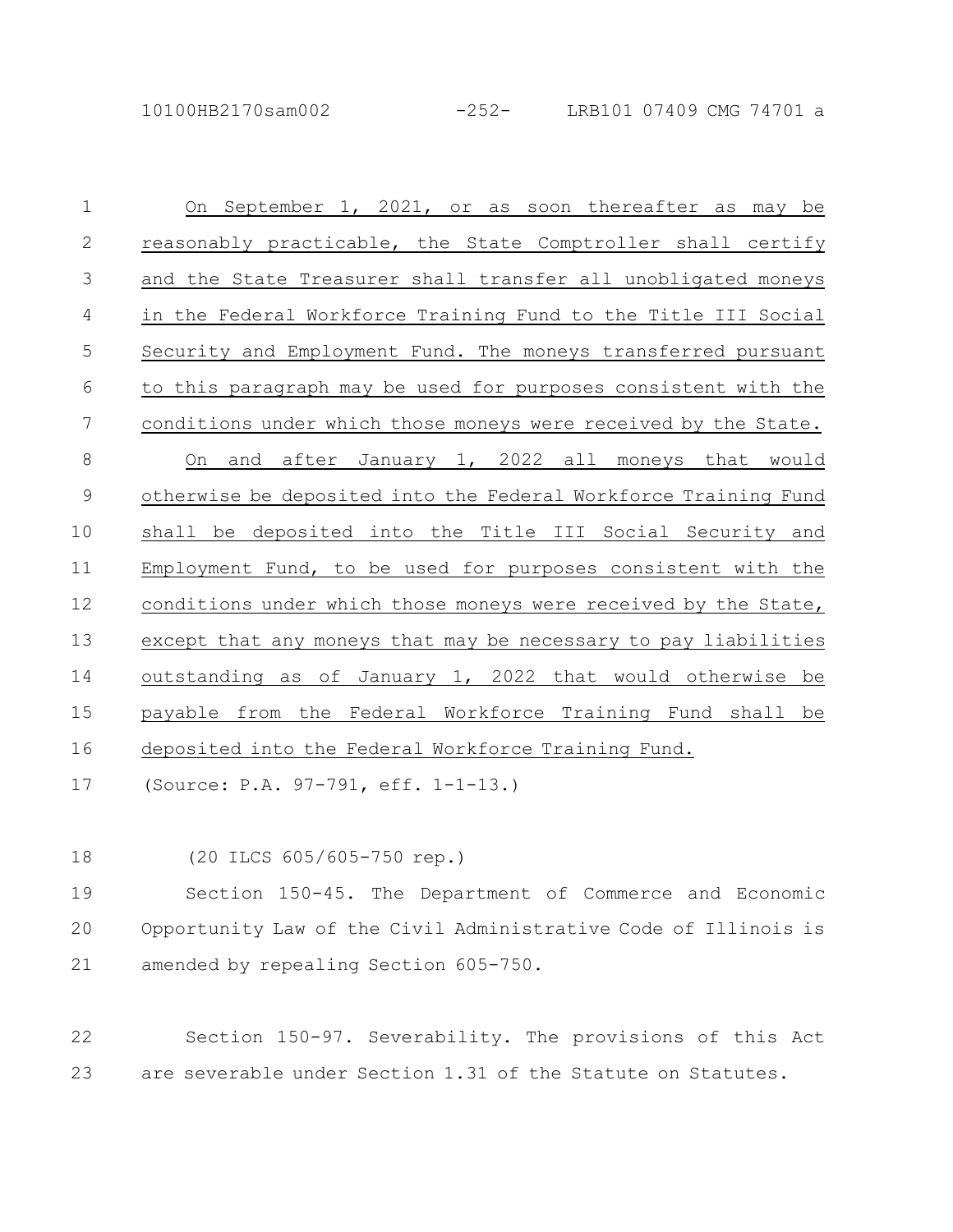## 10100HB2170sam002 -253- LRB101 07409 CMG 74701 a

| $\mathbf 1$ | Article 155.                                                   |
|-------------|----------------------------------------------------------------|
| 2           | Section 155-5. The School Code is amended by changing          |
| 3           | Section 21B-70 as follows:                                     |
| 4           | $(105$ ILCS $5/21B-70)$                                        |
| 5           | Sec. 21B-70. Illinois Teaching Excellence Program.             |
| 6           | (a) As used in this Section:                                   |
| 7           | "Diverse candidate" means a candidate who identifies with      |
| 8           | any of the ethnicities reported on the Illinois Report Card    |
| 9           | other than White.                                              |
| 10          | "National Board certified teacher candidate cohort             |
| 11          | facilitator" means a National Board certified teacher who      |
| 12          | collaborates to advance the goal of supporting all other       |
| 13          | candidate cohorts other than diverse candidate cohorts through |
| 14          | the Illinois National Board for Professional Teaching          |
| 15          | Standards Comprehensive Support System.                        |
| 16          | "National Board certified teacher diverse candidate cohort     |
| 17          | facilitator" means a National Board certified teacher who      |
| 18          | collaborates to advance the goal of supporting racially and    |
| 19          | ethnically diverse candidates through the Illinois National    |
| 20          | for Professional Teaching Standards Comprehensive<br>Board     |
| 21          | Support System.                                                |
| 22          | "National Board certified teacher diverse liaison" means       |
| 23          | individual or entity that supports the National Board<br>an    |
| 24          | certified teacher leading a diverse candidate cohort.          |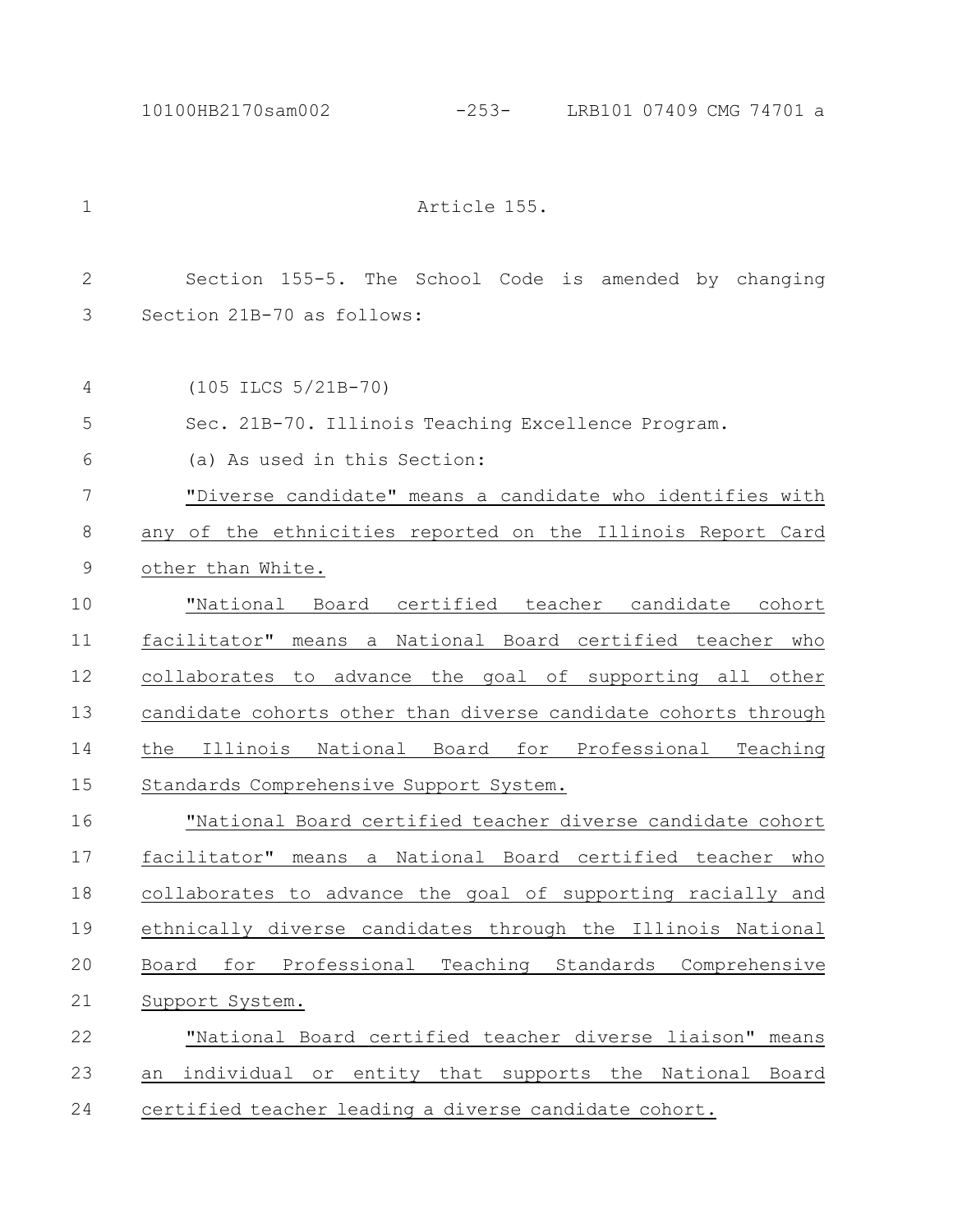"National Board certified teacher liaison" means an individual or entity that supports the National Board certified teacher leading candidate cohorts other than diverse candidate cohorts. 1 2 3 4

"National Board certified teacher rural or remote or distant candidate cohort facilitator" means a National Board certified teacher who collaborates to advance the goal of supporting rural or remote candidates through the Illinois National Board for Professional Teaching Standards Comprehensive Support System. 5 6 7 8 9 10

"National Board certified teacher rural or remote or distant liaison" means an individual or entity that who supports the National Board certified teacher leading a rural or remote candidate cohort. 11 12 13 14

"Qualified educator" means a teacher or school counselor currently employed in a school district who is in the process of obtaining certification through the National Board for Professional Teaching Standards or who has completed certification and holds a current Professional Educator License with a National Board for Professional Teaching Standards designation or a retired teacher or school counselor who holds a Professional Educator License with a National Board for Professional Teaching Standards designation. 15 16 17 18 19 20 21 22 23

"Rural or remote" or "rural or remote or distant" means local codes 32, 33, 41, 42, and 43 of the New Urban-Centric Locale Codes, as defined by the National Center for Education 24 25 26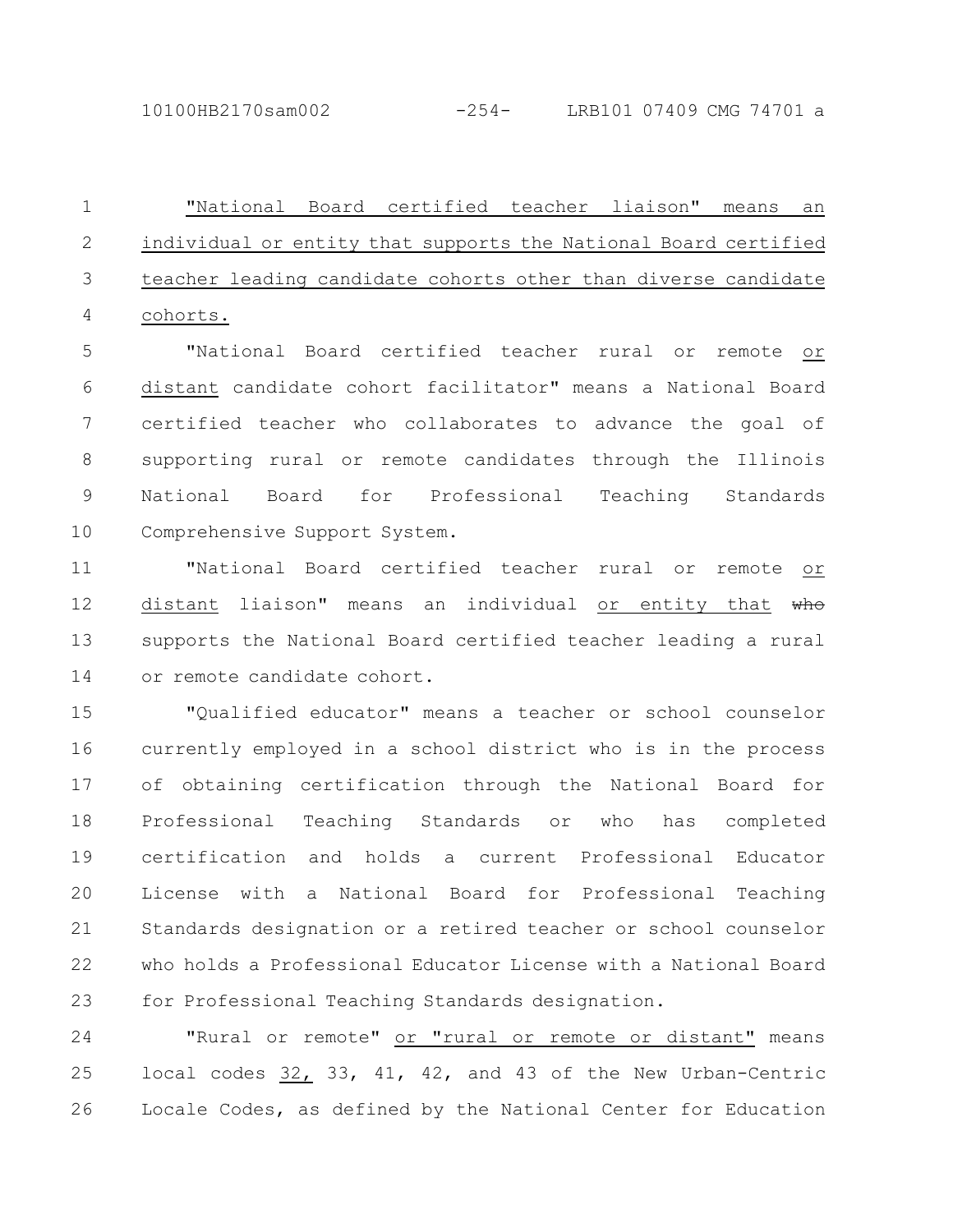Statistics. 1

"Tier 1" has the meaning given to that term under Section 18-8.15. 2 3

"Tier 2" has the meaning given to that term under Section 18-8.15. 4 5

(b) Any funds appropriated for the Illinois Teaching Excellence Program must be used to provide monetary assistance and incentives for qualified educators who are employed by or retired from school districts and who have or are in the process of obtaining licensure through the National Board for Professional Teaching Standards. The goal of the program is to improve instruction and student performance. 6 7 8 9 10 11 12

The State Board of Education shall allocate an amount as annually appropriated by the General Assembly for the Illinois Teaching Excellence Program for (i) application or re-take fees for each qualified educator seeking to complete certification through the National Board for Professional Teaching Standards, to be paid directly to the National Board for Professional Teaching Standards, and (ii) incentives under paragraphs (1), (2), and (3) of subsection (c) for each qualified educator, to be distributed to the respective school district, and incentives under paragraph  $(5)$  of subsection  $(c)$ , to be distributed to the respective school district or directly to the qualified educator. The school district shall distribute this payment to each eligible teacher or school counselor as a single payment. 13 14 15 16 17 18 19 20 21 22 23 24 25 26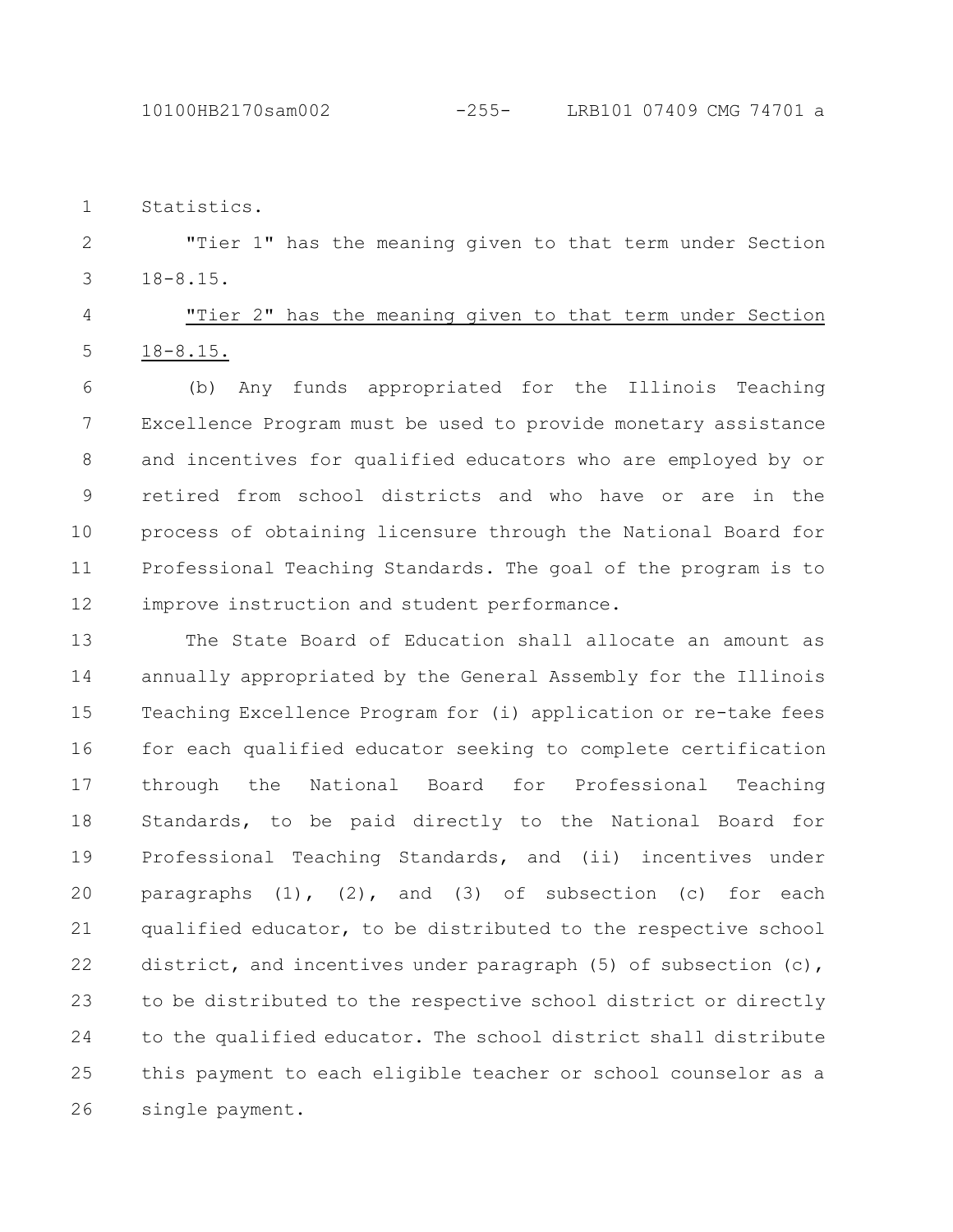10100HB2170sam002 -256- LRB101 07409 CMG 74701 a

The State Board of Education's annual budget must set out by separate line item the appropriation for the program. Unless otherwise provided by appropriation, qualified educators are eligible for monetary assistance and incentives outlined in subsections (c) and (d) of this Section. 1 2 3 4 5

(c) When there are adequate funds available, monetary assistance and incentives shall include the following: 6 7

(1) A maximum of \$2,000 towards the application or re-take fee for teachers or school counselors in a Tier 1 school district who apply on a first-come, first-serve basis for National Board certification. 8 9 10 11

(2) A maximum of \$2,000 towards the application or re-take fee for teachers or school counselors in a school district other than a Tier 1 school district who apply on a first-come, first-serve basis for National Board certification. 12 13 14 15 16

(3) A maximum of \$1,000 towards the National Board for Professional Teaching Standards' renewal application fee. 17 18

19

(4) (Blank).

(5) An annual incentive of no more than equal to \$1,500 prorated at \$50 per hour, which shall be paid to each qualified educator currently employed in a school district who holds both a National Board for Professional Teaching Standards designation and a current corresponding certificate issued by the National Board for Professional Teaching Standards and who agrees, in writing, to provide 20 21 22 23 24 25 26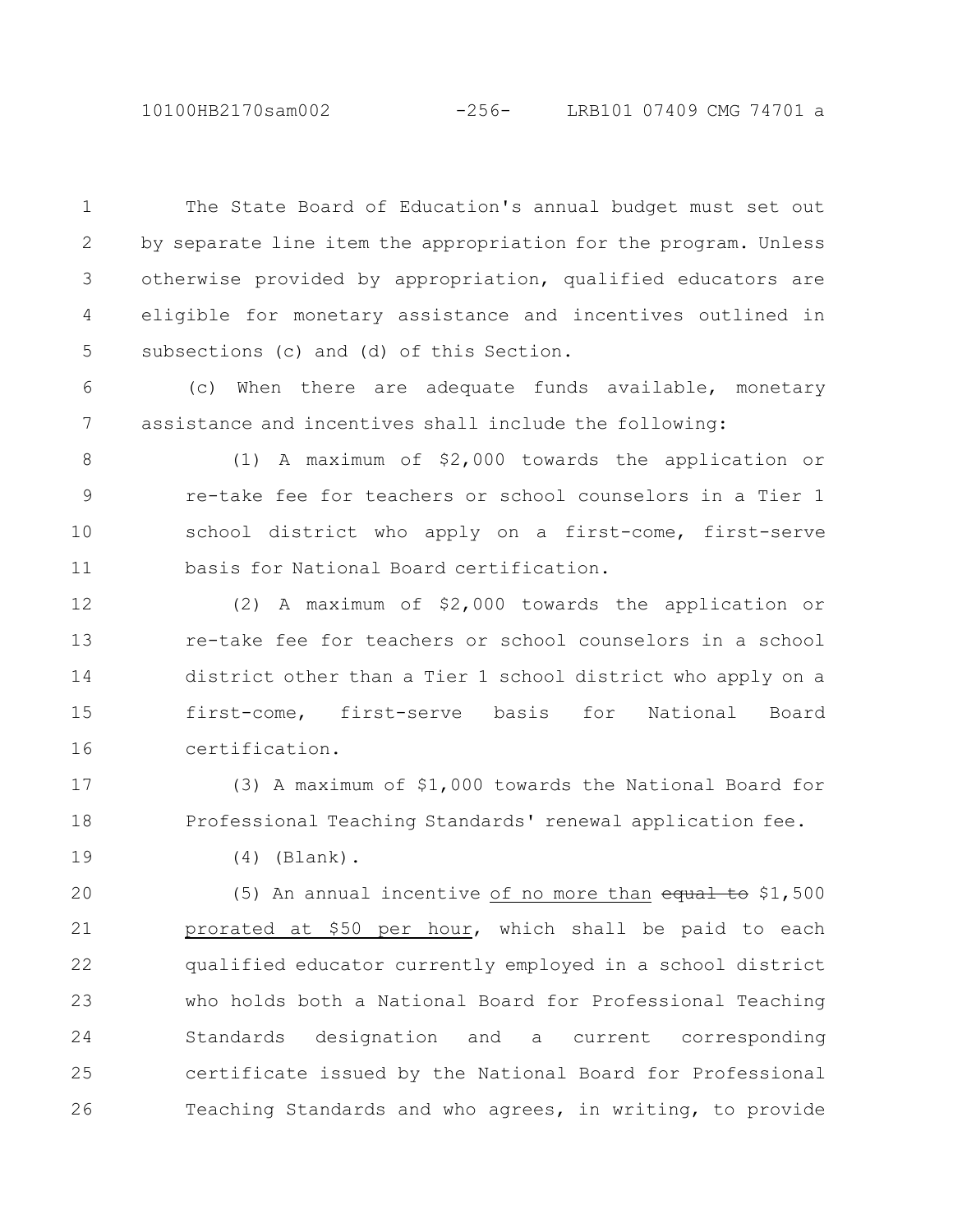10100HB2170sam002 -257- LRB101 07409 CMG 74701 a

up to at least 30 hours of mentoring or National Board for Professional Teaching Standards professional development or both during the school year to classroom teachers or school counselors, as applicable. Funds must be disbursed on a first-come, first-serve basis, with priority given to Tier 1 school districts. Mentoring shall include, either singly or in combination, the following: 1 2 3 4 5 6 7

(A) National Board for Professional Teaching Standards certification candidates. 8 9

(B) National Board for Professional Teaching Standards re-take candidates. 10 11

(C) National Board for Professional Teaching Standards renewal candidates. 12 13

14

(D) (Blank).

Funds may also be used for instructional leadership training for qualified educators interested in supporting implementation of the Illinois Learning Standards or teaching and learning priorities of the State Board of Education or both. 15 16 17 18 19

(d) In addition to the monetary assistance and incentives provided under subsection (c), if adequate funds are available, incentives shall include the following incentives for the program in rural or remote schools or school districts or for programs working with diverse candidates, to be distributed to the respective school district or directly to the qualified educator or entity: 20 21 22 23 24 25 26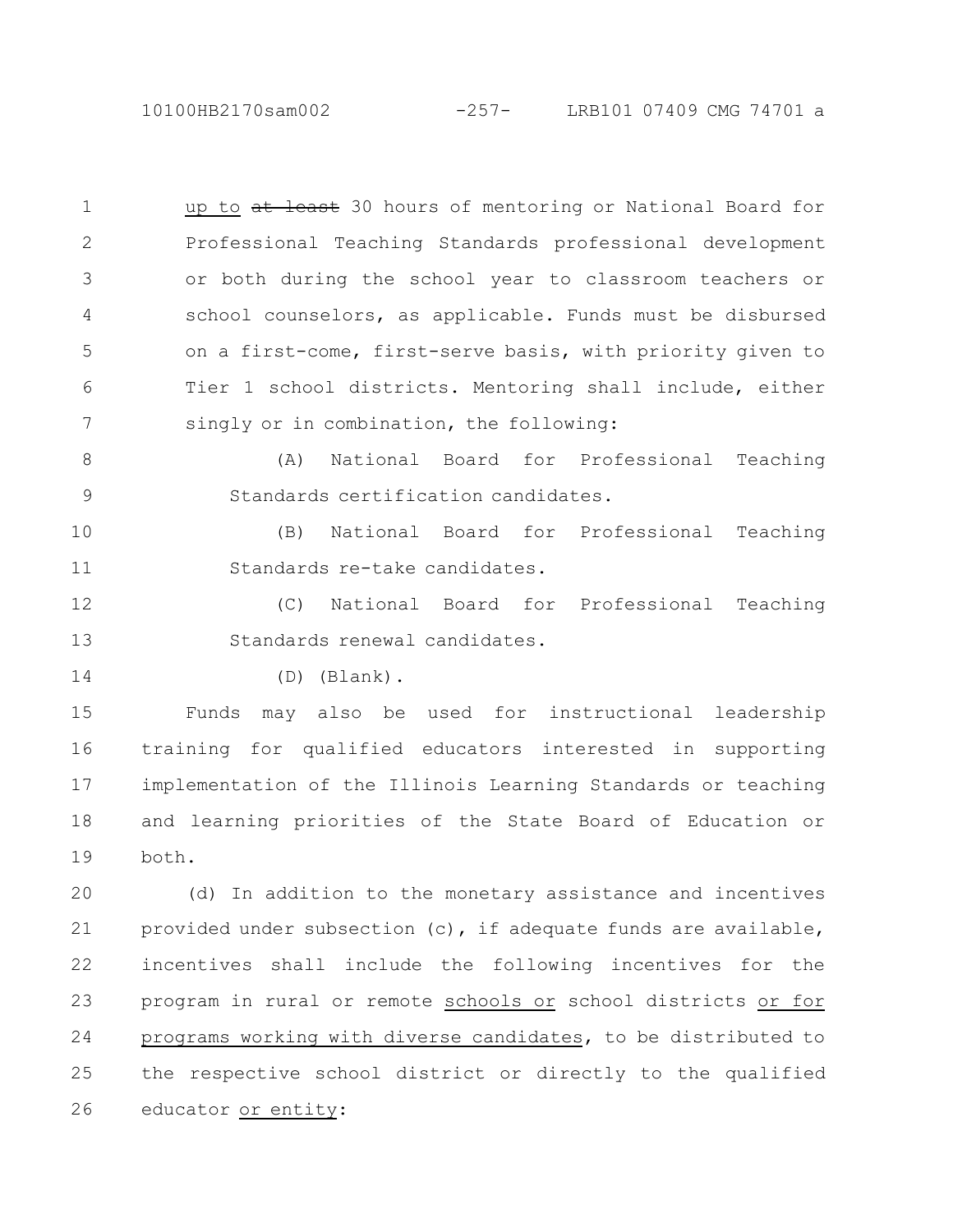(1) A one-time incentive of \$3,000 payable to National Board certified teachers teaching in Tier 1 or Tier 2 rural or remote school districts or rural or remote schools in Tier 1 or Tier 2 school districts, with priority given to teachers teaching in Tier 1 rural or remote school districts or rural or remote schools in Tier 1 school districts. (2) An annual incentive of \$3,200 for National Board certified teacher rural or remote or distant candidate cohort facilitators, diverse candidate cohort facilitators, and candidate cohort facilitators. Priority shall be given to rural or remote candidate cohort facilitators and diverse candidate cohort facilitators. (3) An annual incentive of \$2,500 for National Board certified teacher rural or remote or distant liaisons, diverse liaisons, and liaisons. Priority shall be given to rural or remote liaisons and diverse liaisons. (Source: P.A. 100-201, eff. 8-18-17; 101-333, eff. 1-1-20.) Article 160. Section 160-1. Short title. This Act may be cited as the Developmental Education Reform Act. Section 160-5. Findings. The General Assembly makes all of the following findings: 1 2 3 4 5 6 7 8 9 10 11 12 13 14 15 16 17 18 19 20 21 22 23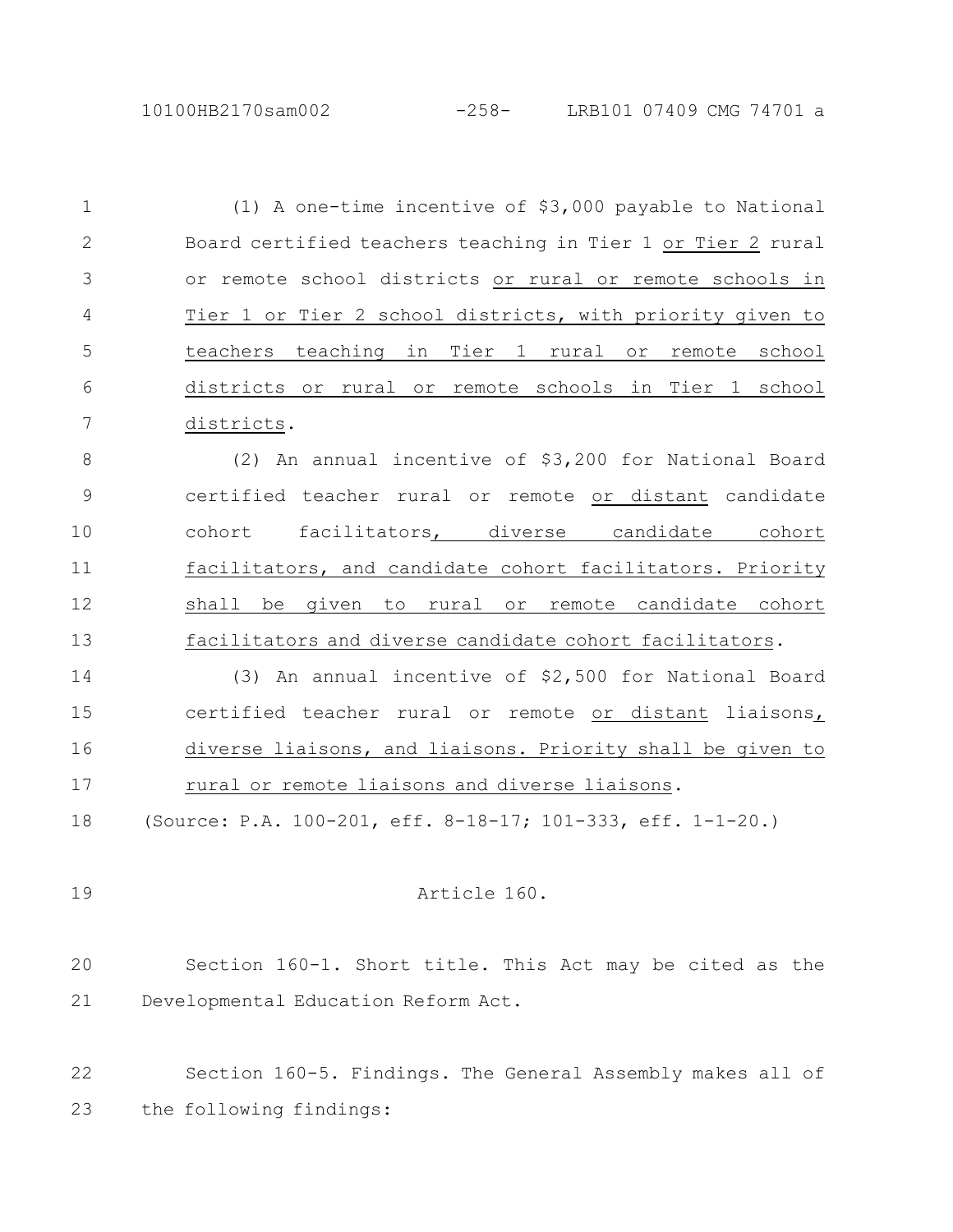(1) Nearly 50% of this State's high school graduates who enroll full-time in a community college are placed in developmental education coursework in at least one subject. Community colleges place nearly 71% of Black students in developmental education courses compared to 42% of white students. 1 2 3 4 5 6

(2) Traditional developmental education courses cost students' time and money and expend their financial aid because a student does not receive college credit for the successful completion of a traditional developmental education course. This can be a barrier to enrollment, persistence, and certificate or degree completion. 7 8 9 10 11 12

(3) Developmental education courses can exacerbate inequities in higher education. Community colleges graduate Black students who are placed in developmental education courses at a rate of approximately 8% compared to a graduation rate of 26% for white students who are placed in developmental education courses. 13 14 15 16 17 18

(4) A history of inconsistent and inadequate approaches to student placement in community college coursework, such as the reliance on standardized test scores, has resulted in too many students being placed in developmental education coursework who could otherwise succeed in introductory college-level coursework or introductory college-level coursework with concurrent support. 19 20 21 22 23 24 25 26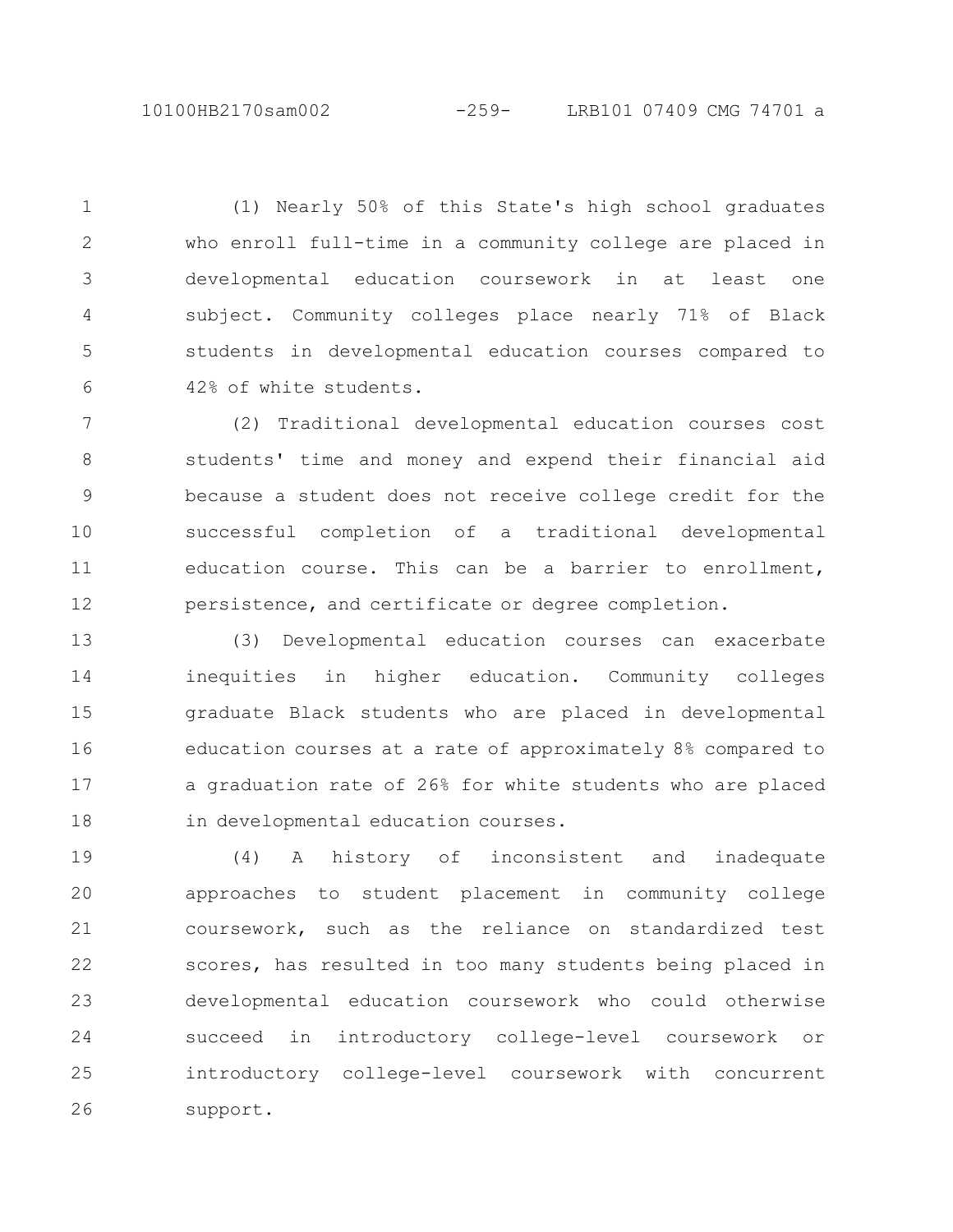(5) Public institutions of higher education and State agencies have undertaken voluntary efforts and committed resources to improve placement and to address disparities in the successful completion of introductory college-level coursework. 1 2 3 4 5

(6) The Illinois Council of Community College Presidents, the Illinois Community College Chief Academic Officers Commission, the Illinois Community College Chief Student Services Officers Commission, and the Illinois Mathematics Association of Community Colleges have already developed and approved a more equitable, multiple measures framework for placement in coursework that is currently implemented at many but not all community colleges. 6 7 8 9 10 11 12 13

(7) In 2019, members of the General Assembly, faculty and administrators from public institutions of higher education, board trustees from community college districts, representatives from the Board of Higher Education, the Illinois Community College Board, and other appointed stakeholders convened a task force to inventory and study developmental education models employed by public community colleges and universities in this State and to submit a detailed plan for scaling developmental education reforms in which all students who are placed in developmental education coursework are enrolled in an evidence-based developmental education model that maximizes a student's likelihood of completing an 14 15 16 17 18 19 20 21 22 23 24 25 26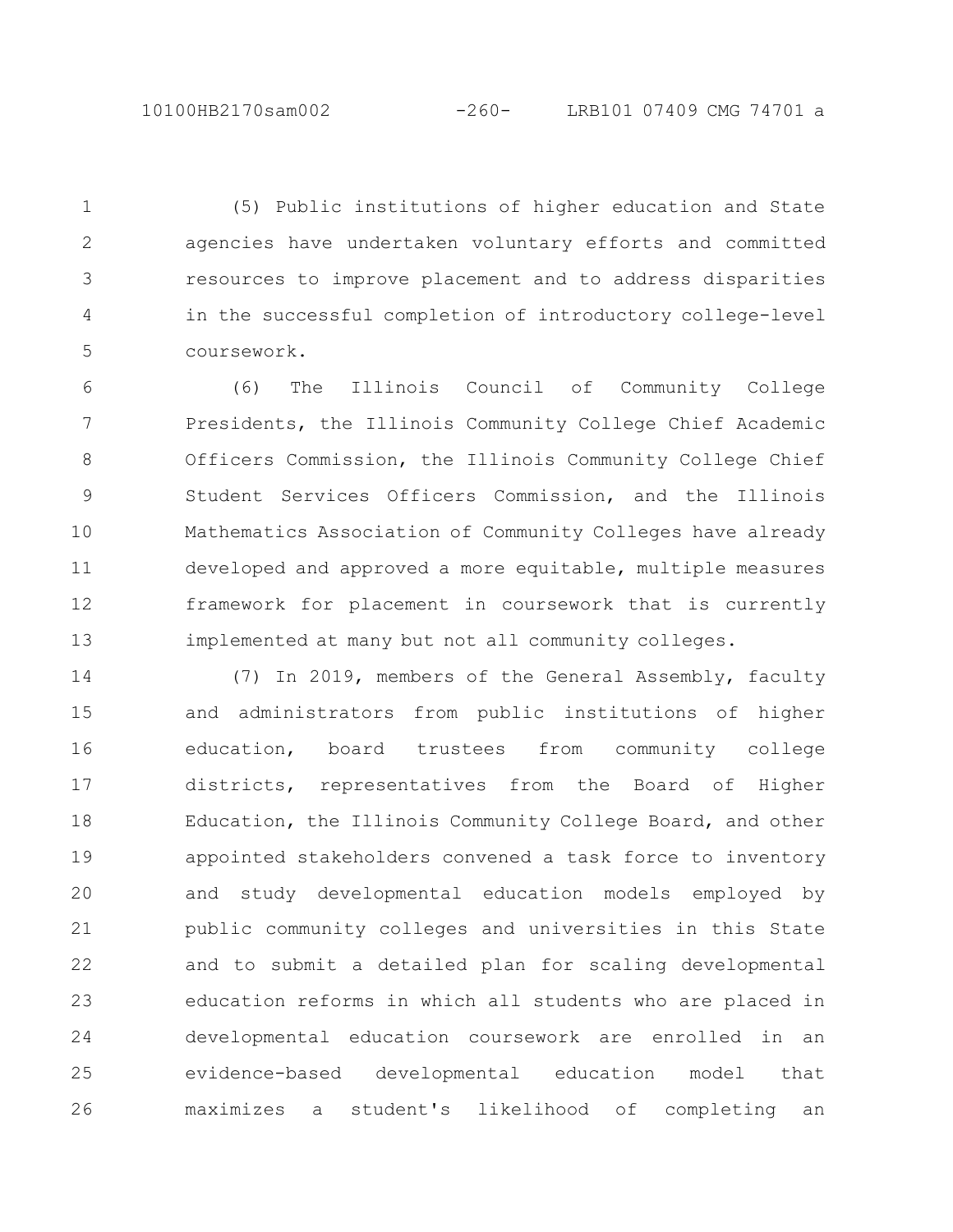1

2

3

introductory college-level course within his or her first 2 semesters at an institution of higher education. The data released by the task force indicates all of the following:

(A) Despite more effective developmental education models, community colleges and universities use the traditional developmental education model for 77% of students who place in a developmental education mathematics course and for 67% of students who place in a developmental English language course. 4 5 6 7 8 9

(B) In a 2017 cohort study, only 25% of the students who were placed in traditional developmental education mathematics courses and only 42% of students who were placed in traditional developmental English language courses completed the developmental education courses and introductory college-level courses with a grade of "C" or better within 2 years compared to the completion rate of 65% of students who were placed directly in introductory college-level mathematics courses with concurrent support and 75% of students who were placed directly in introductory college-level English language courses with concurrent support. 10 11 12 13 14 15 16 17 18 19 20 21

(C) Improved policies, programs, and practices are essential to address the systemic inequities that exist in postsecondary education in this State, such as the disproportionate enrollment of Black students in developmental education courses. 22 23 24 25 26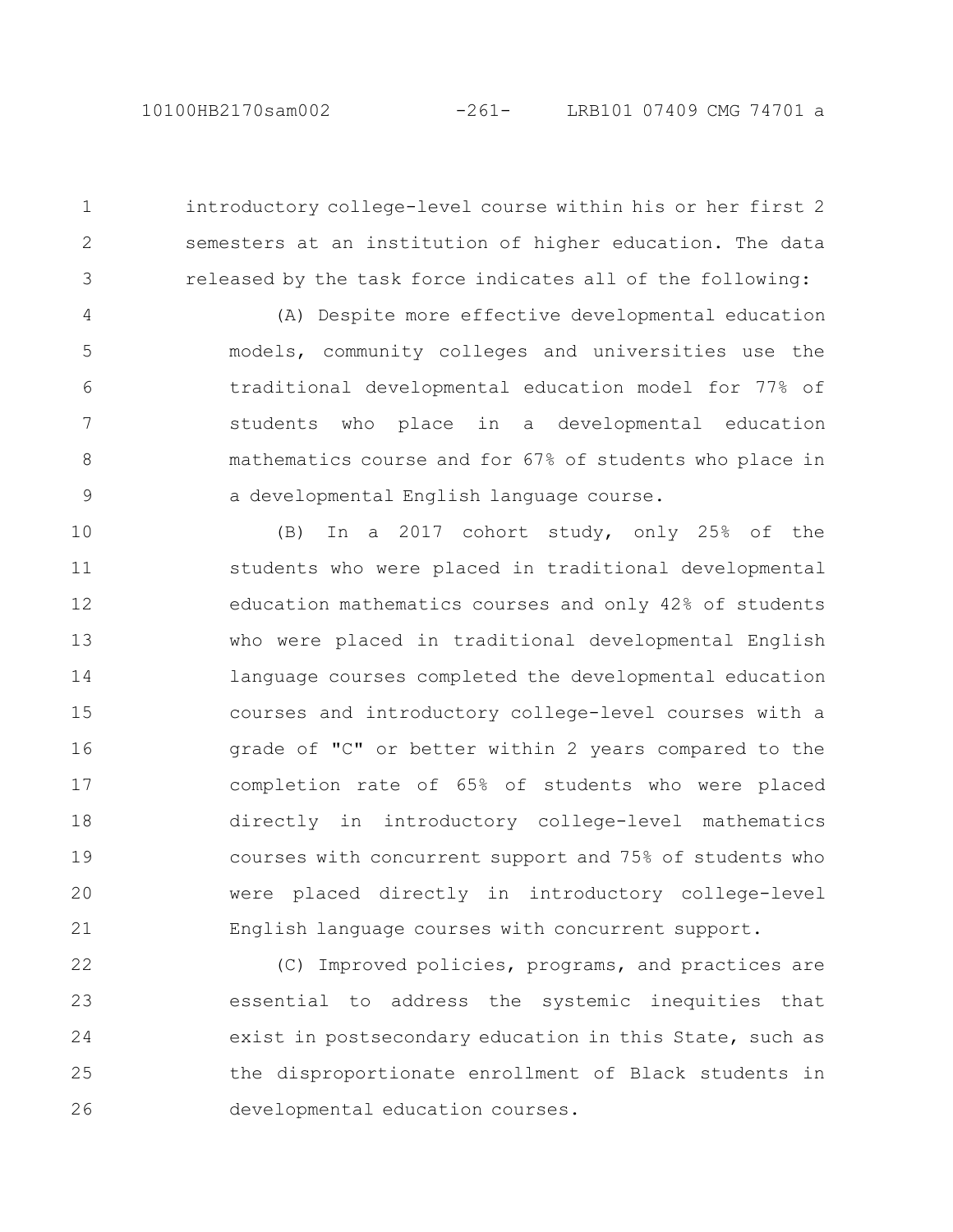Section 160-10. Definitions. In this Act: "College-level English language or mathematics course" or "college-level English language or mathematics coursework" means a course that bears credit and fulfills English language or mathematics credit requirements for a baccalaureate degree, a certificate, or an associate degree from a postsecondary educational institution. "Community college" means a public community college in this State. "Developmental education" means instruction through which a high school graduate who applies to a college credit program may attain the communication and computation skills necessary to successfully complete college-level coursework. "Developmental education course" or "developmental education coursework" means a course or a category of courses in which students are placed based on an institution's finding that a student does not have the proficiency necessary to succeed in an introductory college-level English language or mathematics course. "Institution of higher education" or "institution" means a 1 2 3 4 5 6 7 8 9 10 11 12 13 14 15 16 17 18 19 20

public community college or university in this State. 21

"University" means a public university in this State. 22

Section 160-15. Placement measures. 23

(a) On or before May 1, 2022, a community college shall use 24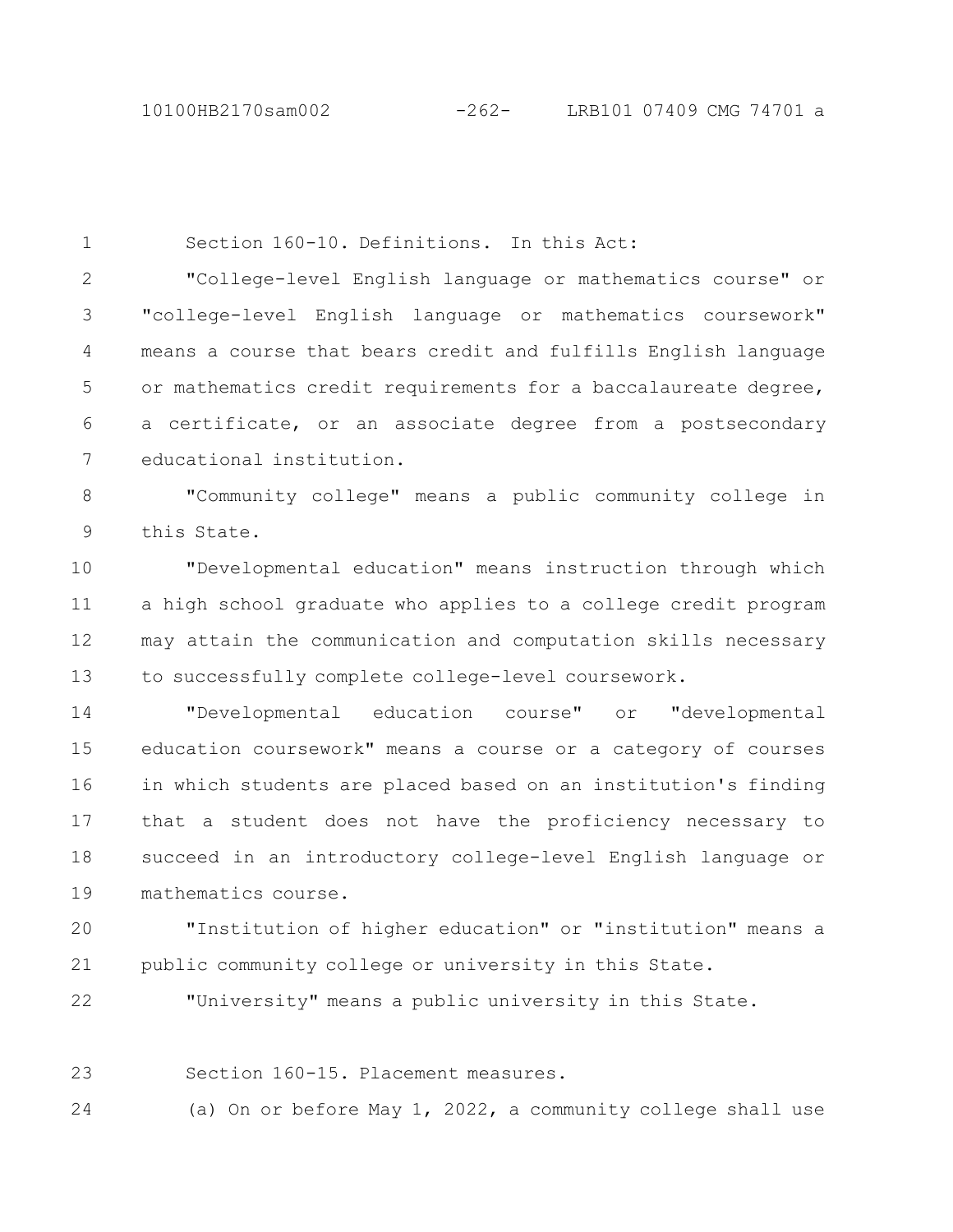10100HB2170sam002 -263- LRB101 07409 CMG 74701 a

each of the following measures, as appropriate, to determine the placement of a student in introductory college-level English language or mathematics coursework and shall use the scores set forth in recommendations approved by the Illinois Council of Community College Presidents on June 1, 2018: 1 2 3 4 5

(1) A student's cumulative high school grade point average. 6 7

(2) A student's successful completion of an appropriate high school transition course in mathematics or English. 8 9 10

(3) A student's successful completion of an appropriate developmental education or introductory college-level English language or mathematics course at another regionally accredited postsecondary educational institution. 11 12 13 14 15

(b) In determining the placement of a student in introductory college-level English language or mathematics coursework, a community college shall consider the standardized test scores provided by the student for placement in an introductory college-level English language or mathematics course. 16 17 18 19 20 21

In addition, a community college is encouraged to use the scores set forth in recommendations approved by the Illinois Council of Community College Presidents on June 1, 2018 and should also consider other individual measures for placement in an introductory college-level English language or mathematics 22 23 24 25 26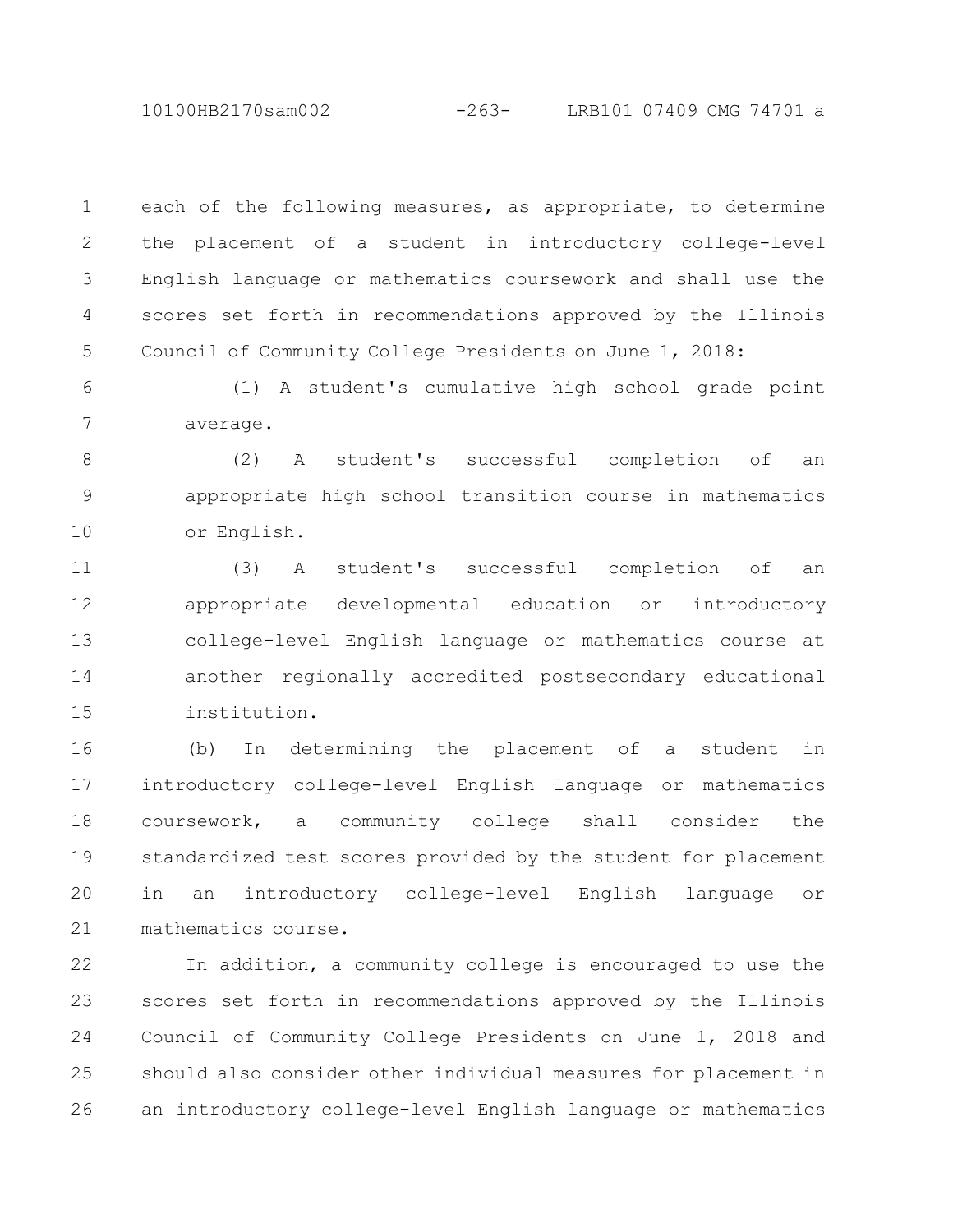10100HB2170sam002 -264- LRB101 07409 CMG 74701 a

course, as set forth in recommendations approved by the Illinois Council of Community College Presidents on June 1, 2018, and the scores set forth in those recommendations. 1 2 3

In its discretion, a community college may accept a lower score on individual placement measures or accept lower scores in combination with other placement measures than those set forth in the recommendations. 4 5 6 7

(c) If a student qualifies for placement in an introductory college-level English language or mathematics course using a single measure under subsection (a) or (b), no additional measures need to be considered for placement of the student in the introductory college-level English language or mathematics course. 8 9 10 11 12 13

Section 160-20. Recommendations of Illinois Council of Community College Presidents; revisions. If the Illinois Council of Community College Presidents approves any revised recommendations for determining the placement of students in introductory college-level English language or mathematics courses in response to changes in scoring systems, the introduction and use of additional measures, or evidence that demonstrates the inaccuracy in the use of scores in previous recommendations, then, within one year after the date of the adoption of those revised recommendations, references in this Act to recommendations approved by the Illinois Council of Community College Presidents on June 1, 2018 shall mean the 14 15 16 17 18 19 20 21 22 23 24 25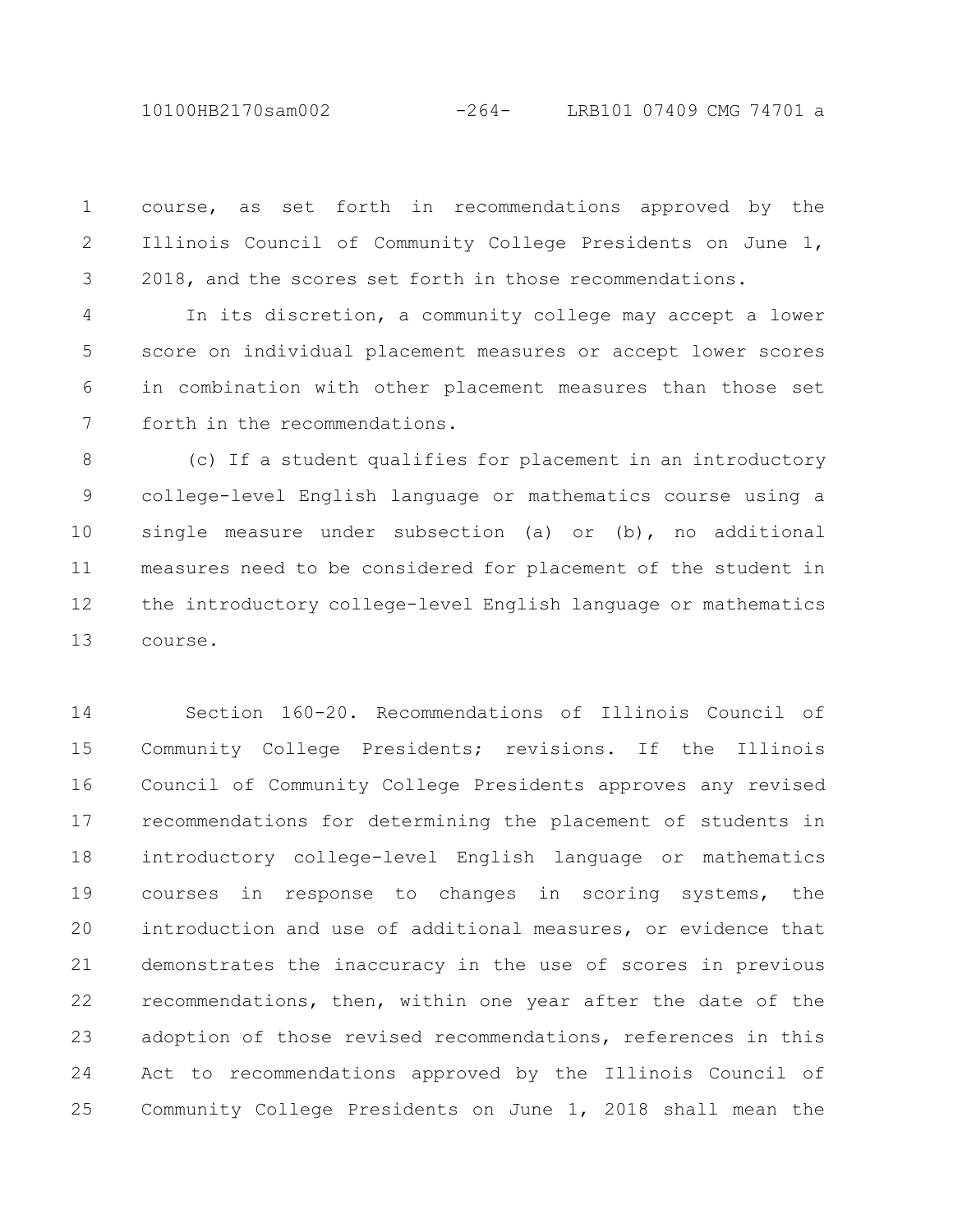10100HB2170sam002 -265- LRB101 07409 CMG 74701 a

revised recommendations. The General Assembly may request that the Illinois Council of Community College Presidents provide to the General Assembly the rationale and supporting evidence for any revision to the Council's recommendations. 1 2 3 4

5

Section 160-25. Placement policy; report.

(a) Each institution of higher education shall publicly post its placement policy in a manner that is easily accessible to both students and prospective students. 6 7 8

(b) On or before July 1, 2023, the Illinois Community College Board shall issue a report, which shall be made available to the public on its Internet website, concerning each community college's developmental education and college-level coursework placement policy and the policy's outcomes. The data disclosed in the report must be consistent with the Illinois Community College Board's requirements for data collection and must be disaggregated by developmental education course model, as defined by the Illinois Community College Board, and by gender, race and ethnicity, and federal Pell Grant status. 9 10 11 12 13 14 15 16 17 18 19

20

Section 160-30. Institutional plans; report.

(a) On or before January 1, 2022, each university shall submit to the Board of Higher Education and each community college shall submit to the Illinois Community College Board its institutional plan for scaling evidence-based 21 22 23 24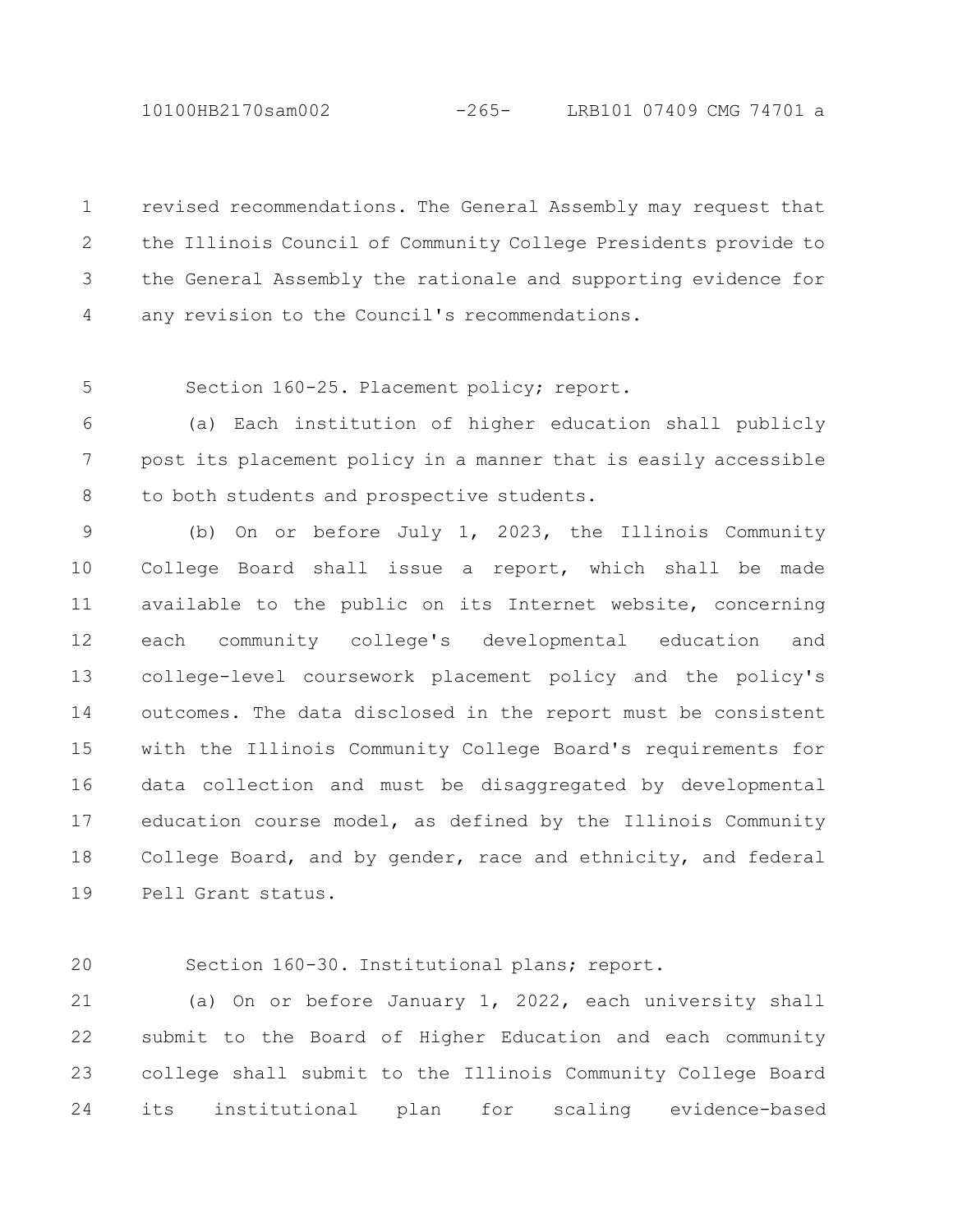10100HB2170sam002 -266- LRB101 07409 CMG 74701 a

developmental education reforms to maximize the probability that a student will be placed in and successfully complete introductory college-level English language or mathematics coursework within 2 semesters at the institution. At a minimum, a plan submitted by an institution shall include all of the following: 1 2 3 4 5 6

(1) A description of the current developmental education models offered by the institution. If the institution does not currently offer developmental education coursework, it must provide details regarding its decision not to offer developmental education coursework and the pathways that are available to students deemed to be insufficiently prepared for introductory college-level English language or mathematics coursework. 7 8 9 10 11 12 13 14

(2) A description of the developmental education models that will be implemented and scaled and the basis of the evidence and associated data that the institution considered in making the decision to scale each model. 15 16 17 18

(3) Baseline data and benchmarks for progress, including, but not limited to, (i) enrollment in credit-bearing English language or mathematics courses, (ii) rates of successful completion of introductory college-level English language or mathematics courses, and (iii) college-credit accumulation. 19 20 21 22 23 24

(4) Detailed plans for scaling reforms and improving outcomes for all students placed in traditional 25 26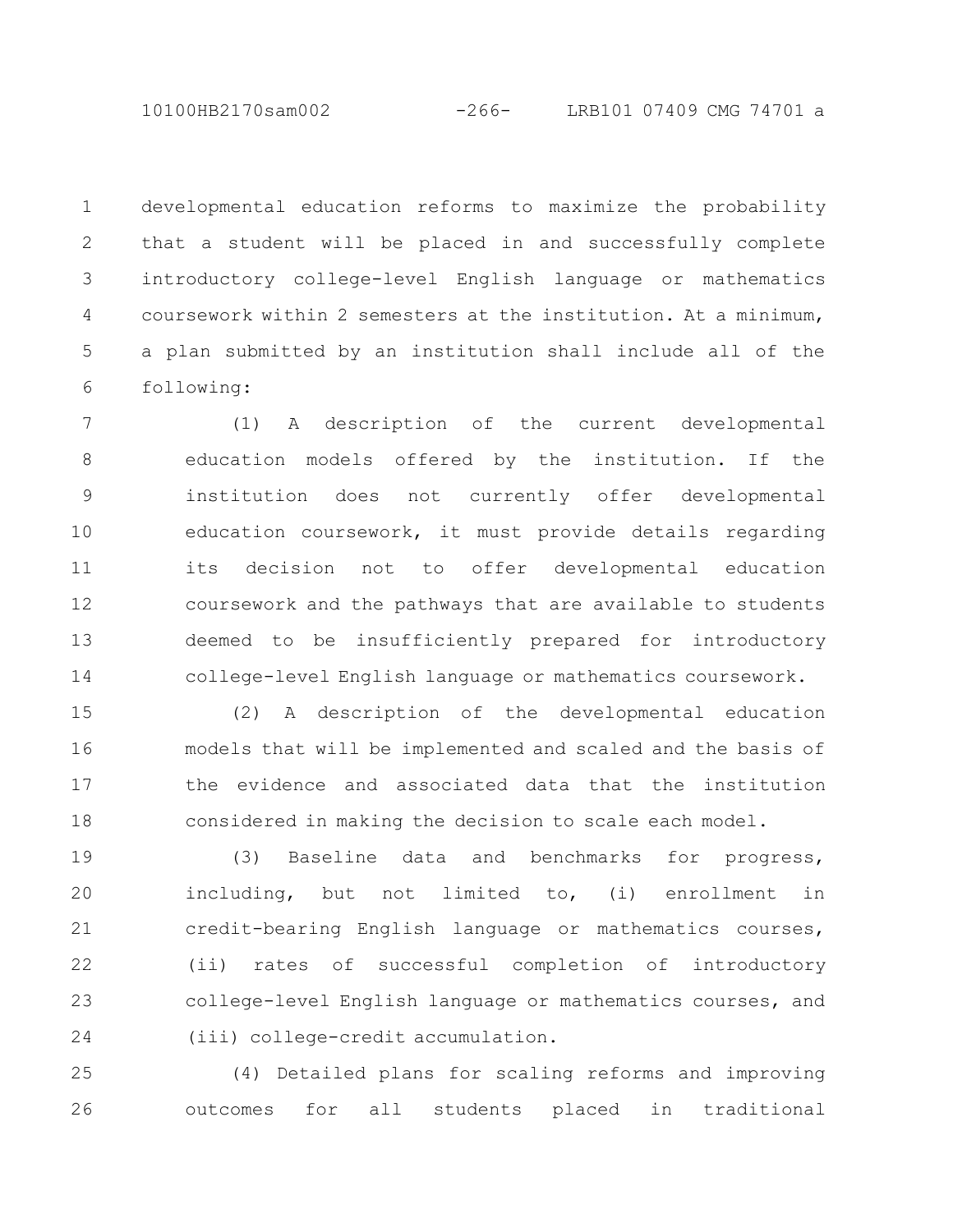developmental education models or models with comparable introductory college-level course completion rates. The plan shall provide details about the expected improvements in educational outcomes for Black students as result of the proposed reforms. 1 2 3 4 5

(b) On or before January 1, 2023 and each year thereafter, the Board of Higher Education and Illinois Community College Board shall collect data and report to the General Assembly and the public the status of developmental education reforms at institutions. The report must include data on the progress of the developmental education reforms, including, but not limited to, (i) enrollment in credit-bearing English language or mathematics courses, (ii) rates of successful completion of introductory college-level English language or mathematics courses, and (iii) college-credit accumulation. The data must be disaggregated by gender, race and ethnicity, federal Pell Grant status, and other variables of interest to the Board of Higher Education and the Illinois Community College Board. 6 7 8 9 10 11 12 13 14 15 16 17 18

(c) On or before January 1, 2024 and each year thereafter, the Board of Higher Education and Illinois Community College Board, in consultation with institutions of higher education and other stakeholders, shall consider additional data reporting requirements to facilitate the rigorous and continuous evaluation of each institution's implementation plan and its impact on improving outcomes for students in developmental education, particularly for Black students. 19 20 21 22 23 24 25 26